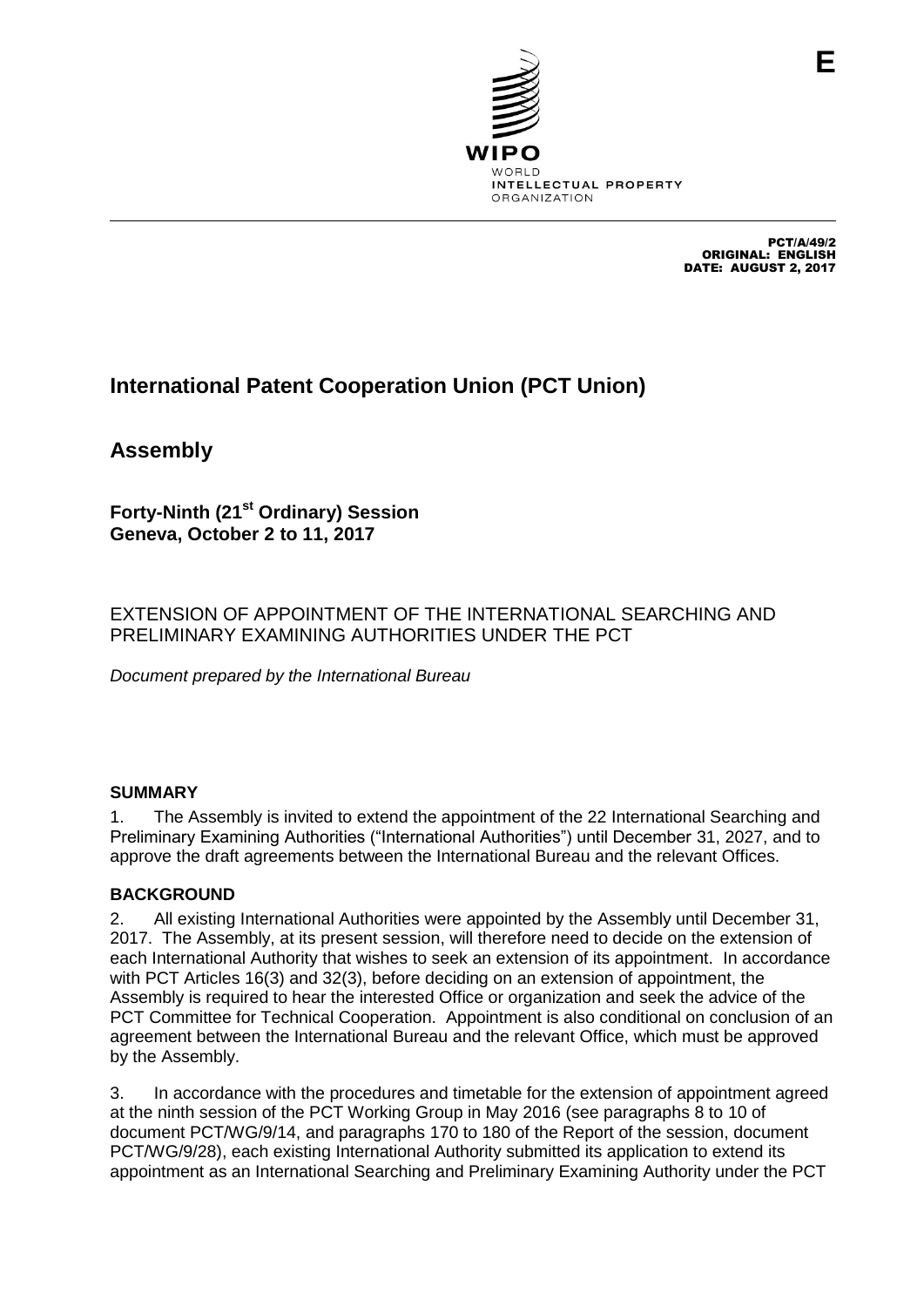by March 8, 2017, that is, at least two months before the convening of the thirtieth session of the PCT Committee for Technical Cooperation, which took place from May 8 to 12, 2017. The applications for extension are reproduced in the Annexes of documents PCT/CTC/30/3 to 24.

# **ADVICE OF THE PCT COMMITTEE FOR TECHNICAL COOPERATION**

<span id="page-1-0"></span>4. The PCT Committee for Technical Cooperation, at its thirtieth session, gave its advice on the extension of appointment of all existing International Authorities. Paragraph 10 of document PCT/CTC/30/26 (annexed to document PCT/A/49/3) summarizes the advice by the Committee as follows:

"10. The Committee unanimously agreed to recommend to the Assembly of the PCT Union the extension of the appointment of all national Offices and intergovernmental organizations currently acting as International Searching and Preliminary Examining Authorities under the PCT."

# **DRAFT AGREEMENTS**

5. Under PCT Articles 16(3)(b) and 32(3), the appointment of an ISA and IPEA is conditional on the conclusion of an Agreement, subject to approval by the Assembly, between the Office or organization concerned and the International Bureau. Individual draft agreements in relation to the functioning of each Office or organization as an International Searching Authority and International Preliminary Examining Authority are set out in the Annexes to this document as follows:

| Annex I     | <b>Austrian Patent Office</b>                                        |
|-------------|----------------------------------------------------------------------|
| Annex II    | <b>Australian Patent Office</b>                                      |
| Annex III   | National Institute of Intellectual Property of Brazil                |
| Annex IV    | Canadian Intellectual Property Office                                |
| Annex V     | National Institute of Industrial Property of Chile                   |
| Annex VI    | State Intellectual Property Office of the People's Republic of China |
| Annex VII.  | <b>Egyptian Patent Office</b>                                        |
| Annex VIII  | European Patent Office                                               |
| Annex IX    | Spanish Patent and Trademark Office                                  |
| Annex X     | <b>Finnish Patent and Registration Office</b>                        |
| Annex XI    | <b>Israel Patent Office</b>                                          |
| Annex XII.  | Indian Patent Office                                                 |
| Annex XIII  | Japan Patent Office                                                  |
| Annex XIV   | Korean Intellectual Property Office                                  |
| Annex XV    | <b>Russian Federal Service for Intellectual Property</b>             |
| Annex XVI   | Swedish Patent and Registration Office                               |
| Annex XVII  | Intellectual Property Office of Singapore                            |
| Annex XVIII | <b>Turkish Patent and Trademark Office</b>                           |
| Annex XIX   | State Enterprise "Ukrainian Institute of Intellectual Property"      |
| Annex XX    | United States Patent and Trademark Office                            |
| Annex XXI   | <b>Nordic Patent Institute</b>                                       |
| Annex XXII  | Visegrad Patent Institute                                            |

6. The text of these draft agreements is based on a draft model agreement approved by the PCT Committee for Technical Cooperation at its thirtieth session in May 2017 (see document PCT/CTC/30/25 and paragraph 12 of document PCT/CTC/30/26).

## Duration of Appointment

7. It is proposed that the appointment of all International Authorities be extended by a period of 10 years, ending on December 31, 2027; each agreement would remain in force until this date.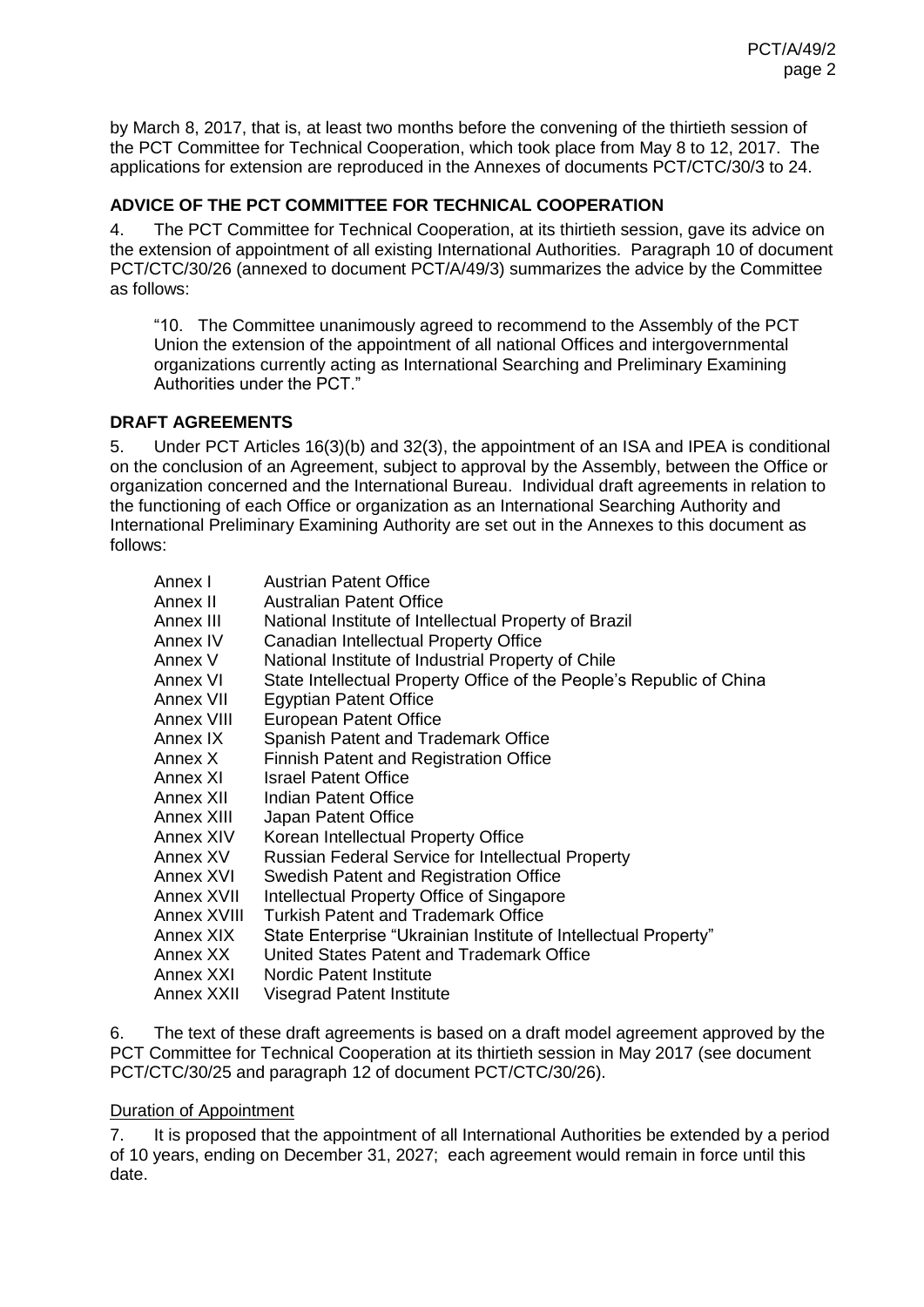## Entry into Force

8. It is proposed that all agreements except that between the Australian Patent Office and the International Bureau enter in force on January 1, 2018, following the expiration of the existing agreements.

9. In the case of the Australian Patent Office, it will not be possible for the Government of Australia to complete the necessary domestic ratification procedures before the expiration of the existing agreement on December 31, 2017. Consequently, it is proposed to extend the existing agreement for a period of up to one year pending the ratification of the new agreement, with the existing agreement ceasing automatically on entry into force of the new agreement. Annex II to this document contains both the extension agreement and the new agreement with the Australian Patent Office.

> *10. The Assembly of the PCT Union is invited, in accordance with Articles 16(3) and 32(3) of the PCT:*

> > *(i) to hear the Representatives of the International Authorities and take into account the advice of the PCT Committee for Technical Cooperation set out in paragraph [4](#page-1-0) of document PCT/A/49/2;*

*(ii) to approve the text of the draft agreements between the International Authorities and the International Bureau set out in Annexes I to XXII of document PCT/A/49/2; and*

*(iii) to extend the appointment of the present International Searching and Preliminary Examining Authorities until December 31, 2027.*

[Annexes follow]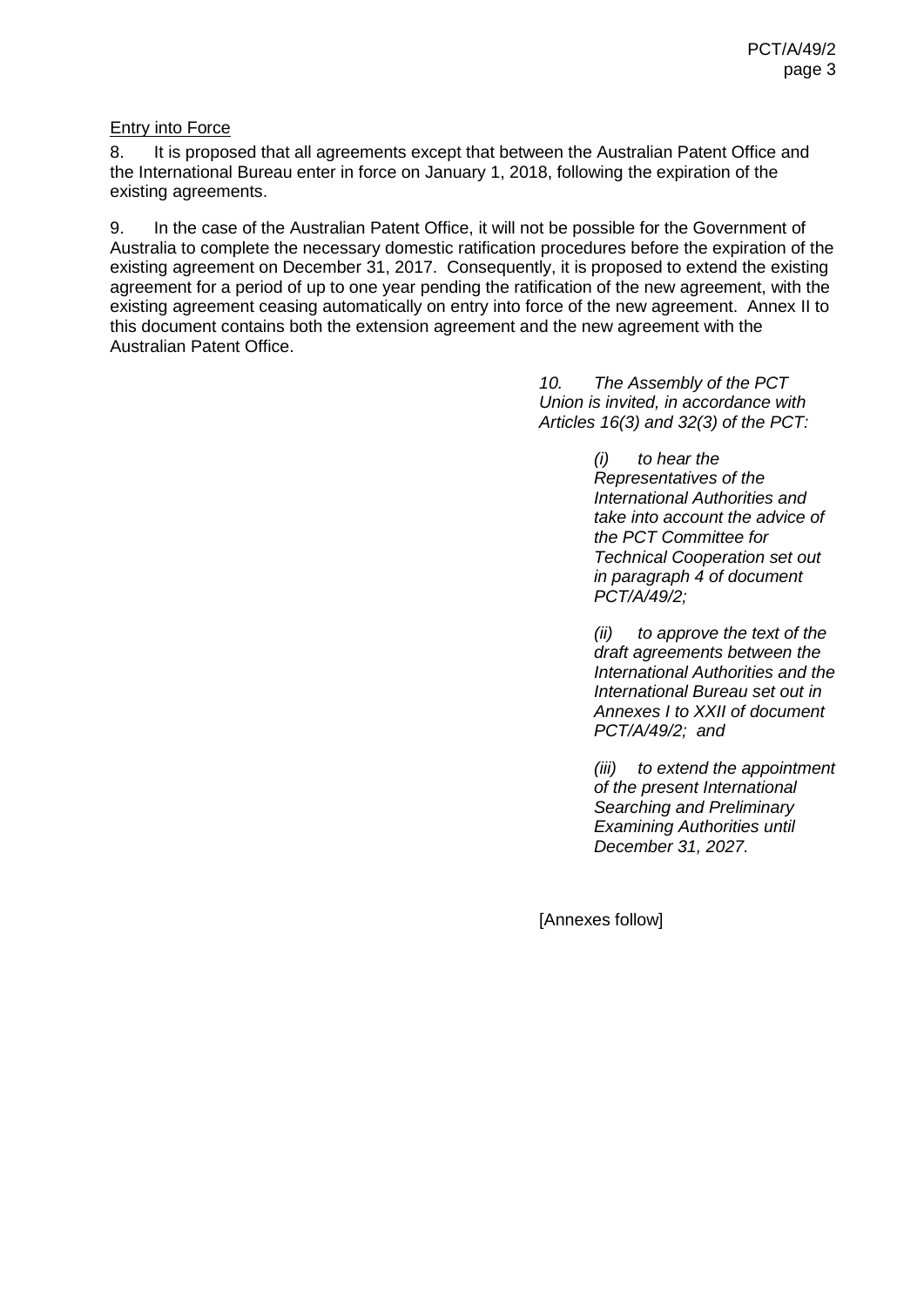## Draft Agreement

## between the Federal Minister of Transport, Innovation and Technology of the Republic of Austria and the International Bureau of the World Intellectual Property Organization

## in relation to the functioning of the Austrian Patent Office as an International Searching Authority and International Preliminary Examining Authority under the Patent Cooperation Treaty

## *Preamble*

The Federal Minister of Transport, Innovation and Technology of the Republic of Austria and the International Bureau of the World Intellectual Property Organization,

*Considering* that the PCT Assembly, having heard the advice of the PCT Committee for Technical Cooperation, has appointed the Austrian Patent Office as an International Searching and Preliminary Examining Authority under the Patent Cooperation Treaty and approved this Agreement in accordance with Articles 16(3) and 32(3),

*Hereby agree as follows:*

## Article 1 Terms and Expressions

(1) For the purposes of this Agreement:

- (a) "Treaty" means the Patent Cooperation Treaty;
- (b) "Regulations" means the Regulations under the Treaty;
- (c) "Administrative Instructions" means the Administrative Instructions under the

Treaty;

(d) "Article" (except where a specific reference is made to an Article of this Agreement) means an Article of the Treaty;

- (e) "Rule" means a Rule of the Regulations;
- (f) "Contracting State" means a State party to the Treaty;
- (g) "the Authority" means the Austrian Patent Office;

(h) "the International Bureau" means the International Bureau of the World Intellectual Property Organization.

(2) All other terms and expressions used in this Agreement which are also used in the Treaty, the Regulations or the Administrative Instructions have, for the purposes of this Agreement, the same meaning as in the Treaty, the Regulations and the Administrative Instructions.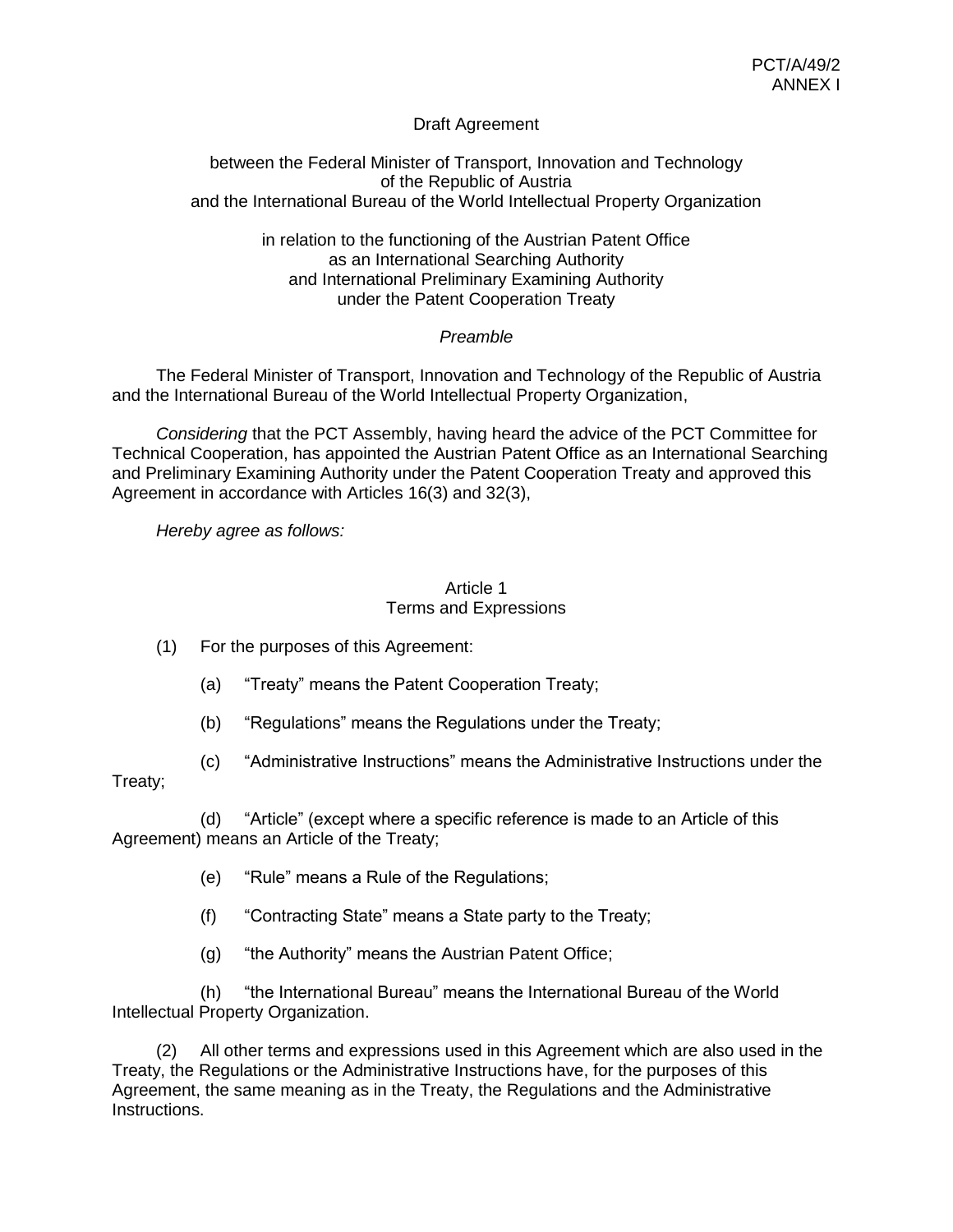## Article 2 Basic Obligations

(1) The Authority shall carry out international search and international preliminary examination in accordance with, and perform such other functions of an International Searching Authority and International Preliminary Examining Authority as are provided under, the Treaty, the Regulations, the Administrative Instructions and this Agreement.

(2) In carrying out international search and international preliminary examination, the Authority shall apply and observe all the common rules of international search and of international preliminary examination and, in particular, shall be guided by the PCT International Search and Preliminary Examination Guidelines.

(3) The Authority shall maintain a quality management system in compliance with the requirements set out in the PCT International Search and Preliminary Examination Guidelines.

(4) The Authority and the International Bureau shall, having regard to their respective functions under the Treaty, the Regulations, the Administrative Instructions and this Agreement, render, to the extent considered to be appropriate by both the Authority and the International Bureau, mutual assistance in the performance of their functions thereunder.

## Article 3 Competence of Authority

(1) The Authority shall act as International Searching Authority for any international application filed with the receiving Office of, or acting for, any Contracting State specified in Annex A to this Agreement, provided that the receiving Office specifies the Authority for that purpose, that such application, or a translation thereof furnished for the purposes of international search, is in the language or one of the languages specified in Annex A to this Agreement and, where applicable, that the Authority has been chosen by the applicant and that any other requirements regarding such application as specified in Annex A to this Agreement have been met.

(2) The Authority shall act as International Preliminary Examining Authority for any international application filed with the receiving Office of, or acting for, any Contracting State specified in Annex A to this Agreement, provided that the receiving Office specifies the Authority for that purpose, that such application, or a translation thereof furnished for the purposes of international preliminary examination, is in the language or one of the languages specified in Annex A to this Agreement and, where applicable, that the Authority has been chosen by the applicant and that any other requirements regarding such application as specified in Annex A to this Agreement have been met.

(3) Where an international application is filed with the International Bureau as receiving Office under Rule 19.1(a)(iii), paragraphs (1) and (2) apply as if that application had been filed with a receiving Office which would have been competent under Rule 19.1(a)(i) or (ii), (b) or (c) or Rule 19.2(i).

(4) The Authority shall conduct supplementary international searches in accordance with Rule 45*bis* to the extent decided by it, as set out in Annex B to this Agreement.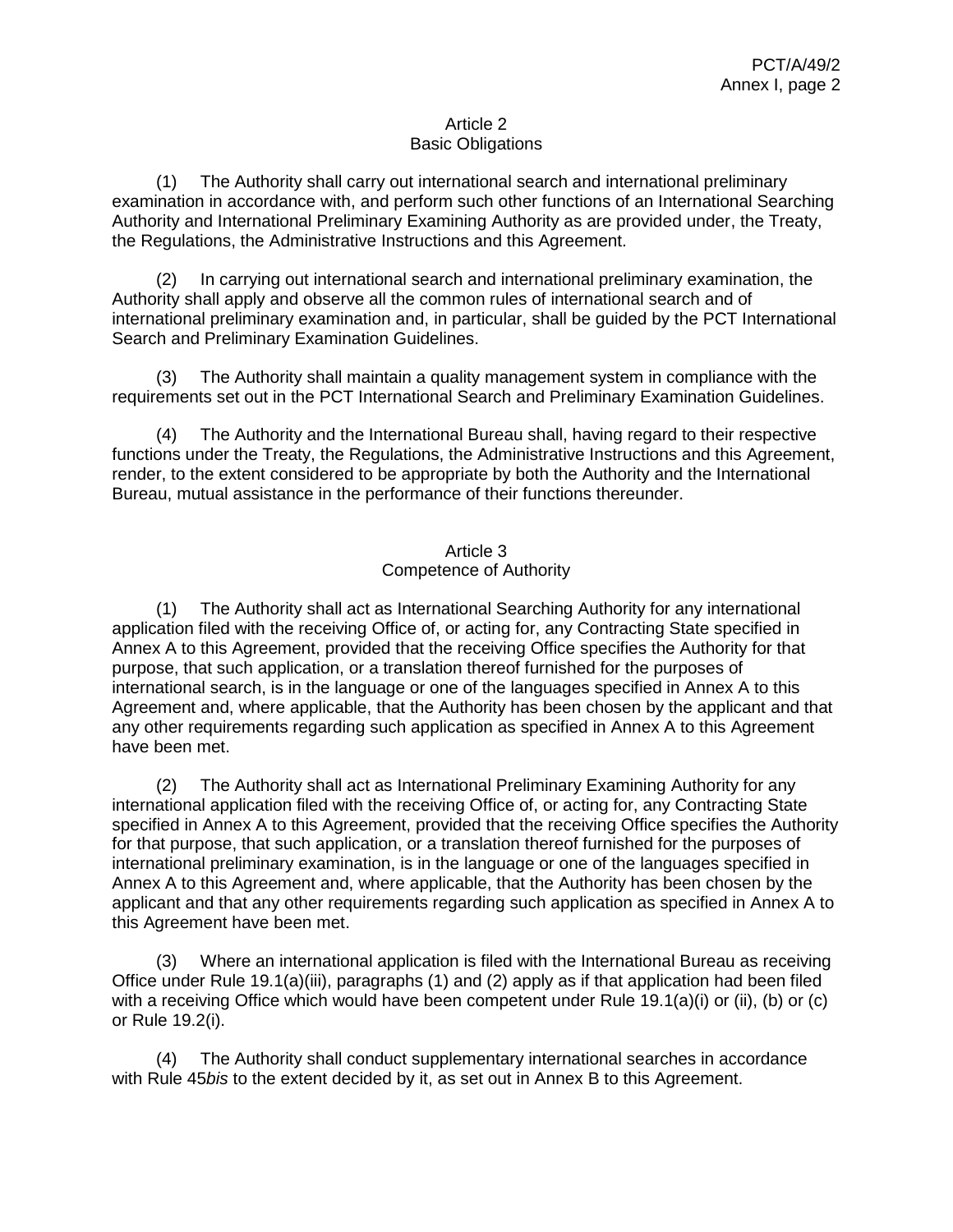#### Article 4

#### Subject Matter Not Required to Be Searched or Examined

The Authority shall not be obliged to search, by virtue of Article  $17(2)(a)(i)$ , or examine, by virtue of Article 34(4)(a)(i), any international application to the extent that it considers that such application relates to subject matter set forth in Rule 39.1 or 67.1, as the case may be, with the exception of the subject matter specified in Annex C to this Agreement.

#### Article 5 Fees and Charges

(1) A schedule of all fees of the Authority, and all other charges which the Authority is entitled to make, in relation to its functions as an International Searching Authority and International Preliminary Examining Authority, is set out in Annex D to this Agreement.

(2) The Authority shall, under the conditions and to the extent set out in Annex D to this Agreement:

(i) refund the whole or part of the search fee paid, or waive or reduce the search fee, where the international search report can be wholly or partly based on the results of an earlier search (Rules 16.3 and 41.1);

(ii) refund the search fee where the international application is withdrawn or considered withdrawn before the start of the international search.

(3) The Authority shall, under the conditions and to the extent set out in Annex D to this Agreement, refund the whole or part of the preliminary examination fee paid where the demand is considered as if it had not been submitted (Rule 58.3) or where the demand or the international application is withdrawn by the applicant before the start of the international preliminary examination.

#### Article 6

#### **Classification**

For the purposes of Rules 43.3(a) and 70.5(b), the Authority shall indicate the classification of the subject matter according to the International Patent Classification. The Authority may, in addition, in accordance with Rules 43.3 and 70.5, indicate the classification of the subject matter according to any other patent classification specified in Annex E to this Agreement to the extent decided by it as set out in that Annex.

#### Article 7 Languages of Correspondence Used by the Authority

For the purposes of correspondence, including forms, other than with the International Bureau, the Authority shall use the language or one of the languages indicated, having regard to the language or languages indicated in Annex A and to the language or languages whose use is authorized by the Authority under Rule 92.2(b), in Annex F.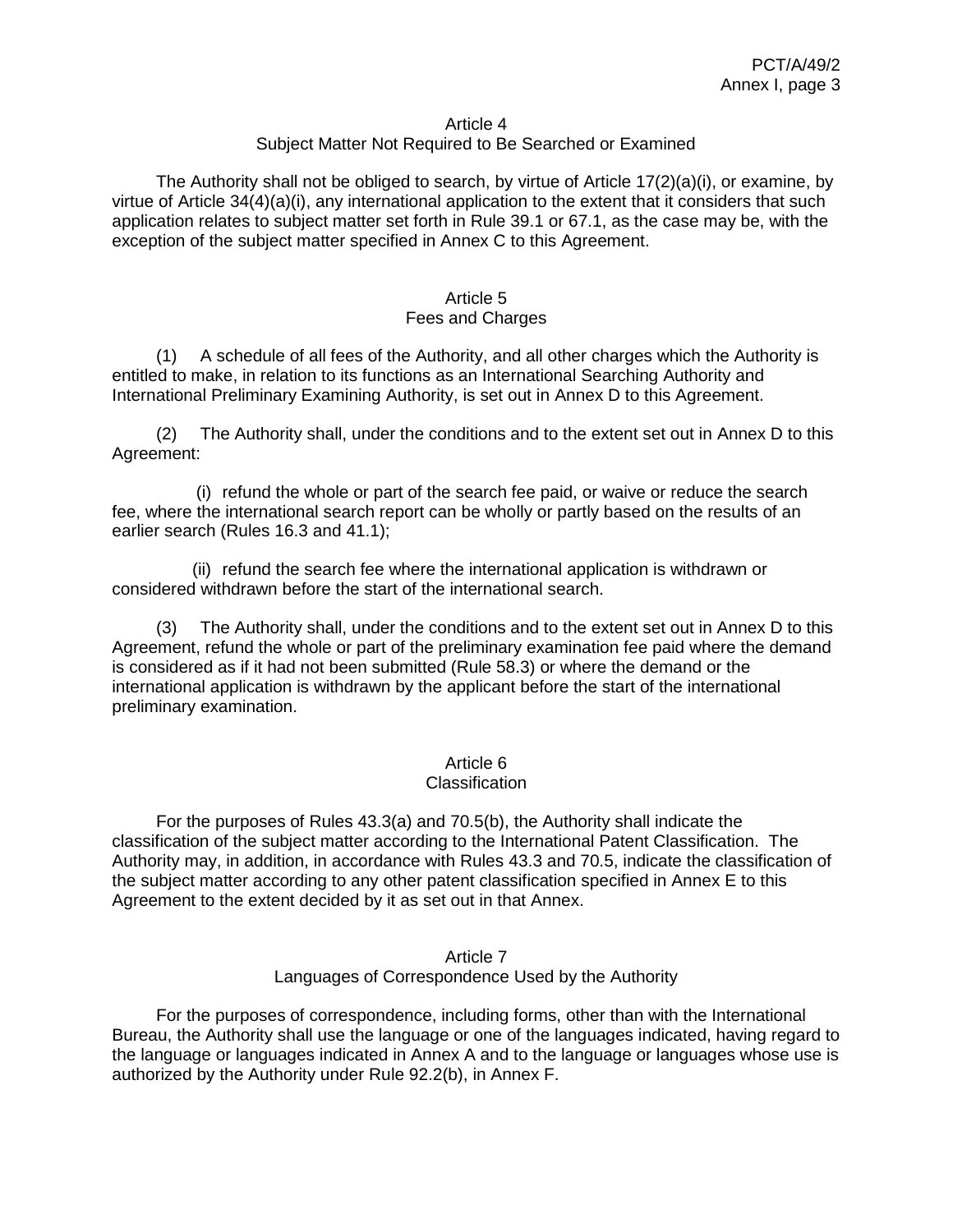#### Article 8 International-Type Search

The Authority shall carry out international-type searches to the extent decided by it as set out in Annex G to this Agreement.

## Article 9 Entry into Force

This Agreement shall enter into force on January 1, 2018.

## Article 10 Duration and Renewability

This Agreement shall remain in force until December 31, 2027. The parties to this Agreement shall, no later than July 2026, start negotiations for its renewal.

# Article 11

## Amendment

(1) Without prejudice to paragraphs (2) and (3), amendments may, subject to approval by the Assembly of the International Patent Cooperation Union, be made to this Agreement by agreement between the parties hereto; they shall take effect on the date agreed upon by them.

(2) Without prejudice to paragraph (3), amendments may be made to the Annexes to this Agreement by agreement between the Director General of the World Intellectual Property Organization and the Authority; and, notwithstanding paragraph (4), they shall take effect on the date agreed upon by them.

(3) The Authority may, by a notification to the Director General of the World Intellectual Property Organization:

(i) add to the indications of States and languages contained in Annex A to this Agreement;

(ii) amend the indications on supplementary international searches contained in Annex B to this Agreement;

(iii) amend the schedule of fees and charges contained in Annex D to this Agreement;

(iv) amend the indications on patent classification systems contained in Annex E to this Agreement;

(v) amend the indications on languages of correspondence contained in Annex F to this Agreement;

(vi) amend the indications on international-type searches contained in Annex G to this Agreement.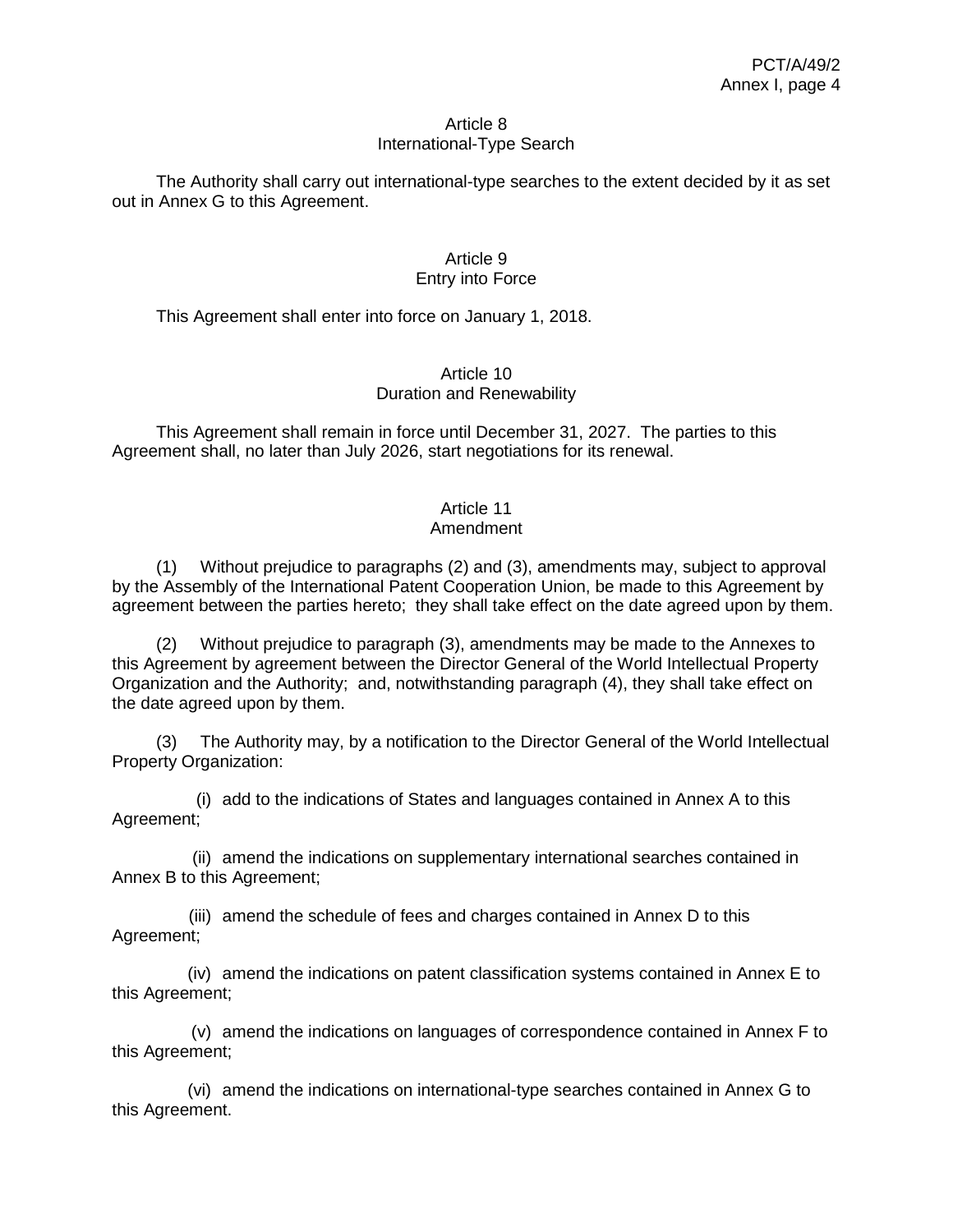(4) Any amendment notified under paragraph (3) shall take effect on the date specified in the notification, provided that:

(i) for an amendment to Annex B to the effect that the Authority shall no longer conduct supplementary international searches, that date is at least six months later than the date on which the notification is received by the International Bureau, and

(ii) for any change in the currency or amount of fees or charges contained in Annex D, for any addition of new fees or charges, and for any change in the conditions for and the extent of refunds or reductions of fees contained in Annex D, that date is at least two months later than the date on which the notification is received by the International Bureau.

#### Article 12 **Termination**

(1) This Agreement shall terminate before December 31, 2027:

(i) if the Federal Minister of Transport, Innovation and Technology of the Republic of Austria gives the Director General of the World Intellectual Property Organization written notice to terminate this Agreement; or

(ii) if the Director General of the World Intellectual Property Organization gives the Federal Minister of Transport, Innovation and Technology of the Republic of Austria written notice to terminate this Agreement.

(2) The termination of this Agreement under paragraph (1) shall take effect one year after receipt of the notice by the other party, unless a longer period is specified in such notice or unless both parties agree on a shorter period.

*In witness whereof* the parties hereto have executed this Agreement.

Done at *[city]*, this *[date]*, in two originals in the English and German languages, each text being equally authentic.

For the Federal Minister of Transport, Innovation and Technology of the Republic of Intellectual Property Organization by:Austria by:

For the International Bureau of the World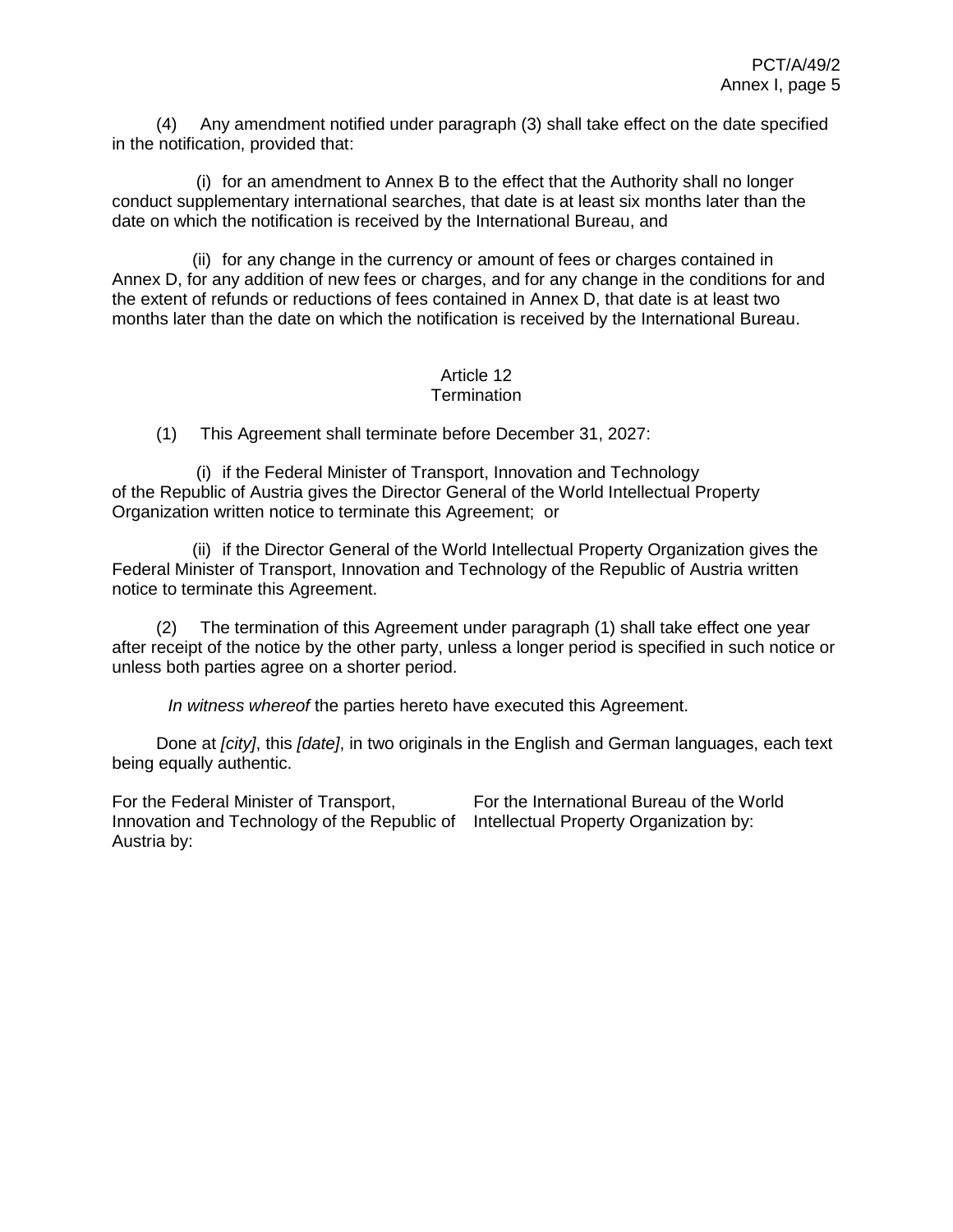#### Annex A States and Languages

Under Article 3 of the Agreement, the Authority specifies:

(i) the following States for which it will act:

so far as Article 3(1) is concerned:

the States regarded as developing countries in conformity with the established practice of the General Assembly of the United Nations, in accordance with the obligations of the Republic of Austria undertaken within the framework of the European Patent Organisation;

so far as Article 3(2) is concerned:

the States regarded as developing countries in conformity with the established practice of the General Assembly of the United Nations, in accordance with its obligations of the Republic of Austria undertaken within the framework of the European Patent Organisation.

Where a receiving Office specifies the International Authority under Articles 3(1) and (2), the International Authority shall become competent for international applications filed at that receiving Office from a date to be agreed by the receiving Office and International Authority and to be notified to the International Bureau.

(ii) the following languages which it will accept:

English, French, German.

#### Annex B

## Supplementary International Search: Documentation Covered; Limitations and Conditions

The Authority conducts supplementary international searches as follows:

(1) The Authority will accept requests for supplementary international search based on international applications filed in, or translations furnished into, English, French or German.

(2) The supplementary international search shall cover at least one of the following levels of search:

(i) the documents held in the search collection of the Authority including, but not limited to, the PCT minimum documentation under Rule 34;

(ii) European and North American documentation;

(iii) German-language documentation.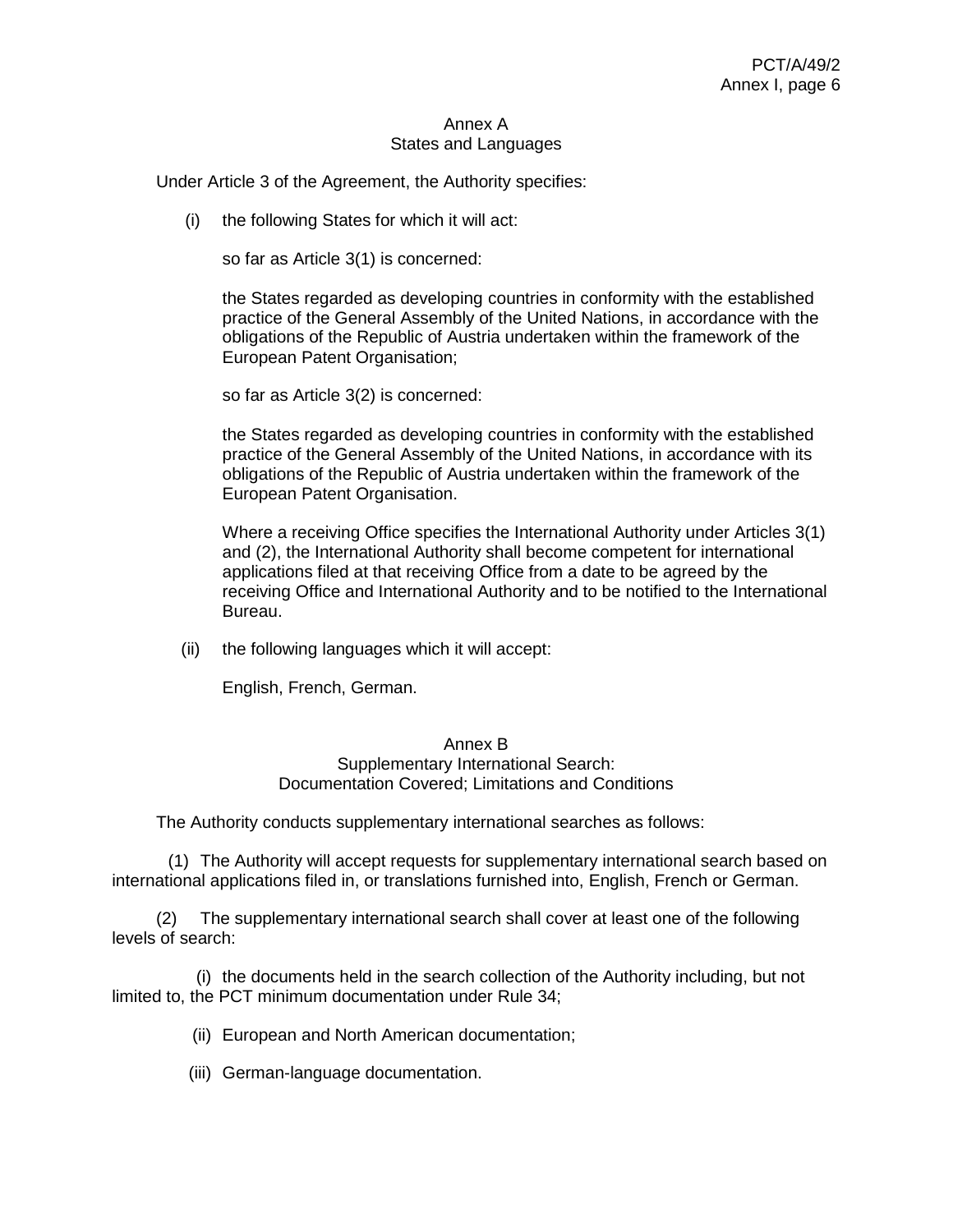(3) The Authority shall notify the International Bureau if a demand for supplementary international search exceeds available resources and also when normal conditions have been reestablished.

## Annex C

## Subject Matter Not Excluded from Search or Examination

The subject matter set forth in Rule 39.1 or 67.1 which, under Article 4 of the Agreement, is not excluded from search or examination is the following:

any subject matter which is searched or examined under the patent grant procedure in accordance with the provisions of Austrian patent law.

#### Annex D Fees and Charges

## *Part I. Schedule of Fees and Charges*

 $\overline{a}$ 

| Kind of fee or charge                                                                                                                                                                                         | Amount<br>(Euro)                                |
|---------------------------------------------------------------------------------------------------------------------------------------------------------------------------------------------------------------|-------------------------------------------------|
| Search fee (Rule 16.1(a))<br>Additional fee (Rule 40.2(a))<br>Supplementary search fee(s) (Rule 45bis.3(a))<br>- of only European and North American documentation<br>- of only German-language documentation | $1,875^1$<br>$1,875^1$<br>1,700<br>1,190<br>850 |
| Preliminary examination fee (Rule 58.1(b))<br>Additional fee (Rule 68.3(a))<br>Protest fee (Rules $40.2(e)$ and $68.3(e)$ )<br>Cost of copies (Rules 44.3(b), 45bis.7(c),                                     | 1,749 <sup>1</sup><br>1,749 <sup>1</sup><br>229 |
| 71.2(b), 94.1 ter and 94.2), per page                                                                                                                                                                         | 0.95                                            |

## *Part II. Conditions for and Extent of Refunds or Reductions of Fees*

(1) Any amount paid by mistake, without cause, or in excess of the amount due, for fees indicated in Part I shall be refunded.

(2) Where the international application is withdrawn or considered withdrawn, under Article 14(1), (3) or (4), before the start of the international search, the amount of the search fee paid shall be fully refunded.

<sup>1</sup> This fee is reduced by 75% where the applicant, or, if there are two or more applicants, each applicant is a natural person and is a national of and resides in a State for which the Austrian Patent Office is an International Searching Authority.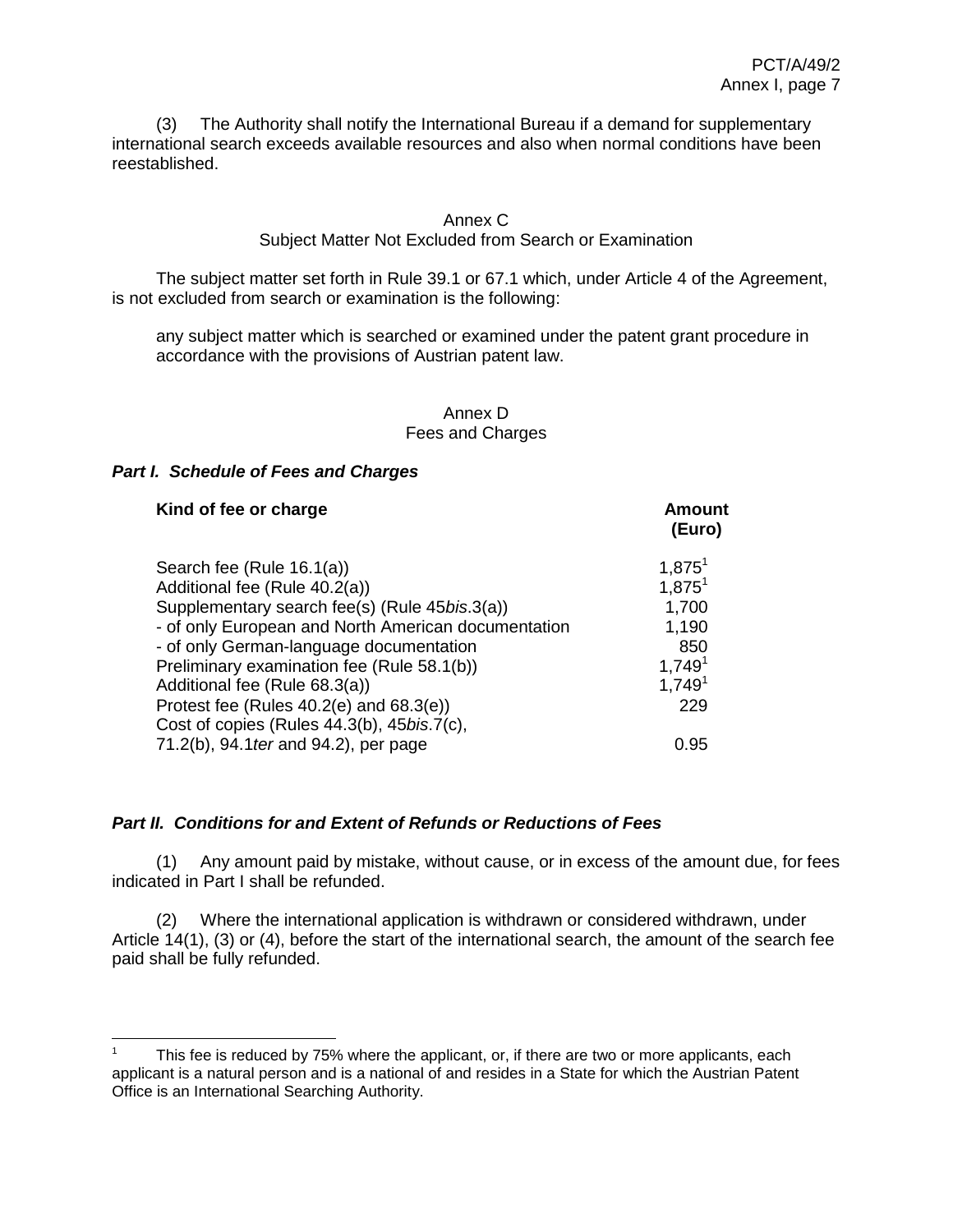(3) Where the search fee has not been reduced and where the Authority benefits from the results of an earlier search, the search fee shall be refunded as follows, depending on the extent to which the Authority benefits from that earlier search:

- where the earlier search was carried out by the Authority: refund of 75%;

- where the earlier search was carried out by another International Searching Authority: refund of 50%;

- where the earlier search was carried out by another Patent Office: refund of 25%.

(4) In the cases provided for under Rule 58.3, the amount of the preliminary examination fee paid shall be fully refunded.

(5) Where the international application or the demand is withdrawn before the start of the international preliminary examination, the amount of the preliminary examination fee paid shall be fully refunded.

(6) The Authority shall refund the supplementary search fee if, before it has started the supplementary international search in accordance with Rule 45*bis*.5(a), the supplementary search request is considered not to have been submitted under Rule 45*bis*.5(g).

## Annex E

## **Classification**

Under Article 6 of the Agreement, the Authority specifies the following classification systems in addition to the International Patent Classification: none.

## Annex F Languages of Correspondence

Under Article 7 of the Agreement, the Authority specifies the following language(s):

English, French and German, noting that the language of correspondence shall be the language in which the international application is filed or translated, as the case may be.

## Annex G

#### International-Type Search

Under Article 8 of the Agreement, the Authority specifies the following extent of international-type searches:

The Authority does not conduct international-type searches.

[Annex II follows]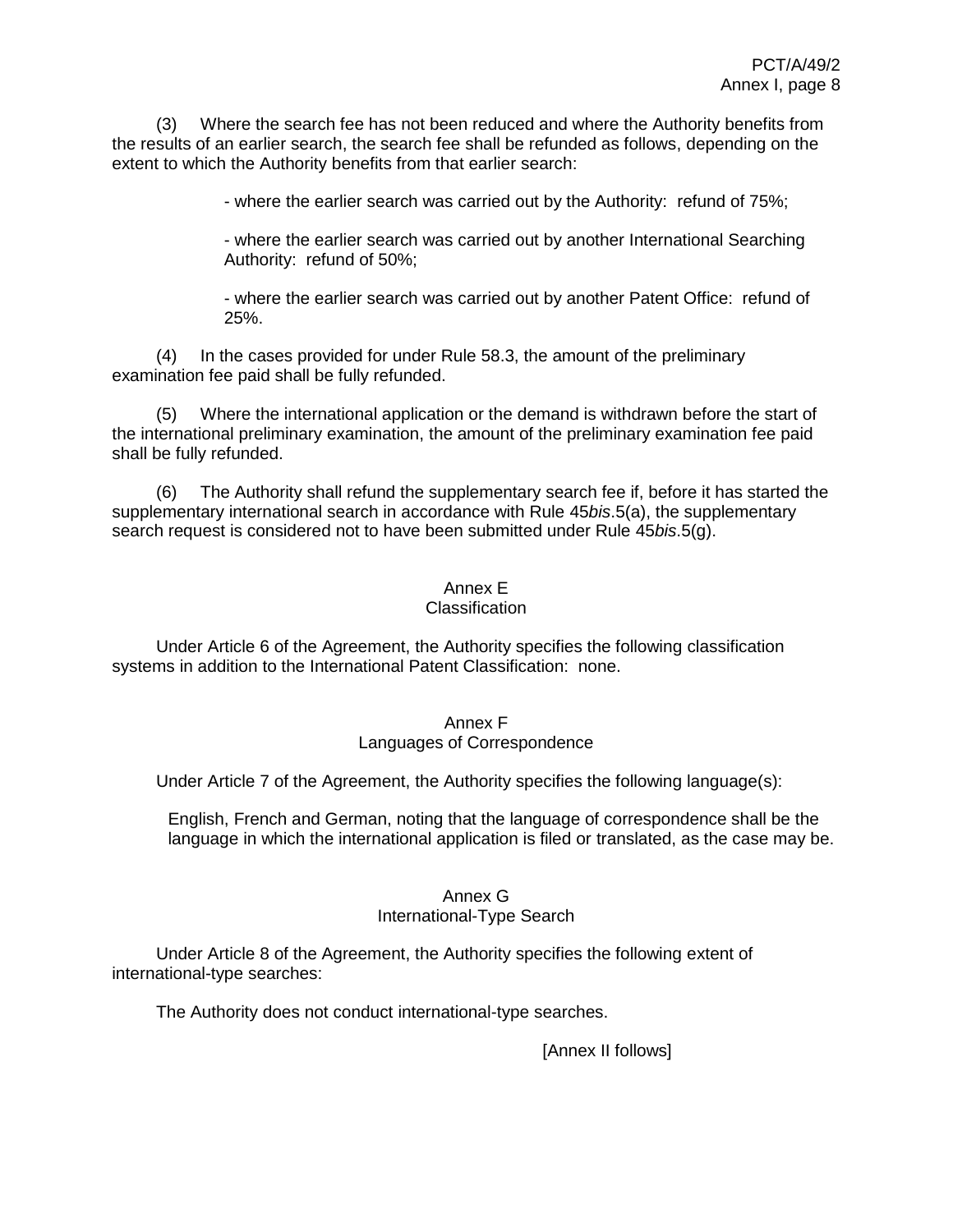## Amendment to the Agreement

#### between the Government of Australia and the International Bureau of the World Intellectual Property Organization

in relation to the functioning of the Australian Patent Office as an International Searching Authority and International Preliminary Examining Authority under the Patent Cooperation Treaty

## *Preamble*

The Government of Australia and the International Bureau of the World Intellectual Property Organization,

*Considering* that the Agreement between the Government of Australia and the International Bureau of WIPO in relation to the functioning of the Australian Patent Office as an International Searching Authority and International Preliminary Examining Authority under the Patent Cooperation Treaty (PCT) of December 16, 2008 (the Agreement), made under PCT Articles 16(3)(b) and 32(3), was concluded for a period of nine years from January 1, 2009 to December 31, 2017,

*Considering* that the said Agreement has been amended several times in 2010 and 2012, these amendments having been published in the PCT Gazette on June 24, 2010, July 22, 2010 and June 7, 2012,

*Considering* that the Government of Australia and the International Bureau of WIPO have already started negotiations for a new Agreement as provided under Article 10 therein,

*Recognizing* that the Government of Australia will not be able to complete the necessary domestic procedures to ratify a new Agreement in relation to the functioning of the Australian Patent Office as an International Searching Authority and International Preliminary Examining Authority under the Patent Cooperation Treaty, prior to the expiration of the Agreement on December 31, 2017;

*Hereby agree as follows:*

#### Article 1 Extension of the Agreement

(1) The Agreement between the Government of Australia and the International Bureau of WIPO signed on December 16, 2008, including its amendments and Annexes, is hereby extended until December 31, 2018 or until the day before the entry into force of a new Agreement on the same subject matter in accordance with PCT Articles 16(3)(b) and 32(3) and with the domestic legal and constitutional procedures of Australia, whichever is sooner.

(2) Consequently, references made to "December 31, 2017" under Articles 10 and 12 of the Agreement are amended to "December 31, 2018", accordingly.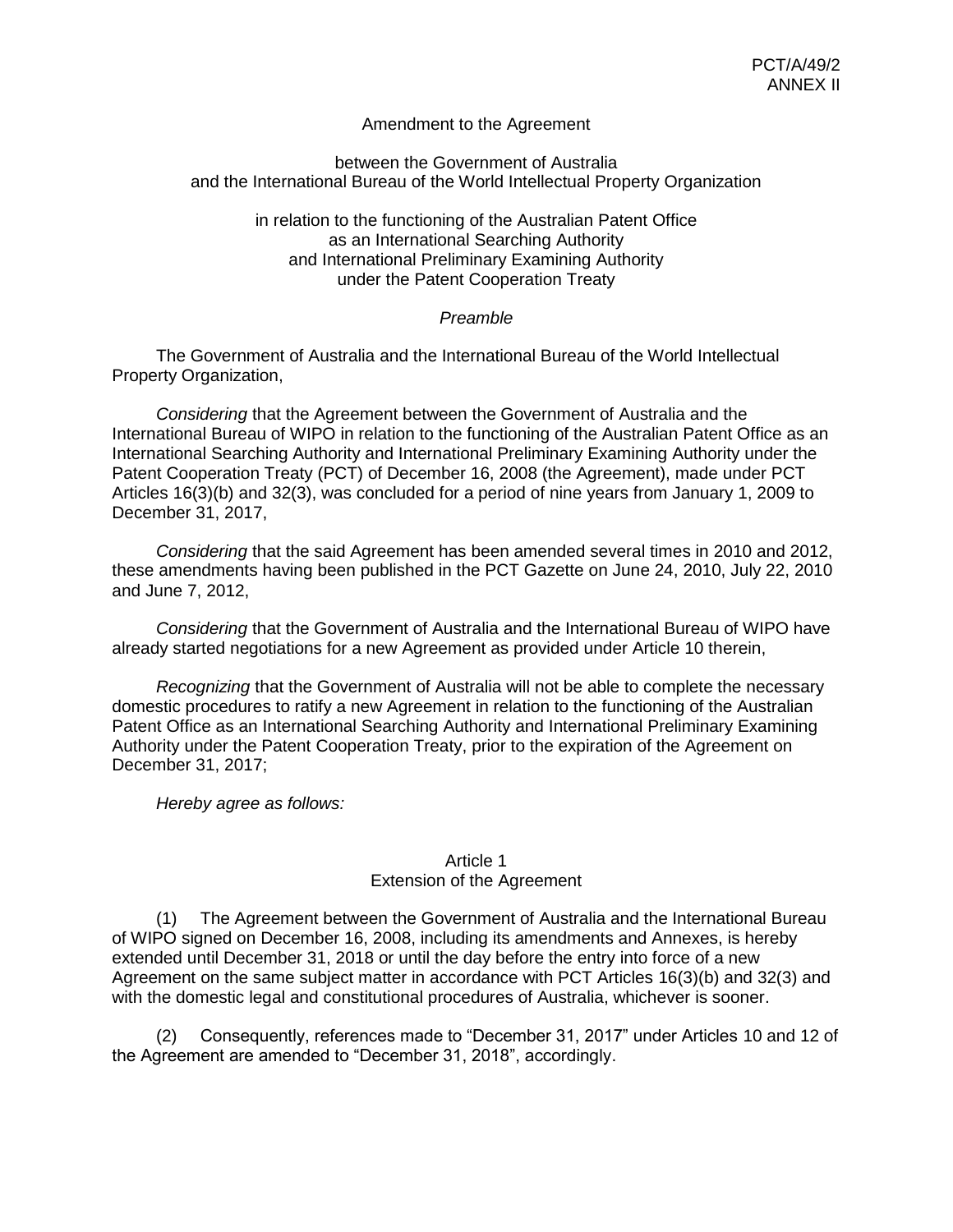## Article 2 Approval and entry into force

(1) In accordance with Article 11(1) of the Agreement, this amendment shall be subject to the approval of the Assembly of the International Patent Cooperation Union..

(2) Subject to paragraph 1 of this Article, this amendment shall take effect on December 31, 2017.

*In witness whereof* the parties hereto have executed this Agreement.

Done at *[city]*, this *[date]*, in two originals in the English language.

For the Government of Australia by: For the International Bureau of the World Intellectual Property Organization by: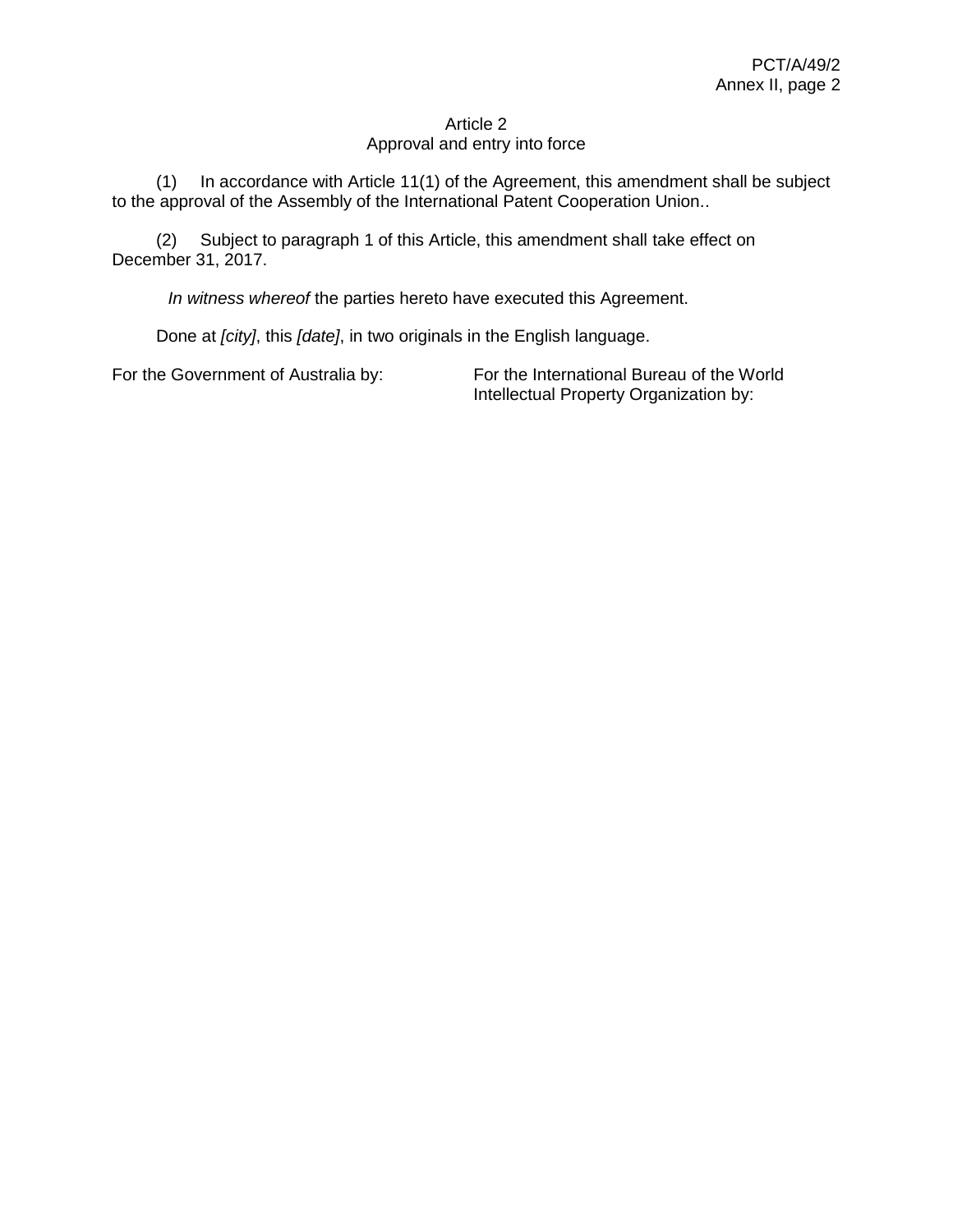## Draft Agreement

## between the Government of Australia and the International Bureau of the World Intellectual Property Organization

in relation to the functioning of the Australian Patent Office as an International Searching Authority and International Preliminary Examining Authority under the Patent Cooperation Treaty

## *Preamble*

The Government of Australia and the International Bureau of the World Intellectual Property Organization,

*Considering* that the PCT Assembly, having heard the advice of the PCT Committee for Technical Cooperation, has appointed the Australian Patent Office as an International Searching and Preliminary Examining Authority under the Patent Cooperation Treaty and approved this Agreement in accordance with Articles 16(3) and 32(3),

*Hereby agree as follows:*

## Article 1 Terms and Expressions

(1) For the purposes of this Agreement:

- (a) "Treaty" means the Patent Cooperation Treaty;
- (b) "Regulations" means the Regulations under the Treaty;
- (c) "Administrative Instructions" means the Administrative Instructions under the

## Treaty;

(d) "Article" (except where a specific reference is made to an Article of this Agreement) means an Article of the Treaty;

- (e) "Rule" means a Rule of the Regulations;
- (f) "Contracting State" means a State party to the Treaty;
- (g) "the Authority" means the Australian Patent Office;

(h) "the International Bureau" means the International Bureau of the World Intellectual Property Organization.

(2) All other terms and expressions used in this Agreement which are also used in the Treaty, the Regulations or the Administrative Instructions have, for the purposes of this Agreement, the same meaning as in the Treaty, the Regulations and the Administrative Instructions.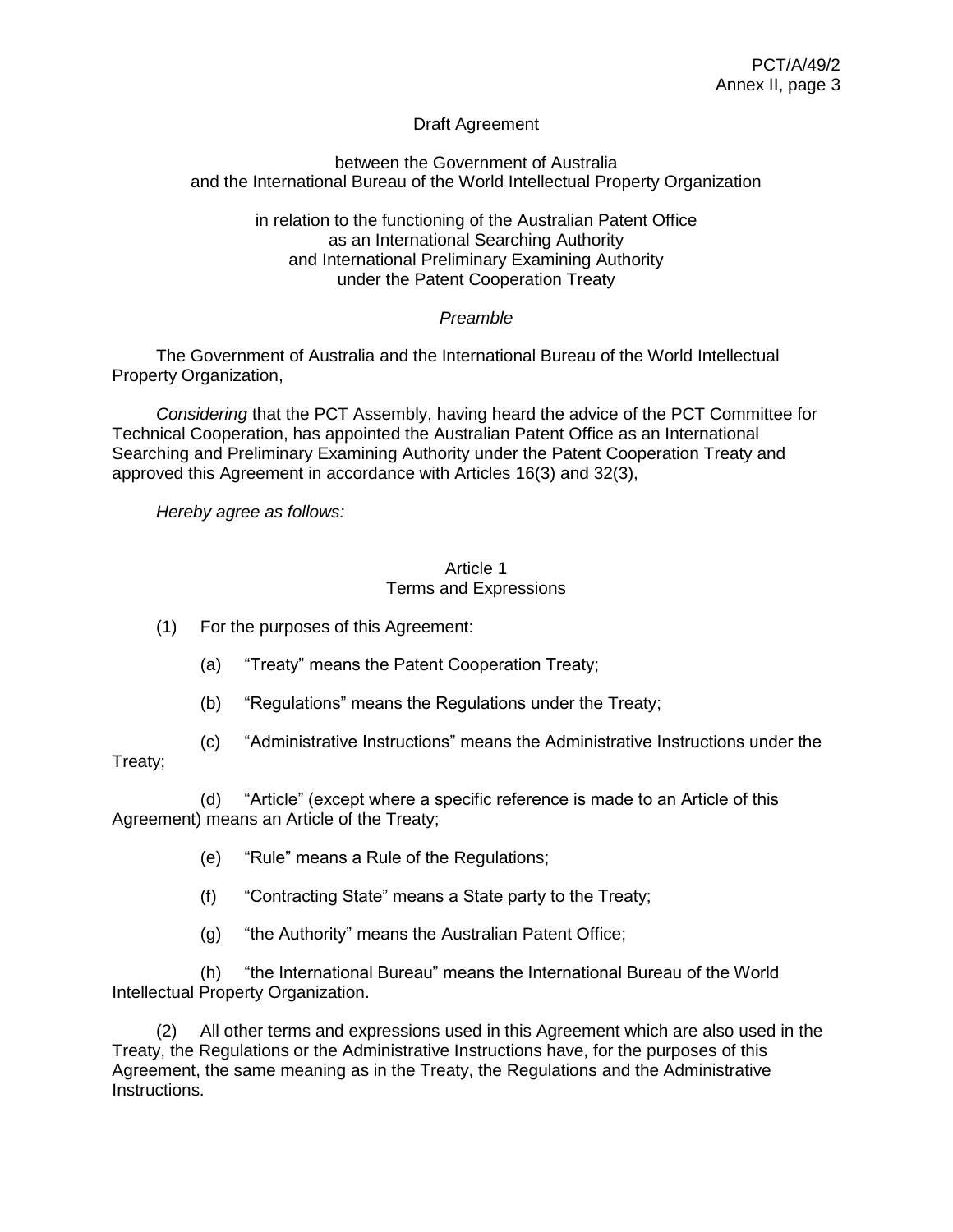## Article 2 Basic Obligations

(1) The Authority shall carry out international search and international preliminary examination in accordance with, and perform such other functions of an International Searching Authority and International Preliminary Examining Authority as are provided under, the Treaty, the Regulations, the Administrative Instructions and this Agreement.

(2) In carrying out international search and international preliminary examination, the Authority shall apply and observe all the common rules of international search and of international preliminary examination and, in particular, shall be guided by the PCT International Search and Preliminary Examination Guidelines.

(3) The Authority shall maintain a quality management system in compliance with the requirements set out in the PCT International Search and Preliminary Examination Guidelines.

(4) The Authority and the International Bureau shall, having regard to their respective functions under the Treaty, the Regulations, the Administrative Instructions and this Agreement, render, to the extent considered to be appropriate by both the Authority and the International Bureau, mutual assistance in the performance of their functions thereunder.

## Article 3 Competence of Authority

(1) The Authority shall act as International Searching Authority for any international application filed with the receiving Office of, or acting for, any Contracting State specified in Annex A to this Agreement, provided that the receiving Office specifies the Authority for that purpose, that such application, or a translation thereof furnished for the purposes of international search, is in the language or one of the languages specified in Annex A to this Agreement and, where applicable, that the Authority has been chosen by the applicant and that any other requirements regarding such application as specified in Annex A to this Agreement have been met.

(2) The Authority shall act as International Preliminary Examining Authority for any international application filed with the receiving Office of, or acting for, any Contracting State specified in Annex A to this Agreement, provided that the receiving Office specifies the Authority for that purpose, that such application, or a translation thereof furnished for the purposes of international preliminary examination, is in the language or one of the languages specified in Annex A to this Agreement and, where applicable, that the Authority has been chosen by the applicant and that any other requirements regarding such application as specified in Annex A to this Agreement have been met.

(3) Where an international application is filed with the International Bureau as receiving Office under Rule 19.1(a)(iii), paragraphs (1) and (2) apply as if that application had been filed with a receiving Office which would have been competent under Rule 19.1(a)(i) or (ii), (b) or (c) or Rule 19.2(i).

(4) The Authority shall conduct supplementary international searches in accordance with Rule 45*bis* to the extent decided by it, as set out in Annex B to this Agreement.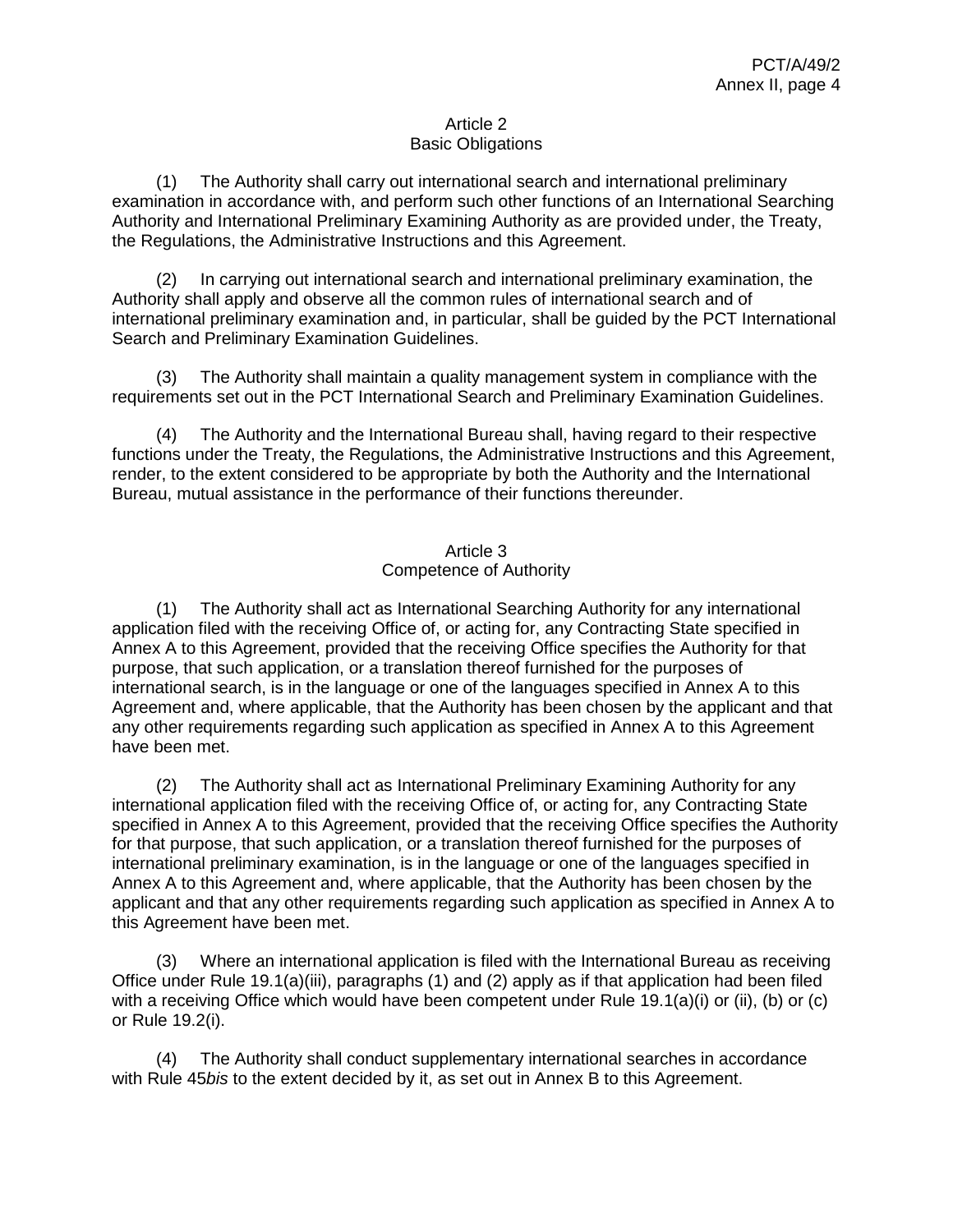#### Article 4

## Subject Matter Not Required to Be Searched or Examined

The Authority shall not be obliged to search, by virtue of Article  $17(2)(a)(i)$ , or examine, by virtue of Article 34(4)(a)(i), any international application to the extent that it considers that such application relates to subject matter set forth in Rule 39.1 or 67.1, as the case may be, with the exception of the subject matter specified in Annex C to this Agreement.

#### Article 5 Fees and Charges

(1) A schedule of all fees of the Authority, and all other charges which the Authority is entitled to make, in relation to its functions as an International Searching Authority and International Preliminary Examining Authority, is set out in Annex D to this Agreement.

(2) The Authority shall, under the conditions and to the extent set out in Annex D to this Agreement:

(i) refund the whole or part of the search fee paid, or waive or reduce the search fee, where the international search report can be wholly or partly based on the results of an earlier search (Rules 16.3 and 41.1);

(ii) refund the search fee where the international application is withdrawn or considered withdrawn before the start of the international search.

(3) The Authority shall, under the conditions and to the extent set out in Annex D to this Agreement, refund the whole or part of the preliminary examination fee paid where the demand is considered as if it had not been submitted (Rule 58.3) or where the demand or the international application is withdrawn by the applicant before the start of the international preliminary examination.

### Article 6

#### **Classification**

For the purposes of Rules 43.3(a) and 70.5(b), the Authority shall indicate the classification of the subject matter according to the International Patent Classification. The Authority may, in addition, in accordance with Rules 43.3 and 70.5, indicate the classification of the subject matter according to any other patent classification specified in Annex E to this Agreement to the extent decided by it as set out in that Annex.

#### Article 7 Languages of Correspondence Used by the Authority

For the purposes of correspondence, including forms, other than with the International Bureau, the Authority shall use the language or one of the languages indicated, having regard to the language or languages indicated in Annex A and to the language or languages whose use is authorized by the Authority under Rule 92.2(b), in Annex F.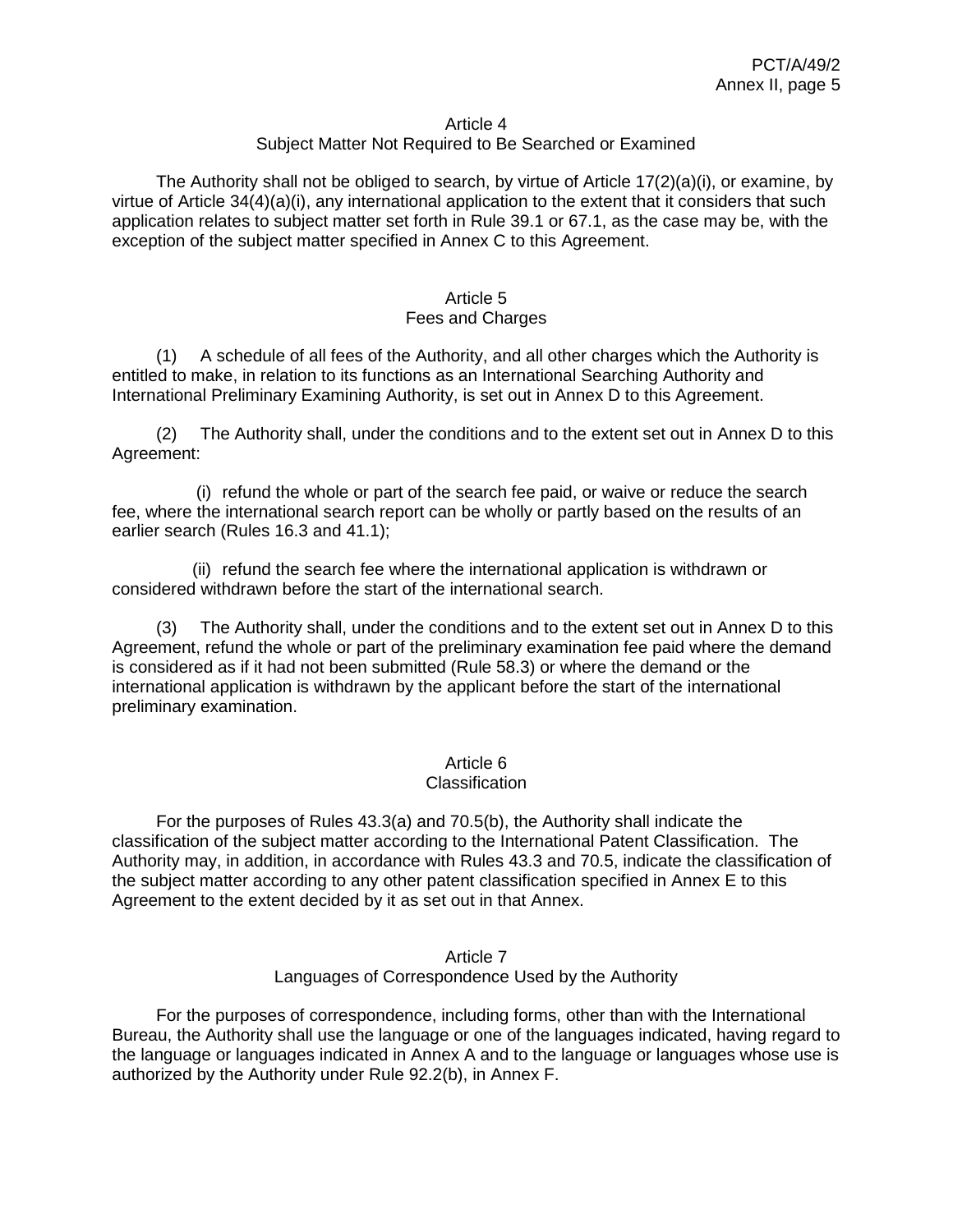#### Article 8 International-Type Search

The Authority shall carry out international-type searches to the extent decided by it as set out in Annex G to this Agreement.

## Article 9 Entry into Force

This Agreement shall enter into force on *[date]*.

## Article 10 Duration and Renewability

This Agreement shall remain in force until December 31, 2027. The parties to this Agreement shall, no later than July 2026, start negotiations for its renewal.

# Article 11

## Amendment

(1) Without prejudice to paragraphs (2) and (3), amendments may, subject to approval by the Assembly of the International Patent Cooperation Union, be made to this Agreement by agreement between the parties hereto; they shall take effect on the date agreed upon by them.

(2) Without prejudice to paragraph (3), amendments may be made to the Annexes to this Agreement by agreement between the Director General of the World Intellectual Property Organization and the Authority; and, notwithstanding paragraph (4), they shall take effect on the date agreed upon by them.

(3) The Authority may, by a notification to the Director General of the World Intellectual Property Organization:

(i) add to the indications of States and languages contained in Annex A to this Agreement;

(ii) amend the indications on supplementary international searches contained in Annex B to this Agreement;

(iii) amend the schedule of fees and charges contained in Annex D to this Agreement;

(iv) amend the indications on patent classification systems contained in Annex E to this Agreement;

(v) amend the indications on languages of correspondence contained in Annex F to this Agreement;

(vi) amend the indications on international-type searches contained in Annex G to this Agreement.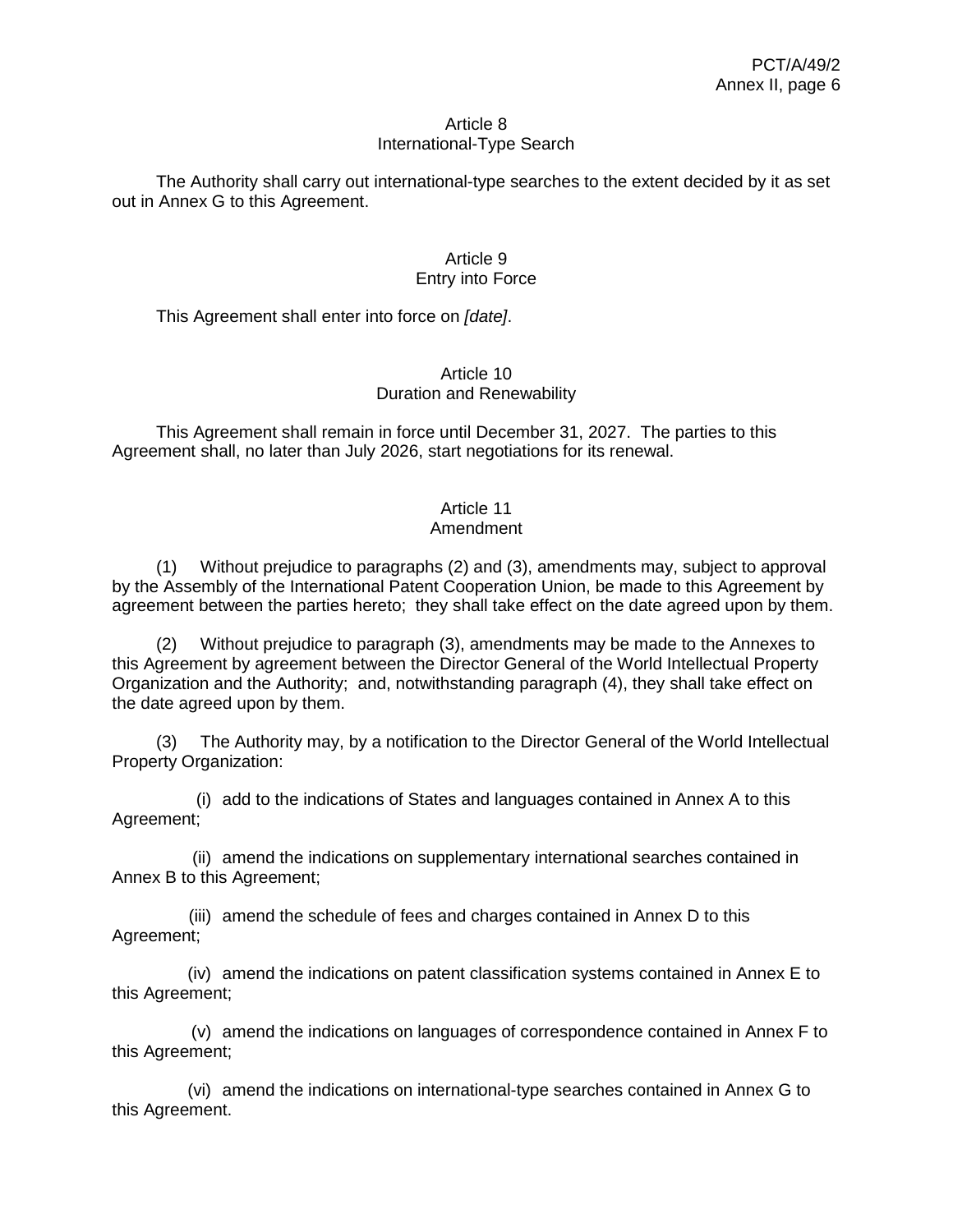(4) Any amendment notified under paragraph (3) shall take effect on the date specified in the notification, provided that:

(i) for an amendment to Annex B to the effect that the Authority shall no longer conduct supplementary international searches, that date is at least six months later than the date on which the notification is received by the International Bureau, and

(ii) for any change in the currency or amount of fees or charges contained in Annex D, for any addition of new fees or charges, and for any change in the conditions for and the extent of refunds or reductions of fees contained in Annex D, that date is at least two months later than the date on which the notification is received by the International Bureau.

#### Article 12 **Termination**

(1) This Agreement shall terminate before December 31, 2027:

(i) if the Government of Australia gives the Director General of the World Intellectual Property Organization written notice to terminate this Agreement; or

(ii) if the Director General of the World Intellectual Property Organization gives the Government of Australia written notice to terminate this Agreement.

(2) The termination of this Agreement under paragraph (1) shall take effect one year after receipt of the notice by the other party, unless a longer period is specified in such notice or unless both parties agree on a shorter period.

*In witness whereof* the parties hereto have executed this Agreement.

Done at *[city]*, this *[date]*, in two originals in the English language.

For the Government of Australia by: For the International Bureau of the World Intellectual Property Organization by: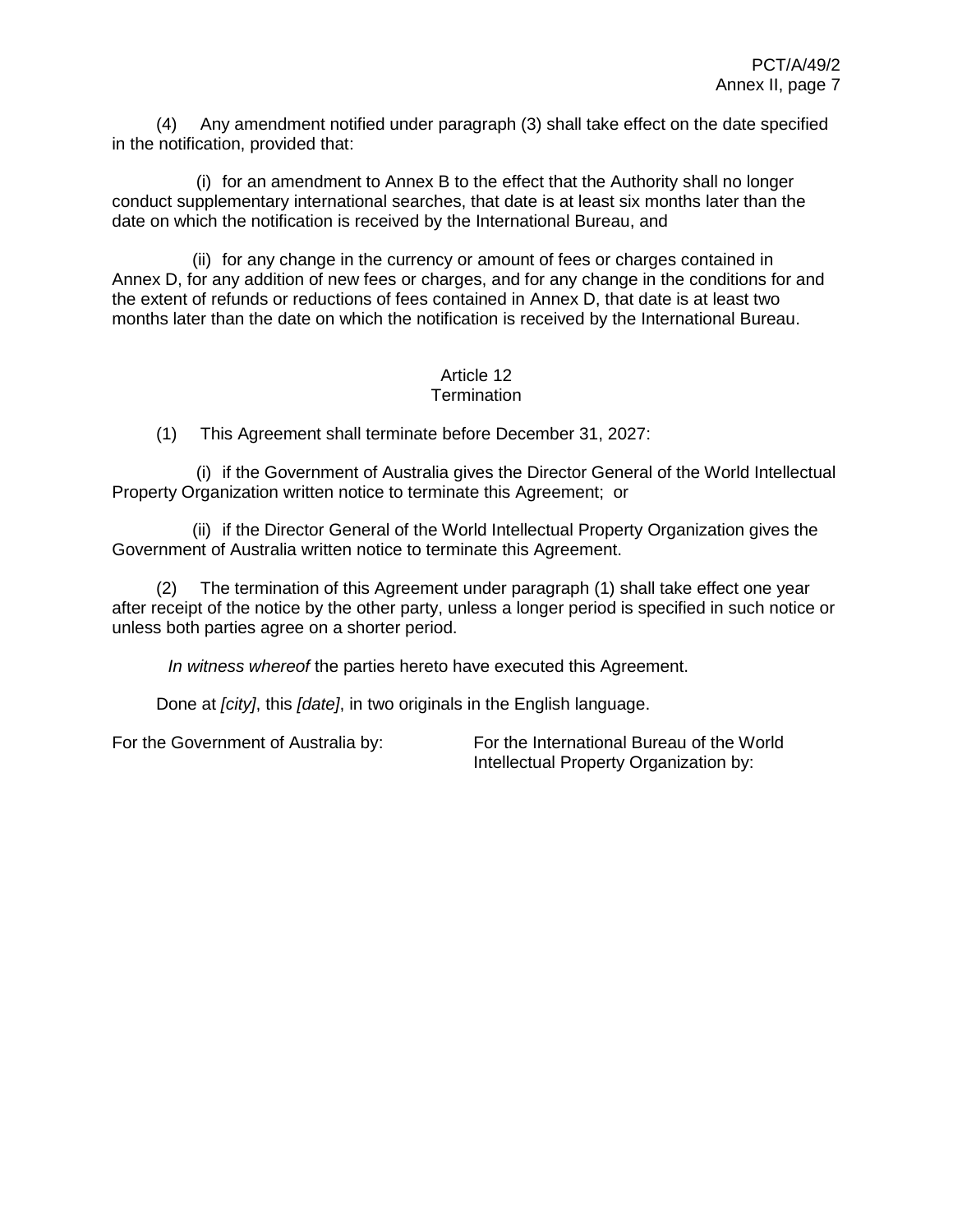#### Annex A States and Languages

Under Article 3 of the Agreement, the Authority specifies:

(i) the following States for which it will act:

so far as Article 3(1) is concerned:

Australia, Brunei Darussalam, New Zealand, Republic of Korea, Singapore, United Arab Emirates, United States of America, and

by arrangement, the States regarded as developing countries in conformity with the established practice of the General Assembly of the United Nations;

so far as Article 3(2) is concerned:

Australia, Brunei Darussalam, New Zealand, Republic of Korea, Singapore, United Arab Emirates, United States of America, and

by arrangement, the States regarded as developing countries in conformity with the established practice of the General Assembly of the United Nations.

For the United States of America, the Authority will act under Article 3(1) provided that the Authority has not received more than 250 international applications from the United States Patent and Trademark Office during the relevant fiscal quarter. Where the Authority has prepared the international search report, the Authority will also act under Article 3(2) if these conditions are met. For further information, see *[http://www.uspto.gov/patents/law/notices/ipau-isa-ipea\\_20141205.pdf](http://www.uspto.gov/patents/law/notices/ipau-isa-ipea_20141205.pdf)*.

Where a receiving Office specifies the International Authority under Articles 3(1) and (2), the International Authority shall become competent for international applications filed at that receiving Office from a date to be agreed by the receiving Office and International Authority and to be notified to the International Bureau.

(ii) the following language which it will accept:

English.

Annex B Supplementary International Search: Documentation Covered; Limitations and Conditions

The Authority does not conduct supplementary international searches.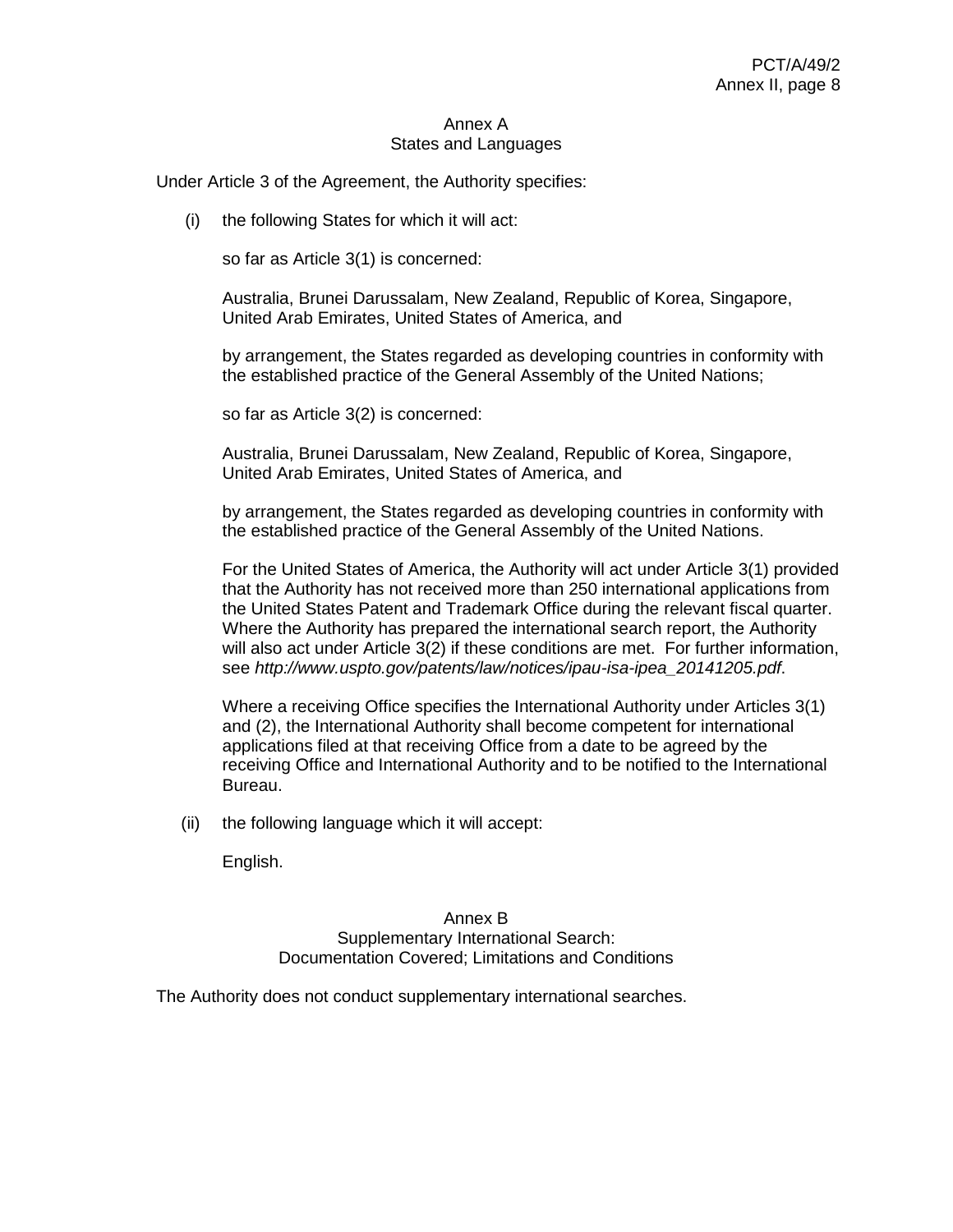#### Annex C

## Subject Matter Not Excluded from Search or Examination

The subject matter set forth in Rule 39.1 or 67.1 which, under Article 4 of the Agreement, is not excluded from search or examination is the following:

any subject matter which is searched or examined under the patent grant procedure in accordance with the provisions of Australian patent law.

#### Annex D Fees and Charges

#### *Part I. Schedule of Fees and Charges*

| Kind of fee or charge                                               | <b>Amount</b><br>(Australian dollars) |
|---------------------------------------------------------------------|---------------------------------------|
| Search fee (Rule 16.1(a))                                           | 2,200                                 |
| Additional fee (Rule 40.2(a))                                       | 2,200                                 |
| Preliminary examination fee (Rule 58.1(b))                          |                                       |
| - where the international search report was issued by the Authority | 590                                   |
| - in other cases                                                    | 820                                   |
| Additional fee (Rule 68.3(a))                                       | 590                                   |
| Cost of copies (Rules 44.3(b) and 71.2(b)), per document            | 50                                    |
| Cost of copies (Rules 94.1 ter and 94.2), per document              | 50                                    |

#### *Part II. Conditions for and Extent of Refunds or Reductions of Fees*

(1) Any amount paid by mistake, without cause, or in excess of the amount due, for fees indicated in Part I shall be refunded.

(2) Where the international application is withdrawn or considered withdrawn, under Article 14(1), (3) or (4), before the start of the international search, the amount of the search fee paid shall be fully refunded.

(3) Where the Authority determines that there is sufficient benefit from the results of an earlier search, up to 50% of the amount of the search fee paid shall be refunded, depending on the extent to which the Authority benefits from that earlier search.

(4) In the cases provided for under Rule 58.3, the amount of the preliminary examination fee paid shall be fully refunded.

(5) Where the international application or the demand is withdrawn before the start of the international preliminary examination, the amount of the preliminary examination fee paid shall be fully refunded.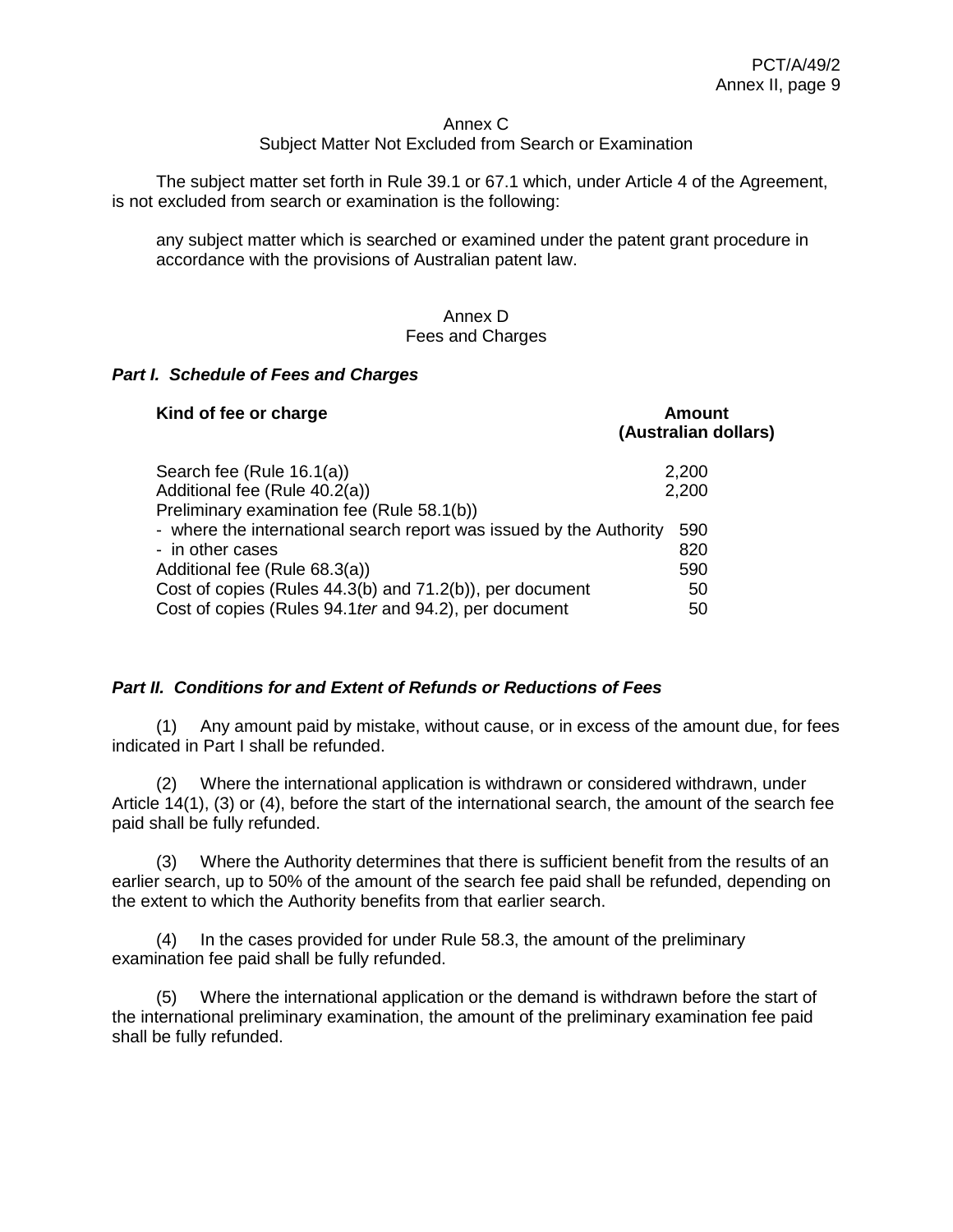#### Annex E **Classification**

Under Article 6 of the Agreement, the Authority specifies the following classification systems in addition to the International Patent Classification: none.

# Annex F

## Languages of Correspondence

Under Article 7 of the Agreement, the Authority specifies the following language:

English.

## Annex G International-Type Search

Under Article 8 of the Agreement, the Authority specifies the following extent of international-type searches:

The Authority conducts international-type searches as follows:

International-type searches on the claims of a provisional application or a search statement of a provisional application provided by the applicant.

[Annex III follows]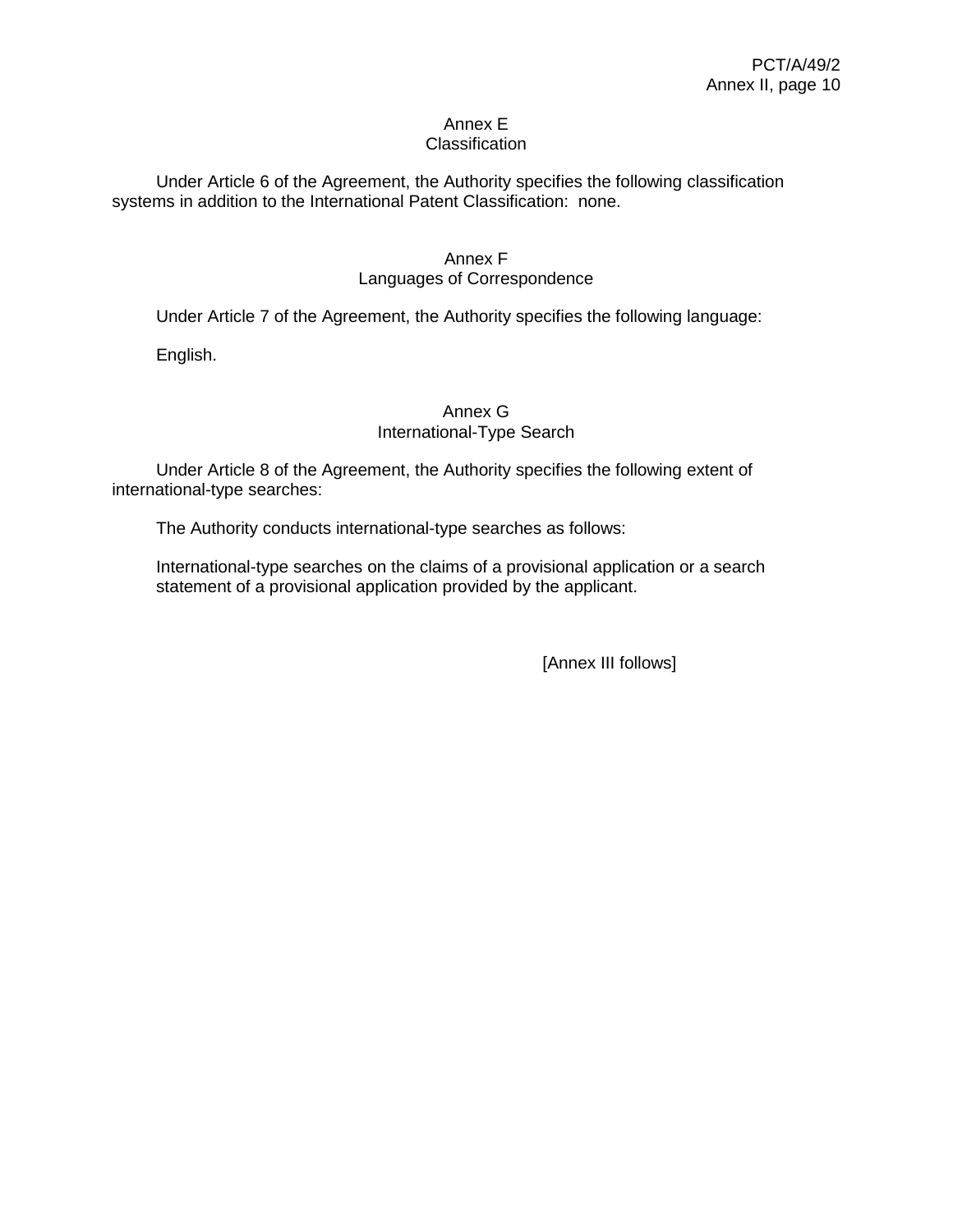## Draft Agreement

between the Brazilian National Institute of Industrial Property and the International Bureau of the World Intellectual Property Organization

in relation to the functioning of the Brazilian National Institute of Industrial Property as an International Searching Authority and International Preliminary Examining Authority under the Patent Cooperation Treaty

## *Preamble*

The Brazilian National Institute of Industrial Property and the International Bureau of the World Intellectual Property Organization,

*Considering* that the PCT Assembly, having heard the advice of the PCT Committee for Technical Cooperation, has appointed the Brazilian National Institute of Industrial Property as an International Searching and Preliminary Examining Authority under the Patent Cooperation Treaty and approved this Agreement in accordance with Articles 16(3) and 32(3),

*Hereby agree as follows:*

## Article 1 Terms and Expressions

(1) For the purposes of this Agreement:

- (a) "Treaty" means the Patent Cooperation Treaty;
- (b) "Regulations" means the Regulations under the Treaty;
- (c) "Administrative Instructions" means the Administrative Instructions under the

## Treaty;

(d) "Article" (except where a specific reference is made to an Article of this Agreement) means an Article of the Treaty;

- (e) "Rule" means a Rule of the Regulations;
- (f) "Contracting State" means a State party to the Treaty;
- (g) "the Authority" means the Brazilian National Institute of Industrial Property;

(h) "the International Bureau" means the International Bureau of the World Intellectual Property Organization.

(2) All other terms and expressions used in this Agreement which are also used in the Treaty, the Regulations or the Administrative Instructions have, for the purposes of this Agreement, the same meaning as in the Treaty, the Regulations and the Administrative Instructions.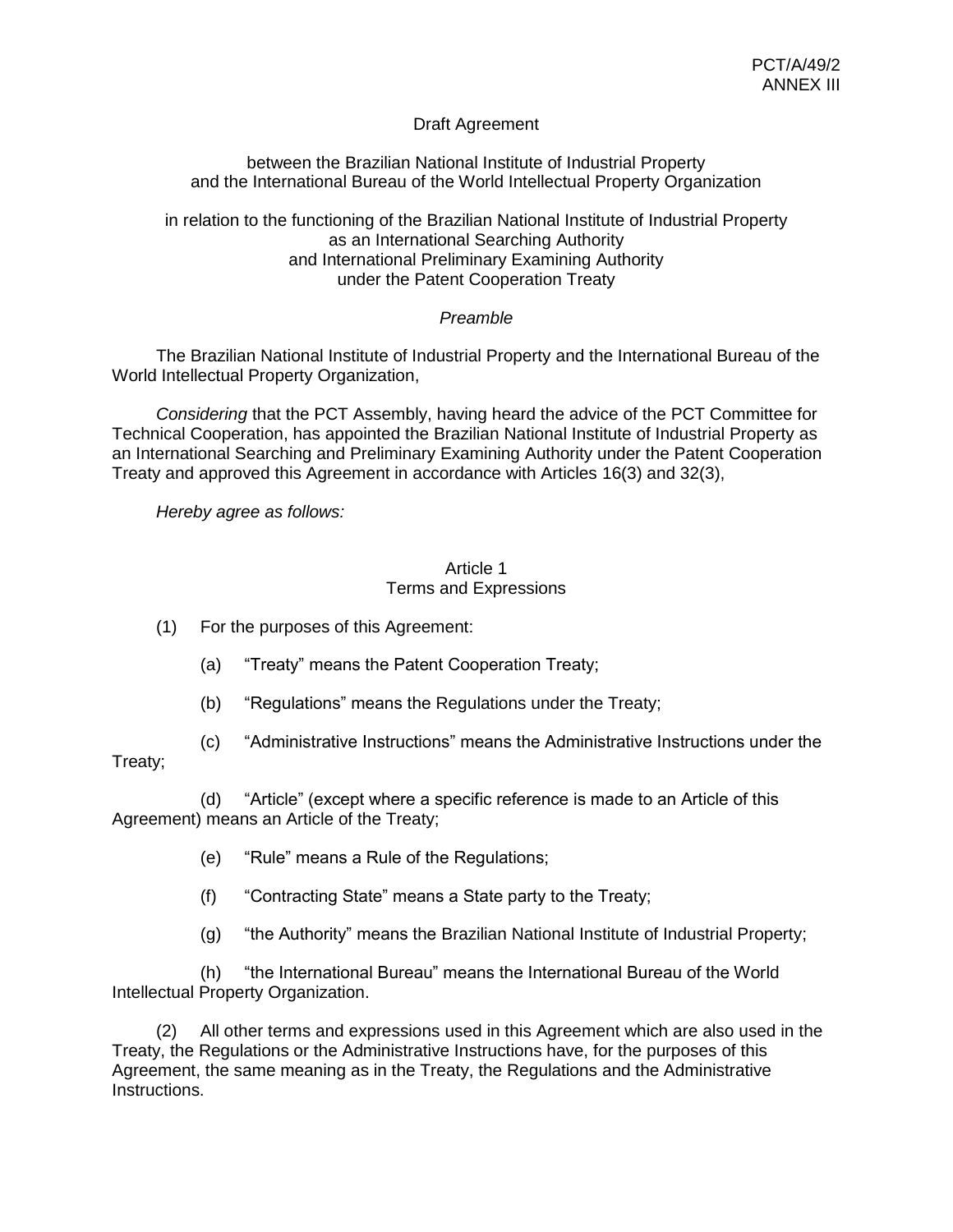## Article 2 Basic Obligations

(1) The Authority shall carry out international search and international preliminary examination in accordance with, and perform such other functions of an International Searching Authority and International Preliminary Examining Authority as are provided under, the Treaty, the Regulations, the Administrative Instructions and this Agreement.

(2) In carrying out international search and international preliminary examination, the Authority shall apply and observe all the common rules of international search and of international preliminary examination and, in particular, shall be guided by the PCT International Search and Preliminary Examination Guidelines.

(3) The Authority shall maintain a quality management system in compliance with the requirements set out in the PCT International Search and Preliminary Examination Guidelines.

(4) The Authority and the International Bureau shall, having regard to their respective functions under the Treaty, the Regulations, the Administrative Instructions and this Agreement, render, to the extent considered to be appropriate by both the Authority and the International Bureau, mutual assistance in the performance of their functions thereunder.

## Article 3 Competence of Authority

(1) The Authority shall act as International Searching Authority for any international application filed with the receiving Office of, or acting for, any Contracting State specified in Annex A to this Agreement, provided that the receiving Office specifies the Authority for that purpose, that such application, or a translation thereof furnished for the purposes of international search, is in the language or one of the languages specified in Annex A to this Agreement and, where applicable, that the Authority has been chosen by the applicant and that any other requirements regarding such application as specified in Annex A to this Agreement have been met.

(2) The Authority shall act as International Preliminary Examining Authority for any international application filed with the receiving Office of, or acting for, any Contracting State specified in Annex A to this Agreement, provided that the receiving Office specifies the Authority for that purpose, that such application, or a translation thereof furnished for the purposes of international preliminary examination, is in the language or one of the languages specified in Annex A to this Agreement and, where applicable, that the Authority has been chosen by the applicant and that any other requirements regarding such application as specified in Annex A to this Agreement have been met.

(3) Where an international application is filed with the International Bureau as receiving Office under Rule 19.1(a)(iii), paragraphs (1) and (2) apply as if that application had been filed with a receiving Office which would have been competent under Rule 19.1(a)(i) or (ii), (b) or (c) or Rule 19.2(i).

(4) The Authority shall conduct supplementary international searches in accordance with Rule 45*bis* to the extent decided by it, as set out in Annex B to this Agreement.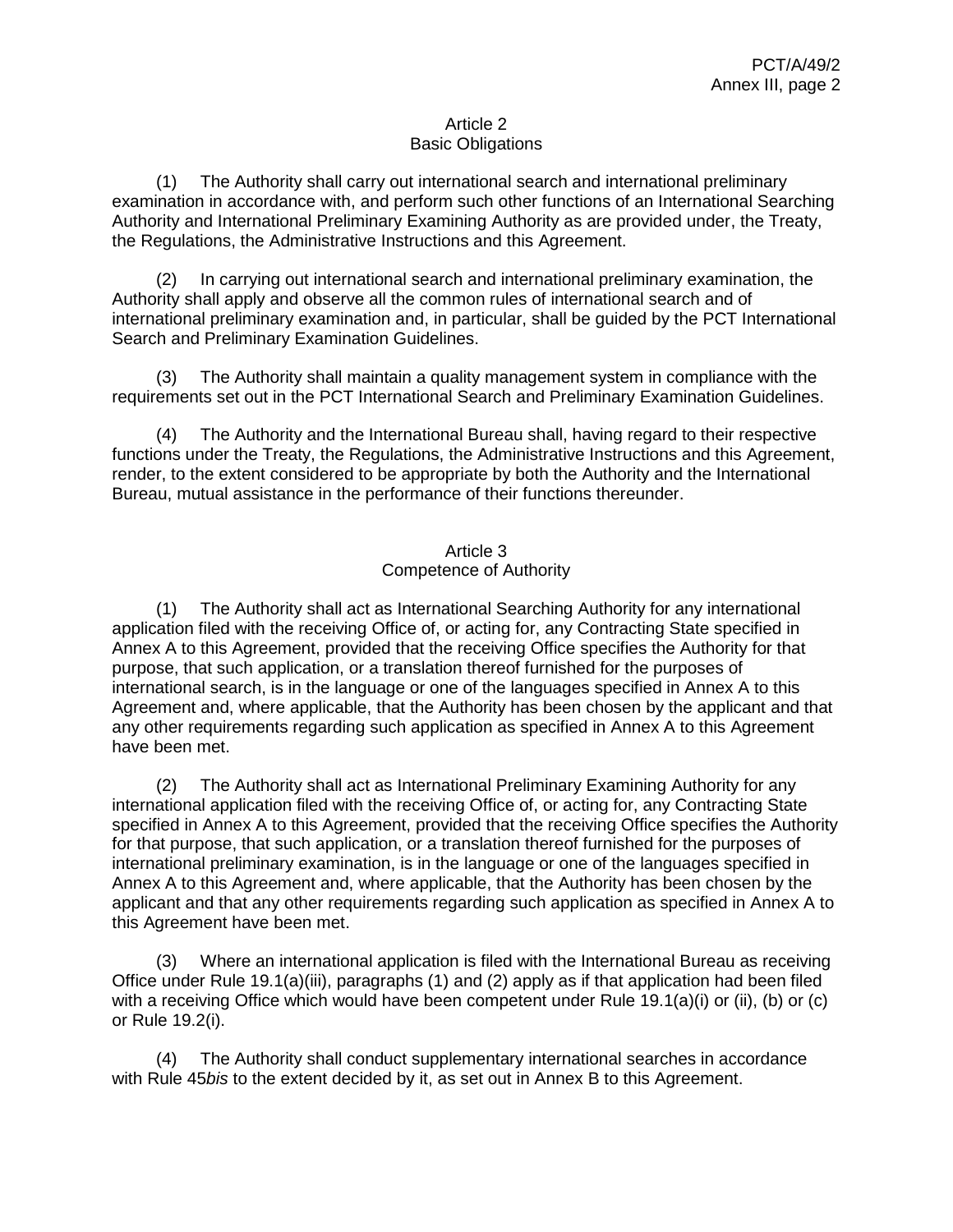#### Article 4

## Subject Matter Not Required to Be Searched or Examined

The Authority shall not be obliged to search, by virtue of Article  $17(2)(a)(i)$ , or examine, by virtue of Article 34(4)(a)(i), any international application to the extent that it considers that such application relates to subject matter set forth in Rule 39.1 or 67.1, as the case may be, with the exception of the subject matter specified in Annex C to this Agreement.

#### Article 5 Fees and Charges

(1) A schedule of all fees of the Authority, and all other charges which the Authority is entitled to make, in relation to its functions as an International Searching Authority and International Preliminary Examining Authority, is set out in Annex D to this Agreement.

(2) The Authority shall, under the conditions and to the extent set out in Annex D to this Agreement:

(i) refund the whole or part of the search fee paid, or waive or reduce the search fee, where the international search report can be wholly or partly based on the results of an earlier search (Rules 16.3 and 41.1);

(ii) refund the search fee where the international application is withdrawn or considered withdrawn before the start of the international search.

(3) The Authority shall, under the conditions and to the extent set out in Annex D to this Agreement, refund the whole or part of the preliminary examination fee paid where the demand is considered as if it had not been submitted (Rule 58.3) or where the demand or the international application is withdrawn by the applicant before the start of the international preliminary examination.

### Article 6

#### **Classification**

For the purposes of Rules 43.3(a) and 70.5(b), the Authority shall indicate the classification of the subject matter according to the International Patent Classification. The Authority may, in addition, in accordance with Rules 43.3 and 70.5, indicate the classification of the subject matter according to any other patent classification specified in Annex E to this Agreement to the extent decided by it as set out in that Annex.

#### Article 7 Languages of Correspondence Used by the Authority

For the purposes of correspondence, including forms, other than with the International Bureau, the Authority shall use the language or one of the languages indicated, having regard to the language or languages indicated in Annex A and to the language or languages whose use is authorized by the Authority under Rule 92.2(b), in Annex F.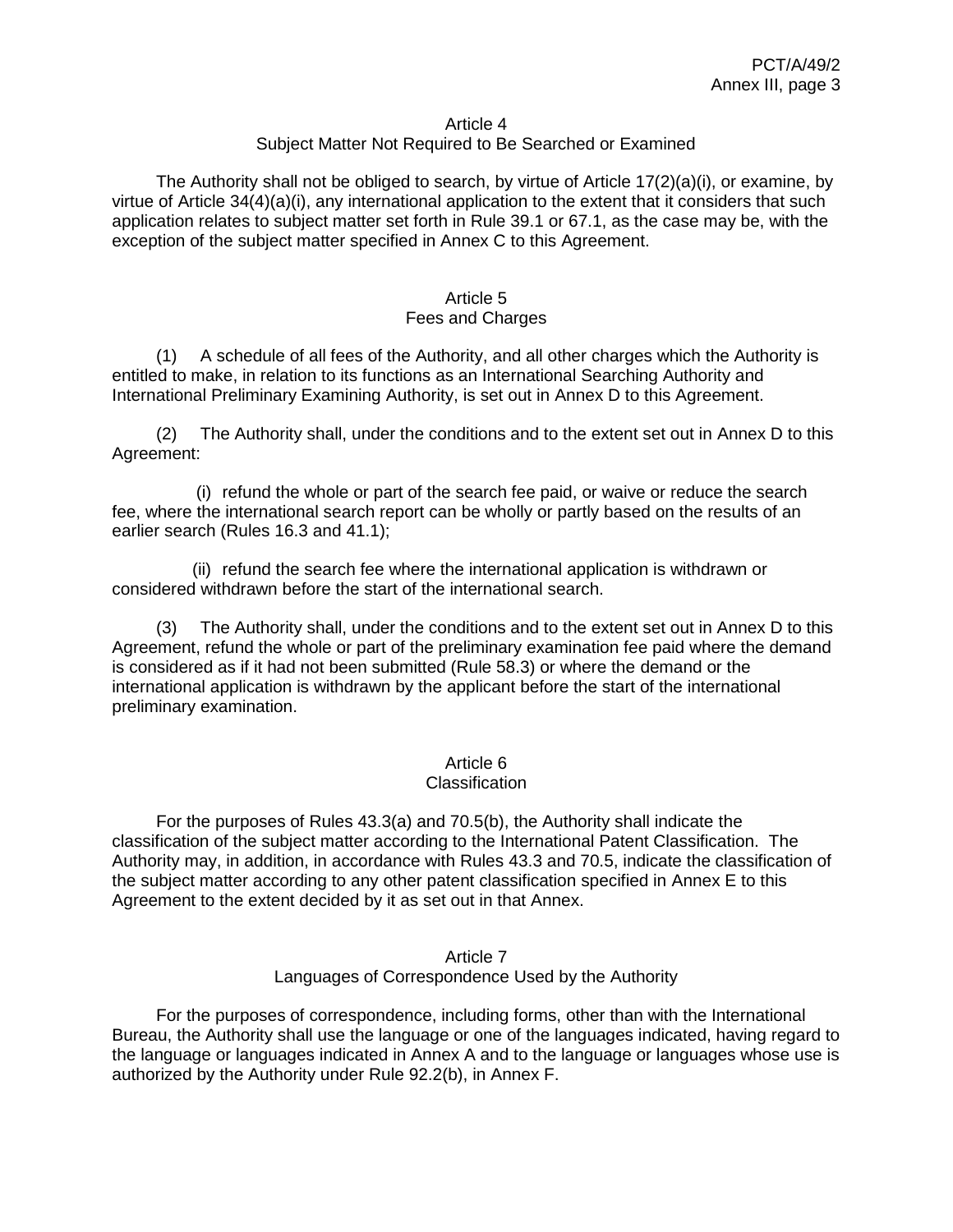#### Article 8 International-Type Search

The Authority shall carry out international-type searches to the extent decided by it as set out in Annex G to this Agreement.

## Article 9 Entry into Force

This Agreement shall enter into force on January 1, 2018.

## Article 10 Duration and Renewability

This Agreement shall remain in force until December 31, 2027. The parties to this Agreement shall, no later than July 2026, start negotiations for its renewal.

# Article 11

## Amendment

(1) Without prejudice to paragraphs (2) and (3), amendments may, subject to approval by the Assembly of the International Patent Cooperation Union, be made to this Agreement by agreement between the parties hereto; they shall take effect on the date agreed upon by them.

(2) Without prejudice to paragraph (3), amendments may be made to the Annexes to this Agreement by agreement between the Director General of the World Intellectual Property Organization and the Authority; and, notwithstanding paragraph (4), they shall take effect on the date agreed upon by them.

(3) The Authority may, by a notification to the Director General of the World Intellectual Property Organization:

(i) add to the indications of States and languages contained in Annex A to this Agreement;

(ii) amend the indications on supplementary international searches contained in Annex B to this Agreement;

(iii) amend the schedule of fees and charges contained in Annex D to this Agreement;

(iv) amend the indications on patent classification systems contained in Annex E to this Agreement;

(v) amend the indications on languages of correspondence contained in Annex F to this Agreement;

(vi) amend the indications on international-type searches contained in Annex G to this Agreement.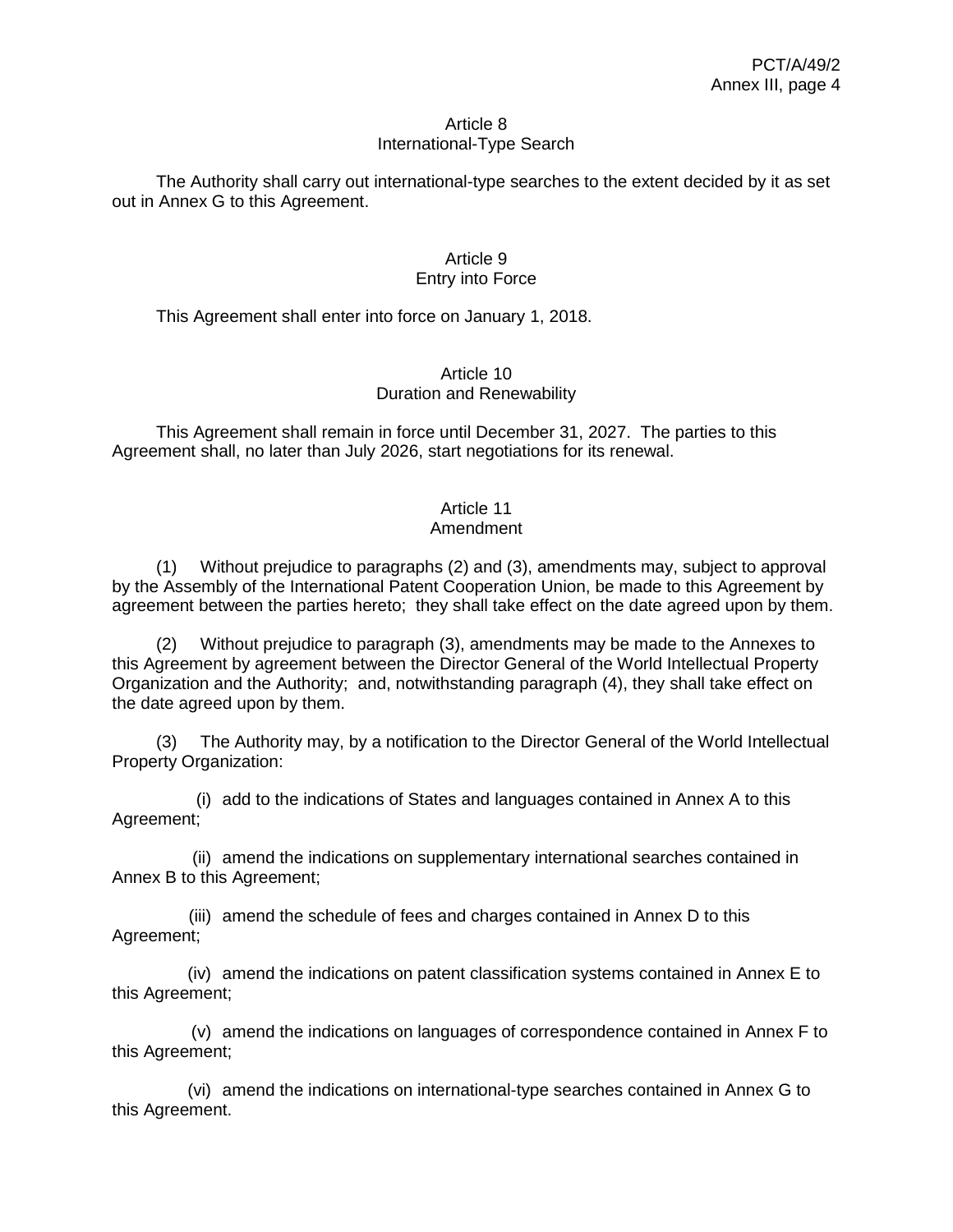(4) Any amendment notified under paragraph (3) shall take effect on the date specified in the notification, provided that:

(i) for an amendment to Annex B to the effect that the Authority shall no longer conduct supplementary international searches, that date is at least six months later than the date on which the notification is received by the International Bureau, and

(ii) for any change in the currency or amount of fees or charges contained in Annex D, for any addition of new fees or charges, and for any change in the conditions for and the extent of refunds or reductions of fees contained in Annex D, that date is at least two months later than the date on which the notification is received by the International Bureau.

#### Article 12 **Termination**

(1) This Agreement shall terminate before December 31, 2027:

(i) if the Brazilian National Institute of Industrial Property gives the Director General of the World Intellectual Property Organization written notice to terminate this Agreement; or

(ii) if the Director General of the World Intellectual Property Organization gives the Brazilian National Institute of Industrial Property written notice to terminate this Agreement.

(2) The termination of this Agreement under paragraph (1) shall take effect one year after receipt of the notice by the other party, unless a longer period is specified in such notice or unless both parties agree on a shorter period.

*In witness whereof* the parties hereto have executed this Agreement.

Done at *[city]*, this *[date]*, in two originals in the English and Portuguese languages, each text being equally authentic.

For the Brazilian National Institute of Industrial Property by:

For the International Bureau of the World Intellectual Property Organization by: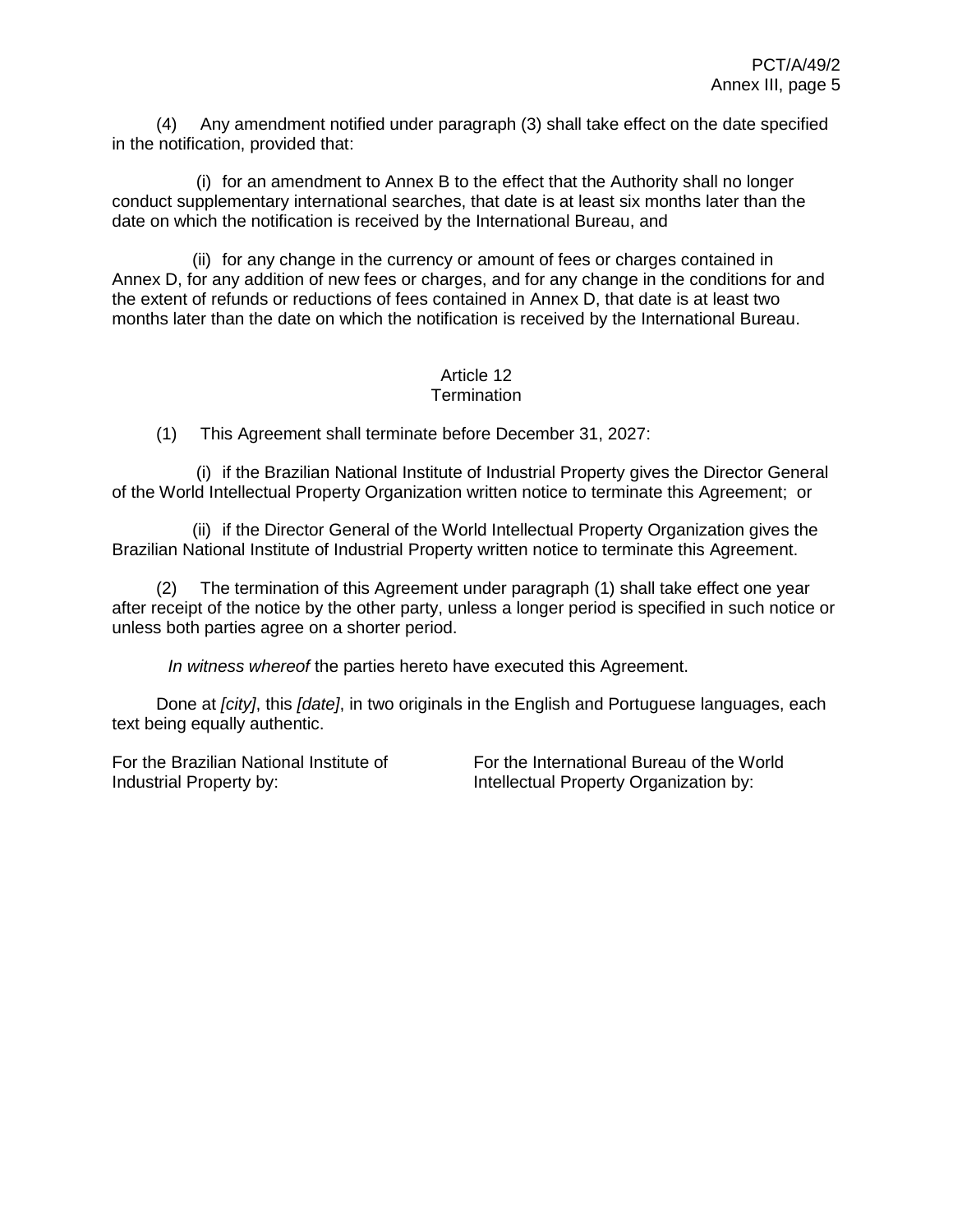#### Annex A States and Languages

Under Article 3 of the Agreement, the Authority specifies:

(i) the following States for which it will act:

so far as Article 3(1) is concerned:

any Contracting State;

so far as Article 3(2) is concerned:

any Contracting State.

Where a receiving Office specifies the International Authority under Articles 3(1) and (2), the International Authority shall become competent for international applications filed at that receiving Office from a date to be agreed by the receiving Office and International Authority and to be notified to the International Bureau.

(ii) the following languages which it will accept:

(a)for international applications filed with the Brazilian National Institute of Industrial Property as receiving Office: English, Portuguese and Spanish;

(b)for international applications filed with receiving Offices established in the Latin America and Caribbean region: Portuguese and Spanish;

(c)for international applications filed with any other receiving Office: English and Portuguese.

#### Annex B Supplementary International Search: Documentation Covered; Limitations and Conditions

The Authority does not conduct supplementary international searches.

#### Annex C

Subject Matter Not Excluded from Search or Examination

The subject matter set forth in Rule 39.1 or 67.1 which, under Article 4 of the Agreement, is not excluded from search or examination is the following:

any subject matter which is searched or examined under the patent grant procedure in accordance with the provisions of Brazilian patent law.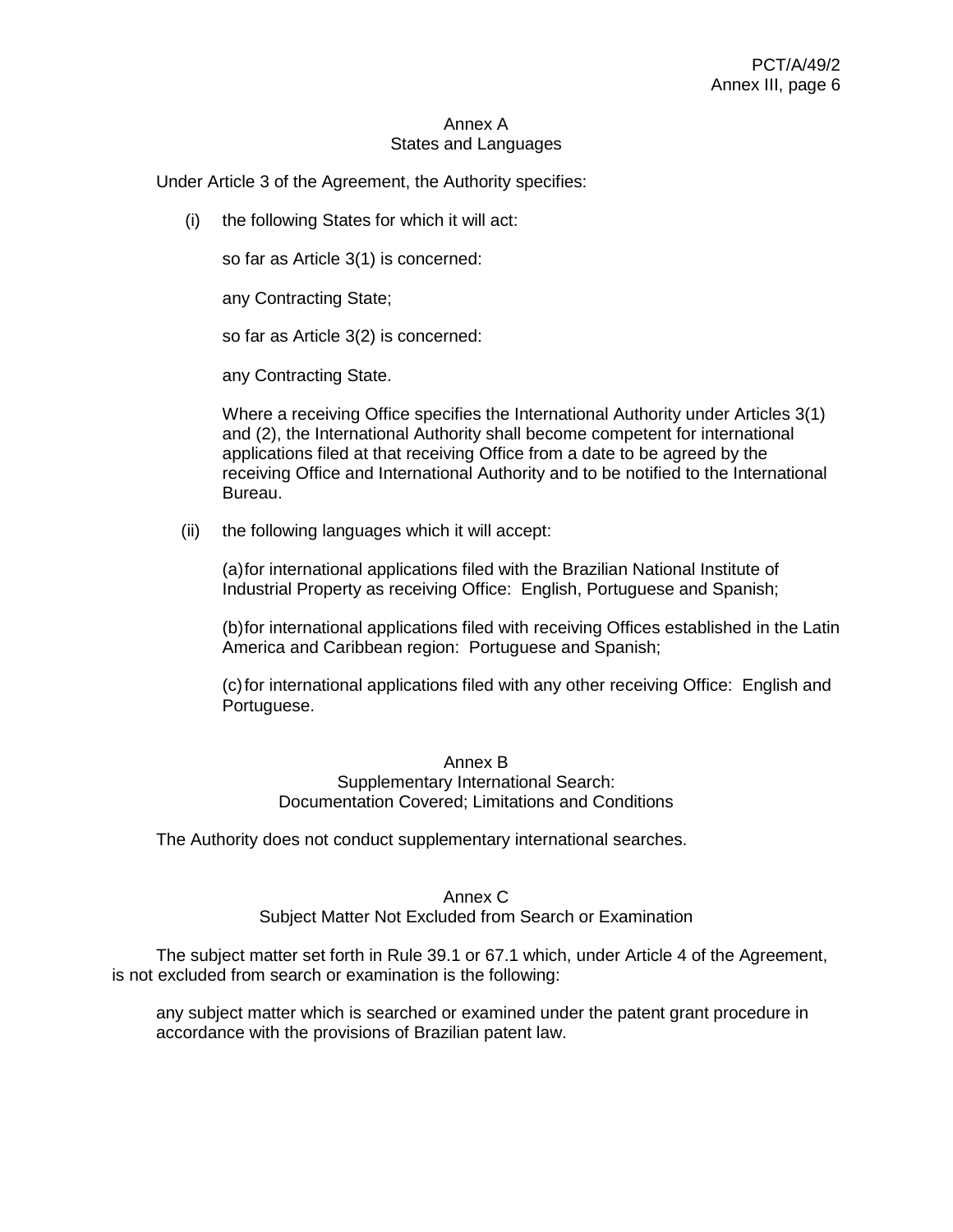#### Annex D Fees and Charges

## *Part I. Schedule of Fees and Charges*

## **Kind of fee or charge<sup>1</sup> Amount**

 $\overline{a}$ 

# **(Brazilian reals)**

Search fee (Rule 16.1(a)) 3.525 (online); 2,525 (on paper) Additional fee (Rule 40.2(a)) 1,360 (online); 2,040 (on paper) Preliminary examination fee (Rule 58.1(b)) 630 (online); 945 (on paper) Additional fee (Rule 68.3(a)) 365 (online); 545 (on paper) Late payment fee for preliminary examination amount as set out in Rule 58*bis.*2 Protest fee (Rules 40.2(e) and 68.3(e)) 1,220 (online); 1,830 (on paper) Late furnishing fee for sequence listings (Rules 13*ter*.1(c) and 13*ter*.2) 180 (online); 270 (on paper) Cost of copies (Rules 44.3(b), 71.2(b), 94.1*ter* and 94.2), per page 1.5 (online); 2 (on paper)

## *Part II. Conditions for and Extent of Refunds or Reductions of Fees*

(1) Any amount paid by mistake, without cause, or in excess of the amount due, for fees indicated in Part I shall be refunded.

(2) Where the international application is withdrawn or considered withdrawn, under Article 14(1), (3) or (4), before the start of the international search, the amount of the search fee paid shall be fully refunded.

(3) Where the Authority benefits from the results of an earlier search, 25% of the amount of the search fee paid shall be refunded, depending on the extent to which the Authority benefits from that earlier search.

(4) In the cases provided for under Rule 58.3, the amount of the preliminary examination fee paid shall be fully refunded.

(5) Where the international application or the demand is withdrawn before the start of the international preliminary examination, the amount of the preliminary examination fee paid shall be fully refunded.

## Annex E

#### **Classification**

Under Article 6 of the Agreement, the Authority specifies the following classification system in addition to the International Patent Classification: Cooperative Patent Classification (CPC).

<sup>&</sup>lt;sup>1</sup> These fees are reduced by 60% under certain conditions (see Official Resolution of INPI-Br of March 10, 2014 N 129/14).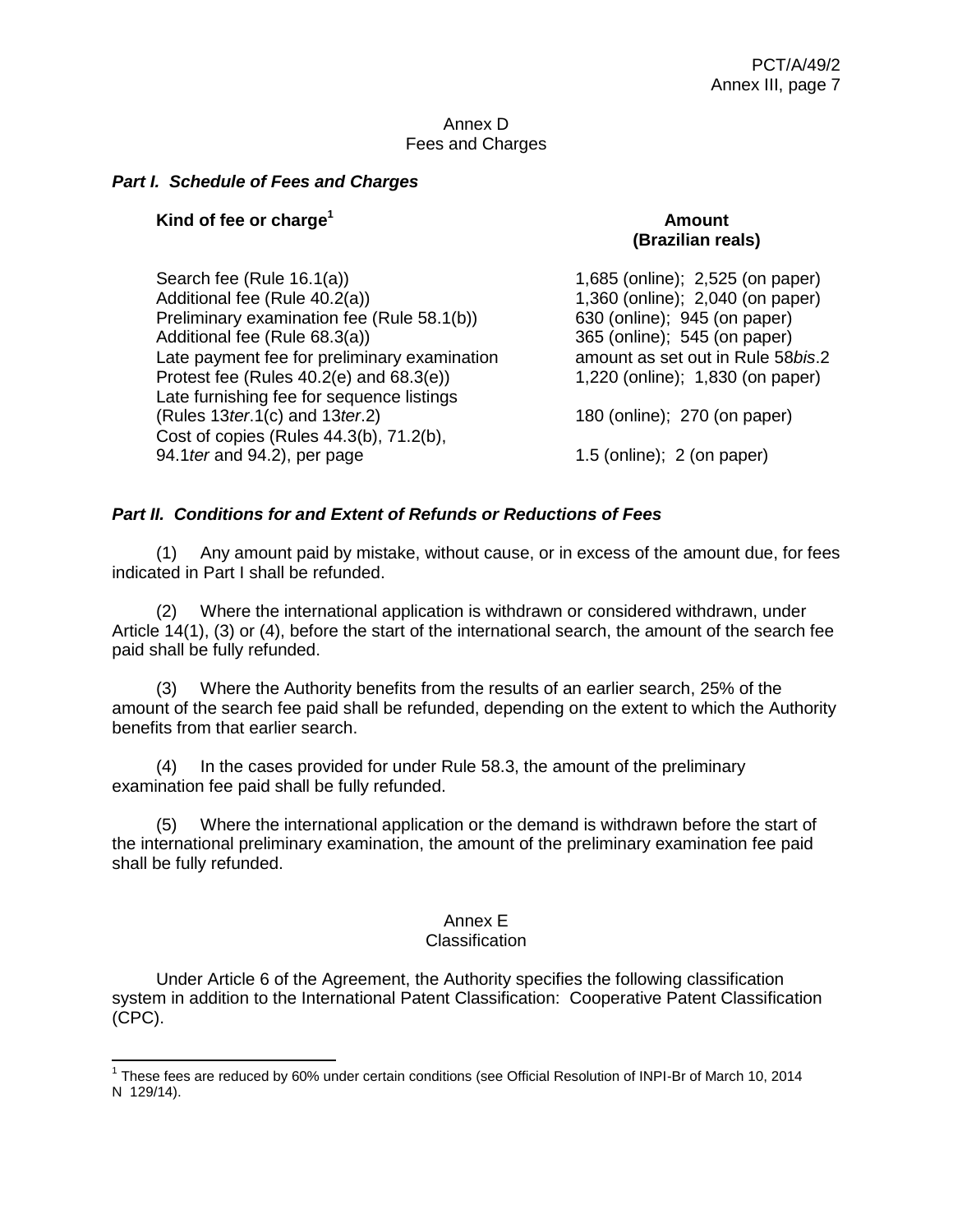## Annex F Languages of Correspondence

Under Article 7 of the Agreement, the Authority specifies the following language(s):

English, Portuguese or Spanish, depending on the language in which the international application is filed or translated.

## Annex G International-Type Search

Under Article 8 of the Agreement, the Authority specifies the following extent of international-type searches:

The Authority does not conduct international-type searches.

[Annex IV follows]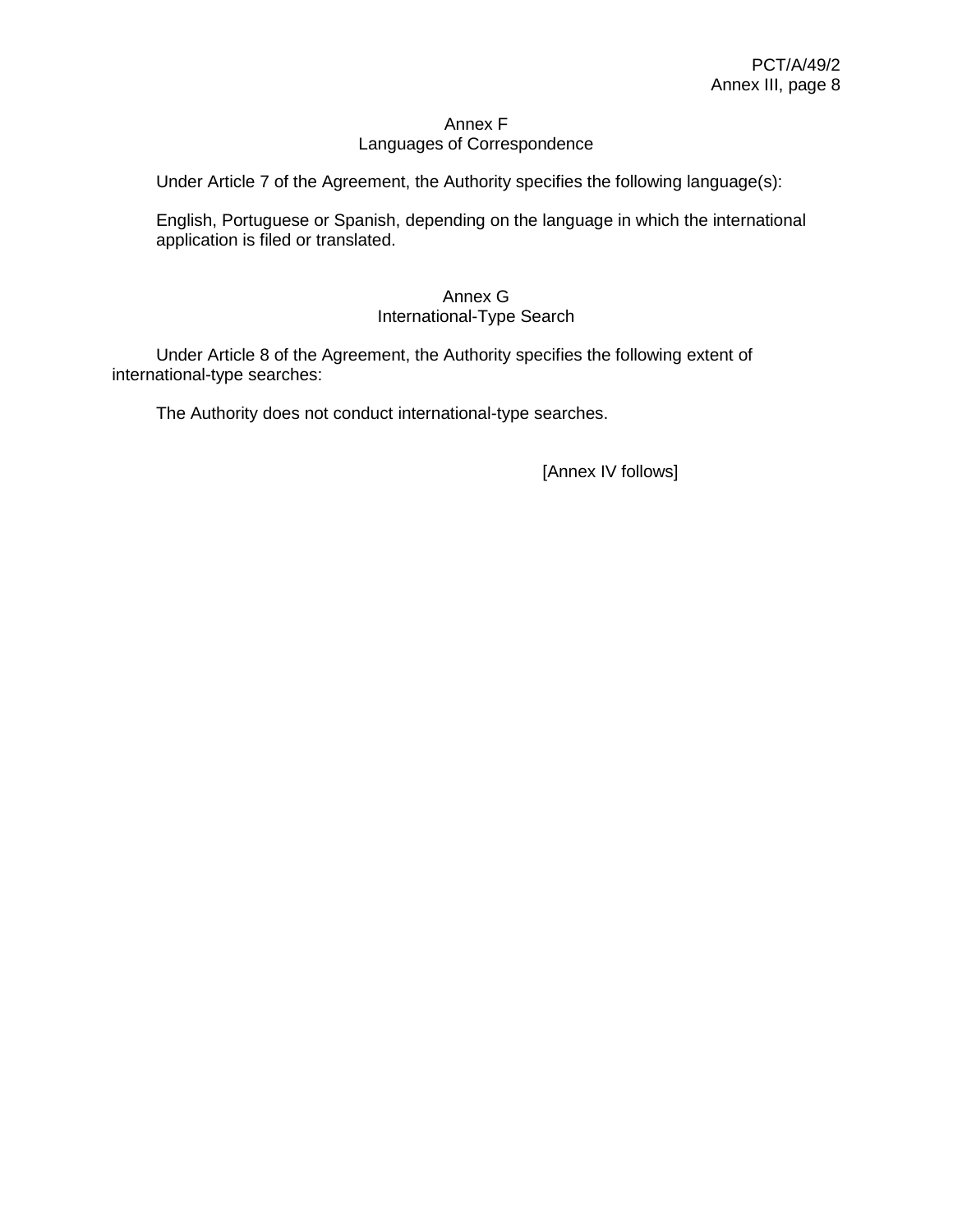## Draft Agreement

## between the Canadian Commissioner of Patents and the International Bureau of the World Intellectual Property Organization

in relation to the functioning of the Canadian Commissioner of Patents as an International Searching Authority and International Preliminary Examining Authority under the Patent Cooperation Treaty

## *Preamble*

The Canadian Commissioner of Patents and the International Bureau of the World Intellectual Property Organization,

*Considering* that the PCT Assembly, having heard the advice of the PCT Committee for Technical Cooperation, has appointed the Canadian Commissioner of Patents as an International Searching and Preliminary Examining Authority under the Patent Cooperation Treaty and approved this Agreement in accordance with Articles 16(3) and 32(3),

*Hereby agree as follows:*

## Article 1 Terms and Expressions

- (1) For the purposes of this Agreement:
	- (a) "Treaty" means the Patent Cooperation Treaty;
	- (b) "Regulations" means the Regulations under the Treaty;
- (c) "Administrative Instructions" means the Administrative Instructions under the

## Treaty;

(d) "Article" (except where a specific reference is made to an Article of this Agreement) means an Article of the Treaty;

- (e) "Rule" means a Rule of the Regulations;
- (f) "Contracting State" means a State party to the Treaty;
- (g) "the Authority" means the Canadian Commissioner of Patents;

(h) "the International Bureau" means the International Bureau of the World Intellectual Property Organization.

(2) All other terms and expressions used in this Agreement which are also used in the Treaty, the Regulations or the Administrative Instructions have, for the purposes of this Agreement, the same meaning as in the Treaty, the Regulations and the Administrative Instructions.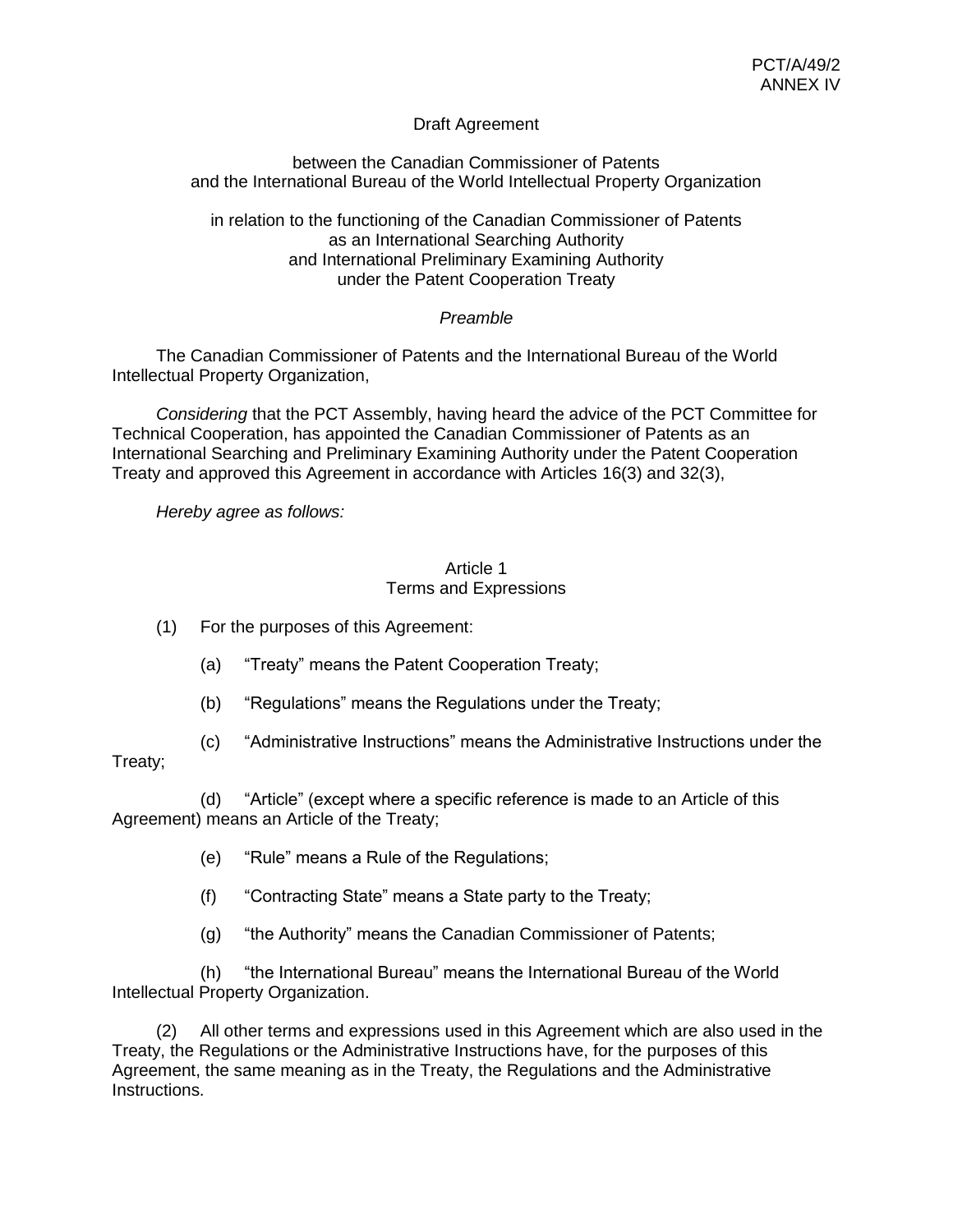## Article 2 Basic Obligations

(1) The Authority shall carry out international search and international preliminary examination in accordance with, and perform such other functions of an International Searching Authority and International Preliminary Examining Authority as are provided under, the Treaty, the Regulations, the Administrative Instructions and this Agreement.

(2) In carrying out international search and international preliminary examination, the Authority shall apply and observe all the common rules of international search and of international preliminary examination and, in particular, shall be guided by the PCT International Search and Preliminary Examination Guidelines.

(3) The Authority shall maintain a quality management system in compliance with the requirements set out in the PCT International Search and Preliminary Examination Guidelines.

(4) The Authority and the International Bureau shall, having regard to their respective functions under the Treaty, the Regulations, the Administrative Instructions and this Agreement, render, to the extent considered to be appropriate by both the Authority and the International Bureau, mutual assistance in the performance of their functions thereunder.

## Article 3 Competence of Authority

(1) The Authority shall act as International Searching Authority for any international application filed with the receiving Office of, or acting for, any Contracting State specified in Annex A to this Agreement, provided that the receiving Office specifies the Authority for that purpose, that such application, or a translation thereof furnished for the purposes of international search, is in the language or one of the languages specified in Annex A to this Agreement and, where applicable, that the Authority has been chosen by the applicant and that any other requirements regarding such application as specified in Annex A to this Agreement have been met.

(2) The Authority shall act as International Preliminary Examining Authority for any international application filed with the receiving Office of, or acting for, any Contracting State specified in Annex A to this Agreement, provided that the receiving Office specifies the Authority for that purpose, that such application, or a translation thereof furnished for the purposes of international preliminary examination, is in the language or one of the languages specified in Annex A to this Agreement and, where applicable, that the Authority has been chosen by the applicant and that any other requirements regarding such application as specified in Annex A to this Agreement have been met.

(3) Where an international application is filed with the International Bureau as receiving Office under Rule 19.1(a)(iii), paragraphs (1) and (2) apply as if that application had been filed with a receiving Office which would have been competent under Rule 19.1(a)(i) or (ii), (b) or (c) or Rule 19.2(i).

(4) The Authority shall conduct supplementary international searches in accordance with Rule 45*bis* to the extent decided by it, as set out in Annex B to this Agreement.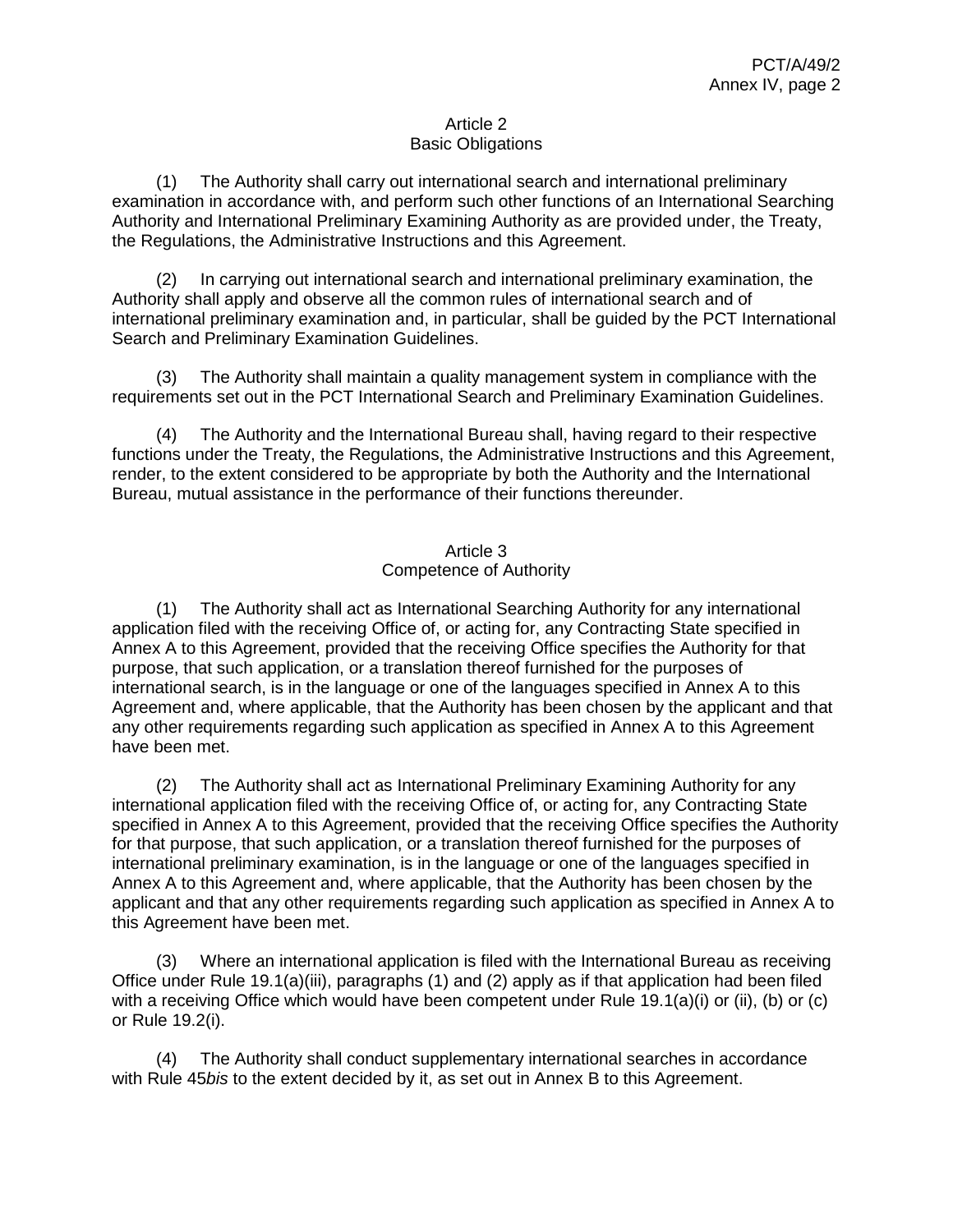#### Article 4

## Subject Matter Not Required to Be Searched or Examined

The Authority shall not be obliged to search, by virtue of Article  $17(2)(a)(i)$ , or examine, by virtue of Article 34(4)(a)(i), any international application to the extent that it considers that such application relates to subject matter set forth in Rule 39.1 or 67.1, as the case may be, with the exception of the subject matter specified in Annex C to this Agreement.

#### Article 5 Fees and Charges

(1) A schedule of all fees of the Authority, and all other charges which the Authority is entitled to make, in relation to its functions as an International Searching Authority and International Preliminary Examining Authority, is set out in Annex D to this Agreement.

(2) The Authority shall, under the conditions and to the extent set out in Annex D to this Agreement:

(i) refund the whole or part of the search fee paid, or waive or reduce the search fee, where the international search report can be wholly or partly based on the results of an earlier search (Rules 16.3 and 41.1);

(ii) refund the search fee where the international application is withdrawn or considered withdrawn before the start of the international search.

(3) The Authority shall, under the conditions and to the extent set out in Annex D to this Agreement, refund the whole or part of the preliminary examination fee paid where the demand is considered as if it had not been submitted (Rule 58.3) or where the demand or the international application is withdrawn by the applicant before the start of the international preliminary examination.

### Article 6

#### **Classification**

For the purposes of Rules 43.3(a) and 70.5(b), the Authority shall indicate the classification of the subject matter according to the International Patent Classification. The Authority may, in addition, in accordance with Rules 43.3 and 70.5, indicate the classification of the subject matter according to any other patent classification specified in Annex E to this Agreement to the extent decided by it as set out in that Annex.

#### Article 7 Languages of Correspondence Used by the Authority

For the purposes of correspondence, including forms, other than with the International Bureau, the Authority shall use the language or one of the languages indicated, having regard to the language or languages indicated in Annex A and to the language or languages whose use is authorized by the Authority under Rule 92.2(b), in Annex F.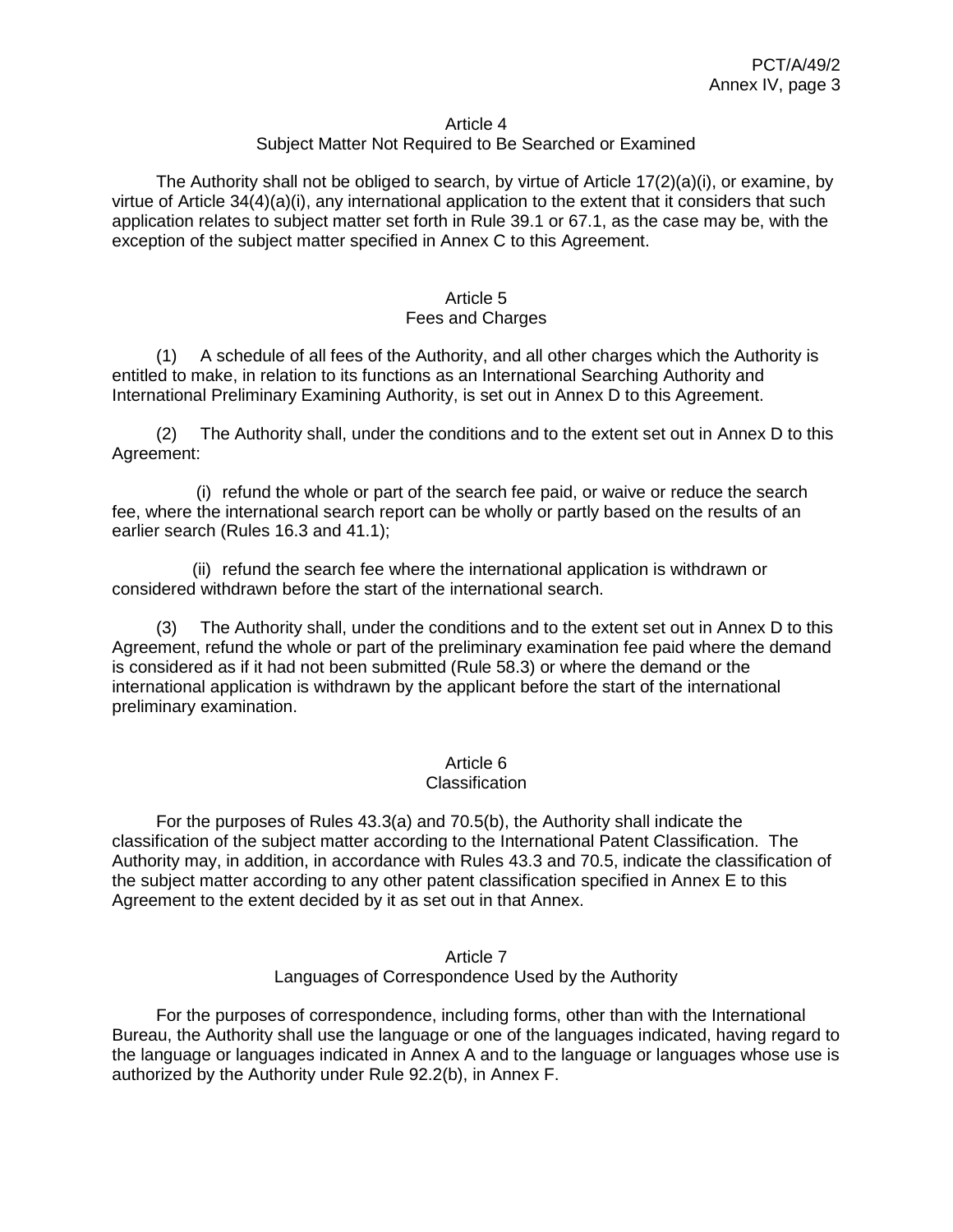#### Article 8 International-Type Search

The Authority shall carry out international-type searches to the extent decided by it as set out in Annex G to this Agreement.

## Article 9 Entry into Force

This Agreement shall enter into force on January 1, 2018.

## Article 10 Duration and Renewability

This Agreement shall remain in force until December 31, 2027. The parties to this Agreement shall, no later than July 2026, start negotiations for its renewal.

# Article 11

## Amendment

(1) Without prejudice to paragraphs (2) and (3), amendments may, subject to approval by the Assembly of the International Patent Cooperation Union, be made to this Agreement by agreement between the parties hereto; they shall take effect on the date agreed upon by them.

(2) Without prejudice to paragraph (3), amendments may be made to the Annexes to this Agreement by agreement between the Director General of the World Intellectual Property Organization and the Authority; and, notwithstanding paragraph (4), they shall take effect on the date agreed upon by them.

(3) The Authority may, by a notification to the Director General of the World Intellectual Property Organization:

(i) add to the indications of States and languages contained in Annex A to this Agreement;

(ii) amend the indications on supplementary international searches contained in Annex B to this Agreement;

(iii) amend the schedule of fees and charges contained in Annex D to this Agreement;

(iv) amend the indications on patent classification systems contained in Annex E to this Agreement;

(v) amend the indications on languages of correspondence contained in Annex F to this Agreement;

(vi) amend the indications on international-type searches contained in Annex G to this Agreement.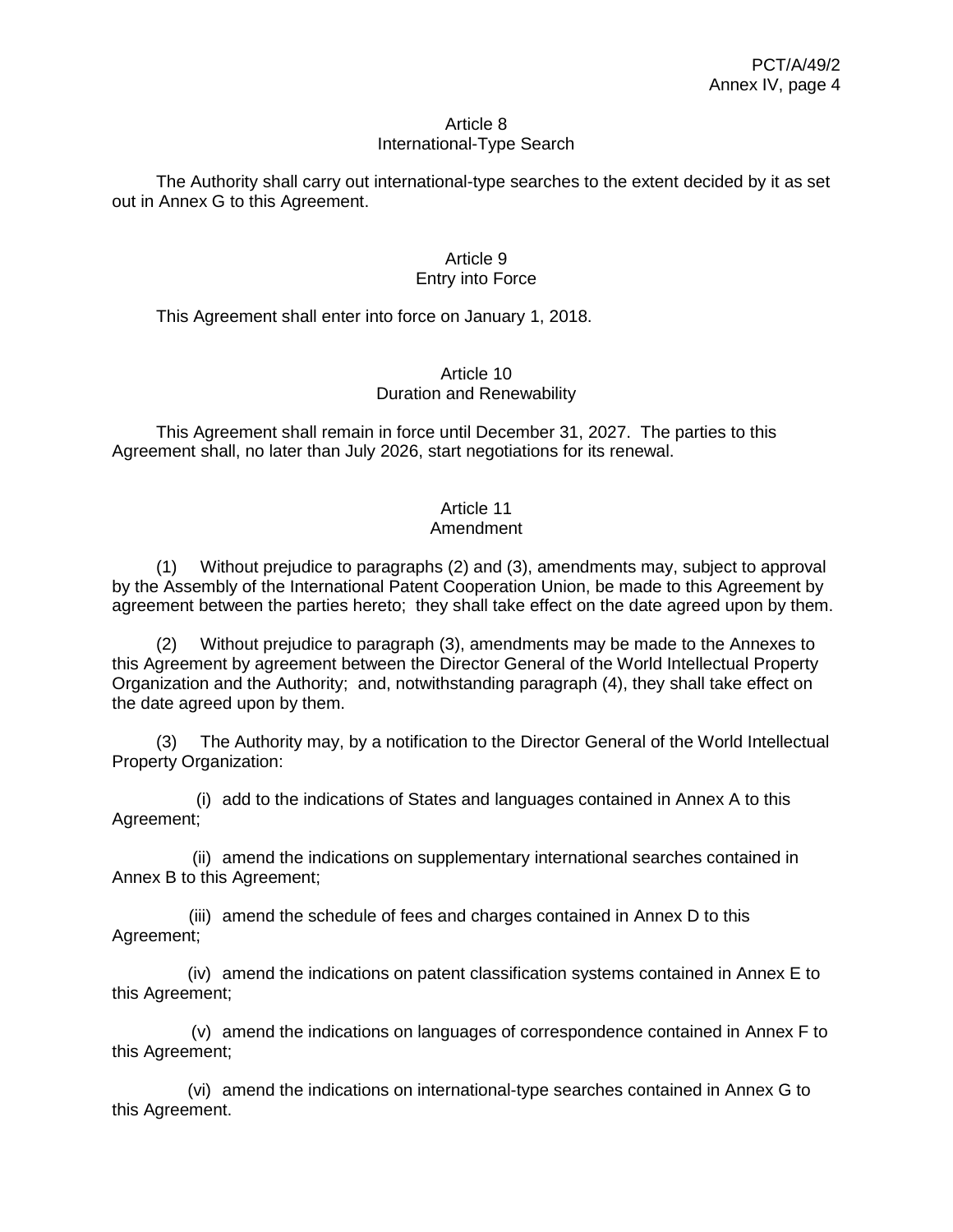(4) Any amendment notified under paragraph (3) shall take effect on the date specified in the notification, provided that:

(i) for an amendment to Annex B to the effect that the Authority shall no longer conduct supplementary international searches, that date is at least six months later than the date on which the notification is received by the International Bureau, and

(ii) for any change in the currency or amount of fees or charges contained in Annex D, for any addition of new fees or charges, and for any change in the conditions for and the extent of refunds or reductions of fees contained in Annex D, that date is at least two months later than the date on which the notification is received by the International Bureau.

#### Article 12 **Termination**

(1) This Agreement shall terminate before December 31, 2027:

(i) if the Canadian Commissioner of Patents gives the Director General of the World Intellectual Property Organization written notice to terminate this Agreement; or

(ii) if the Director General of the World Intellectual Property Organization gives the Canadian Commissioner of Patents written notice to terminate this Agreement.

(2) The termination of this Agreement under paragraph (1) shall take effect one year after receipt of the notice by the other party, unless a longer period is specified in such notice or unless both parties agree on a shorter period.

*In witness whereof* the parties hereto have executed this Agreement.

Done at *[city]*, this *[date]*, in two originals in the English and French languages, each text being equally authentic.

The Canadian Commissioner of Patents: For the International Bureau of the World

Intellectual Property Organization by: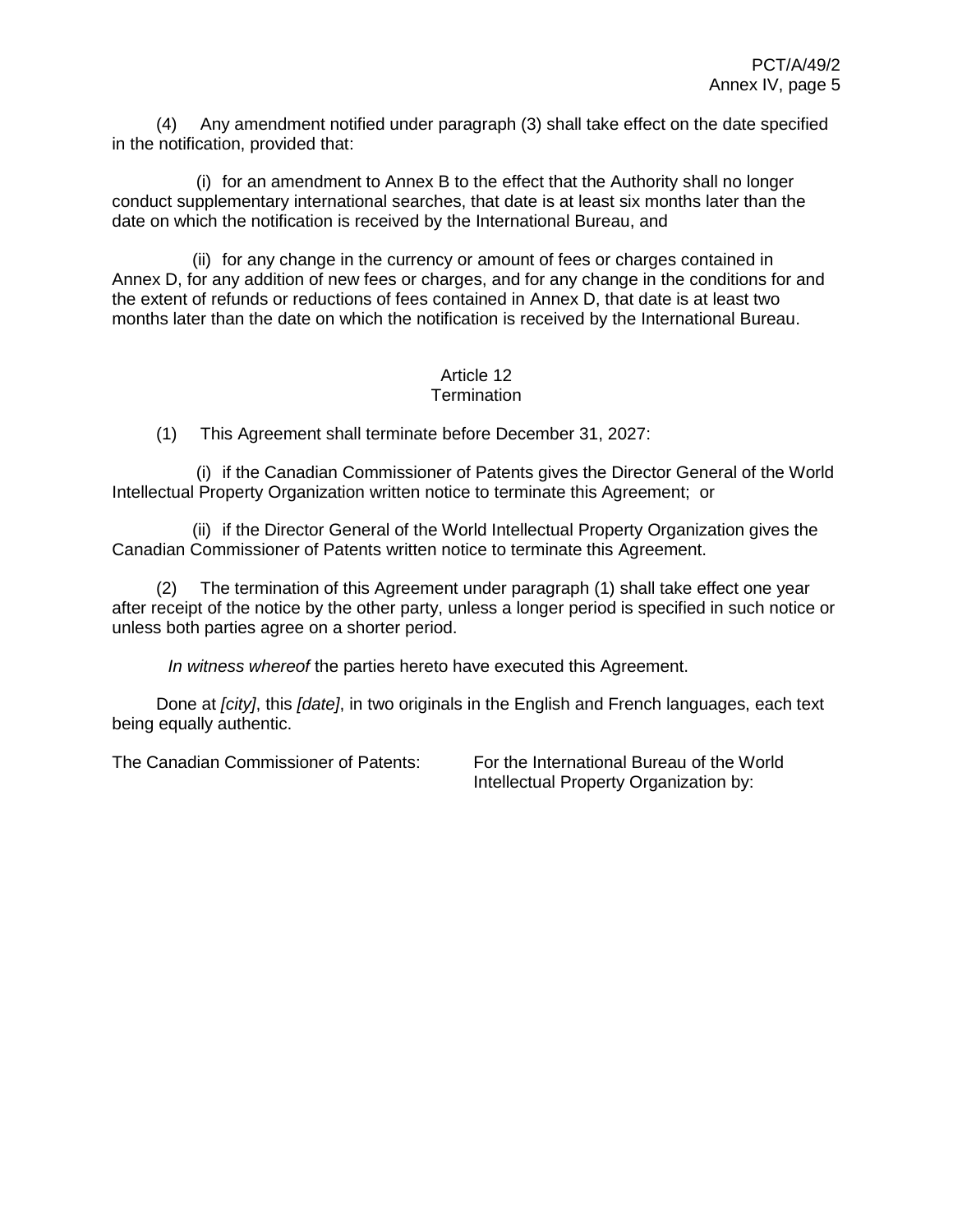#### Annex A States and Languages

Under Article 3 of the Agreement, the Authority specifies:

(i) the following States for which it will act:

so far as Article 3(1) is concerned:

Canada, and the States regarded as developing countries in conformity with the established practice of the General Assembly of the United Nations;

so far as Article 3(2) is concerned:

where the Authority has prepared the international search report, Canada, and the States regarded as developing countries in conformity with the established practice of the General Assembly of the United Nations.

Where a receiving Office specifies the International Authority under Articles 3(1) and (2), the International Authority shall become competent for international applications filed at that receiving Office from a date to be agreed by the receiving Office and International Authority and to be notified to the International Bureau.

(ii) the following languages which it will accept:

English, French.

#### Annex B Supplementary International Search: Documentation Covered; Limitations and Conditions

The Authority does not conduct supplementary international searches.

Annex C

Subject Matter Not Excluded from Search or Examination

The subject matter set forth in Rule 39.1 or 67.1 which, under Article 4 of the Agreement, is not excluded from search or examination is the following:

any subject matter which is searched or examined under the patent grant procedure in accordance with the provisions of Canadian patent law.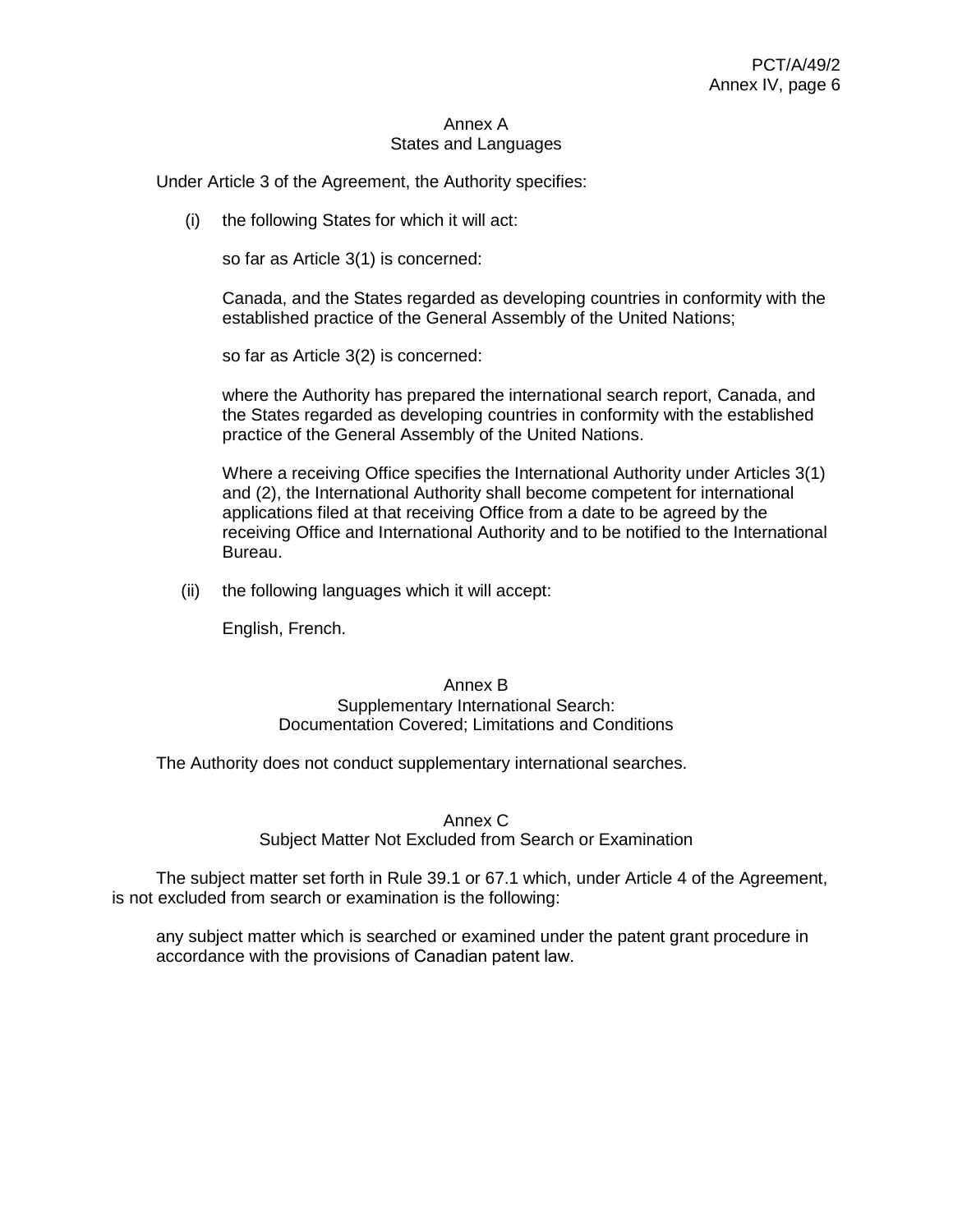### Annex D Fees and Charges

## *Part I. Schedule of Fees and Charges*

| Kind of fee or charge                                                            | Amount<br>(Canadian dollars) |
|----------------------------------------------------------------------------------|------------------------------|
| Search fee (Rule 16.1(a))                                                        | 1,600                        |
| Additional fee (Rule 40.2(a))                                                    | 1,600                        |
| Preliminary examination fee (Rule 58.1(b))                                       | 800                          |
| Additional fee (Rule 68.3(a))                                                    | 800                          |
| Cost of copies (Rules 44.3(b), 71.2(b), 94.1 ter and 94.2)<br>in electronic form |                              |
| (a) for the first 7 megabytes, plus                                              | $10^{1}$                     |
| (b) for each additional 10 megabytes or part thereof exceeding                   |                              |
| the first 7 megabytes                                                            | 10 <sup>1</sup>              |
| Cost of copies (Rules 44.3(b), 71.2(b) 94.1 ter and 94.2),                       |                              |
| per page (paper)                                                                 | 1 <sup>1</sup>               |

## *Part II. Conditions for and Extent of Refunds or Reductions of Fees*

(1) Any amount paid by mistake, without cause, or in excess of the amount due, for fees indicated in Part I shall be refunded.

(2) Where the international application is withdrawn or considered withdrawn, under Article 14(1), (3) or (4), before the start of the international search, the amount of the search fee paid shall be fully refunded.

(3) Where the Authority benefits from the results of an earlier search 25% of the amount of the search fee paid shall be refunded, depending on the extent to which an Authority benefits from that earlier search.

(4) In the cases provided for under Rule 58.3, the amount of the preliminary examination fee paid shall be fully refunded.

(5) Where the international application or the demand is withdrawn before the start of the international preliminary examination, the amount of the preliminary examination fee paid shall be fully refunded.

<sup>&</sup>lt;sup>1</sup> With respect to Rules 44.3(b) and 71.2(b), in its capacity as an International Searching Authority, the Authority provides applicants with a first copy of all non-patent literature documents cited in the international search report, free of charge. A first copy of each non-patent literature document cited is made available to designated or elected Offices upon request, free of charge. In its capacity as an International Preliminary Examining Authority, the Authority makes a first copy of all additional non-patent literature documents cited in the international preliminary examination report but not cited in the international search report available to applicants and elected Offices upon request, free of charge.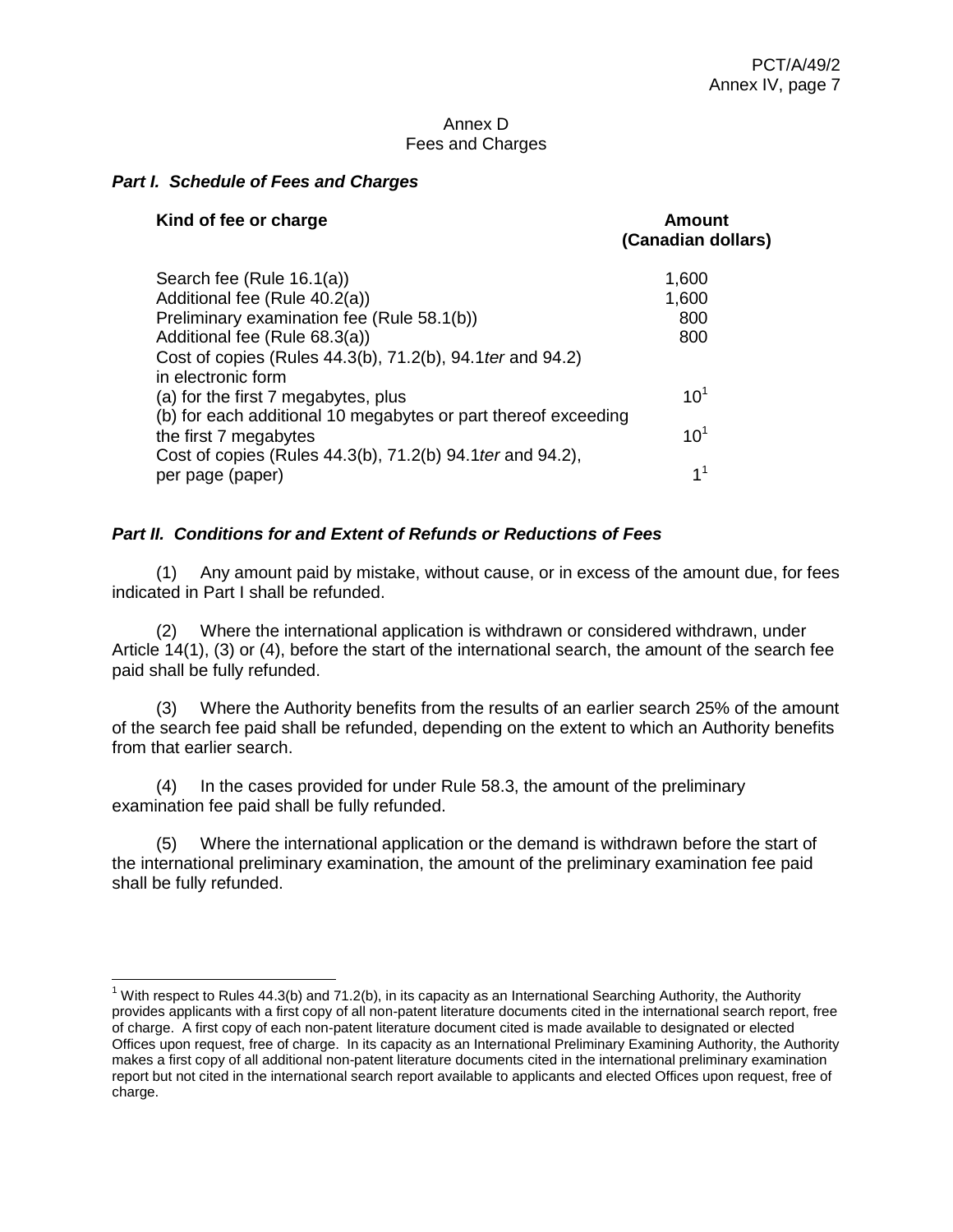#### Annex E **Classification**

Under Article 6 of the Agreement, the Authority specifies the following classification system(s) in addition to the International Patent Classification: none.

## Annex F Languages of Correspondence

Under Article 7 of the Agreement, the Authority specifies the following language(s):

English, French.

# Annex G International-Type Search

Under Article 8 of the Agreement, the Authority specifies the following extent of international-type searches:

The Authority does not conduct international-type searches.

[Annex V follows]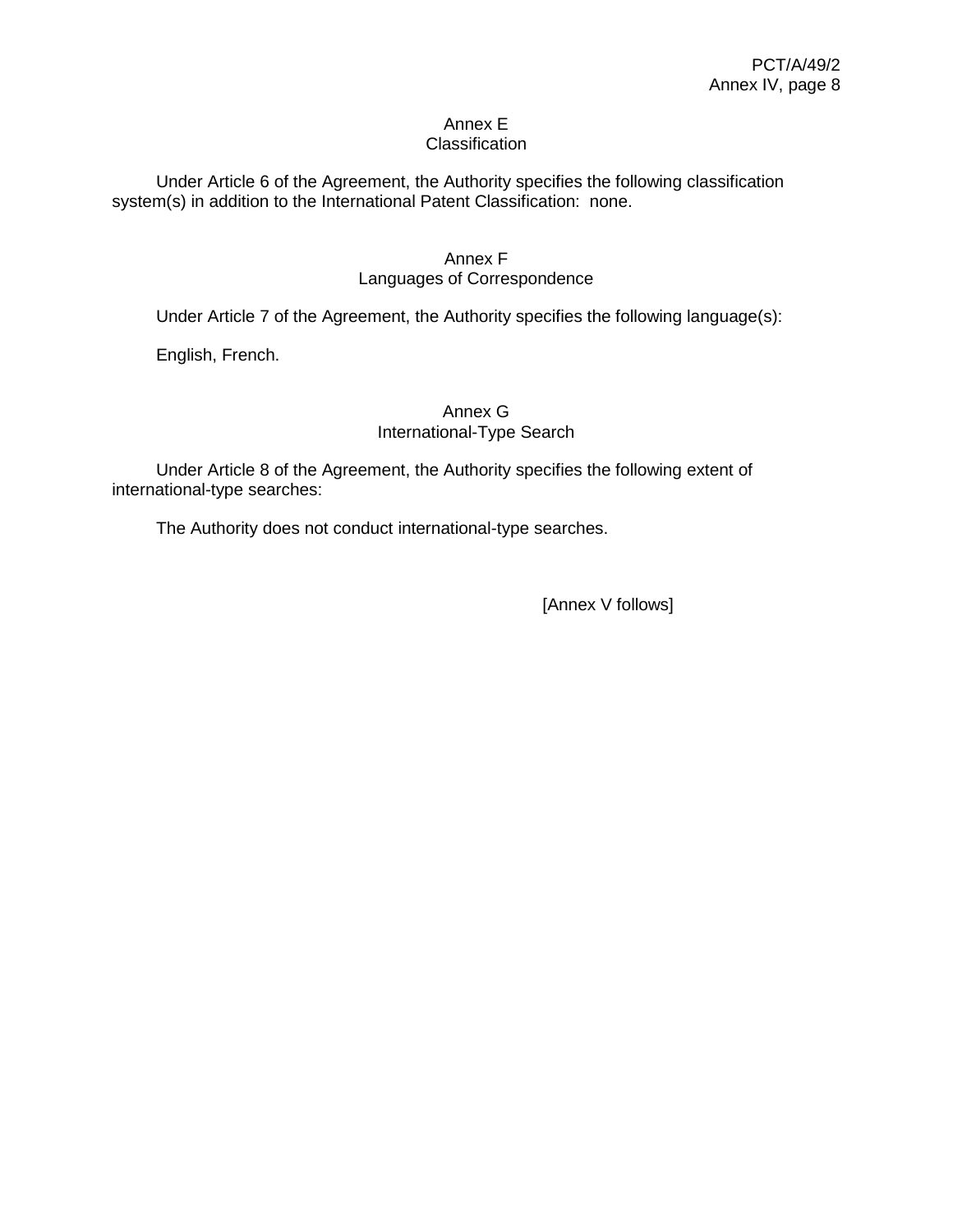# Draft Agreement

between the National Institute of Industrial Property of Chile and the International Bureau of the World Intellectual Property Organization

in relation to the functioning of the National Institute of Industrial Property of Chile as an International Searching Authority and International Preliminary Examining Authority under the Patent Cooperation Treaty

# *Preamble*

The National Institute of Industrial Property of Chile and the International Bureau of the World Intellectual Property Organization,

*Considering* that the PCT Assembly, having heard the advice of the PCT Committee for Technical Cooperation, has appointed the National Institute of Industrial Property of Chile as an International Searching and Preliminary Examining Authority under the Patent Cooperation Treaty and approved this Agreement in accordance with Articles 16(3) and 32(3),

*Hereby agree as follows:*

## Article 1 Terms and Expressions

(1) For the purposes of this Agreement:

- (a) "Treaty" means the Patent Cooperation Treaty;
- (b) "Regulations" means the Regulations under the Treaty;
- (c) "Administrative Instructions" means the Administrative Instructions under the

# Treaty;

(d) "Article" (except where a specific reference is made to an Article of this Agreement) means an Article of the Treaty;

- (e) "Rule" means a Rule of the Regulations;
- (f) "Contracting State" means a State party to the Treaty;
- (g) "the Authority" means the National Institute of Industrial Property of Chile;

(h) "the International Bureau" means the International Bureau of the World Intellectual Property Organization.

(2) All other terms and expressions used in this Agreement which are also used in the Treaty, the Regulations or the Administrative Instructions have, for the purposes of this Agreement, the same meaning as in the Treaty, the Regulations and the Administrative Instructions.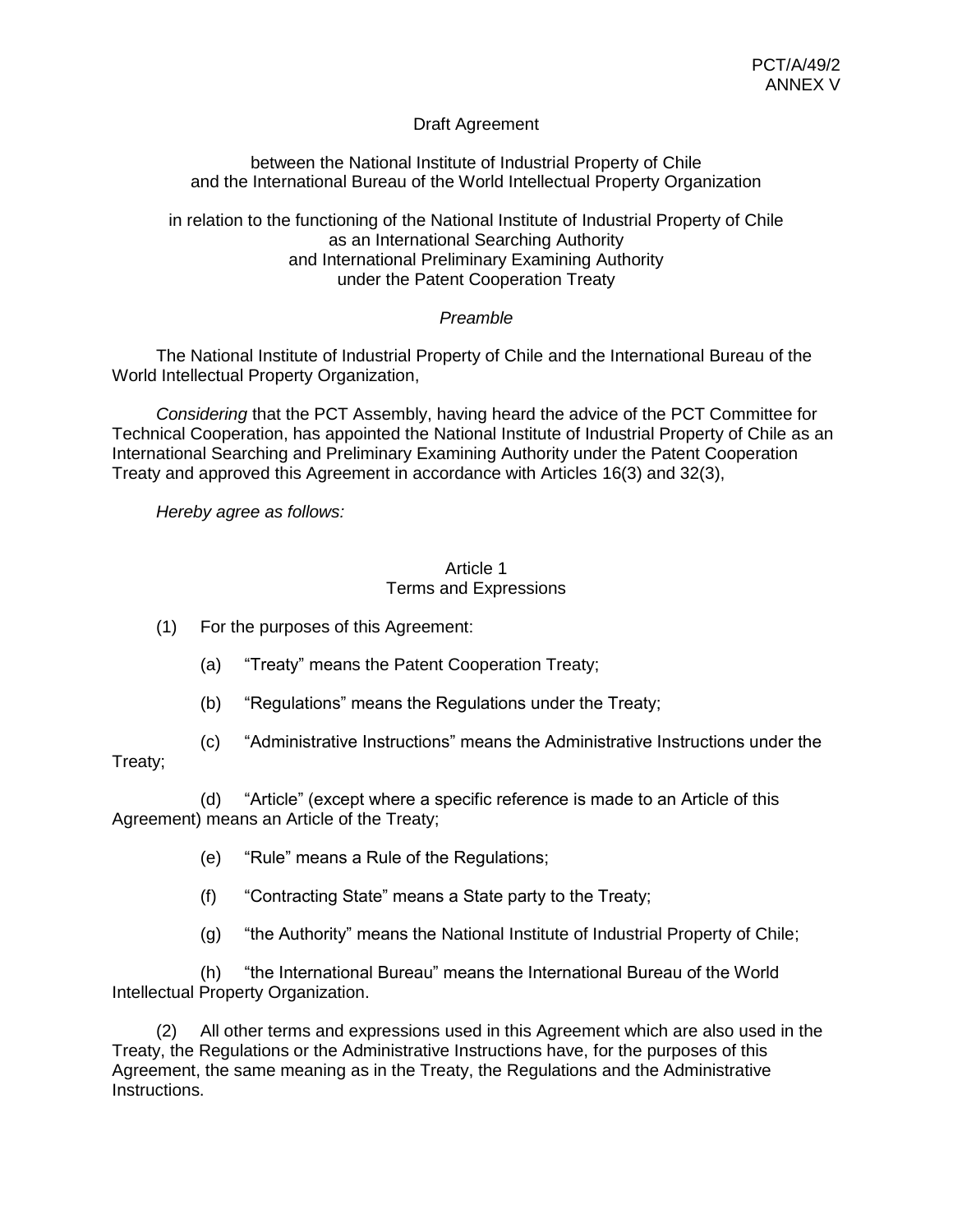## Article 2 Basic Obligations

(1) The Authority shall carry out international search and international preliminary examination in accordance with, and perform such other functions of an International Searching Authority and International Preliminary Examining Authority as are provided under, the Treaty, the Regulations, the Administrative Instructions and this Agreement.

(2) In carrying out international search and international preliminary examination, the Authority shall apply and observe all the common rules of international search and of international preliminary examination and, in particular, shall be guided by the PCT International Search and Preliminary Examination Guidelines.

(3) The Authority shall maintain a quality management system in compliance with the requirements set out in the PCT International Search and Preliminary Examination Guidelines.

(4) The Authority and the International Bureau shall, having regard to their respective functions under the Treaty, the Regulations, the Administrative Instructions and this Agreement, render, to the extent considered to be appropriate by both the Authority and the International Bureau, mutual assistance in the performance of their functions thereunder.

# Article 3 Competence of Authority

(1) The Authority shall act as International Searching Authority for any international application filed with the receiving Office of, or acting for, any Contracting State specified in Annex A to this Agreement, provided that the receiving Office specifies the Authority for that purpose, that such application, or a translation thereof furnished for the purposes of international search, is in the language or one of the languages specified in Annex A to this Agreement and, where applicable, that the Authority has been chosen by the applicant and that any other requirements regarding such application as specified in Annex A to this Agreement have been met.

(2) The Authority shall act as International Preliminary Examining Authority for any international application filed with the receiving Office of, or acting for, any Contracting State specified in Annex A to this Agreement, provided that the receiving Office specifies the Authority for that purpose, that such application, or a translation thereof furnished for the purposes of international preliminary examination, is in the language or one of the languages specified in Annex A to this Agreement and, where applicable, that the Authority has been chosen by the applicant and that any other requirements regarding such application as specified in Annex A to this Agreement have been met.

(3) Where an international application is filed with the International Bureau as receiving Office under Rule 19.1(a)(iii), paragraphs (1) and (2) apply as if that application had been filed with a receiving Office which would have been competent under Rule 19.1(a)(i) or (ii), (b) or (c) or Rule 19.2(i).

(4) The Authority shall conduct supplementary international searches in accordance with Rule 45*bis* to the extent decided by it, as set out in Annex B to this Agreement.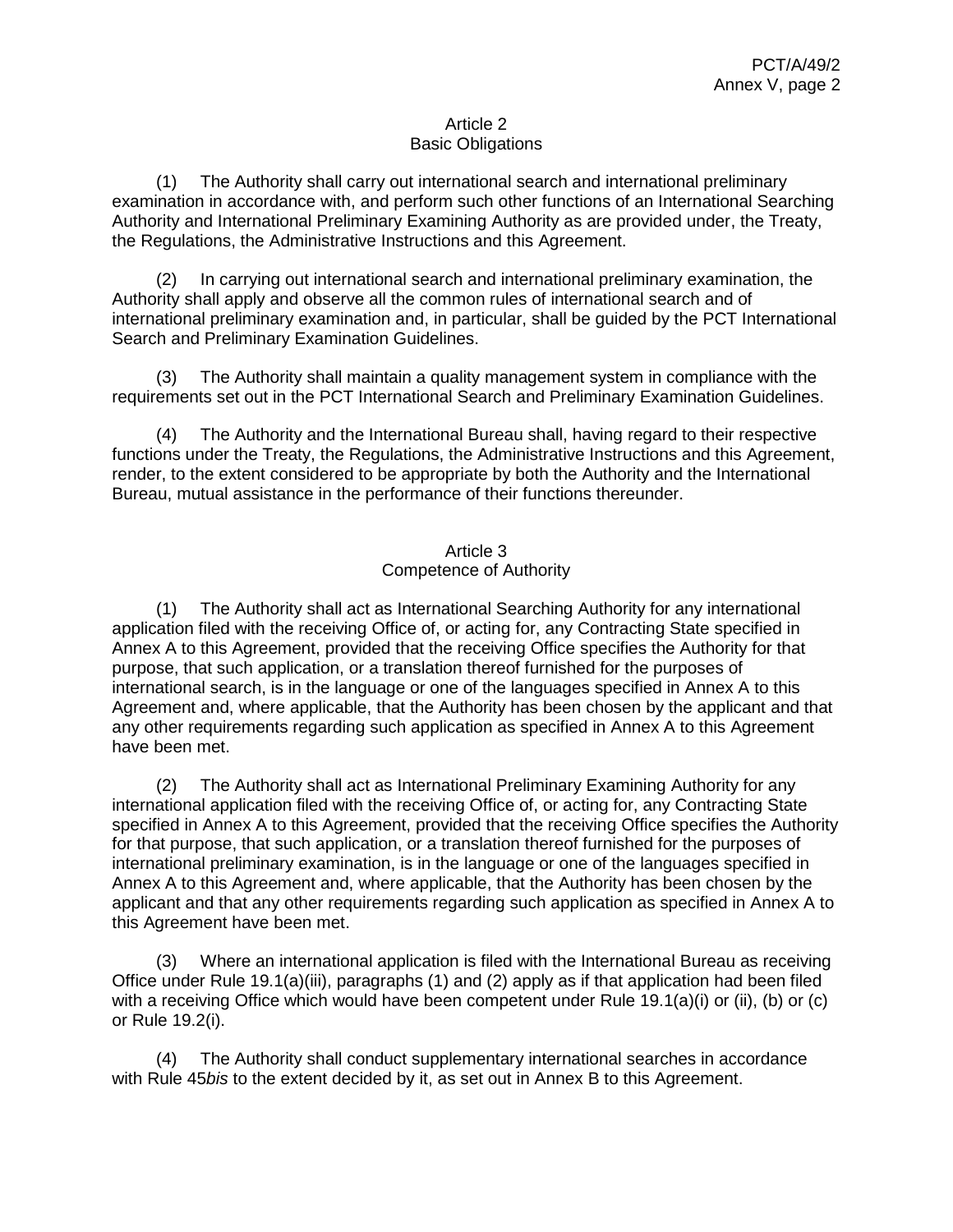#### Article 4

### Subject Matter Not Required to Be Searched or Examined

The Authority shall not be obliged to search, by virtue of Article  $17(2)(a)(i)$ , or examine, by virtue of Article 34(4)(a)(i), any international application to the extent that it considers that such application relates to subject matter set forth in Rule 39.1 or 67.1, as the case may be, with the exception of the subject matter specified in Annex C to this Agreement.

### Article 5 Fees and Charges

(1) A schedule of all fees of the Authority, and all other charges which the Authority is entitled to make, in relation to its functions as an International Searching Authority and International Preliminary Examining Authority, is set out in Annex D to this Agreement.

(2) The Authority shall, under the conditions and to the extent set out in Annex D to this Agreement:

(i) refund the whole or part of the search fee paid, or waive or reduce the search fee, where the international search report can be wholly or partly based on the results of an earlier search (Rules 16.3 and 41.1);

(ii) refund the search fee where the international application is withdrawn or considered withdrawn before the start of the international search.

(3) The Authority shall, under the conditions and to the extent set out in Annex D to this Agreement, refund the whole or part of the preliminary examination fee paid where the demand is considered as if it had not been submitted (Rule 58.3) or where the demand or the international application is withdrawn by the applicant before the start of the international preliminary examination.

### Article 6

### Classification

For the purposes of Rules 43.3(a) and 70.5(b), the Authority shall indicate the classification of the subject matter according to the International Patent Classification. The Authority may, in addition, in accordance with Rules 43.3 and 70.5, indicate the classification of the subject matter according to any other patent classification specified in Annex E to this Agreement to the extent decided by it as set out in that Annex.

### Article 7 Languages of Correspondence Used by the Authority

For the purposes of correspondence, including forms, other than with the International Bureau, the Authority shall use the language or one of the languages indicated, having regard to the language or languages indicated in Annex A and to the language or languages whose use is authorized by the Authority under Rule 92.2(b), in Annex F.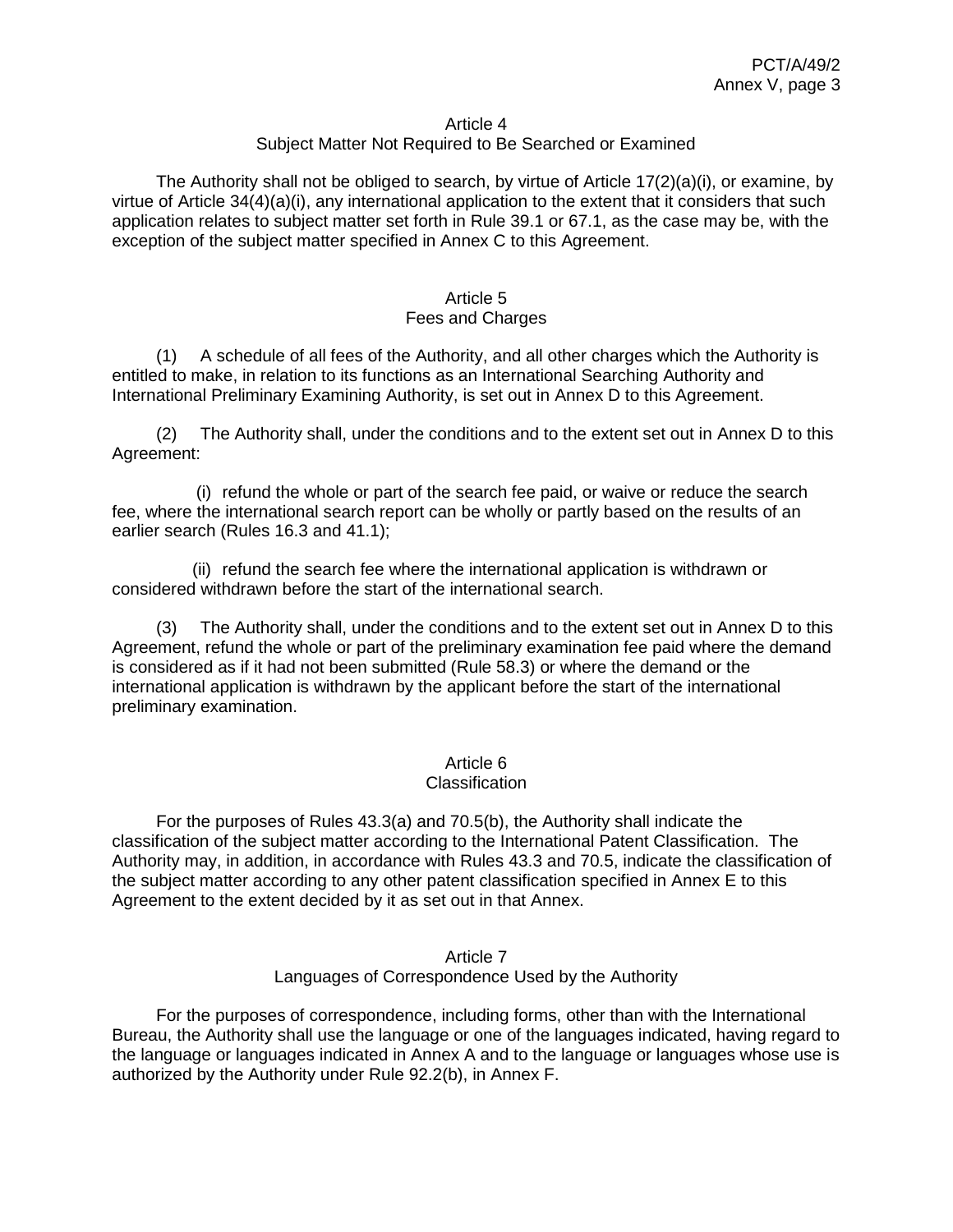### Article 8 International-Type Search

The Authority shall carry out international-type searches to the extent decided by it as set out in Annex G to this Agreement.

## Article 9 Entry into Force

This Agreement shall enter into force on January 1, 2018.

## Article 10 Duration and Renewability

This Agreement shall remain in force until December 31, 2027. The parties to this Agreement shall, no later than July 2026, start negotiations for its renewal.

# Article 11

# Amendment

(1) Without prejudice to paragraphs (2) and (3), amendments may, subject to approval by the Assembly of the International Patent Cooperation Union, be made to this Agreement by agreement between the parties hereto; they shall take effect on the date agreed upon by them.

(2) Without prejudice to paragraph (3), amendments may be made to the Annexes to this Agreement by agreement between the Director General of the World Intellectual Property Organization and the Authority; and, notwithstanding paragraph (4), they shall take effect on the date agreed upon by them.

(3) The Authority may, by a notification to the Director General of the World Intellectual Property Organization:

(i) add to the indications of States and languages contained in Annex A to this Agreement;

(ii) amend the indications on supplementary international searches contained in Annex B to this Agreement;

(iii) amend the schedule of fees and charges contained in Annex D to this Agreement;

(iv) amend the indications on patent classification systems contained in Annex E to this Agreement;

(v) amend the indications on languages of correspondence contained in Annex F to this Agreement;

(vi) amend the indications on international-type searches contained in Annex G to this Agreement.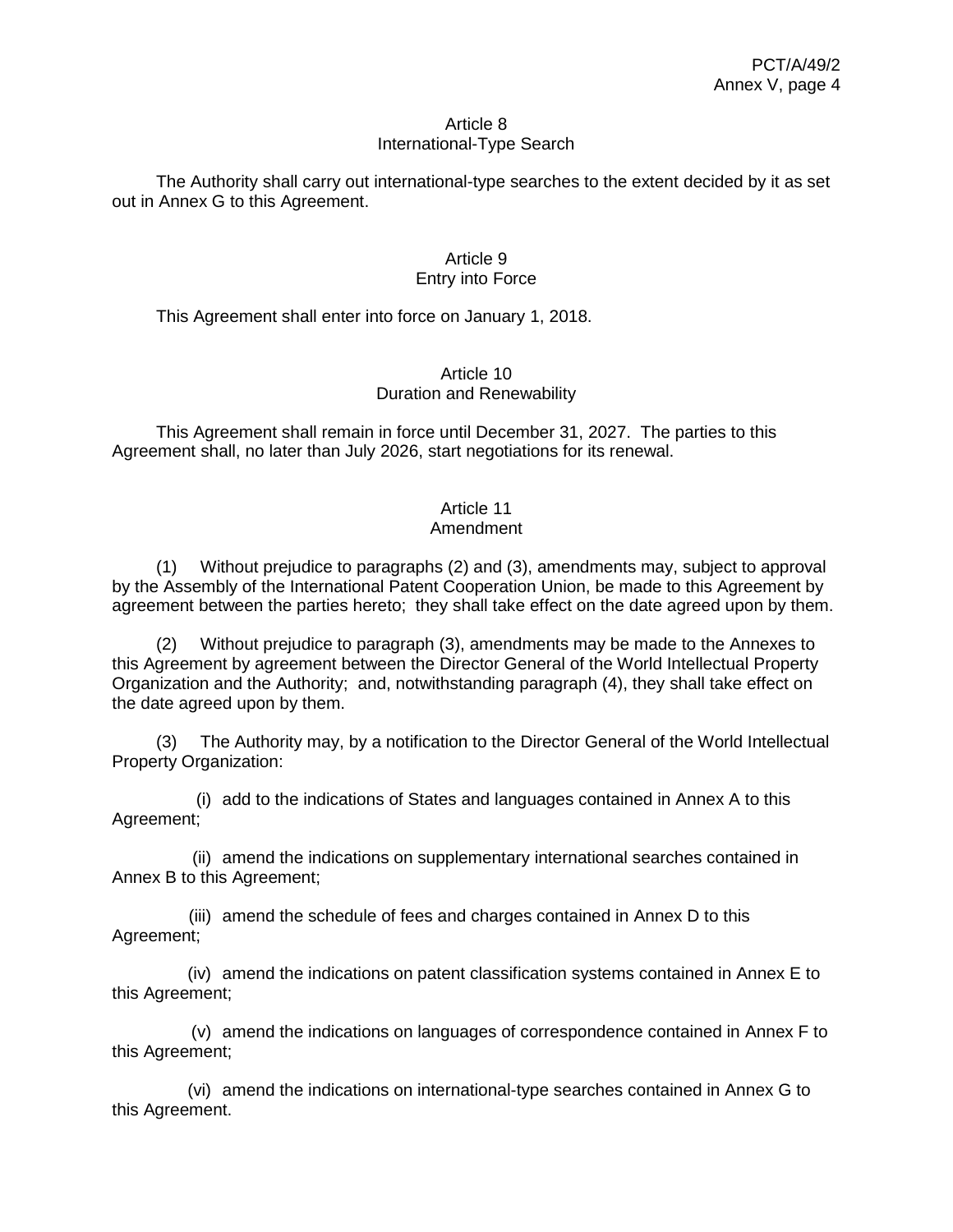(4) Any amendment notified under paragraph (3) shall take effect on the date specified in the notification, provided that:

(i) for an amendment to Annex B to the effect that the Authority shall no longer conduct supplementary international searches, that date is at least six months later than the date on which the notification is received by the International Bureau, and

(ii) for any change in the currency or amount of fees or charges contained in Annex D, for any addition of new fees or charges, and for any change in the conditions for and the extent of refunds or reductions of fees contained in Annex D, that date is at least two months later than the date on which the notification is received by the International Bureau.

#### Article 12 **Termination**

(1) This Agreement shall terminate before December 31, 2027:

(i) if the National Institute of Industrial Property of Chile gives the Director General of the World Intellectual Property Organization written notice to terminate this Agreement; or

(ii) if the Director General of the World Intellectual Property Organization gives the National Institute of Industrial Property of Chile written notice to terminate this Agreement.

(2) The termination of this Agreement under paragraph (1) shall take effect one year after receipt of the notice by the other party, unless a longer period is specified in such notice or unless both parties agree on a shorter period.

*In witness whereof* the parties hereto have executed this Agreement.

Done at *[city]*, this *[date]*, in two originals in the English and Spanish languages, each text being equally authentic.

For the National Institute of Industrial Property of Chile by:

For the International Bureau of the World Intellectual Property Organization by: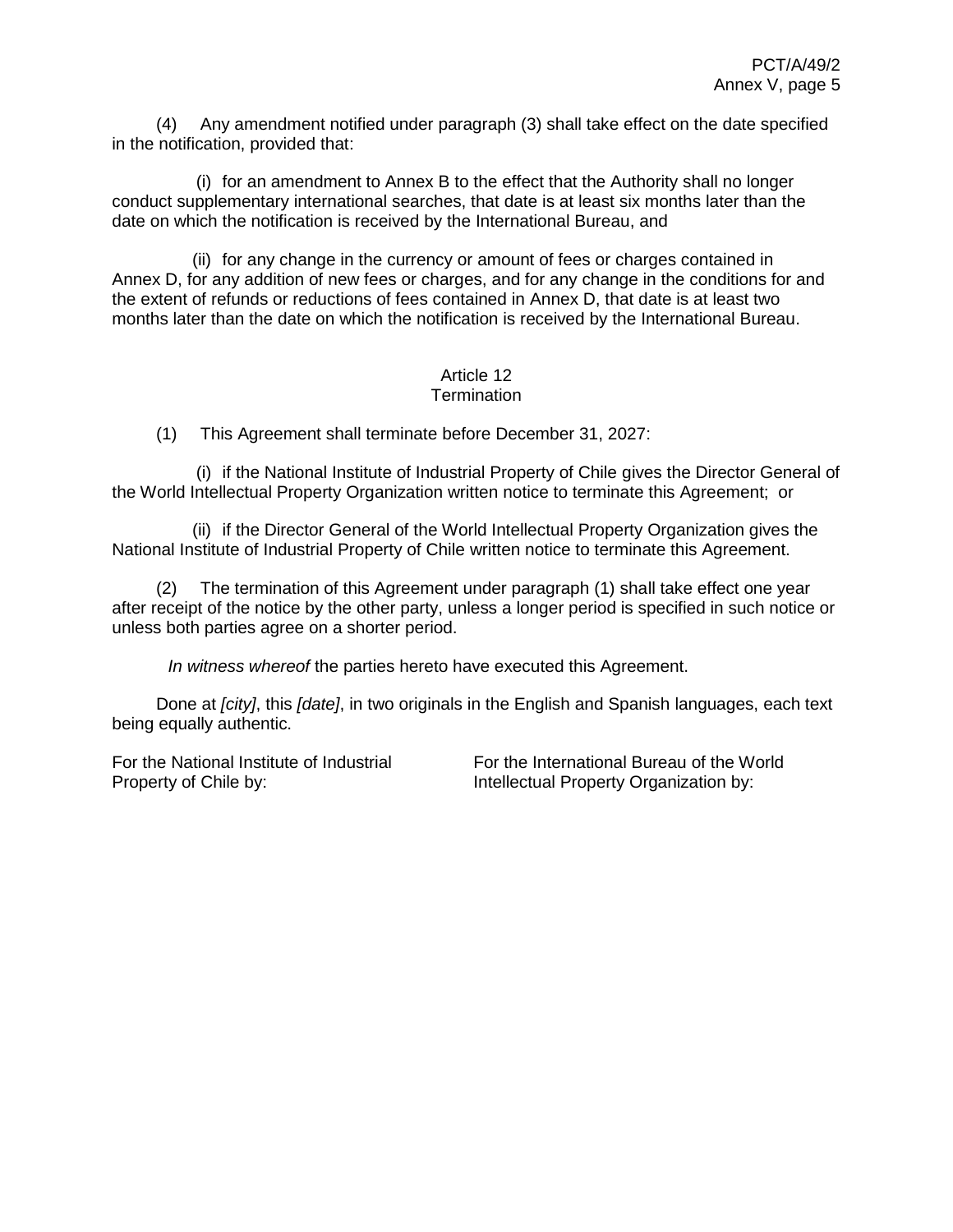# Annex A States and Languages

Under Article 3 of the Agreement, the Authority specifies:

(i) the following States for which it will act:

so far as Article 3(1) is concerned:

any Contracting State of the Latin American and Caribbean region;

so far as Article 3(2) is concerned:

where the Authority has prepared the international search report, any Contracting State of the Latin American and Caribbean region.

Where a receiving Office specifies the International Authority under Articles 3(1) and (2), the International Authority shall become competent for international applications filed at that receiving Office from a date to be agreed by the receiving Office and International Authority and to be notified to the International Bureau.

(ii) the following language which it will accept:

Spanish.

### Annex B Supplementary International Search: Documentation Covered; Limitations and Conditions

The Authority does not conduct supplementary international searches.

Annex C

Subject Matter Not Excluded from Search or Examination

The subject matter set forth in Rule 39.1 or 67.1 which, under Article 4 of the Agreement, is not excluded from search or examination is the following:

any subject matter which is searched or examined under the patent grant procedure in accordance with the provisions of Chilean patent law.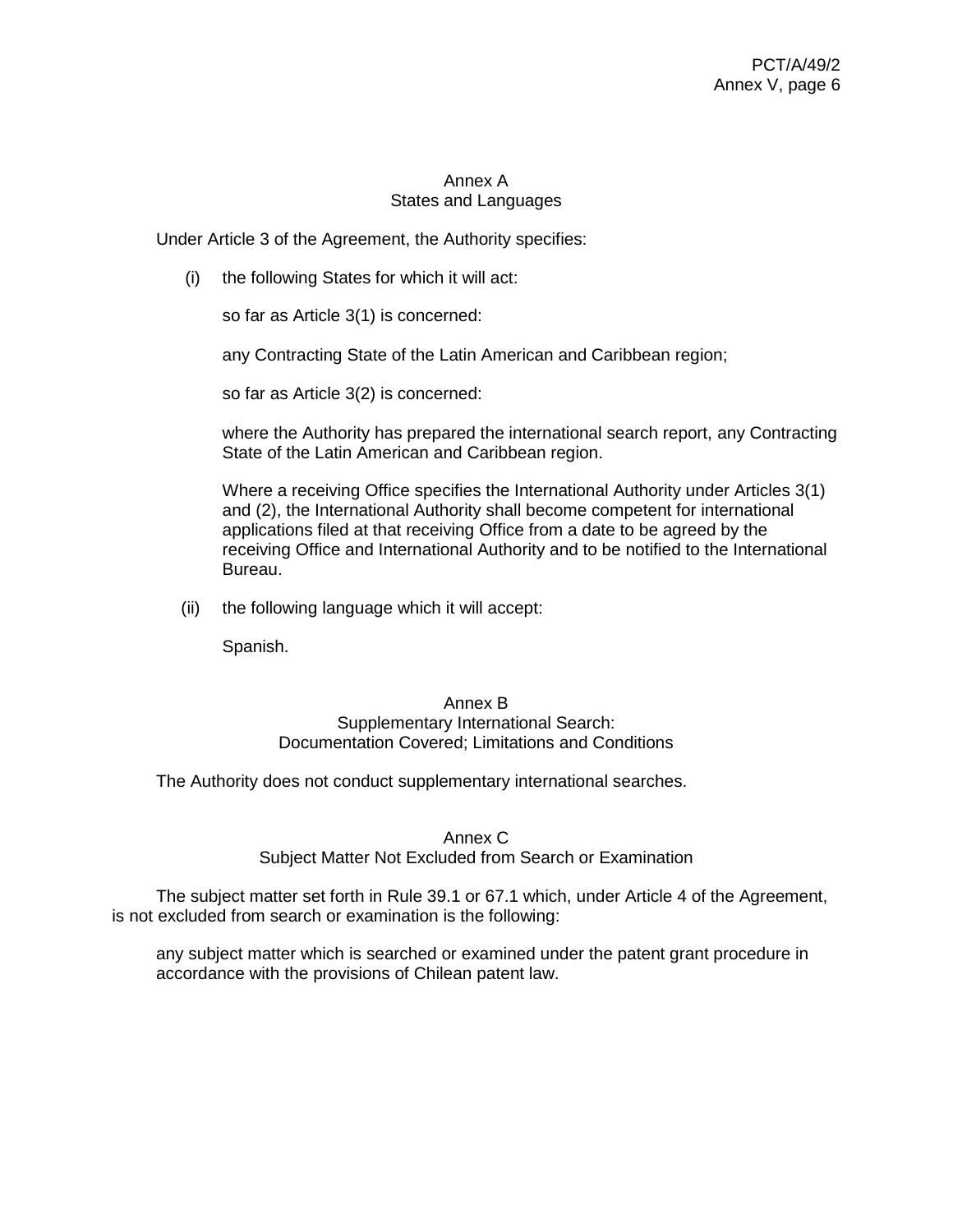## Annex D Fees and Charges

# *Part I. Schedule of Fees and Charges*

| Kind of fee or charge                                                                                                                                                                                                                                                                    | <b>Amount</b><br>(United States dollars) |
|------------------------------------------------------------------------------------------------------------------------------------------------------------------------------------------------------------------------------------------------------------------------------------------|------------------------------------------|
| Search fee (Rule 16.1(a))<br>- general fee                                                                                                                                                                                                                                               | 2,000                                    |
| - reduced fee for natural persons and legal entities (where the<br>international application is filed by an applicant, whether a natural<br>person or a legal entity, who is a national of and a resident in any<br>of the States which benefit, in accordance with the Schedule of Fees |                                          |
| under the PCT Regulations, from the 90% reduction of the                                                                                                                                                                                                                                 |                                          |
| international filing fee, provided that, if there are several applicants,                                                                                                                                                                                                                |                                          |
| each must satisfy this criterion)                                                                                                                                                                                                                                                        | 400                                      |
| - reduced fee for universities (where the international application                                                                                                                                                                                                                      |                                          |
| is filed by an applicant who is (a) a Chilean university, or                                                                                                                                                                                                                             |                                          |
| (b) a foreign university headquartered in any of the States which                                                                                                                                                                                                                        |                                          |
| benefit, in accordance with the Schedule of Fees under the PCT                                                                                                                                                                                                                           |                                          |
| Regulations, from the 90% reduction of the international filing fee                                                                                                                                                                                                                      | 300                                      |
| Additional fee (Rule 40.2(a))<br>- general fee                                                                                                                                                                                                                                           | 2,000                                    |
| - reduced fee for natural persons and legal entities                                                                                                                                                                                                                                     |                                          |
| (see search fee, above)                                                                                                                                                                                                                                                                  | 400                                      |
| - reduced fee for universities (see search fee, above)                                                                                                                                                                                                                                   | 300                                      |
| Preliminary examination fee (Rule 58.1(b)                                                                                                                                                                                                                                                |                                          |
| - general fee                                                                                                                                                                                                                                                                            | 1,500                                    |
| - reduced fee for natural persons and legal entities                                                                                                                                                                                                                                     |                                          |
| (see search fee, above)                                                                                                                                                                                                                                                                  | 400                                      |
| - reduced fee for universities (see search fee, above)                                                                                                                                                                                                                                   | 300                                      |
| Late payment fee for preliminary examination                                                                                                                                                                                                                                             | amount as set out in                     |
|                                                                                                                                                                                                                                                                                          | Rule 58bis.2                             |
| Additional fee (Rule 68.3(a))                                                                                                                                                                                                                                                            |                                          |
| - general fee                                                                                                                                                                                                                                                                            | 1,500                                    |
| - reduced fee for natural persons and legal entities                                                                                                                                                                                                                                     | 400                                      |
| (see search fee, above)<br>- reduced fee for universities (see search fee, above)                                                                                                                                                                                                        | 300                                      |
| Protest fee (Rules 40.2(e) and 68.3(e))                                                                                                                                                                                                                                                  | 350                                      |
| Cost of copies (Rules 44.3(b) and 71.2(b)), per document                                                                                                                                                                                                                                 | 10                                       |
| Cost of copies (Rules 94.1 ter and 94.2), per document                                                                                                                                                                                                                                   | 10                                       |
|                                                                                                                                                                                                                                                                                          |                                          |

## *Part II. Conditions for and Extent of Refunds or Reductions of Fees*

(1) Any amount paid by mistake, without cause, or in excess of the amount due, for fees indicated in Part I shall be refunded.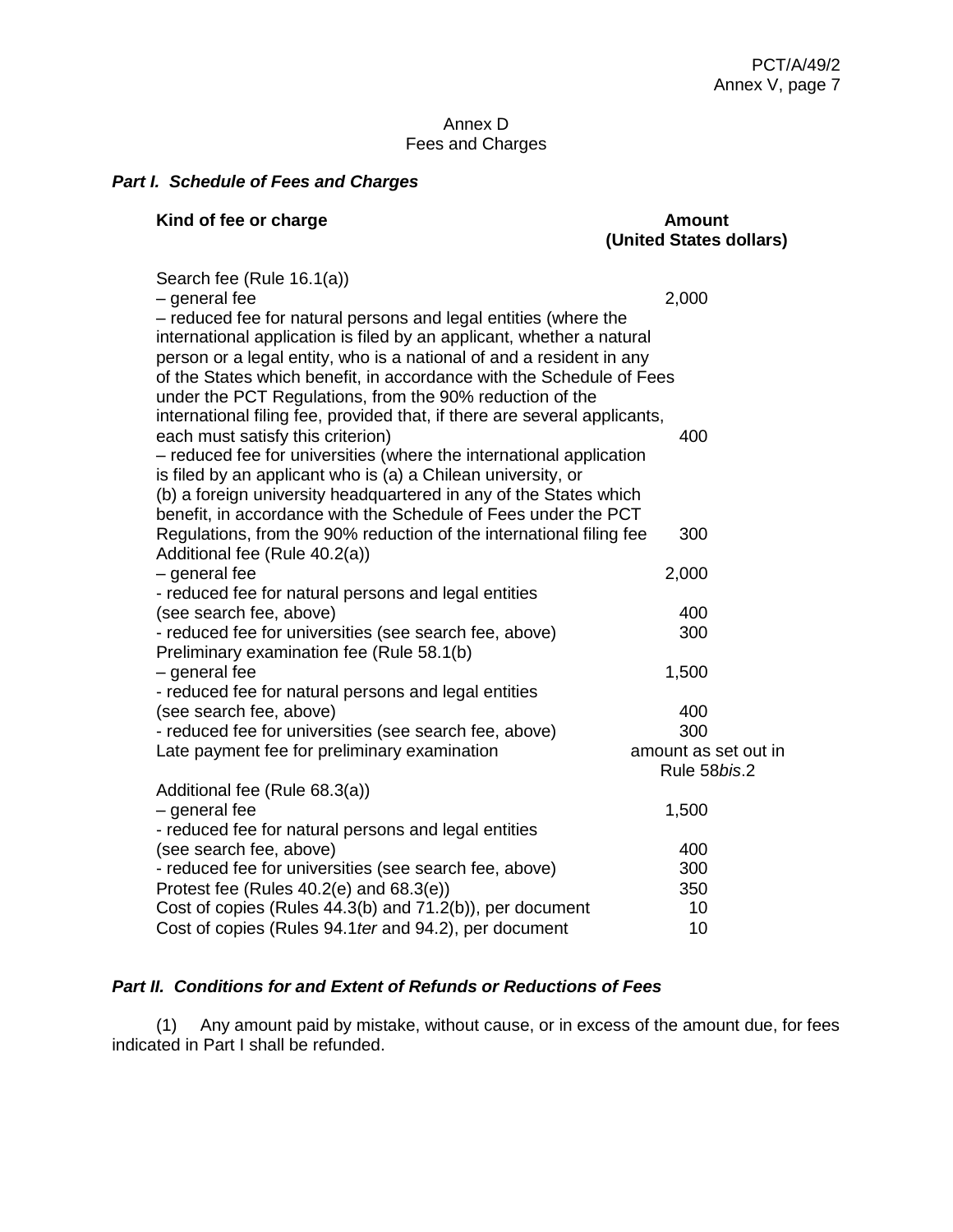(2) Where the international application is withdrawn or considered withdrawn, under Article 14(1), (3) or (4), before the start of the international search, the amount of the search fee paid shall be fully refunded.

(3) Where the Authority benefits from the results of an earlier search already made by the Authority on an application whose priority is claimed for the international application, 25% of the amount of the search fee paid shall be refunded.

(4) In the cases provided for under Rule 58.3, the amount of the preliminary examination fee paid shall be fully refunded.

(5) Where the international application or the demand is withdrawn before the start of the international preliminary examination, the amount of the preliminary examination fee paid shall be fully refunded.

Annex E

## **Classification**

Under Article 6 of the Agreement, the Authority specifies the following classification system in addition to the International Patent Classification: Cooperative Patent Classification (CPC).

# Annex F Languages of Correspondence

Under Article 7 of the Agreement, the Authority specifies the following language(s):

English and Spanish.

# Annex G International-Type Search

Under Article 8 of the Agreement, the Authority specifies the following extent of international-type searches:

The Authority does not conduct international-type searches.

[Annex VI follows]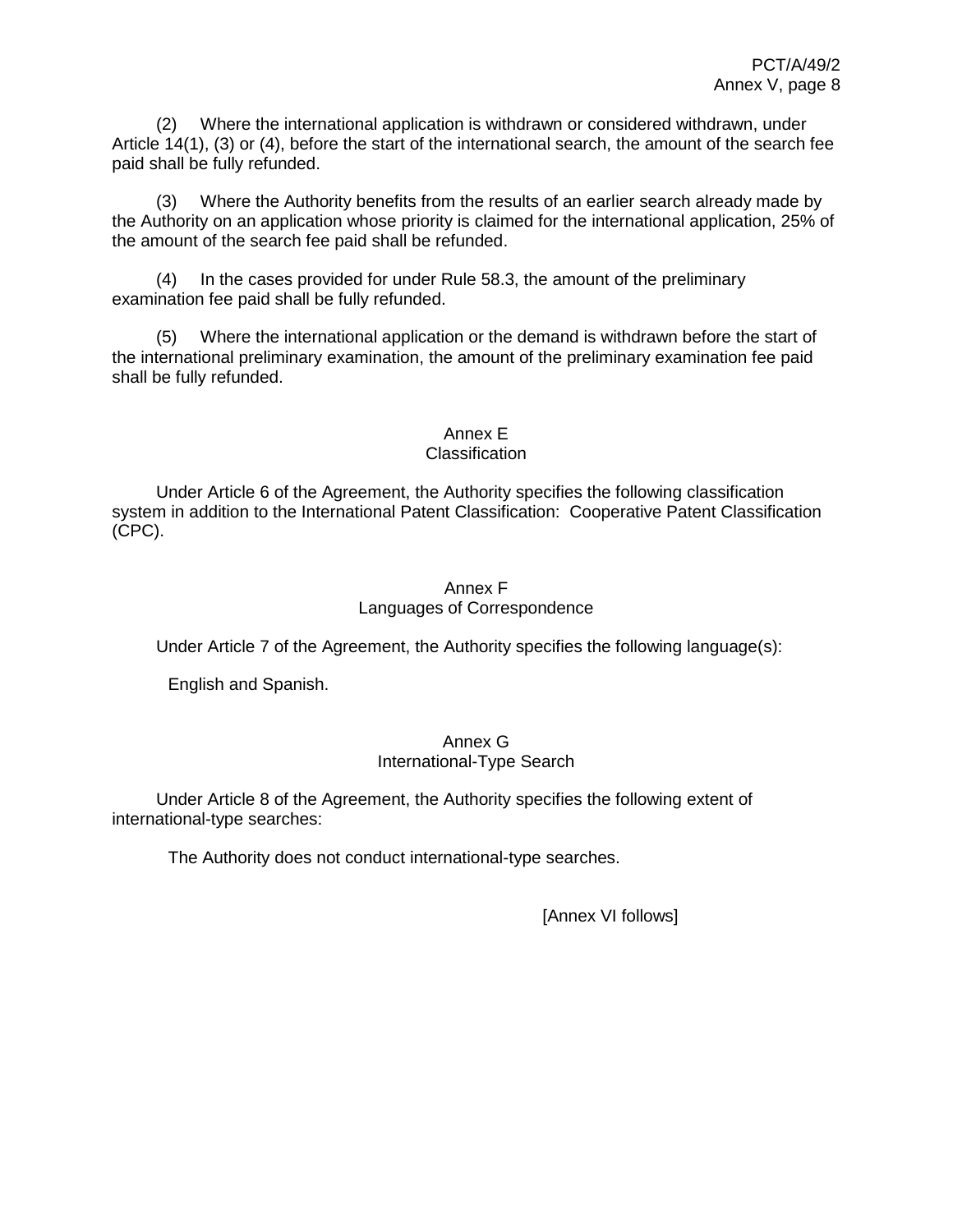# Draft Agreement

between the State Intellectual Property Office of the People's Republic of China and the International Bureau of the World Intellectual Property Organization

in relation to the functioning of the State Intellectual Property Office of the People's Republic of China as an International Searching Authority and International Preliminary Examining Authority under the Patent Cooperation Treaty

# *Preamble*

The State Intellectual Property Office of the People's Republic of China and the International Bureau of the World Intellectual Property Organization,

*Considering* that the PCT Assembly, having heard the advice of the PCT Committee for Technical Cooperation, has appointed the State Intellectual Property Office of the People's Republic of China as an International Searching and Preliminary Examining Authority under the Patent Cooperation Treaty and approved this Agreement in accordance with Articles 16(3) and 32(3),

*Hereby agree as follows:*

### Article 1 Terms and Expressions

(1) For the purposes of this Agreement:

(a) "Treaty" means the Patent Cooperation Treaty;

(b) "Regulations" means the Regulations under the Treaty;

(c) "Administrative Instructions" means the Administrative Instructions under the Treaty;

(d) "Article" (except where a specific reference is made to an Article of this Agreement) means an Article of the Treaty;

(e) "Rule" means a Rule of the Regulations;

(f) "Contracting State" means a State party to the Treaty;

(g) "the Authority" means the State Intellectual Property Office of the People's Republic of China;

(h) "the International Bureau" means the International Bureau of the World Intellectual Property Organization.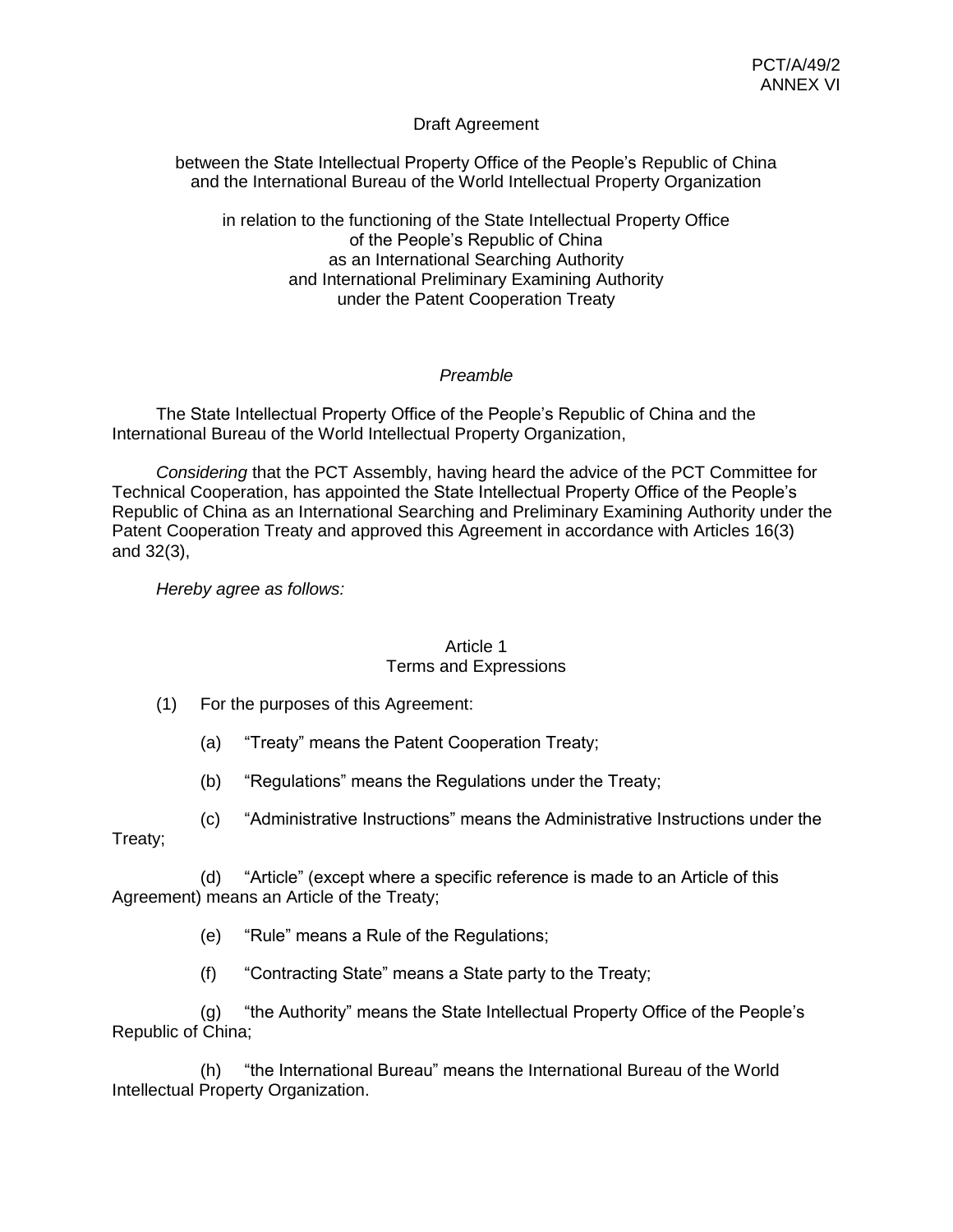(2) All other terms and expressions used in this Agreement which are also used in the Treaty, the Regulations or the Administrative Instructions have, for the purposes of this Agreement, the same meaning as in the Treaty, the Regulations and the Administrative Instructions.

# Article 2 Basic Obligations

(1) The Authority shall carry out international search and international preliminary examination in accordance with, and perform such other functions of an International Searching Authority and International Preliminary Examining Authority as are provided under, the Treaty, the Regulations, the Administrative Instructions and this Agreement.

(2) In carrying out international search and international preliminary examination, the Authority shall apply and observe all the common rules of international search and of international preliminary examination and, in particular, shall be guided by the PCT International Search and Preliminary Examination Guidelines.

(3) The Authority shall maintain a quality management system in compliance with the requirements set out in the PCT International Search and Preliminary Examination Guidelines.

(4) The Authority and the International Bureau shall, having regard to their respective functions under the Treaty, the Regulations, the Administrative Instructions and this Agreement, render, to the extent considered to be appropriate by both the Authority and the International Bureau, mutual assistance in the performance of their functions thereunder.

# Article 3 Competence of Authority

(1) The Authority shall act as International Searching Authority for any international application filed with the receiving Office of, or acting for, any Contracting State specified in Annex A to this Agreement, provided that the receiving Office specifies the Authority for that purpose, that such application, or a translation thereof furnished for the purposes of international search, is in the language or one of the languages specified in Annex A to this Agreement and, where applicable, that the Authority has been chosen by the applicant and that any other requirements regarding such application as specified in Annex A to this Agreement have been met.

(2) The Authority shall act as International Preliminary Examining Authority for any international application filed with the receiving Office of, or acting for, any Contracting State specified in Annex A to this Agreement, provided that the receiving Office specifies the Authority for that purpose, that such application, or a translation thereof furnished for the purposes of international preliminary examination, is in the language or one of the languages specified in Annex A to this Agreement and, where applicable, that the Authority has been chosen by the applicant and that any other requirements regarding such application as specified in Annex A to this Agreement have been met.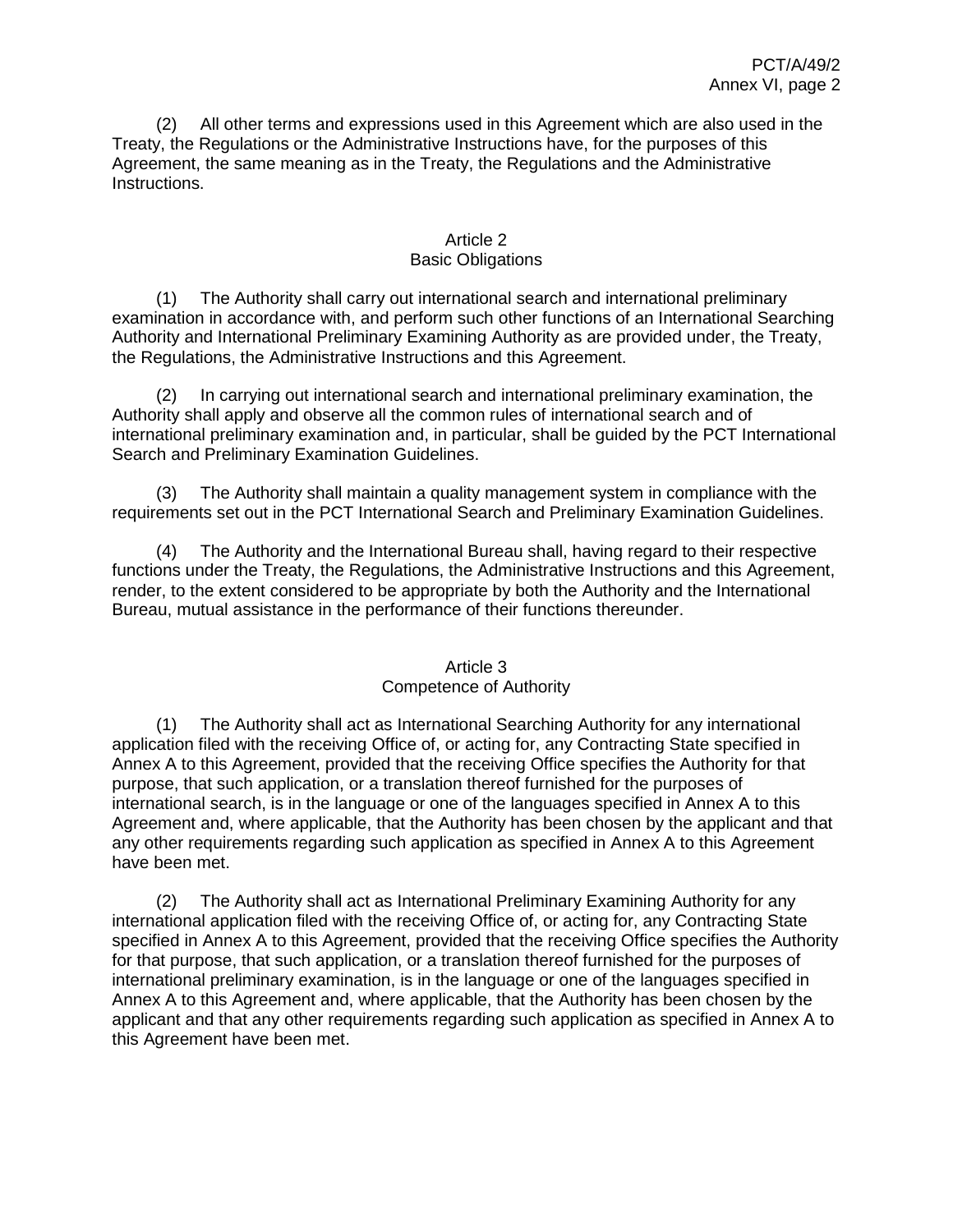(3) Where an international application is filed with the International Bureau as receiving Office under Rule 19.1(a)(iii), paragraphs (1) and (2) apply as if that application had been filed with a receiving Office which would have been competent under Rule 19.1(a)(i) or (ii), (b) or (c) or Rule 19.2(i).

(4) The Authority shall conduct supplementary international searches in accordance with Rule 45*bis* to the extent decided by it, as set out in Annex B to this Agreement.

### Article 4 Subject Matter Not Required to Be Searched or Examined

The Authority shall not be obliged to search, by virtue of Article 17(2)(a)(i), or examine, by virtue of Article 34(4)(a)(i), any international application to the extent that it considers that such application relates to subject matter set forth in Rule 39.1 or 67.1, as the case may be, with the exception of the subject matter specified in Annex C to this Agreement.

# Article 5

# Fees and Charges

(1) A schedule of all fees of the Authority, and all other charges which the Authority is entitled to make, in relation to its functions as an International Searching Authority and International Preliminary Examining Authority, is set out in Annex D to this Agreement.

(2) The Authority shall, under the conditions and to the extent set out in Annex D to this Agreement:

(i) refund the whole or part of the search fee paid, or waive or reduce the search fee, where the international search report can be wholly or partly based on the results of an earlier search (Rules 16.3 and 41.1);

(ii) refund the search fee where the international application is withdrawn or considered withdrawn before the start of the international search.

(3) The Authority shall, under the conditions and to the extent set out in Annex D to this Agreement, refund the whole or part of the preliminary examination fee paid where the demand is considered as if it had not been submitted (Rule 58.3) or where the demand or the international application is withdrawn by the applicant before the start of the international preliminary examination.

#### Article 6 **Classification**

For the purposes of Rules 43.3(a) and 70.5(b), the Authority shall indicate the classification of the subject matter according to the International Patent Classification. The Authority may, in addition, in accordance with Rules 43.3 and 70.5, indicate the classification of the subject matter according to any other patent classification specified in Annex E to this Agreement to the extent decided by it as set out in that Annex.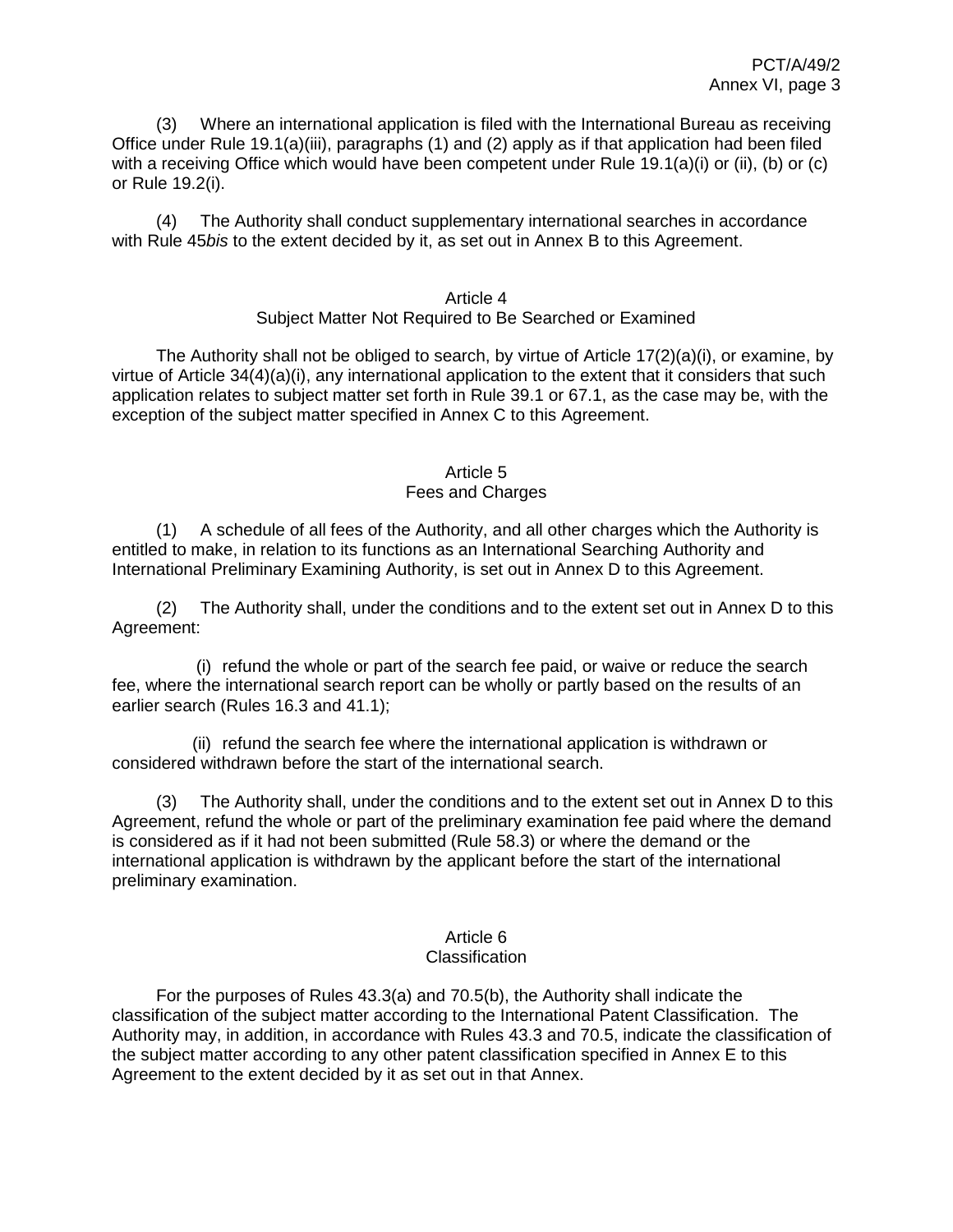#### Article 7

## Languages of Correspondence Used by the Authority

For the purposes of correspondence, including forms, other than with the International Bureau, the Authority shall use the language or one of the languages indicated, having regard to the language or languages indicated in Annex A and to the language or languages whose use is authorized by the Authority under Rule 92.2(b), in Annex F.

# Article 8

# International-Type Search

The Authority shall carry out international-type searches to the extent decided by it as set out in Annex G to this Agreement.

## Article 9 Entry into Force

This Agreement shall enter into force on January 1, 2018.

# Article 10 Duration and Renewability

This Agreement shall remain in force until December 31, 2027. The parties to this Agreement shall, no later than July 2026, start negotiations for its renewal.

# Article 11

# Amendment

(1) Without prejudice to paragraphs (2) and (3), amendments may, subject to approval by the Assembly of the International Patent Cooperation Union, be made to this Agreement by agreement between the parties hereto; they shall take effect on the date agreed upon by them.

(2) Without prejudice to paragraph (3), amendments may be made to the Annexes to this Agreement by agreement between the Director General of the World Intellectual Property Organization and the Authority; and, notwithstanding paragraph (4), they shall take effect on the date agreed upon by them.

(3) The Authority may, by a notification to the Director General of the World Intellectual Property Organization:

(i) add to the indications of States and languages contained in Annex A to this Agreement;

(ii) amend the indications on supplementary international searches contained in Annex B to this Agreement;

(iii) amend the schedule of fees and charges contained in Annex D to this Agreement;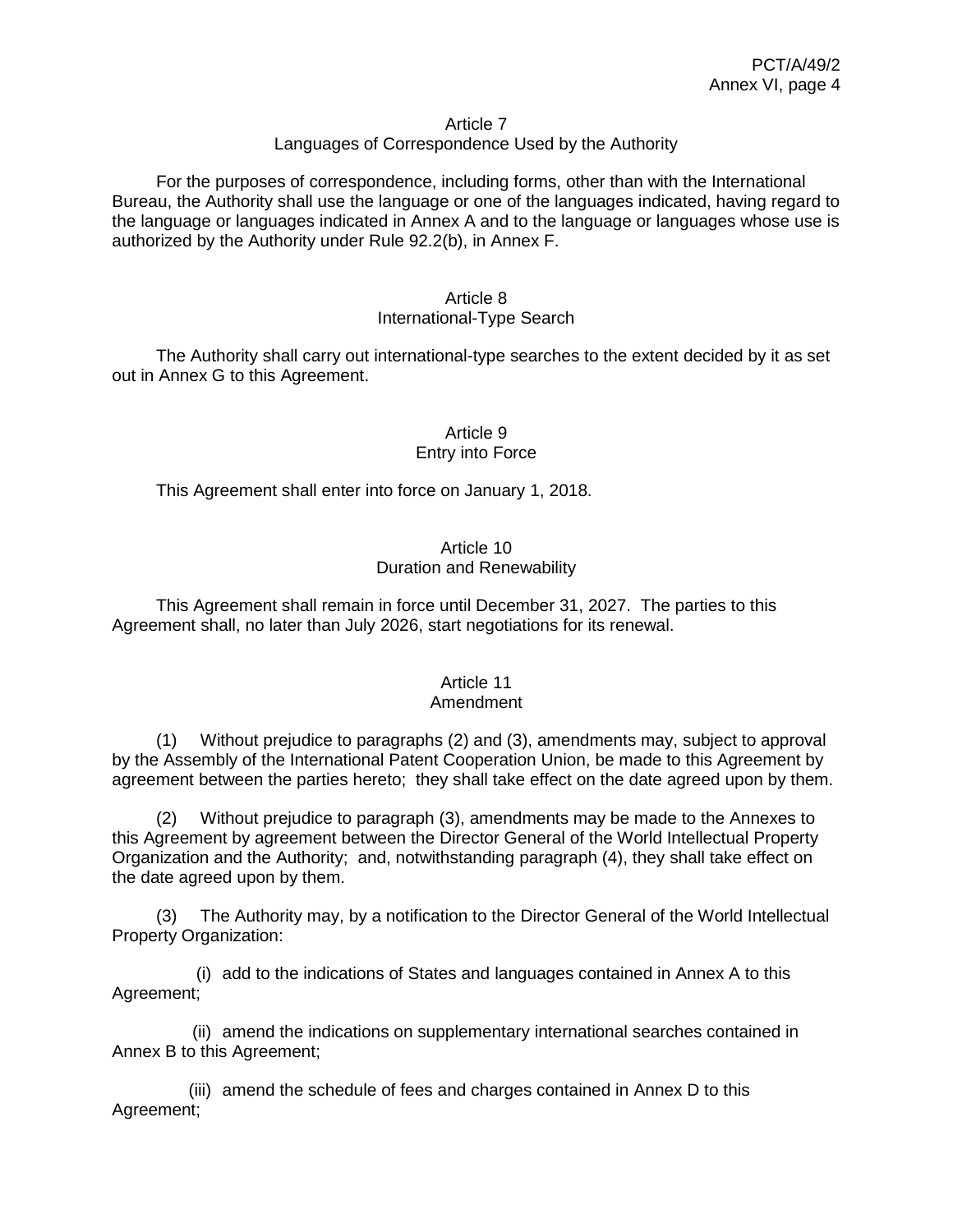(iv) amend the indications on patent classification systems contained in Annex E to this Agreement;

(v) amend the indications on languages of correspondence contained in Annex F to this Agreement;

(vi) amend the indications on international-type searches contained in Annex G to this Agreement.

(4) Any amendment notified under paragraph (3) shall take effect on the date specified in the notification, provided that:

(i) for an amendment to Annex B to the effect that the Authority shall no longer conduct supplementary international searches, that date is at least six months later than the date on which the notification is received by the International Bureau, and

(ii) for any change in the currency or amount of fees or charges contained in Annex D, for any addition of new fees or charges, and for any change in the conditions for and the extent of refunds or reductions of fees contained in Annex D, that date is at least two months later than the date on which the notification is received by the International Bureau.

# Article 12

## **Termination**

(1) This Agreement shall terminate before December 31, 2027:

(i) if the State Intellectual Property Office of the People's Republic of China gives the Director General of the World Intellectual Property Organization written notice to terminate this Agreement; or

(ii) if the Director General of the World Intellectual Property Organization gives the State Intellectual Property Office of the People's Republic of China written notice to terminate this Agreement.

(2) The termination of this Agreement under paragraph (1) shall take effect one year after receipt of the notice by the other party, unless a longer period is specified in such notice or unless both parties agree on a shorter period.

*In witness whereof* the parties hereto have executed this Agreement.

Done at *[city]*, this *[date]*, in two originals in the English and Chinese languages each text being equally authentic.

For the State Intellectual Property Office of the People's Republic of China by:

For the International Bureau of the World Intellectual Property Organization by: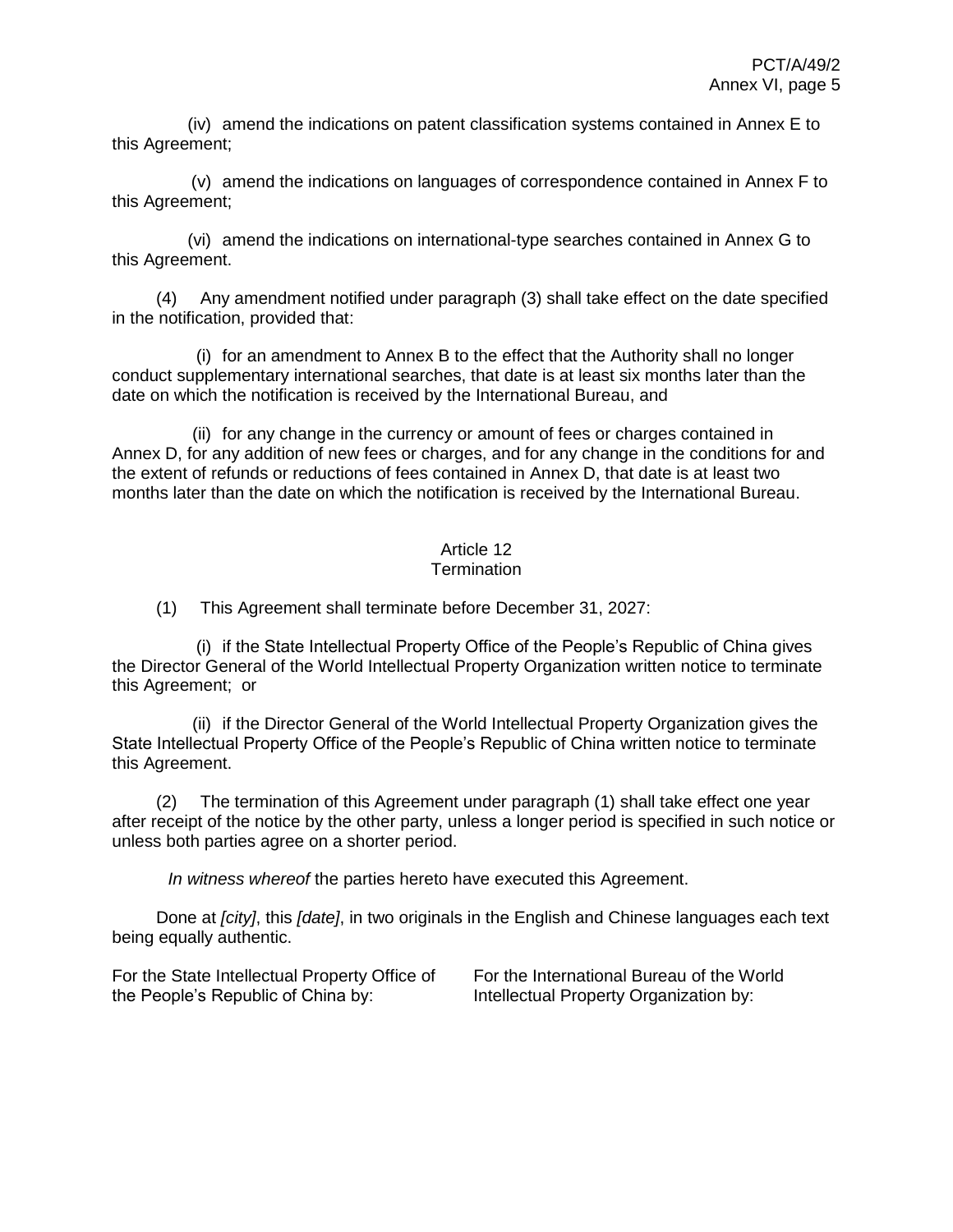### Annex A States and Languages

Under Article 3 of the Agreement, the Authority specifies:

(i) the following States for which it will act:

so far as Article 3(1) is concerned:

China, Angola, Ghana, India, Iran (Islamic Republic of), Kenya, Liberia, Thailand, Zimbabwe

and any State that the Authority will specify;

so far as Article 3(2) is concerned:

China, Angola, Ghana, India, Iran (Islamic Republic of), Kenya, Liberia, Thailand, **Zimbabwe** 

and any State that the Authority will specify.

Where a receiving Office specifies the International Authority under Articles 3(1) and (2), the International Authority shall become competent for international applications filed at that receiving Office from a date to be agreed by the receiving Office and International Authority and to be notified to the International Bureau.

(ii) the following languages which it will accept:

Chinese, English.

### Annex B Supplementary International Search: Documentation Covered; Limitations and Conditions

The Authority does not conduct supplementary international searches.

### Annex C

## Subject Matter Not Excluded from Search or Examination

The subject matter set forth in Rule 39.1 or 67.1 which, under Article 4 of the Agreement, is not excluded from search or examination is the following:

any subject matter which is searched or examined under the patent grant procedure in accordance with the provisions of Chinese patent law.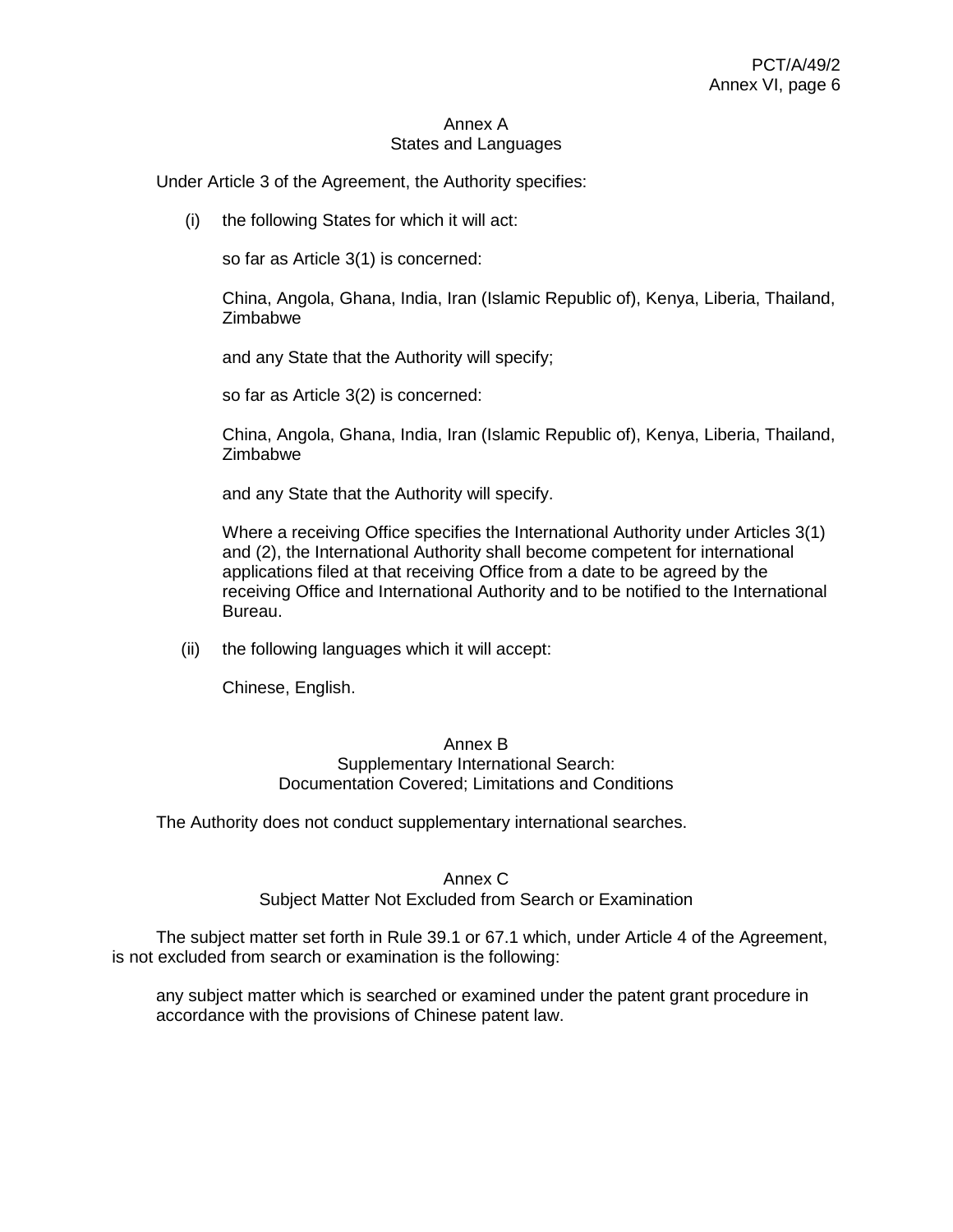### Annex D Fees and Charges

## *Part I. Schedule of Fees and Charges*

| Kind of fee or charge                                                            | <b>Amount</b><br>(Yuan renminbi) |
|----------------------------------------------------------------------------------|----------------------------------|
| Search fee (Rule 16.1(a))                                                        | 2,100                            |
| Additional fee (Rule 40.2(a))                                                    | 2,100                            |
| Preliminary examination fee (Rule 58.1(b))                                       | 1,500                            |
| Additional fee (Rule 68.3(a))                                                    | 1,500                            |
| Protest fee (Rules 40.2(e) and 68.3(e)                                           | 200                              |
| Late furnishing fee for sequence listings (Rules 13 ter. 1(c)<br>and $13$ ter.2) | 200                              |
| Cost of copies (Rules 44.3(b), 71.2(b), 94.1 ter and 94.2),<br>per page          | 2                                |
|                                                                                  |                                  |

## *Part II. Conditions for and Extent of Refunds or Reductions of Fees*

(1) Any amount paid by mistake, without cause, or in excess of the amount due, for fees indicated in Part I shall be refunded.

(2) Where the international application is withdrawn or considered withdrawn, under Article 14(1), (3) or (4), before the start of the international search, the amount of the search fee paid shall be fully refunded.

(3) Where the Authority benefits from the results of an earlier search, 75% of the amount of the search fee paid shall be refunded, depending on the extent to which an Authority benefits from that earlier search.

(4) In the cases provided for under Rule 58.3, the amount of the preliminary examination fee paid shall be fully refunded.

(5) Where the international application or the demand is withdrawn before the start of the international preliminary examination, the amount of the preliminary examination fee paid shall be fully refunded.

# Annex E

### Classification

Under Article 6 of the Agreement, the Authority specifies the following classification system(s) in addition to the International Patent Classification: none.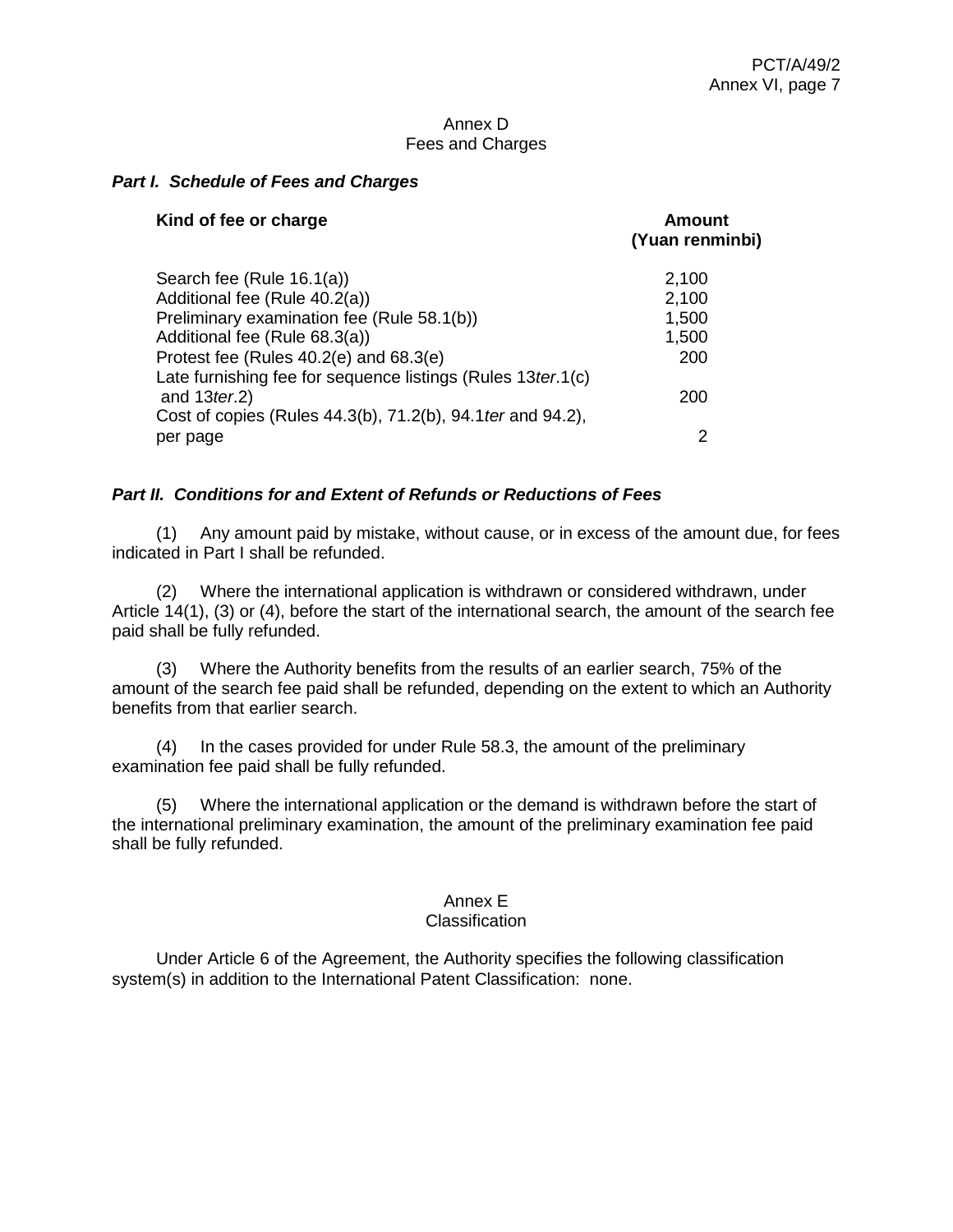### Annex F Languages of Correspondence

Under Article 7 of the Agreement, the Authority specifies the following languages:

Chinese and English,

noting that the language of correspondence shall be the language in which the international application is filed or translated, as the case may be.

## Annex G International-Type Search

Under Article 8 of the Agreement, the Authority specifies the following extent of international-type searches:

The Authority does not conduct international-type searches.

[Annex VII follows]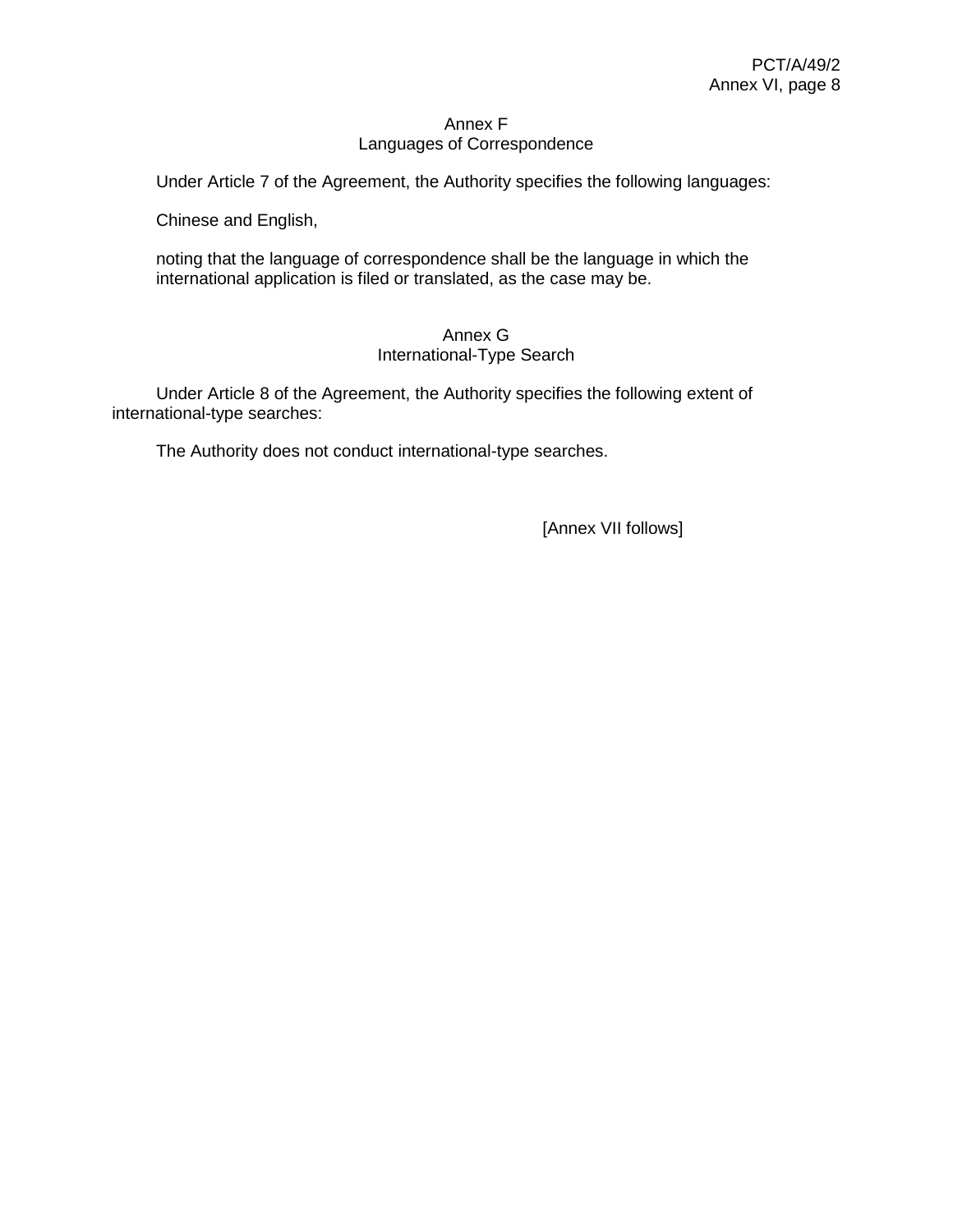# Draft Agreement

between the Egyptian Academy of Scientific Research and Technology and the International Bureau of the World Intellectual Property Organization

> in relation to the functioning of the Egyptian Patent Office as an International Searching Authority and International Preliminary Examining Authority under the Patent Cooperation Treaty

# *Preamble*

The Egyptian Academy of Scientific Research and Technology and the International Bureau of the World Intellectual Property Organization,

*Considering* that the PCT Assembly, having heard the advice of the PCT Committee for Technical Cooperation, has appointed the Egyptian Patent Office as an International Searching and Preliminary Examining Authority under the Patent Cooperation Treaty and approved this Agreement in accordance with Articles 16(3) and 32(3),

*Hereby agree as follows:*

## Article 1 Terms and Expressions

- (1) For the purposes of this Agreement:
	- (a) "Treaty" means the Patent Cooperation Treaty;
	- (b) "Regulations" means the Regulations under the Treaty;
- (c) "Administrative Instructions" means the Administrative Instructions under the

# Treaty;

(d) "Article" (except where a specific reference is made to an Article of this Agreement) means an Article of the Treaty;

- (e) "Rule" means a Rule of the Regulations;
- (f) "Contracting State" means a State party to the Treaty;
- (g) "the Authority" means the Egyptian Patent Office;

(h) "the International Bureau" means the International Bureau of the World Intellectual Property Organization.

(2) All other terms and expressions used in this Agreement which are also used in the Treaty, the Regulations or the Administrative Instructions have, for the purposes of this Agreement, the same meaning as in the Treaty, the Regulations and the Administrative Instructions.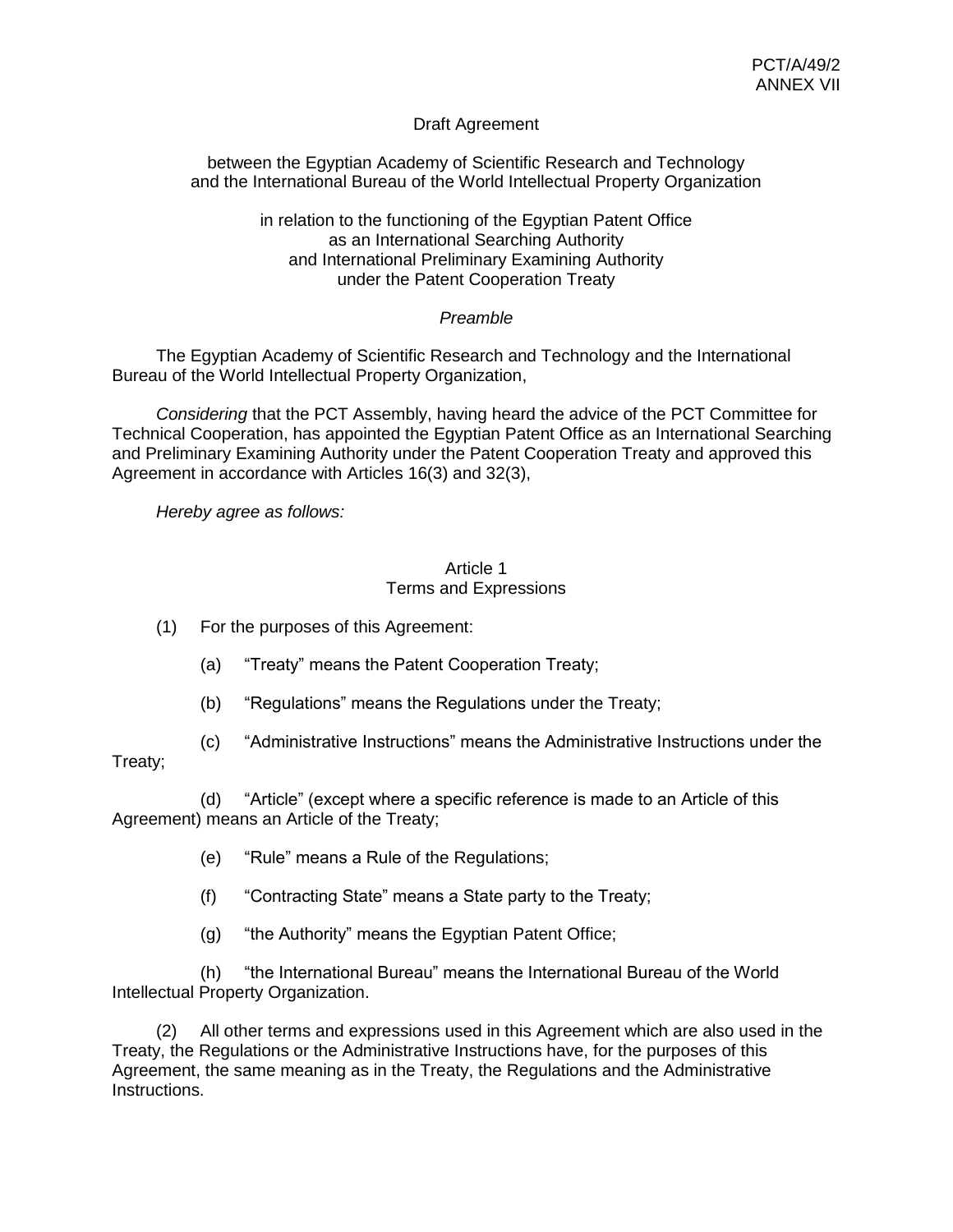## Article 2 Basic Obligations

(1) The Authority shall carry out international search and international preliminary examination in accordance with, and perform such other functions of an International Searching Authority and International Preliminary Examining Authority as are provided under, the Treaty, the Regulations, the Administrative Instructions and this Agreement.

(2) In carrying out international search and international preliminary examination, the Authority shall apply and observe all the common rules of international search and of international preliminary examination and, in particular, shall be guided by the PCT International Search and Preliminary Examination Guidelines.

(3) The Authority shall maintain a quality management system in compliance with the requirements set out in the PCT International Search and Preliminary Examination Guidelines.

(4) The Authority and the International Bureau shall, having regard to their respective functions under the Treaty, the Regulations, the Administrative Instructions and this Agreement, render, to the extent considered to be appropriate by both the Authority and the International Bureau, mutual assistance in the performance of their functions thereunder.

# Article 3 Competence of Authority

(1) The Authority shall act as International Searching Authority for any international application filed with the receiving Office of, or acting for, any Contracting State specified in Annex A to this Agreement, provided that the receiving Office specifies the Authority for that purpose, that such application, or a translation thereof furnished for the purposes of international search, is in the language or one of the languages specified in Annex A to this Agreement and, where applicable, that the Authority has been chosen by the applicant and that any other requirements regarding such application as specified in Annex A to this Agreement have been met.

(2) The Authority shall act as International Preliminary Examining Authority for any international application filed with the receiving Office of, or acting for, any Contracting State specified in Annex A to this Agreement, provided that the receiving Office specifies the Authority for that purpose, that such application, or a translation thereof furnished for the purposes of international preliminary examination, is in the language or one of the languages specified in Annex A to this Agreement and, where applicable, that the Authority has been chosen by the applicant and that any other requirements regarding such application as specified in Annex A to this Agreement have been met.

(3) Where an international application is filed with the International Bureau as receiving Office under Rule 19.1(a)(iii), paragraphs (1) and (2) apply as if that application had been filed with a receiving Office which would have been competent under Rule 19.1(a)(i) or (ii), (b) or (c) or Rule 19.2(i).

(4) The Authority shall conduct supplementary international searches in accordance with Rule 45*bis* to the extent decided by it, as set out in Annex B to this Agreement.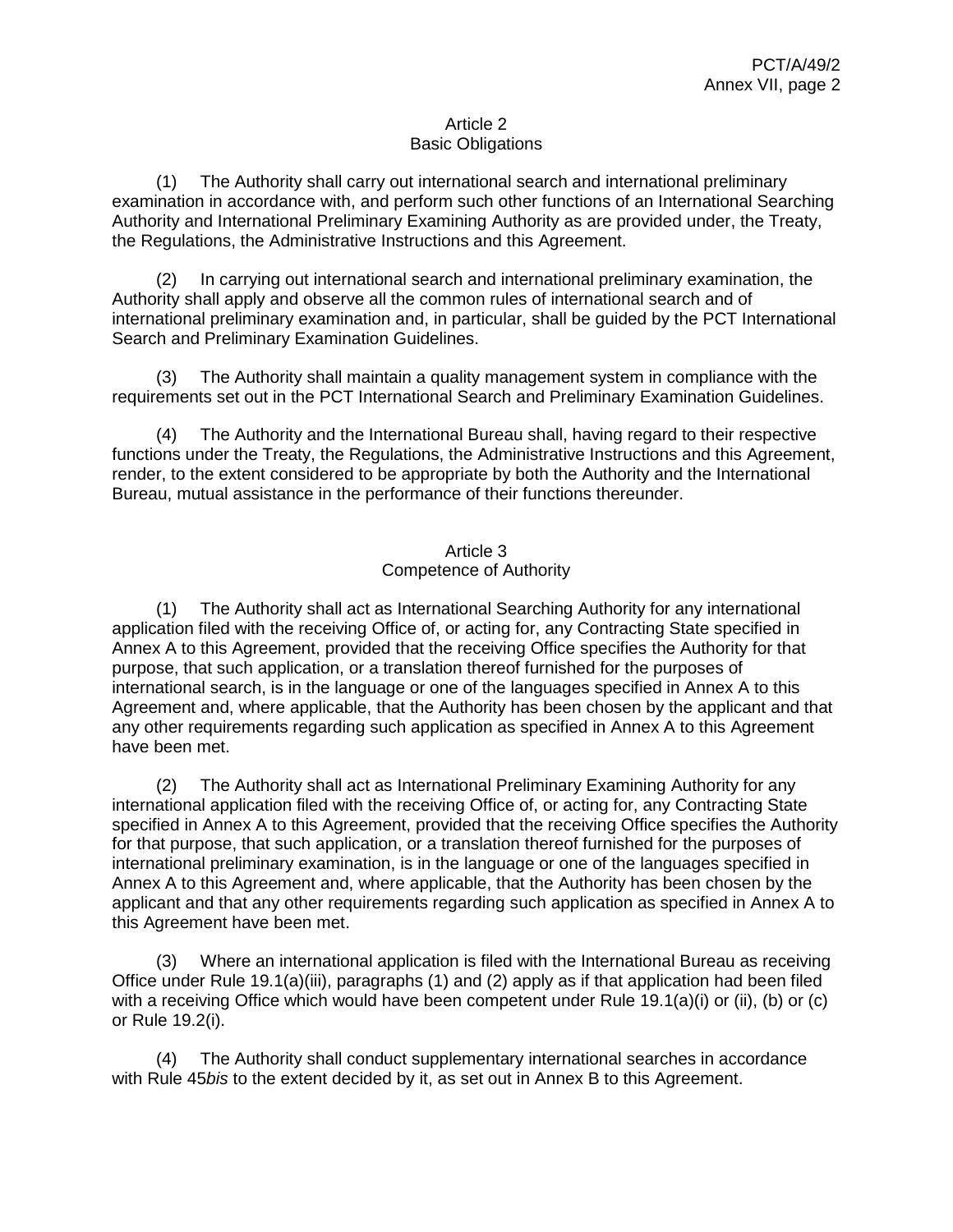#### Article 4

## Subject Matter Not Required to Be Searched or Examined

The Authority shall not be obliged to search, by virtue of Article  $17(2)(a)(i)$ , or examine, by virtue of Article 34(4)(a)(i), any international application to the extent that it considers that such application relates to subject matter set forth in Rule 39.1 or 67.1, as the case may be, with the exception of the subject matter specified in Annex C to this Agreement.

### Article 5 Fees and Charges

(1) A schedule of all fees of the Authority, and all other charges which the Authority is entitled to make, in relation to its functions as an International Searching Authority and International Preliminary Examining Authority, is set out in Annex D to this Agreement.

(2) The Authority shall, under the conditions and to the extent set out in Annex D to this Agreement:

(i) refund the whole or part of the search fee paid, or waive or reduce the search fee, where the international search report can be wholly or partly based on the results of an earlier search (Rules 16.3 and 41.1);

(ii) refund the search fee where the international application is withdrawn or considered withdrawn before the start of the international search.

(3) The Authority shall, under the conditions and to the extent set out in Annex D to this Agreement, refund the whole or part of the preliminary examination fee paid where the demand is considered as if it had not been submitted (Rule 58.3) or where the demand or the international application is withdrawn by the applicant before the start of the international preliminary examination.

### Article 6

#### **Classification**

For the purposes of Rules 43.3(a) and 70.5(b), the Authority shall indicate the classification of the subject matter according to the International Patent Classification. The Authority may, in addition, in accordance with Rules 43.3 and 70.5, indicate the classification of the subject matter according to any other patent classification specified in Annex E to this Agreement to the extent decided by it as set out in that Annex.

# Article 7

# Languages of Correspondence Used by the Authority

For the purposes of correspondence, including forms, other than with the International Bureau, the Authority shall use the language or one of the languages indicated, having regard to the language or languages indicated in Annex A and to the language or languages whose use is authorized by the Authority under Rule 92.2(b), in Annex F.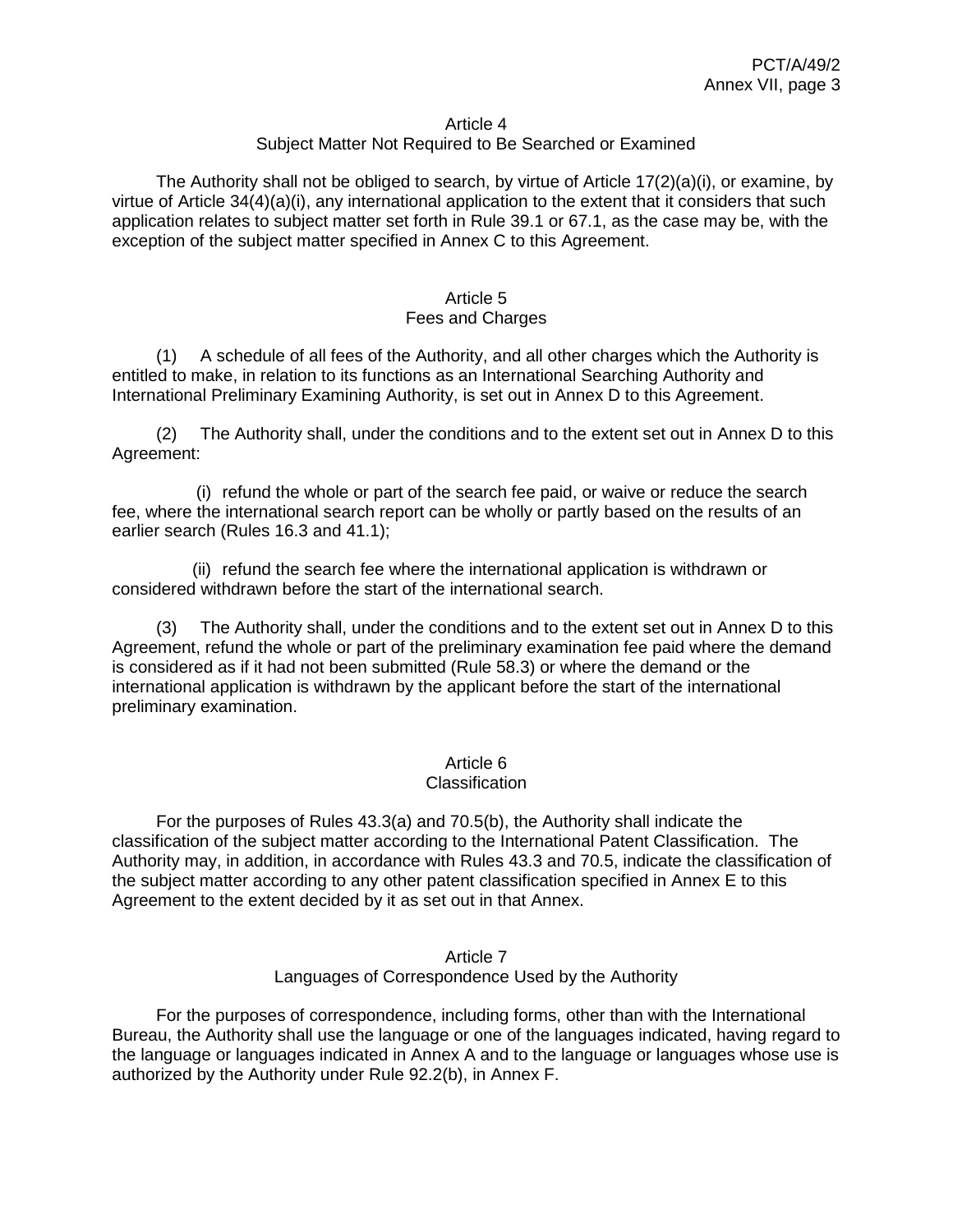### Article 8 International-Type Search

The Authority shall carry out international-type searches to the extent decided by it as set out in Annex G to this Agreement.

## Article 9 Entry into Force

This Agreement shall enter into force on January 1, 2018.

## Article 10 Duration and Renewability

This Agreement shall remain in force until December 31, 2027. The parties to this Agreement shall, no later than July 2026, start negotiations for its renewal.

# Article 11

# Amendment

(1) Without prejudice to paragraphs (2) and (3), amendments may, subject to approval by the Assembly of the International Patent Cooperation Union, be made to this Agreement by agreement between the parties hereto; they shall take effect on the date agreed upon by them.

(2) Without prejudice to paragraph (3), amendments may be made to the Annexes to this Agreement by agreement between the Director General of the World Intellectual Property Organization and the Authority; and, notwithstanding paragraph (4), they shall take effect on the date agreed upon by them.

(3) The Authority may, by a notification to the Director General of the World Intellectual Property Organization:

(i) add to the indications of States and languages contained in Annex A to this Agreement;

(ii) amend the indications on supplementary international searches contained in Annex B to this Agreement;

(iii) amend the schedule of fees and charges contained in Annex D to this Agreement;

(iv) amend the indications on patent classification systems contained in Annex E to this Agreement;

(v) amend the indications on languages of correspondence contained in Annex F to this Agreement;

(vi) amend the indications on international-type searches contained in Annex G to this Agreement.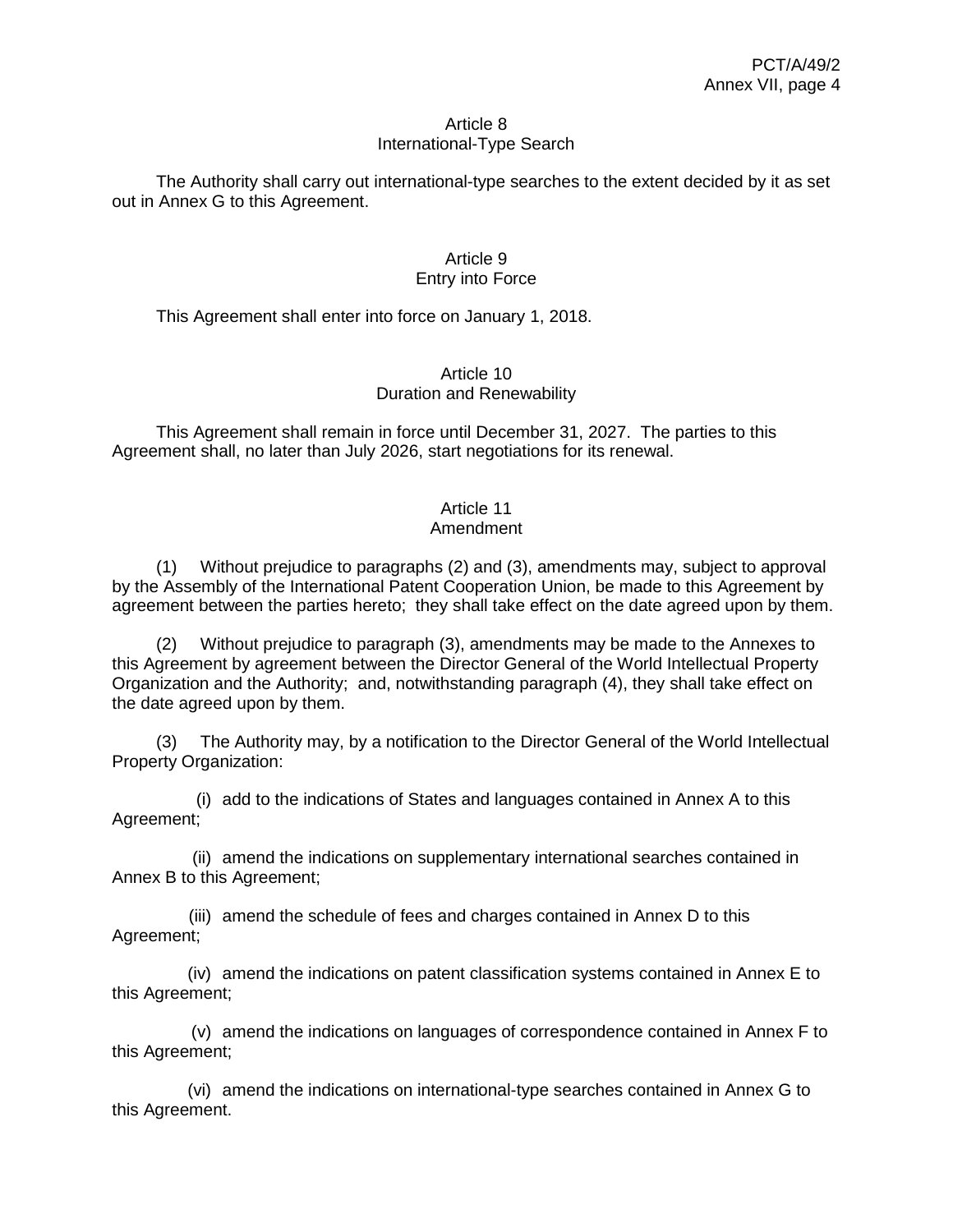(4) Any amendment notified under paragraph (3) shall take effect on the date specified in the notification, provided that:

(i) for an amendment to Annex B to the effect that the Authority shall no longer conduct supplementary international searches, that date is at least six months later than the date on which the notification is received by the International Bureau, and

(ii) for any change in the currency or amount of fees or charges contained in Annex D, for any addition of new fees or charges, and for any change in the conditions for and the extent of refunds or reductions of fees contained in Annex D, that date is at least two months later than the date on which the notification is received by the International Bureau.

### Article 12 **Termination**

(1) This Agreement shall terminate before December 31, 2027:

(i) if the Egyptian Academy of Scientific Research and Technology gives the Director General of the World Intellectual Property Organization written notice to terminate this Agreement; or

(ii) if the Director General of the World Intellectual Property Organization gives the Egyptian Academy of Scientific Research and Technology written notice to terminate this Agreement.

(2) The termination of this Agreement under paragraph (1) shall take effect one year after receipt of the notice by the other party, unless a longer period is specified in such notice or unless both parties agree on a shorter period.

*In witness whereof* the parties hereto have executed this Agreement.

Done at *[city]*, this *[date]*, in two originals in the English and Arabic languages, each text being equally authentic.

For the Egyptian Academy of Scientific Research and Technology by:

For the International Bureau of the World Intellectual Property Organization by: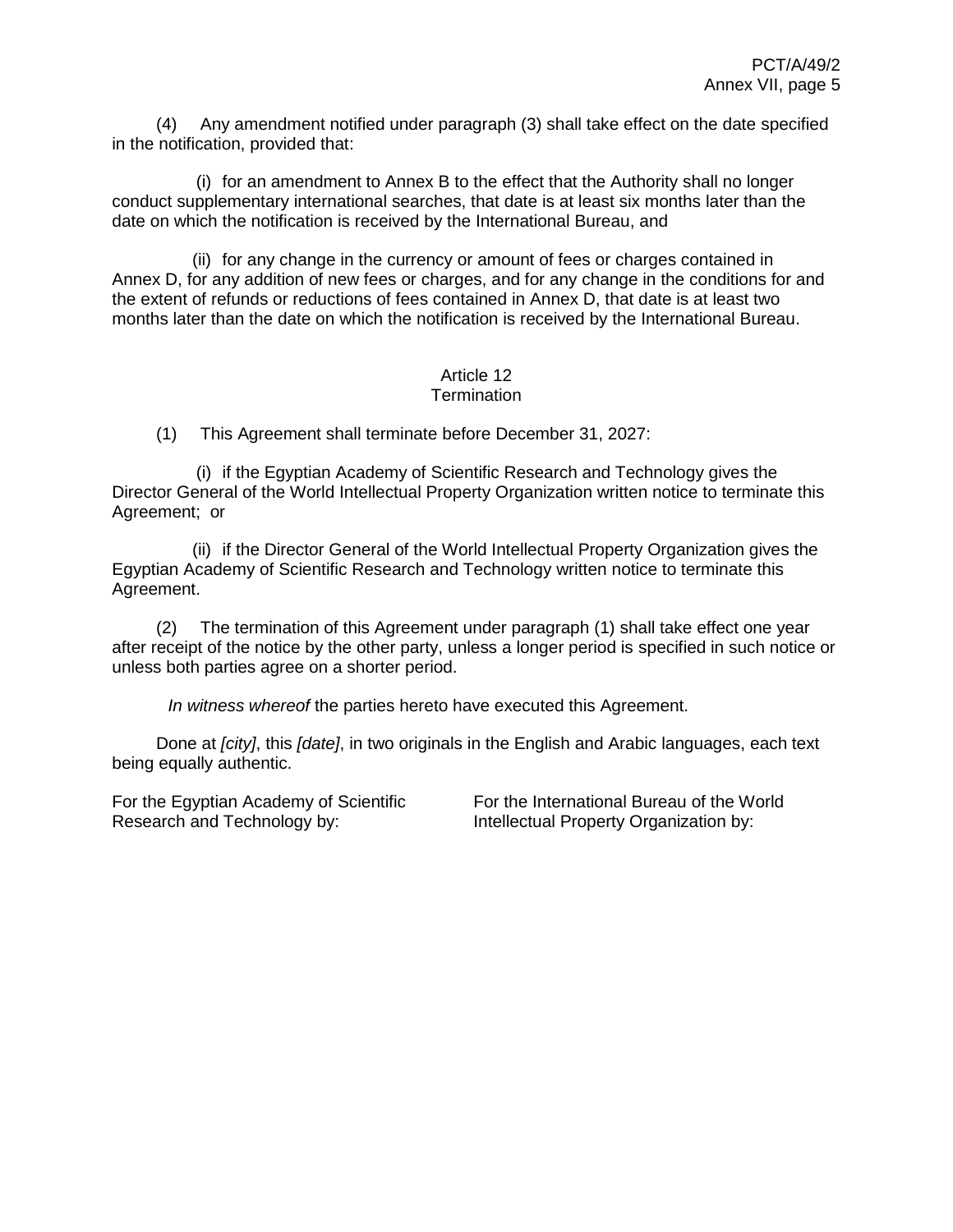# Annex A States and Languages

Under Article 3 of the Agreement, the Authority specifies:

(i) the following States for which it will act:

so far as Article 3(1) is concerned:

any African, Asian or Arab Contracting State;

so far as Article 3(2) is concerned:

any African, Asian and Arab Contracting State.

Where a receiving Office specifies the International Authority under Articles 3(1) and (2), the International Authority shall become competent for international applications filed at that receiving Office from a date to be agreed by the receiving Office and International Authority and to be notified to the International Bureau.

(ii) the following languages which it will accept:

(a)Arabic or English for international applications filed with the receiving Office of, or acting for, any member of the League of Arab States;

(b)English for international applications filed with any other receiving Office.

### Annex B

# Supplementary International Search: Documentation Covered; Limitations and Conditions

The Authority does not conduct supplementary international searches.

### Annex C

Subject Matter Excluded from Search or Examination

The subject matter set forth in Rule 39.1 or 67.1 which, under Article 4 of the Agreement, is not excluded from search or examination.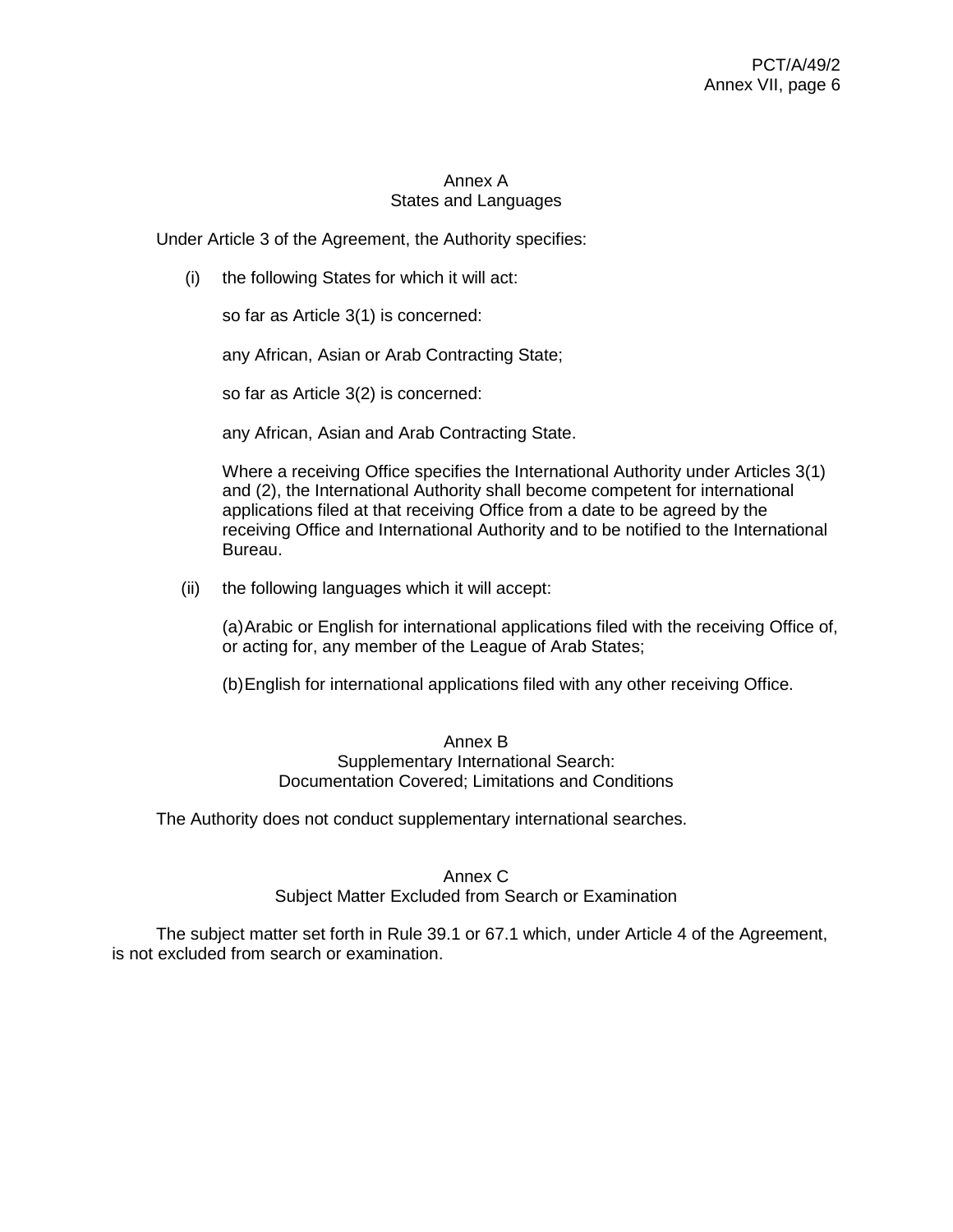### Annex D Fees and Charges

### *Part I. Schedule of Fees and Charges*

| Kind of fee or charge                                         | <b>Amount</b><br>(Egyptian pounds) |
|---------------------------------------------------------------|------------------------------------|
| Search fee (Rule 16.1(a))                                     | $4,000^1$                          |
| Additional fee (Rule 40.2(a))                                 | 4,000 <sup>1</sup>                 |
| Preliminary examination fee (Rule 58.1(b))                    | 3,000                              |
| Late payment fee for preliminary examination                  | amount as set out in               |
|                                                               | Rule 58bis.2                       |
| Additional fee (Rule 68.3(a))                                 | 3,000                              |
| Protest fee (Rules $40.2(e)$ and $68.3(e)$ )                  | 1,600                              |
| Late furnishing fee for sequence listings (Rules 13 ter. 1(c) |                                    |
| and $13$ ter.2)                                               | 200                                |
| Cost of copies (Rules 44.3(b) and $71.2(b)^2$                 | 50                                 |
| Cost of copies (Rules 94.1 ter and 94.2)                      |                                    |
| - for the first 30 pages                                      | 200                                |
| - for each additional page                                    | 3                                  |

## *Part II. Conditions for and Extent of Refunds or Reductions of Fees*

(1) Any amount paid by mistake, without cause, or in excess of the amount due, for fees indicated in Part I shall be refunded.

(2) Where the international application is withdrawn or considered withdrawn, under Article 14(1), (3) or (4), before the start of the international search, the amount of the search fee paid shall be fully refunded.

(3) Where the Authority benefits from the results of an earlier search taken into account under Rule 4.12, 50% of the amount of the search fee paid shall be refunded on request of the applicant.

(4) In the cases provided for under Rule 58.3, the amount of the preliminary examination fee paid shall be fully refunded.

(5) Where the international application or the demand is withdrawn before the start of the international preliminary examination, the amount of the preliminary examination fee paid shall be fully refunded.

<sup>————————————————————&</sup>lt;br><sup>1</sup> This fee is reduced by 25% where the applicant or, if there are two or more applicants, each applicant is a natural person or a legal entity and is a national of and resides in Egypt or a State which is classified by the World Bank in

the group of countries of "low income", "lower middle income" or "upper middle income".<br><sup>2</sup> The applicant receives, together with the international search report, the opinion of the international Preliminary Examining Authority or the international preliminary examination report, a copy of each document cited therein, free of charge.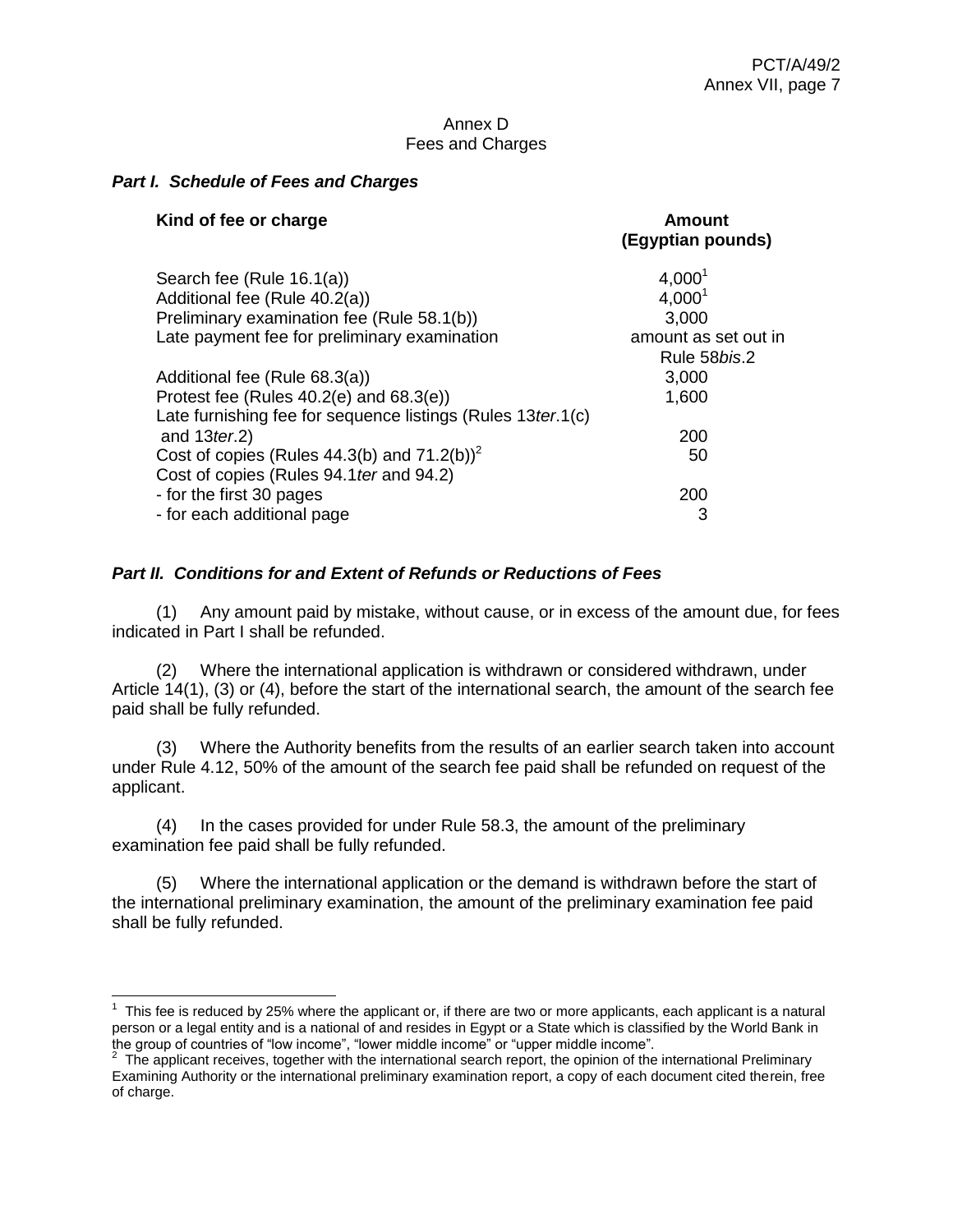#### Annex E **Classification**

Under Article 6 of the Agreement, the Authority specifies the following classification system(s) in addition to the International Patent Classification: none.

# Annex F

## Languages of Correspondence

Under Article 7 of the Agreement, the Authority specifies the following language(s):

Arabic or English, depending on the language in which the international application is filed or translated.

## Annex G International-Type Search

Under Article 8 of the Agreement, the Authority specifies the following extent of international-type searches:

The Authority does not conduct international-type searches.

[Annex VIII follows]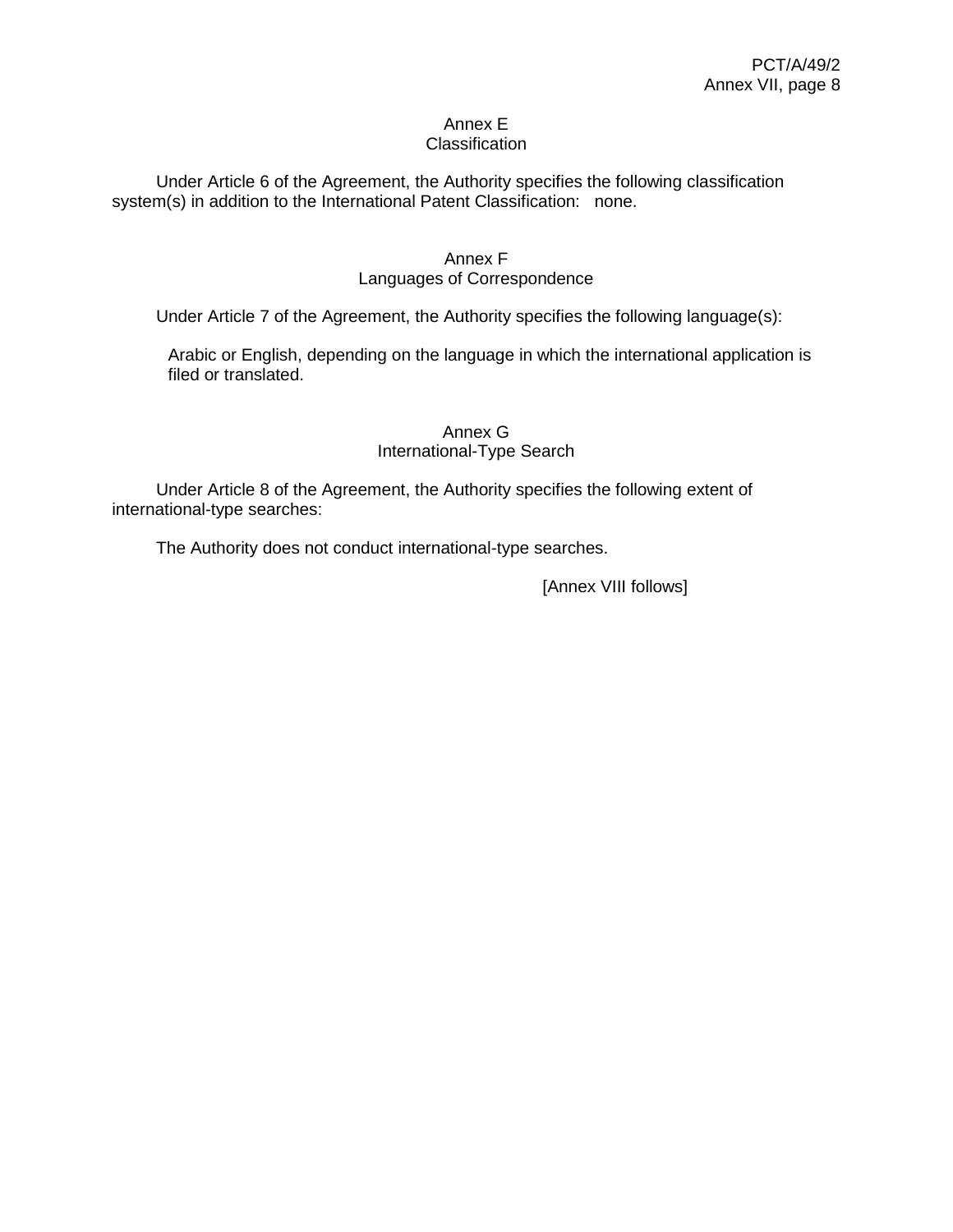# Draft Agreement

## between the European Patent Organisation and the International Bureau of the World Intellectual Property Organization

in relation to the functioning of the European Patent Office as an International Searching Authority and International Preliminary Examining Authority under the Patent Cooperation Treaty

# *Preamble*

The European Patent Organisation and the International Bureau of the World Intellectual Property Organization,

*Considering* that the PCT Assembly, having heard the advice of the PCT Committee for Technical Cooperation, has appointed the European Patent Office as an International Searching and Preliminary Examining Authority under the Patent Cooperation Treaty and approved this Agreement in accordance with Articles 16(3) and 32(3),

*Hereby agree as follows:*

## Article 1 Terms and Expressions

(1) For the purposes of this Agreement:

- (a) "Treaty" means the Patent Cooperation Treaty;
- (b) "Regulations" means the Regulations under the Treaty;
- (c) "Administrative Instructions" means the Administrative Instructions under the

# Treaty;

(d) "Article" (except where a specific reference is made to an Article of this Agreement) means an Article of the Treaty;

- (e) "Rule" means a Rule of the Regulations;
- (f) "Contracting State" means a State party to the Treaty;
- (g) "the Authority" means the European Patent Office;

(h) "the International Bureau" means the International Bureau of the World Intellectual Property Organization.

(2) All other terms and expressions used in this Agreement which are also used in the Treaty, the Regulations or the Administrative Instructions have, for the purposes of this Agreement, the same meaning as in the Treaty, the Regulations and the Administrative Instructions.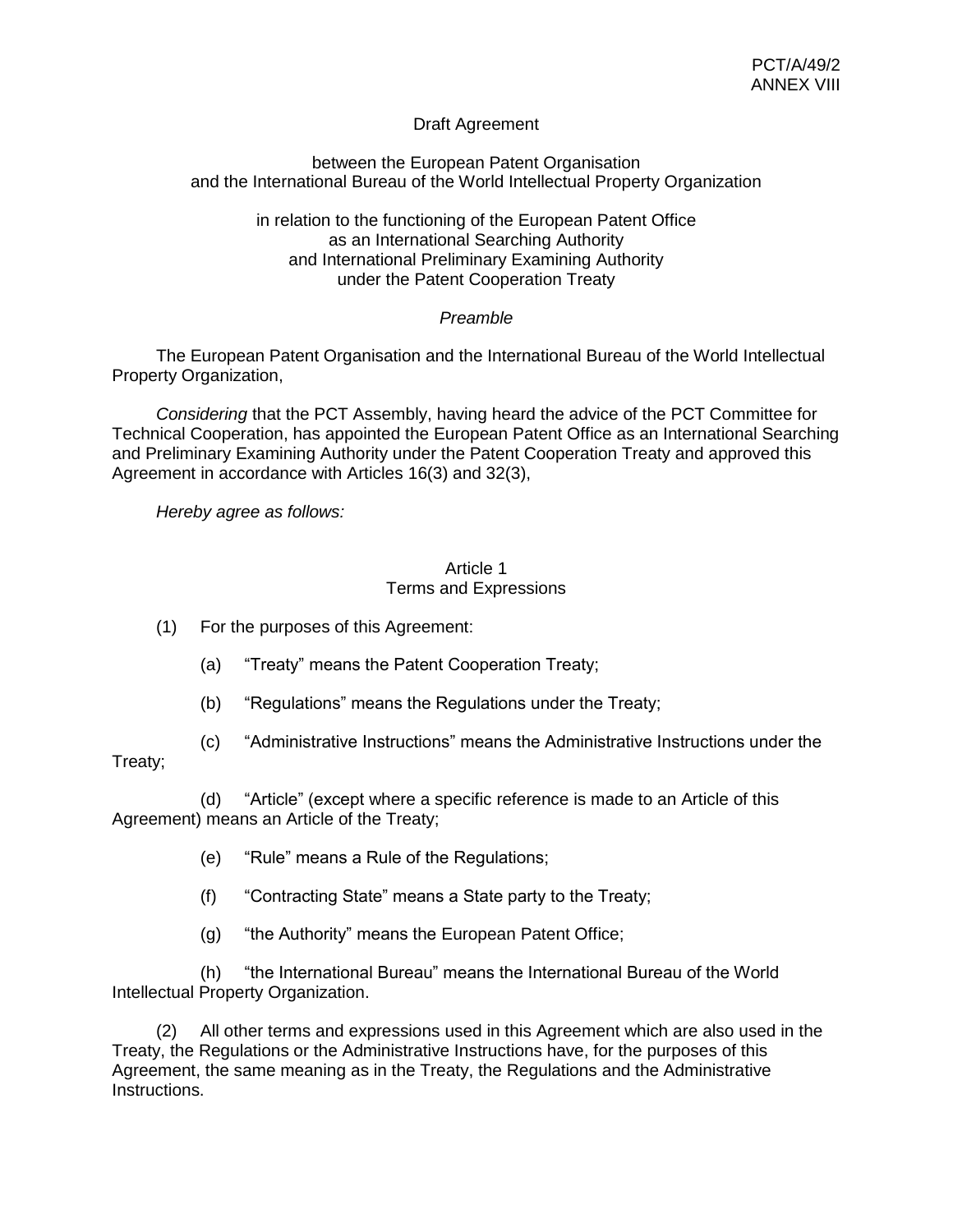## Article 2 Basic Obligations

(1) The Authority shall carry out international search and international preliminary examination in accordance with, and perform such other functions of an International Searching Authority and International Preliminary Examining Authority as are provided under, the Treaty, the Regulations, the Administrative Instructions and this Agreement.

(2) In carrying out international search and international preliminary examination, the Authority shall apply and observe all the common rules of international search and of international preliminary examination and, in particular, shall be guided by the PCT International Search and Preliminary Examination Guidelines.

(3) The Authority shall maintain a quality management system in compliance with the requirements set out in the PCT International Search and Preliminary Examination Guidelines.

(4) The Authority and the International Bureau shall, having regard to their respective functions under the Treaty, the Regulations, the Administrative Instructions and this Agreement, render, to the extent considered to be appropriate by both the Authority and the International Bureau, mutual assistance in the performance of their functions thereunder.

# Article 3 Competence of Authority

(1) The Authority shall act as International Searching Authority for any international application filed with the receiving Office of, or acting for, any Contracting State specified in Annex A to this Agreement, provided that the receiving Office specifies the Authority for that purpose, that such application, or a translation thereof furnished for the purposes of international search, is in the language or one of the languages specified in Annex A to this Agreement and, where applicable, that the Authority has been chosen by the applicant and that any other requirements regarding such application as specified in Annex A to this Agreement have been met.

(2) The Authority shall act as International Preliminary Examining Authority for any international application filed with the receiving Office of, or acting for, any Contracting State specified in Annex A to this Agreement, provided that the receiving Office specifies the Authority for that purpose, that such application, or a translation thereof furnished for the purposes of international preliminary examination, is in the language or one of the languages specified in Annex A to this Agreement and, where applicable, that the Authority has been chosen by the applicant and that any other requirements regarding such application as specified in Annex A to this Agreement have been met.

(3) Where an international application is filed with the International Bureau as receiving Office under Rule 19.1(a)(iii), paragraphs (1) and (2) apply as if that application had been filed with a receiving Office which would have been competent under Rule 19.1(a)(i) or (ii), (b) or (c) or Rule 19.2(i).

(4) The Authority shall conduct supplementary international searches in accordance with Rule 45*bis* to the extent decided by it, as set out in Annex B to this Agreement.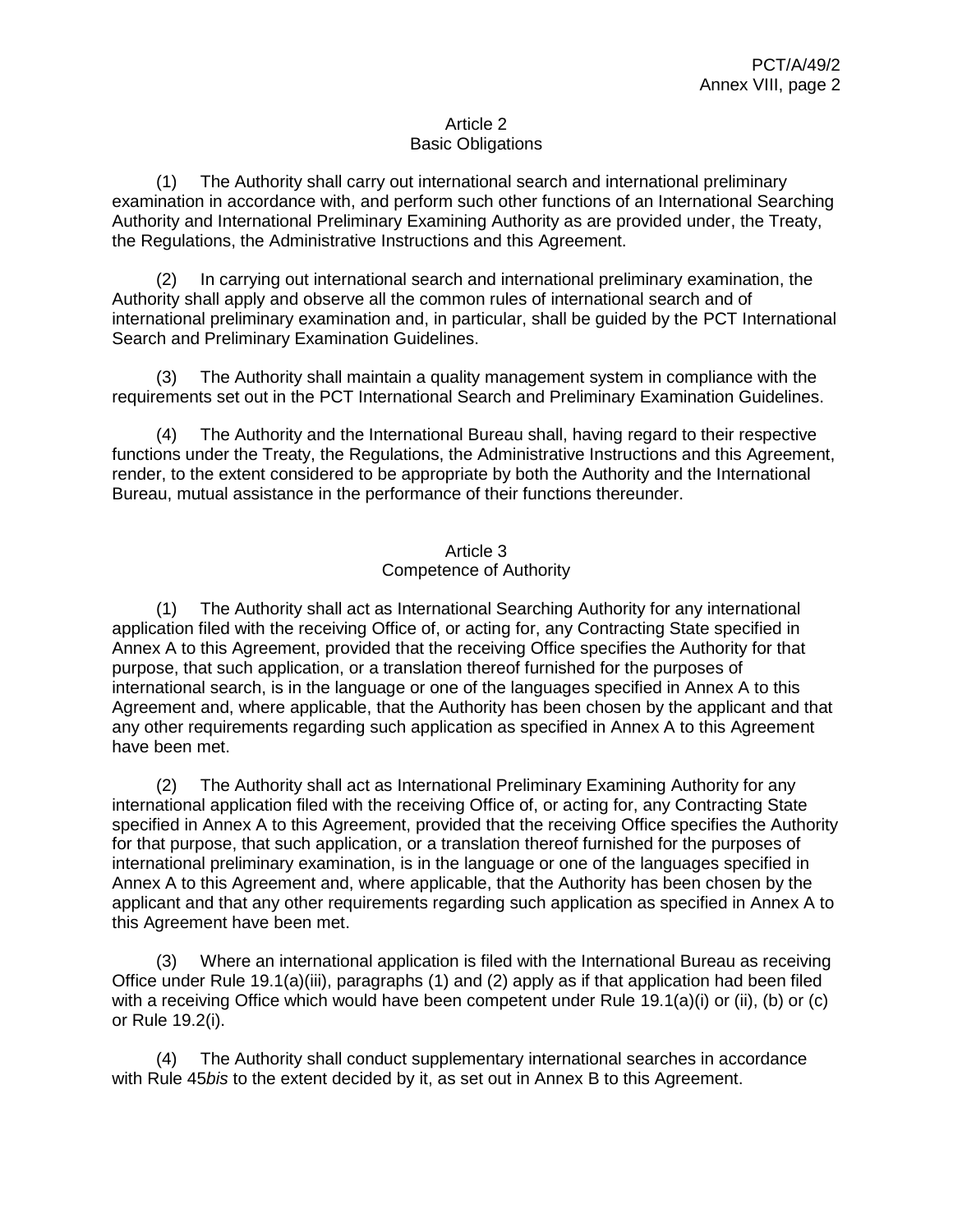#### Article 4

## Subject Matter Not Required to Be Searched or Examined

The Authority shall not be obliged to search, by virtue of Article  $17(2)(a)(i)$ , or examine, by virtue of Article 34(4)(a)(i), any international application to the extent that it considers that such application relates to subject matter set forth in Rule 39.1 or 67.1, as the case may be, with the exception of the subject matter specified in Annex C to this Agreement.

### Article 5 Fees and Charges

(1) A schedule of all fees of the Authority, and all other charges which the Authority is entitled to make, in relation to its functions as an International Searching Authority and International Preliminary Examining Authority, is set out in Annex D to this Agreement.

(2) The Authority shall, under the conditions and to the extent set out in Annex D to this Agreement:

(i) refund the whole or part of the search fee paid, or waive or reduce the search fee, where the international search report can be wholly or partly based on the results of an earlier search (Rules 16.3 and 41.1);

(ii) refund the search fee where the international application is withdrawn or considered withdrawn before the start of the international search.

(3) The Authority shall, under the conditions and to the extent set out in Annex D to this Agreement, refund the whole or part of the preliminary examination fee paid where the demand is considered as if it had not been submitted (Rule 58.3) or where the demand or the international application is withdrawn by the applicant before the start of the international preliminary examination.

### Article 6

#### **Classification**

For the purposes of Rules 43.3(a) and 70.5(b), the Authority shall indicate the classification of the subject matter according to the International Patent Classification. The Authority may, in addition, in accordance with Rules 43.3 and 70.5, indicate the classification of the subject matter according to any other patent classification specified in Annex E to this Agreement to the extent decided by it as set out in that Annex.

#### Article 7 Languages of Correspondence Used by the Authority

For the purposes of correspondence, including forms, other than with the International Bureau, the Authority shall use the language or one of the languages indicated, having regard to the language or languages indicated in Annex A and to the language or languages whose use is authorized by the Authority under Rule 92.2(b), in Annex F.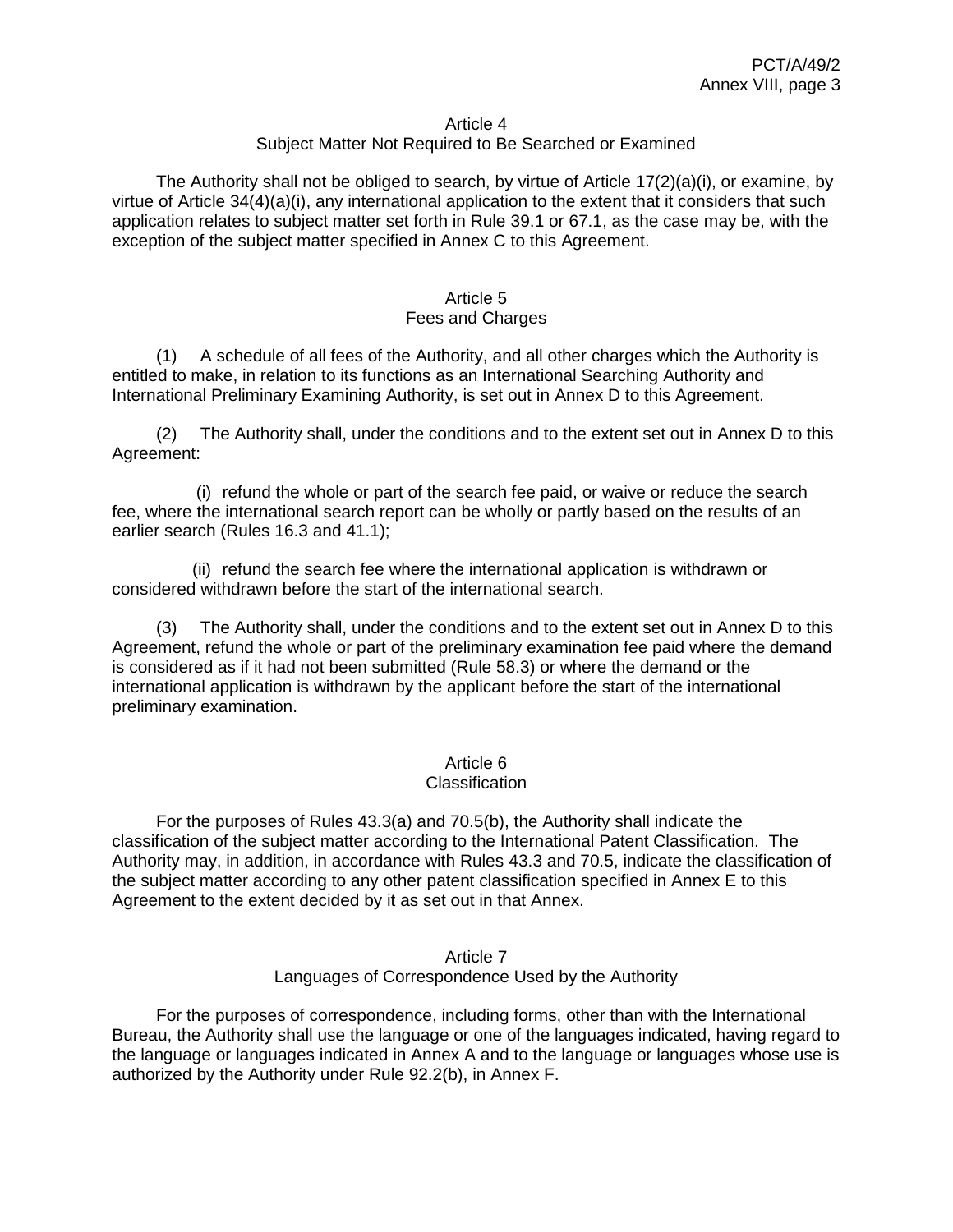### Article 8 International-Type Search

The Authority shall carry out international-type searches to the extent decided by it as set out in Annex G to this Agreement.

## Article 9 Entry into Force

This Agreement shall enter into force on January 1, 2018.

## Article 10 Duration and Renewability

This Agreement shall remain in force until December 31, 2027. The parties to this Agreement shall, no later than July 2026, start negotiations for its renewal.

# Article 11

# Amendment

(1) Without prejudice to paragraphs (2) and (3), amendments may, subject to approval by the Assembly of the International Patent Cooperation Union, be made to this Agreement by agreement between the parties hereto; they shall take effect on the date agreed upon by them.

(2) Without prejudice to paragraph (3), amendments may be made to the Annexes to this Agreement by agreement between the Director General of the World Intellectual Property Organization and the Authority; and, notwithstanding paragraph (4), they shall take effect on the date agreed upon by them.

(3) The Authority may, by a notification to the Director General of the World Intellectual Property Organization:

(i) add to the indications of States and languages contained in Annex A to this Agreement;

(ii) amend the indications on supplementary international searches contained in Annex B to this Agreement;

(iii) amend the schedule of fees and charges contained in Annex D to this Agreement;

(iv) amend the indications on patent classification systems contained in Annex E to this Agreement;

(v) amend the indications on languages of correspondence contained in Annex F to this Agreement;

(vi) amend the indications on international-type searches contained in Annex G to this Agreement.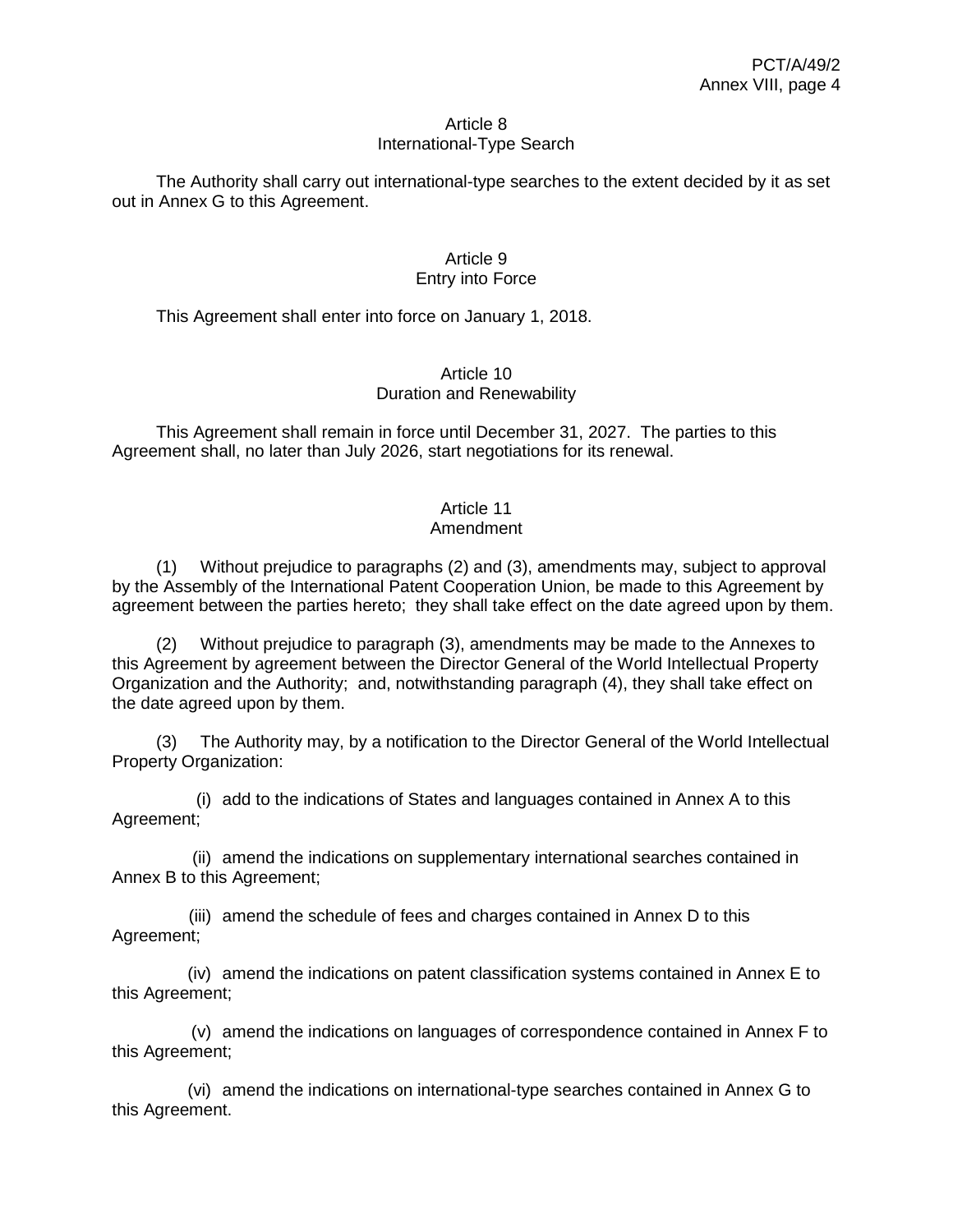(4) Any amendment notified under paragraph (3) shall take effect on the date specified in the notification, provided that:

(i) for an amendment to Annex B to the effect that the Authority shall no longer conduct supplementary international searches, that date is at least six months later than the date on which the notification is received by the International Bureau, and

(ii) for any change in the currency or amount of fees or charges contained in Annex D, for any addition of new fees or charges, and for any change in the conditions for and the extent of refunds or reductions of fees contained in Annex D, that date is at least two months later than the date on which the notification is received by the International Bureau.

#### Article 12 **Termination**

(1) This Agreement shall terminate before December 31, 2027:

(i) if the European Patent Organisation gives the Director General of the World Intellectual Property Organization written notice to terminate this Agreement; or

(ii) if the Director General of the World Intellectual Property Organization gives the European Patent Organisation written notice to terminate this Agreement.

(2) The termination of this Agreement under paragraph (1) shall take effect one year after receipt of the notice by the other party, unless a longer period is specified in such notice or unless both parties agree on a shorter period.

*In witness whereof* the parties hereto have executed this Agreement.

Done at *[city]*, this *[date]*, in two originals in the English, French and German languages, each text being equally authentic.

For the European Patent Organisation by: For the International Bureau of the World

Intellectual Property Organization by: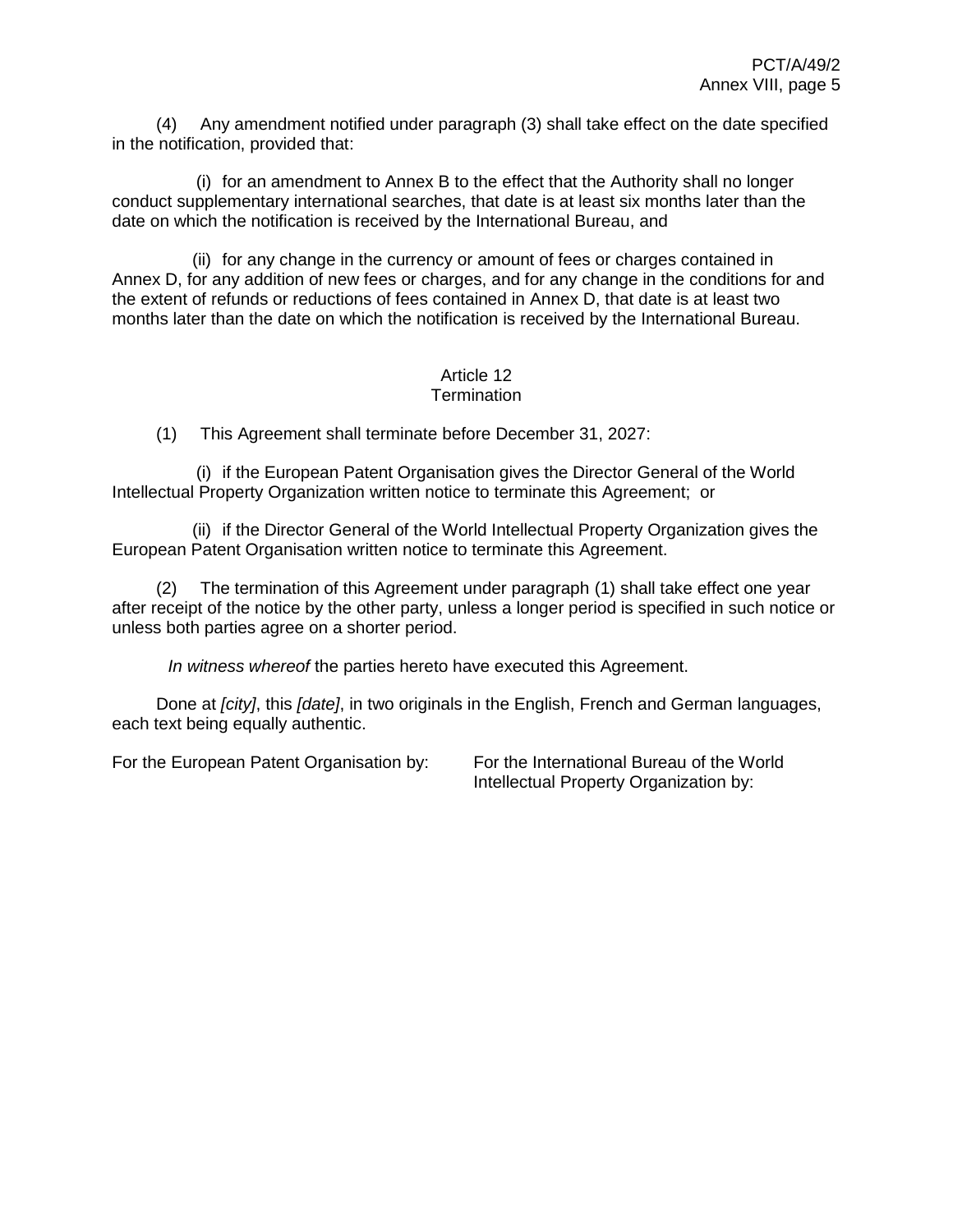# Annex A States and Languages

Under Article 3 of the Agreement, the Authority specifies:

(i) the following States for which it will act:

so far as Article 3(1) is concerned:

any Contracting State;

so far as Article 3(2) is concerned:

any Contracting State, under the condition that the Authority or another International Searching Authority located in and operating for any State party to the European Patent Convention has prepared the international search report.

Where a receiving Office specifies the International Authority under Articles 3(1) and (2), the International Authority shall become competent for international applications filed at that receiving Office from a date to be agreed by the receiving Office and International Authority and to be notified to the International Bureau.

(ii) the following languages which it will accept:

English, French, German, and, where the receiving Office is the industrial property Office of Belgium or the Netherlands, Dutch.

### Annex B Supplementary International Search: Documentation Covered; Limitations and Conditions

The Authority conducts supplementary international searches as follows:

(1) The Authority will accept requests for supplementary international search based on international applications filed in, or translations furnished into, English, French or German.

(2) The supplementary international search shall cover the documents held in the search collection of the Authority, including, but not limited to, the PCT minimum documentation under Rule 34.

(3) Where applicable, the Authority shall start the supplementary international search in accordance with Rule 45*bis*.5(a) only if a copy of a sequence listing in electronic form complying with the standard provided for in the Administrative Instructions is furnished under Rule 45*bis*.1(c)(ii) and thereafter transmitted to it under Rule 45*bis*.4(e)(iii).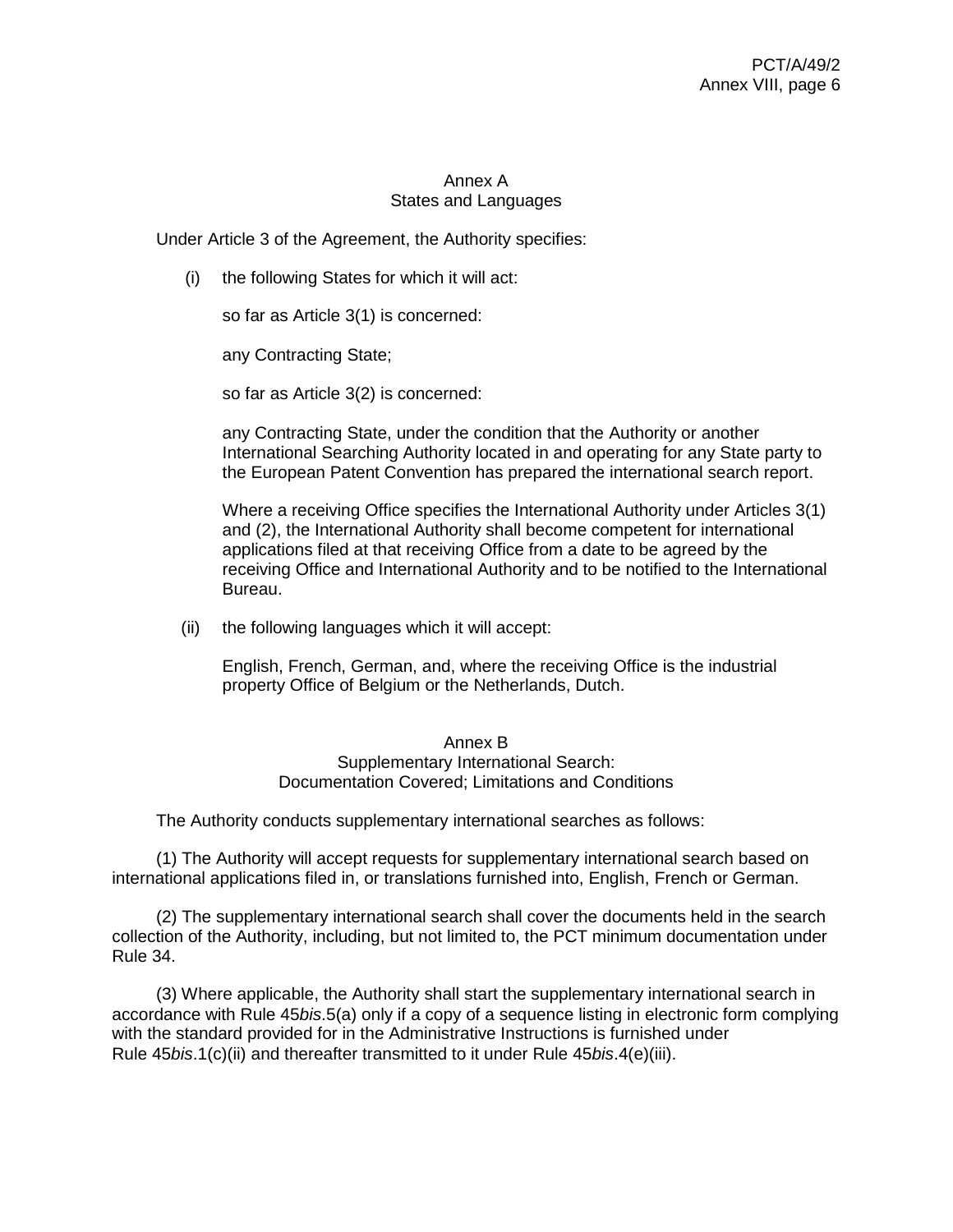#### Annex C

### Subject Matter Not Excluded from Search or Examination

The subject matter set forth in Rule 39.1 or 67.1 which, under Article 4 of the Agreement, is not excluded from search or examination.

any subject matter which is searched or examined under the patent grant procedure in accordance with the provisions of the European Patent Convention.

### Annex D Fees and Charges

### *Part I. Schedule of Fees and Charges*

 $\overline{a}$ 

| Kind of fee or charge                                         | Amount<br>(Euro) |
|---------------------------------------------------------------|------------------|
| Search fee (Rule 16.1(a))                                     | $1,875^1$        |
| Additional fee (Rule 40.2(a))                                 | $1,875^1$        |
| Supplementary search fee(s) (Rule 45bis.3(a))                 | 1,875            |
| Preliminary examination fee (Rule 58.1(b))                    | $1,930^{1}$      |
| Additional fee (Rule 68.3(a))                                 | $1,930^{1}$      |
| Protest fee (Rules 40.2(e) and 68.3(e))                       | 875              |
| Late furnishing fee for sequence listings (Rules 13 ter. 1(c) |                  |
| and $13$ ter.2)                                               | 230              |

### *Part II. Conditions for and Extent of Refunds or Reductions of Fees*

(1) Any amount paid by mistake, without cause, or in excess of the amount due, for fees indicated in Part I shall be refunded.

(2) Where the international application is withdrawn or considered withdrawn, under Article 14(1), (3) or (4), before the start of the international search, the amount of the search fee paid shall be fully refunded.

(3) Where the Authority benefits from the results of an earlier search already made by the Authority on an application whose priority is claimed for the international application and depending on the extent to which an Authority benefits from that earlier search, the search fee paid shall be refunded to the extent provided for in a communication from the Authority to the International Bureau and published in the Gazette.

<sup>&</sup>lt;sup>1</sup> This fee is reduced by 75% under certain conditions (see decision of the EPO's Administrative Council of October 21, 2008 (OJ EPO 11/08, 521)). See Part II, paragraph (4), for further details.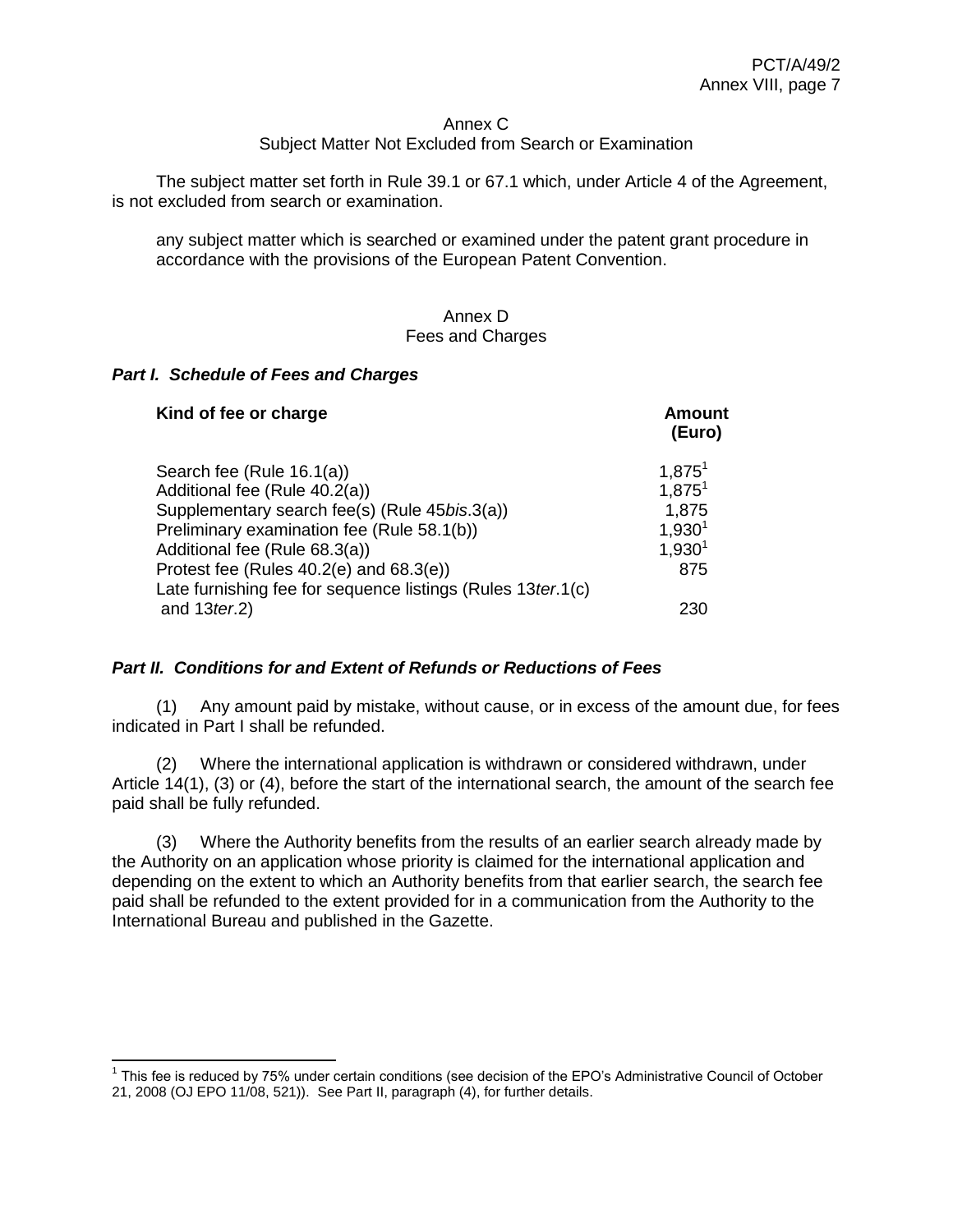(4) Where the applicant or, if there are two or more applicants, each applicant is a natural person who is a national and resident of a State not party to the European Patent Convention, which on the date of filing of the application or the demand is classified as a lowincome or lower-middle-income economy by the World Bank, the amount of the search fee, the preliminary examination fee and any additional fee to be paid shall be reduced by 75%. Where the Authority is informed of a change under Rule 92*bis* before the start of the international search or, if a demand for international preliminary examination is filed, before the start of international preliminary examination, and the change would modify the applicability of the fee reduction, the Authority may request the applicant to pay the full amount of the search fee or preliminary examination fee before the Authority starts the search or preliminary examination, respectively, and the Authority will request the full amount of any additional fees that the applicant may be invited to pay.

(5) In the cases provided for under Rule 58.3, the amount of the preliminary examination fee paid shall be fully refunded.

(6) Where the international application or the demand is withdrawn before the start of the international preliminary examination, the amount of the preliminary examination fee paid shall be fully refunded.

(7) The Authority shall refund the supplementary search fee if, before it has started the supplementary international search in accordance with Rule 45*bis*.5(a), the supplementary search request is considered not to have been submitted under Rule 45*bis*.5(g).

(8) The Authority shall refund the supplementary search fee if, after receipt of the documents specified in Rule 45*bis*.4(e)(i) to (iv), but before it has started the supplementary international search in accordance with Rule 45*bis*.5(a), it is notified of the withdrawal of the international application or the supplementary search request.

# Annex E

### **Classification**

Under Article 6 of the Agreement, the Authority specifies the following classification system in addition to the International Patent Classification: the Cooperative Patent Classification (CPC).

### Annex F

### Languages of Correspondence

Under Article 7 of the Agreement, the Authority specifies the following language(s):

English, French or German, depending on the language in which the international application is filed or translated.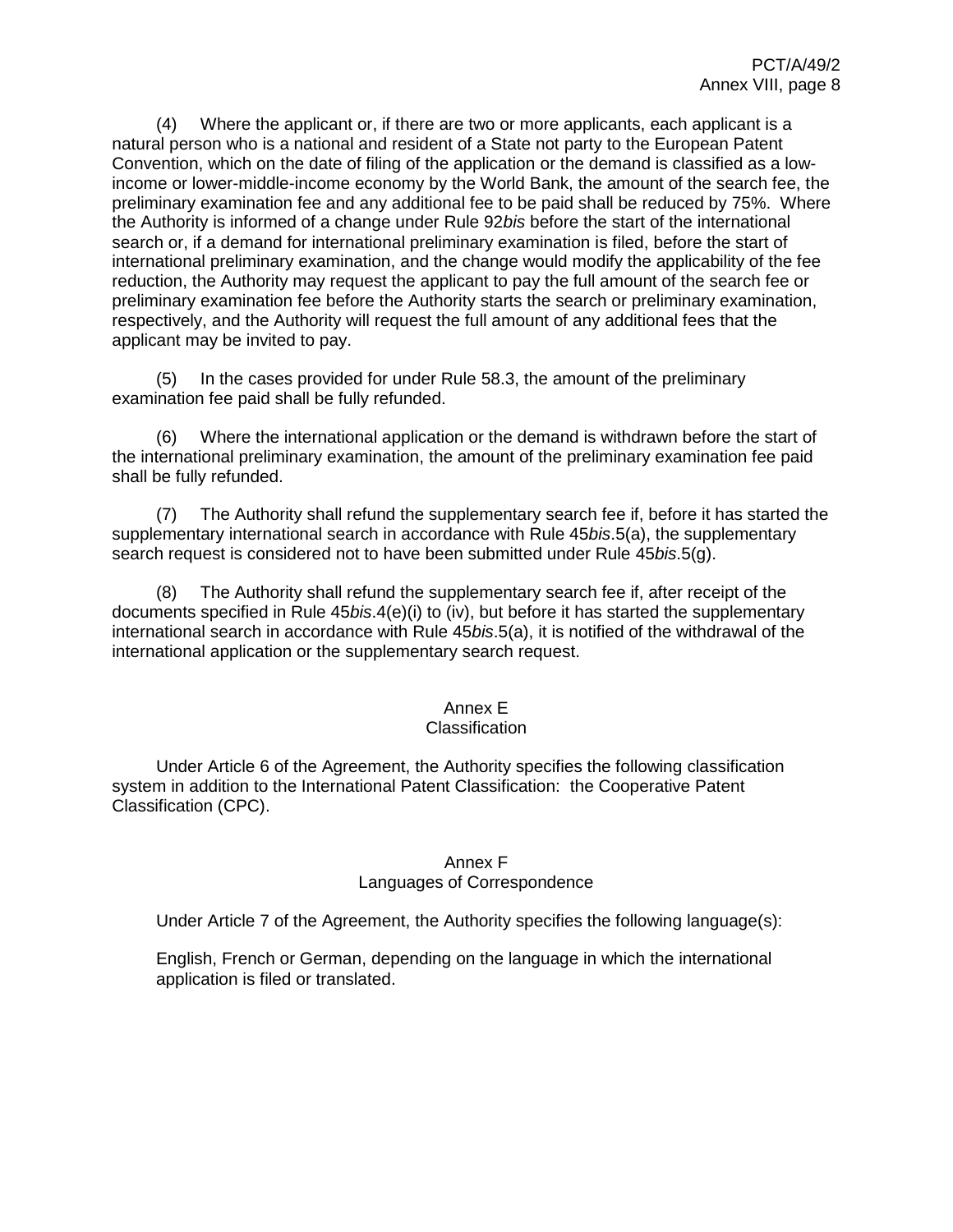### Annex G International-Type Search

Under Article 8 of the Agreement, the Authority specifies the following extent of international-type searches:

The Authority conducts international-type searches as follows:

An international-type search report (without a written opinion) is drawn up by the Authority on behalf of certain national Offices (e.g. Switzerland, Denmark and Norway) on the basis of the national law of the State for which the Office operates. The amount of the fee to be paid for an international-type search is laid down by the President of the European Patent Office in a decision under Article 3(1) of the Rules relating to Fees published in the Official Journal of the EPO.

An international-type search report accompanied by a written opinion is drawn up by the Authority on behalf of certain national Offices (e.g. Netherlands and Belgium) on the basis of a bilateral working agreement. The amount of the fee to be paid for an internationaltype search accompanied by a written opinion is set by the national Offices concerned

[Annex IX follows]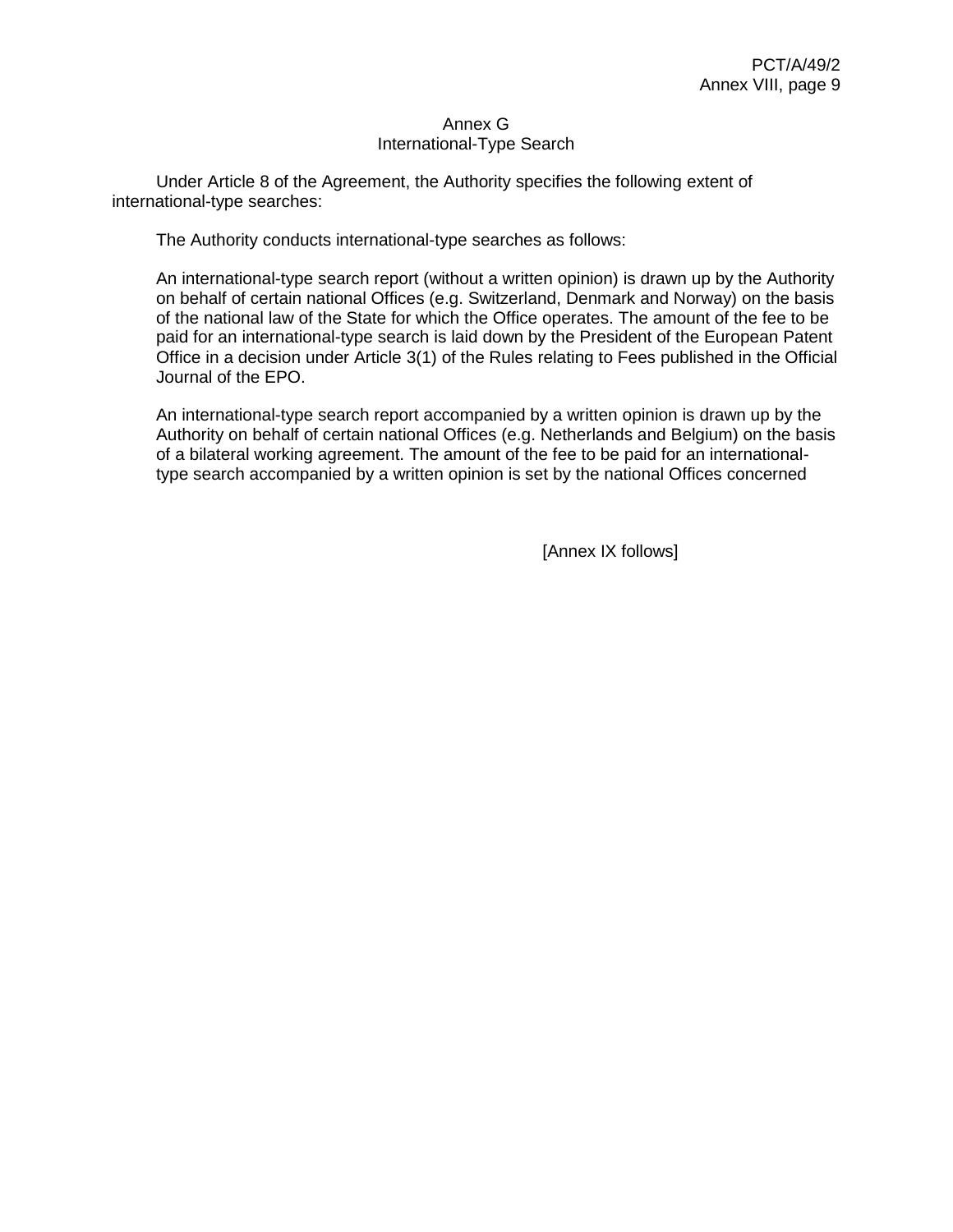# Draft Agreement

## between the Spanish Patent and Trademark Office and the International Bureau of the World Intellectual Property Organization

in relation to the functioning of the Spanish Patent and Trademark Office as an International Searching Authority and International Preliminary Examining Authority under the Patent Cooperation Treaty

# *Preamble*

The Spanish Patent and Trademark Office and the International Bureau of the World Intellectual Property Organization,

*Considering* that the PCT Assembly, having heard the advice of the PCT Committee for Technical Cooperation, has appointed the Spanish Patent and Trademark Office as an International Searching and Preliminary Examining Authority under the Patent Cooperation Treaty and approved this Agreement in accordance with Articles 16(3) and 32(3),

*Hereby agree as follows:*

## Article 1 Terms and Expressions

- (1) For the purposes of this Agreement:
	- (a) "Treaty" means the Patent Cooperation Treaty;
	- (b) "Regulations" means the Regulations under the Treaty;
- (c) "Administrative Instructions" means the Administrative Instructions under the

# Treaty;

(d) "Article" (except where a specific reference is made to an Article of this Agreement) means an Article of the Treaty;

- (e) "Rule" means a Rule of the Regulations;
- (f) "Contracting State" means a State party to the Treaty;
- (g) "the Authority" means the Spanish Patent and Trademark Office;

(h) "the International Bureau" means the International Bureau of the World Intellectual Property Organization.

(2) All other terms and expressions used in this Agreement which are also used in the Treaty, the Regulations or the Administrative Instructions have, for the purposes of this Agreement, the same meaning as in the Treaty, the Regulations and the Administrative Instructions.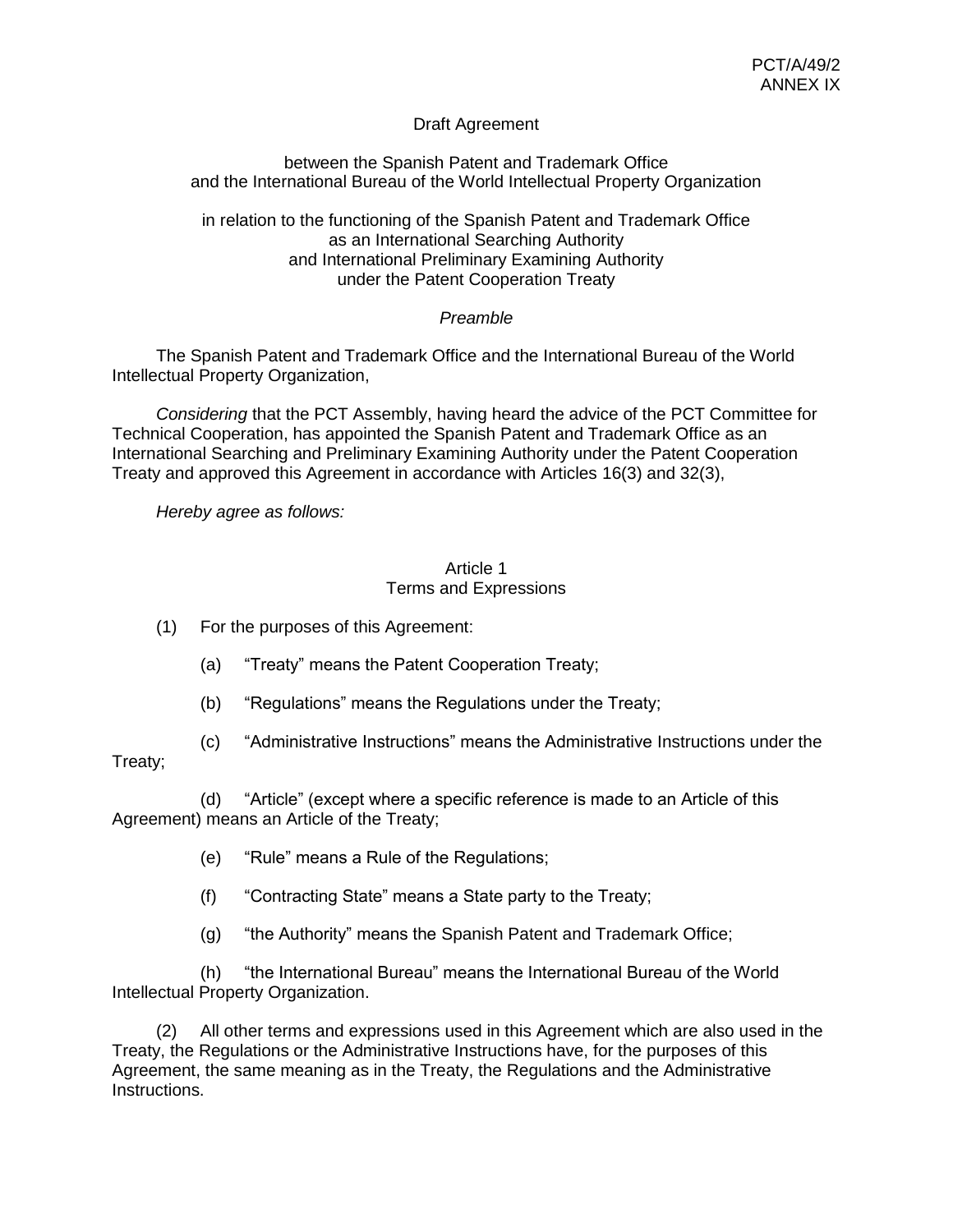## Article 2 Basic Obligations

(1) The Authority shall carry out international search and international preliminary examination in accordance with, and perform such other functions of an International Searching Authority and International Preliminary Examining Authority as are provided under, the Treaty, the Regulations, the Administrative Instructions and this Agreement.

(2) In carrying out international search and international preliminary examination, the Authority shall apply and observe all the common rules of international search and of international preliminary examination and, in particular, shall be guided by the PCT International Search and Preliminary Examination Guidelines.

(3) The Authority shall maintain a quality management system in compliance with the requirements set out in the PCT International Search and Preliminary Examination Guidelines.

(4) The Authority and the International Bureau shall, having regard to their respective functions under the Treaty, the Regulations, the Administrative Instructions and this Agreement, render, to the extent considered to be appropriate by both the Authority and the International Bureau, mutual assistance in the performance of their functions thereunder.

# Article 3 Competence of Authority

(1) The Authority shall act as International Searching Authority for any international application filed with the receiving Office of, or acting for, any Contracting State specified in Annex A to this Agreement, provided that the receiving Office specifies the Authority for that purpose, that such application, or a translation thereof furnished for the purposes of international search, is in the language or one of the languages specified in Annex A to this Agreement and, where applicable, that the Authority has been chosen by the applicant and that any other requirements regarding such application as specified in Annex A to this Agreement have been met.

(2) The Authority shall act as International Preliminary Examining Authority for any international application filed with the receiving Office of, or acting for, any Contracting State specified in Annex A to this Agreement, provided that the receiving Office specifies the Authority for that purpose, that such application, or a translation thereof furnished for the purposes of international preliminary examination, is in the language or one of the languages specified in Annex A to this Agreement and, where applicable, that the Authority has been chosen by the applicant and that any other requirements regarding such application as specified in Annex A to this Agreement have been met.

(3) Where an international application is filed with the International Bureau as receiving Office under Rule 19.1(a)(iii), paragraphs (1) and (2) apply as if that application had been filed with a receiving Office which would have been competent under Rule 19.1(a)(i) or (ii), (b) or (c) or Rule 19.2(i).

(4) The Authority shall conduct supplementary international searches in accordance with Rule 45*bis* to the extent decided by it, as set out in Annex B to this Agreement.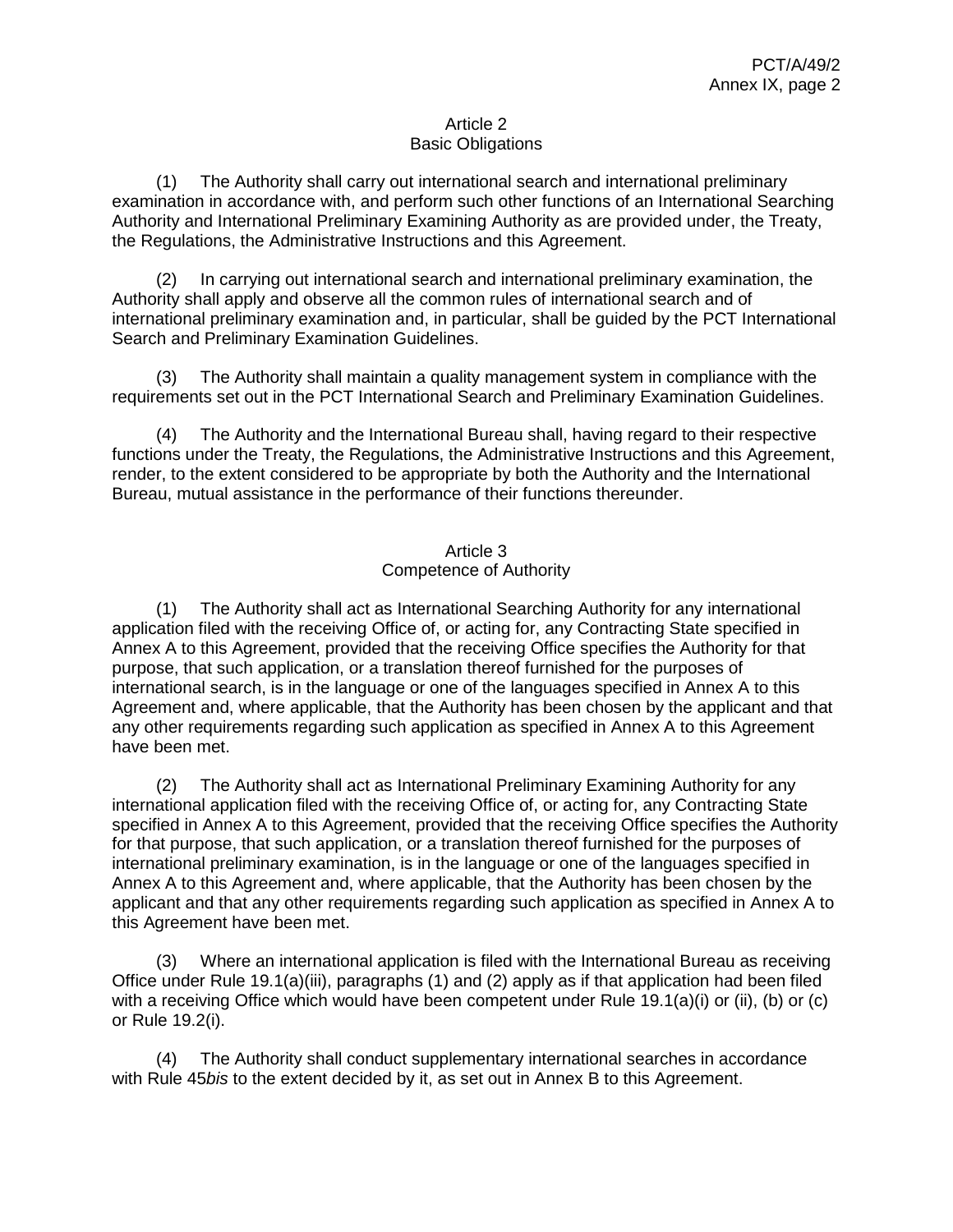#### Article 4

### Subject Matter Not Required to Be Searched or Examined

The Authority shall not be obliged to search, by virtue of Article  $17(2)(a)(i)$ , or examine, by virtue of Article 34(4)(a)(i), any international application to the extent that it considers that such application relates to subject matter set forth in Rule 39.1 or 67.1, as the case may be, with the exception of the subject matter specified in Annex C to this Agreement.

#### Article 5 Fees and Charges

(1) A schedule of all fees of the Authority, and all other charges which the Authority is entitled to make, in relation to its functions as an International Searching Authority and International Preliminary Examining Authority, is set out in Annex D to this Agreement.

(2) The Authority shall, under the conditions and to the extent set out in Annex D to this Agreement:

(i) refund the whole or part of the search fee paid, or waive or reduce the search fee, where the international search report can be wholly or partly based on the results of an earlier search (Rules 16.3 and 41.1);

(ii) refund the search fee where the international application is withdrawn or considered withdrawn before the start of the international search.

(3) The Authority shall, under the conditions and to the extent set out in Annex D to this Agreement, refund the whole or part of the preliminary examination fee paid where the demand is considered as if it had not been submitted (Rule 58.3) or where the demand or the international application is withdrawn by the applicant before the start of the international preliminary examination.

### Article 6

#### **Classification**

For the purposes of Rules 43.3(a) and 70.5(b), the Authority shall indicate the classification of the subject matter according to the International Patent Classification. The Authority may, in addition, in accordance with Rules 43.3 and 70.5, indicate the classification of the subject matter according to any other patent classification specified in Annex E to this Agreement to the extent decided by it as set out in that Annex.

#### Article 7 Languages of Correspondence Used by the Authority

For the purposes of correspondence, including forms, other than with the International Bureau, the Authority shall use the language or one of the languages indicated, having regard to the language or languages indicated in Annex A and to the language or languages whose use is authorized by the Authority under Rule 92.2(b), in Annex F.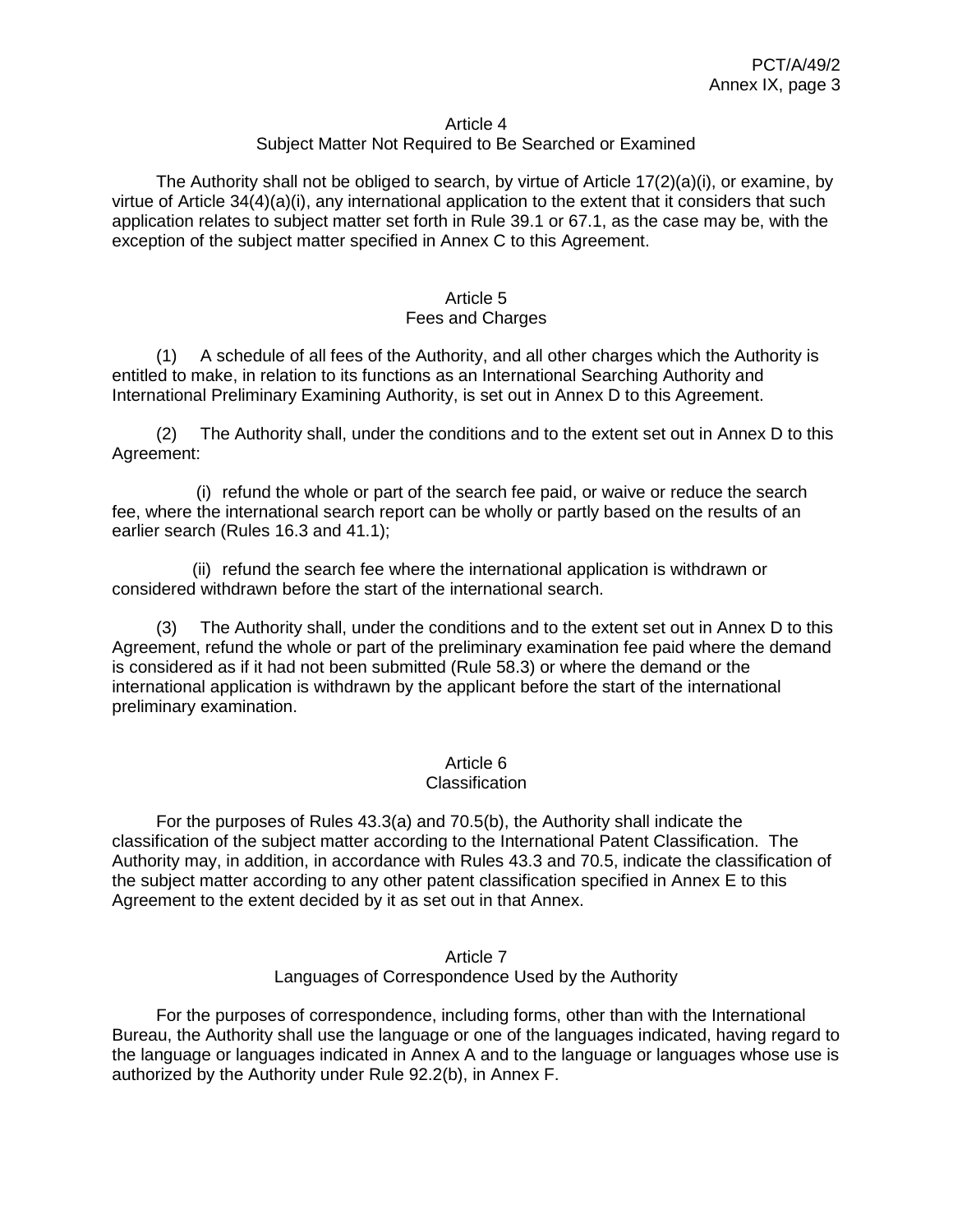#### Article 8 International-Type Search

The Authority shall carry out international-type searches to the extent decided by it as set out in Annex G to this Agreement.

## Article 9 Entry into Force

This Agreement shall enter into force on January 1, 2018.

## Article 10 Duration and Renewability

This Agreement shall remain in force until December 31, 2027. The parties to this Agreement shall, no later than July 2026, start negotiations for its renewal.

# Article 11

## Amendment

(1) Without prejudice to paragraphs (2) and (3), amendments may, subject to approval by the Assembly of the International Patent Cooperation Union, be made to this Agreement by agreement between the parties hereto; they shall take effect on the date agreed upon by them.

(2) Without prejudice to paragraph (3), amendments may be made to the Annexes to this Agreement by agreement between the Director General of the World Intellectual Property Organization and the Authority; and, notwithstanding paragraph (4), they shall take effect on the date agreed upon by them.

(3) The Authority may, by a notification to the Director General of the World Intellectual Property Organization:

(i) add to the indications of States and languages contained in Annex A to this Agreement;

(ii) amend the indications on supplementary international searches contained in Annex B to this Agreement;

(iii) amend the schedule of fees and charges contained in Annex D to this Agreement;

(iv) amend the indications on patent classification systems contained in Annex E to this Agreement;

(v) amend the indications on languages of correspondence contained in Annex F to this Agreement;

(vi) amend the indications on international-type searches contained in Annex G to this Agreement.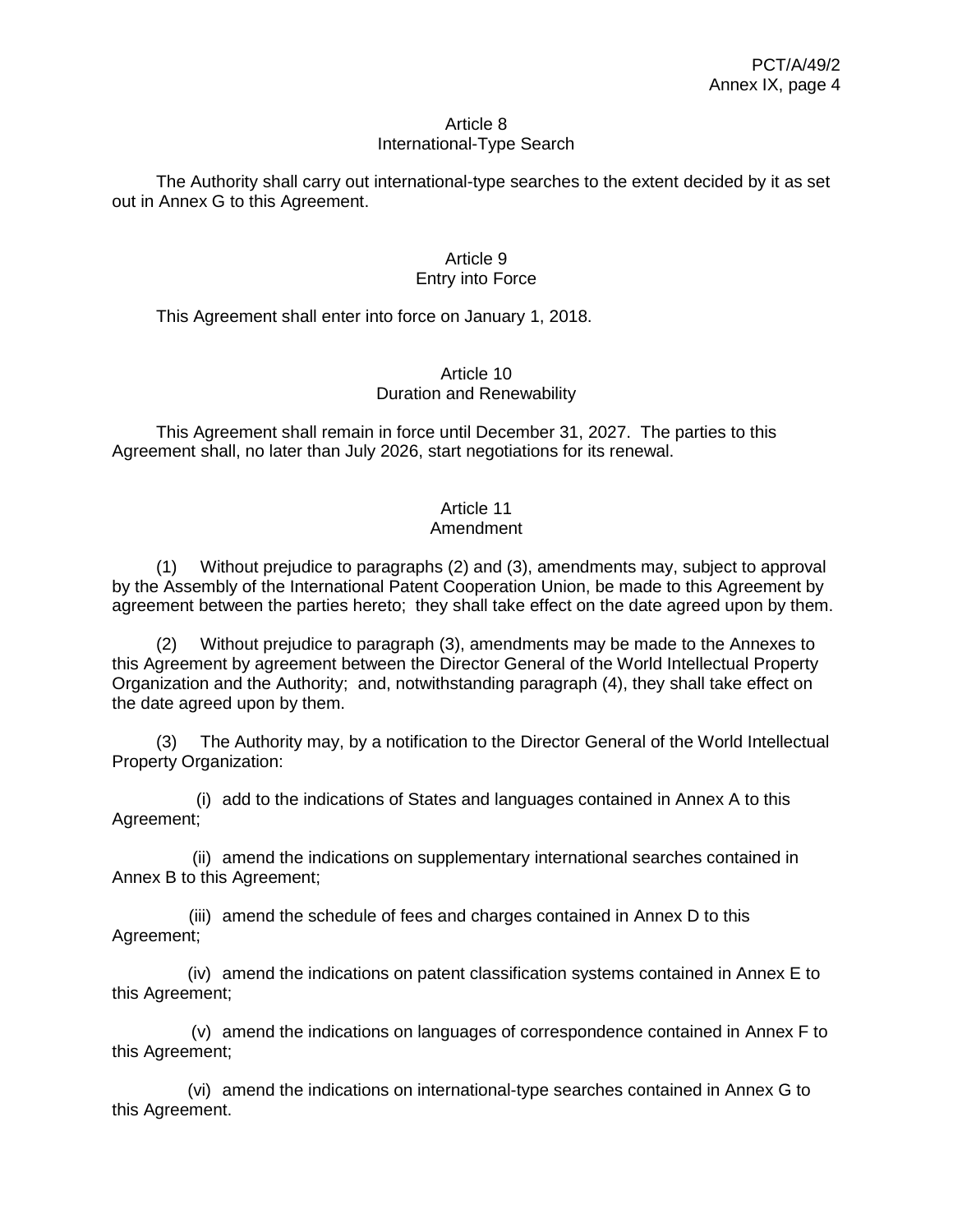(4) Any amendment notified under paragraph (3) shall take effect on the date specified in the notification, provided that:

(i) for an amendment to Annex B to the effect that the Authority shall no longer conduct supplementary international searches, that date is at least six months later than the date on which the notification is received by the International Bureau, and

(ii) for any change in the currency or amount of fees or charges contained in Annex D, for any addition of new fees or charges, and for any change in the conditions for and the extent of refunds or reductions of fees contained in Annex D, that date is at least two months later than the date on which the notification is received by the International Bureau.

#### Article 12 **Termination**

(1) This Agreement shall terminate before December 31, 2027:

(i) if the Spanish Patent and Trademark Office gives the Director General of the World Intellectual Property Organization written notice to terminate this Agreement; or

(ii) if the Director General of the World Intellectual Property Organization gives the Spanish Patent and Trademark Office written notice to terminate this Agreement.

(2) The termination of this Agreement under paragraph (1) shall take effect one year after receipt of the notice by the other party, unless a longer period is specified in such notice or unless both parties agree on a shorter period.

*In witness whereof* the parties hereto have executed this Agreement.

Done at *[city]*, this *[date]*, in two originals in the English and Spanish languages, each text being equally authentic.

For the Spanish Patent and Trademark Office by:

For the International Bureau of the World Intellectual Property Organization by: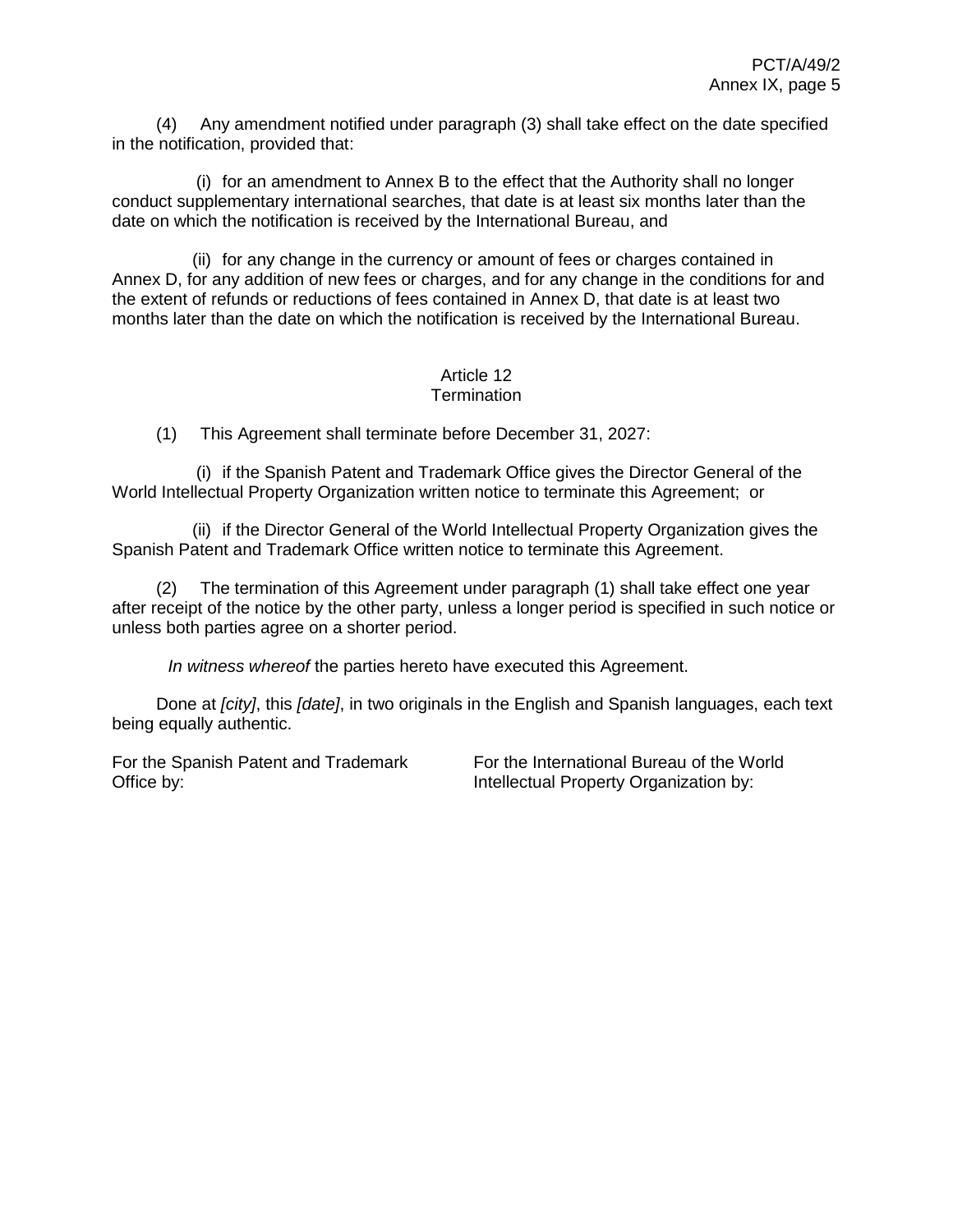#### Annex A States and Languages

Under Article 3 of the Agreement, the Authority specifies:

(i) the following States for which it will act:

so far as Article 3(1) is concerned:

any Contracting State in accordance with the obligations of Spain within the framework of the European Patent Organisation;

so far as Article 3(2) is concerned:

any Contracting State in accordance with the obligations of Spain within the framework of the European Patent Organisation.

Where a receiving Office specifies the International Authority under Articles 3(1) and (2), the International Authority shall become competent for international applications filed at that receiving Office from a date to be agreed by the receiving Office and International Authority and to be notified to the International Bureau.

(ii) the following language which it will accept:

Spanish.

#### Annex B Supplementary International Search: Documentation Covered; Limitations and Conditions

The Authority does not conduct supplementary international searches.

## Annex C Subject Matter Not Excluded from Search or Examination

The subject matter set forth in Rule 39.1 or 67.1 which, under Article 4 of the Agreement, is not excluded from search or examination is the following:

any subject matter which is searched or examined under the patent grant procedure in accordance with the provisions of Spanish patent law, No. 24/2015 of 24 July.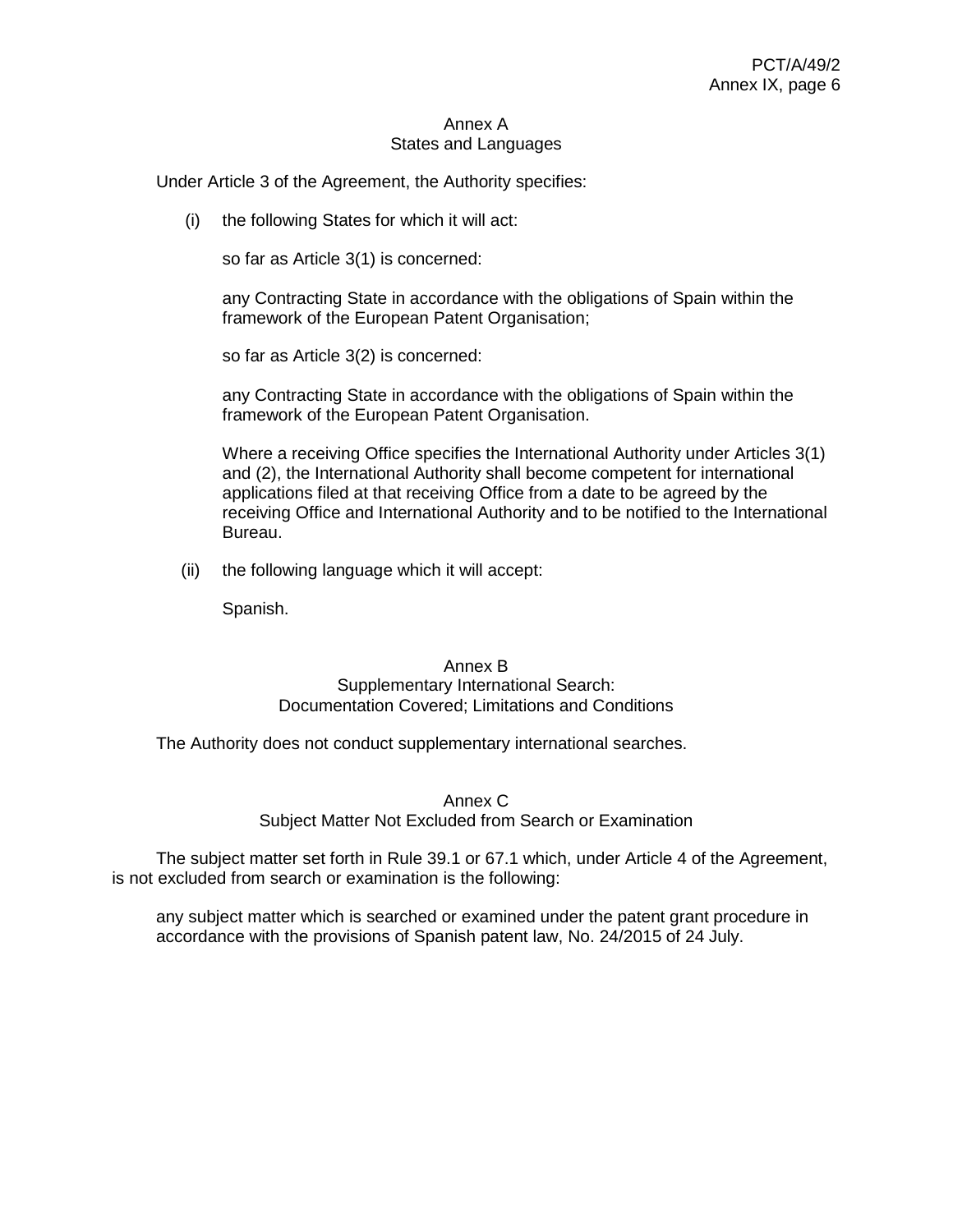### Annex D Fees and Charges

## *Part I. Schedule of Fees and Charges*

| Kind of fee or charge                                    | <b>Amount</b><br>(Euro) |
|----------------------------------------------------------|-------------------------|
| Search fee (Rule 16.1(a))                                | $1,875^1$               |
| Additional fee (Rule 40.2(a))                            | 1.875 <sup>1</sup>      |
| Preliminary examination fee (Rule 58.1(b))               | $583.65^1$              |
| Additional fee (Rule 68.3(a))                            | $583.65^1$              |
| Cost of copies (Rules 44.3(b) and 71.2(b)), per document | 4.69                    |
| Cost of copies (Rules 94.1 ter and 94.2), per page       | 0.23                    |

## *Part II. Conditions for and Extent of Refunds or Reductions of Fees*

(1) Any amount paid by mistake, without cause, or in excess of the amount due, for fees indicated in Part I shall be refunded.

(2) Where the international application is withdrawn or considered withdrawn, under Article 14(1), (3) or (4), before the start of the international search, the amount of the search fee paid shall be fully refunded.

(3) Where the Authority benefits from the results of an earlier search already made by the Authority on an application whose priority is claimed for the international application, 100 or 50 % of the amount of the search fee paid shall be refunded on request of the applicant, depending on the extent to which an Authority benefits from that earlier search.

(4) In the cases provided for under Rule 58.3, the amount of the preliminary examination fee paid shall be fully refunded.

(5) Where the international application or the demand is withdrawn before the start of the international preliminary examination, the amount of the preliminary examination fee paid shall be fully refunded.

### Annex E

### **Classification**

Under Article 6 of the Agreement, the Authority specifies the following classification system(s) in addition to the International Patent Classification: Cooperative Patent Classification (CPC).

 $1$  This fee is reduced by 75% where the applicant or, if there are two or more applicants, each applicant is a natural person or a legal entity and is a national of and resides in a State not party to the European Patent Convention and which is classified by the World Bank in the group of countries of "low income", "lower middle income" or "upper middle income".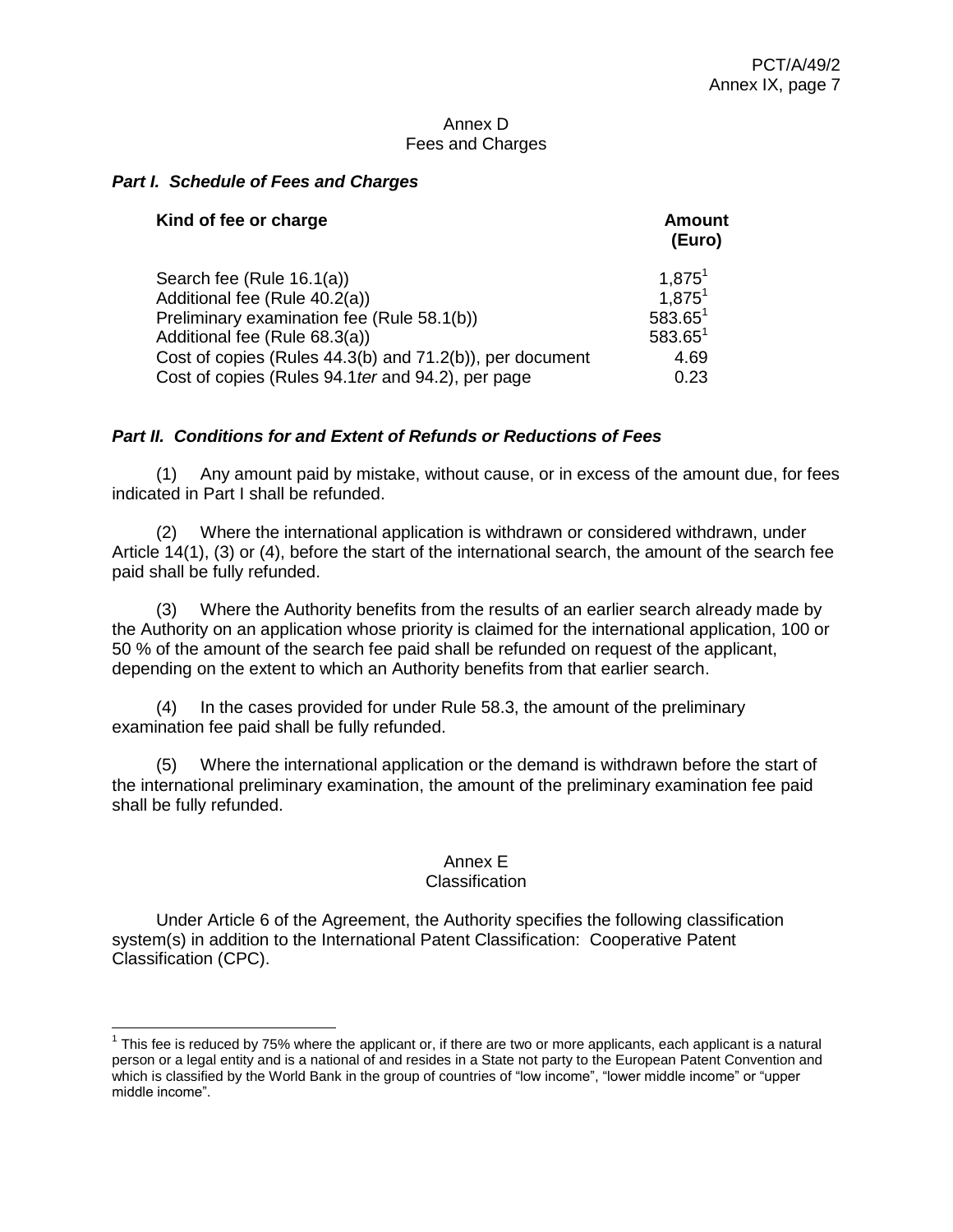## Annex F Languages of Correspondence

Under Article 7 of the Agreement, the Authority specifies the following language:

Spanish.

## Annex G International-Type Search

Under Article 8 of the Agreement, the Authority specifies the following extent of international-type searches:

The Authority does not conduct international-type searches.

[Annex X follows]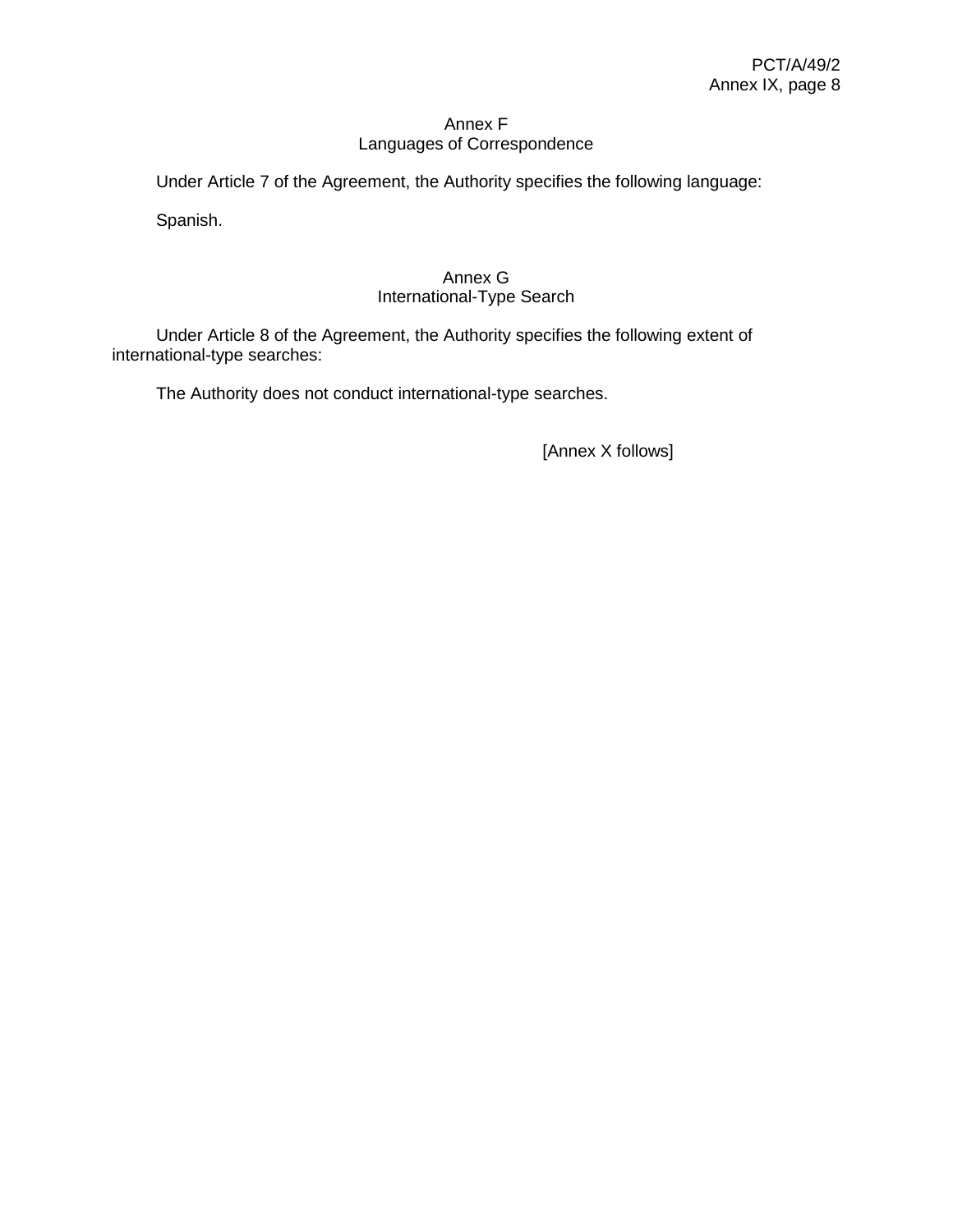## Draft Agreement

## between the Finnish Patent and Registration Office and the International Bureau of the World Intellectual Property Organization

in relation to the functioning of the Finnish Patent and Registration Office as an International Searching Authority and International Preliminary Examining Authority under the Patent Cooperation Treaty

## *Preamble*

The Finnish Patent and Registration Office and the International Bureau of the World Intellectual Property Organization,

*Considering* that the PCT Assembly, having heard the advice of the PCT Committee for Technical Cooperation, has appointed the Finnish Patent and Registration Office as an International Searching and Preliminary Examining Authority under the Patent Cooperation Treaty and approved this Agreement in accordance with Articles 16(3) and 32(3),

*Hereby agree as follows:*

### Article 1 Terms and Expressions

- (1) For the purposes of this Agreement:
	- (a) "Treaty" means the Patent Cooperation Treaty;
	- (b) "Regulations" means the Regulations under the Treaty;
- (c) "Administrative Instructions" means the Administrative Instructions under the

## Treaty;

(d) "Article" (except where a specific reference is made to an Article of this Agreement) means an Article of the Treaty;

- (e) "Rule" means a Rule of the Regulations;
- (f) "Contracting State" means a State party to the Treaty;
- (g) "the Authority" means the Finnish Patent and Registration Office;

(h) "the International Bureau" means the International Bureau of the World Intellectual Property Organization.

(2) All other terms and expressions used in this Agreement which are also used in the Treaty, the Regulations or the Administrative Instructions have, for the purposes of this Agreement, the same meaning as in the Treaty, the Regulations and the Administrative Instructions.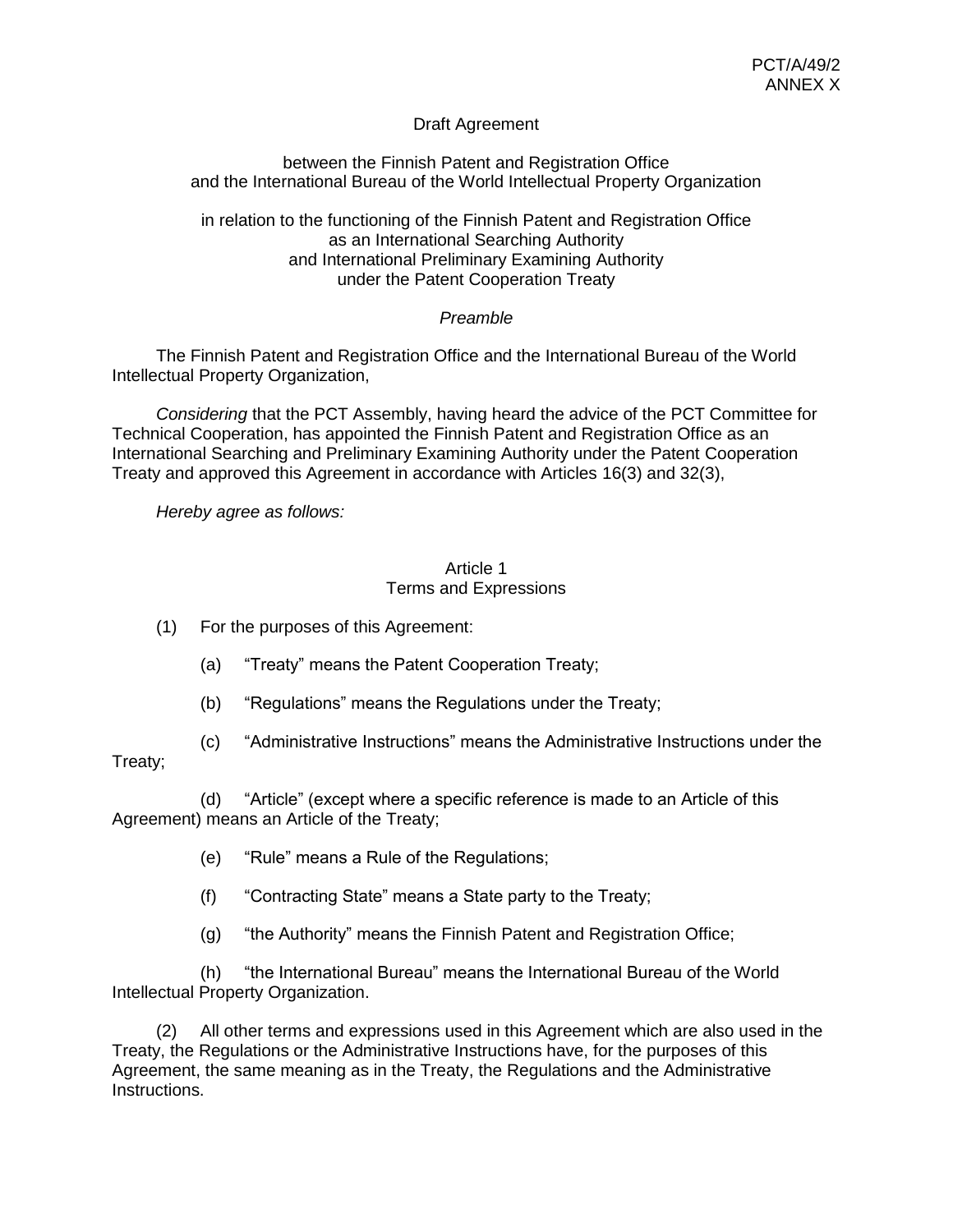### Article 2 Basic Obligations

(1) The Authority shall carry out international search and international preliminary examination in accordance with, and perform such other functions of an International Searching Authority and International Preliminary Examining Authority as are provided under, the Treaty, the Regulations, the Administrative Instructions and this Agreement.

(2) In carrying out international search and international preliminary examination, the Authority shall apply and observe all the common rules of international search and of international preliminary examination and, in particular, shall be guided by the PCT International Search and Preliminary Examination Guidelines.

(3) The Authority shall maintain a quality management system in compliance with the requirements set out in the PCT International Search and Preliminary Examination Guidelines.

(4) The Authority and the International Bureau shall, having regard to their respective functions under the Treaty, the Regulations, the Administrative Instructions and this Agreement, render, to the extent considered to be appropriate by both the Authority and the International Bureau, mutual assistance in the performance of their functions thereunder.

## Article 3 Competence of Authority

(1) The Authority shall act as International Searching Authority for any international application filed with the receiving Office of, or acting for, any Contracting State specified in Annex A to this Agreement, provided that the receiving Office specifies the Authority for that purpose, that such application, or a translation thereof furnished for the purposes of international search, is in the language or one of the languages specified in Annex A to this Agreement and, where applicable, that the Authority has been chosen by the applicant and that any other requirements regarding such application as specified in Annex A to this Agreement have been met.

(2) The Authority shall act as International Preliminary Examining Authority for any international application filed with the receiving Office of, or acting for, any Contracting State specified in Annex A to this Agreement, provided that the receiving Office specifies the Authority for that purpose, that such application, or a translation thereof furnished for the purposes of international preliminary examination, is in the language or one of the languages specified in Annex A to this Agreement and, where applicable, that the Authority has been chosen by the applicant and that any other requirements regarding such application as specified in Annex A to this Agreement have been met.

(3) Where an international application is filed with the International Bureau as receiving Office under Rule 19.1(a)(iii), paragraphs (1) and (2) apply as if that application had been filed with a receiving Office which would have been competent under Rule 19.1(a)(i) or (ii), (b) or (c) or Rule 19.2(i).

(4) The Authority shall conduct supplementary international searches in accordance with Rule 45*bis* to the extent decided by it, as set out in Annex B to this Agreement.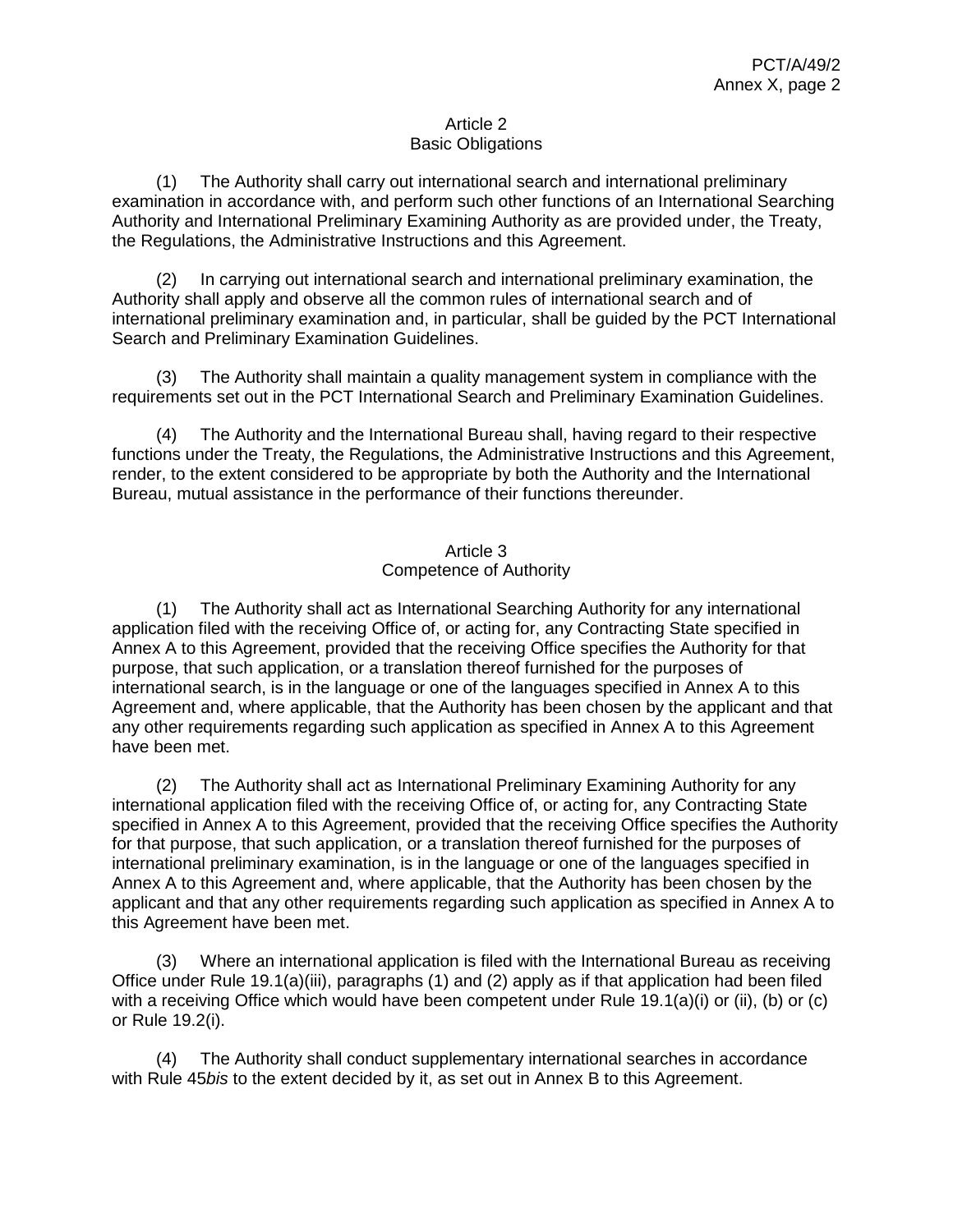#### Article 4

#### Subject Matter Not Required to Be Searched or Examined

The Authority shall not be obliged to search, by virtue of Article  $17(2)(a)(i)$ , or examine, by virtue of Article 34(4)(a)(i), any international application to the extent that it considers that such application relates to subject matter set forth in Rule 39.1 or 67.1, as the case may be, with the exception of the subject matter specified in Annex C to this Agreement.

#### Article 5 Fees and Charges

(1) A schedule of all fees of the Authority, and all other charges which the Authority is entitled to make, in relation to its functions as an International Searching Authority and International Preliminary Examining Authority, is set out in Annex D to this Agreement.

(2) The Authority shall, under the conditions and to the extent set out in Annex D to this Agreement:

(i) refund the whole or part of the search fee paid, or waive or reduce the search fee, where the international search report can be wholly or partly based on the results of an earlier search (Rules 16.3 and 41.1);

(ii) refund the search fee where the international application is withdrawn or considered withdrawn before the start of the international search.

(3) The Authority shall, under the conditions and to the extent set out in Annex D to this Agreement, refund the whole or part of the preliminary examination fee paid where the demand is considered as if it had not been submitted (Rule 58.3) or where the demand or the international application is withdrawn by the applicant before the start of the international preliminary examination.

#### Article 6

#### **Classification**

For the purposes of Rules 43.3(a) and 70.5(b), the Authority shall indicate the classification of the subject matter according to the International Patent Classification. The Authority may, in addition, in accordance with Rules 43.3 and 70.5, indicate the classification of the subject matter according to any other patent classification specified in Annex E to this Agreement to the extent decided by it as set out in that Annex.

#### Article 7 Languages of Correspondence Used by the Authority

For the purposes of correspondence, including forms, other than with the International Bureau, the Authority shall use the language or one of the languages indicated, having regard to the language or languages indicated in Annex A and to the language or languages whose use is authorized by the Authority under Rule 92.2(b), in Annex F.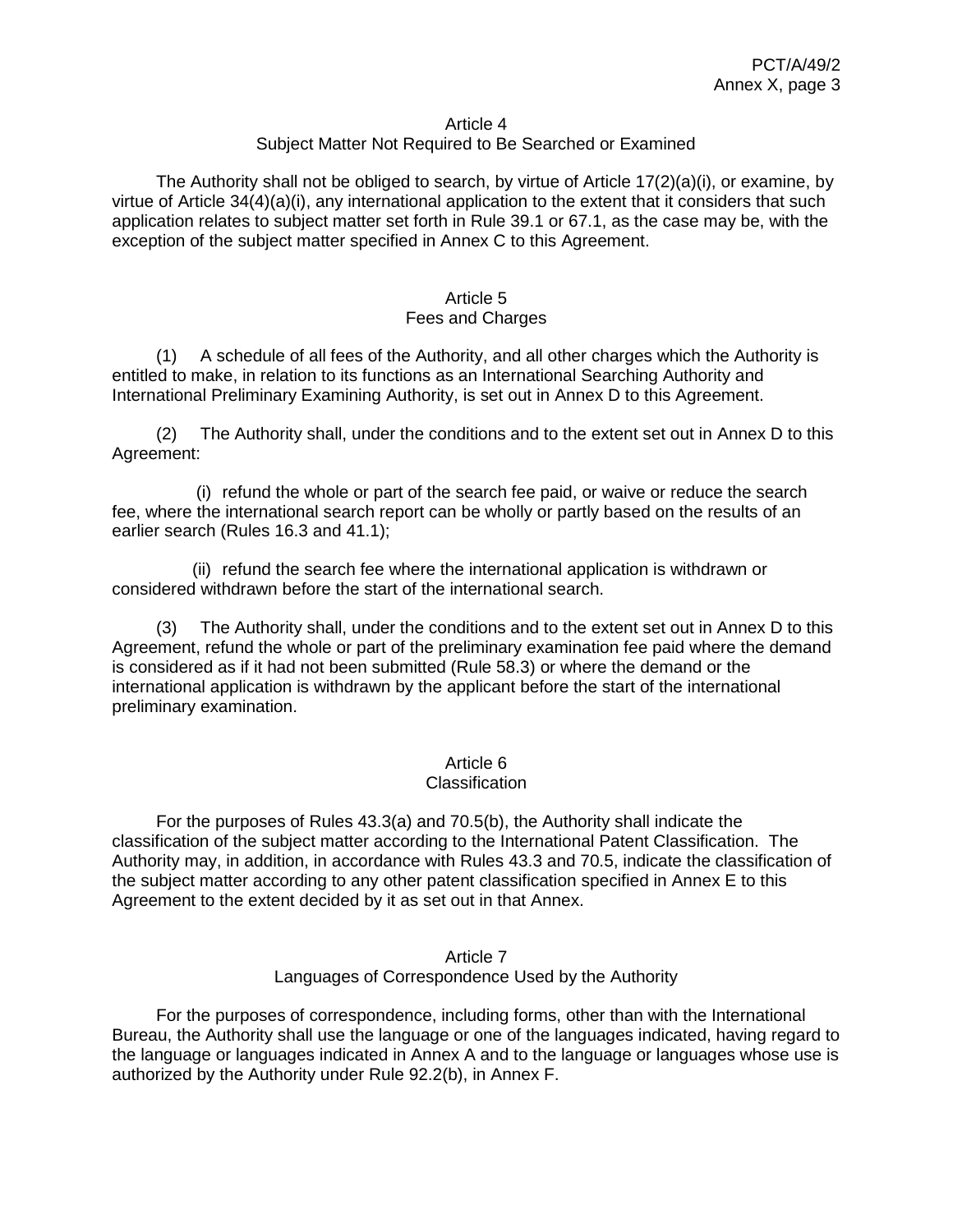#### Article 8 International-Type Search

The Authority shall carry out international-type searches to the extent decided by it as set out in Annex G to this Agreement.

## Article 9 Entry into Force

This Agreement shall enter into force on January 1, 2018.

## Article 10 Duration and Renewability

This Agreement shall remain in force until December 31, 2027. The parties to this Agreement shall, no later than July 2026, start negotiations for its renewal.

# Article 11

## Amendment

(1) Without prejudice to paragraphs (2) and (3), amendments may, subject to approval by the Assembly of the International Patent Cooperation Union, be made to this Agreement by agreement between the parties hereto; they shall take effect on the date agreed upon by them.

(2) Without prejudice to paragraph (3), amendments may be made to the Annexes to this Agreement by agreement between the Director General of the World Intellectual Property Organization and the Authority; and, notwithstanding paragraph (4), they shall take effect on the date agreed upon by them.

(3) The Authority may, by a notification to the Director General of the World Intellectual Property Organization:

(i) add to the indications of States and languages contained in Annex A to this Agreement;

(ii) amend the indications on supplementary international searches contained in Annex B to this Agreement;

(iii) amend the schedule of fees and charges contained in Annex D to this Agreement;

(iv) amend the indications on patent classification systems contained in Annex E to this Agreement;

(v) amend the indications on languages of correspondence contained in Annex F to this Agreement;

(vi) amend the indications on international-type searches contained in Annex G to this Agreement.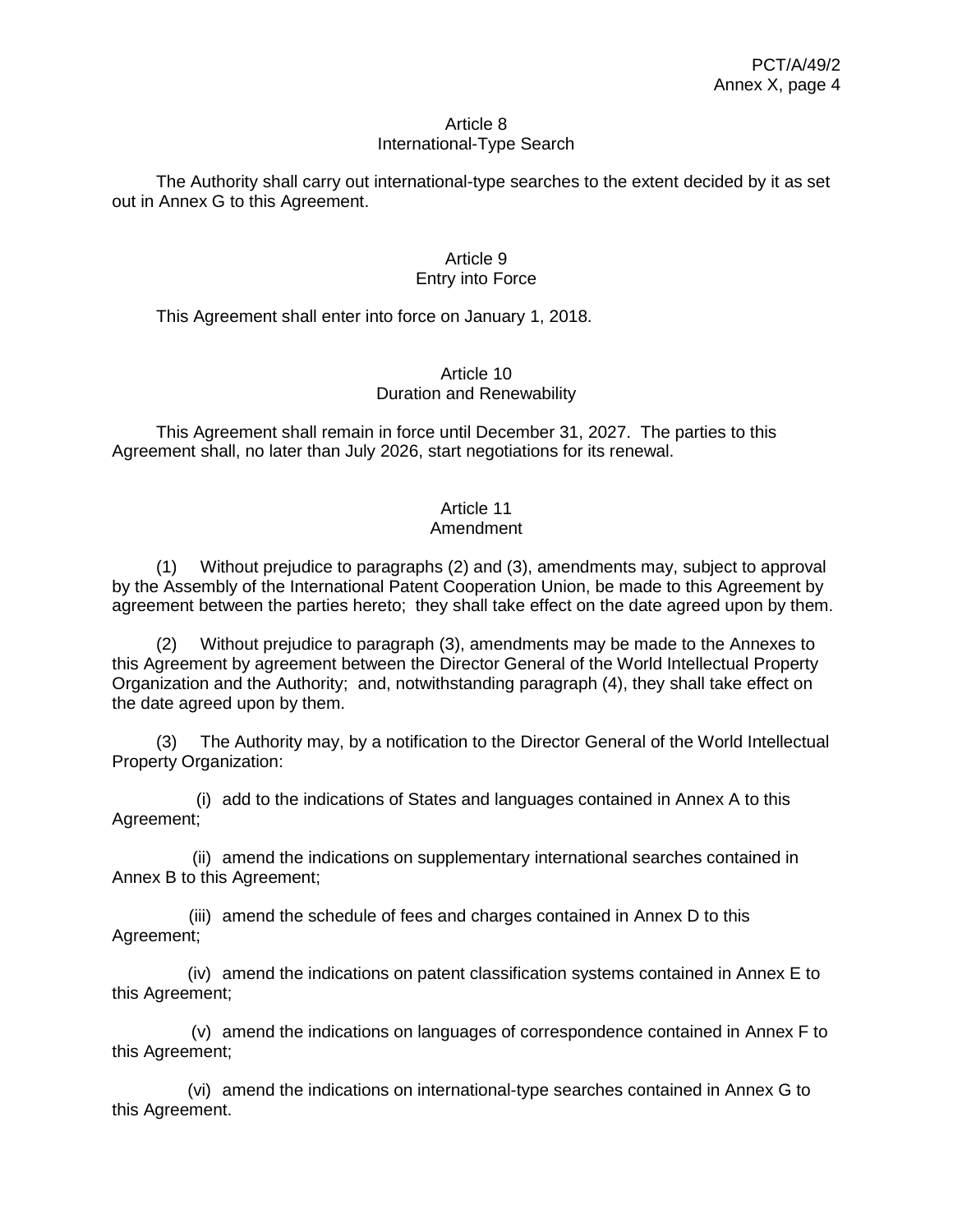(4) Any amendment notified under paragraph (3) shall take effect on the date specified in the notification, provided that:

(i) for an amendment to Annex B to the effect that the Authority shall no longer conduct supplementary international searches, that date is at least six months later than the date on which the notification is received by the International Bureau, and

(ii) for any change in the currency or amount of fees or charges contained in Annex D, for any addition of new fees or charges, and for any change in the conditions for and the extent of refunds or reductions of fees contained in Annex D, that date is at least two months later than the date on which the notification is received by the International Bureau.

#### Article 12 **Termination**

(1) This Agreement shall terminate before December 31, 2027:

(i) if the Finnish Patent and Registration Office gives the Director General of the World Intellectual Property Organization written notice to terminate this Agreement; or

(ii) if the Director General of the World Intellectual Property Organization gives the Finnish Patent and Registration Office written notice to terminate this Agreement.

(2) The termination of this Agreement under paragraph (1) shall take effect one year after receipt of the notice by the other party, unless a longer period is specified in such notice or unless both parties agree on a shorter period.

*In witness whereof* the parties hereto have executed this Agreement.

Done at *[city]*, this *[date]*, in two originals in the English language.

For the Finnish Patent and Registration Office by:

For the International Bureau of the World Intellectual Property Organization by: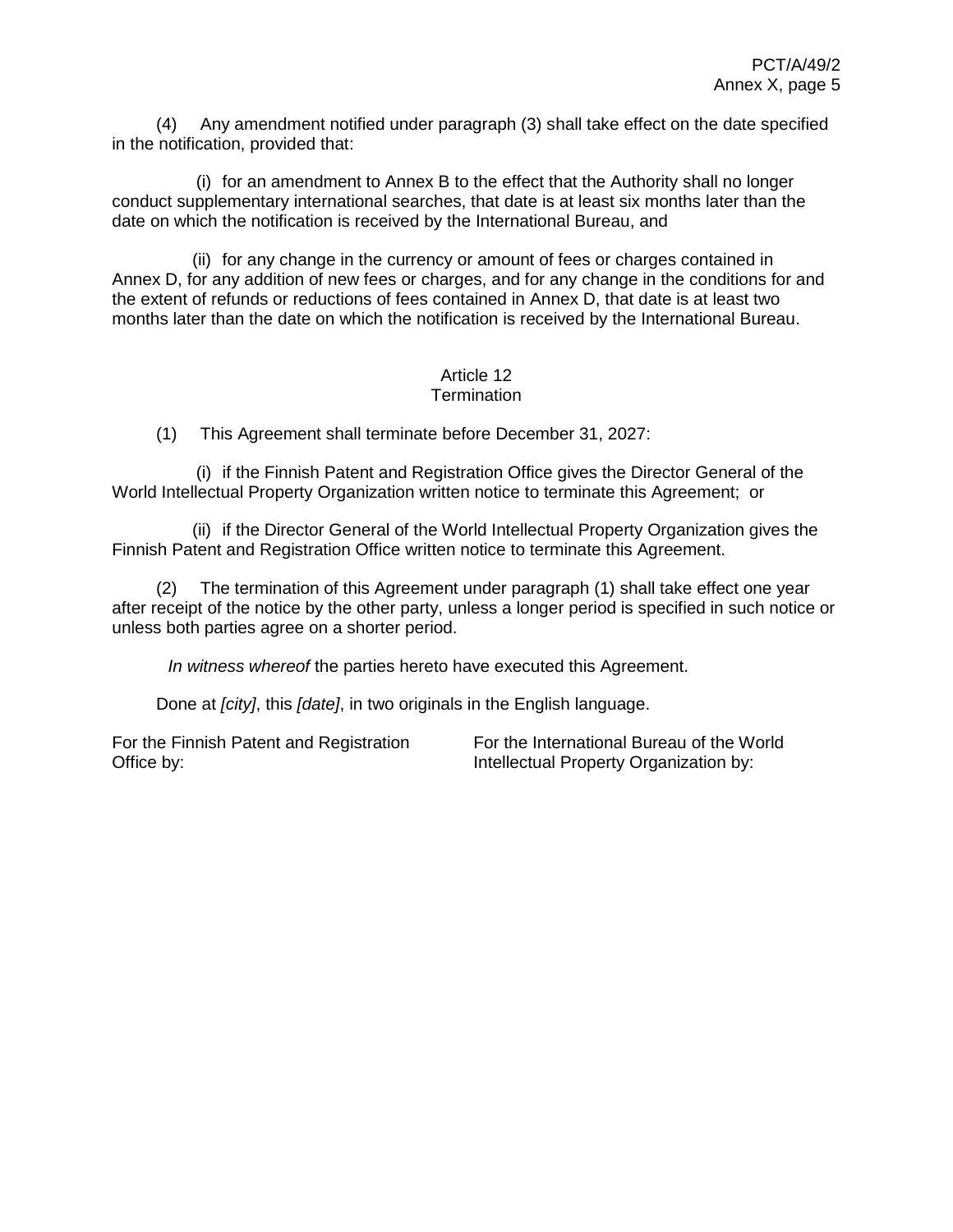#### Annex A States and Languages

Under Article 3 of the Agreement, the Authority specifies:

(i) the following States for which it will act:

so far as Article 3(1) is concerned:

any Contracting State in accordance with the obligations of Finland within the framework of the European Patent Organisation;

so far as Article 3(2) is concerned:

any Contracting State in accordance with the obligations of Finland within the framework of the European Patent Organisation.

Where a receiving Office specifies the International Authority under Articles 3(1) and (2), the International Authority shall become competent for international applications filed at that receiving Office from a date to be agreed by the receiving Office and International Authority and to be notified to the International Bureau.

(ii) the following languages which it will accept:

Finnish, Swedish, English.

#### Annex B Supplementary International Search: Documentation Covered; Limitations and Conditions

The Authority conducts supplementary international searches as follows:

(1) The Authority will accept requests for supplementary international search based on international applications filed in, or translations furnished into, English, Finnish or Swedish.

(2) The supplementary international search shall cover, in addition to the PCT minimum documentation under Rule 34, at least the documents in Finnish, Swedish, Norwegian or Danish held in the search collection of the Authority.

(3) The Authority will notify the International Bureau if the demand for supplementary international search clearly exceeds the resources available and also when normal conditions have been re-established.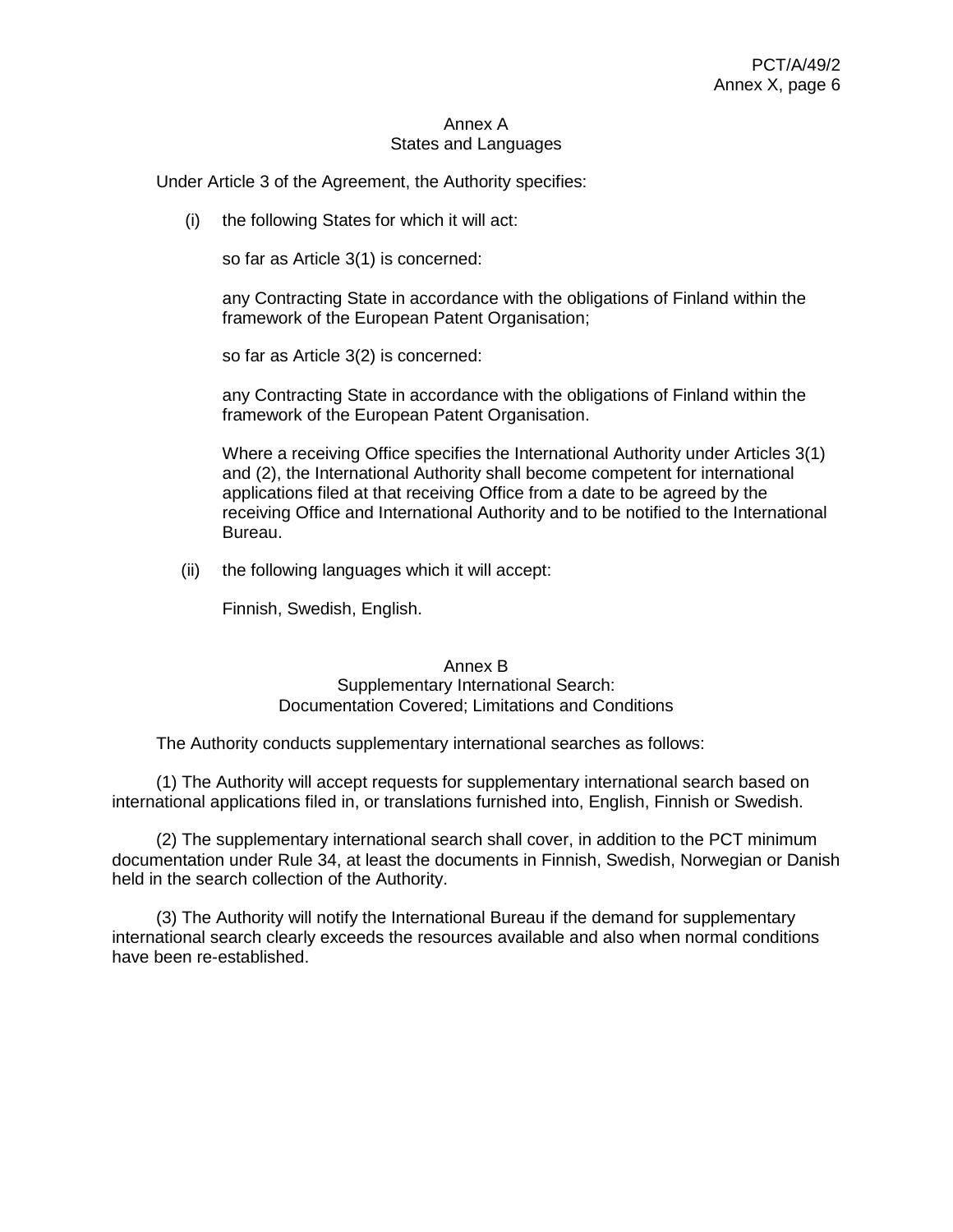#### Annex C

### Subject Matter Not Excluded from Search or Examination

The subject matter set forth in Rule 39.1 or 67.1 which, under Article 4 of the Agreement, is not excluded from search or examination is the following:

any subject matter which is searched or examined under the patent grant procedure in accordance with the provisions of Finnish patent law.

#### Annex D Fees and Charges

#### *Part I. Schedule of Fees and Charges*

 $\overline{a}$ 

| Kind of fee or charge                                          | Amount<br>(Euro) |
|----------------------------------------------------------------|------------------|
| Search fee (Rule 16.1(a))                                      | 1,875            |
| Additional fee (Rule 40.2(a))                                  | 1,875            |
| Supplementary search fee(s) (Rule 45bis.3(a))                  | 1,875            |
| Preliminary examination fee (Rule 58.1(b))                     | 600              |
| Additional fee (Rule 68.3(a))                                  | 600              |
| Late furnishing fee for sequence listings (Rules 13 ter. 1(c)  |                  |
| and $13$ ter.2)                                                | 200              |
| Cost of copies (Rules 44.3(b), 45 <i>bis.7(c)</i> and 71.2(b)) | $20^{1}$         |
| Cost of copies (Rule 94.2), per page                           | 0.60             |

#### *Part II. Conditions for and Extent of Refunds or Reductions of Fees*

(1) Any amount paid by mistake, without cause, or in excess of the amount due, for fees indicated in Part I shall be refunded.

(2) Where the international application is withdrawn or considered withdrawn, under Article 14(1), (3) or (4), before the start of the international search, the amount of the search fee paid shall be fully refunded.

(3) Where the Authority benefits from the results of an earlier national search, international search, supplementary international search or international-type search already carried out by the Authority, a Nordic patent authority or the European Patent Office on an application whose priority is claimed for the international application, 300 euro of the search fee paid shall be refunded.

(4) In the cases provided for under Rule 58.3, the amount of the preliminary examination fee paid shall be fully refunded.

 $1$  The applicant receives, together with the international search report, the supplementary international search report, the written opinion of the International Preliminary Examining Authority or the international preliminary examination report, a copy of each document cited therein, free of charge.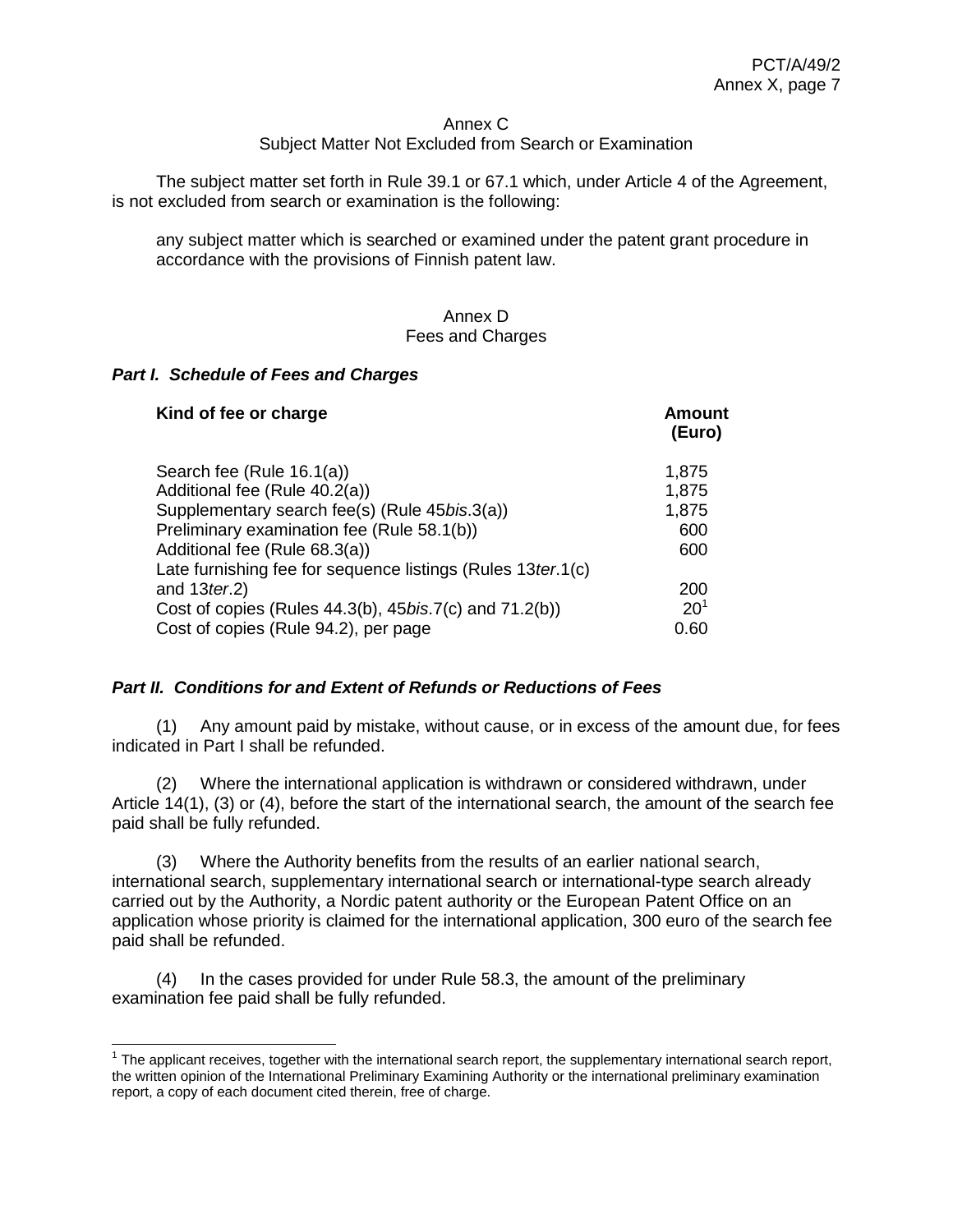(5) Where the international application or the demand is withdrawn before the start of the international preliminary examination, the amount of the preliminary examination fee paid shall be fully refunded.

(6) The Authority shall refund the supplementary search fee if, before it has started the supplementary international search in accordance with Rule 45*bis*.5(a), the supplementary search request is considered not to have been submitted.

(7) The Authority shall refund the supplementary search fee if, after receipt of the documents specified in Rule 45*bis*.4(e)(i) to (iv), but before it has started the supplementary international search in accordance with Rule 45*bis*.5(a), it is notified of the withdrawal of the international application or the supplementary search request.

# Annex E

### Classification

Under Article 6 of the Agreement, the Authority specifies the following classification system(s) in addition to the International Patent Classification: none.

## Annex F Languages of Correspondence

Under Article 7 of the Agreement, the Authority specifies the following languages:

Finnish, Swedish or English,

depending on the language in which the international application is filed or translated.

#### Annex G International-Type Search

Under Article 8 of the Agreement, the Authority specifies the following extent of international-type searches:

The Authority conducts international-type searches as follows:

International-type searches on national applications filed at the Authority.

[Annex XI follows]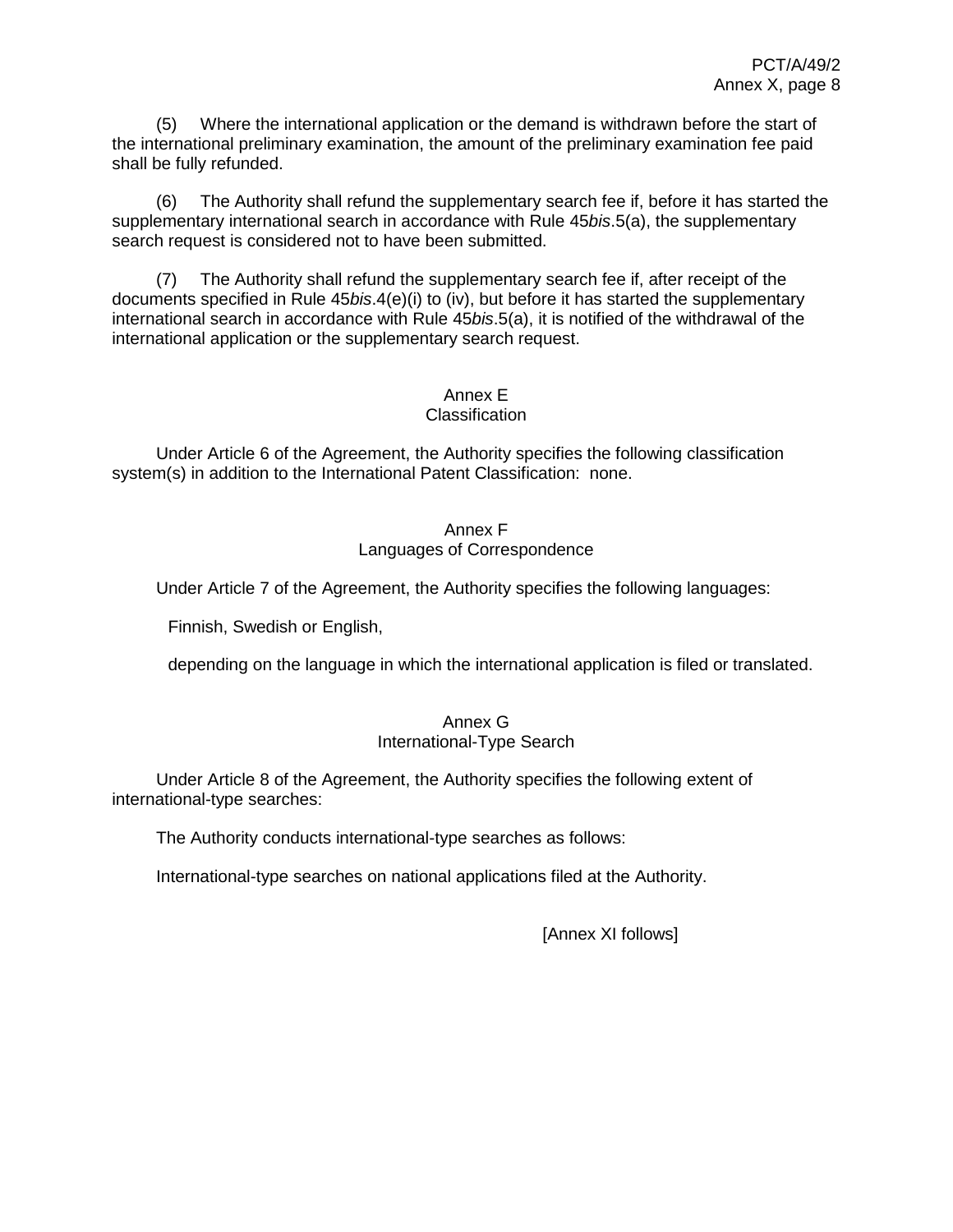## Draft Agreement

## between the Government of Israel and the International Bureau of the World Intellectual Property Organization

### in relation to the functioning of the Israel Patent Office as an International Searching Authority and International Preliminary Examining Authority under the Patent Cooperation Treaty

## *Preamble*

The Government of Israel and the International Bureau of the World Intellectual Property Organization,

*Considering* that the PCT Assembly, having heard the advice of the PCT Committee for Technical Cooperation, has appointed the Israel Patent Office as an International Searching and Preliminary Examining Authority under the Patent Cooperation Treaty and approved this Agreement in accordance with Articles 16(3) and 32(3),

*Hereby agree as follows:*

### Article 1 Terms and Expressions

- (1) For the purposes of this Agreement:
	- (a) "Treaty" means the Patent Cooperation Treaty;
	- (b) "Regulations" means the Regulations under the Treaty;
- (c) "Administrative Instructions" means the Administrative Instructions under the

## Treaty;

(d) "Article" (except where a specific reference is made to an Article of this Agreement) means an Article of the Treaty;

- (e) "Rule" means a Rule of the Regulations;
- (f) "Contracting State" means a State party to the Treaty;
- (g) "the Authority" means the Israel Patent Office;

(h) "the International Bureau" means the International Bureau of the World Intellectual Property Organization.

(2) All other terms and expressions used in this Agreement which are also used in the Treaty, the Regulations or the Administrative Instructions have, for the purposes of this Agreement, the same meaning as in the Treaty, the Regulations and the Administrative Instructions.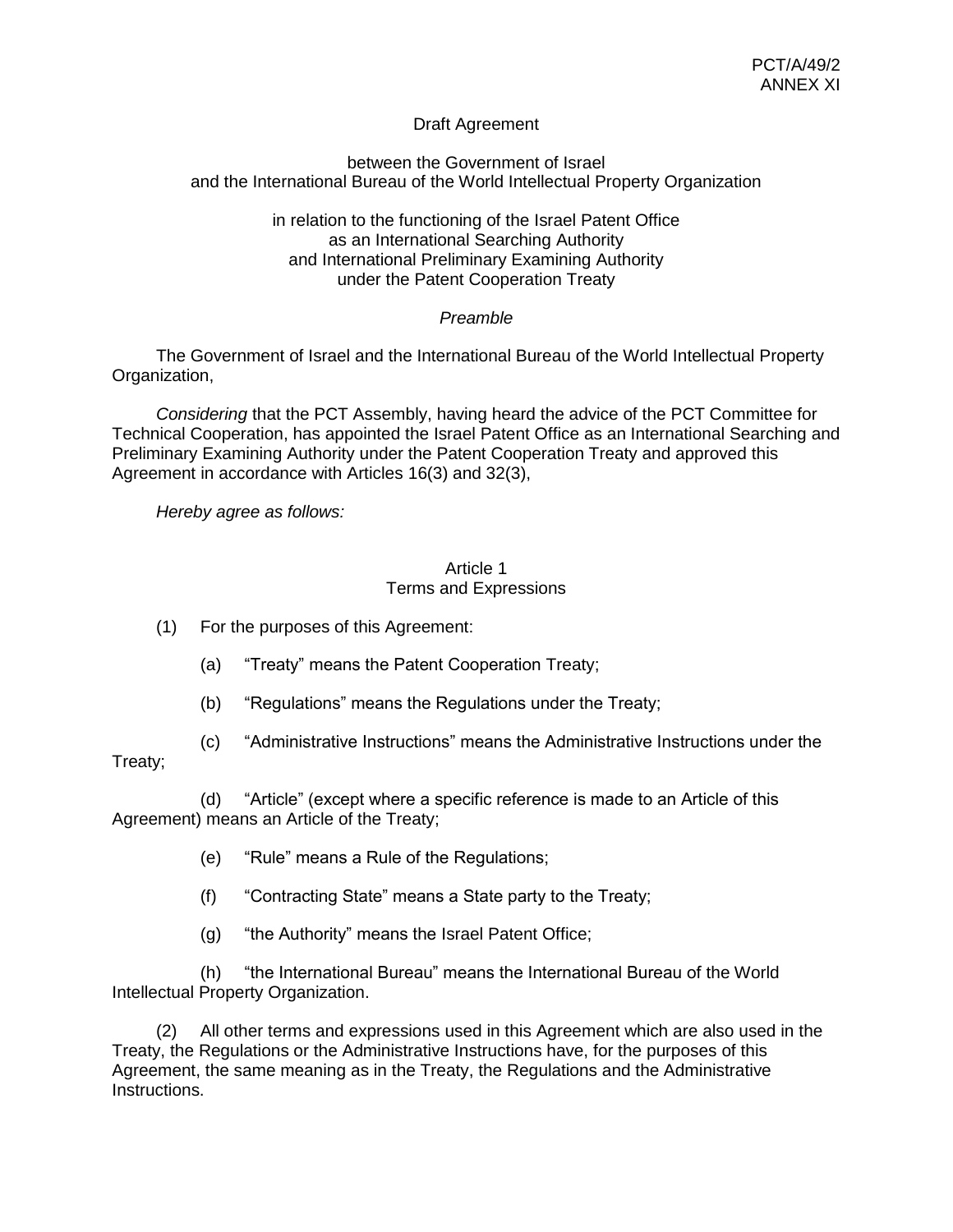### Article 2 Basic Obligations

(1) The Authority shall carry out international search and international preliminary examination in accordance with, and perform such other functions of an International Searching Authority and International Preliminary Examining Authority as are provided under, the Treaty, the Regulations, the Administrative Instructions and this Agreement.

(2) In carrying out international search and international preliminary examination, the Authority shall apply and observe all the common rules of international search and of international preliminary examination and, in particular, shall be guided by the PCT International Search and Preliminary Examination Guidelines.

(3) The Authority shall maintain a quality management system in compliance with the requirements set out in the PCT International Search and Preliminary Examination Guidelines.

(4) The Authority and the International Bureau shall, having regard to their respective functions under the Treaty, the Regulations, the Administrative Instructions and this Agreement, render, to the extent considered to be appropriate by both the Authority and the International Bureau, mutual assistance in the performance of their functions thereunder.

## Article 3 Competence of Authority

(1) The Authority shall act as International Searching Authority for any international application filed with the receiving Office of, or acting for, any Contracting State specified in Annex A to this Agreement, provided that the receiving Office specifies the Authority for that purpose, that such application, or a translation thereof furnished for the purposes of international search, is in the language or one of the languages specified in Annex A to this Agreement and, where applicable, that the Authority has been chosen by the applicant and that any other requirements regarding such application as specified in Annex A to this Agreement have been met.

(2) The Authority shall act as International Preliminary Examining Authority for any international application filed with the receiving Office of, or acting for, any Contracting State specified in Annex A to this Agreement, provided that the receiving Office specifies the Authority for that purpose, that such application, or a translation thereof furnished for the purposes of international preliminary examination, is in the language or one of the languages specified in Annex A to this Agreement and, where applicable, that the Authority has been chosen by the applicant and that any other requirements regarding such application as specified in Annex A to this Agreement have been met.

(3) Where an international application is filed with the International Bureau as receiving Office under Rule 19.1(a)(iii), paragraphs (1) and (2) apply as if that application had been filed with a receiving Office which would have been competent under Rule 19.1(a)(i) or (ii), (b) or (c) or Rule 19.2(i).

(4) The Authority shall conduct supplementary international searches in accordance with Rule 45*bis* to the extent decided by it, as set out in Annex B to this Agreement.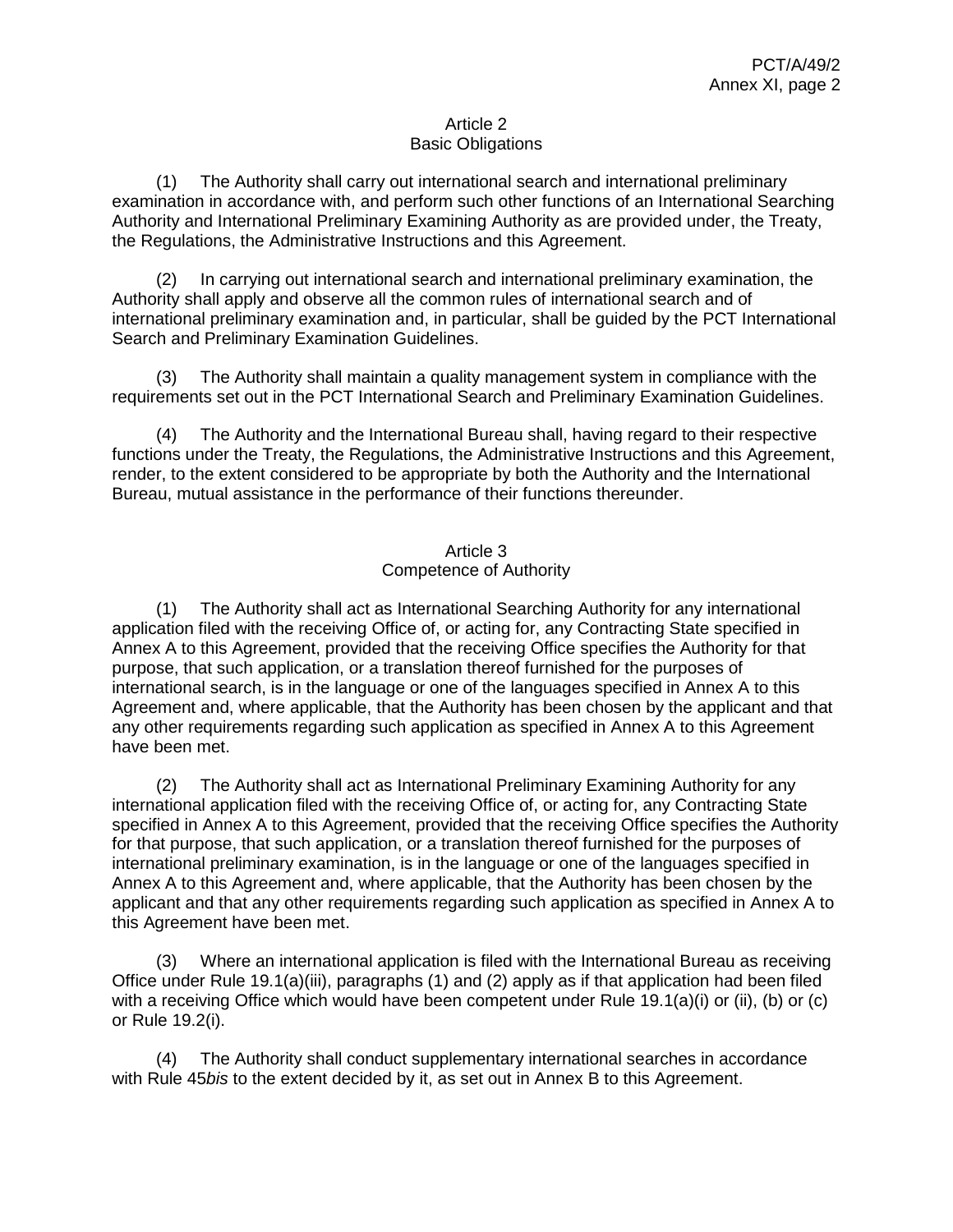#### Article 4

### Subject Matter Not Required to Be Searched or Examined

The Authority shall not be obliged to search, by virtue of Article  $17(2)(a)(i)$ , or examine, by virtue of Article 34(4)(a)(i), any international application to the extent that it considers that such application relates to subject matter set forth in Rule 39.1 or 67.1, as the case may be, with the exception of the subject matter specified in Annex C to this Agreement.

#### Article 5 Fees and Charges

(1) A schedule of all fees of the Authority, and all other charges which the Authority is entitled to make, in relation to its functions as an International Searching Authority and International Preliminary Examining Authority, is set out in Annex D to this Agreement.

(2) The Authority shall, under the conditions and to the extent set out in Annex D to this Agreement:

(i) refund the whole or part of the search fee paid, or waive or reduce the search fee, where the international search report can be wholly or partly based on the results of an earlier search (Rules 16.3 and 41.1);

(ii) refund the search fee where the international application is withdrawn or considered withdrawn before the start of the international search.

(3) The Authority shall, under the conditions and to the extent set out in Annex D to this Agreement, refund the whole or part of the preliminary examination fee paid where the demand is considered as if it had not been submitted (Rule 58.3) or where the demand or the international application is withdrawn by the applicant before the start of the international preliminary examination.

### Article 6

#### **Classification**

For the purposes of Rules 43.3(a) and 70.5(b), the Authority shall indicate the classification of the subject matter according to the International Patent Classification. The Authority may, in addition, in accordance with Rules 43.3 and 70.5, indicate the classification of the subject matter according to any other patent classification specified in Annex E to this Agreement to the extent decided by it as set out in that Annex.

#### Article 7 Languages of Correspondence Used by the Authority

For the purposes of correspondence, including forms, other than with the International Bureau, the Authority shall use the language or one of the languages indicated, having regard to the language or languages indicated in Annex A and to the language or languages whose use is authorized by the Authority under Rule 92.2(b), in Annex F.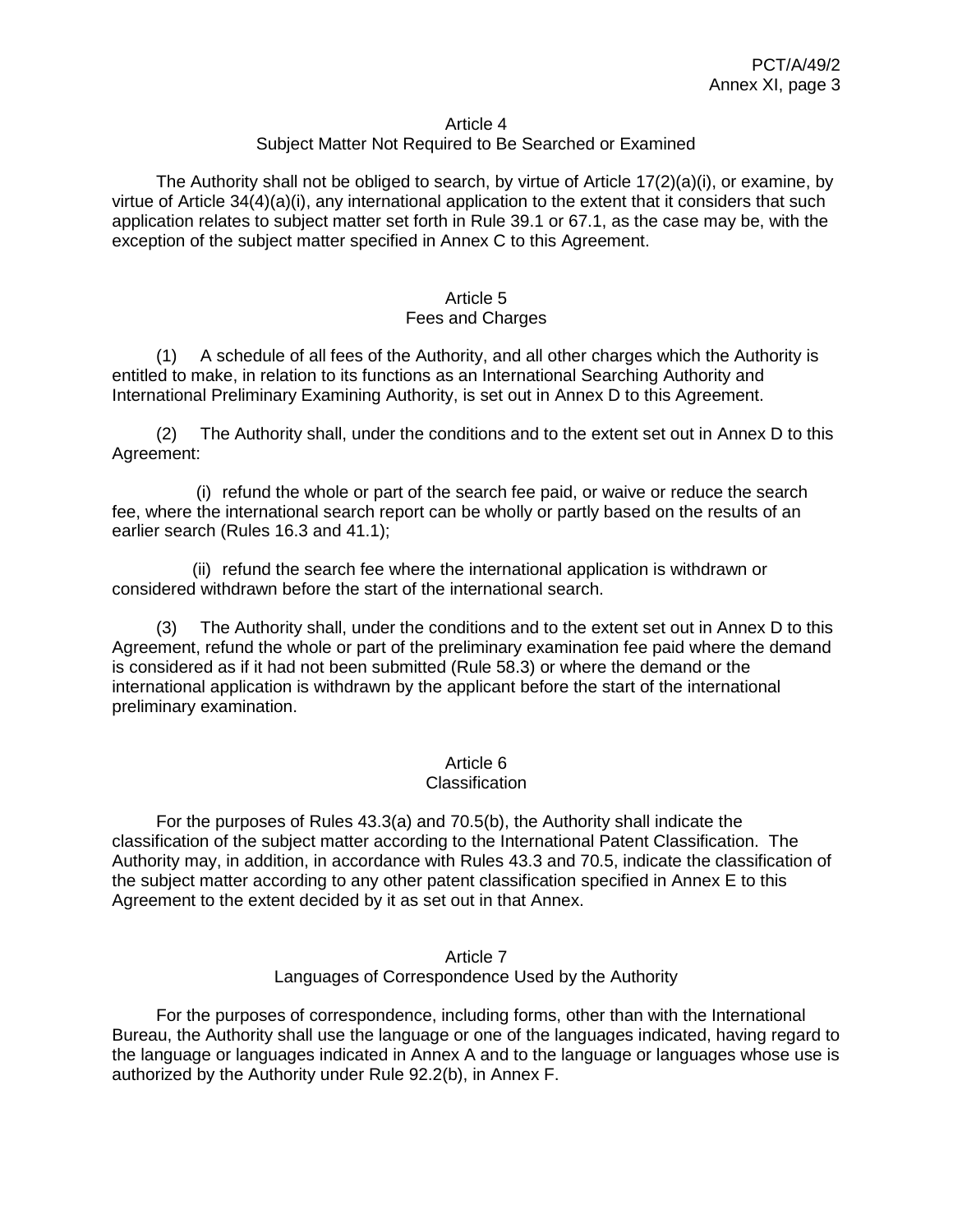#### Article 8 International-Type Search

The Authority shall carry out international-type searches to the extent decided by it as set out in Annex G to this Agreement.

## Article 9 Entry into Force

This Agreement shall enter into force on January 1, 2018.

## Article 10 Duration and Renewability

This Agreement shall remain in force until December 31, 2027. The parties to this Agreement shall, no later than July 2026, start negotiations for its renewal.

# Article 11

## Amendment

(1) Without prejudice to paragraphs (2) and (3), amendments may, subject to approval by the Assembly of the International Patent Cooperation Union, be made to this Agreement by agreement between the parties hereto; they shall take effect on the date agreed upon by them.

(2) Without prejudice to paragraph (3), amendments may be made to the Annexes to this Agreement by agreement between the Director General of the World Intellectual Property Organization and the Authority; and, notwithstanding paragraph (4), they shall take effect on the date agreed upon by them.

(3) The Authority may, by a notification to the Director General of the World Intellectual Property Organization:

(i) add to the indications of States and languages contained in Annex A to this Agreement;

(ii) amend the indications on supplementary international searches contained in Annex B to this Agreement;

(iii) amend the schedule of fees and charges contained in Annex D to this Agreement;

(iv) amend the indications on patent classification systems contained in Annex E to this Agreement;

(v) amend the indications on languages of correspondence contained in Annex F to this Agreement;

(vi) amend the indications on international-type searches contained in Annex G to this Agreement.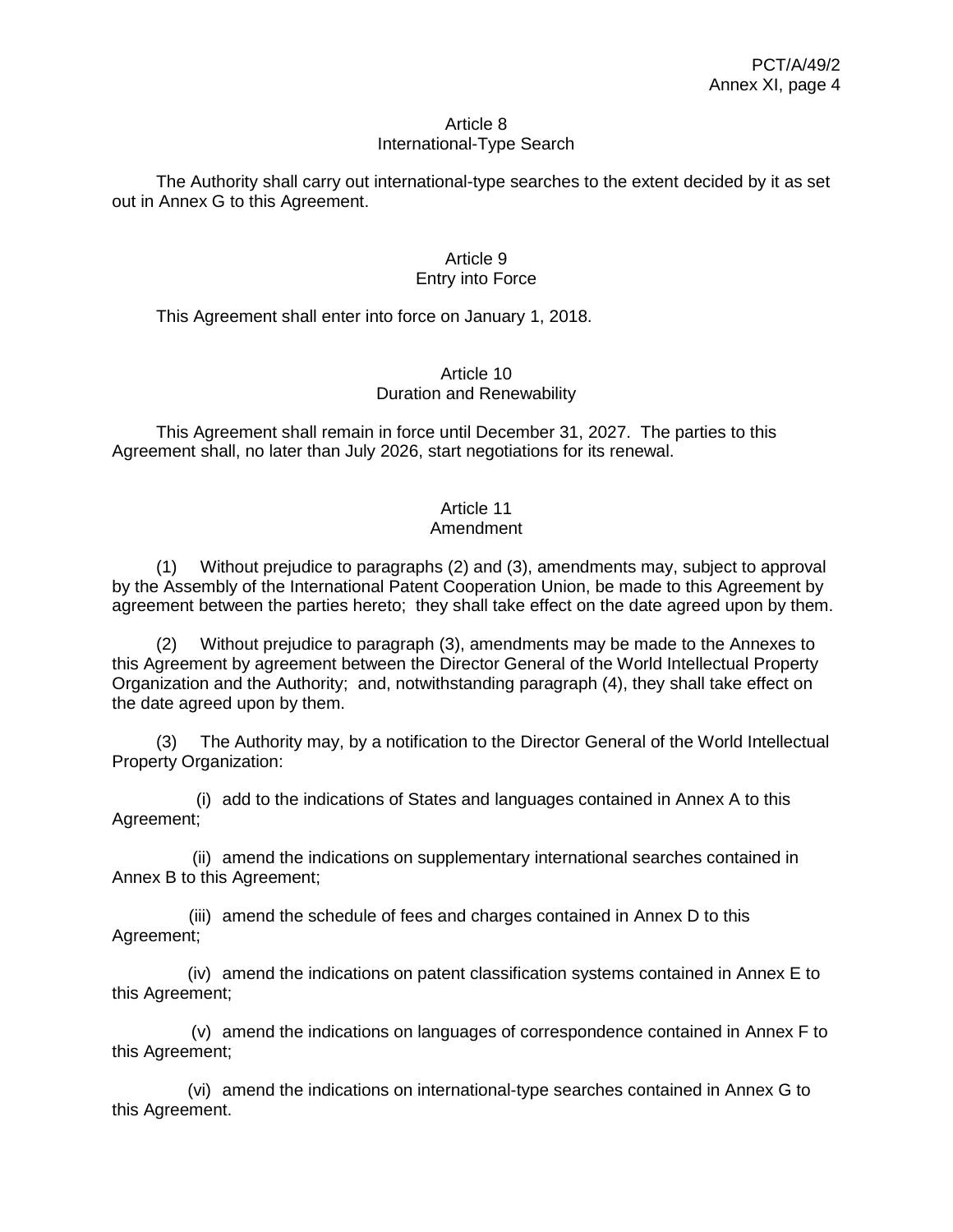(4) Any amendment notified under paragraph (3) shall take effect on the date specified in the notification, provided that:

(i) for an amendment to Annex B to the effect that the Authority shall no longer conduct supplementary international searches, that date is at least six months later than the date on which the notification is received by the International Bureau, and

(ii) for any change in the currency or amount of fees or charges contained in Annex D, for any addition of new fees or charges, and for any change in the conditions for and the extent of refunds or reductions of fees contained in Annex D, that date is at least two months later than the date on which the notification is received by the International Bureau.

#### Article 12 **Termination**

(1) This Agreement shall terminate before December 31, 2027:

(i) if the Government of Israel gives the Director General of the World Intellectual Property Organization written notice to terminate this Agreement; or

(ii) if the Director General of the World Intellectual Property Organization gives the Government of Israel written notice to terminate this Agreement.

(2) The termination of this Agreement under paragraph (1) shall take effect one year after receipt of the notice by the other party, unless a longer period is specified in such notice or unless both parties agree on a shorter period.

*In witness whereof* the parties hereto have executed this Agreement.

Done at *[city]*, this *[date]*, in two originals in the English and Hebrew languages, each text being equally authentic.

For the Government of Israel by: For the International Bureau of the World Intellectual Property Organization by: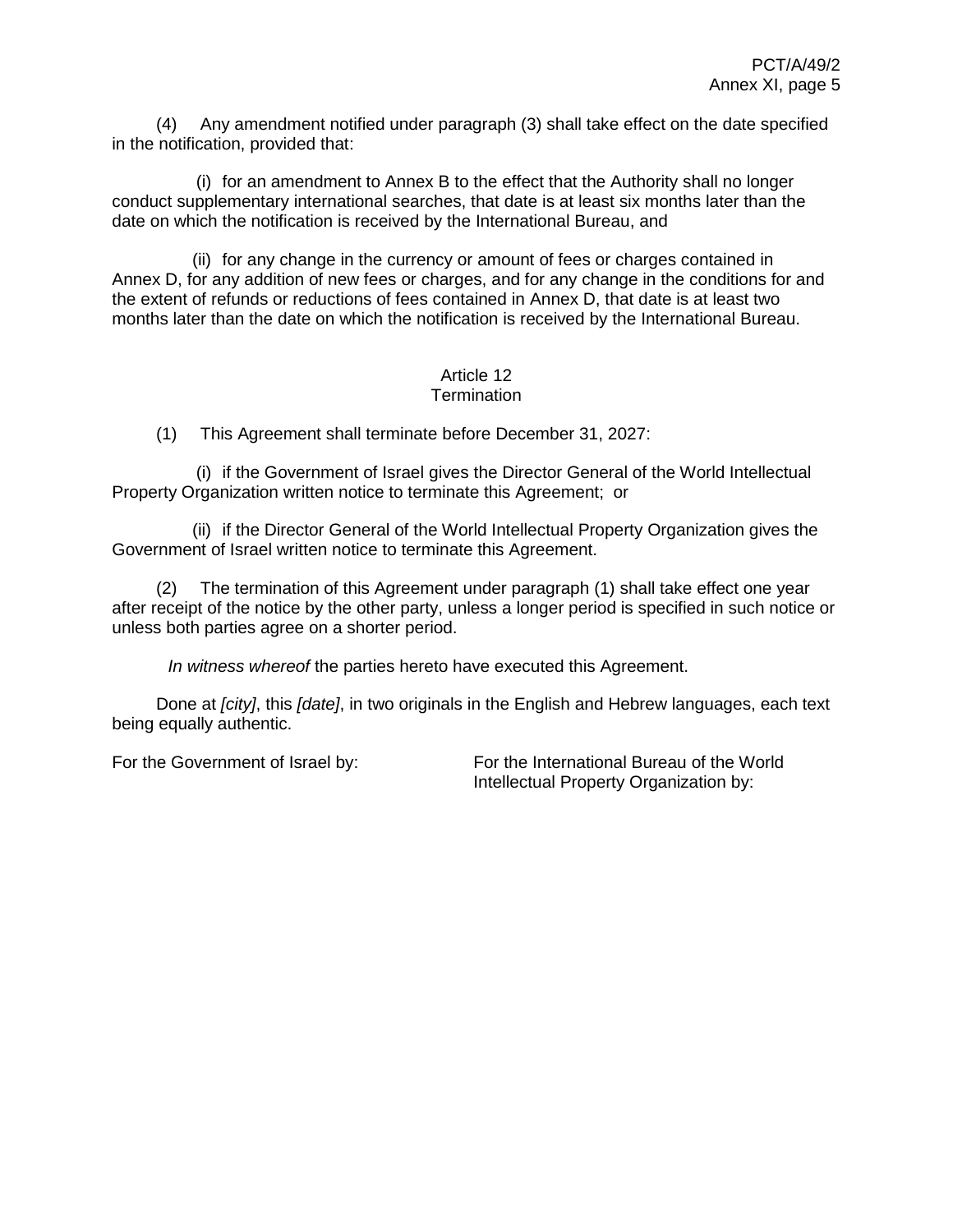#### Annex A States and Languages

Under Article 3 of the Agreement, the Authority specifies:

(i) the following States for which it will act:

so far as Article 3(1) is concerned:

Israel, United States of America, Georgia;

so far as Article 3(2) is concerned:

Israel, United States of America, Georgia.

For the United States of America, the Authority will act under Article 3(1) provided that the Authority has not received more than 100 international applications from the United States Patent and Trademark Office during the relevant fiscal quarter. Where the Authority has prepared the international search report, the Authority will also act under Article 3(2) if these conditions are met. For further information, see *<http://www.uspto.gov/sites/default/files/documents/mod-ilpo-isa-ipea.pdf>*.

Where a receiving Office specifies the International Authority under Articles 3(1) and (2), the International Authority shall become competent for international applications filed at that receiving Office from a date to be agreed by the receiving Office and International Authority and to be notified to the International Bureau.

(ii) the following language which it will accept:

English.

#### Annex B Supplementary International Search: Documentation Covered; Limitations and Conditions

The Authority does not conduct supplementary international searches.

#### Annex C

Subject Matter Not Excluded from Search or Examination

The subject matter set forth in Rule 39.1 or 67.1 which, under Article 4 of the Agreement, is not excluded from search or examination is the following:

any subject matter which is searched or examined under the patent grant procedure in accordance with the provisions of Israeli patent law.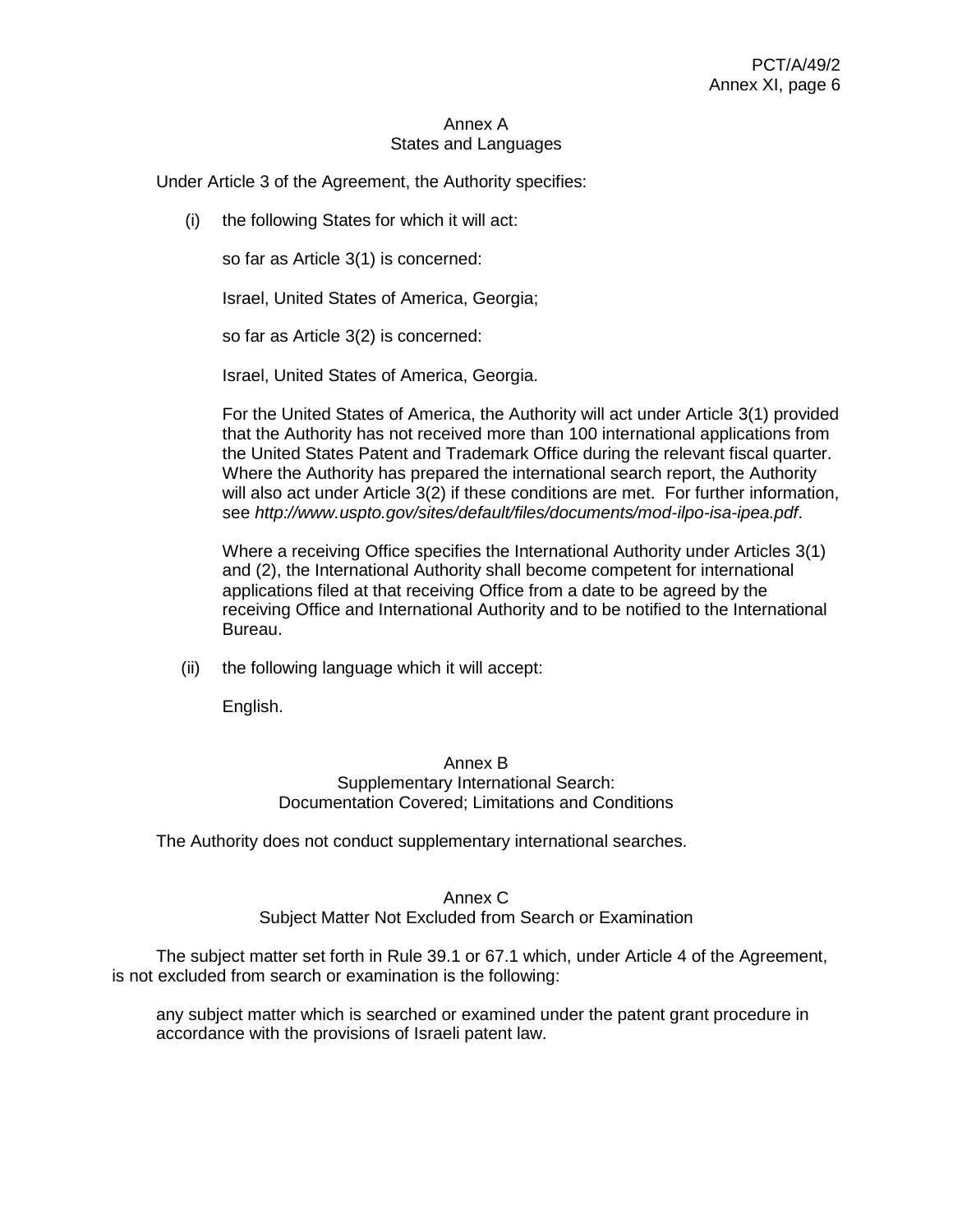#### Annex D Fees and Charges

## *Part I. Schedule of Fees and Charges*

| Kind of fee or charge                                                                               | Amount<br>(Israel new shekel)        |
|-----------------------------------------------------------------------------------------------------|--------------------------------------|
| Search fee (Rule 16.1(a))                                                                           | 3,518                                |
| Additional fee (Rule 40.2(a))                                                                       | 3,518                                |
| Preliminary examination fee (Rule 58.1(b))                                                          | 1,508                                |
| Late payment fee for preliminary examination                                                        | amount as set out in<br>Rule 58bis.2 |
| Additional fee (Rule 68.3(a))<br>Late furnishing fee for sequence listings                          | 1,508                                |
| (Rules $13$ ter.1(c) and $13$ ter.2)<br>Cost of copies (Rules 44.3(b), 71.2(b), 94.1 ter and 94.2), | 452                                  |
| per document                                                                                        | 43                                   |

## *Part II. Conditions for and Extent of Refunds or Reductions of Fees*

(1) Any amount paid by mistake, without cause, or in excess of the amount due, for fees indicated in Part I shall be refunded.

(2) Where the international application is withdrawn or considered withdrawn, under Article 14(1), (3) or (4), before the start of the international search, the amount of the search fee paid shall be fully refunded.

(3) Where the Authority benefits from the results of an earlier search, 50% of the amount of the search fee paid shall be refunded, depending on the extent to which an Authority benefits from that earlier search.

(4) In the cases provided for under Rule 58.3, the amount of the preliminary examination fee paid shall be fully refunded.

(5) Where the international application or the demand is withdrawn before the start of the international preliminary examination, the amount of the preliminary examination fee paid shall be fully refunded.

# Annex E

## **Classification**

Under Article 6 of the Agreement, the Authority specifies the following classification system(s) in addition to the International Patent Classification: none.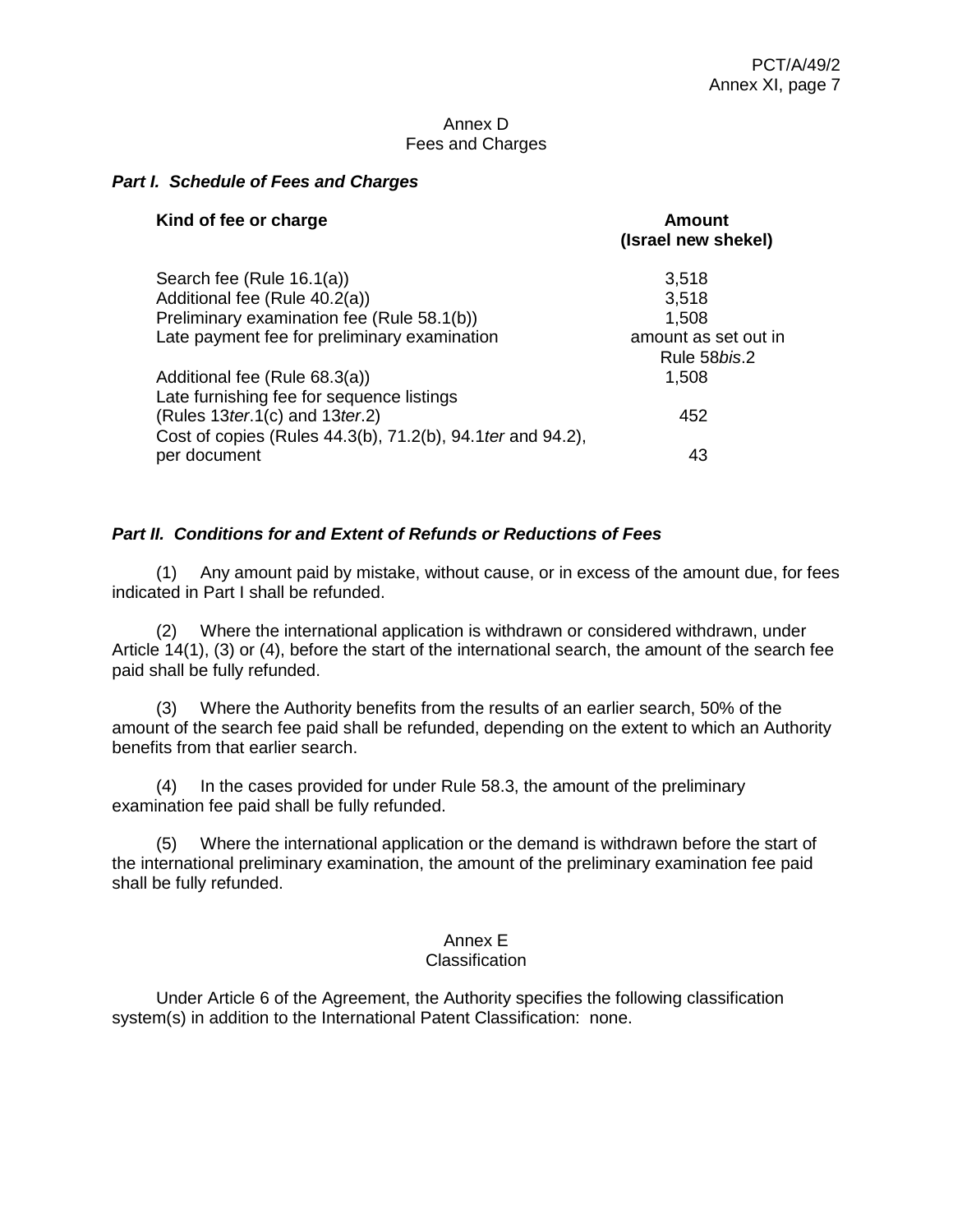## Annex F Languages of Correspondence

Under Article 7 of the Agreement, the Authority specifies the following language(s):

English

## Annex G International-Type Search

Under Article 8 of the Agreement, the Authority specifies the following extent of international-type searches:

The Authority conducts international-type searches for national applications.

[Annex XII follows]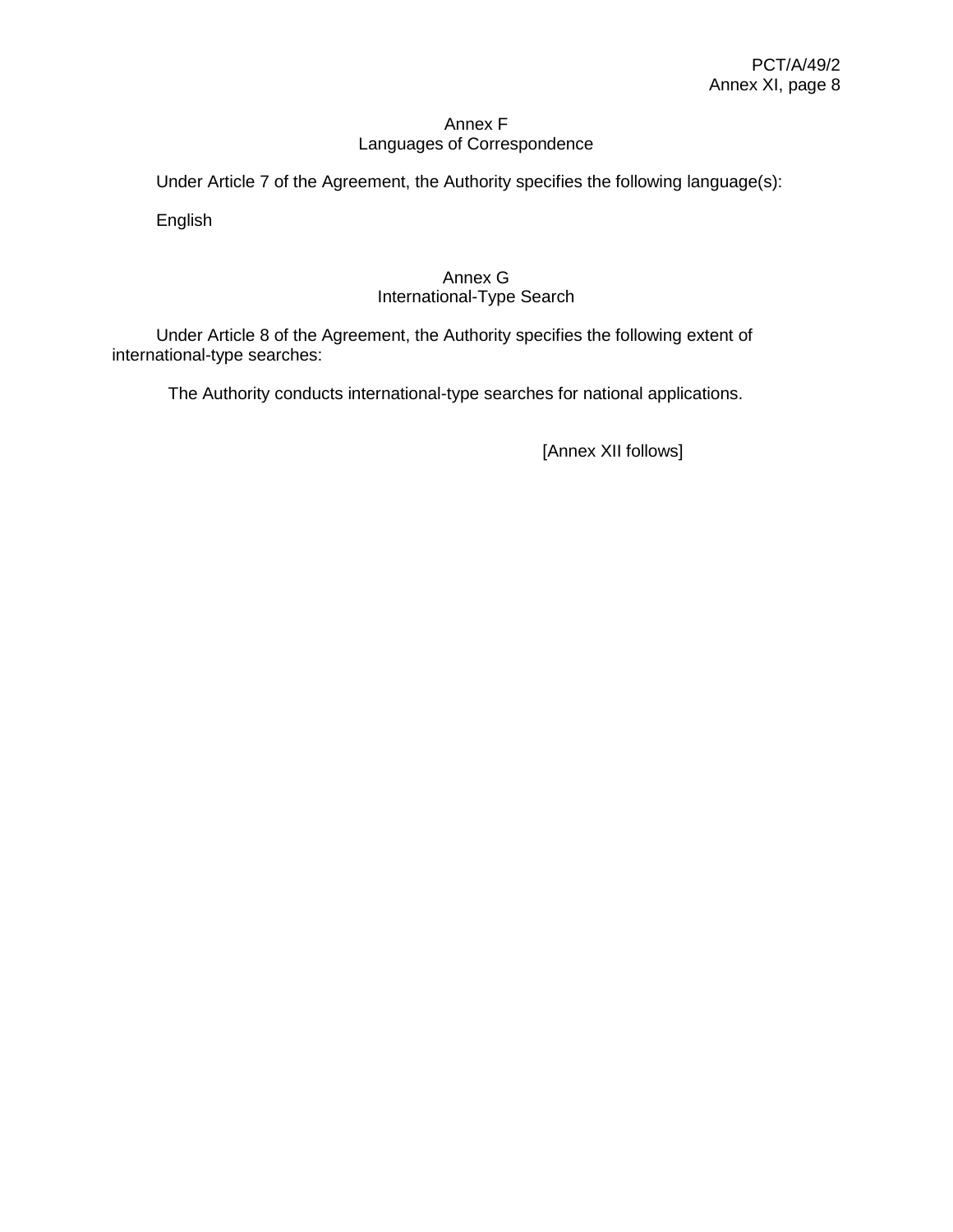## Draft Agreement

## between the Indian Patent Office and the International Bureau of the World Intellectual Property Organization

### in relation to the functioning of the Indian Patent Office as an International Searching Authority and International Preliminary Examining Authority under the Patent Cooperation Treaty

## *Preamble*

The Indian Patent Office and the International Bureau of the World Intellectual Property Organization,

*Considering* that the PCT Assembly, having heard the advice of the PCT Committee for Technical Cooperation, has appointed the Indian Patent Office as an International Searching and Preliminary Examining Authority under the Patent Cooperation Treaty and approved this Agreement in accordance with Articles 16(3) and 32(3),

*Hereby agree as follows:*

### Article 1 Terms and Expressions

- (1) For the purposes of this Agreement:
	- (a) "Treaty" means the Patent Cooperation Treaty;
	- (b) "Regulations" means the Regulations under the Treaty;
- (c) "Administrative Instructions" means the Administrative Instructions under the

## Treaty;

(d) "Article" (except where a specific reference is made to an Article of this Agreement) means an Article of the Treaty;

- (e) "Rule" means a Rule of the Regulations;
- (f) "Contracting State" means a State party to the Treaty;
- (g) "the Authority" means the Indian Patent Office;

(h) "the International Bureau" means the International Bureau of the World Intellectual Property Organization.

(2) All other terms and expressions used in this Agreement which are also used in the Treaty, the Regulations or the Administrative Instructions have, for the purposes of this Agreement, the same meaning as in the Treaty, the Regulations and the Administrative Instructions.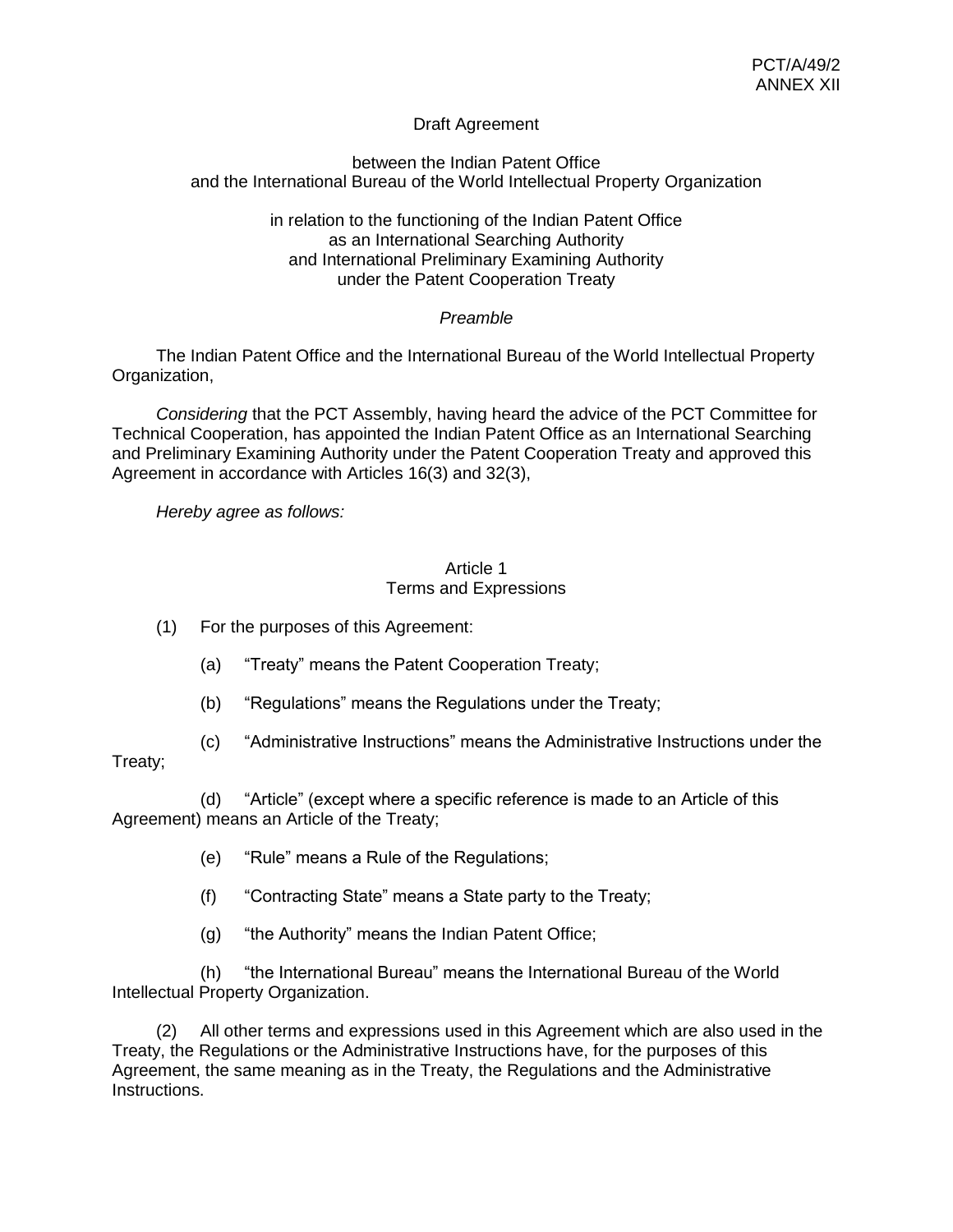### Article 2 Basic Obligations

(1) The Authority shall carry out international search and international preliminary examination in accordance with, and perform such other functions of an International Searching Authority and International Preliminary Examining Authority as are provided under, the Treaty, the Regulations, the Administrative Instructions and this Agreement.

(2) In carrying out international search and international preliminary examination, the Authority shall apply and observe all the common rules of international search and of international preliminary examination and, in particular, shall be guided by the PCT International Search and Preliminary Examination Guidelines.

(3) The Authority shall maintain a quality management system in compliance with the requirements set out in the PCT International Search and Preliminary Examination Guidelines.

(4) The Authority and the International Bureau shall, having regard to their respective functions under the Treaty, the Regulations, the Administrative Instructions and this Agreement, render, to the extent considered to be appropriate by both the Authority and the International Bureau, mutual assistance in the performance of their functions thereunder.

## Article 3 Competence of Authority

(1) The Authority shall act as International Searching Authority for any international application filed with the receiving Office of, or acting for, any Contracting State specified in Annex A to this Agreement, provided that the receiving Office specifies the Authority for that purpose, that such application, or a translation thereof furnished for the purposes of international search, is in the language or one of the languages specified in Annex A to this Agreement and, where applicable, that the Authority has been chosen by the applicant and that any other requirements regarding such application as specified in Annex A to this Agreement have been met.

(2) The Authority shall act as International Preliminary Examining Authority for any international application filed with the receiving Office of, or acting for, any Contracting State specified in Annex A to this Agreement, provided that the receiving Office specifies the Authority for that purpose, that such application, or a translation thereof furnished for the purposes of international preliminary examination, is in the language or one of the languages specified in Annex A to this Agreement and, where applicable, that the Authority has been chosen by the applicant and that any other requirements regarding such application as specified in Annex A to this Agreement have been met.

(3) Where an international application is filed with the International Bureau as receiving Office under Rule 19.1(a)(iii), paragraphs (1) and (2) apply as if that application had been filed with a receiving Office which would have been competent under Rule 19.1(a)(i) or (ii), (b) or (c) or Rule 19.2(i).

(4) The Authority shall conduct supplementary international searches in accordance with Rule 45*bis* to the extent decided by it, as set out in Annex B to this Agreement.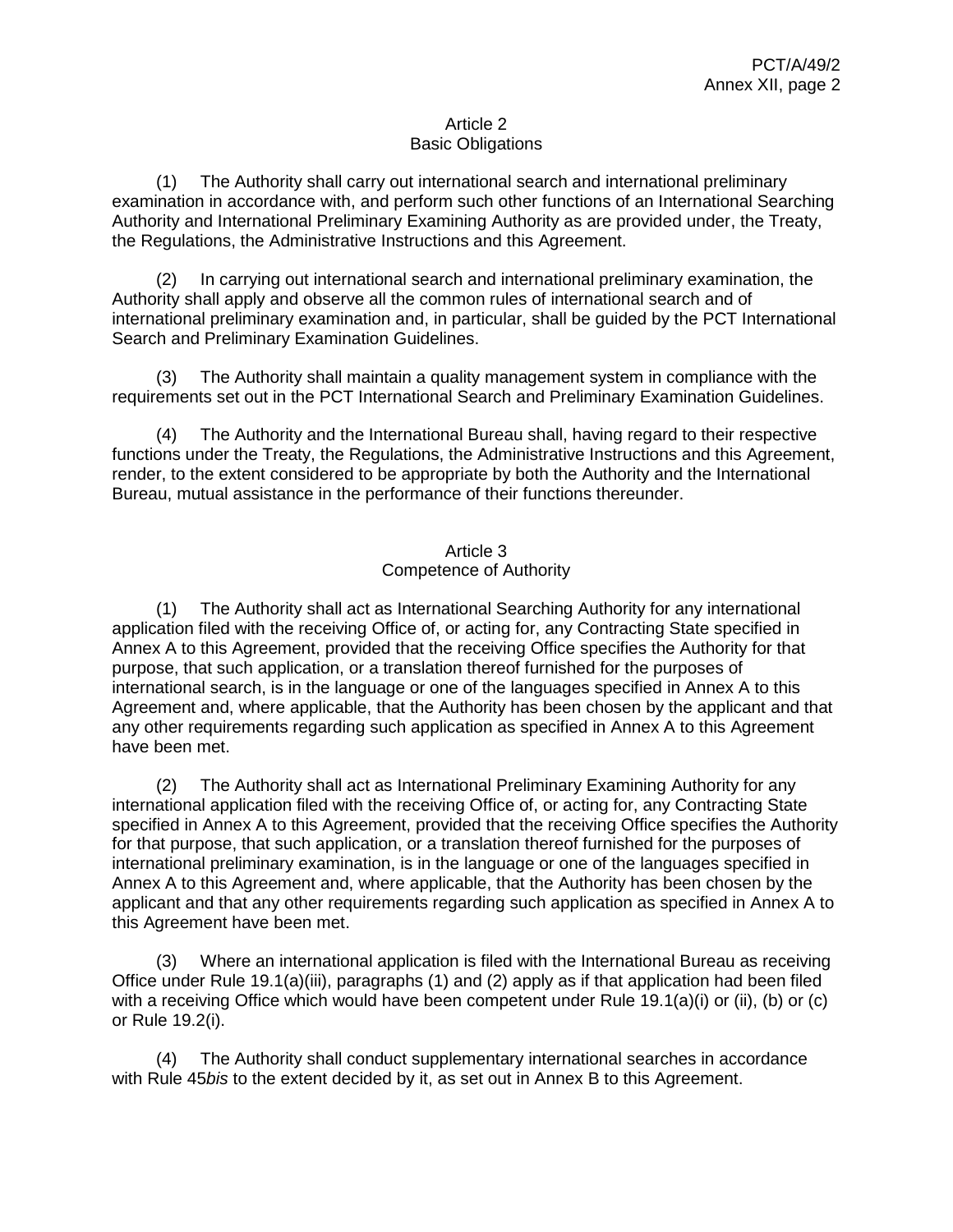#### Article 4

### Subject Matter Not Required to Be Searched or Examined

The Authority shall not be obliged to search, by virtue of Article  $17(2)(a)(i)$ , or examine, by virtue of Article 34(4)(a)(i), any international application to the extent that it considers that such application relates to subject matter set forth in Rule 39.1 or 67.1, as the case may be, with the exception of the subject matter specified in Annex C to this Agreement.

#### Article 5 Fees and Charges

(1) A schedule of all fees of the Authority, and all other charges which the Authority is entitled to make, in relation to its functions as an International Searching Authority and International Preliminary Examining Authority, is set out in Annex D to this Agreement.

(2) The Authority shall, under the conditions and to the extent set out in Annex D to this Agreement:

(i) refund the whole or part of the search fee paid, or waive or reduce the search fee, where the international search report can be wholly or partly based on the results of an earlier search (Rules 16.3 and 41.1);

(ii) refund the search fee where the international application is withdrawn or considered withdrawn before the start of the international search.

(3) The Authority shall, under the conditions and to the extent set out in Annex D to this Agreement, refund the whole or part of the preliminary examination fee paid where the demand is considered as if it had not been submitted (Rule 58.3) or where the demand or the international application is withdrawn by the applicant before the start of the international preliminary examination.

### Article 6

#### **Classification**

For the purposes of Rules 43.3(a) and 70.5(b), the Authority shall indicate the classification of the subject matter according to the International Patent Classification. The Authority may, in addition, in accordance with Rules 43.3 and 70.5, indicate the classification of the subject matter according to any other patent classification specified in Annex E to this Agreement to the extent decided by it as set out in that Annex.

#### Article 7 Languages of Correspondence Used by the Authority

For the purposes of correspondence, including forms, other than with the International Bureau, the Authority shall use the language or one of the languages indicated, having regard to the language or languages indicated in Annex A and to the language or languages whose use is authorized by the Authority under Rule 92.2(b), in Annex F.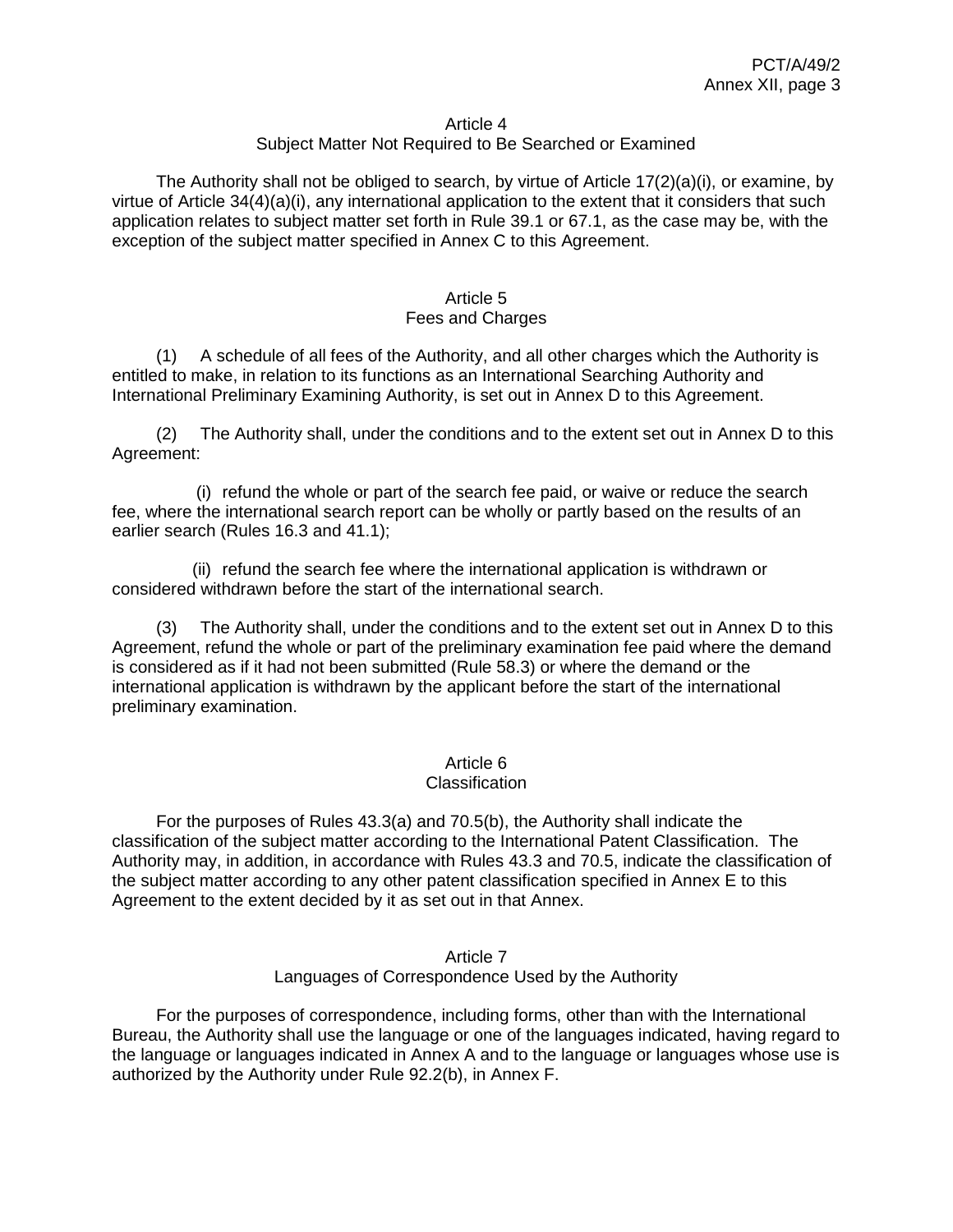#### Article 8 International-Type Search

The Authority shall carry out international-type searches to the extent decided by it as set out in Annex G to this Agreement.

## Article 9 Entry into Force

This Agreement shall enter into force on January 1, 2018.

## Article 10 Duration and Renewability

This Agreement shall remain in force until December 31, 2027. The parties to this Agreement shall, no later than July 2026, start negotiations for its renewal.

# Article 11

## Amendment

(1) Without prejudice to paragraphs (2) and (3), amendments may, subject to approval by the Assembly of the International Patent Cooperation Union, be made to this Agreement by agreement between the parties hereto; they shall take effect on the date agreed upon by them.

(2) Without prejudice to paragraph (3), amendments may be made to the Annexes to this Agreement by agreement between the Director General of the World Intellectual Property Organization and the Authority; and, notwithstanding paragraph (4), they shall take effect on the date agreed upon by them.

(3) The Authority may, by a notification to the Director General of the World Intellectual Property Organization:

(i) add to the indications of States and languages contained in Annex A to this Agreement;

(ii) amend the indications on supplementary international searches contained in Annex B to this Agreement;

(iii) amend the schedule of fees and charges contained in Annex D to this Agreement;

(iv) amend the indications on patent classification systems contained in Annex E to this Agreement;

(v) amend the indications on languages of correspondence contained in Annex F to this Agreement;

(vi) amend the indications on international-type searches contained in Annex G to this Agreement.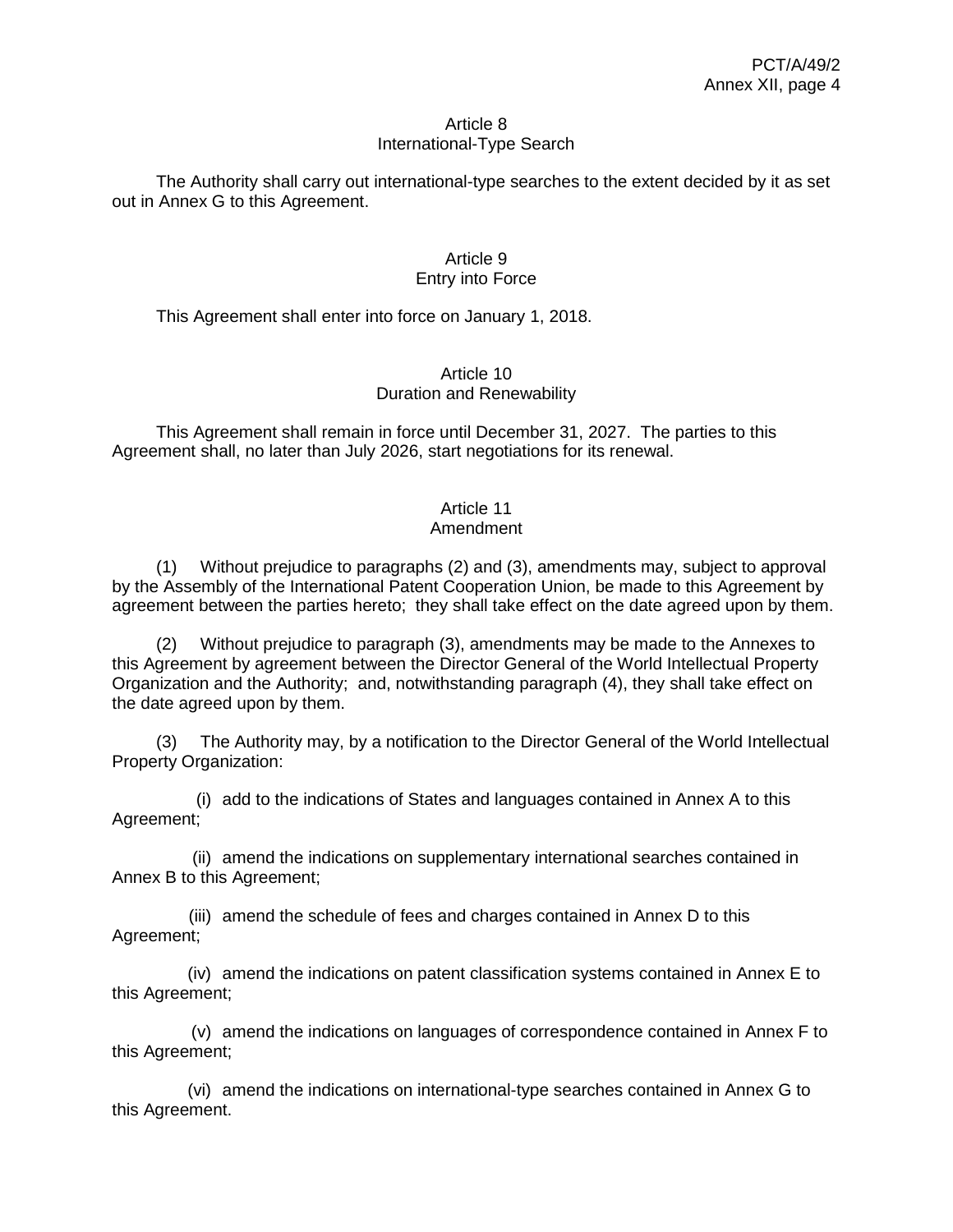(4) Any amendment notified under paragraph (3) shall take effect on the date specified in the notification, provided that:

(i) for an amendment to Annex B to the effect that the Authority shall no longer conduct supplementary international searches, that date is at least six months later than the date on which the notification is received by the International Bureau, and

(ii) for any change in the currency or amount of fees or charges contained in Annex D, for any addition of new fees or charges, and for any change in the conditions for and the extent of refunds or reductions of fees contained in Annex D, that date is at least two months later than the date on which the notification is received by the International Bureau.

#### Article 12 **Termination**

(1) This Agreement shall terminate before December 31, 2027:

(i) if the Indian Patent Office gives the Director General of the World Intellectual Property Organization written notice to terminate this Agreement; or

(ii) if the Director General of the World Intellectual Property Organization gives the Indian Patent Office written notice to terminate this Agreement.

(2) The termination of this Agreement under paragraph (1) shall take effect one year after receipt of the notice by the other party, unless a longer period is specified in such notice or unless both parties agree on a shorter period.

*In witness whereof* the parties hereto have executed this Agreement.

Done at *[city]*, this *[date]*, in two originals in the English language.

For the Indian Patent Office by: For the International Bureau of the World Intellectual Property Organization by: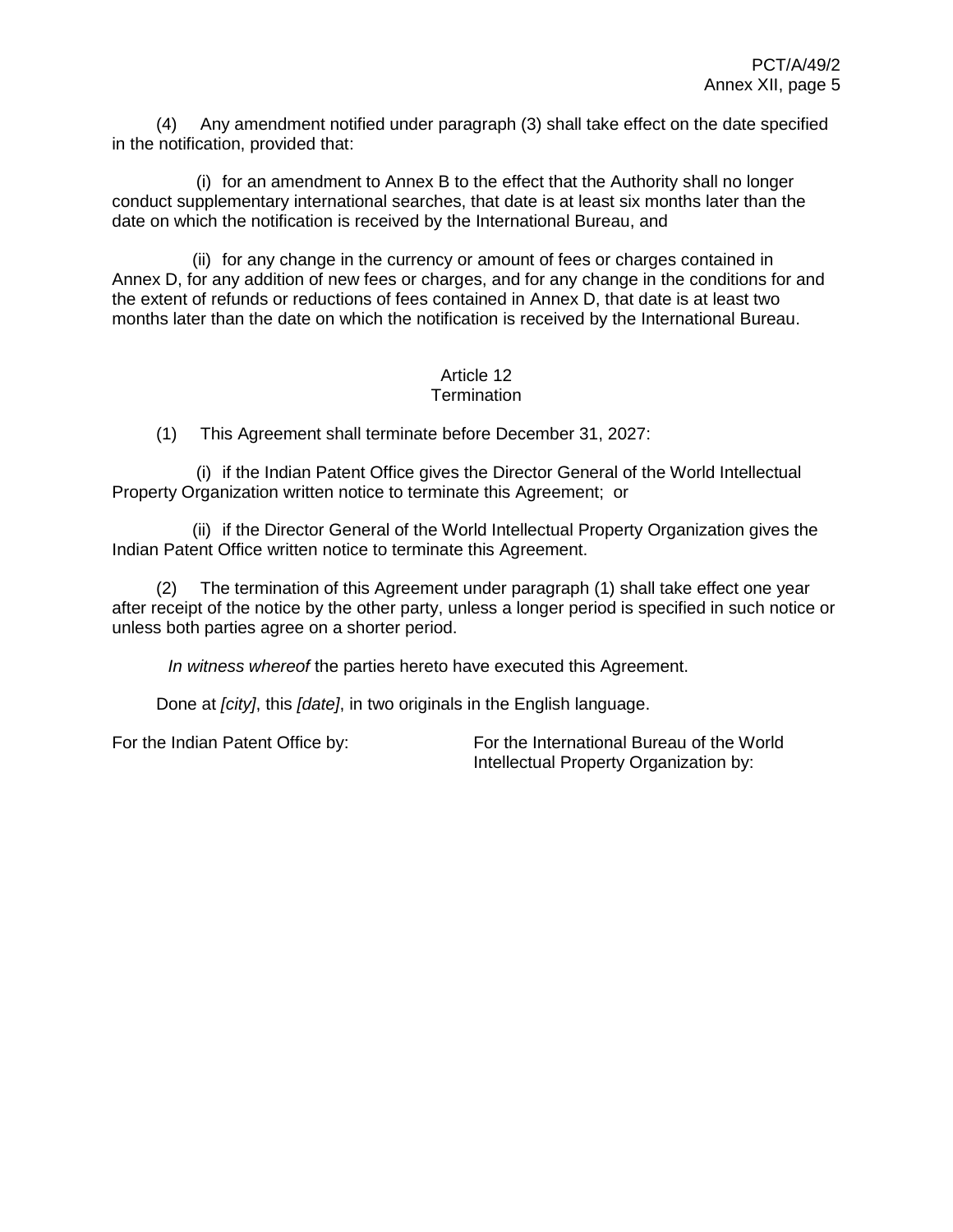#### Annex A States and Languages

Under Article 3 of the Agreement, the Authority specifies:

(i) the following States for which it will act:

so far as Article 3(1) is concerned:

India, Iran (Islamic Republic of);

so far as Article 3(2) is concerned:

India, Iran (Islamic Republic of).

Where a receiving Office specifies the International Authority under Articles 3(1) and (2), the International Authority shall become competent for international applications filed at that receiving Office from a date to be agreed by the receiving Office and International Authority and to be notified to the International Bureau.

(ii) the following language which it will accept:

English.

## Annex B Supplementary International Search: Documentation Covered; Limitations and Conditions

The Authority does not conduct supplementary international searches.

Annex C Subject Matter Not Excluded from Search or Examination

The subject matter set forth in Rule 39.1 or 67.1 which, under Article 4 of the Agreement, is not excluded from search or examination is the following:

any subject matter which is searched or examined under the patent grant procedure in accordance with the provisions of Indian patent law.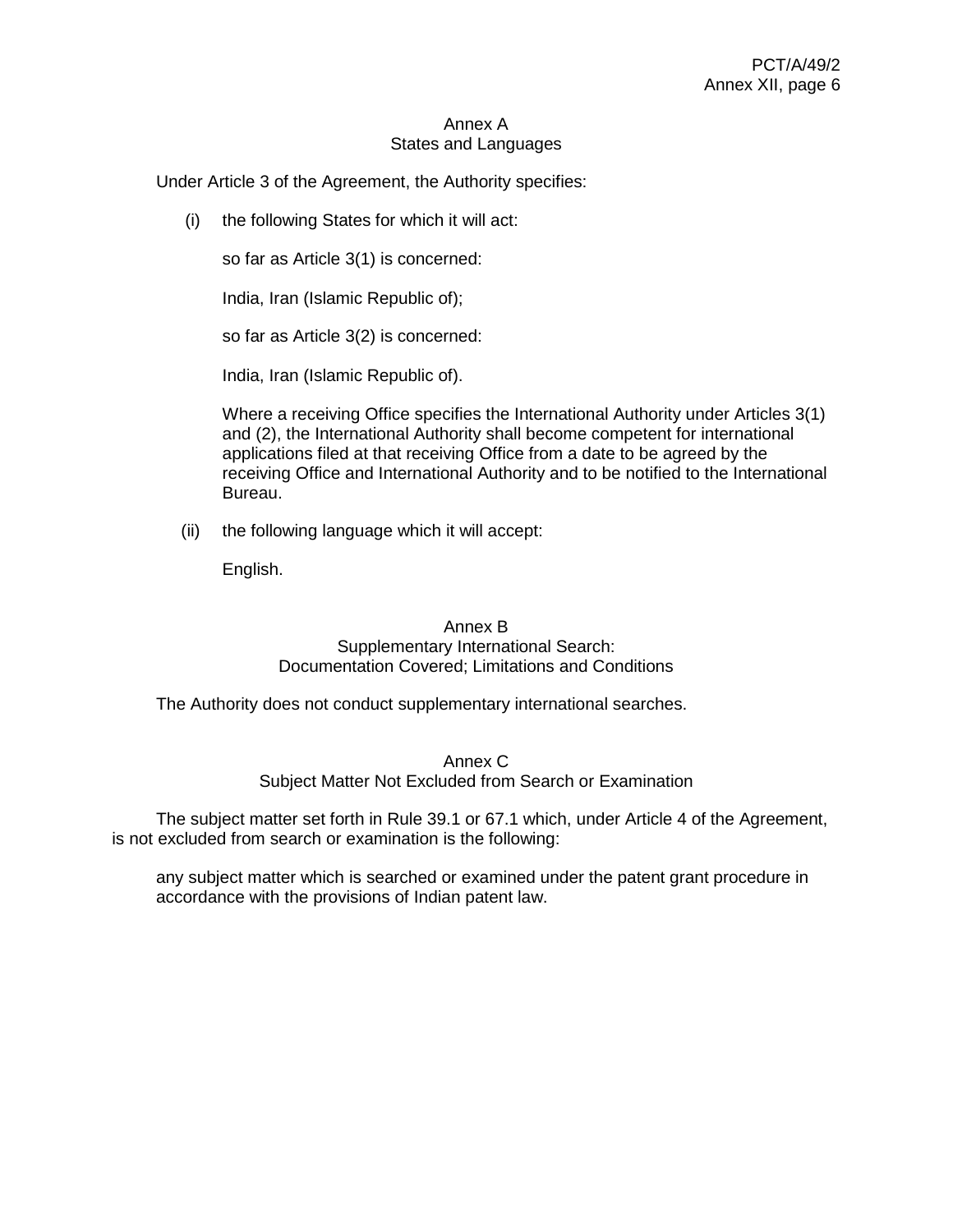#### Annex D Fees and Charges

### *Part I. Schedule of Fees and Charges*

| Kind of fee or charge                                                                 | Amount<br>(Indian rupees)                        |
|---------------------------------------------------------------------------------------|--------------------------------------------------|
| Search fee (Rule 16.1(a))<br>Additional fee (Rule 40.2(a))                            | $10,000(2,500)^1$<br>10,000 (2,500) <sup>1</sup> |
| Preliminary examination fee (Rule 58.1(b))<br>- where the international search report |                                                  |
| was issued by the Authority                                                           | 10,000 $(2,500)^1$                               |
| - in other cases                                                                      | 12,000 (3,000) <sup>1</sup>                      |
| Late payment fee for preliminary examination                                          | amount as set out in<br>Rule 58bis.2             |
| Additional fee (Rule 68.3(a))                                                         |                                                  |
| - where the international search report                                               |                                                  |
| was issued by the Authority                                                           | $10,000(2,500)^1$                                |
| - in other cases                                                                      | 12,000 (3,000) <sup>1</sup>                      |
| Protest fee (Rules $40.2(e)$ and $68.3(e)$ )                                          | 4,000 $(1,000)^1$                                |
| Late furnishing fee for sequence listings                                             |                                                  |
| (Rules $13$ ter.1(c) and $13$ ter.2)<br>Cost of copies (Rules 44.3(b), 71.2(b)        | 4,000 $(1,000)^1$                                |
| 94.1 ter and 94.2), per page                                                          | 4                                                |

## *Part II. Conditions for and Extent of Refunds or Reductions of Fees*

(1) Any amount paid by mistake, without cause, or in excess of the amount due, for fees indicated in Part I shall be refunded.

(2) Where the international application is withdrawn or considered withdrawn, under Article 14(1), (3) or (4), before the start of the international search, the amount of the search fee paid shall be fully refunded.

(3) Where the Authority benefits from the results of an earlier search already made by the Authority on an application whose priority is claimed for the international application, 25% to 50% of the amount of the search fee paid shall be refunded, depending on the extent to which an Authority benefits from that earlier search.

(4) In the cases provided for under Rule 58.3, the amount of the preliminary examination fee paid shall be fully refunded.

(5) Where the international application or the demand is withdrawn before the start of the international preliminary examination, the amount of the preliminary examination fee paid shall be refunded, less a processing fee equivalent to the amount of the transmittal fee, as set by the Indian Patent Office, in its capacity as a receiving Office under the PCT.

The amounts in parentheses are applicable in case of filing by an individual.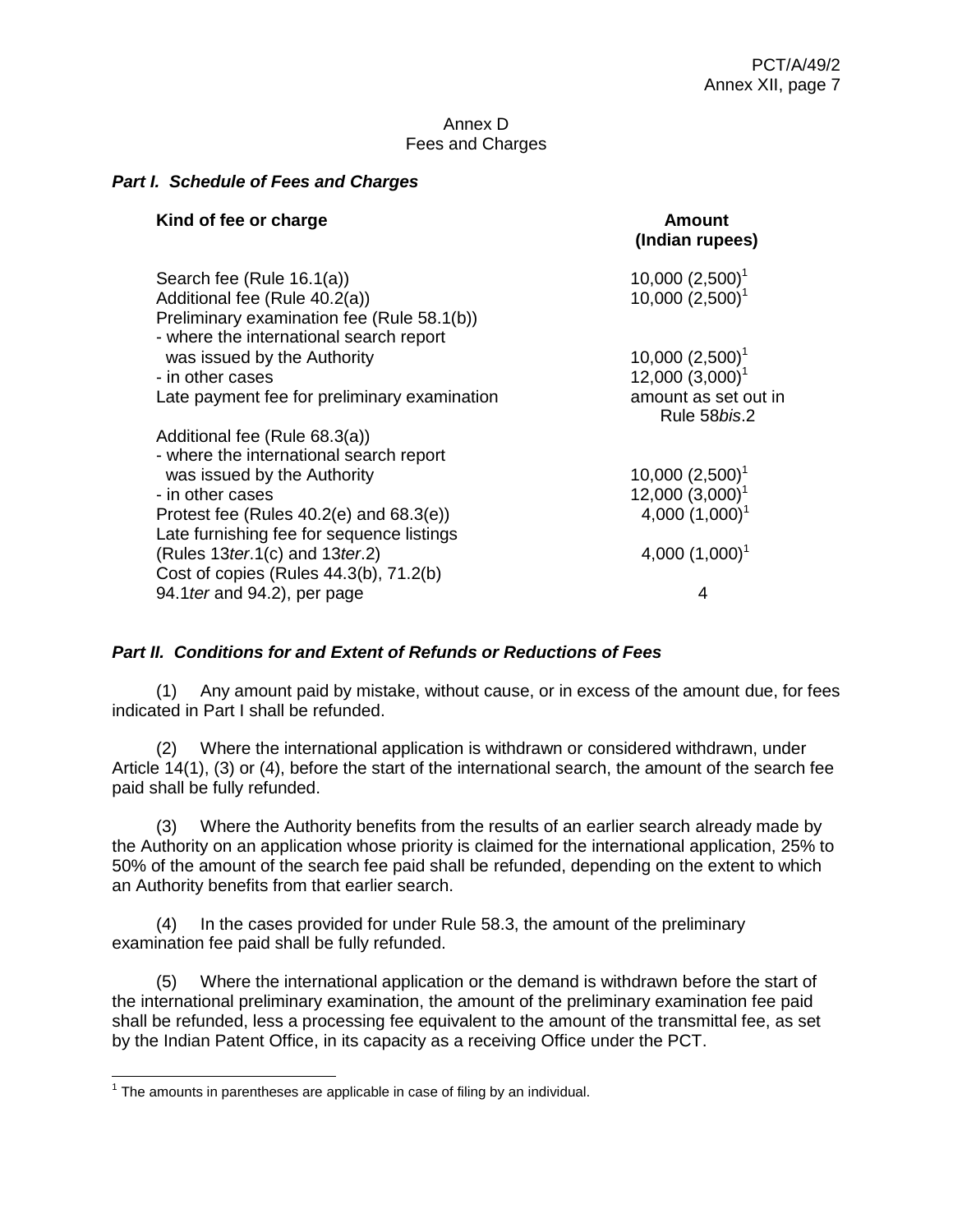#### Annex E **Classification**

Under Article 6 of the Agreement, the Authority specifies the following classification system(s) in addition to the International Patent Classification: none.

# Annex F

## Languages of Correspondence

Under Article 7 of the Agreement, the Authority specifies the following language:

English.

## Annex G International-Type Search

Under Article 8 of the Agreement, the Authority specifies the following extent of international-type searches:

The Authority does not conduct international-type searches.

[Annex XIII follows]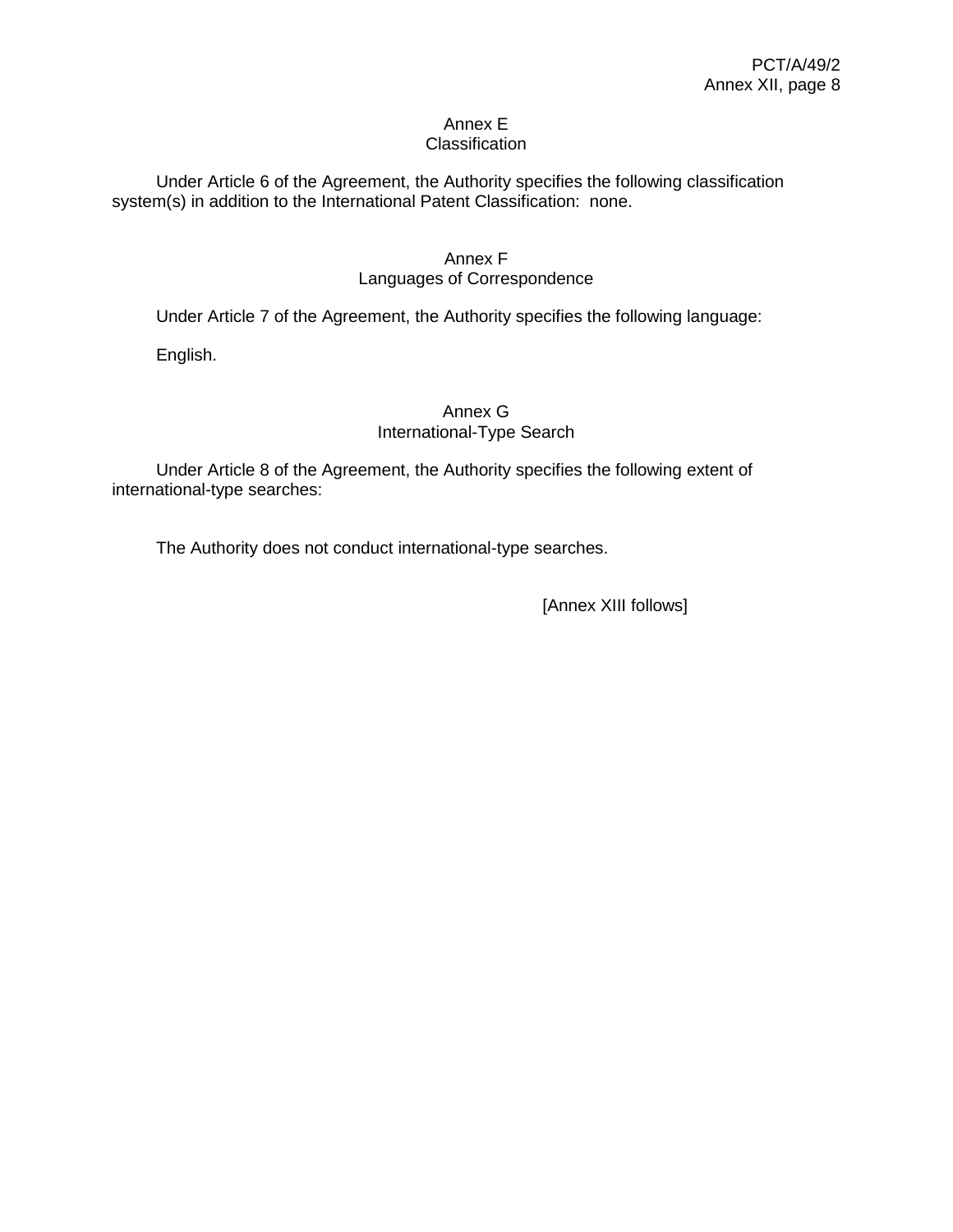## Draft Agreement

## between the Japan Patent Office and the International Bureau of the World Intellectual Property Organization

### in relation to the functioning of the Japan Patent Office as an International Searching Authority and International Preliminary Examining Authority under the Patent Cooperation Treaty

## *Preamble*

The Japan Patent Office and the International Bureau of the World Intellectual Property Organization,

*Considering* that the PCT Assembly, having heard the advice of the PCT Committee for Technical Cooperation, has appointed the Japan Patent Office as an International Searching and Preliminary Examining Authority under the Patent Cooperation Treaty and approved this Agreement in accordance with Articles 16(3) and 32(3),

*Hereby agree as follows:*

### Article 1 Terms and Expressions

(1) For the purposes of this Agreement:

- (a) "Treaty" means the Patent Cooperation Treaty;
- (b) "Regulations" means the Regulations under the Treaty;
- (c) "Administrative Instructions" means the Administrative Instructions under the

## Treaty;

(d) "Article" (except where a specific reference is made to an Article of this Agreement) means an Article of the Treaty;

- (e) "Rule" means a Rule of the Regulations;
- (f) "Contracting State" means a State party to the Treaty;
- (g) "the Authority" means the Japan Patent Office;

(h) "the International Bureau" means the International Bureau of the World Intellectual Property Organization.

(2) All other terms and expressions used in this Agreement which are also used in the Treaty, the Regulations or the Administrative Instructions have, for the purposes of this Agreement, the same meaning as in the Treaty, the Regulations and the Administrative Instructions.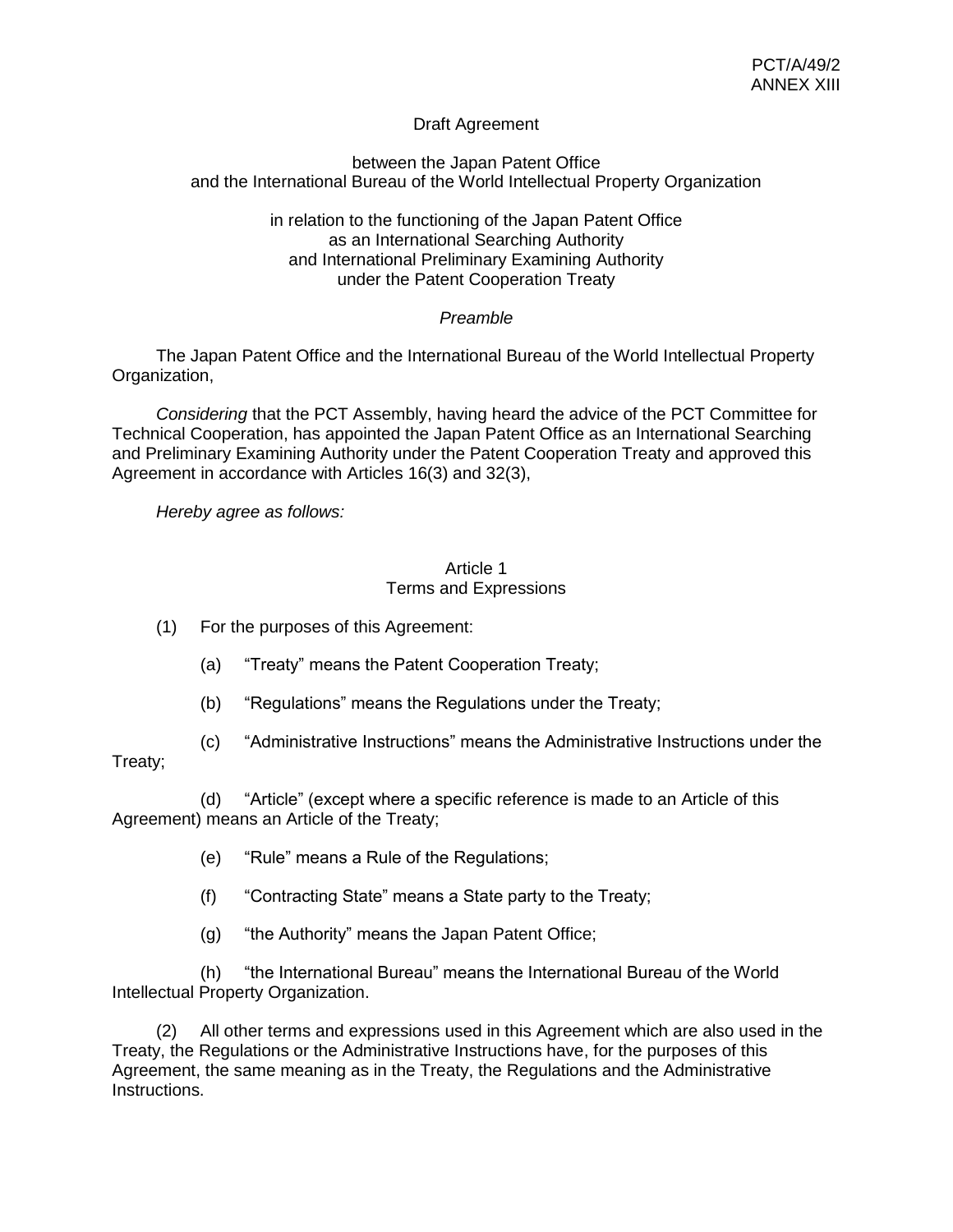### Article 2 Basic Obligations

(1) The Authority shall carry out international search and international preliminary examination in accordance with, and perform such other functions of an International Searching Authority and International Preliminary Examining Authority as are provided under, the Treaty, the Regulations, the Administrative Instructions and this Agreement.

(2) In carrying out international search and international preliminary examination, the Authority shall apply and observe all the common rules of international search and of international preliminary examination and, in particular, shall be guided by the PCT International Search and Preliminary Examination Guidelines.

(3) The Authority shall maintain a quality management system in compliance with the requirements set out in the PCT International Search and Preliminary Examination Guidelines.

(4) The Authority and the International Bureau shall, having regard to their respective functions under the Treaty, the Regulations, the Administrative Instructions and this Agreement, render, to the extent considered to be appropriate by both the Authority and the International Bureau, mutual assistance in the performance of their functions thereunder.

## Article 3 Competence of Authority

(1) The Authority shall act as International Searching Authority for any international application filed with the receiving Office of, or acting for, any Contracting State specified in Annex A to this Agreement, provided that the receiving Office specifies the Authority for that purpose, that such application, or a translation thereof furnished for the purposes of international search, is in the language or one of the languages specified in Annex A to this Agreement and, where applicable, that the Authority has been chosen by the applicant and that any other requirements regarding such application as specified in Annex A to this Agreement have been met.

(2) The Authority shall act as International Preliminary Examining Authority for any international application filed with the receiving Office of, or acting for, any Contracting State specified in Annex A to this Agreement, provided that the receiving Office specifies the Authority for that purpose, that such application, or a translation thereof furnished for the purposes of international preliminary examination, is in the language or one of the languages specified in Annex A to this Agreement and, where applicable, that the Authority has been chosen by the applicant and that any other requirements regarding such application as specified in Annex A to this Agreement have been met.

(3) Where an international application is filed with the International Bureau as receiving Office under Rule 19.1(a)(iii), paragraphs (1) and (2) apply as if that application had been filed with a receiving Office which would have been competent under Rule 19.1(a)(i) or (ii), (b) or (c) or Rule 19.2(i).

(4) The Authority shall conduct supplementary international searches in accordance with Rule 45*bis* to the extent decided by it, as set out in Annex B to this Agreement.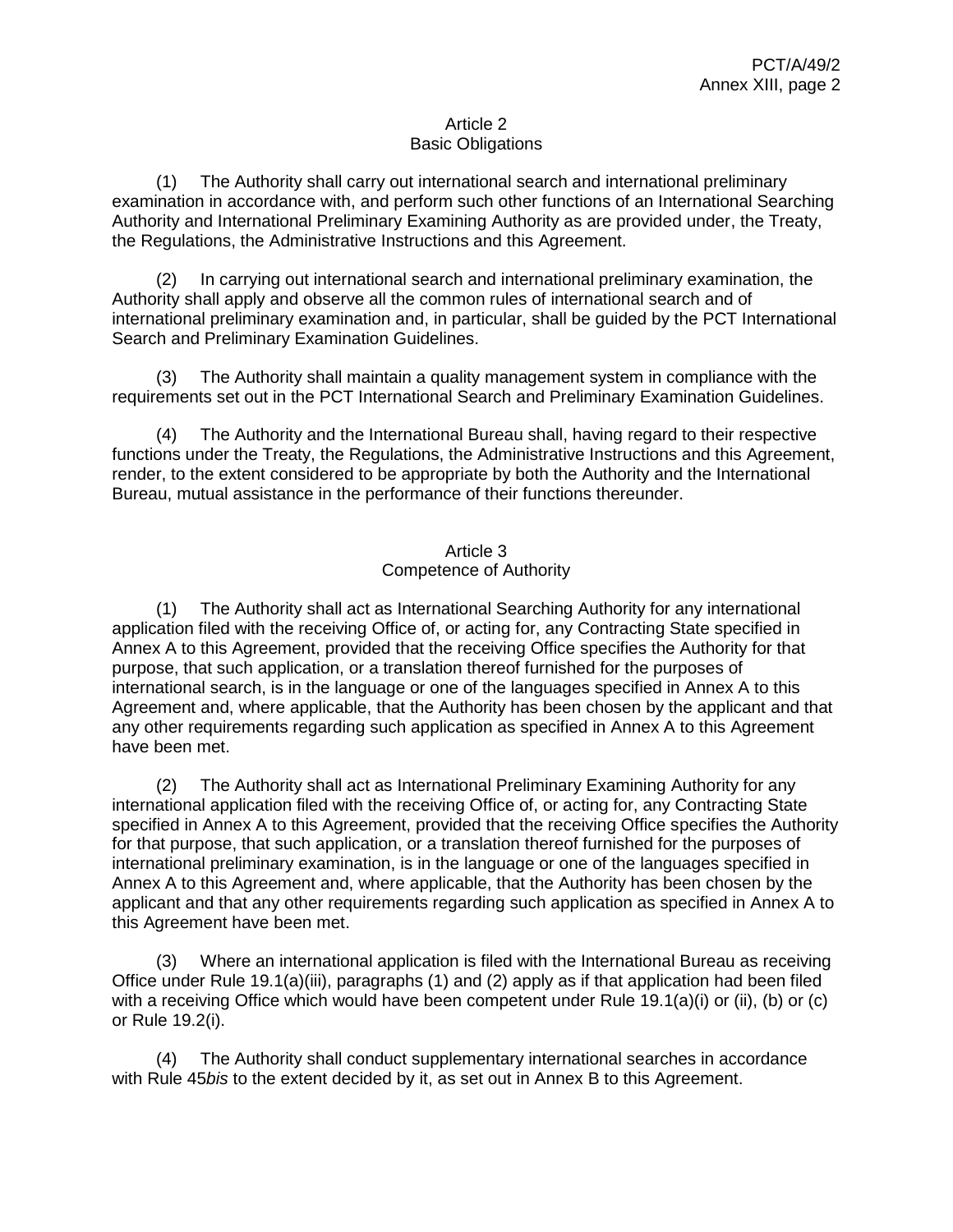#### Article 4

### Subject Matter Not Required to Be Searched or Examined

The Authority shall not be obliged to search, by virtue of Article  $17(2)(a)(i)$ , or examine, by virtue of Article 34(4)(a)(i), any international application to the extent that it considers that such application relates to subject matter set forth in Rule 39.1 or 67.1, as the case may be, with the exception of the subject matter specified in Annex C to this Agreement.

#### Article 5 Fees and Charges

(1) A schedule of all fees of the Authority, and all other charges which the Authority is entitled to make, in relation to its functions as an International Searching Authority and International Preliminary Examining Authority, is set out in Annex D to this Agreement.

(2) The Authority shall, under the conditions and to the extent set out in Annex D to this Agreement:

(i) refund the whole or part of the search fee paid, or waive or reduce the search fee, where the international search report can be wholly or partly based on the results of an earlier search (Rules 16.3 and 41.1);

(ii) refund the search fee where the international application is withdrawn or considered withdrawn before the start of the international search.

(3) The Authority shall, under the conditions and to the extent set out in Annex D to this Agreement, refund the whole or part of the preliminary examination fee paid where the demand is considered as if it had not been submitted (Rule 58.3) or where the demand or the international application is withdrawn by the applicant before the start of the international preliminary examination.

### Article 6

#### **Classification**

For the purposes of Rules 43.3(a) and 70.5(b), the Authority shall indicate the classification of the subject matter according to the International Patent Classification. The Authority may, in addition, in accordance with Rules 43.3 and 70.5, indicate the classification of the subject matter according to any other patent classification specified in Annex E to this Agreement to the extent decided by it as set out in that Annex.

#### Article 7 Languages of Correspondence Used by the Authority

For the purposes of correspondence, including forms, other than with the International Bureau, the Authority shall use the language or one of the languages indicated, having regard to the language or languages indicated in Annex A and to the language or languages whose use is authorized by the Authority under Rule 92.2(b), in Annex F.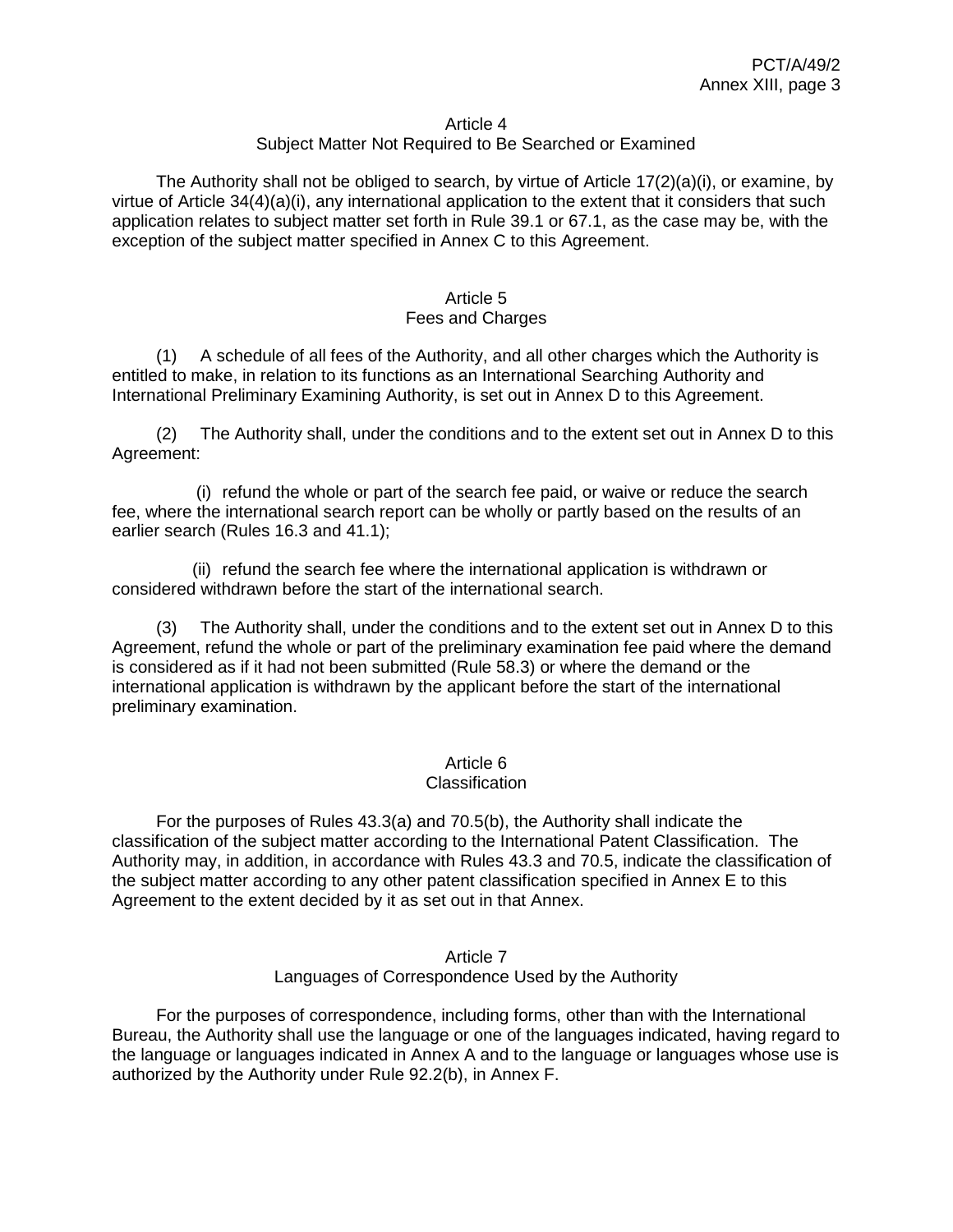#### Article 8 International-Type Search

The Authority shall carry out international-type searches to the extent decided by it as set out in Annex G to this Agreement.

## Article 9 Entry into Force

This Agreement shall enter into force on January 1, 2018.

## Article 10 Duration and Renewability

This Agreement shall remain in force until December 31, 2027. The parties to this Agreement shall, no later than July 2026, start negotiations for its renewal.

# Article 11

## Amendment

(1) Without prejudice to paragraphs (2) and (3), amendments may, subject to approval by the Assembly of the International Patent Cooperation Union, be made to this Agreement by agreement between the parties hereto; they shall take effect on the date agreed upon by them.

(2) Without prejudice to paragraph (3), amendments may be made to the Annexes to this Agreement by agreement between the Director General of the World Intellectual Property Organization and the Authority; and, notwithstanding paragraph (4), they shall take effect on the date agreed upon by them.

(3) The Authority may, by a notification to the Director General of the World Intellectual Property Organization:

(i) add to the indications of States and languages contained in Annex A to this Agreement;

(ii) amend the indications on supplementary international searches contained in Annex B to this Agreement;

(iii) amend the schedule of fees and charges contained in Annex D to this Agreement;

(iv) amend the indications on patent classification systems contained in Annex E to this Agreement;

(v) amend the indications on languages of correspondence contained in Annex F to this Agreement;

(vi) amend the indications on international-type searches contained in Annex G to this Agreement.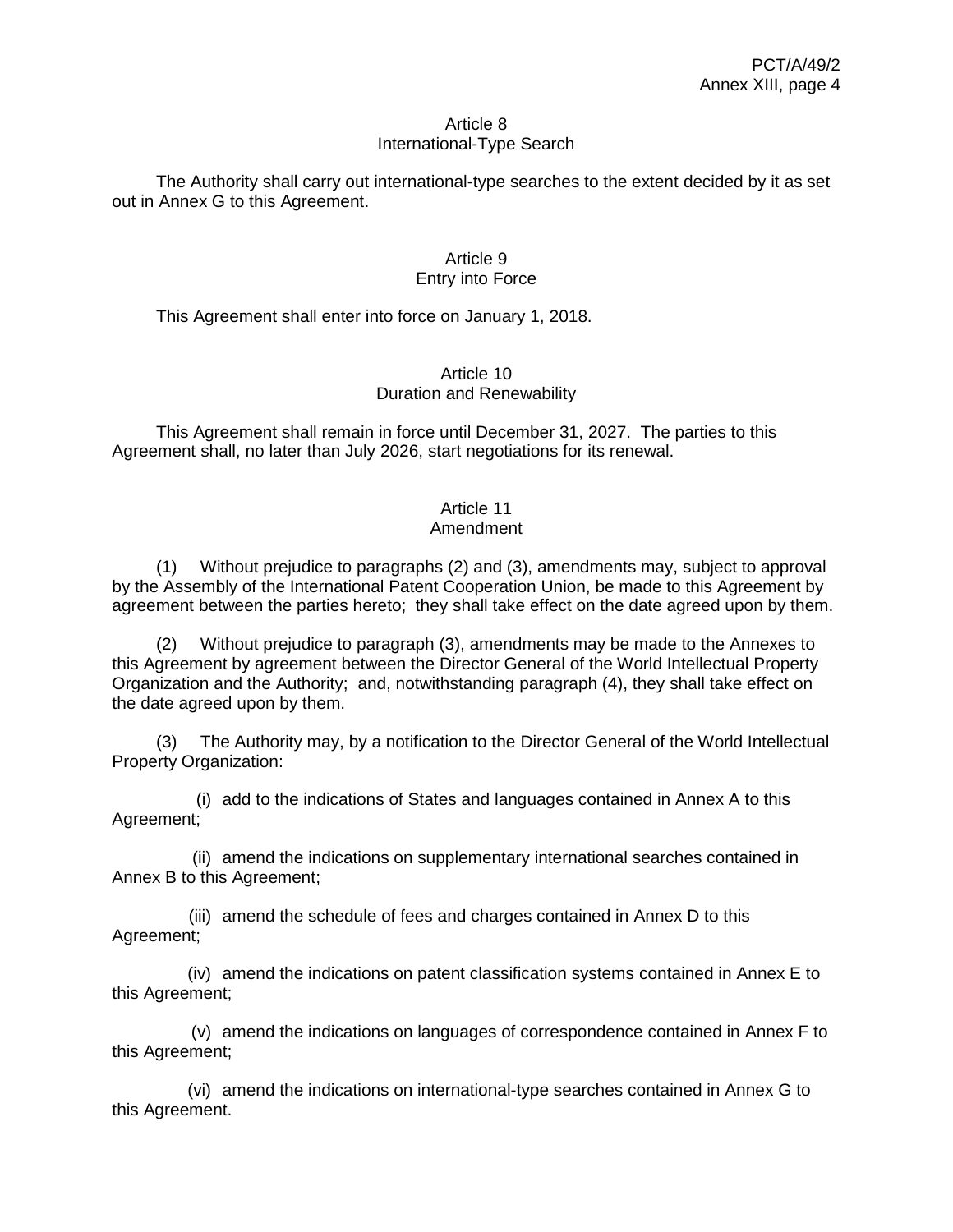(4) Any amendment notified under paragraph (3) shall take effect on the date specified in the notification, provided that:

(i) for an amendment to Annex B to the effect that the Authority shall no longer conduct supplementary international searches, that date is at least six months later than the date on which the notification is received by the International Bureau, and

(ii) for any change in the currency or amount of fees or charges contained in Annex D, for any addition of new fees or charges, and for any change in the conditions for and the extent of refunds or reductions of fees contained in Annex D, that date is at least two months later than the date on which the notification is received by the International Bureau.

#### Article 12 **Termination**

(1) This Agreement shall terminate before December 31, 2027:

(i) if the Japan Patent Office gives the Director General of the World Intellectual Property Organization written notice to terminate this Agreement; or

(ii) if the Director General of the World Intellectual Property Organization gives the Japan Patent Office written notice to terminate this Agreement.

(2) The termination of this Agreement under paragraph (1) shall take effect one year after receipt of the notice by the other party, unless a longer period is specified in such notice or unless both parties agree on a shorter period.

*In witness whereof* the parties hereto have executed this Agreement.

Done at *[city]*, this *[date]*, in two originals in the English and Japanese languages, each text being equally authentic.

For the Japan Patent Office by: For the International Bureau of the World Intellectual Property Organization by: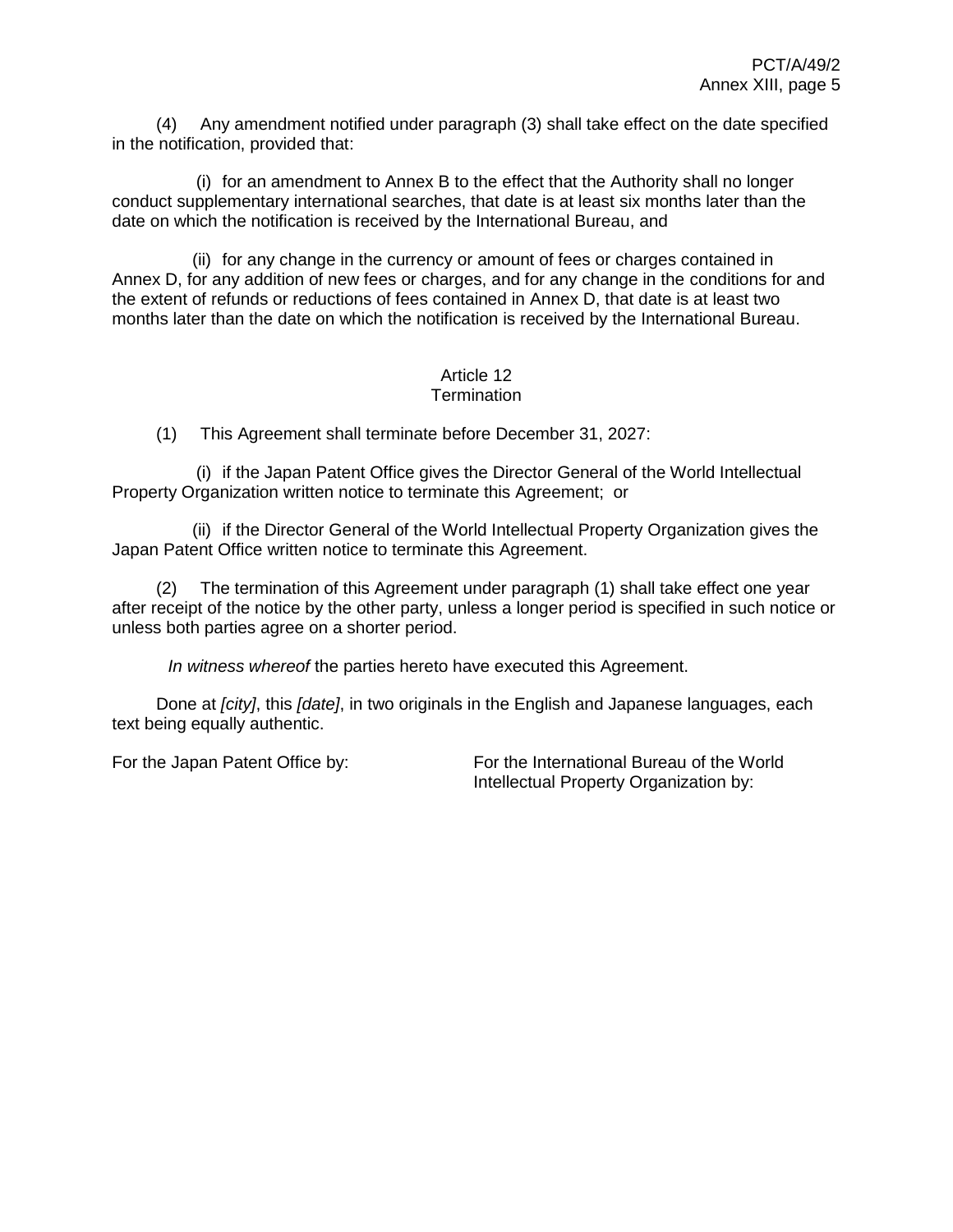#### Annex A States and Languages

Under Article 3 of the Agreement, the Authority specifies:

(i) the following States for which it will act:

so far as Article 3(1) is concerned:

Japan, Brunei Darussalam, Cambodia, Indonesia, Lao People's Democratic Republic, Malaysia, Philippines, Republic of Korea, Singapore, Thailand, United States of America and Viet Nam;

so far as Article 3(2) is concerned:

where the Authority has prepared the international search report,

Japan, Brunei Darussalam, Cambodia, Indonesia, Lao People's Democratic Republic, Malaysia, Philippines, Republic of Korea, Singapore, Thailand, United States of America and Viet Nam.

For the United States of America, the Authority will act under Article 3(1) provided that (a) the international application is submitted in English; (b) the claims of the international application are directed to the field of green technology as defined by the International Patent Classification classes; and (c) the Authority has not received more than 5,000 international applications from the United States Patent and Trademark Office during the three year period from July 1, 2015 to June 30, 2018, and not more than 475 applications per quarter. Where the Authority has prepared the international search report, the Authority will also act under Article 3(2) if these conditions are met. For further information, see *<http://www.uspto.gov/sites/default/files/jpo-isa-ipea.pdf>*.

Where a receiving Office specifies the International Authority under Articles 3(1) and (2), the International Authority shall become competent for international applications filed at that receiving Office from a date to be agreed by the receiving Office and International Authority and to be notified to the International Bureau.

(ii) the following languages which it will accept:

(a) for international applications filed with the receiving Office of, or acting for, Japan:

Japanese, English;

(b) for international applications filed with the receiving Office of, or acting for, Brunei Darussalam, Cambodia, Indonesia, Lao People's Democratic Republic, Malaysia, Philippines, Singapore, Thailand, United States of America and Viet Nam:

English;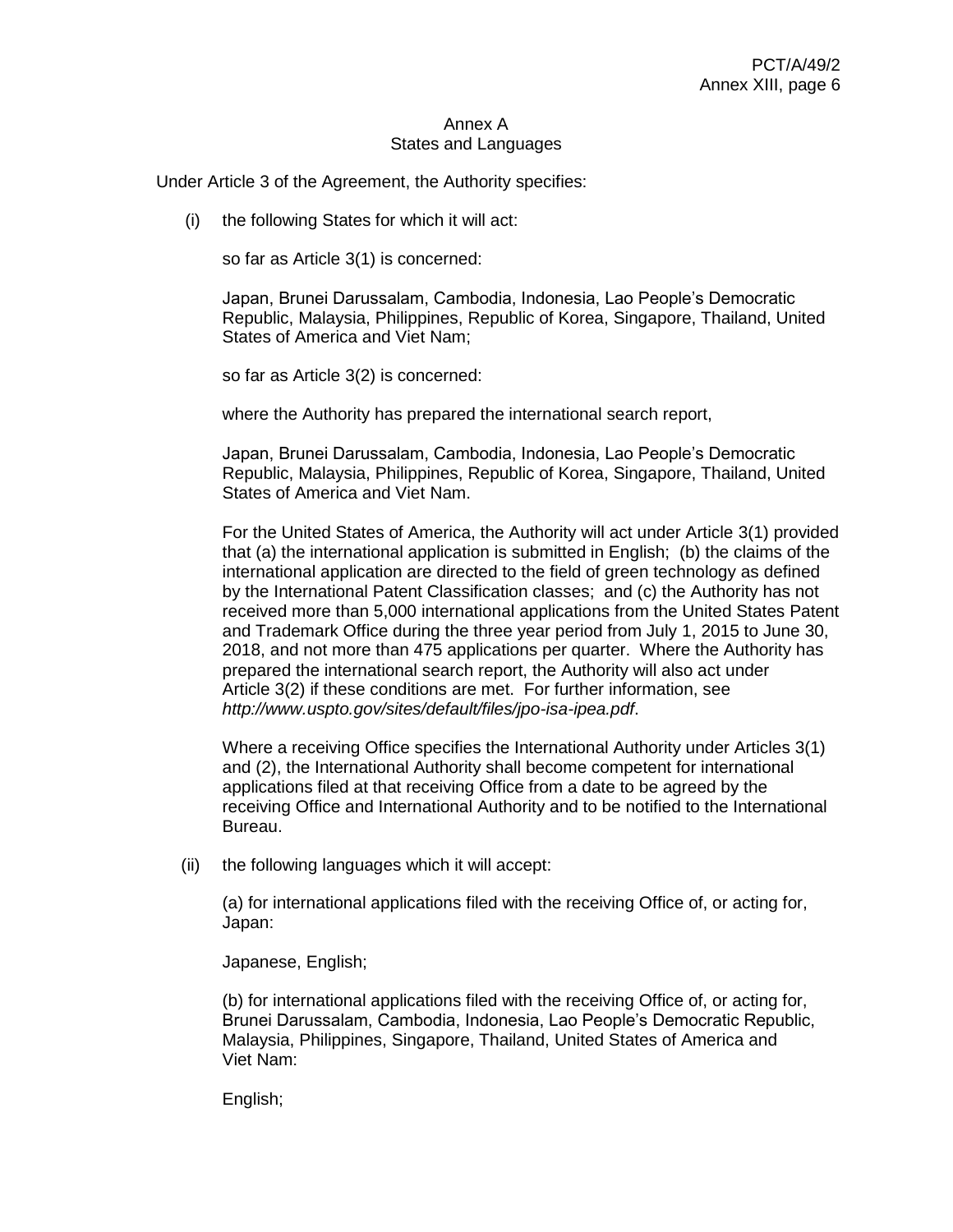(c) for international applications filed with the receiving Office of the Republic of Korea:

Japanese.

## Annex B Supplementary International Search: Documentation Covered; Limitations and Conditions

The Authority does not conduct supplementary international searches.

Annex C Subject Matter Not Excluded from Search or Examination

The subject matter set forth in Rule 39.1 or 67.1 which, under Article 4 of the Agreement, is not excluded from search or examination is the following:

any subject matter which is searched or examined under the patent grant procedure in accordance with the provisions of Japanese Patent Act; and methods for treatment of the human body by surgery or therapy, as well as diagnostic methods.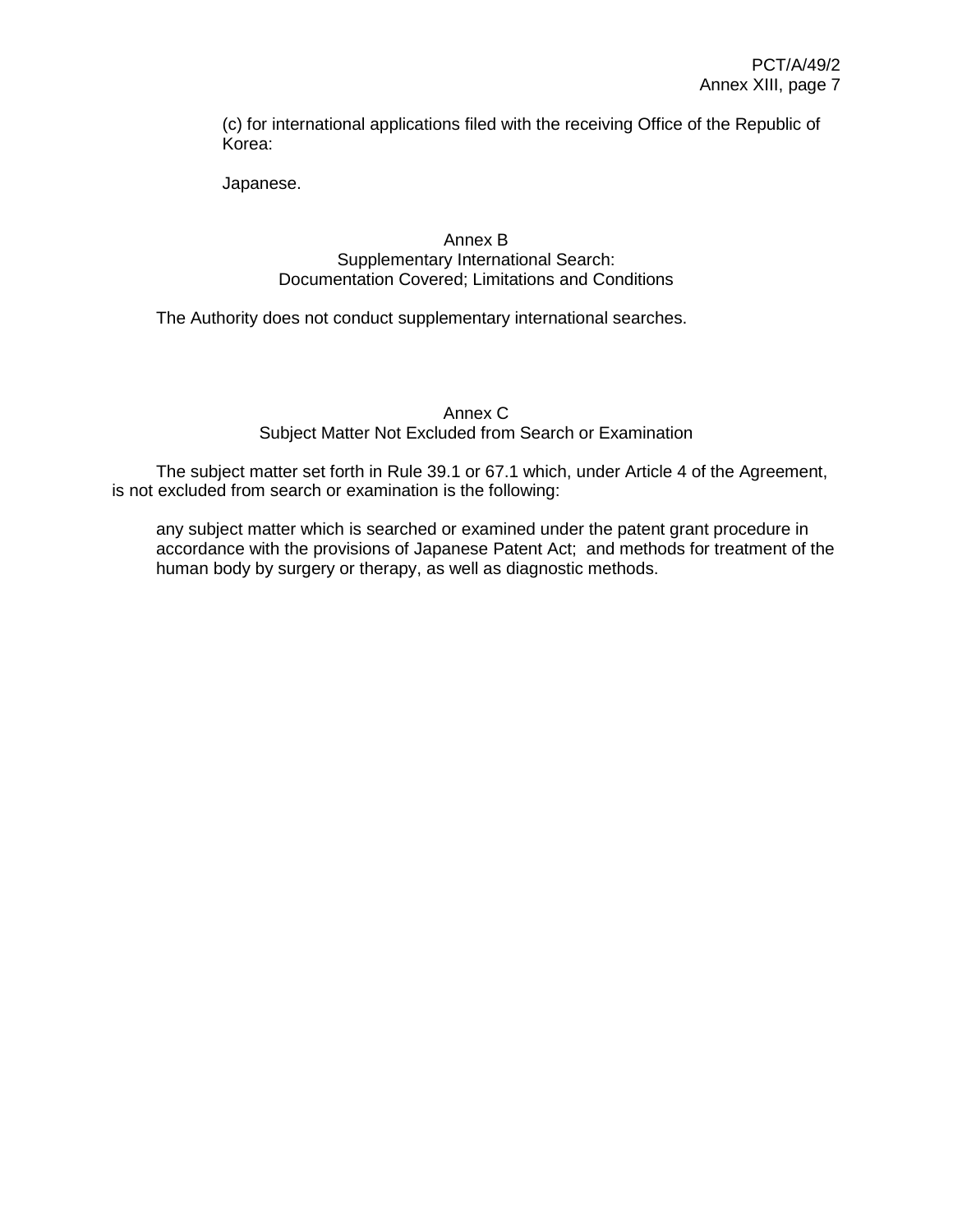#### Annex D Fees and Charges

#### *Part I. Schedule of Fees and Charges*

| Kind of fee or charge                      | Amount<br>(Japanese yen) |
|--------------------------------------------|--------------------------|
| Search fee (Rule 16.1(a))                  |                          |
| (for an application in Japanese)           | 70,000 <sup>1</sup>      |
| Search fee (Rule 16.1(a))                  |                          |
| (for an application in English)            | 156,000                  |
| Additional fee (Rule 40.2(a))              |                          |
| (for an application in Japanese)           | 60,000                   |
| Additional fee (Rule 40.2(a))              |                          |
| (for an application in English)            | 126,000                  |
| Preliminary examination fee (Rule 58.1(b)) |                          |
| (for an application in Japanese)           | 26,000                   |
| Preliminary examination fee (Rule 58.1(b)) |                          |
| (for an application in English)            | 58,000                   |
| Additional fee (Rule 68.3(a))              |                          |
| (for an application in Japanese)           | 15,000                   |
| Additional fee (Rule 68.3(a))              |                          |
| (for an application in English)            | 34,000                   |
| Cost of copies (Rules 44.3(b), 71.2(b),    |                          |
| 94.1 ter and 94.2), per document           | 1,400                    |

### *Part II. Conditions for and Extent of Refunds or Reductions of Fees*

(1) Any amount paid by mistake, without cause, or in excess of the amount due, for fees indicated in Part I shall be refunded.

(2) The amount of either 28,000 Japanese yen (for an application in Japanese)<sup>2</sup> or 62,000 Japanese yen (for an application in English) shall be refunded upon request by the applicant where the Authority benefits from one of the following earlier searches to a considerable extent:

> (i) where the international application claims the priority of an earlier international application which has been the subject of an international search made by the Authority, the international search of the earlier international application;

(ii) the earlier search of a Japanese national application for a patent or for a utility model registration which was filed by the same applicant as that of the international application.

 $1$  This fee is reduced by two thirds where the application is filed in Japanese by an individual, a small or mediumsized enterprise that has commenced business or been established less than ten years or a micro enterprise. For

further details, see *http://www.jpo.go.jp/tetuzuki/ryoukin/chusho\_keigen.htm*<br><sup>2</sup> The amount of the refund of the search fee is reduced by two thirds where the fee reduction was applied.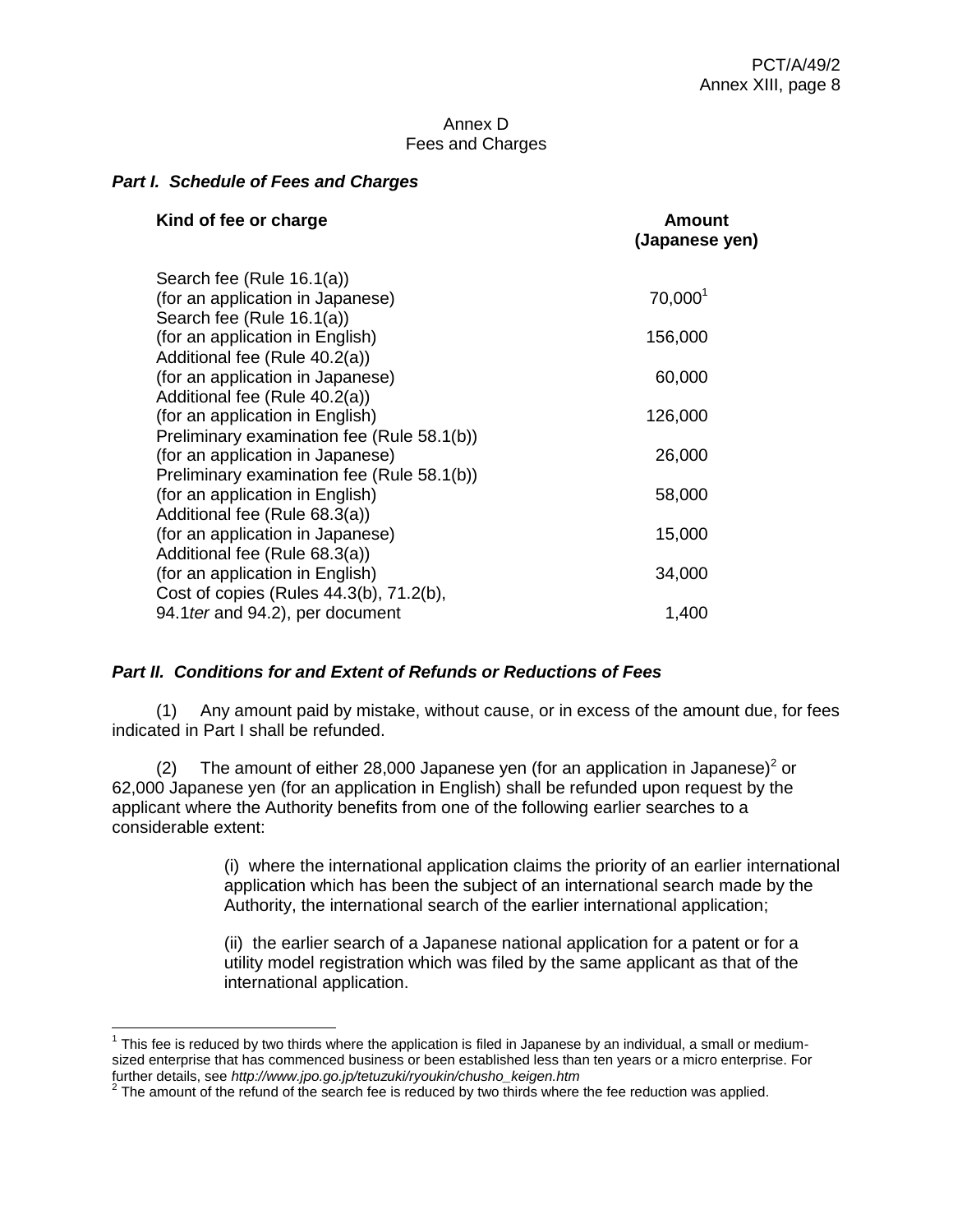(3) In the cases provided for under Rule 58.3, the amount of the preliminary examination fee paid shall be fully refunded.

(4) As long as the refund of the search fee (in the case where the international application is withdrawn or considered withdrawn, under Article 14(1), (3) or (4), before the start of the international search) and the refund of the preliminary examination fee (in the case where the international application or the demand is withdrawn before the start of the international preliminary examination) continue not to be compatible with the national law applicable to the Authority, the Authority may abstain from refunding those fees.

# Annex E

## **Classification**

Under Article 6 of the Agreement, the Authority specifies the following classification systems in addition to the International Patent Classification: none.

#### Annex F Languages of Correspondence

Under Article 7 of the Agreement, the Authority specifies the following language(s):

Japanese, English.

#### Annex G International-Type Search

Under Article 8 of the Agreement, the Authority specifies the following extent of international-type searches:

The Authority does not conduct international-type searches.

[Annex XIV follows]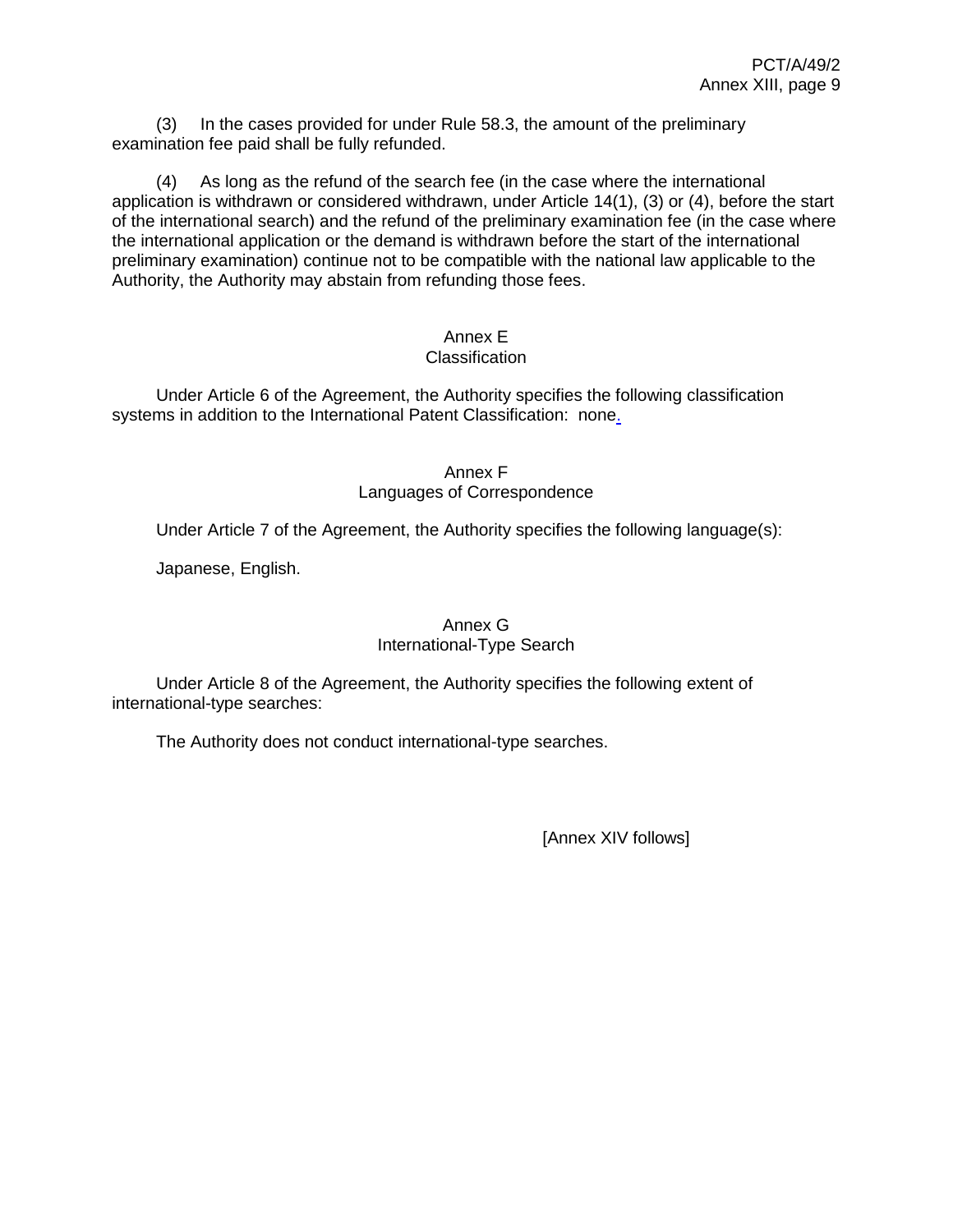## Draft Agreement

## between the Korean Intellectual Property Office and the International Bureau of the World Intellectual Property Organization

in relation to the functioning of the Korean Intellectual Property Office as an International Searching Authority and International Preliminary Examining Authority under the Patent Cooperation Treaty

## *Preamble*

The Korean Intellectual Property Office and the International Bureau of the World Intellectual Property Organization,

*Considering* that the PCT Assembly, having heard the advice of the PCT Committee for Technical Cooperation, has appointed the Korean Intellectual Property Office as an International Searching and Preliminary Examining Authority under the Patent Cooperation Treaty and approved this Agreement in accordance with Articles 16(3) and 32(3),

*Hereby agree as follows:*

### Article 1 Terms and Expressions

- (1) For the purposes of this Agreement:
	- (a) "Treaty" means the Patent Cooperation Treaty;
	- (b) "Regulations" means the Regulations under the Treaty;
- (c) "Administrative Instructions" means the Administrative Instructions under the

## Treaty;

(d) "Article" (except where a specific reference is made to an Article of this Agreement) means an Article of the Treaty;

- (e) "Rule" means a Rule of the Regulations;
- (f) "Contracting State" means a State party to the Treaty;
- (g) "the Authority" means the Korean Intellectual Property Office;

(h) "the International Bureau" means the International Bureau of the World Intellectual Property Organization.

(2) All other terms and expressions used in this Agreement which are also used in the Treaty, the Regulations or the Administrative Instructions have, for the purposes of this Agreement, the same meaning as in the Treaty, the Regulations and the Administrative Instructions.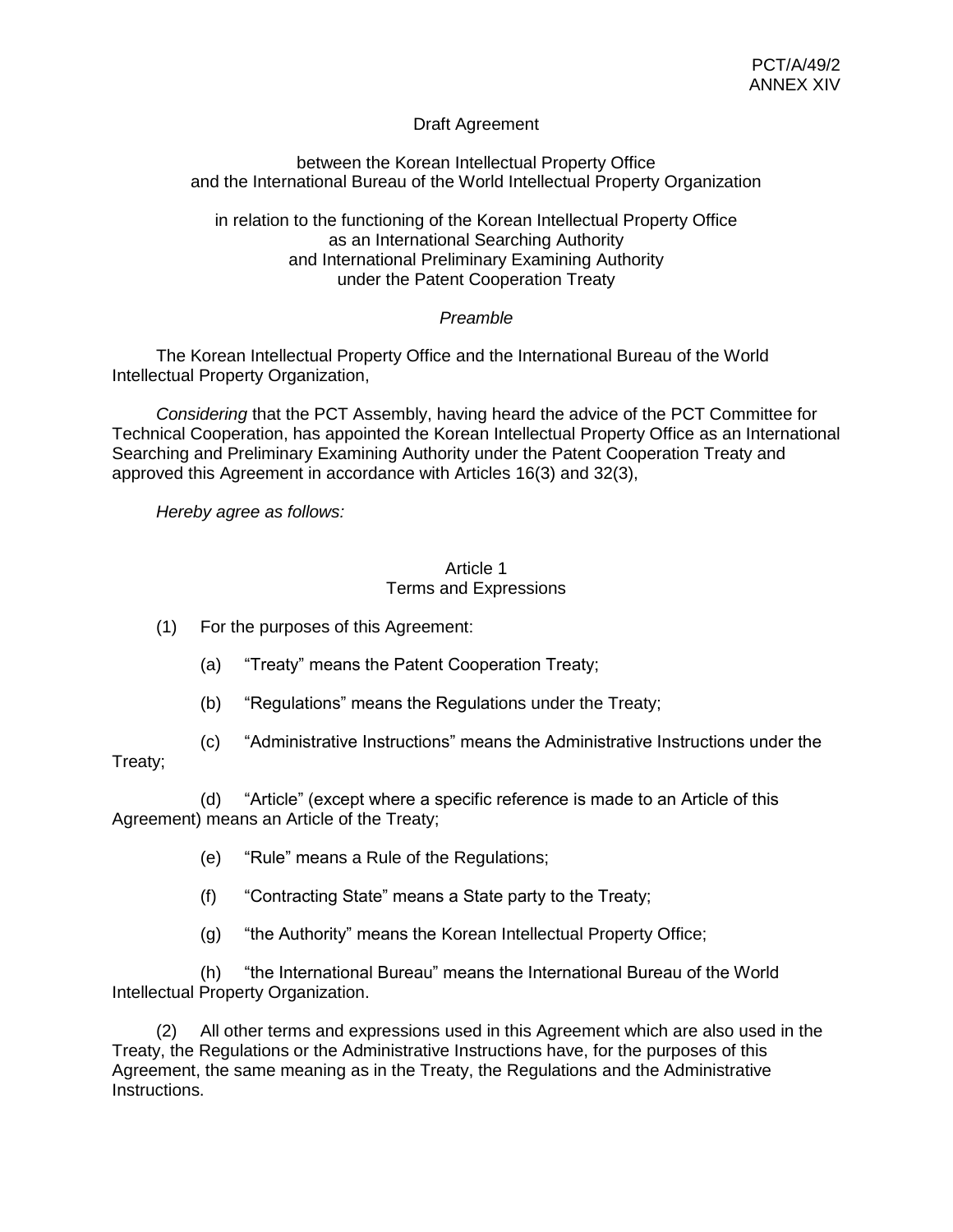## Article 2 Basic Obligations

(1) The Authority shall carry out international search and international preliminary examination in accordance with, and perform such other functions of an International Searching Authority and International Preliminary Examining Authority as are provided under, the Treaty, the Regulations, the Administrative Instructions and this Agreement.

(2) In carrying out international search and international preliminary examination, the Authority shall apply and observe all the common rules of international search and of international preliminary examination and, in particular, shall be guided by the PCT International Search and Preliminary Examination Guidelines.

(3) The Authority shall maintain a quality management system in compliance with the requirements set out in the PCT International Search and Preliminary Examination Guidelines.

(4) The Authority and the International Bureau shall, having regard to their respective functions under the Treaty, the Regulations, the Administrative Instructions and this Agreement, render, to the extent considered to be appropriate by both the Authority and the International Bureau, mutual assistance in the performance of their functions thereunder.

## Article 3 Competence of Authority

(1) The Authority shall act as International Searching Authority for any international application filed with the receiving Office of, or acting for, any Contracting State specified in Annex A to this Agreement, provided that the receiving Office specifies the Authority for that purpose, that such application, or a translation thereof furnished for the purposes of international search, is in the language or one of the languages specified in Annex A to this Agreement and, where applicable, that the Authority has been chosen by the applicant and that any other requirements regarding such application as specified in Annex A to this Agreement have been met.

(2) The Authority shall act as International Preliminary Examining Authority for any international application filed with the receiving Office of, or acting for, any Contracting State specified in Annex A to this Agreement, provided that the receiving Office specifies the Authority for that purpose, that such application, or a translation thereof furnished for the purposes of international preliminary examination, is in the language or one of the languages specified in Annex A to this Agreement and, where applicable, that the Authority has been chosen by the applicant and that any other requirements regarding such application as specified in Annex A to this Agreement have been met.

(3) Where an international application is filed with the International Bureau as receiving Office under Rule 19.1(a)(iii), paragraphs (1) and (2) apply as if that application had been filed with a receiving Office which would have been competent under Rule 19.1(a)(i) or (ii), (b) or (c) or Rule 19.2(i).

(4) The Authority shall conduct supplementary international searches in accordance with Rule 45*bis* to the extent decided by it, as set out in Annex B to this Agreement.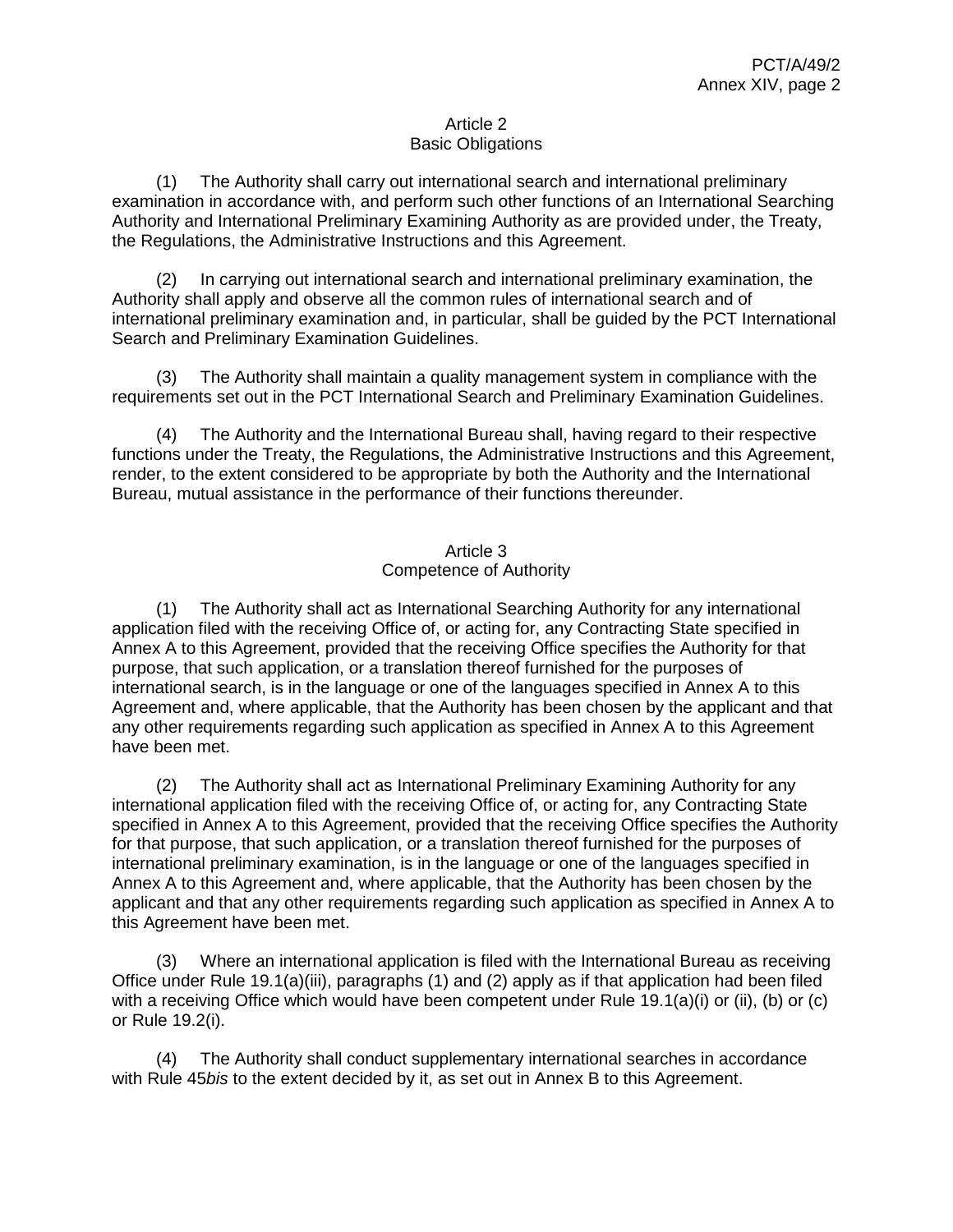#### Article 4

### Subject Matter Not Required to Be Searched or Examined

The Authority shall not be obliged to search, by virtue of Article  $17(2)(a)(i)$ , or examine, by virtue of Article 34(4)(a)(i), any international application to the extent that it considers that such application relates to subject matter set forth in Rule 39.1 or 67.1, as the case may be, with the exception of the subject matter specified in Annex C to this Agreement.

#### Article 5 Fees and Charges

(1) A schedule of all fees of the Authority, and all other charges which the Authority is entitled to make, in relation to its functions as an International Searching Authority and International Preliminary Examining Authority, is set out in Annex D to this Agreement.

(2) The Authority shall, under the conditions and to the extent set out in Annex D to this Agreement:

(i) refund the whole or part of the search fee paid, or waive or reduce the search fee, where the international search report can be wholly or partly based on the results of an earlier search (Rules 16.3 and 41.1);

(ii) refund the search fee where the international application is withdrawn or considered withdrawn before the start of the international search.

(3) The Authority shall, under the conditions and to the extent set out in Annex D to this Agreement, refund the whole or part of the preliminary examination fee paid where the demand is considered as if it had not been submitted (Rule 58.3) or where the demand or the international application is withdrawn by the applicant before the start of the international preliminary examination.

### Article 6

#### **Classification**

For the purposes of Rules 43.3(a) and 70.5(b), the Authority shall indicate the classification of the subject matter according to the International Patent Classification. The Authority may, in addition, in accordance with Rules 43.3 and 70.5, indicate the classification of the subject matter according to any other patent classification specified in Annex E to this Agreement to the extent decided by it as set out in that Annex.

#### Article 7 Languages of Correspondence Used by the Authority

For the purposes of correspondence, including forms, other than with the International Bureau, the Authority shall use the language or one of the languages indicated, having regard to the language or languages indicated in Annex A and to the language or languages whose use is authorized by the Authority under Rule 92.2(b), in Annex F.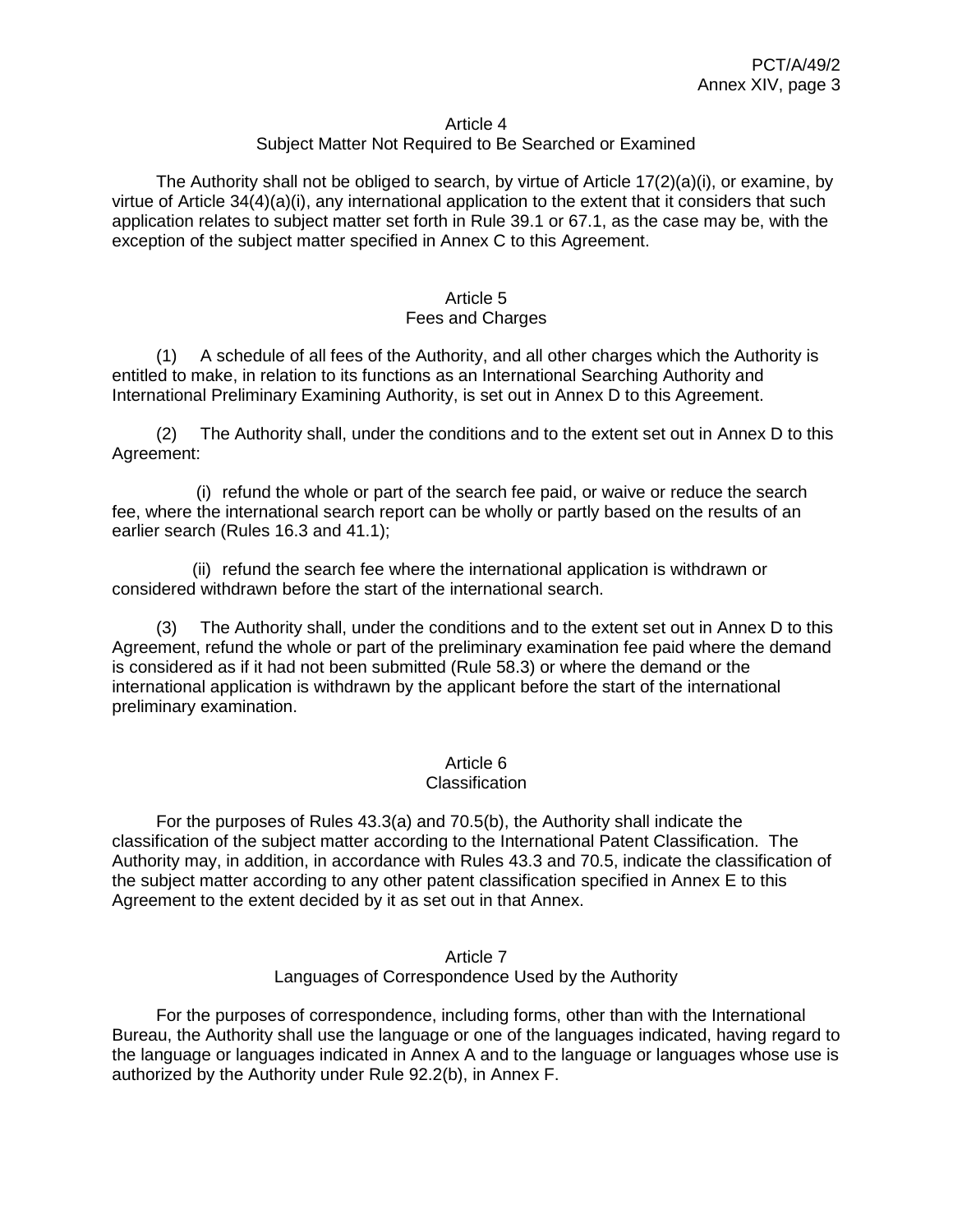#### Article 8 International-Type Search

The Authority shall carry out international-type searches to the extent decided by it as set out in Annex G to this Agreement.

## Article 9 Entry into Force

This Agreement shall enter into force on January 1, 2018.

## Article 10 Duration and Renewability

This Agreement shall remain in force until December 31, 2027. The parties to this Agreement shall, no later than July 2026, start negotiations for its renewal.

## Article 11

## Amendment

(1) Without prejudice to paragraphs (2) and (3), amendments may, subject to approval by the Assembly of the International Patent Cooperation Union, be made to this Agreement by agreement between the parties hereto; they shall take effect on the date agreed upon by them.

(2) Without prejudice to paragraph (3), amendments may be made to the Annexes to this Agreement by agreement between the Director General of the World Intellectual Property Organization and the Authority; and, notwithstanding paragraph (4), they shall take effect on the date agreed upon by them.

(3) The Authority may, by a notification to the Director General of the World Intellectual Property Organization:

(i) add to the indications of States and languages contained in Annex A to this Agreement;

(ii) amend the indications on supplementary international searches contained in Annex B to this Agreement;

(iii) amend the schedule of fees and charges contained in Annex D to this Agreement;

(iv) amend the indications on patent classification systems contained in Annex E to this Agreement;

(v) amend the indications on languages of correspondence contained in Annex F to this Agreement;

(vi) amend the indications on international-type searches contained in Annex G to this Agreement.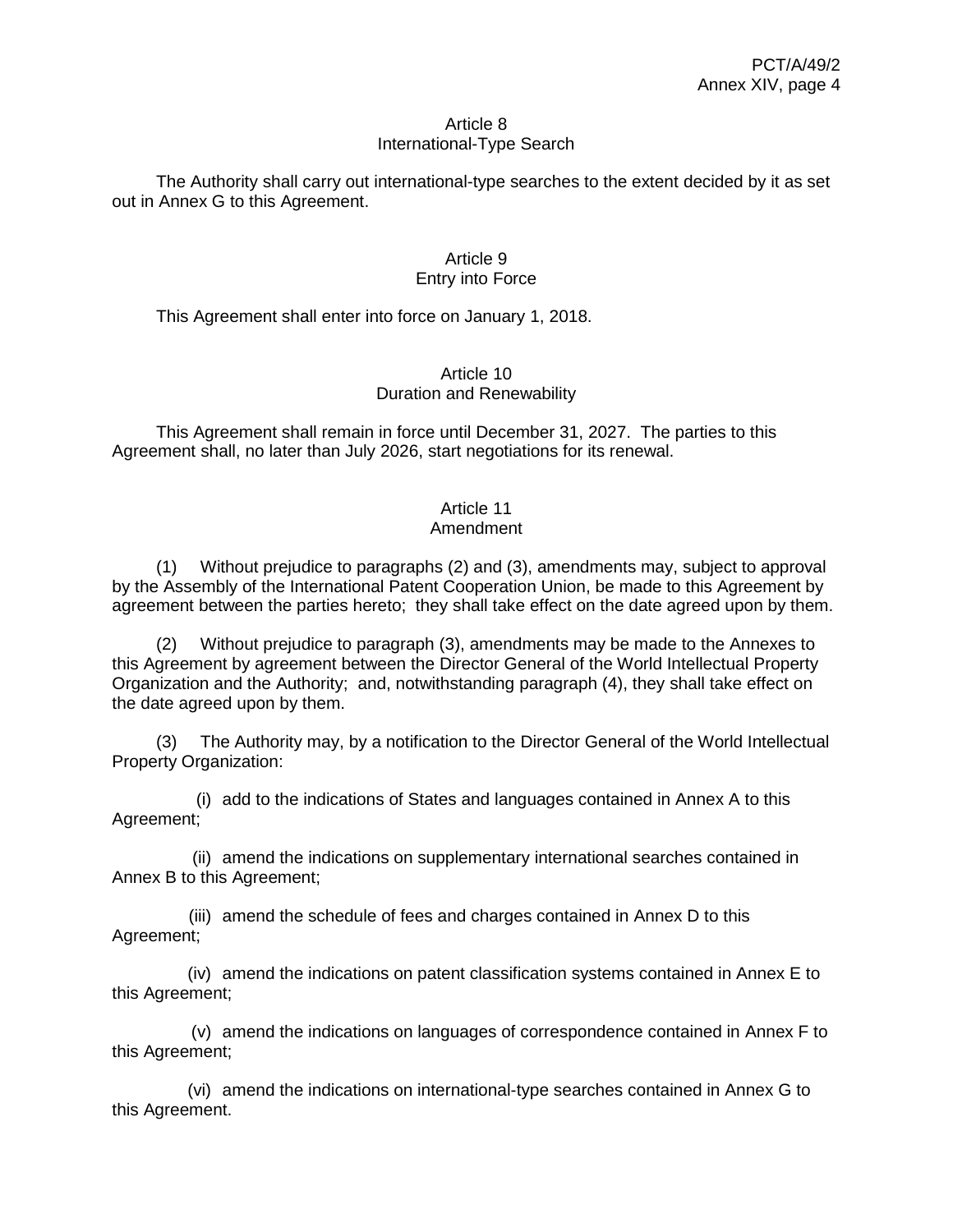(4) Any amendment notified under paragraph (3) shall take effect on the date specified in the notification, provided that:

(i) for an amendment to Annex B to the effect that the Authority shall no longer conduct supplementary international searches, that date is at least six months later than the date on which the notification is received by the International Bureau, and

(ii) for any change in the currency or amount of fees or charges contained in Annex D, for any addition of new fees or charges, and for any change in the conditions for and the extent of refunds or reductions of fees contained in Annex D, that date is at least two months later than the date on which the notification is received by the International Bureau.

#### Article 12 **Termination**

(1) This Agreement shall terminate before December 31, 2027:

(i) if the Korean Intellectual Property Office gives the Director General of the World Intellectual Property Organization written notice to terminate this Agreement; or

(ii) if the Director General of the World Intellectual Property Organization gives the Korean Intellectual Property Office written notice to terminate this Agreement.

(2) The termination of this Agreement under paragraph (1) shall take effect one year after receipt of the notice by the other party, unless a longer period is specified in such notice or unless both parties agree on a shorter period.

*In witness whereof* the parties hereto have executed this Agreement.

Done at *[city]*, this *[date]*, in two originals in the English and Korean languages, each text being equally authentic.

For the Korean Intellectual Property Office by:

For the International Bureau of the World Intellectual Property Organization by: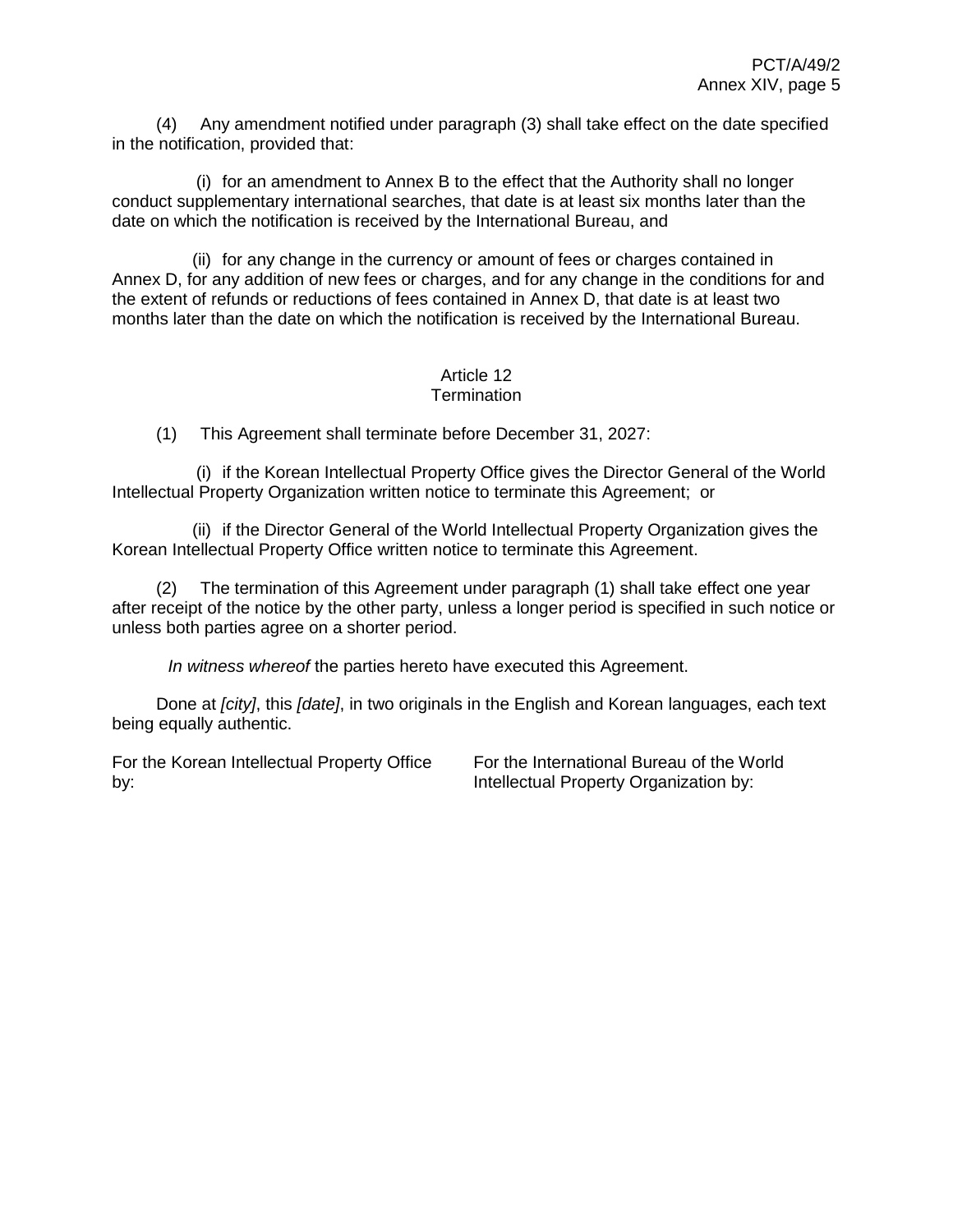## Annex A States and Languages

Under Article 3 of the Agreement, the Authority specifies:

(i) the following States for which it will act:

so far as Article 3(1) is concerned:

Republic of Korea, Australia, Chile, Indonesia, Malaysia, Mexico, Mongolia, New Zealand, Peru, Philippines, Saudi Arabia, Singapore, Sri Lanka, Thailand, United States of America and Viet Nam;

so far as Article 3(2) is concerned:

Republic of Korea, Australia, Chile, Indonesia, Malaysia, Mexico, Mongolia, New Zealand, Peru, Philippines, Saudi Arabia, Singapore, Sri Lanka, Thailand, United States of America and Viet Nam.

Where a receiving Office specifies the International Authority under Articles 3(1) and (2), the International Authority shall become competent for international applications filed at that receiving Office from a date to be agreed by the receiving Office and International Authority and to be notified to the International Bureau.

(ii) the following languages which it will accept:

Korean, English.

#### Annex B Supplementary International Search: Documentation Covered; Limitations and Conditions

The Authority does not conduct supplementary international searches.

## Annex C

Subject Matter Not Excluded from Search or Examination

The subject matter set forth in Rule 39.1 or 67.1 which, under Article 4 of the Agreement, is not excluded from search or examination is the following:

any subject matter which is searched or examined under the patent grant procedure in accordance with the provisions of patent law of the Republic of Korea.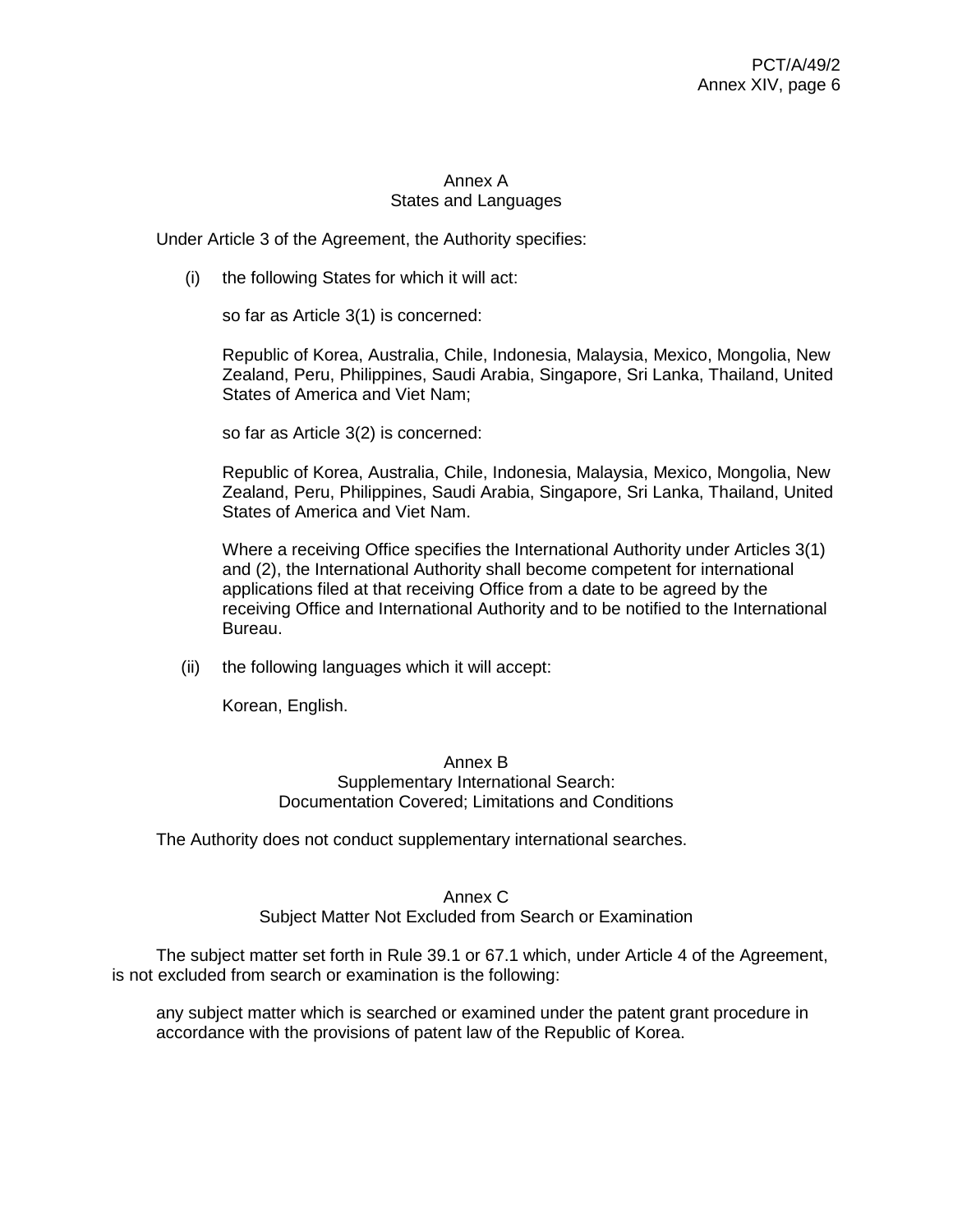### Annex D Fees and Charges

### *Part I. Schedule of Fees and Charges*

| Kind of fee or charge                                                            | Amount<br>(Korean Won) |
|----------------------------------------------------------------------------------|------------------------|
| Search fee (Rule 16.1(a)) (in English language)                                  | 1,300,000              |
| Search fee (Rule 16.1(a)) (in Korean language)                                   | 450,000                |
| Additional fee (Rule 40.2(a))                                                    | 225,000                |
| Preliminary examination fee (Rule 58.1(b))                                       | 450,000                |
| Late payment fee for preliminary examination                                     | amount as set out in   |
|                                                                                  | Rule 58 <i>bis.</i> 2  |
| Additional fee (Rule 68.3(a))                                                    | 225,000                |
| Protest fee (Rules $40.2(e)$ and $68.3(e)$ )                                     | 11,000                 |
| Late furnishing fee for sequence listings (Rules 13 ter. 1(c)<br>and $13$ ter.2) | 112,500                |
| Cost of copies (Rules 44.3(b), 71.2(b), 94.1 ter                                 |                        |
| and 94.2), per page                                                              | 100                    |

## *Part II. Conditions for and Extent of Refunds or Reductions of Fees*

(1) Any amount paid by mistake, without cause, or in excess of the amount due, for fees indicated in Part I shall be refunded.

(2) Where the international application is withdrawn or considered withdrawn, under Article 14(1), (3) or (4), before the start of the international search, the amount of the search fee paid shall be fully refunded.

(3) Where the Authority benefits from the results of an earlier search already made by the Authority, 75% of the amount of the search fee paid shall be refunded on request of the applicant.

(4) In the cases provided for under Rule 58.3, the amount of the preliminary examination fee paid shall be fully refunded.

(5) Where the international application or the demand is withdrawn before the start of the international preliminary examination, the amount of the preliminary examination fee paid shall be fully refunded.

## Annex E

### Classification

Under Article 6 of the Agreement, the Authority specifies the following classification system(s) in addition to the International Patent Classification: none.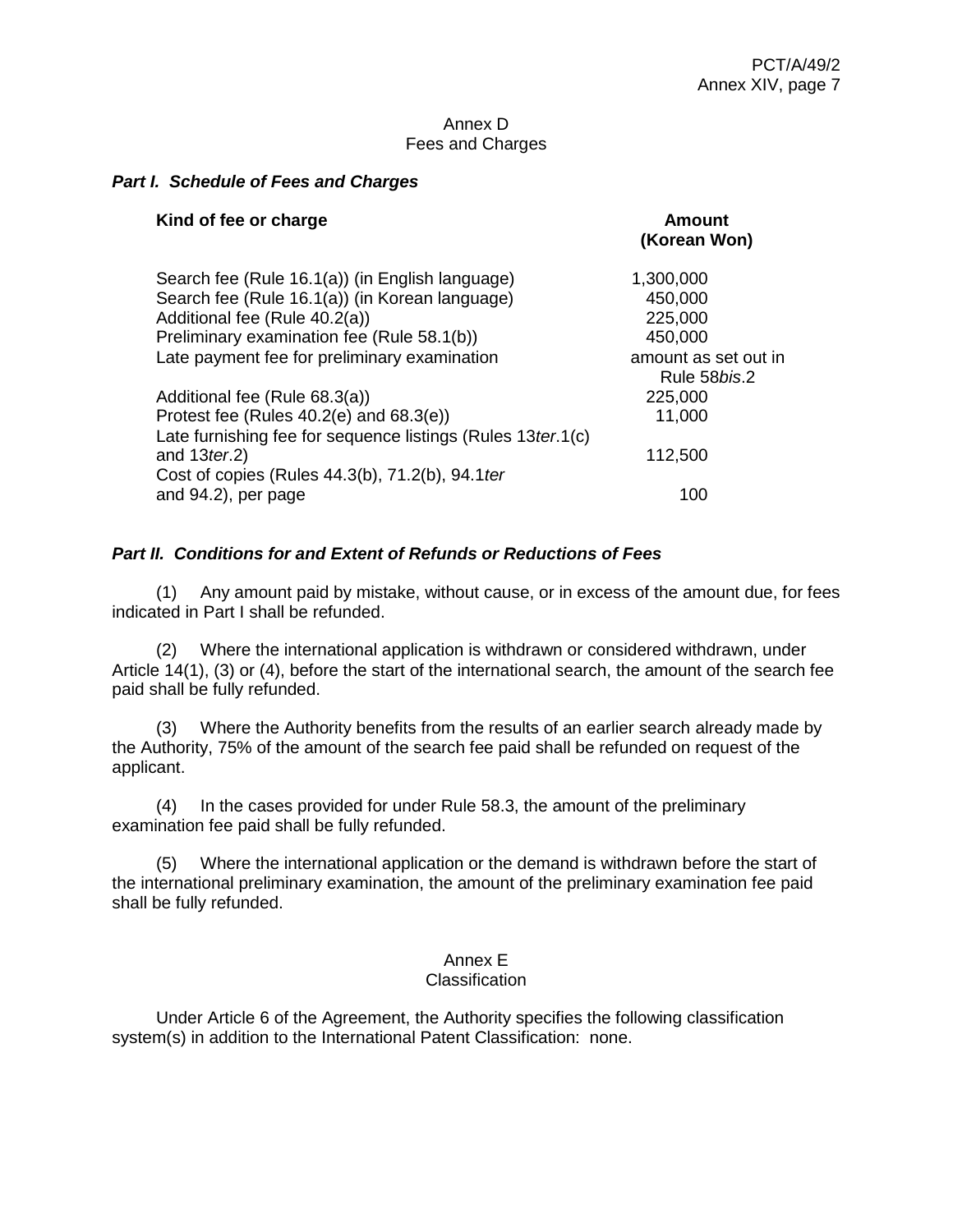## Annex F Languages of Correspondence

Under Article 7 of the Agreement, the Authority specifies the following language(s):

Korean, English.

## Annex G International-Type Search

Under Article 8 of the Agreement, the Authority specifies the following extent of international-type searches:

The Authority does not conduct international-type searches.

[Annex XV follows]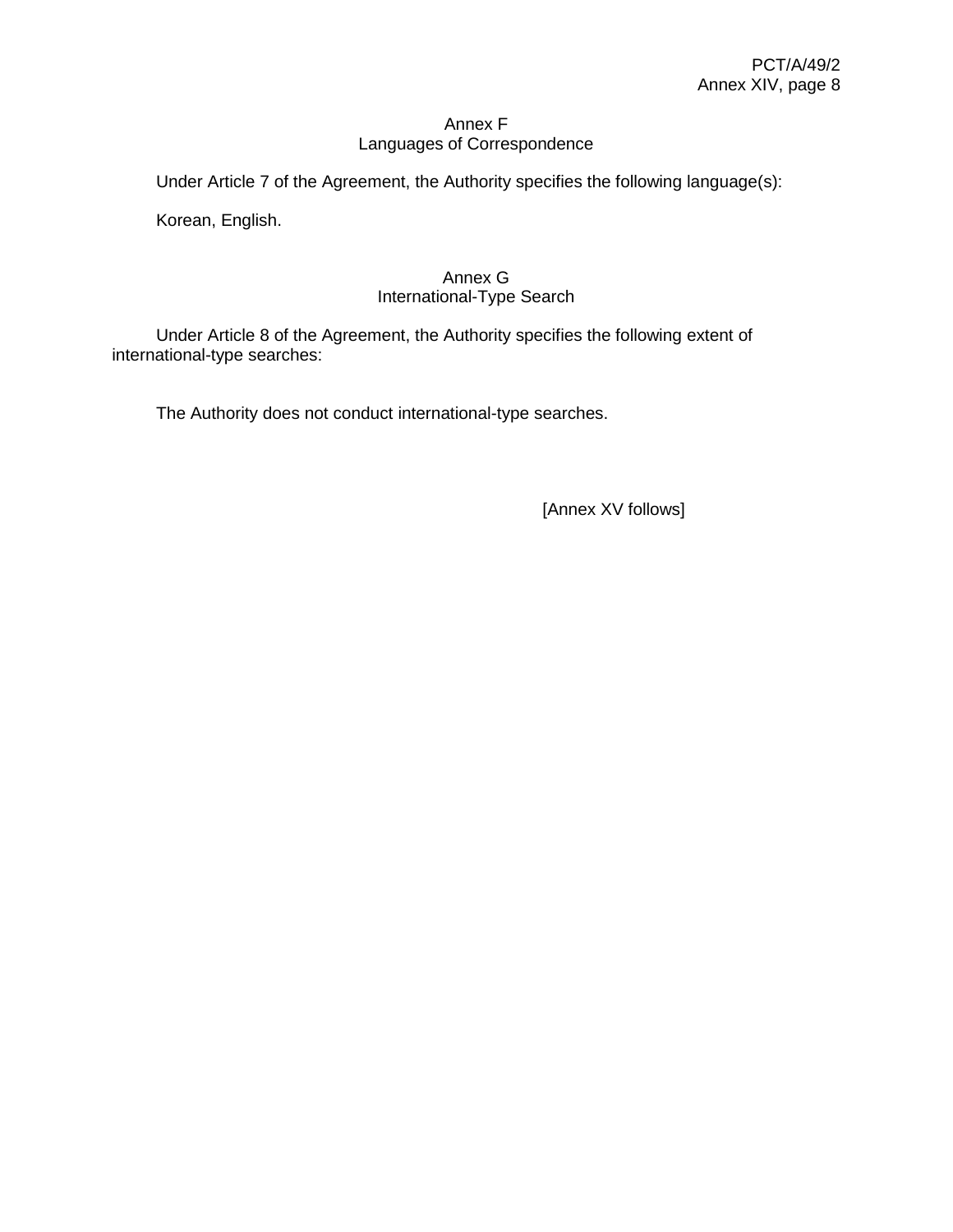## Draft Agreement

between the Russian Federal Service for Intellectual Property and the International Bureau of the World Intellectual Property Organization

in relation to the functioning of the Russian Federal Service for Intellectual Property as an International Searching Authority and International Preliminary Examining Authority under the Patent Cooperation Treaty

## *Preamble*

The Russian Federal Service for Intellectual Property and the International Bureau of the World Intellectual Property Organization,

*Considering* that the PCT Assembly, having heard the advice of the PCT Committee for Technical Cooperation, has appointed the Russian Federal Service for Intellectual Property as an International Searching and Preliminary Examining Authority under the Patent Cooperation Treaty and approved this Agreement in accordance with Articles 16(3) and 32(3),

*Hereby agree as follows:*

### Article 1 Terms and Expressions

(1) For the purposes of this Agreement:

- (a) "Treaty" means the Patent Cooperation Treaty;
- (b) "Regulations" means the Regulations under the Treaty;
- (c) "Administrative Instructions" means the Administrative Instructions under the

## Treaty;

(d) "Article" (except where a specific reference is made to an Article of this Agreement) means an Article of the Treaty;

- (e) "Rule" means a Rule of the Regulations;
- (f) "Contracting State" means a State party to the Treaty;
- (g) "the Authority" means the Russian Federal Service for Intellectual Property;

(h) "the International Bureau" means the International Bureau of the World Intellectual Property Organization.

(2) All other terms and expressions used in this Agreement which are also used in the Treaty, the Regulations or the Administrative Instructions have, for the purposes of this Agreement, the same meaning as in the Treaty, the Regulations and the Administrative Instructions.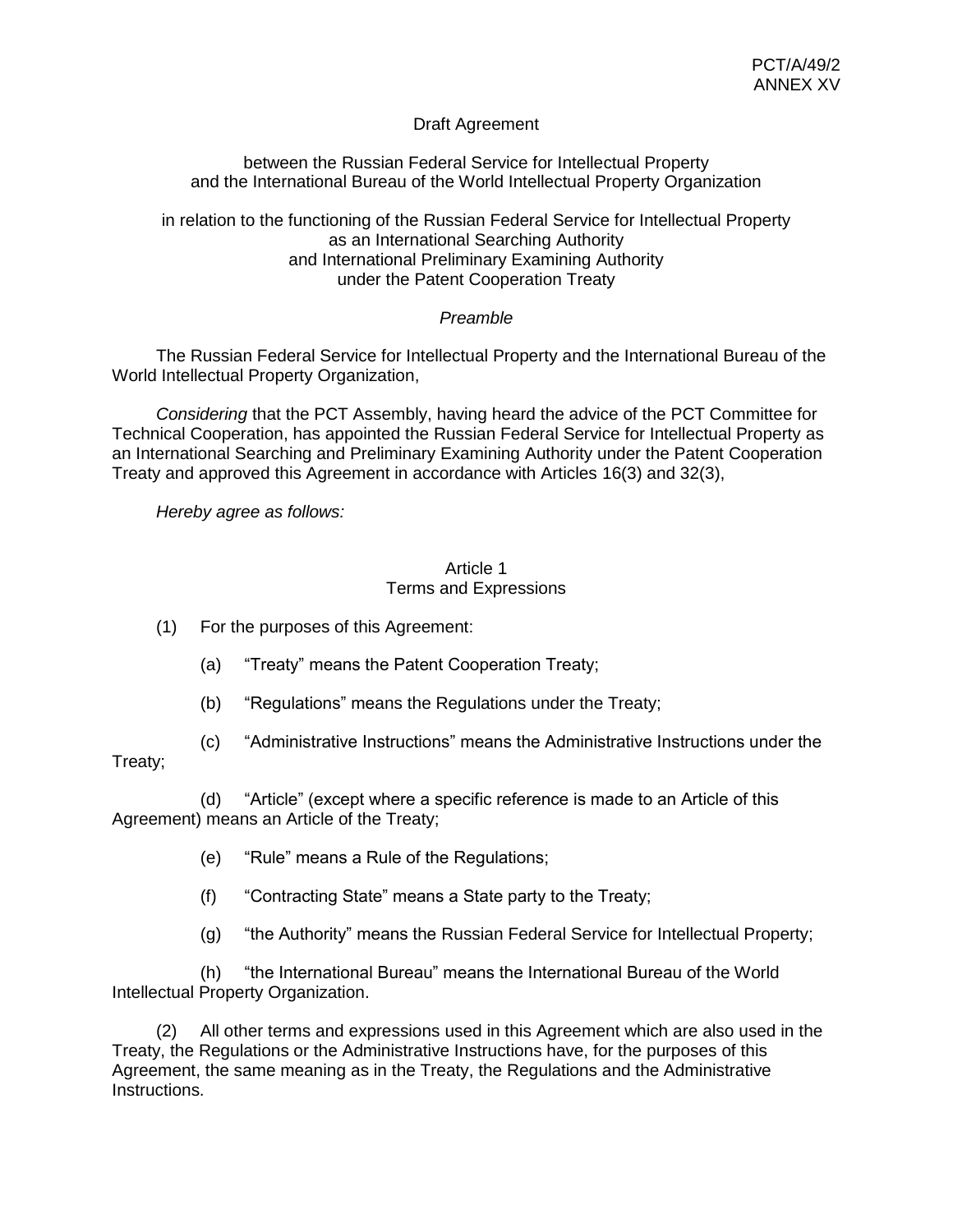## Article 2 Basic Obligations

(1) The Authority shall carry out international search and international preliminary examination in accordance with, and perform such other functions of an International Searching Authority and International Preliminary Examining Authority as are provided under, the Treaty, the Regulations, the Administrative Instructions and this Agreement.

(2) In carrying out international search and international preliminary examination, the Authority shall apply and observe all the common rules of international search and of international preliminary examination and, in particular, shall be guided by the PCT International Search and Preliminary Examination Guidelines.

(3) The Authority shall maintain a quality management system in compliance with the requirements set out in the PCT International Search and Preliminary Examination Guidelines.

(4) The Authority and the International Bureau shall, having regard to their respective functions under the Treaty, the Regulations, the Administrative Instructions and this Agreement, render, to the extent considered to be appropriate by both the Authority and the International Bureau, mutual assistance in the performance of their functions thereunder.

## Article 3 Competence of Authority

(1) The Authority shall act as International Searching Authority for any international application filed with the receiving Office of, or acting for, any Contracting State specified in Annex A to this Agreement, provided that the receiving Office specifies the Authority for that purpose, that such application, or a translation thereof furnished for the purposes of international search, is in the language or one of the languages specified in Annex A to this Agreement and, where applicable, that the Authority has been chosen by the applicant and that any other requirements regarding such application as specified in Annex A to this Agreement have been met.

(2) The Authority shall act as International Preliminary Examining Authority for any international application filed with the receiving Office of, or acting for, any Contracting State specified in Annex A to this Agreement, provided that the receiving Office specifies the Authority for that purpose, that such application, or a translation thereof furnished for the purposes of international preliminary examination, is in the language or one of the languages specified in Annex A to this Agreement and, where applicable, that the Authority has been chosen by the applicant and that any other requirements regarding such application as specified in Annex A to this Agreement have been met.

(3) Where an international application is filed with the International Bureau as receiving Office under Rule 19.1(a)(iii), paragraphs (1) and (2) apply as if that application had been filed with a receiving Office which would have been competent under Rule 19.1(a)(i) or (ii), (b) or (c) or Rule 19.2(i).

(4) The Authority shall conduct supplementary international searches in accordance with Rule 45*bis* to the extent decided by it, as set out in Annex B to this Agreement.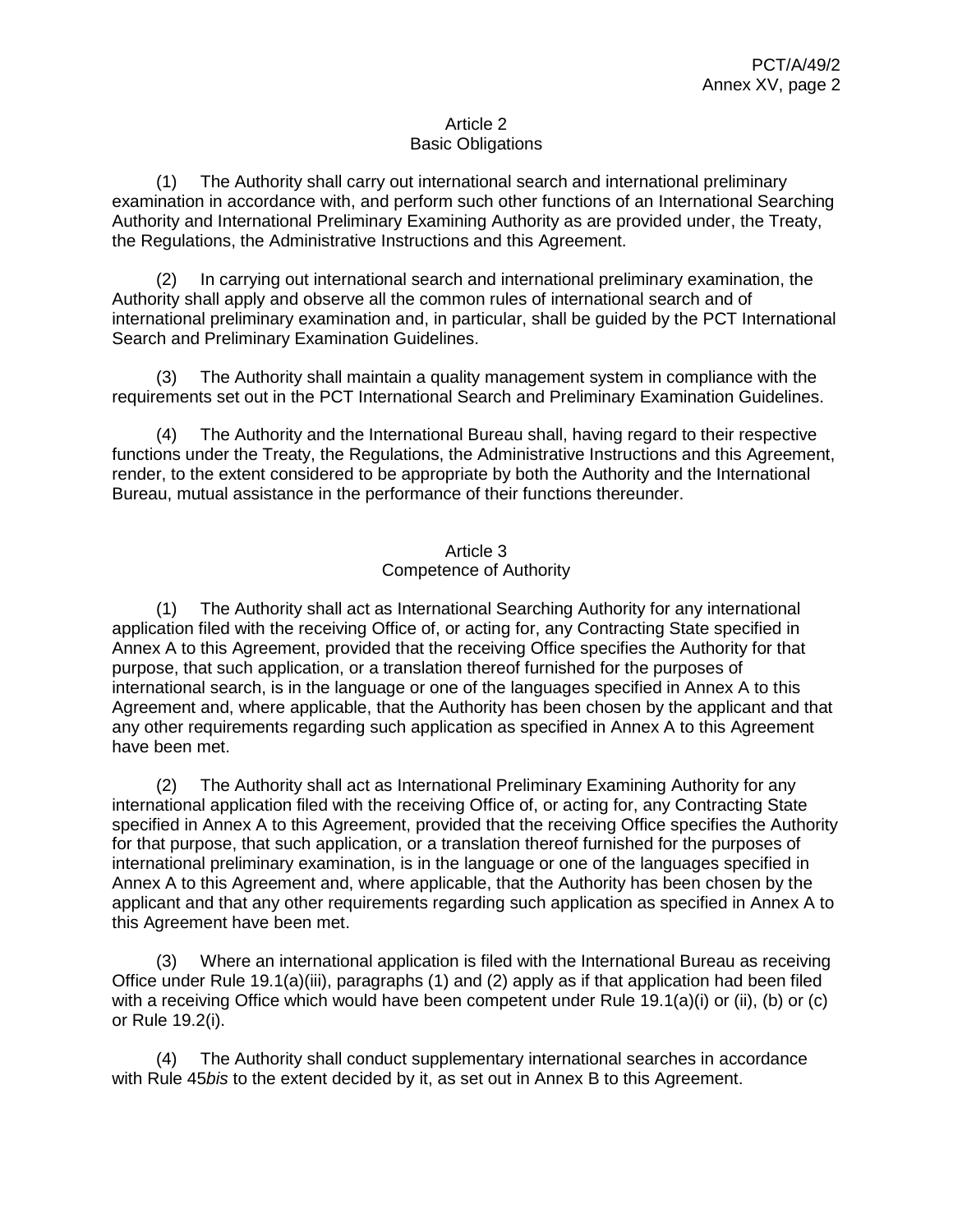#### Article 4

### Subject Matter Not Required to Be Searched or Examined

The Authority shall not be obliged to search, by virtue of Article  $17(2)(a)(i)$ , or examine, by virtue of Article 34(4)(a)(i), any international application to the extent that it considers that such application relates to subject matter set forth in Rule 39.1 or 67.1, as the case may be, with the exception of the subject matter specified in Annex C to this Agreement.

#### Article 5 Fees and Charges

(1) A schedule of all fees of the Authority, and all other charges which the Authority is entitled to make, in relation to its functions as an International Searching Authority and International Preliminary Examining Authority, is set out in Annex D to this Agreement.

(2) The Authority shall, under the conditions and to the extent set out in Annex D to this Agreement:

(i) refund the whole or part of the search fee paid, or waive or reduce the search fee, where the international search report can be wholly or partly based on the results of an earlier search (Rules 16.3 and 41.1);

(ii) refund the search fee where the international application is withdrawn or considered withdrawn before the start of the international search.

(3) The Authority shall, under the conditions and to the extent set out in Annex D to this Agreement, refund the whole or part of the preliminary examination fee paid where the demand is considered as if it had not been submitted (Rule 58.3) or where the demand or the international application is withdrawn by the applicant before the start of the international preliminary examination.

### Article 6

#### **Classification**

For the purposes of Rules 43.3(a) and 70.5(b), the Authority shall indicate the classification of the subject matter according to the International Patent Classification. The Authority may, in addition, in accordance with Rules 43.3 and 70.5, indicate the classification of the subject matter according to any other patent classification specified in Annex E to this Agreement to the extent decided by it as set out in that Annex.

#### Article 7 Languages of Correspondence Used by the Authority

For the purposes of correspondence, including forms, other than with the International Bureau, the Authority shall use the language or one of the languages indicated, having regard to the language or languages indicated in Annex A and to the language or languages whose use is authorized by the Authority under Rule 92.2(b), in Annex F.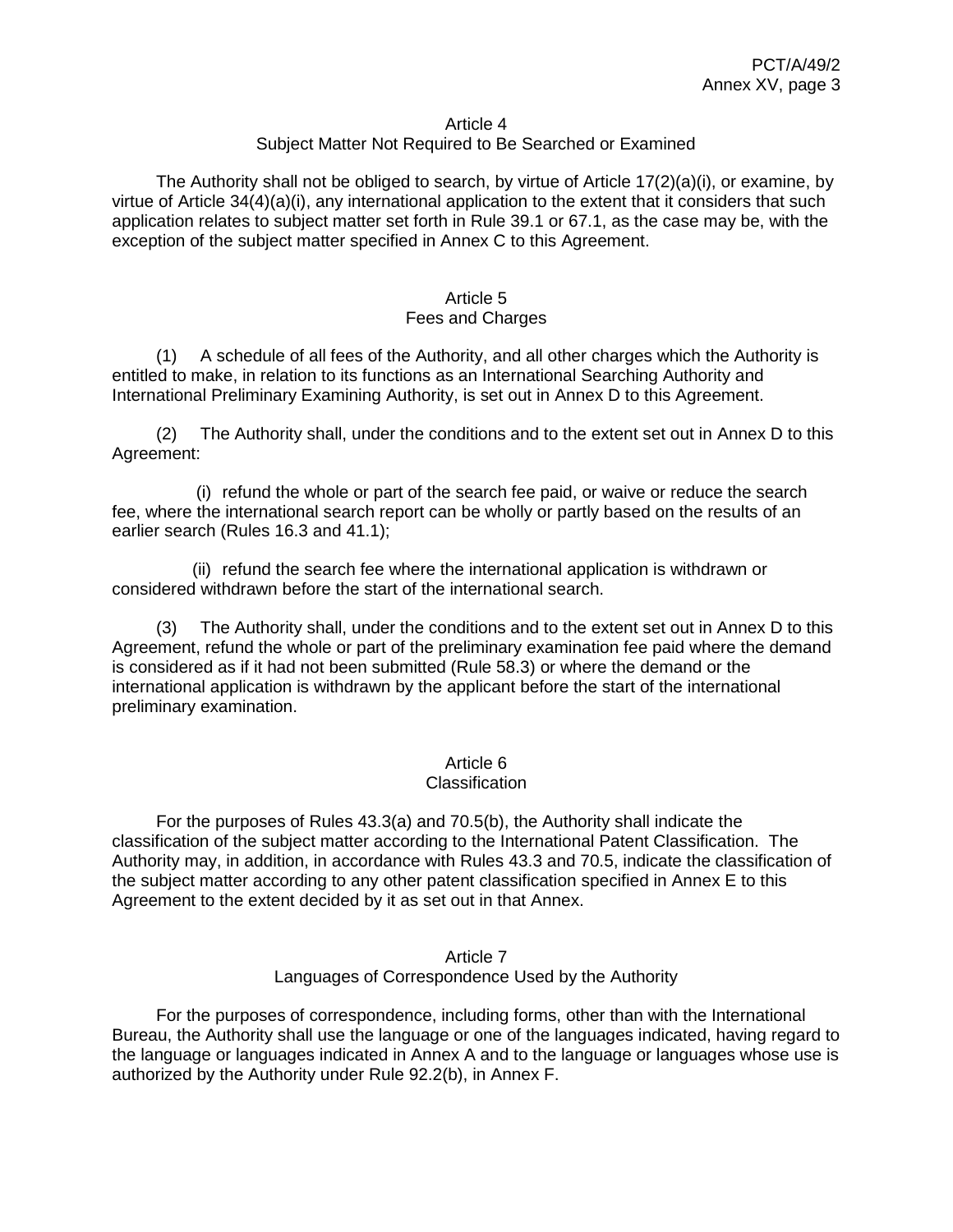#### Article 8 International-Type Search

The Authority shall carry out international-type searches to the extent decided by it as set out in Annex G to this Agreement.

## Article 9 Entry into Force

This Agreement shall enter into force on January 1, 2018.

## Article 10 Duration and Renewability

This Agreement shall remain in force until December 31, 2027. The parties to this Agreement shall, no later than July 2026, start negotiations for its renewal.

## Article 11

## Amendment

(1) Without prejudice to paragraphs (2) and (3), amendments may, subject to approval by the Assembly of the International Patent Cooperation Union, be made to this Agreement by agreement between the parties hereto; they shall take effect on the date agreed upon by them.

(2) Without prejudice to paragraph (3), amendments may be made to the Annexes to this Agreement by agreement between the Director General of the World Intellectual Property Organization and the Authority; and, notwithstanding paragraph (4), they shall take effect on the date agreed upon by them.

(3) The Authority may, by a notification to the Director General of the World Intellectual Property Organization:

(i) add to the indications of States and languages contained in Annex A to this Agreement;

(ii) amend the indications on supplementary international searches contained in Annex B to this Agreement;

(iii) amend the schedule of fees and charges contained in Annex D to this Agreement;

(iv) amend the indications on patent classification systems contained in Annex E to this Agreement;

(v) amend the indications on languages of correspondence contained in Annex F to this Agreement;

(vi) amend the indications on international-type searches contained in Annex G to this Agreement.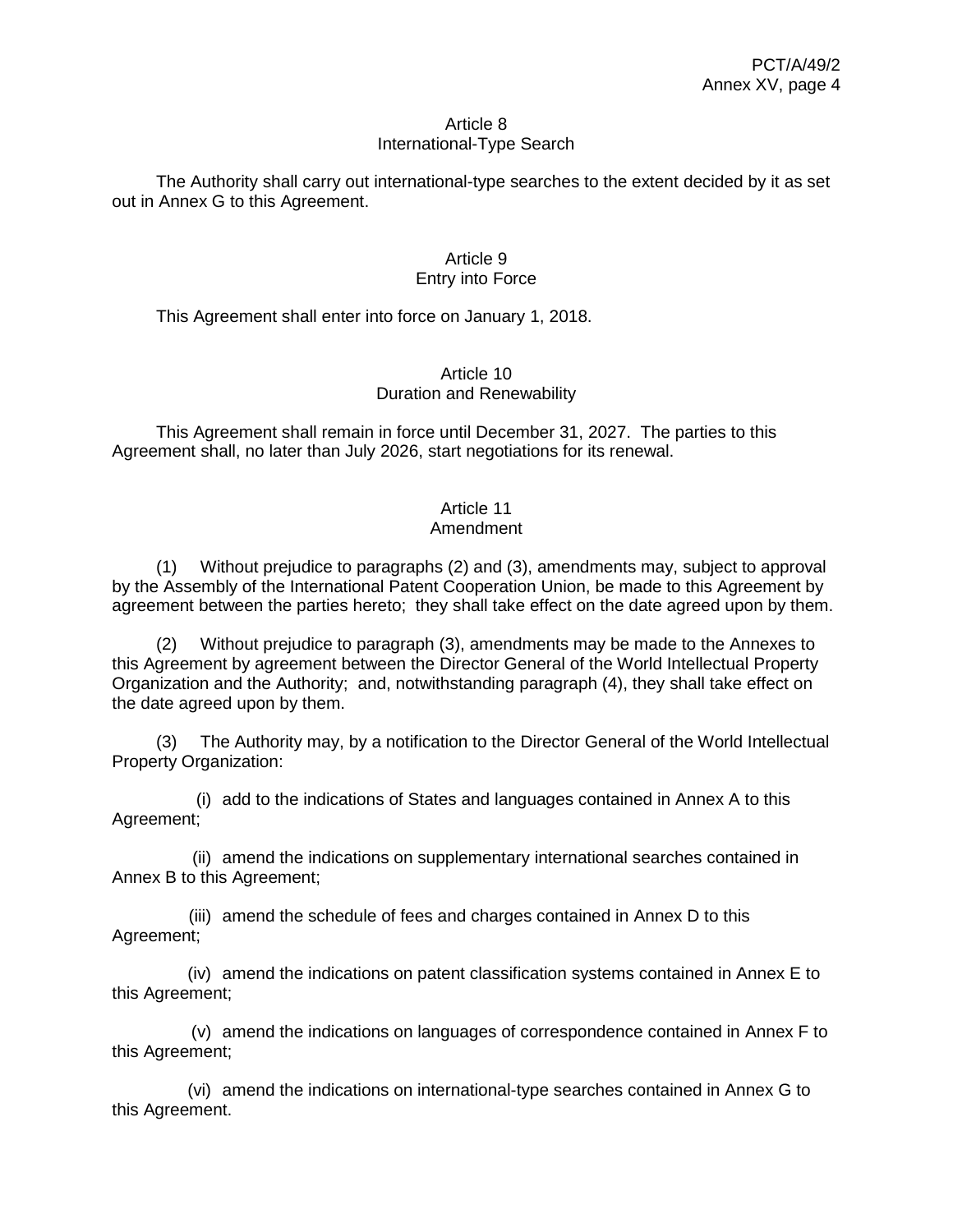(4) Any amendment notified under paragraph (3) shall take effect on the date specified in the notification, provided that:

(i) for an amendment to Annex B to the effect that the Authority shall no longer conduct supplementary international searches, that date is at least six months later than the date on which the notification is received by the International Bureau, and

(ii) for any change in the currency or amount of fees or charges contained in Annex D, for any addition of new fees or charges, and for any change in the conditions for and the extent of refunds or reductions of fees contained in Annex D, that date is at least two months later than the date on which the notification is received by the International Bureau.

#### Article 12 **Termination**

(1) This Agreement shall terminate before December 31, 2027:

(i) if the Russian Federal Service for Intellectual Property gives the Director General of the World Intellectual Property Organization written notice to terminate this Agreement; or

(ii) if the Director General of the World Intellectual Property Organization gives the Russian Federal Service for Intellectual Property written notice to terminate this Agreement.

(2) The termination of this Agreement under paragraph (1) shall take effect one year after receipt of the notice by the other party, unless a longer period is specified in such notice or unless both parties agree on a shorter period.

*In witness whereof* the parties hereto have executed this Agreement.

Done at *[city]*, this *[date]*, in two originals in the English and Russian languages, each text being equally authentic.

For the Russian Federal Service for Intellectual Property by:

For the International Bureau of the World Intellectual Property Organization by: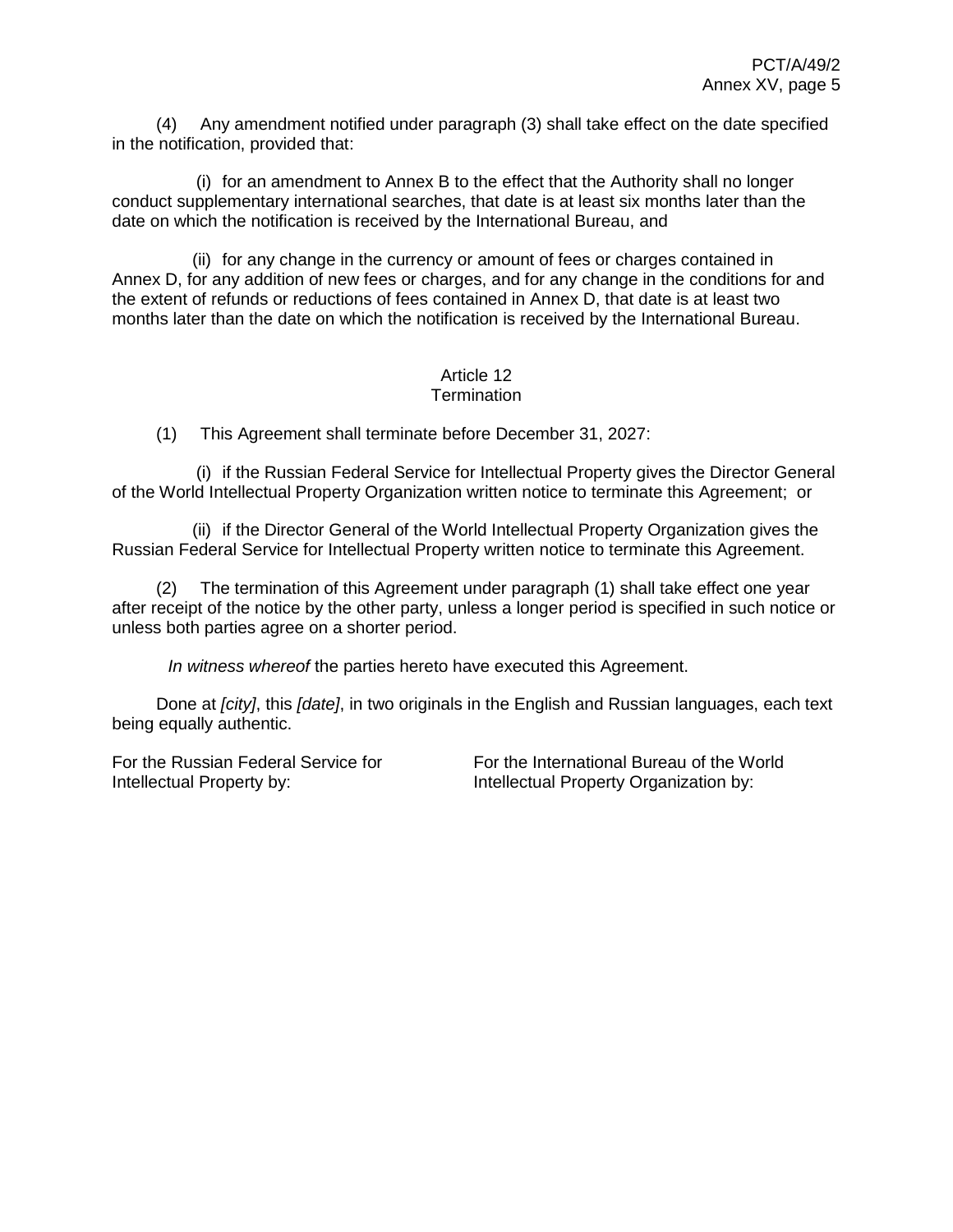### Annex A States and Languages

Under Article 3 of the Agreement, the Authority specifies:

(i) the following States for which it will act:

so far as Article 3(1) is concerned:

any Contracting State;

so far as Article 3(2) is concerned:

any Contracting State.

Where a receiving Office specifies the International Authority under Articles 3(1) and (2), the International Authority shall become competent for international applications filed at that receiving Office from a date to be agreed by the receiving Office and International Authority and to be notified to the International Bureau.

(ii) the following languages which it will accept:

Russian, English.

## Annex B

## Supplementary International Search: Documentation Covered; Limitations and Conditions

The Authority conducts supplementary international searches as follows:

(1) The Authority will accept requests for supplementary international search based on international applications filed in, or translations furnished into, English or Russian.

(2) The supplementary international search shall cover at least the Russian language documents held by the Authority in its search collection, including the following patent documentation:

- (i) SU authors certificates and patents of the former USSR (from 1924 to 1991)
- (ii) RU applications, patents, and utility models of the Russian Federation (from 1992 to present)
- (iii) EA Eurasian applications and patents (from 1996 to present)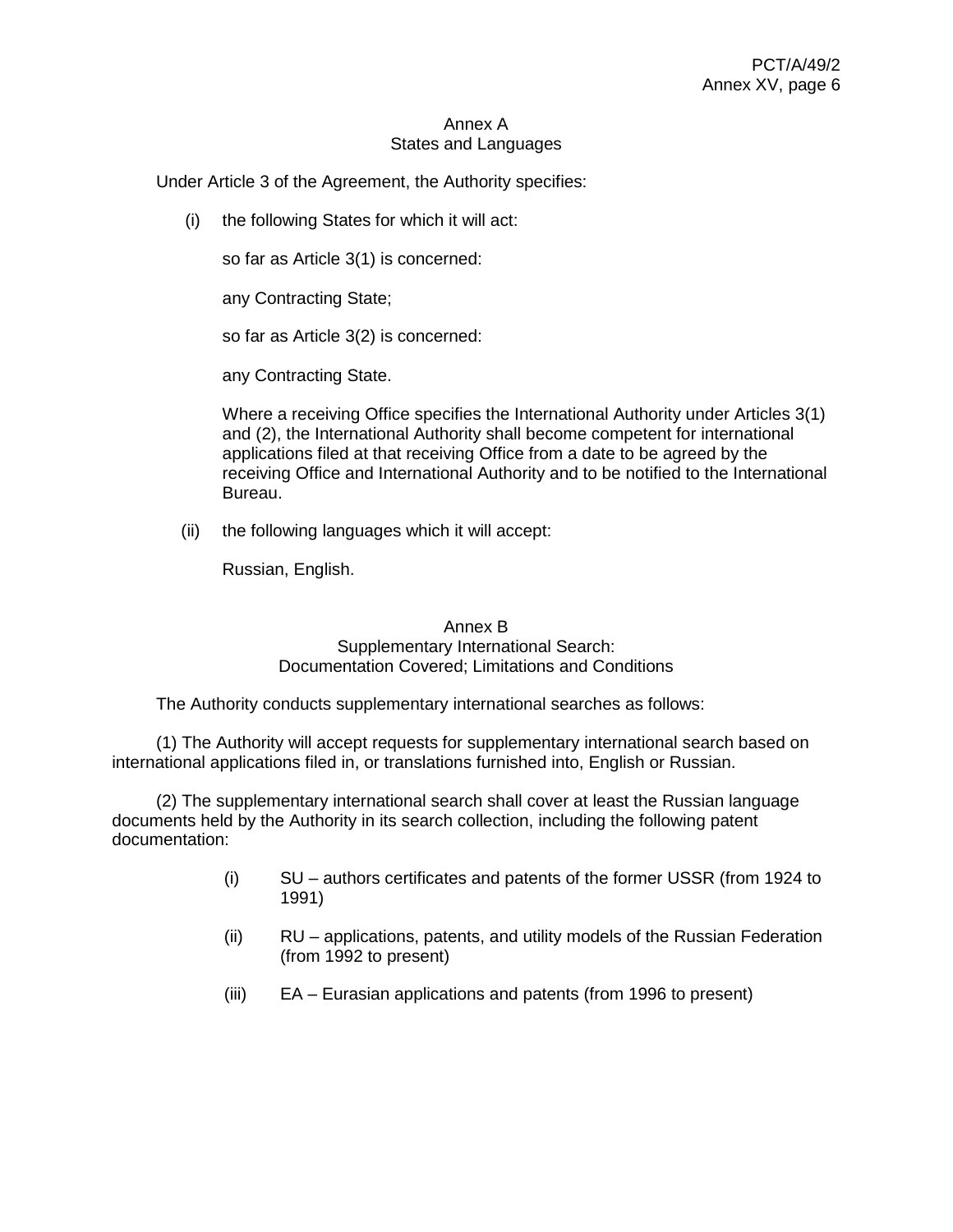- (iv)  $AM -$  patent documents of Armenia (from 1995 to present)<sup>1</sup>
- (v) BY patent documents of Belarus (from 1995 to present)<sup>1</sup>
- (vi)  $KZ$  patent documents of Kazakhstan (from 1993 to present)<sup>1</sup>
- (vii) KG patent documents of Kyrgyzstan (from 1995 to present)<sup>1</sup>
- (viii)  $TJ$  patent documents of Tajikistan (from 2005 to present)<sup>1</sup>
- (ix) TM patent documents of Turkmenistan (from 1993 to present)<sup>1</sup>
- (x)  $UZ$  patent documents of Uzbekistan (from 1994 to present)<sup>1</sup>
- (xi)  $\qquad$  AZ patent documents of Azerbaijan (from 1996 to present)<sup>2</sup>
- (xii) UA patent documents of Ukraine (from 1993 to present)<sup>2</sup>

(3) If the International Searching Authority competent for the main international search has issued a declaration referred to in Article 17(2)(a) because of subject matter referred to in Rule 39.1(iv), and the appropriate fee referred to in Annex D is paid, the supplementary international search shall cover at least the PCT minimum documentation under Rule 34 in addition to the documentation referred to in paragraph (2).

## Annex C

Subject Matter Not Excluded from Search or Examination

The subject matter set forth in Rule 39.1 or 67.1 which, under Article 4 of the Agreement, is not excluded from search or examination is the following:

any subject matter which is searched or examined under the patent grant procedure in accordance with the provisions of patent law of the Russian Federation.

 $\overline{a}$ 

<sup>&</sup>lt;sup>1</sup> The year of beginning of publication by the corresponding Office of national patent documents in national language and in Russian as well is indicated in brackets.

 $2$  With respect to the documents published by the Office in Russian.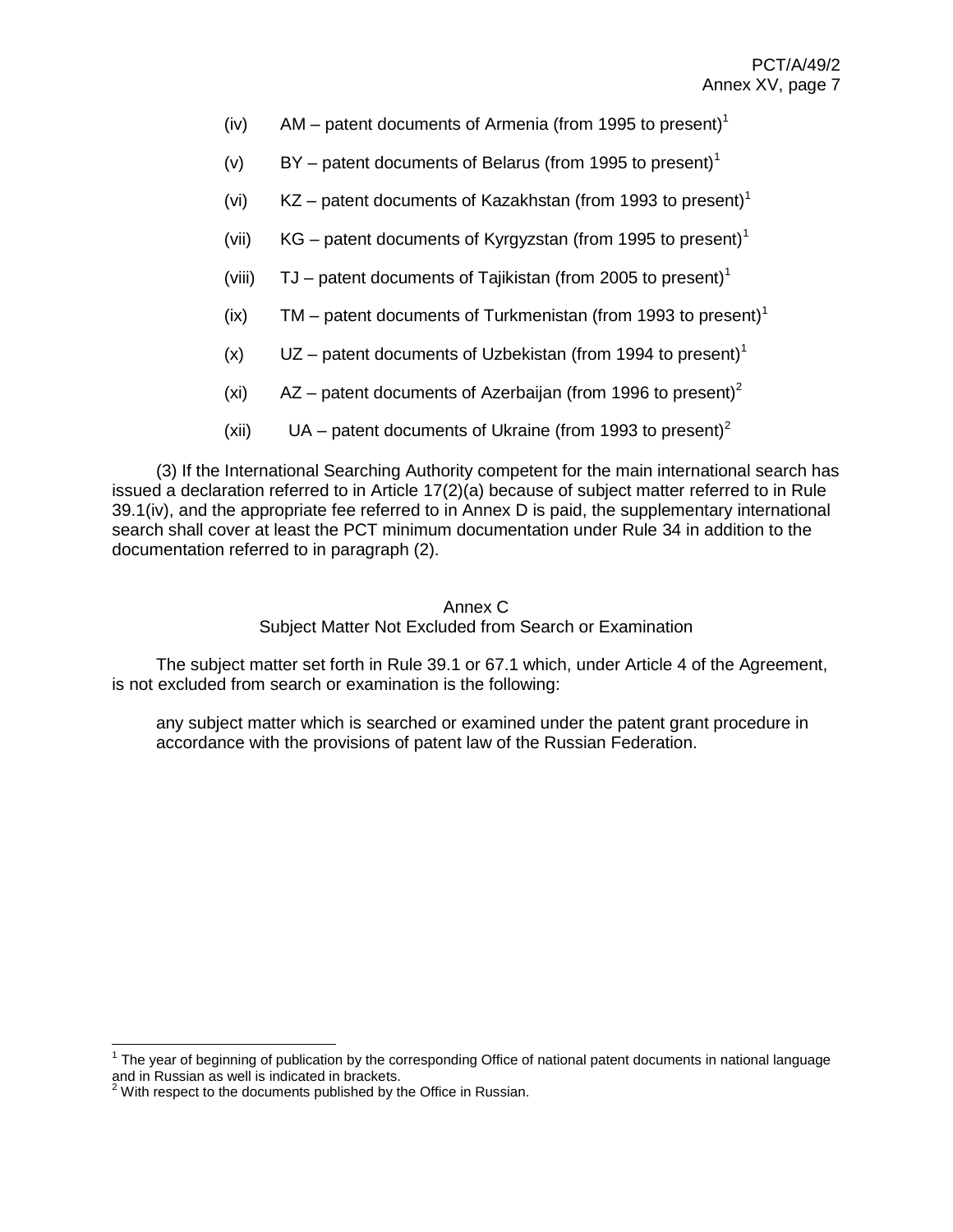## Annex D Fees and Charges

## *Part I. Schedule of Fees and Charges*

| Kind of fee or charge                                         | <b>Amount</b><br>(Russian roubles) |
|---------------------------------------------------------------|------------------------------------|
| Search fee (Rule 16.1(a)) (for an application in English)     | 28,000                             |
| Search fee (Rule 16.1(a)) (for an application in Russian)     | 6,750                              |
| Additional fee (Rule 40.2(a)) (for an application in English) | 28,000                             |
| Additional fee (Rule 40.2(a)) (for an application in Russian) | 6,750                              |
| Supplementary search fee (Rule 45bis.3(a))                    | 11,800                             |
| Supplementary search for a search in accordance with          |                                    |
| paragraph 3(3) of Annex B, where a declaration referred to in |                                    |
| Article 17(2)(a) has been made because of subject matter      |                                    |
| referred to in Rule 39.1(iv)                                  | 18,880                             |
| Review fee (Rule 45bis.6(c))                                  | 4,130                              |
| Preliminary examination fee (Rule 58.1(b))                    |                                    |
| - if the international search report has been prepared        |                                    |
| by the Authority (for an application in English)              | 10,500                             |
| - if the international search report has been prepared        |                                    |
| by the Authority (for an application in Russian)              | 2,700                              |
| - if the international search report has been prepared        |                                    |
| by another International Searching Authority                  |                                    |
| (for an application in English)                               | 15,750                             |
| - if the international search report has been prepared        |                                    |
| by another International Searching Authority                  |                                    |
| (for an application in Russian)                               | 4,050                              |
| Additional fee (Rule 68.3(a))                                 |                                    |
| - if the international search report has been prepared        |                                    |
| by the Authority (for an application in English)              | 10,500                             |
| - if the international search report has been prepared        |                                    |
| by the Authority (for an application in Russian)              | 2,700                              |
| - if the international search report has been prepared        |                                    |
| by another International Searching Authority                  |                                    |
| (for an application in English)                               | 15,750                             |
| - if the international search report has been prepared        |                                    |
| by another International Searching Authority                  |                                    |
| (for an application in Russian)                               | 4,050                              |
| Protest fee (Rules 40.2(e) and 68.3(e))                       | 2,700                              |
| Late furnishing fee for sequence listings                     |                                    |
| (Rules $13$ ter.1(c) and $13$ ter.2)                          | 2,050                              |
| Cost of copies (except for documents transmitted to the       |                                    |
| applicant along with the international search report or       |                                    |
| preliminary examination report) (Rules 44.3(b) and 71.2(b))   |                                    |
| - patent document, per page                                   | 23.60                              |
| - non-patent document, per page                               | 59                                 |
| Cost of copies (Rules 94.1 ter and 94.2), per page            | 94.40                              |
|                                                               |                                    |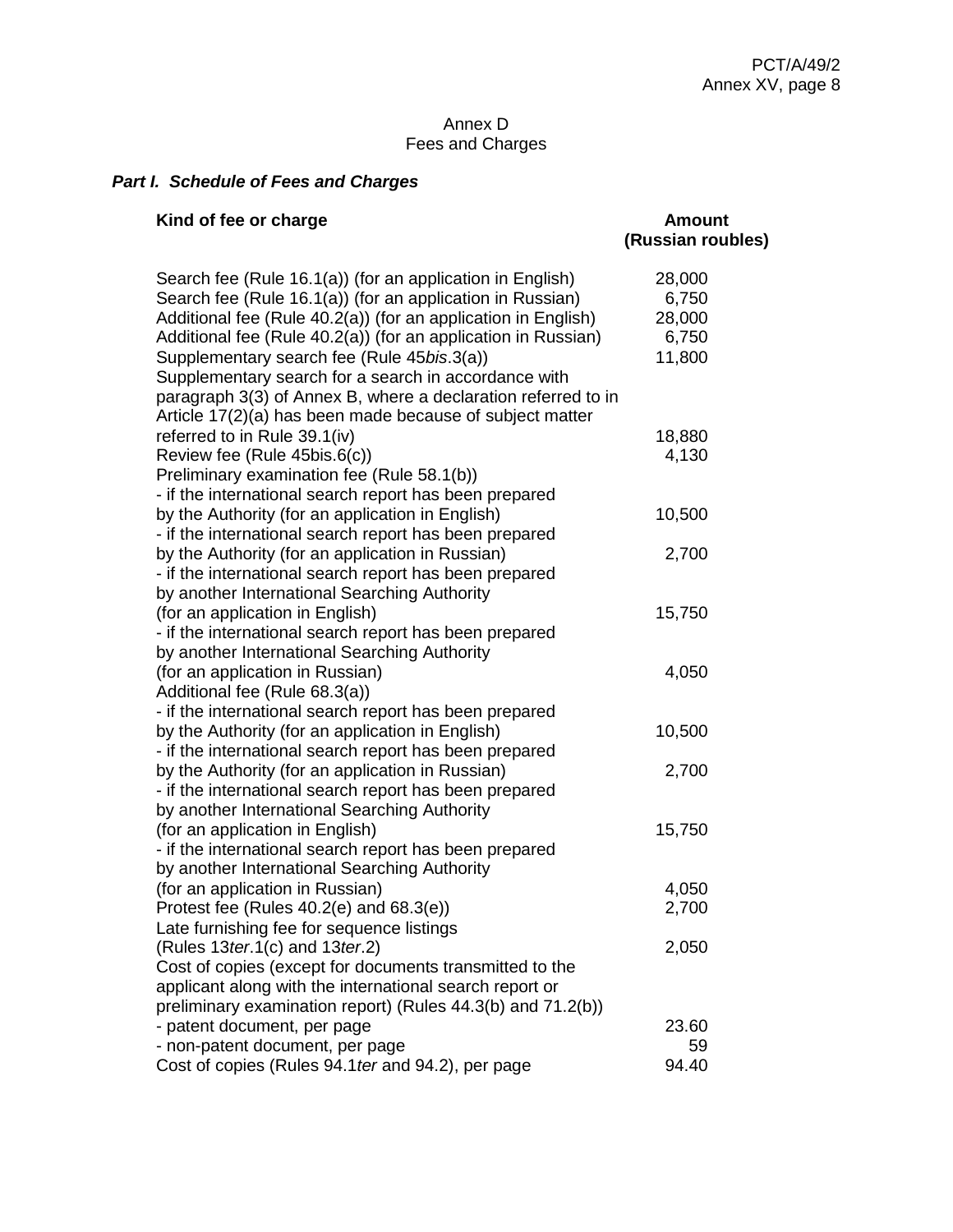## *Part II. Conditions for and Extent of Refunds or Reductions of Fees*

(1) Any amount paid by mistake, without cause, or in excess of the amount due, for fees indicated in Part I shall be refunded.

(2) Where the international application is withdrawn or considered withdrawn, under Article 14(1), (3) or (4), before the start of the international search, the amount of the search fee paid shall be fully refunded.

(3) Where the Authority benefits from the results of an earlier search, 25 - 75% of the amount of the search fee paid shall be refunded, depending on the extent to which an Authority benefits from that earlier search.

(4) In the cases provided for under Rule 58.3, the amount of the preliminary examination fee paid shall be fully refunded.

(5) Where the international application or the demand is withdrawn before the start of the international preliminary examination, the amount of the preliminary examination fee paid shall be fully refunded.

(6) The Authority shall refund the supplementary search fee if, before it has started the supplementary international search in accordance with Rule 45*bis*.5(a), the supplementary search request is considered not to have been submitted under Rule 45*bis*.5(g).

(7) The Authority shall refund the supplementary search fee if, after receipt of the documents specified in Rule 45*bis*.4(e)(i) to (iv), but before it has started the supplementary international search in accordance with Rule 45*bis*.5(a), it is notified of the withdrawal of the international application or the supplementary search request.

### Annex E

## **Classification**

Under Article 6 of the Agreement, the Authority specifies the following classification system(s) in addition to the International Patent Classification: none.

## Annex F Languages of Correspondence

Under Article 7 of the Agreement, the Authority specifies the following language(s):

Russian or English

depending on the language in which the international application is filed or translated, or at the applicant's choice.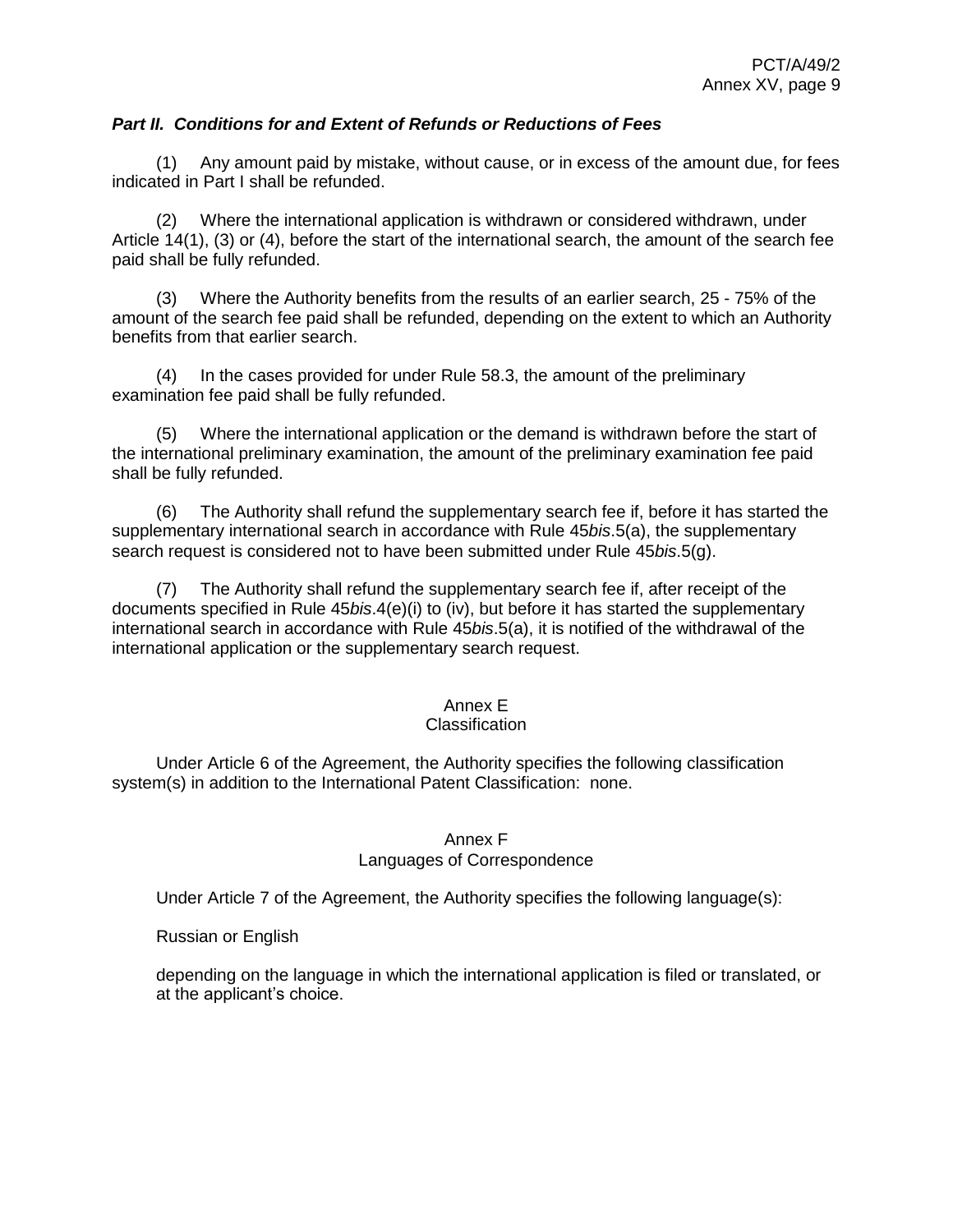## Annex G International-Type Search

Under Article 8 of the Agreement, the Authority specifies the following extent of international-type searches:

The Authority conducts international-type searches as follows:

International-type searches on national applications filed at the Authority.

[Annex XVI follows]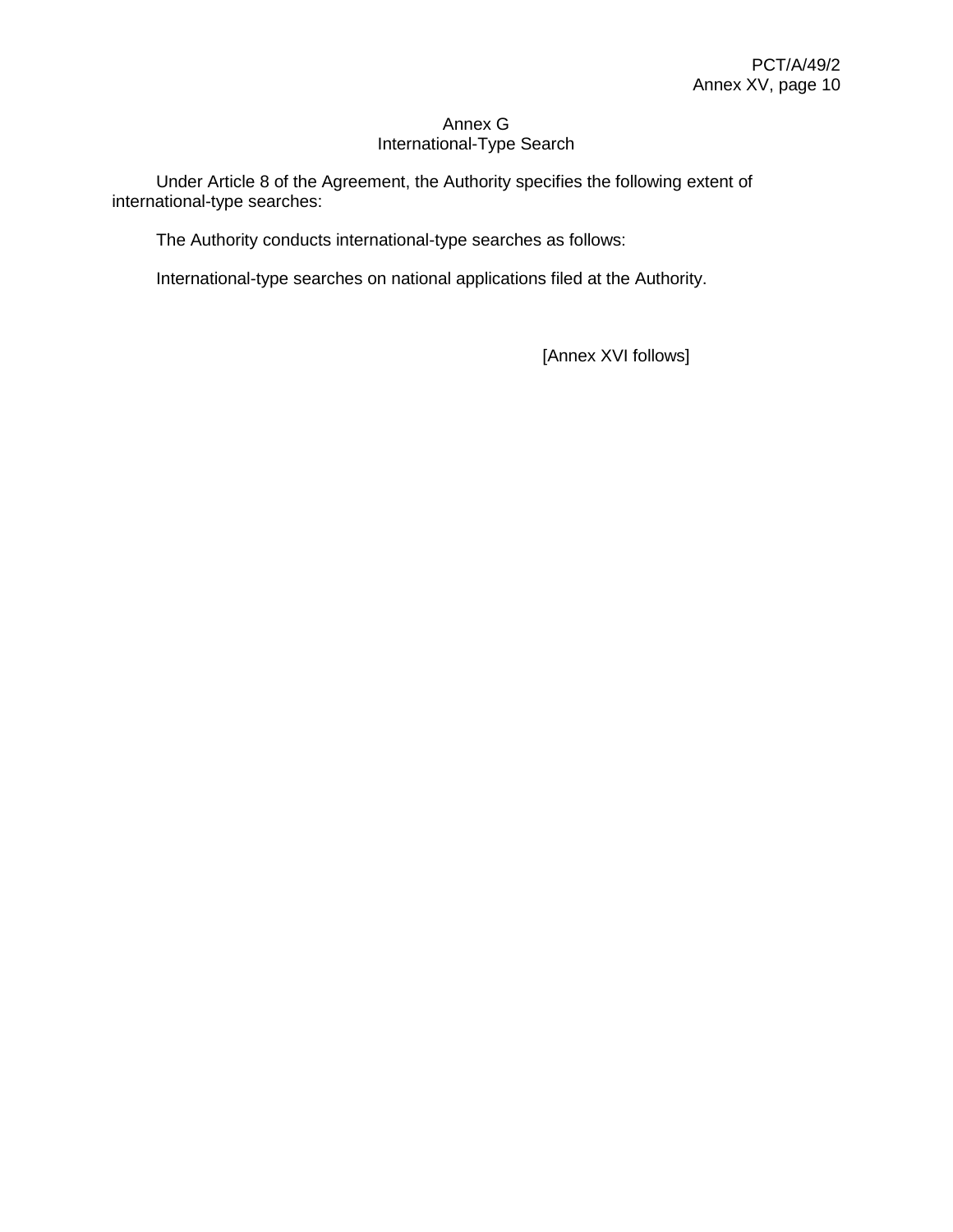## Draft Agreement

between the Swedish Patent and Registration Office and the International Bureau of the World Intellectual Property Organization

in relation to the functioning of the Swedish Patent and Registration Office as an International Searching Authority and International Preliminary Examining Authority under the Patent Cooperation Treaty

## *Preamble*

The Swedish Patent and Registration Office and the International Bureau of the World Intellectual Property Organization,

*Considering* that the PCT Assembly, having heard the advice of the PCT Committee for Technical Cooperation, has appointed the Swedish Patent and Registration Office as an International Searching and Preliminary Examining Authority under the Patent Cooperation Treaty and approved this Agreement in accordance with Articles 16(3) and 32(3),

*Hereby agree as follows:*

## Article 1 Terms and Expressions

(1) For the purposes of this Agreement:

- (a) "Treaty" means the Patent Cooperation Treaty;
- (b) "Regulations" means the Regulations under the Treaty;
- (c) "Administrative Instructions" means the Administrative Instructions under the

## Treaty;

(d) "Article" (except where a specific reference is made to an Article of this Agreement) means an Article of the Treaty;

- (e) "Rule" means a Rule of the Regulations;
- (f) "Contracting State" means a State party to the Treaty;
- (g) "the Authority" means the Swedish Patent and Registration Office;

(h) "the International Bureau" means the International Bureau of the World Intellectual Property Organization.

(2) All other terms and expressions used in this Agreement which are also used in the Treaty, the Regulations or the Administrative Instructions have, for the purposes of this Agreement, the same meaning as in the Treaty, the Regulations and the Administrative Instructions.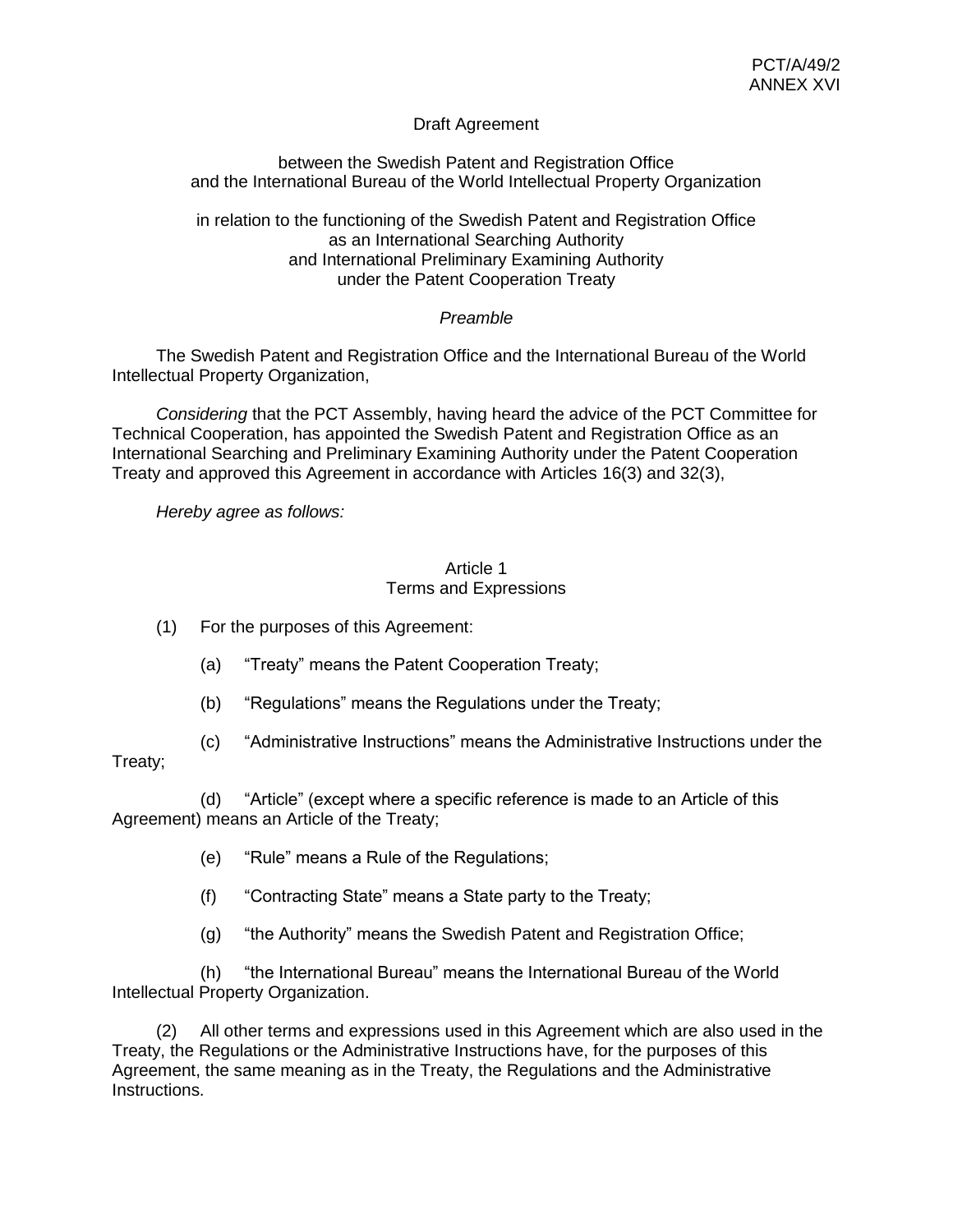## Article 2 Basic Obligations

(1) The Authority shall carry out international search and international preliminary examination in accordance with, and perform such other functions of an International Searching Authority and International Preliminary Examining Authority as are provided under, the Treaty, the Regulations, the Administrative Instructions and this Agreement.

(2) In carrying out international search and international preliminary examination, the Authority shall apply and observe all the common rules of international search and of international preliminary examination and, in particular, shall be guided by the PCT International Search and Preliminary Examination Guidelines.

(3) The Authority shall maintain a quality management system in compliance with the requirements set out in the PCT International Search and Preliminary Examination Guidelines.

(4) The Authority and the International Bureau shall, having regard to their respective functions under the Treaty, the Regulations, the Administrative Instructions and this Agreement, render, to the extent considered to be appropriate by both the Authority and the International Bureau, mutual assistance in the performance of their functions thereunder.

## Article 3 Competence of Authority

(1) The Authority shall act as International Searching Authority for any international application filed with the receiving Office of, or acting for, any Contracting State specified in Annex A to this Agreement, provided that the receiving Office specifies the Authority for that purpose, that such application, or a translation thereof furnished for the purposes of international search, is in the language or one of the languages specified in Annex A to this Agreement and, where applicable, that the Authority has been chosen by the applicant and that any other requirements regarding such application as specified in Annex A to this Agreement have been met.

(2) The Authority shall act as International Preliminary Examining Authority for any international application filed with the receiving Office of, or acting for, any Contracting State specified in Annex A to this Agreement, provided that the receiving Office specifies the Authority for that purpose, that such application, or a translation thereof furnished for the purposes of international preliminary examination, is in the language or one of the languages specified in Annex A to this Agreement and, where applicable, that the Authority has been chosen by the applicant and that any other requirements regarding such application as specified in Annex A to this Agreement have been met.

(3) Where an international application is filed with the International Bureau as receiving Office under Rule 19.1(a)(iii), paragraphs (1) and (2) apply as if that application had been filed with a receiving Office which would have been competent under Rule 19.1(a)(i) or (ii), (b) or (c) or Rule 19.2(i).

(4) The Authority shall conduct supplementary international searches in accordance with Rule 45*bis* to the extent decided by it, as set out in Annex B to this Agreement.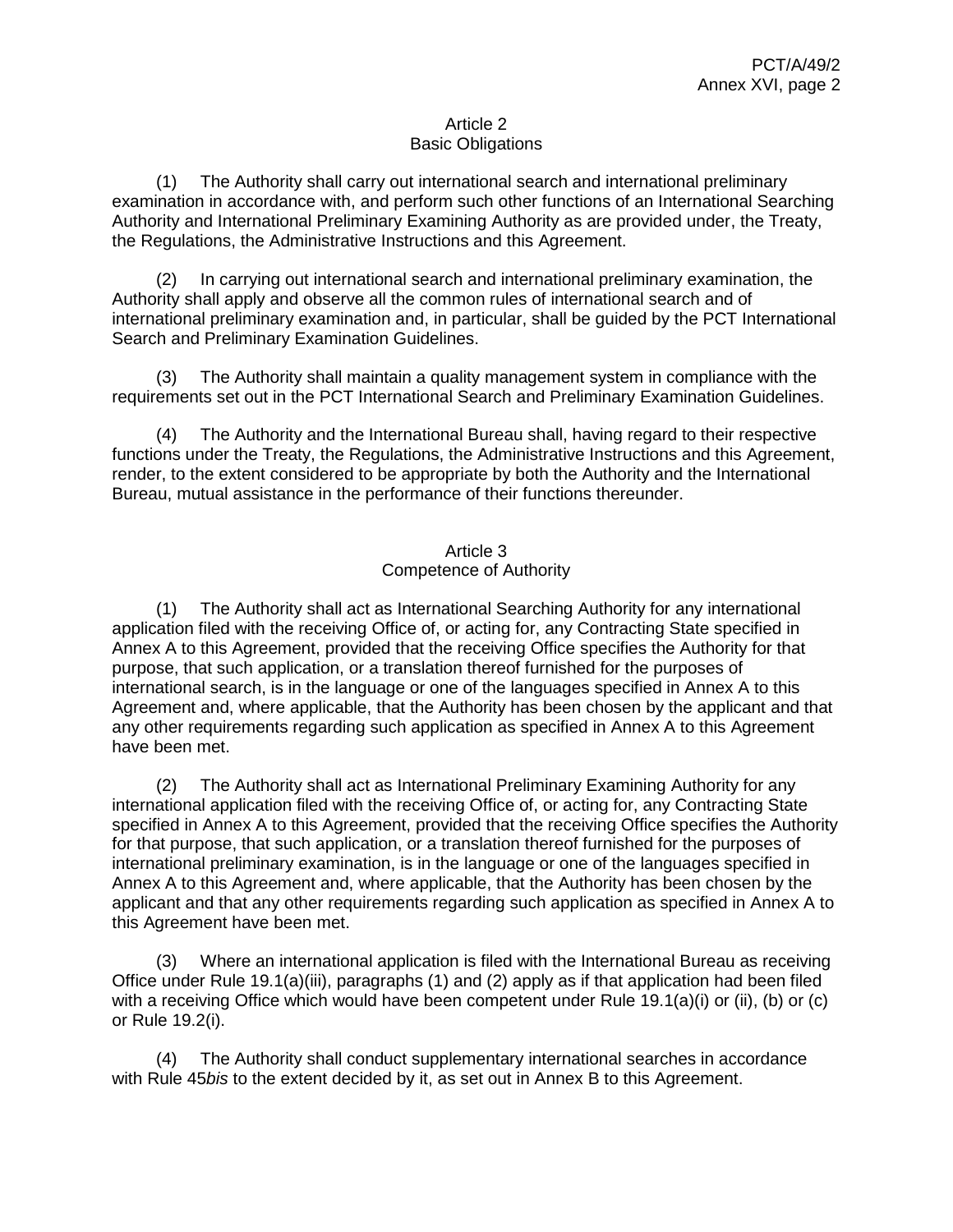#### Article 4

### Subject Matter Not Required to Be Searched or Examined

The Authority shall not be obliged to search, by virtue of Article  $17(2)(a)(i)$ , or examine, by virtue of Article 34(4)(a)(i), any international application to the extent that it considers that such application relates to subject matter set forth in Rule 39.1 or 67.1, as the case may be, with the exception of the subject matter specified in Annex C to this Agreement.

#### Article 5 Fees and Charges

(1) A schedule of all fees of the Authority, and all other charges which the Authority is entitled to make, in relation to its functions as an International Searching Authority and International Preliminary Examining Authority, is set out in Annex D to this Agreement.

(2) The Authority shall, under the conditions and to the extent set out in Annex D to this Agreement:

(i) refund the whole or part of the search fee paid, or waive or reduce the search fee, where the international search report can be wholly or partly based on the results of an earlier search (Rules 16.3 and 41.1);

(ii) refund the search fee where the international application is withdrawn or considered withdrawn before the start of the international search.

(3) The Authority shall, under the conditions and to the extent set out in Annex D to this Agreement, refund the whole or part of the preliminary examination fee paid where the demand is considered as if it had not been submitted (Rule 58.3) or where the demand or the international application is withdrawn by the applicant before the start of the international preliminary examination.

### Article 6

#### **Classification**

For the purposes of Rules 43.3(a) and 70.5(b), the Authority shall indicate the classification of the subject matter according to the International Patent Classification. The Authority may, in addition, in accordance with Rules 43.3 and 70.5, indicate the classification of the subject matter according to any other patent classification specified in Annex E to this Agreement to the extent decided by it as set out in that Annex.

#### Article 7 Languages of Correspondence Used by the Authority

For the purposes of correspondence, including forms, other than with the International Bureau, the Authority shall use the language or one of the languages indicated, having regard to the language or languages indicated in Annex A and to the language or languages whose use is authorized by the Authority under Rule 92.2(b), in Annex F.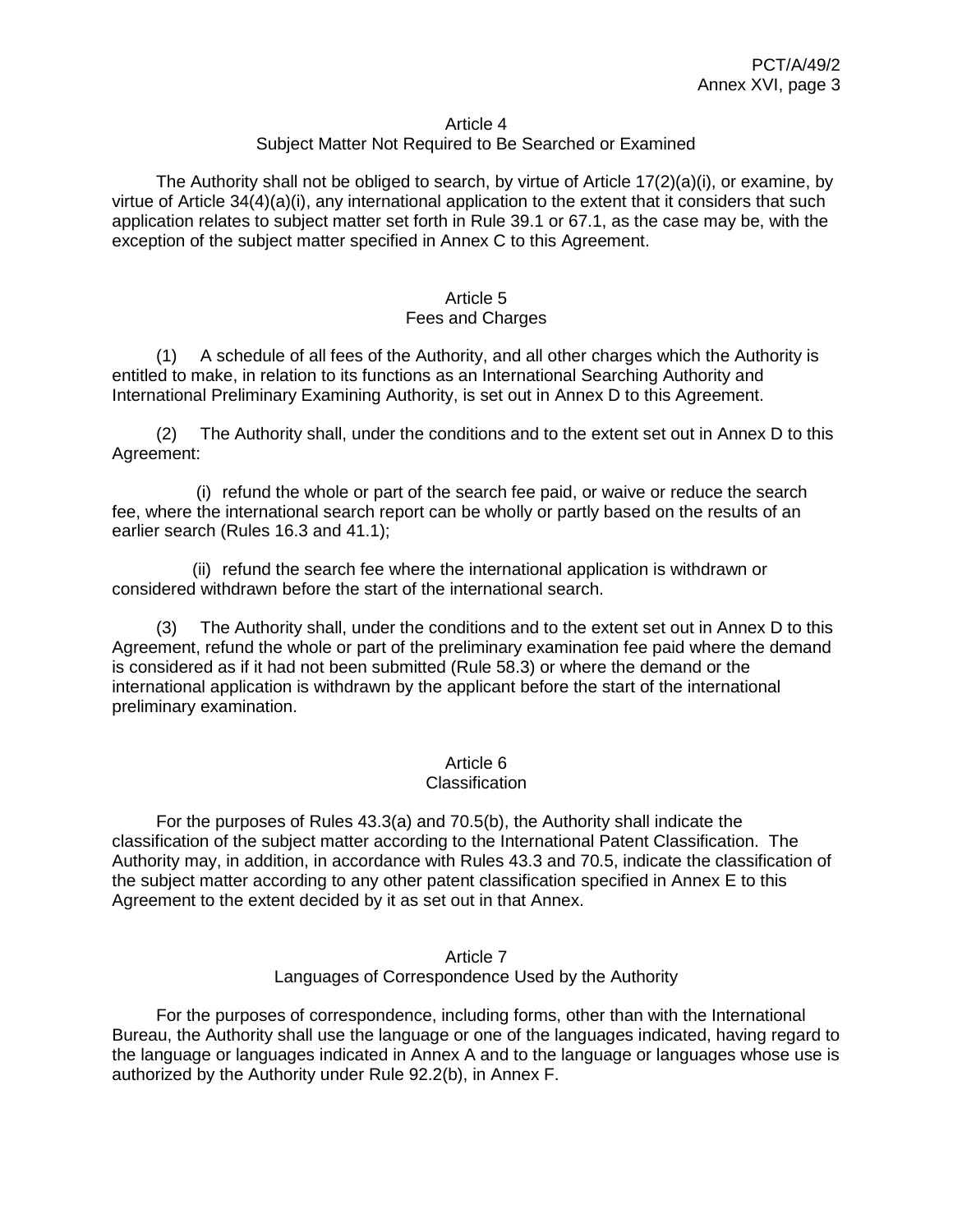#### Article 8 International-Type Search

The Authority shall carry out international-type searches to the extent decided by it as set out in Annex G to this Agreement.

## Article 9 Entry into Force

This Agreement shall enter into force on January 1, 2018.

## Article 10 Duration and Renewability

This Agreement shall remain in force until December 31, 2027. The parties to this Agreement shall, no later than July 2026, start negotiations for its renewal.

## Article 11

## Amendment

(1) Without prejudice to paragraphs (2) and (3), amendments may, subject to approval by the Assembly of the International Patent Cooperation Union, be made to this Agreement by agreement between the parties hereto; they shall take effect on the date agreed upon by them.

(2) Without prejudice to paragraph (3), amendments may be made to the Annexes to this Agreement by agreement between the Director General of the World Intellectual Property Organization and the Authority; and, notwithstanding paragraph (4), they shall take effect on the date agreed upon by them.

(3) The Authority may, by a notification to the Director General of the World Intellectual Property Organization:

(i) add to the indications of States and languages contained in Annex A to this Agreement;

(ii) amend the indications on supplementary international searches contained in Annex B to this Agreement;

(iii) amend the schedule of fees and charges contained in Annex D to this Agreement;

(iv) amend the indications on patent classification systems contained in Annex E to this Agreement;

(v) amend the indications on languages of correspondence contained in Annex F to this Agreement;

(vi) amend the indications on international-type searches contained in Annex G to this Agreement.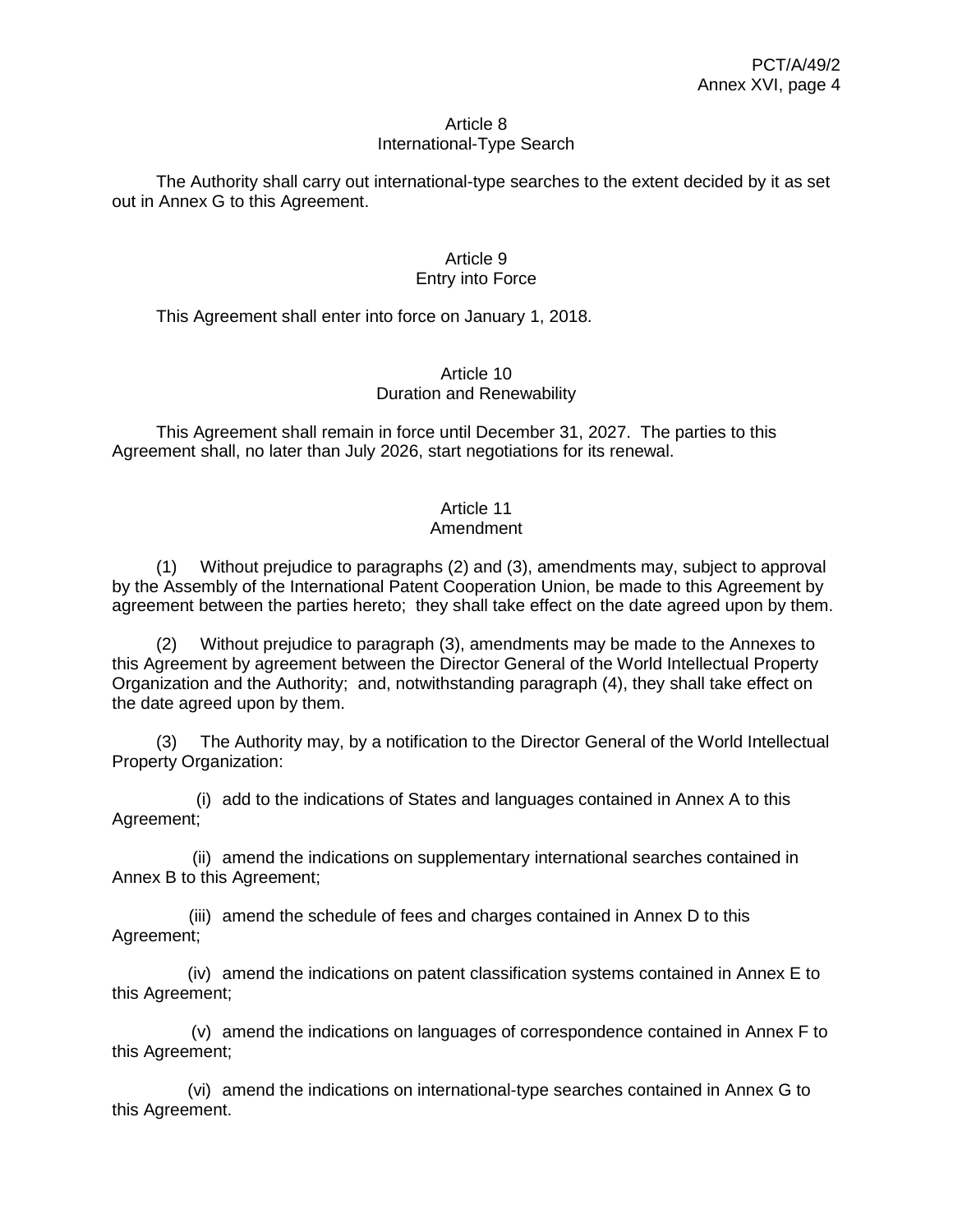(4) Any amendment notified under paragraph (3) shall take effect on the date specified in the notification, provided that:

(i) for an amendment to Annex B to the effect that the Authority shall no longer conduct supplementary international searches, that date is at least six months later than the date on which the notification is received by the International Bureau, and

(ii) for any change in the currency or amount of fees or charges contained in Annex D, for any addition of new fees or charges, and for any change in the conditions for and the extent of refunds or reductions of fees contained in Annex D, that date is at least two months later than the date on which the notification is received by the International Bureau.

#### Article 12 **Termination**

(1) This Agreement shall terminate before December 31, 2027:

(i) if the Swedish Patent and Registration Office gives the Director General of the World Intellectual Property Organization written notice to terminate this Agreement; or

(ii) if the Director General of the World Intellectual Property Organization gives the Swedish Patent and Registration Office written notice to terminate this Agreement.

(2) The termination of this Agreement under paragraph (1) shall take effect one year after receipt of the notice by the other party, unless a longer period is specified in such notice or unless both parties agree on a shorter period.

*In witness whereof* the parties hereto have executed this Agreement.

Done at *[city]*, this *[date]*, in two originals in the English language.

For the Swedish Patent and Registration Office by:

For the International Bureau of the World Intellectual Property Organization by: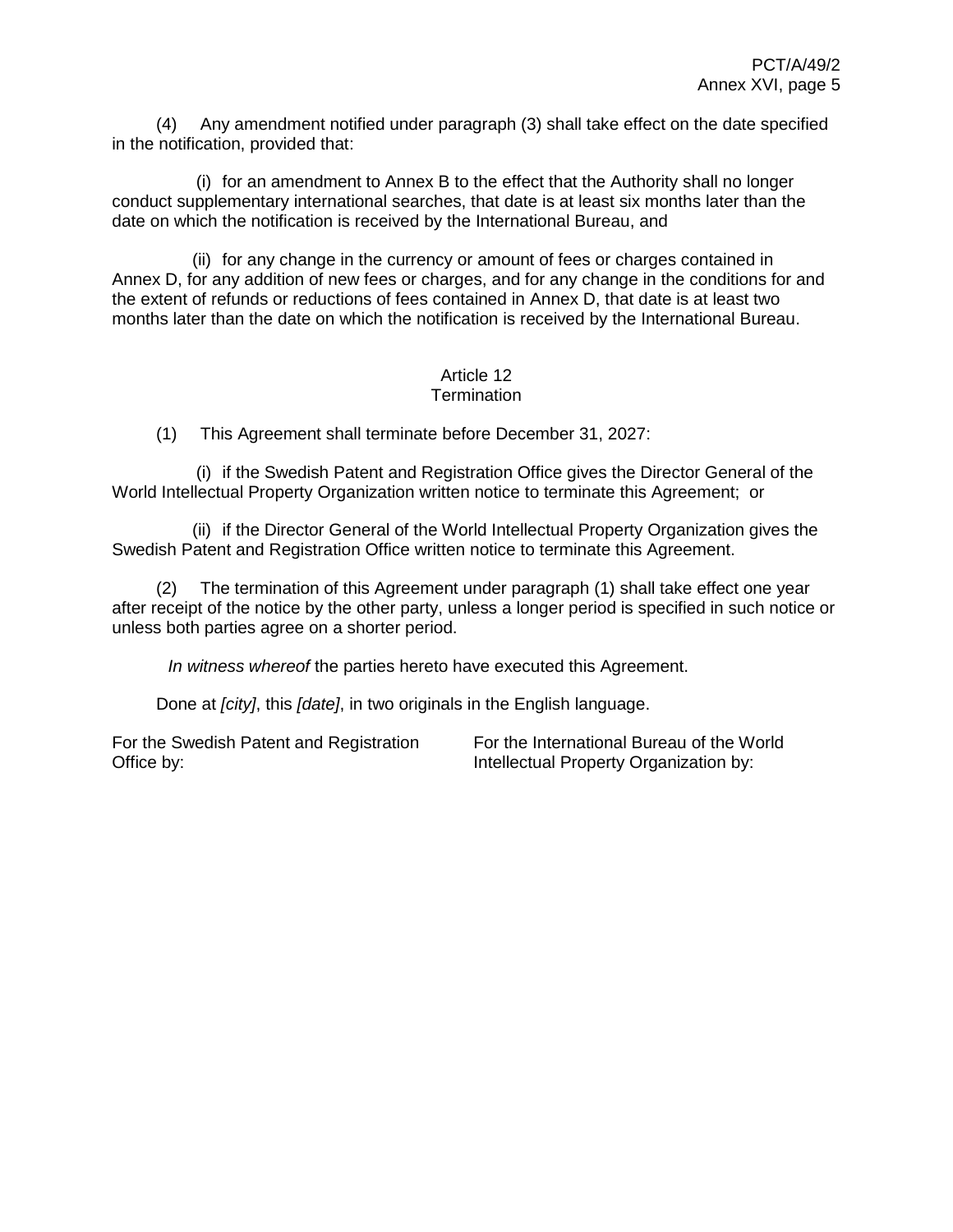#### Annex A States and Languages

Under Article 3 of the Agreement, the Authority specifies:

(i) the following States for which it will act:

so far as Article 3(1) is concerned:

Denmark, Finland, Iceland, Norway, Sweden, and

Barbados, Brazil, India, Madagascar, Morocco, Mexico, Sri Lanka, Trinidad and Tobago, Viet Nam, all Member States of the African Regional Intellectual Property Organization (ARIPO) and all Member States of the African Intellectual Property Organization (OAPI);

so far as Article 3(2) is concerned:

Denmark, Finland, Iceland, Norway, Sweden, and

Barbados, Brazil, India, Madagascar, Morocco, Mexico, Sri Lanka, Trinidad and Tobago, Viet Nam, all Member States of the African Regional Intellectual Property Organization (ARIPO) and all Member States of the African Intellectual Property Organization (OAPI).

Where a receiving Office specifies the International Authority under Articles 3(1) and (2), the International Authority shall become competent for international applications filed at that receiving Office from a date to be agreed by the receiving Office and International Authority and to be notified to the International Bureau.

(ii) the following languages which it will accept:

for international applications filed with the receiving Office of, or acting for, Denmark, Finland, Iceland, Norway or Sweden, Danish , English, Finnish, Norwegian, Swedish;

for international applications filed with the receiving Office of, or acting for, any other State, Danish, English, Finnish, French, Norwegian, Swedish.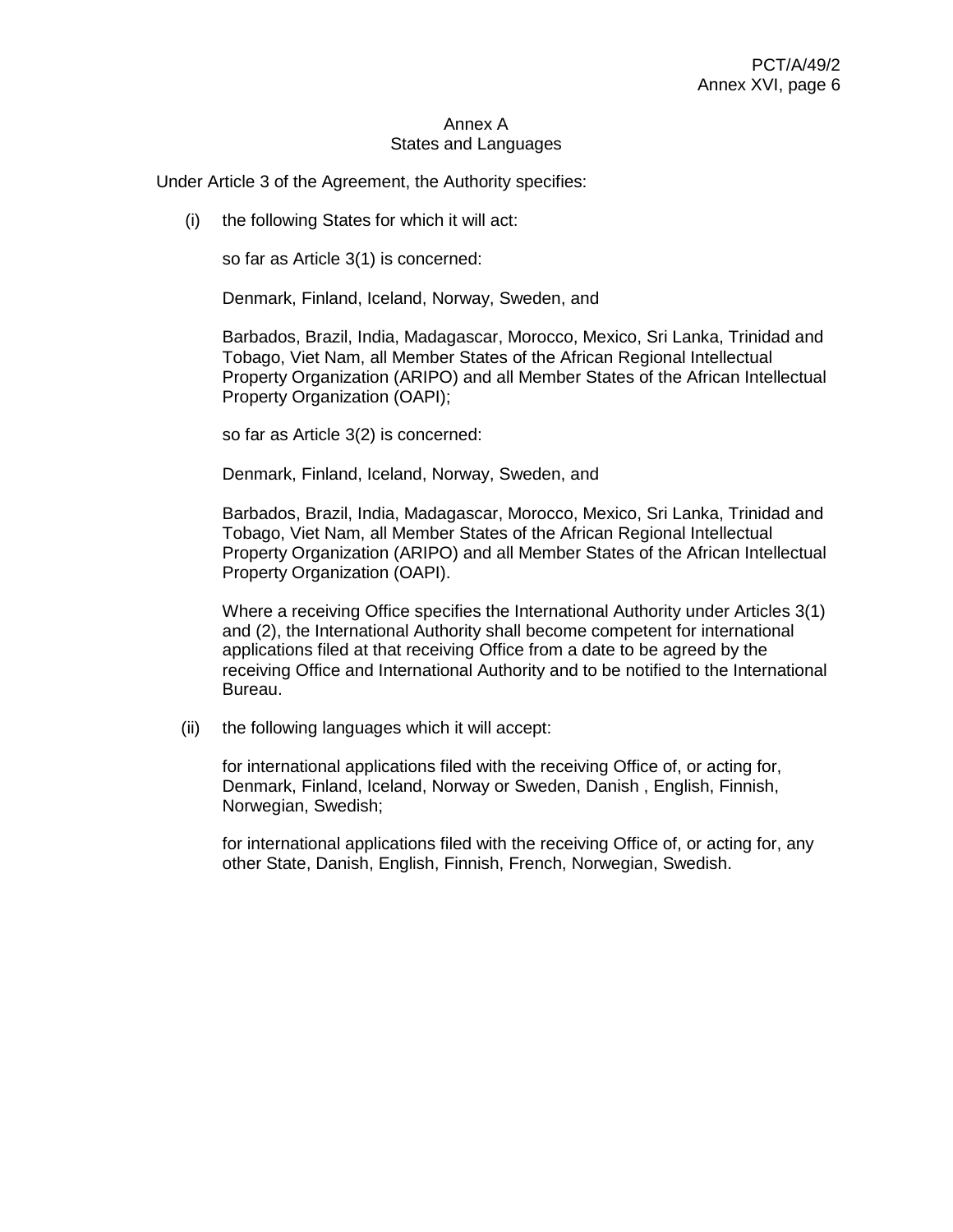#### Annex B Supplementary International Search: Documentation Covered; Limitations and Conditions

## The Authority conducts supplementary international searches as follows:

(1) The Authority will accept requests for supplementary international search based on international applications filed in, or translations furnished into, Danish, English, Finnish, Norwegian or Swedish.

(2) The supplementary international search shall cover, in addition to the PCT minimum documentation under Rule 34, at least the documents in Swedish, Danish, Norwegian and Finnish held in the search collection of the Authority.

(3) The Authority will notify the International Bureau if the demand for supplementary international search clearly exceeds the resources available and also when normal conditions have been re-established.

## Annex C Subject Matter Not Excluded from Search or Examination

The subject matter set forth in Rule 39.1 or 67.1 which, under Article 4 of the Agreement, is not excluded from search or examination is the following:

any subject matter which is searched or examined under the patent grant procedure in accordance with the provisions of Swedish patent law.

### Annex D Fees and Charges

### *Part I. Schedule of Fees and Charges*

| Kind of fee or charge                                                   | <b>Amount</b><br>(Swedish kronor) |
|-------------------------------------------------------------------------|-----------------------------------|
| Search fee (Rule 16.1(a))                                               | .                                 |
| Additional fee (Rule 40.2(a))                                           | .                                 |
| Supplementary search fee(s) (Rule 45bis.3(a))                           | .                                 |
| Preliminary examination fee (Rule 58.1(b))                              | 5,000                             |
| Additional fee (Rule 68.3(a))                                           | 5,000                             |
| Cost of copies (Rules 44.3(b) and $71.2(b)$ <sup>2</sup> , per document | 50                                |
| Cost of copies (Rules 94.1 ter and 94.2), per page                      | 4                                 |

 $\overline{a}$ 1 Swedish kronor equivalent of the euro amount of the search fee (Rule 16.1(a)) payable to the European Patent Office as International Searching Authority, as modified from time to time in accordance with the directives under Rule 16.1(d).

 $2$  The applicant will receive free of charge a copy of each document containing non-patent literature. Other documents are available electronically, free of charge on the website [www.prv.se.](http://www.prv.se/)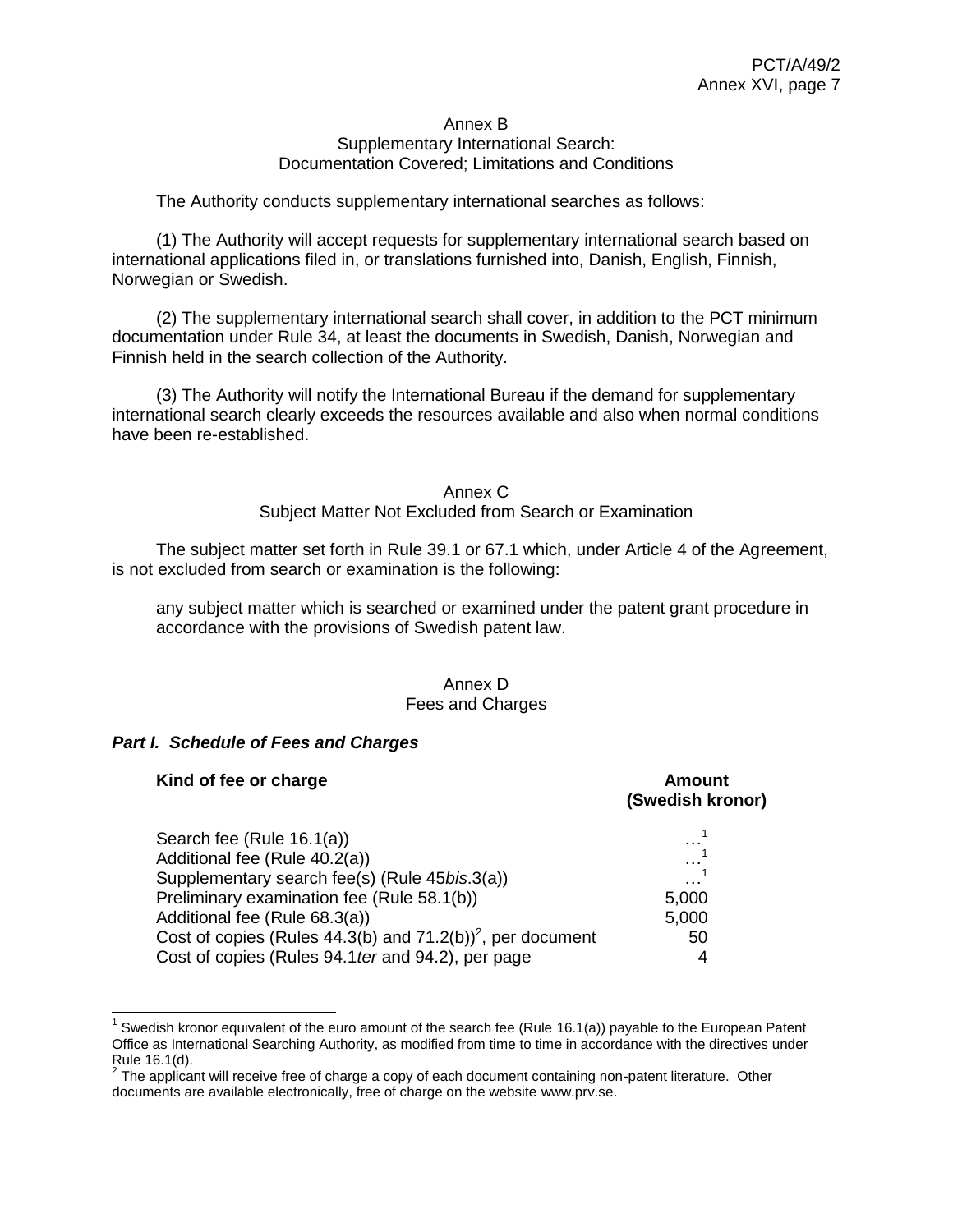## *Part II. Conditions for and Extent of Refunds or Reductions of Fees*

(1) Any amount paid by mistake, without cause, or in excess of the amount due, for fees indicated in Part I shall be refunded.

(2) Where the international application is withdrawn or considered withdrawn, under Article 14(1), (3) or (4), before the start of the international search, the amount of the search fee paid shall be fully refunded.

(3) Where the Authority benefits from the results of an earlier international or international-type search carried out by the Authority, 50 or 100% of the amount of the search fee paid shall be refunded, depending on the extent to which an Authority benefits from that earlier search.

(4) Where an applicant submits a corresponding search and examination report, issued on an application originating from the Authority, a Nordic Patent Office, or the European Patent Office, the amount of SEK 2,800 shall be refunded in respect of the search fee paid according to Part I. The same refund will be applied if priority is claimed from an international application and the applicant submits a PCT international search report from the National Board of Patents and Registration of Finland, the Nordic Patent Institute or the European Patent Office, or if the applicant submits a corresponding international-type search report from the National Board of Patents and Registration of Finland or the Nordic Patent Institute.

(5) In the cases provided for under Rule 58.3, the following amount of the preliminary examination fee shall be refunded:

> (a) refund of the full amount paid where Rule 54.4, 54*bis*.1(b) or 58*bis*.1(b) applies;

> (b) refund of the amount paid less the current amount of the transmittal fee, where Rule 60.1(c) applies.

(6) Where the international application or the demand is withdrawn before the start of the international preliminary examination, the amount of the preliminary examination fee paid shall be fully refunded.

(7) The Authority shall refund the supplementary search fee if, before it has started the supplementary international search in accordance with Rule 45*bis*.5(a), the supplementary search request is considered not to have been submitted.

(8) The Authority shall refund the supplementary search fee if, after receipt of the documents specified in Rule 45*bis*.4(e)(i) to (iv), but before it has started the supplementary international search in accordance with Rule 45*bis*.5(a), it is notified of the withdrawal of the international application or the supplementary search request.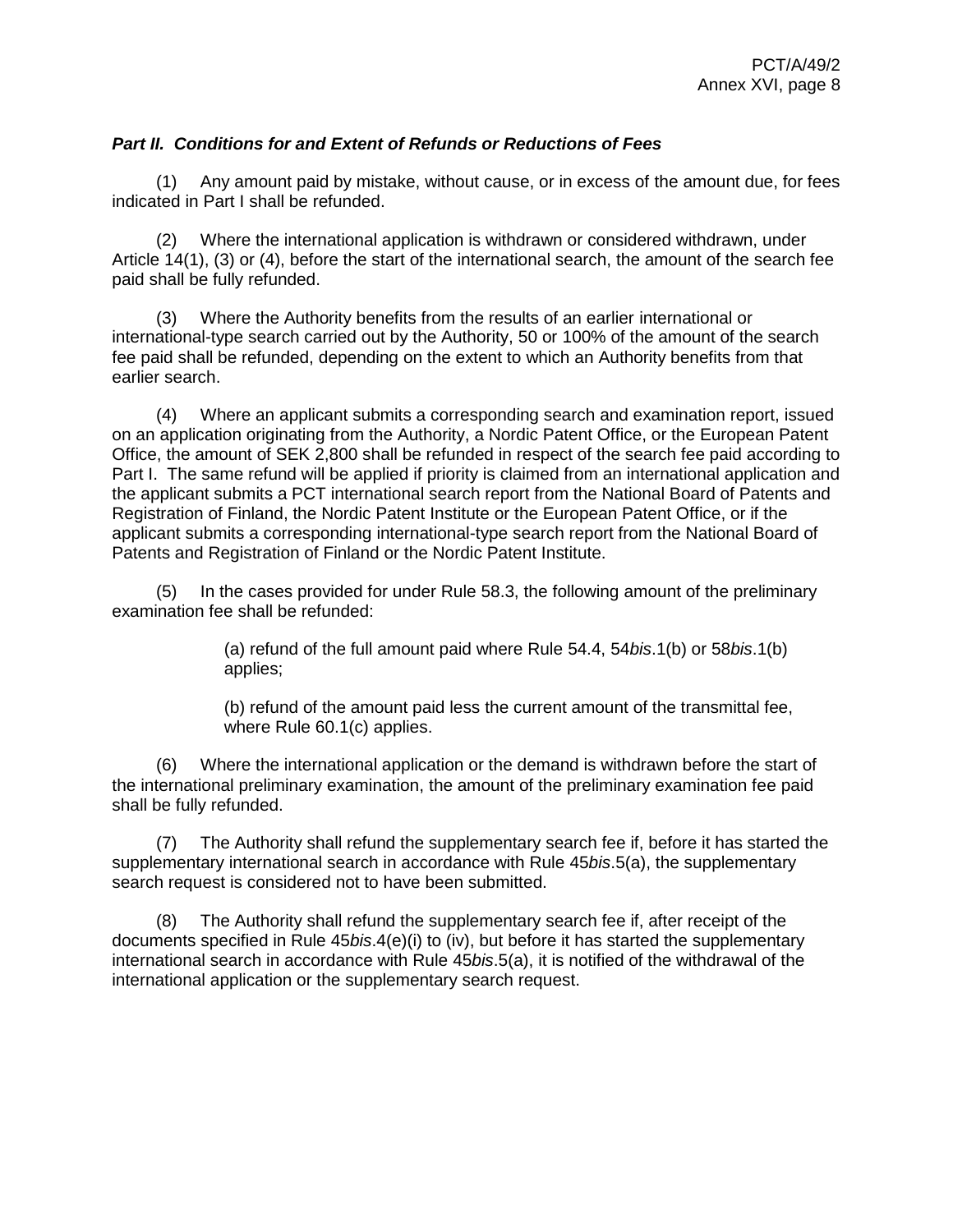#### Annex E Classification

Under Article 6 of the Agreement, the Authority specifies the following classification system(s) in addition to the International Patent Classification: none.

## Annex F

## Languages of Correspondence

Under Article 7 of the Agreement, the Authority specifies the following languages:

Danish, English, Finnish, French, Norwegian or Swedish,

depending on the language in which the international application is filed or translated; however English or Swedish may be used in all cases.

## Annex G

## International-Type Search

Under Article 8 of the Agreement, the Authority specifies the following extent of international-type searches:

The Authority conducts international-type searches as follows:

International-type searches on national applications filed at the Authority or any Nordic patent authority. The request and fee for international-type search must be submitted within three months of the filing date of the national application.

[Annex XVII follows]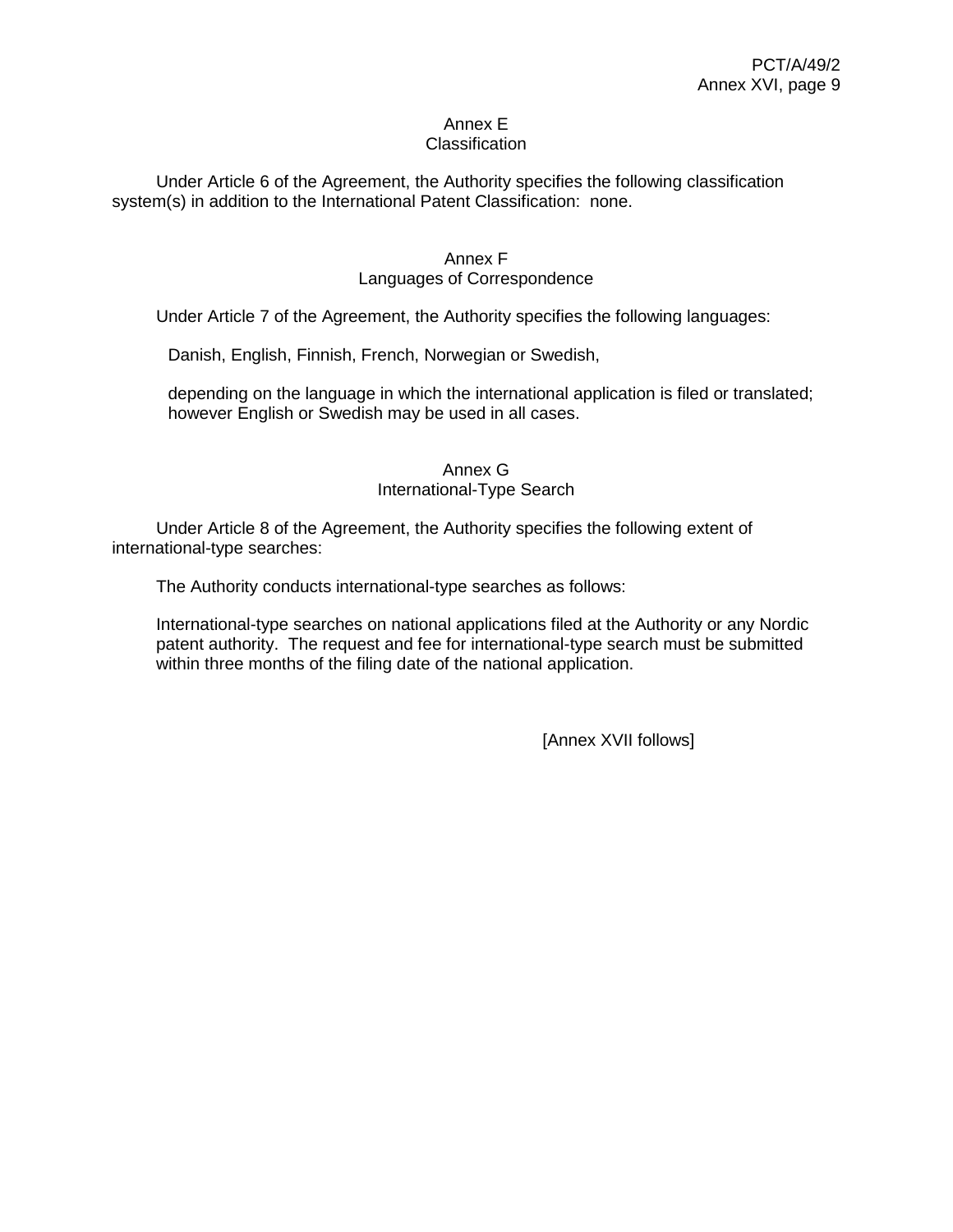## Draft Agreement

between the Intellectual Property Office of Singapore and the International Bureau of the World Intellectual Property Organization

in relation to the functioning of the Intellectual Property Office of Singapore as an International Searching Authority and International Preliminary Examining Authority under the Patent Cooperation Treaty

## *Preamble*

The Intellectual Property Office of Singapore and the International Bureau of the World Intellectual Property Organization,

*Considering* that the PCT Assembly, having heard the advice of the PCT Committee for Technical Cooperation, has appointed the Intellectual Property Office of Singapore as an International Searching and Preliminary Examining Authority under the Patent Cooperation Treaty and approved this Agreement in accordance with Articles 16(3) and 32(3),

*Hereby agree as follows:*

### Article 1 Terms and Expressions

(1) For the purposes of this Agreement:

- (a) "Treaty" means the Patent Cooperation Treaty;
- (b) "Regulations" means the Regulations under the Treaty;
- (c) "Administrative Instructions" means the Administrative Instructions under the

## Treaty;

(d) "Article" (except where a specific reference is made to an Article of this Agreement) means an Article of the Treaty;

- (e) "Rule" means a Rule of the Regulations;
- (f) "Contracting State" means a State party to the Treaty;
- (g) "the Authority" means the Intellectual Property Office of Singapore;

(h) "the International Bureau" means the International Bureau of the World Intellectual Property Organization.

(2) All other terms and expressions used in this Agreement which are also used in the Treaty, the Regulations or the Administrative Instructions have, for the purposes of this Agreement, the same meaning as in the Treaty, the Regulations and the Administrative Instructions.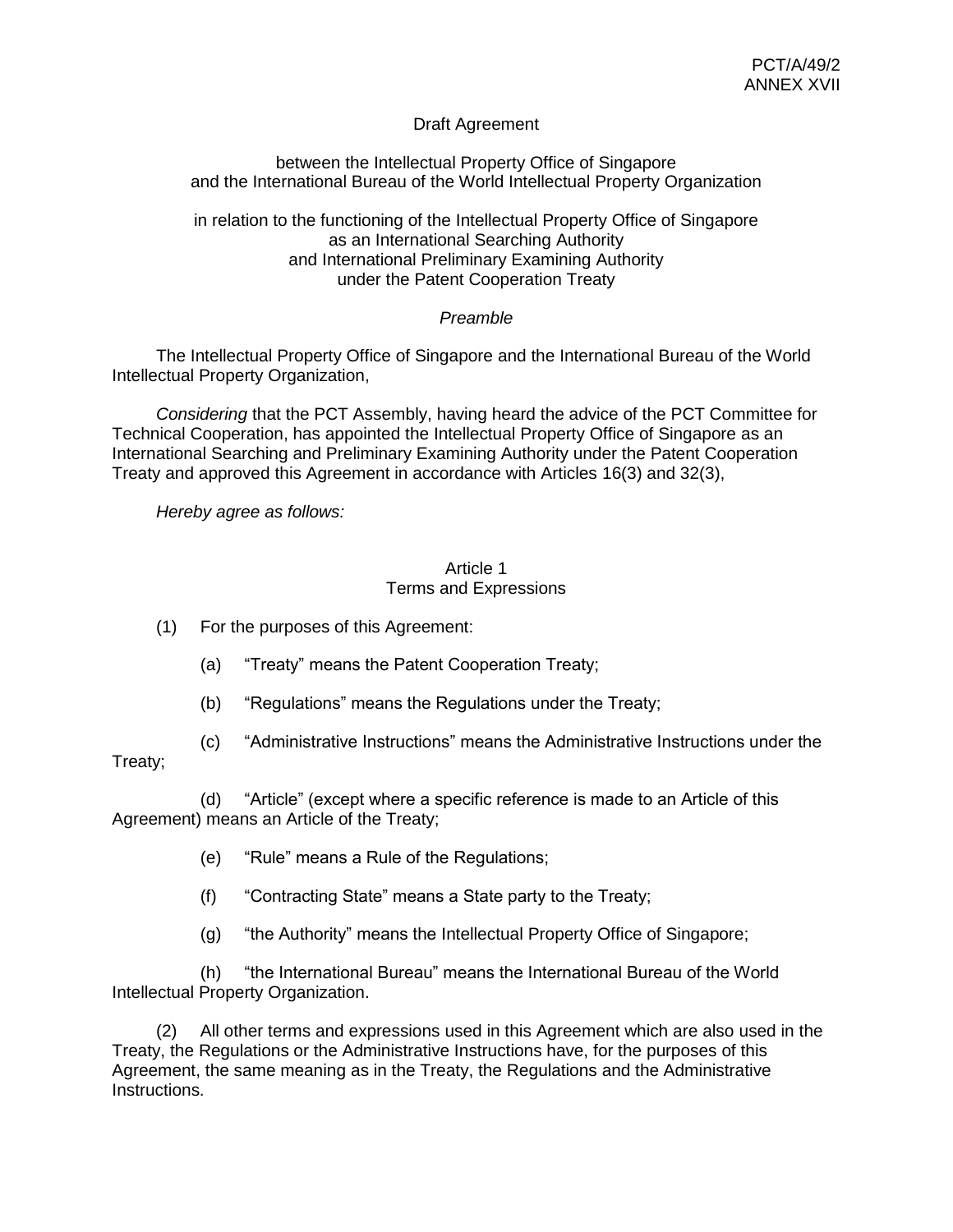## Article 2 Basic Obligations

(1) The Authority shall carry out international search and international preliminary examination in accordance with, and perform such other functions of an International Searching Authority and International Preliminary Examining Authority as are provided under, the Treaty, the Regulations, the Administrative Instructions and this Agreement.

(2) In carrying out international search and international preliminary examination, the Authority shall apply and observe all the common rules of international search and of international preliminary examination and, in particular, shall be guided by the PCT International Search and Preliminary Examination Guidelines.

(3) The Authority shall maintain a quality management system in compliance with the requirements set out in the PCT International Search and Preliminary Examination Guidelines.

(4) The Authority and the International Bureau shall, having regard to their respective functions under the Treaty, the Regulations, the Administrative Instructions and this Agreement, render, to the extent considered to be appropriate by both the Authority and the International Bureau, mutual assistance in the performance of their functions thereunder.

## Article 3 Competence of Authority

(1) The Authority shall act as International Searching Authority for any international application filed with the receiving Office of, or acting for, any Contracting State specified in Annex A to this Agreement, provided that the receiving Office specifies the Authority for that purpose, that such application, or a translation thereof furnished for the purposes of international search, is in the language or one of the languages specified in Annex A to this Agreement and, where applicable, that the Authority has been chosen by the applicant and that any other requirements regarding such application as specified in Annex A to this Agreement have been met.

(2) The Authority shall act as International Preliminary Examining Authority for any international application filed with the receiving Office of, or acting for, any Contracting State specified in Annex A to this Agreement, provided that the receiving Office specifies the Authority for that purpose, that such application, or a translation thereof furnished for the purposes of international preliminary examination, is in the language or one of the languages specified in Annex A to this Agreement and, where applicable, that the Authority has been chosen by the applicant and that any other requirements regarding such application as specified in Annex A to this Agreement have been met.

(3) Where an international application is filed with the International Bureau as receiving Office under Rule 19.1(a)(iii), paragraphs (1) and (2) apply as if that application had been filed with a receiving Office which would have been competent under Rule 19.1(a)(i) or (ii), (b) or (c) or Rule 19.2(i).

(4) The Authority shall conduct supplementary international searches in accordance with Rule 45*bis* to the extent decided by it, as set out in Annex B to this Agreement.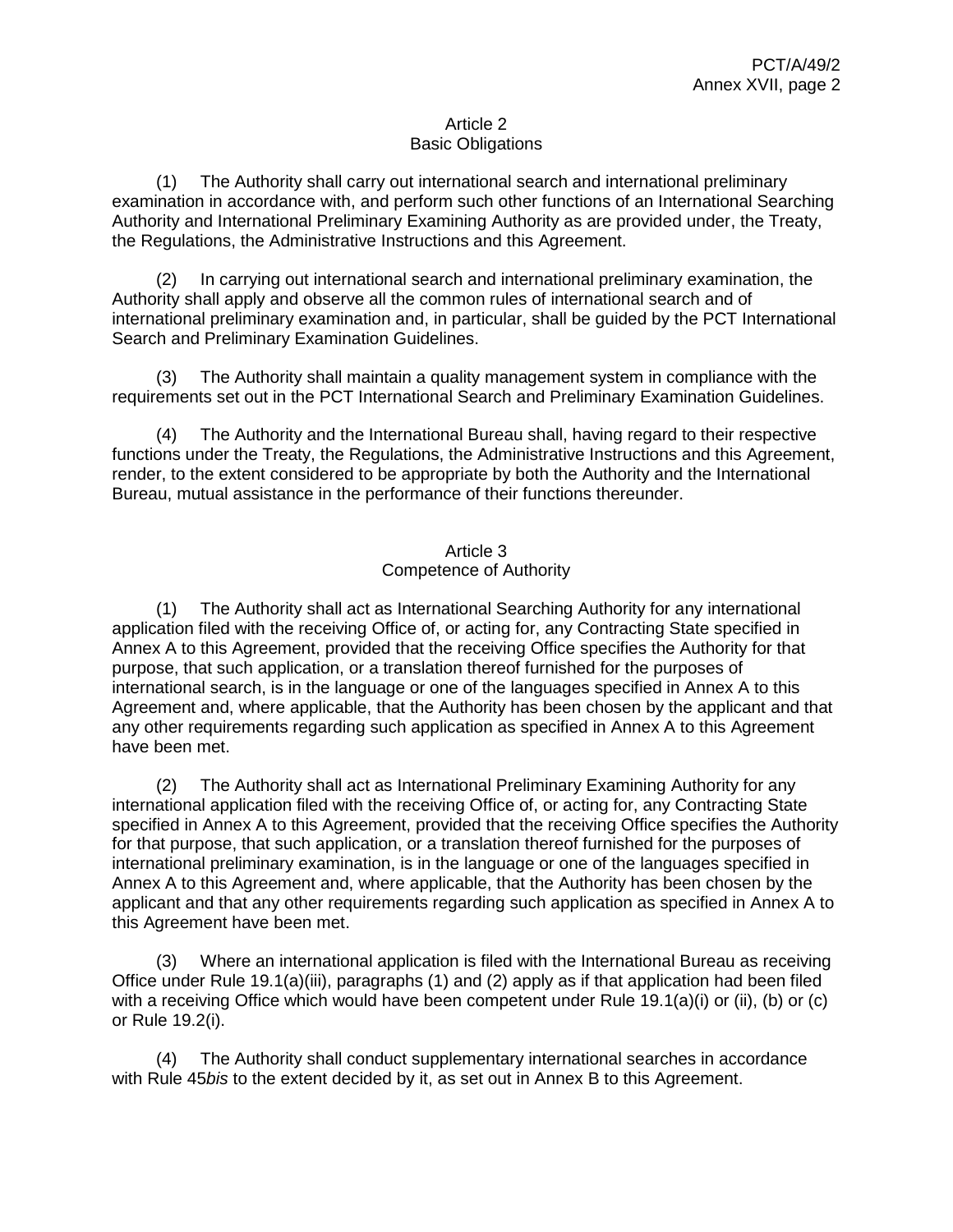#### Article 4

## Subject Matter Not Required to Be Searched or Examined

The Authority shall not be obliged to search, by virtue of Article  $17(2)(a)(i)$ , or examine, by virtue of Article 34(4)(a)(i), any international application to the extent that it considers that such application relates to subject matter set forth in Rule 39.1 or 67.1, as the case may be, with the exception of the subject matter specified in Annex C to this Agreement.

#### Article 5 Fees and Charges

(1) A schedule of all fees of the Authority, and all other charges which the Authority is entitled to make, in relation to its functions as an International Searching Authority and International Preliminary Examining Authority, is set out in Annex D to this Agreement.

(2) The Authority shall, under the conditions and to the extent set out in Annex D to this Agreement:

(i) refund the whole or part of the search fee paid, or waive or reduce the search fee, where the international search report can be wholly or partly based on the results of an earlier search (Rules 16.3 and 41.1);

(ii) refund the search fee where the international application is withdrawn or considered withdrawn before the start of the international search.

(3) The Authority shall, under the conditions and to the extent set out in Annex D to this Agreement, refund the whole or part of the preliminary examination fee paid where the demand is considered as if it had not been submitted (Rule 58.3) or where the demand or the international application is withdrawn by the applicant before the start of the international preliminary examination.

### Article 6

#### **Classification**

For the purposes of Rules 43.3(a) and 70.5(b), the Authority shall indicate the classification of the subject matter according to the International Patent Classification. The Authority may, in addition, in accordance with Rules 43.3 and 70.5, indicate the classification of the subject matter according to any other patent classification specified in Annex E to this Agreement to the extent decided by it as set out in that Annex.

#### Article 7 Languages of Correspondence Used by the Authority

For the purposes of correspondence, including forms, other than with the International Bureau, the Authority shall use the language or one of the languages indicated, having regard to the language or languages indicated in Annex A and to the language or languages whose use is authorized by the Authority under Rule 92.2(b), in Annex F.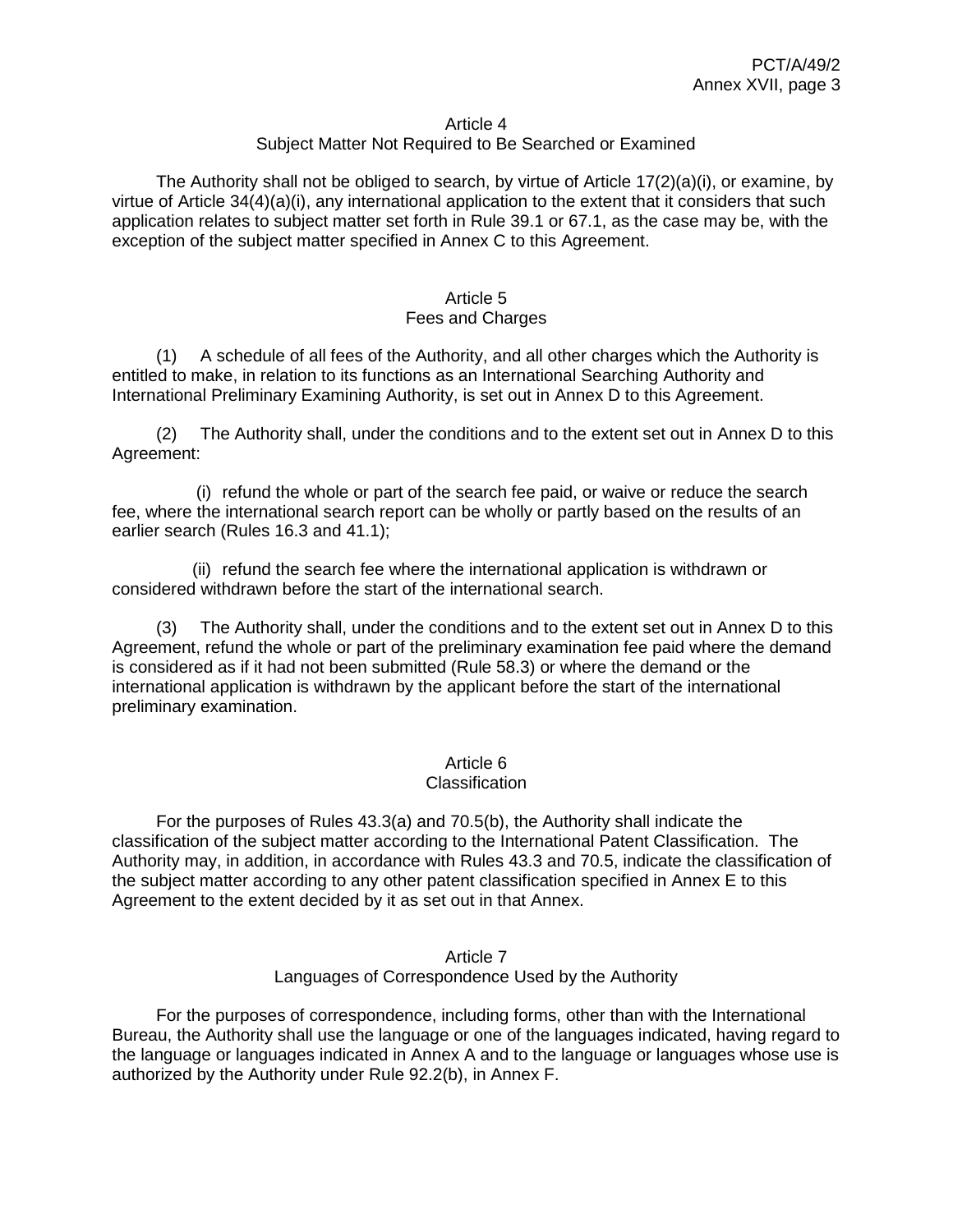#### Article 8 International-Type Search

The Authority shall carry out international-type searches to the extent decided by it as set out in Annex G to this Agreement.

## Article 9 Entry into Force

This Agreement shall enter into force on January 1, 2018.

### Article 10 Duration and Renewability

This Agreement shall remain in force until December 31, 2027. The parties to this Agreement shall, no later than July 2026, start negotiations for its renewal.

## Article 11

## Amendment

(1) Without prejudice to paragraphs (2) and (3), amendments may, subject to approval by the Assembly of the International Patent Cooperation Union, be made to this Agreement by agreement between the parties hereto; they shall take effect on the date agreed upon by them.

(2) Without prejudice to paragraph (3), amendments may be made to the Annexes to this Agreement by agreement between the Director General of the World Intellectual Property Organization and the Authority; and, notwithstanding paragraph (4), they shall take effect on the date agreed upon by them.

(3) The Authority may, by a notification to the Director General of the World Intellectual Property Organization:

(i) add to the indications of States and languages contained in Annex A to this Agreement;

(ii) amend the indications on supplementary international searches contained in Annex B to this Agreement;

(iii) amend the schedule of fees and charges contained in Annex D to this Agreement;

(iv) amend the indications on patent classification systems contained in Annex E to this Agreement;

(v) amend the indications on languages of correspondence contained in Annex F to this Agreement;

(vi) amend the indications on international-type searches contained in Annex G to this Agreement.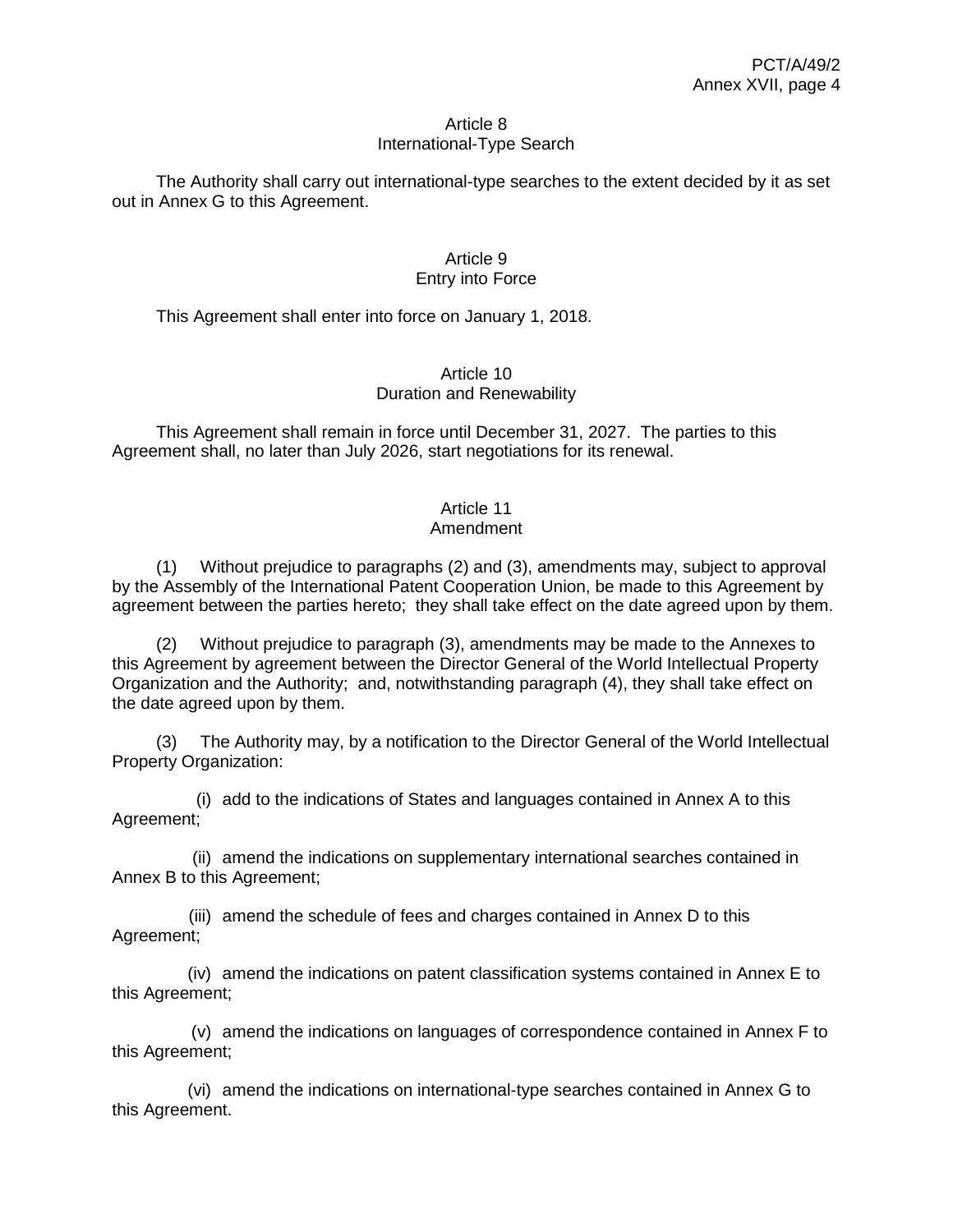(4) Any amendment notified under paragraph (3) shall take effect on the date specified in the notification, provided that:

(i) for an amendment to Annex B to the effect that the Authority shall no longer conduct supplementary international searches, that date is at least six months later than the date on which the notification is received by the International Bureau, and

(ii) for any change in the currency or amount of fees or charges contained in Annex D, for any addition of new fees or charges, and for any change in the conditions for and the extent of refunds or reductions of fees contained in Annex D, that date is at least two months later than the date on which the notification is received by the International Bureau.

#### Article 12 **Termination**

(1) This Agreement shall terminate before December 31, 2027:

(i) if the Intellectual Property Office of Singapore gives the Director General of the World Intellectual Property Organization written notice to terminate this Agreement; or

(ii) if the Director General of the World Intellectual Property Organization gives the Intellectual Property Office of Singapore written notice to terminate this Agreement.

(2) The termination of this Agreement under paragraph (1) shall take effect one year after receipt of the notice by the other party, unless a longer period is specified in such notice or unless both parties agree on a shorter period.

*In witness whereof* the parties hereto have executed this Agreement.

Done at *[city]*, this *[date]*, in two originals in the English language.

For the Intellectual Property Office of Singapore by:

For the International Bureau of the World Intellectual Property Organization by: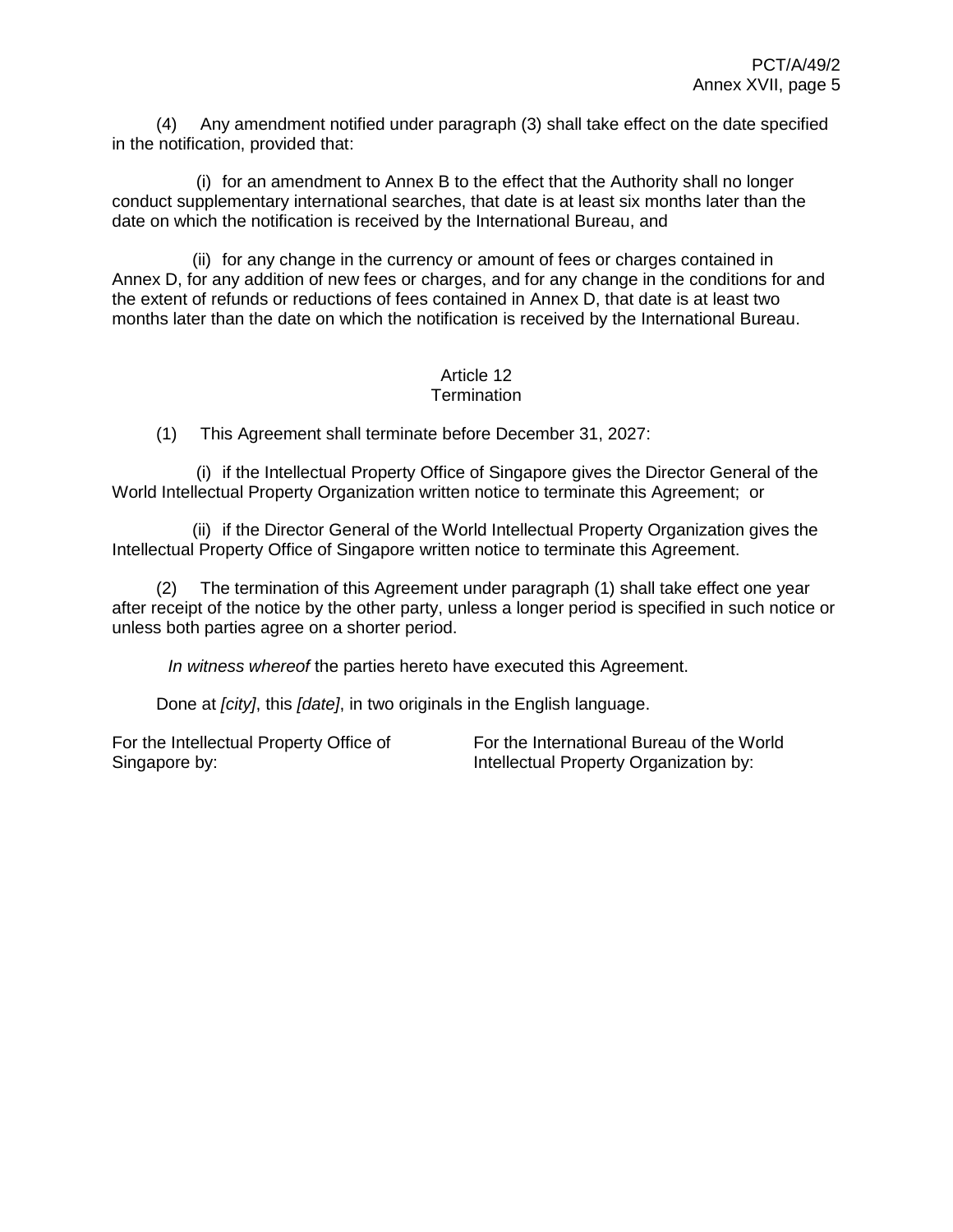#### Annex A States and Languages

Under Article 3 of the Agreement, the Authority specifies:

(i) the following States for which it will act:

so far as Article 3(1) is concerned:

Singapore, Cambodia, Indonesia, Japan, Mexico, Thailand, United States of America, Viet Nam;

so far as Article 3(2) is concerned:

Singapore, Cambodia, Indonesia, Japan, Mexico, Thailand, United States of America, Viet Nam.

Where a receiving Office specifies the International Authority under Articles 3(1) and (2), the International Authority shall become competent for international applications filed at that receiving Office from a date to be agreed by the receiving Office and International Authority and to be notified to the International Bureau.

(ii) the following languages which it will accept:

English, Chinese.

### Annex B

### Supplementary International Search: Documentation Covered; Limitations and Conditions

The Authority conducts supplementary international searches as follows:

(1) The Authority will accept requests for supplementary international search based on international applications filed in, or translations thereof furnished in, English or Chinese.

(2) The supplementary international search shall cover, in addition to the PCT minimum documentation under Rule 34, at least the documents in English and Chinese held in the search collection of the Authority.

(3) The Authority will notify the International Bureau if the demand for supplementary international search clearly exceeds the resources available and also when normal conditions have been re-established.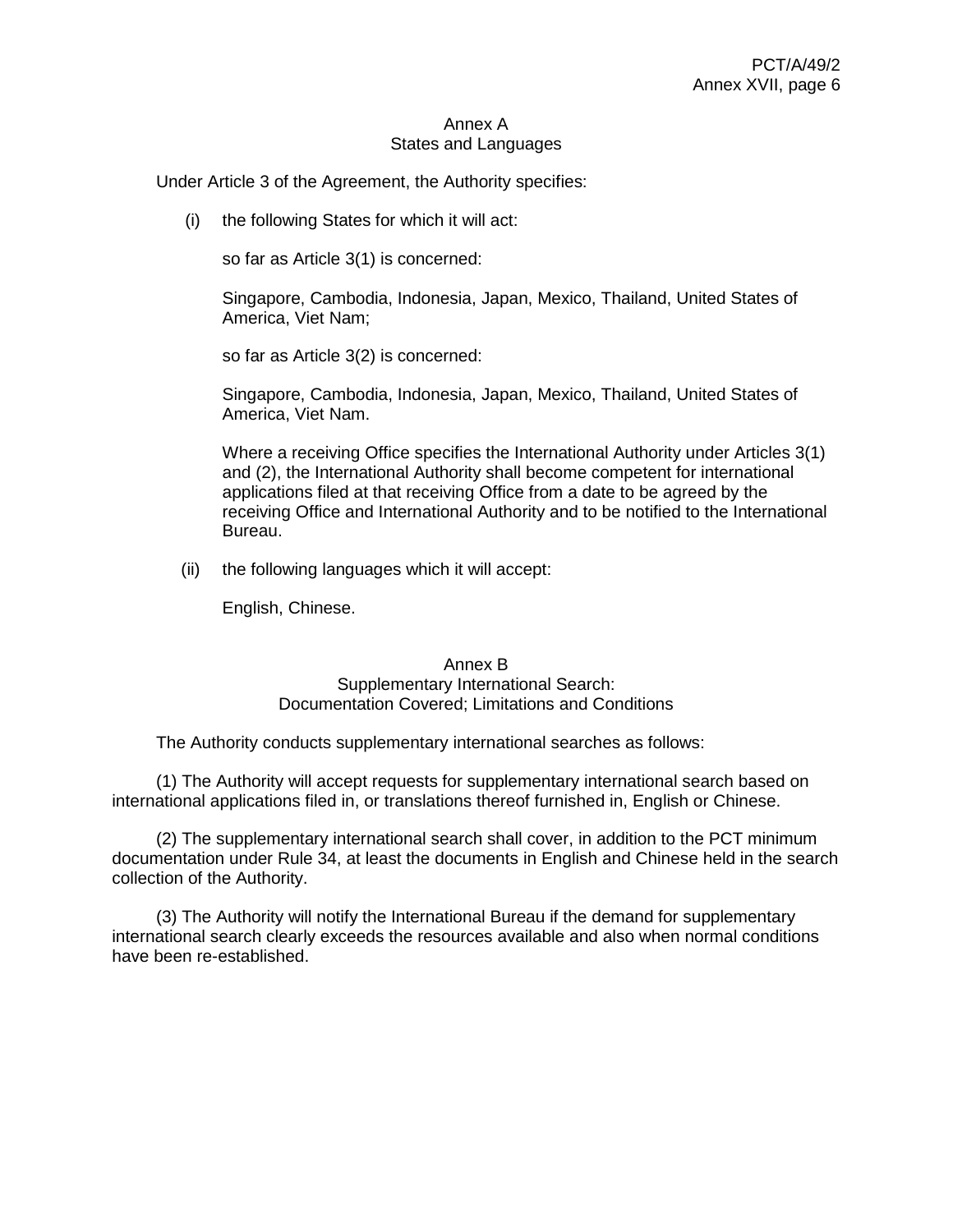#### Annex C

### Subject Matter Not Excluded from Search or Examination

The subject matter set forth in Rule 39.1 or 67.1 which, under Article 4 of the Agreement, is not excluded from search or examination is the following:

any subject matter which is searched or examined under the patent grant procedure in accordance with the provisions of Singapore patent law.

### Annex D Fees and Charges

### *Part I. Schedule of Fees and Charges*

| Kind of fee or charge                               | Amount<br>(Singapore dollars) |
|-----------------------------------------------------|-------------------------------|
| Search fee (Rule 16.1(a))                           | 2,240                         |
| Additional fee (Rule 40.2(a))                       | 2,240                         |
| Supplementary search fee(s) (Rule 45bis.3(a))       | 2,240                         |
| Preliminary examination fee (Rule 58.1(b))          | 830                           |
| Additional fee (Rule 68.3(a))                       | 830                           |
| Protest fee (Rules 40.2(e) and 68.3(e))             | 650                           |
| Review fee (Rule45bis.6(c))                         | 650                           |
| Cost of copies (Rules 44.3(b), 45bis.7(c), 71.2(b), |                               |
| 94.1 ter and 94.2), per document                    | 30                            |

### *Part II. Conditions for and Extent of Refunds or Reductions of Fees*

(1) Any amount paid by mistake, without cause, or in excess of the amount due, for fees indicated in Part I shall be refunded.

(2) Where the international application is withdrawn or considered withdrawn, under Article 14(1), (3) or (4), before the start of the international search, the amount of the search fee paid shall be fully refunded.

(3) Where the Authority benefits from the results of an earlier search, 25 to 75% of the amount of the search fee shall be refunded, depending on the extent to which an Authority assesses it has benefited from that earlier search.

(4) In the cases provided for under Rule 58.3, the amount of the preliminary examination fee paid shall be fully refunded.

(5) Where the international application or the demand is withdrawn before the start of the international preliminary examination, the amount of the preliminary examination fee paid shall be fully refunded.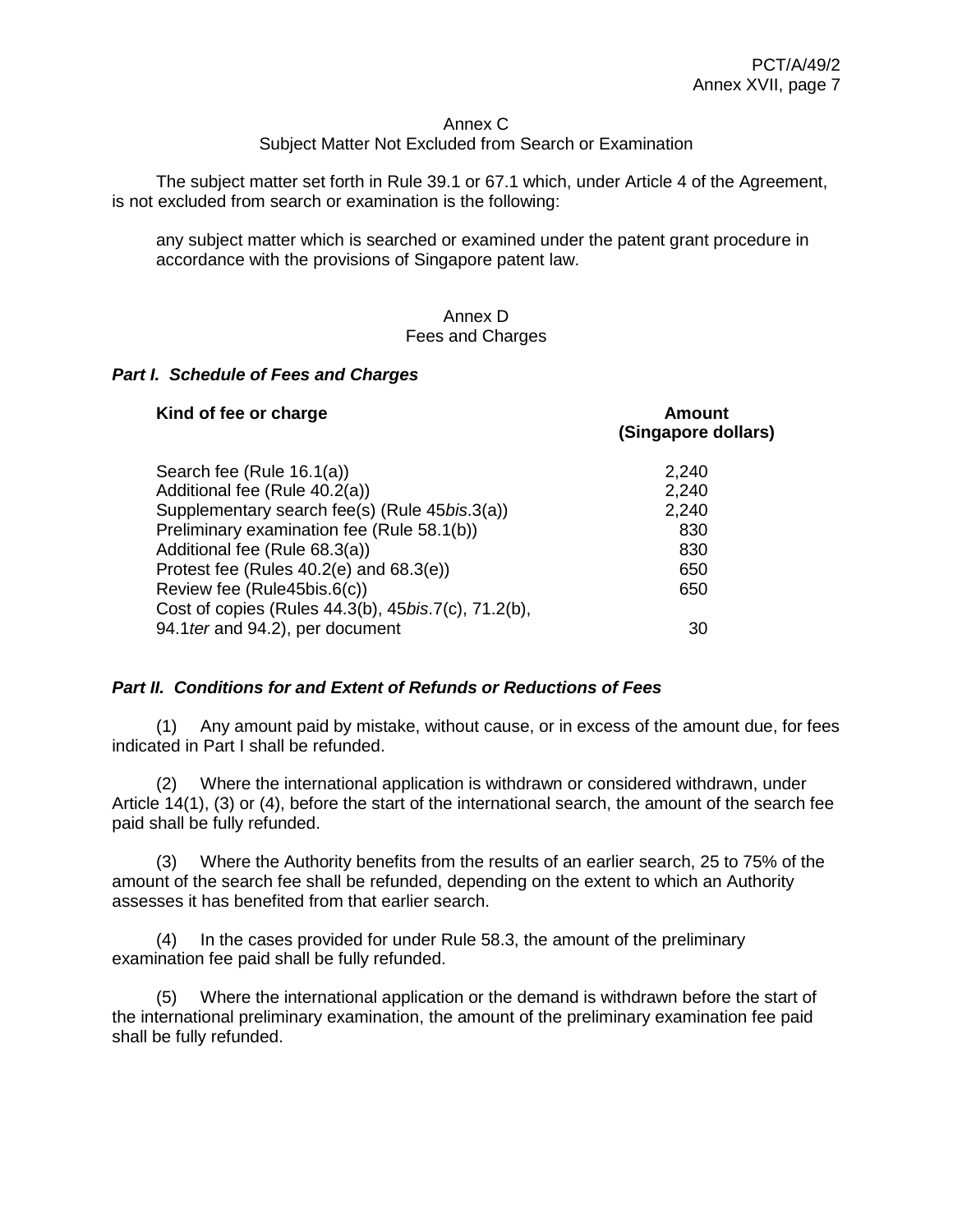(6) The Authority shall refund the supplementary search fee if, before it has started the supplementary international search in accordance with Rule 45*bis*.5(a), the supplementary search request is considered not to have been submitted.

(7) The Authority shall refund the supplementary search fee if, after receipt of the documents specified in Rule 45*bis*.4(e)(i) to (iv), but before it has started the supplementary international search in accordance with Rule 45*bis*.5(a), it is notified of the withdrawal of the international application or the supplementary search request.

# Annex E

## Classification

Under Article 6 of the Agreement, the Authority specifies the following classification systems in addition to the International Patent Classification: none.

## Annex F Languages of Correspondence

Under Article 7 of the Agreement, the Authority specifies the following languages:

English or Chinese,

depending on the language in which the international application is filed or translated; however, English may be used in all cases.

## Annex G International-Type Search

Under Article 8 of the Agreement, the Authority specifies the following extent of international-type searches:

The Authority does not conduct international-type searches.

[Annex XVIII follows]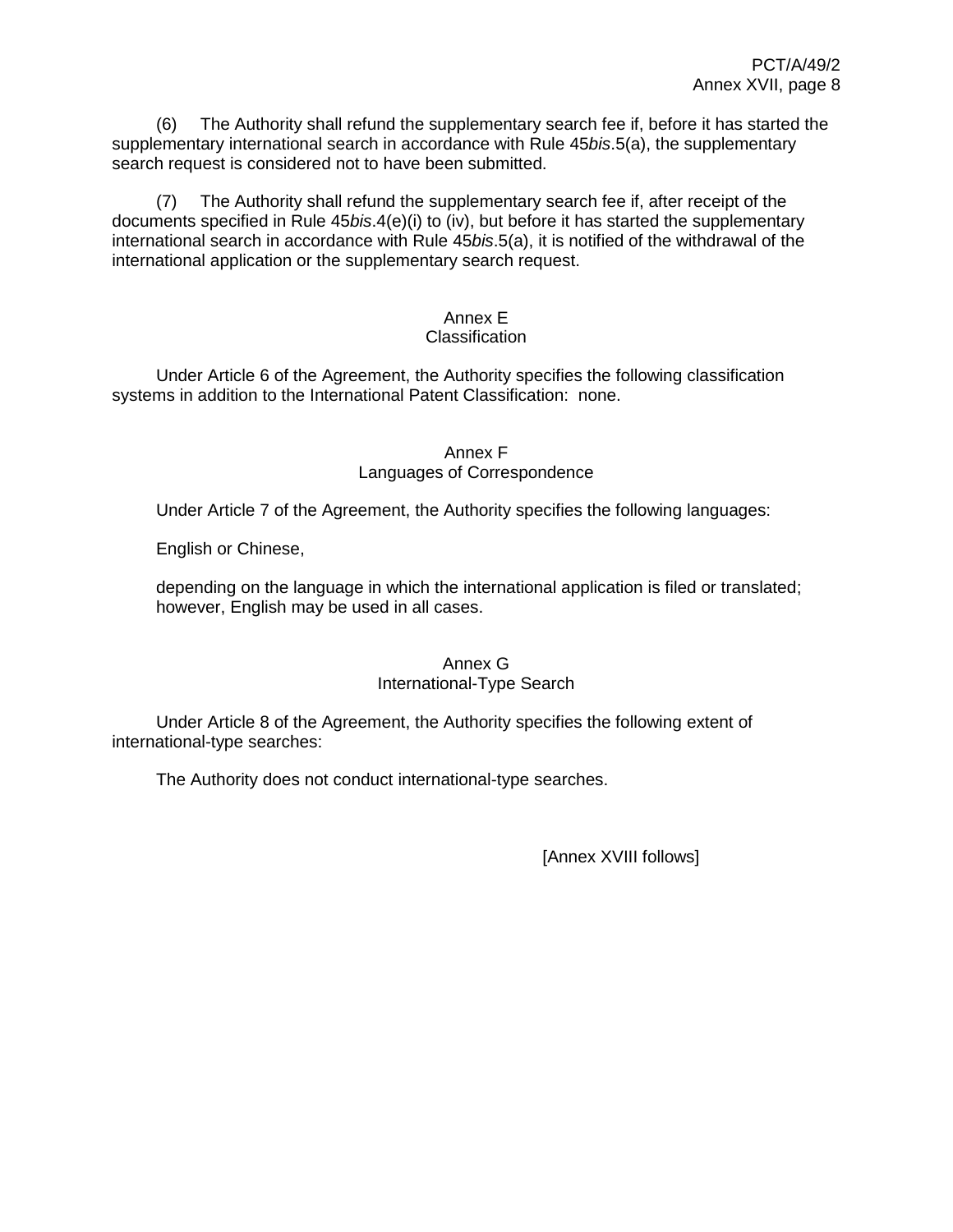## Draft Agreement

between the Turkish Patent and Trademark Office and the International Bureau of the World Intellectual Property Organization

in relation to the functioning of the Turkish Patent and Trademark Office as an International Searching Authority and International Preliminary Examining Authority under the Patent Cooperation Treaty

## *Preamble*

The Turkish Patent and Trademark Office and the International Bureau of the World Intellectual Property Organization,

*Considering* that the PCT Assembly, having heard the advice of the PCT Committee for Technical Cooperation, has appointed the Turkish Patent and Trademark Office as an International Searching and Preliminary Examining Authority under the Patent Cooperation Treaty and approved this Agreement in accordance with Articles 16(3) and 32(3),

*Hereby agree as follows:*

#### Article 1 Terms and Expressions

(1) For the purposes of this Agreement:

- (a) "Treaty" means the Patent Cooperation Treaty;
- (b) "Regulations" means the Regulations under the Treaty;
- (c) "Administrative Instructions" means the Administrative Instructions under the

## Treaty;

(d) "Article" (except where a specific reference is made to an Article of this Agreement) means an Article of the Treaty;

- (e) "Rule" means a Rule of the Regulations;
- (f) "Contracting State" means a State party to the Treaty;
- (g) "the Authority" means the Turkish Patent and Trademark Office;

(h) "the International Bureau" means the International Bureau of the World Intellectual Property Organization.

(2) All other terms and expressions used in this Agreement which are also used in the Treaty, the Regulations or the Administrative Instructions have, for the purposes of this Agreement, the same meaning as in the Treaty, the Regulations and the Administrative Instructions.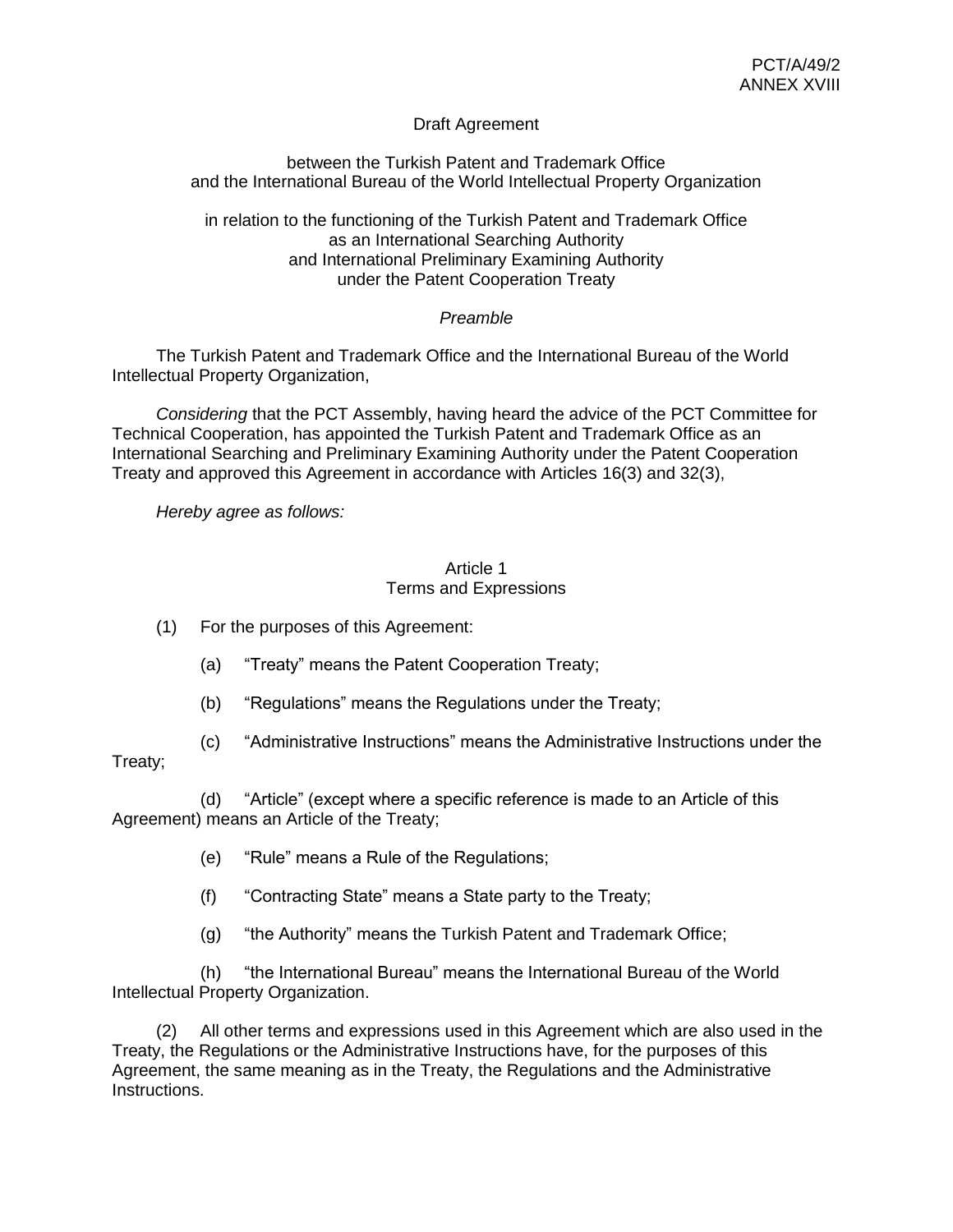### Article 2 Basic Obligations

(1) The Authority shall carry out international search and international preliminary examination in accordance with, and perform such other functions of an International Searching Authority and International Preliminary Examining Authority as are provided under, the Treaty, the Regulations, the Administrative Instructions and this Agreement.

(2) In carrying out international search and international preliminary examination, the Authority shall apply and observe all the common rules of international search and of international preliminary examination and, in particular, shall be guided by the PCT International Search and Preliminary Examination Guidelines.

(3) The Authority shall maintain a quality management system in compliance with the requirements set out in the PCT International Search and Preliminary Examination Guidelines.

(4) The Authority and the International Bureau shall, having regard to their respective functions under the Treaty, the Regulations, the Administrative Instructions and this Agreement, render, to the extent considered to be appropriate by both the Authority and the International Bureau, mutual assistance in the performance of their functions thereunder.

## Article 3 Competence of Authority

(1) The Authority shall act as International Searching Authority for any international application filed with the receiving Office of, or acting for, any Contracting State specified in Annex A to this Agreement, provided that the receiving Office specifies the Authority for that purpose, that such application, or a translation thereof furnished for the purposes of international search, is in the language or one of the languages specified in Annex A to this Agreement and, where applicable, that the Authority has been chosen by the applicant and that any other requirements regarding such application as specified in Annex A to this Agreement have been met.

(2) The Authority shall act as International Preliminary Examining Authority for any international application filed with the receiving Office of, or acting for, any Contracting State specified in Annex A to this Agreement, provided that the receiving Office specifies the Authority for that purpose, that such application, or a translation thereof furnished for the purposes of international preliminary examination, is in the language or one of the languages specified in Annex A to this Agreement and, where applicable, that the Authority has been chosen by the applicant and that any other requirements regarding such application as specified in Annex A to this Agreement have been met.

(3) Where an international application is filed with the International Bureau as receiving Office under Rule 19.1(a)(iii), paragraphs (1) and (2) apply as if that application had been filed with a receiving Office which would have been competent under Rule 19.1(a)(i) or (ii), (b) or (c) or Rule 19.2(i).

(4) The Authority shall conduct supplementary international searches in accordance with Rule 45*bis* to the extent decided by it, as set out in Annex B to this Agreement.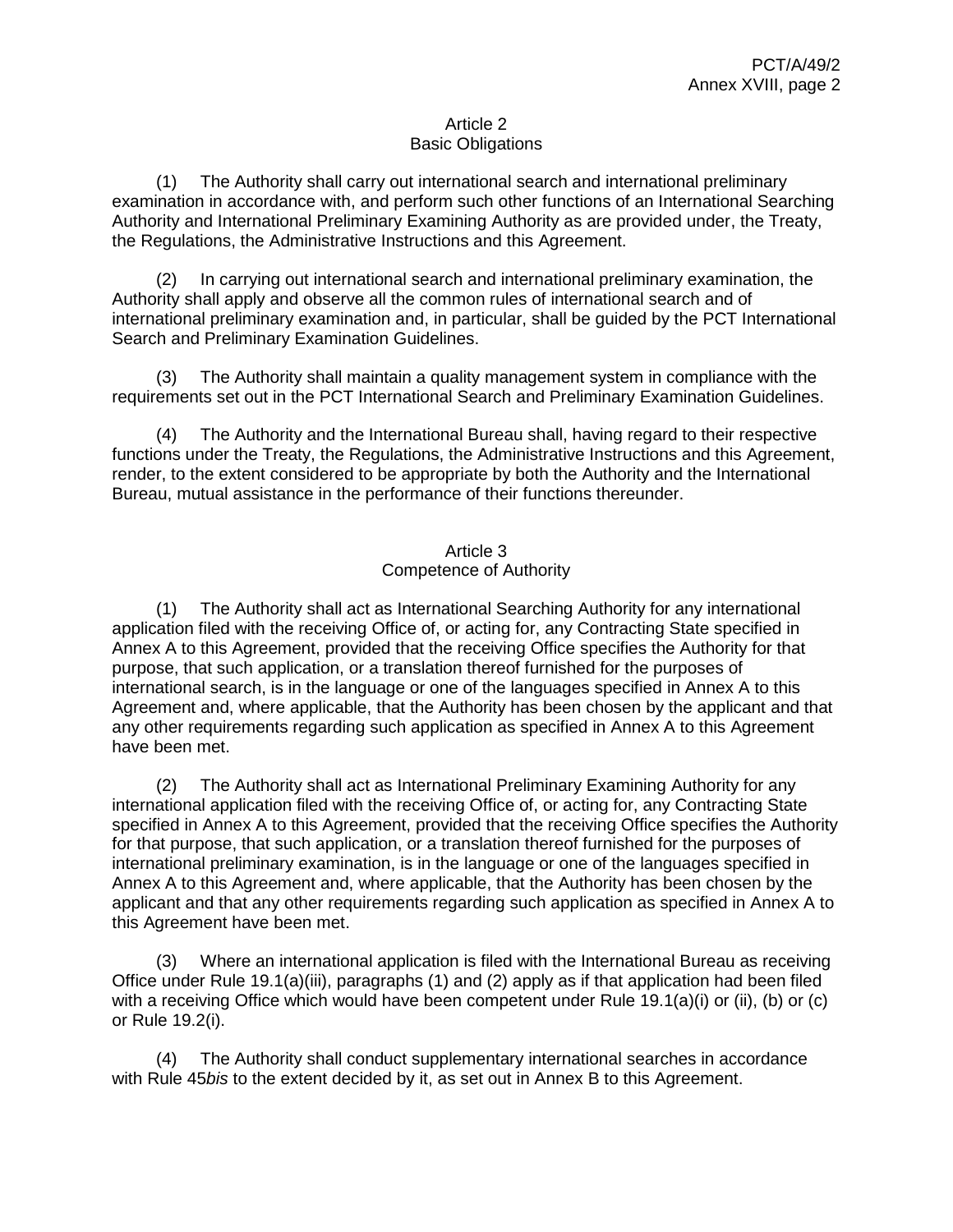#### Article 4

### Subject Matter Not Required to Be Searched or Examined

The Authority shall not be obliged to search, by virtue of Article  $17(2)(a)(i)$ , or examine, by virtue of Article 34(4)(a)(i), any international application to the extent that it considers that such application relates to subject matter set forth in Rule 39.1 or 67.1, as the case may be, with the exception of the subject matter specified in Annex C to this Agreement.

#### Article 5 Fees and Charges

(1) A schedule of all fees of the Authority, and all other charges which the Authority is entitled to make, in relation to its functions as an International Searching Authority and International Preliminary Examining Authority, is set out in Annex D to this Agreement.

(2) The Authority shall, under the conditions and to the extent set out in Annex D to this Agreement:

(i) refund the whole or part of the search fee paid, or waive or reduce the search fee, where the international search report can be wholly or partly based on the results of an earlier search (Rules 16.3 and 41.1);

(ii) refund the search fee where the international application is withdrawn or considered withdrawn before the start of the international search.

(3) The Authority shall, under the conditions and to the extent set out in Annex D to this Agreement, refund the whole or part of the preliminary examination fee paid where the demand is considered as if it had not been submitted (Rule 58.3) or where the demand or the international application is withdrawn by the applicant before the start of the international preliminary examination.

### Article 6

#### **Classification**

For the purposes of Rules 43.3(a) and 70.5(b), the Authority shall indicate the classification of the subject matter according to the International Patent Classification. The Authority may, in addition, in accordance with Rules 43.3 and 70.5, indicate the classification of the subject matter according to any other patent classification specified in Annex E to this Agreement to the extent decided by it as set out in that Annex.

#### Article 7 Languages of Correspondence Used by the Authority

For the purposes of correspondence, including forms, other than with the International Bureau, the Authority shall use the language or one of the languages indicated, having regard to the language or languages indicated in Annex A and to the language or languages whose use is authorized by the Authority under Rule 92.2(b), in Annex F.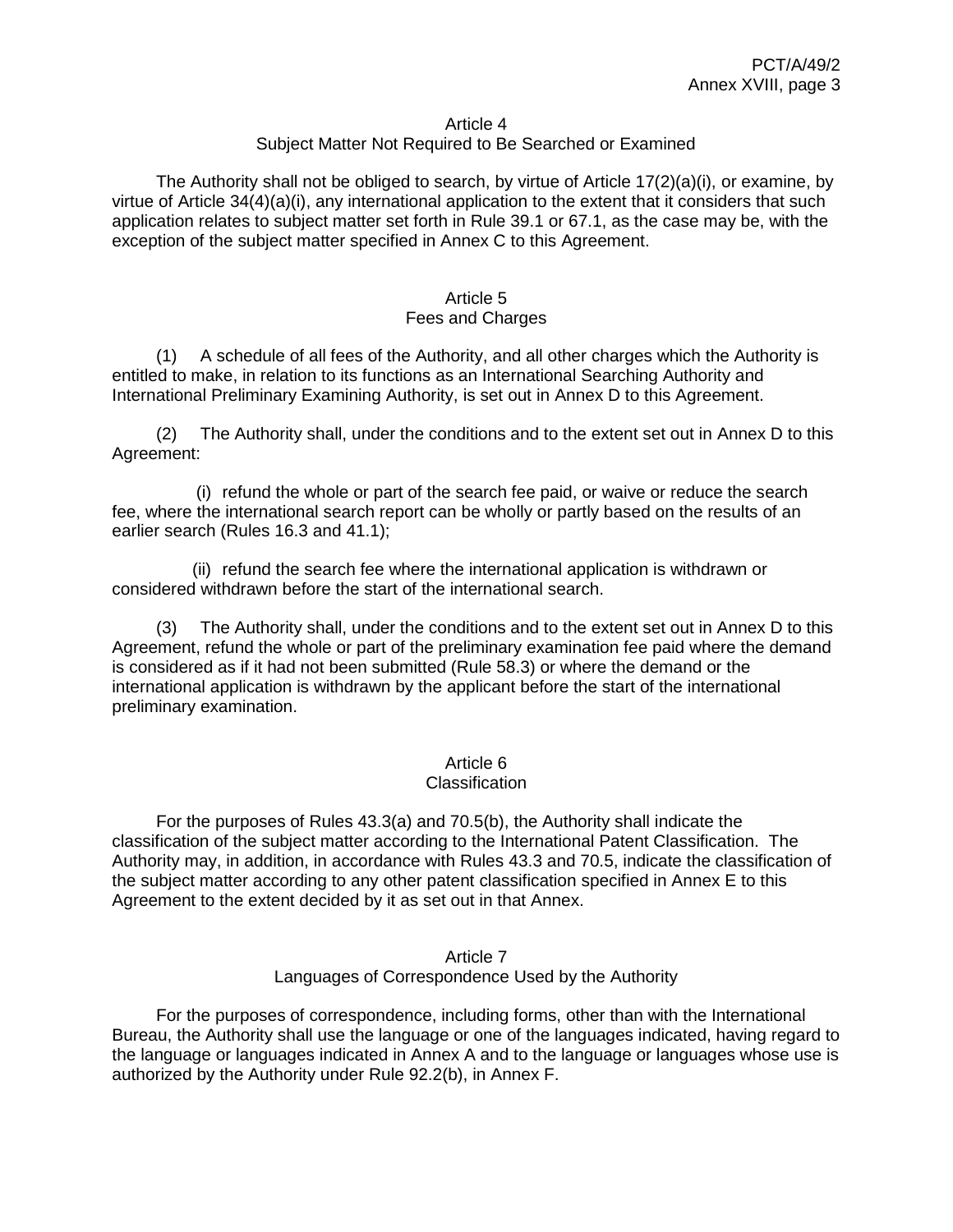#### Article 8 International-Type Search

The Authority shall carry out international-type searches to the extent decided by it as set out in Annex G to this Agreement.

### Article 9 Entry into Force

This Agreement shall enter into force on January 1, 2018.

### Article 10 Duration and Renewability

This Agreement shall remain in force until December 31, 2027. The parties to this Agreement shall, no later than July 2026, start negotiations for its renewal.

# Article 11

## Amendment

(1) Without prejudice to paragraphs (2) and (3), amendments may, subject to approval by the Assembly of the International Patent Cooperation Union, be made to this Agreement by agreement between the parties hereto; they shall take effect on the date agreed upon by them.

(2) Without prejudice to paragraph (3), amendments may be made to the Annexes to this Agreement by agreement between the Director General of the World Intellectual Property Organization and the Authority; and, notwithstanding paragraph (4), they shall take effect on the date agreed upon by them.

(3) The Authority may, by a notification to the Director General of the World Intellectual Property Organization:

(i) add to the indications of States and languages contained in Annex A to this Agreement;

(ii) amend the indications on supplementary international searches contained in Annex B to this Agreement;

(iii) amend the schedule of fees and charges contained in Annex D to this Agreement;

(iv) amend the indications on patent classification systems contained in Annex E to this Agreement;

(v) amend the indications on languages of correspondence contained in Annex F to this Agreement;

(vi) amend the indications on international-type searches contained in Annex G to this Agreement.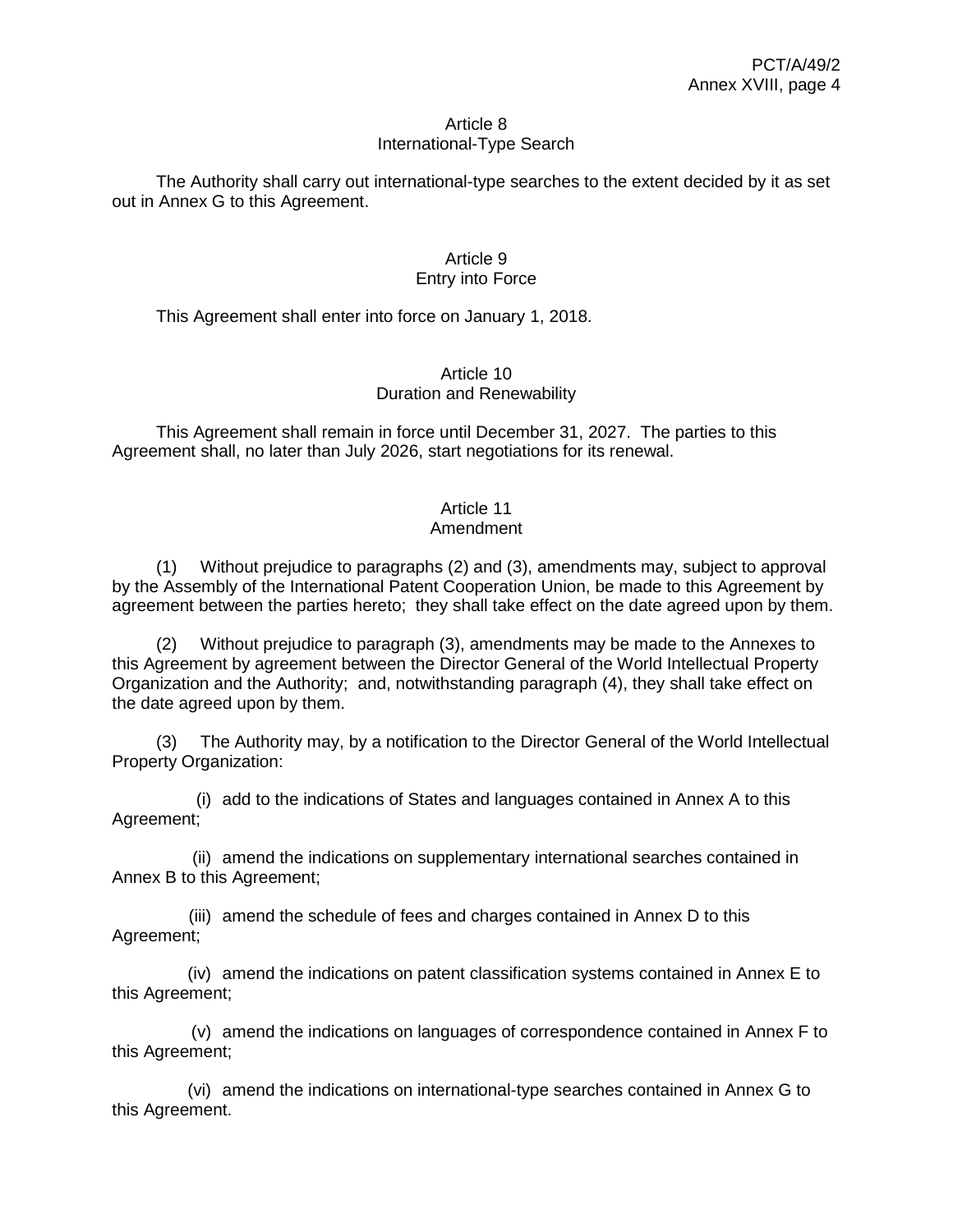(4) Any amendment notified under paragraph (3) shall take effect on the date specified in the notification, provided that:

(i) for an amendment to Annex B to the effect that the Authority shall no longer conduct supplementary international searches, that date is at least six months later than the date on which the notification is received by the International Bureau, and

(ii) for any change in the currency or amount of fees or charges contained in Annex D, for any addition of new fees or charges, and for any change in the conditions for and the extent of refunds or reductions of fees contained in Annex D, that date is at least two months later than the date on which the notification is received by the International Bureau.

#### Article 12 **Termination**

(1) This Agreement shall terminate before December 31, 2027:

(i) if the Turkish Patent and Trademark Office gives the Director General of the World Intellectual Property Organization written notice to terminate this Agreement; or

(ii) if the Director General of the World Intellectual Property Organization gives the Turkish Patent and Trademark Office written notice to terminate this Agreement.

(2) The termination of this Agreement under paragraph (1) shall take effect one year after receipt of the notice by the other party, unless a longer period is specified in such notice or unless both parties agree on a shorter period.

*In witness whereof* the parties hereto have executed this Agreement.

Done at *[city]*, this *[date]*, in two originals in the English language.

For the Turkish Patent and Trademark Office by: For the International Bureau of the World Intellectual Property Organization by: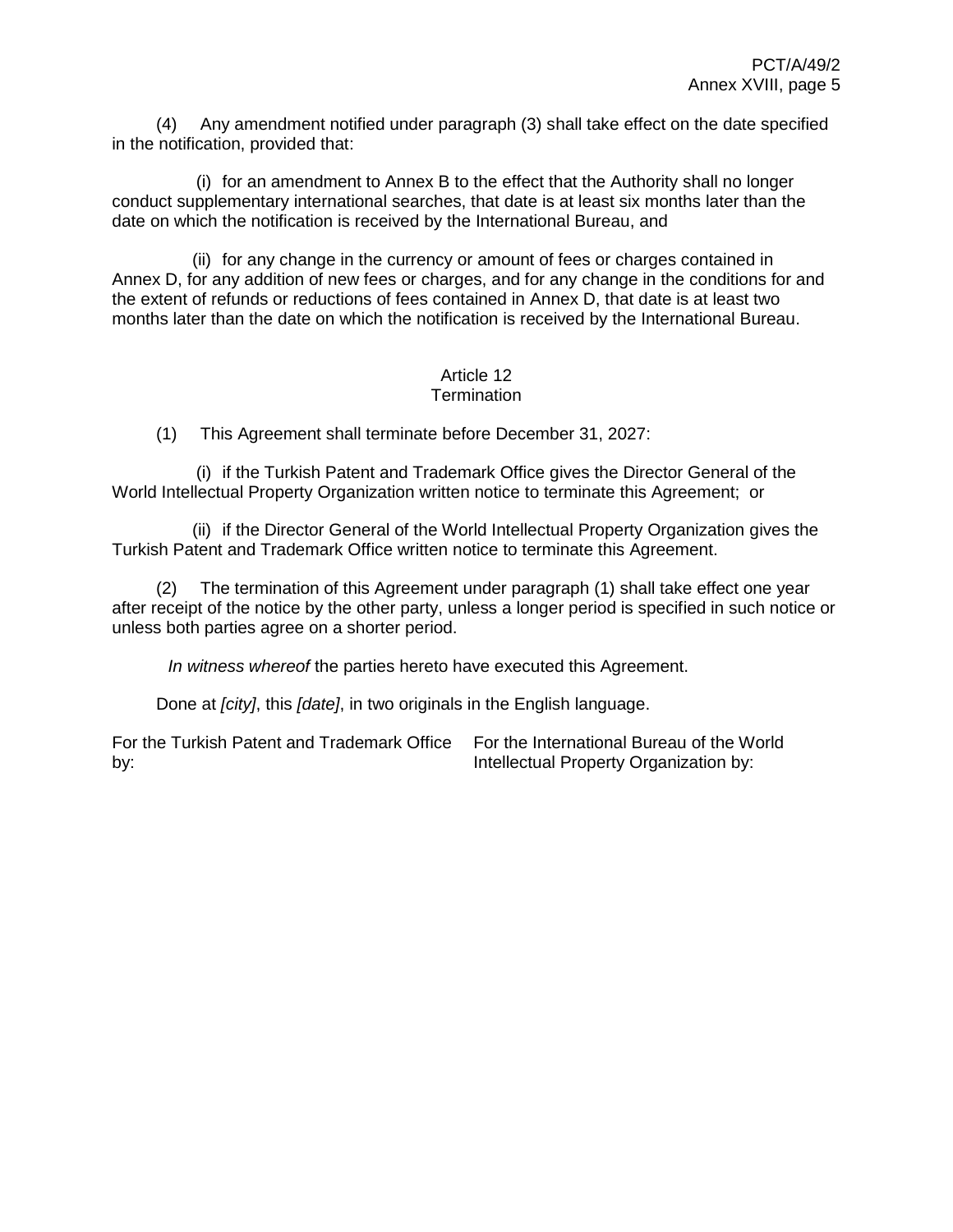## Annex A States and Languages

Under Article 3 of the Agreement, the Authority specifies:

(i) the following States for which it will act:

so far as Article 3(1) is concerned:

any Contracting State in accordance with the obligations of the Authority under the European Patent Convention;

so far as Article 3(2) is concerned:

any Contracting State in accordance with the obligations of the Authority under the European Patent Convention.

Where a receiving Office specifies the International Authority under Articles 3(1) and (2), the International Authority shall become competent for international applications filed at that receiving Office from a date to be agreed by the receiving Office and International Authority and to be notified to the International Bureau.

(ii) the following languages which it will accept:

English and Turkish.

### Annex B

Supplementary International Search: Documentation Covered; Limitations and Conditions

The Authority conducts supplementary international searches as follows:

(1) The Authority will accept requests for supplementary international search based on international applications filed in, or translations furnished into, the languages mentioned in Annex F.

(2) The supplementary international search shall cover at least one of the following levels of search:

(i) in addition to the PCT minimum documentation, at least the documents in Turkish held in the search collection of the Authority;

(ii) only the documents in Turkish held in the search collection of the Authority.

(3) The Authority will notify the International Bureau if the demand for supplementary international search clearly exceeds the resources available and also when normal conditions have been re-established.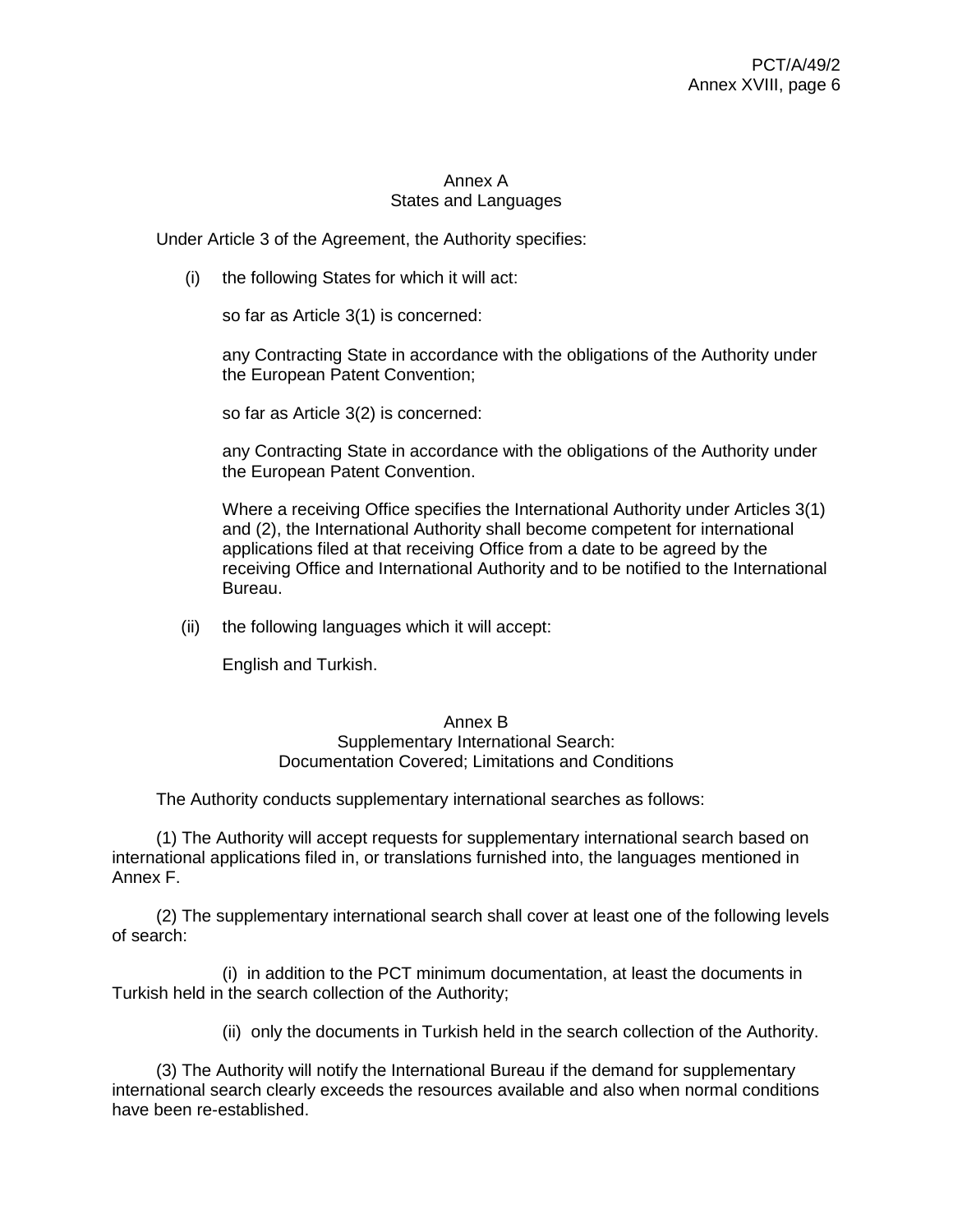#### Annex C

# Subject Matter Not Excluded from Search or Examination

The subject matter set forth in Rule 39.1 or 67.1 which, under Article 4 of the Agreement, is not excluded from search or examination is the following:

any subject matter which is searched or examined under the patent grant procedure in accordance with the provisions of Turkish patent law.

#### Annex D Fees and Charges

#### *Part I. Schedule of Fees and Charges*

 $\overline{a}$ 

| Kind of fee or charge                                                                                                                                                    | <b>Amount</b><br>(Turkish lira)                        |
|--------------------------------------------------------------------------------------------------------------------------------------------------------------------------|--------------------------------------------------------|
| Search fee (Rule 16.1(a))<br>Additional fee (Rule 40.2(a))<br>Supplementary search fee (Rule 45bis.3(a)), full search                                                    |                                                        |
| Supplementary search fee (Rule 45bis.3(a)), for searches only on<br>the documents in Turkish held in the search collection the Authority<br>Review fee (Rule 45bis.6(c)) | 500<br>1,000                                           |
| Preliminary examination fee (Rule 58.1(b))<br>Late payment fee for preliminary examination                                                                               | 1,000<br>amount as set out in<br>Rule 58 <i>bis</i> .2 |
| Additional fee (Rule 68.3(a))<br>Protest fee (Rules $40.2(e)$ and $68.3(e)$ )<br>Late furnishing fee for sequence listings                                               | 1,000<br>1,000                                         |
| (Rules $13$ ter.1(c) and $13$ ter.2)<br>Cost of copies (Rules 44.3(b), 71.2(b),<br>94.1 ter and 94.2), per document                                                      | 200<br>1.50                                            |

### *Part II. Conditions for and Extent of Refunds or Reductions of Fees*

(1) Any amount paid by mistake, without cause, or in excess of the amount due, for fees indicated in Part I shall be refunded.

(2) Where the international application is withdrawn or considered withdrawn, under Article 14(1), (3) or (4), before the start of the international search, the amount of the search fee paid shall be fully refunded.

(3) Where the Authority benefits from the results of an earlier search, 50% of the amount of the search fee paid shall be refunded. There shall be no refund of the whole of the search fee paid, or waiver or reduction of the search fee.

<sup>&</sup>lt;sup>1</sup> Turkish lira equivalent of the euro amount of the search fee (Rule 16.1(a)) payable to the European Patent Office as International Searching Authority, as modified from time to time in accordance with the directives under Rule 16.1(d).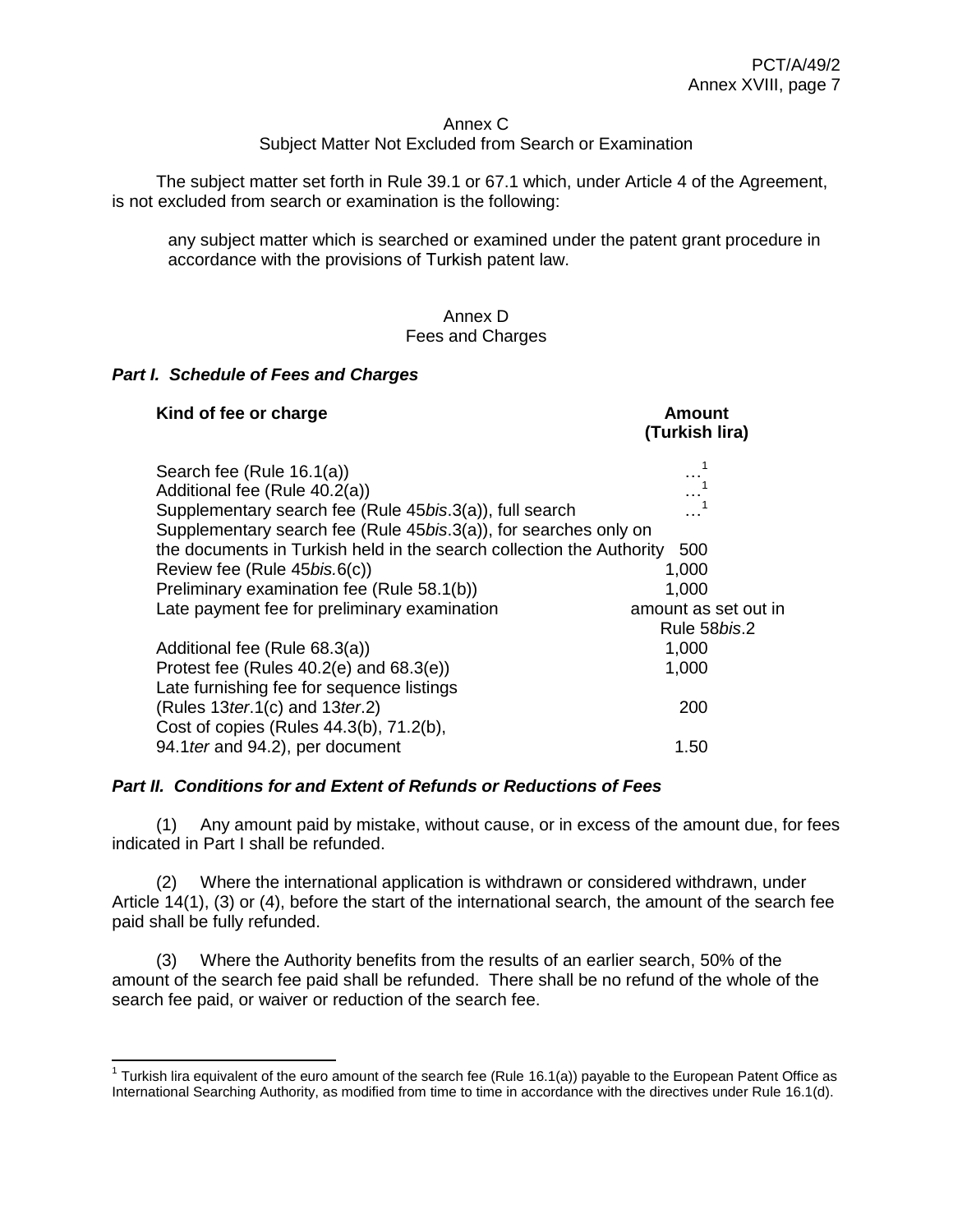(4) In the cases provided for under Rule 58.3, the amount of the preliminary examination fee paid shall be fully refunded.

(5) Where the international application or the demand is withdrawn before the start of the international preliminary examination, the amount of the preliminary examination fee paid shall be fully refunded.

(6) The Authority shall refund the supplementary search fee if, before it has started the supplementary international search in accordance with Rule 45*bis*.5(a), the supplementary search request is considered not to have been submitted under Rule 45*bis*.5(g).]

(7) The Authority shall refund the supplementary search fee if, after receipt of the documents specified in Rule 45*bis*.4(e)(i) to (iv), but before it has started the supplementary international search in accordance with Rule 45*bis*.5(a), it is notified of the withdrawal of the international application or the supplementary search request.

#### Annex E Classification

Under Article 6 of the Agreement, the Authority specifies the following classification systems in addition to the International Patent Classification: none.

# Annex F Languages of Correspondence

Under Article 7 of the Agreement, the Authority specifies the following language(s):

English and Turkish.

## Annex G International-Type Search

Under Article 8 of the Agreement, the Authority specifies the following extent of international-type searches:

The Authority conducts international-type searches as follows:

International-type searches on national applications filed at the Authority.

[Annex XIX follows]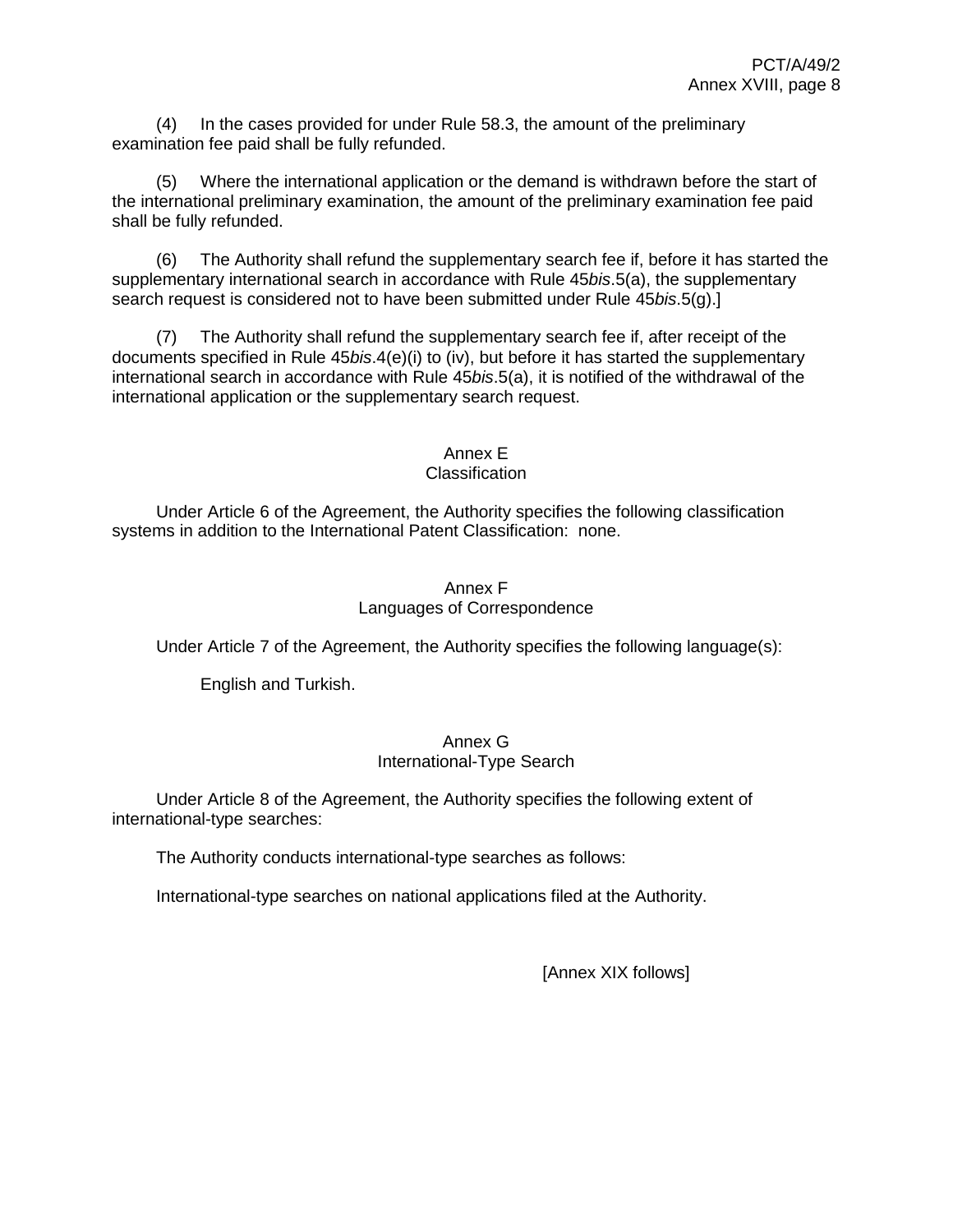## Draft Agreement

between the Ministry of Economic Development and Trade of Ukraine and the International Bureau of the World Intellectual Property Organization

> in relation to the functioning of the State Enterprise "Ukrainian Intellectual Property Institute" as an International Searching Authority and International Preliminary Examining Authority under the Patent Cooperation Treaty

## *Preamble*

The Ministry of Economic Development and Trade of Ukraine and the International Bureau of the World Intellectual Property Organization,

*Considering* that the PCT Assembly, having heard the advice of the PCT Committee for Technical Cooperation, has appointed the State Enterprise "Ukrainian Intellectual Property Institute" as an International Searching and Preliminary Examining Authority under the Patent Cooperation Treaty and approved this Agreement in accordance with Articles 16(3) and 32(3),

*Hereby agree as follows:*

### Article 1

### Terms and Expressions

- (1) For the purposes of this Agreement:
	- (a) "Treaty" means the Patent Cooperation Treaty;
	- (b) "Regulations" means the Regulations under the Treaty;
- (c) "Administrative Instructions" means the Administrative Instructions under the Treaty;

(d) "Article" (except where a specific reference is made to an Article of this Agreement) means an Article of the Treaty;

- (e) "Rule" means a Rule of the Regulations;
- (f) "Contracting State" means a State party to the Treaty;

(g) "the Authority" means the State Enterprise "Ukrainian Intellectual Property Institute";

(h) "the International Bureau" means the International Bureau of the World Intellectual Property Organization.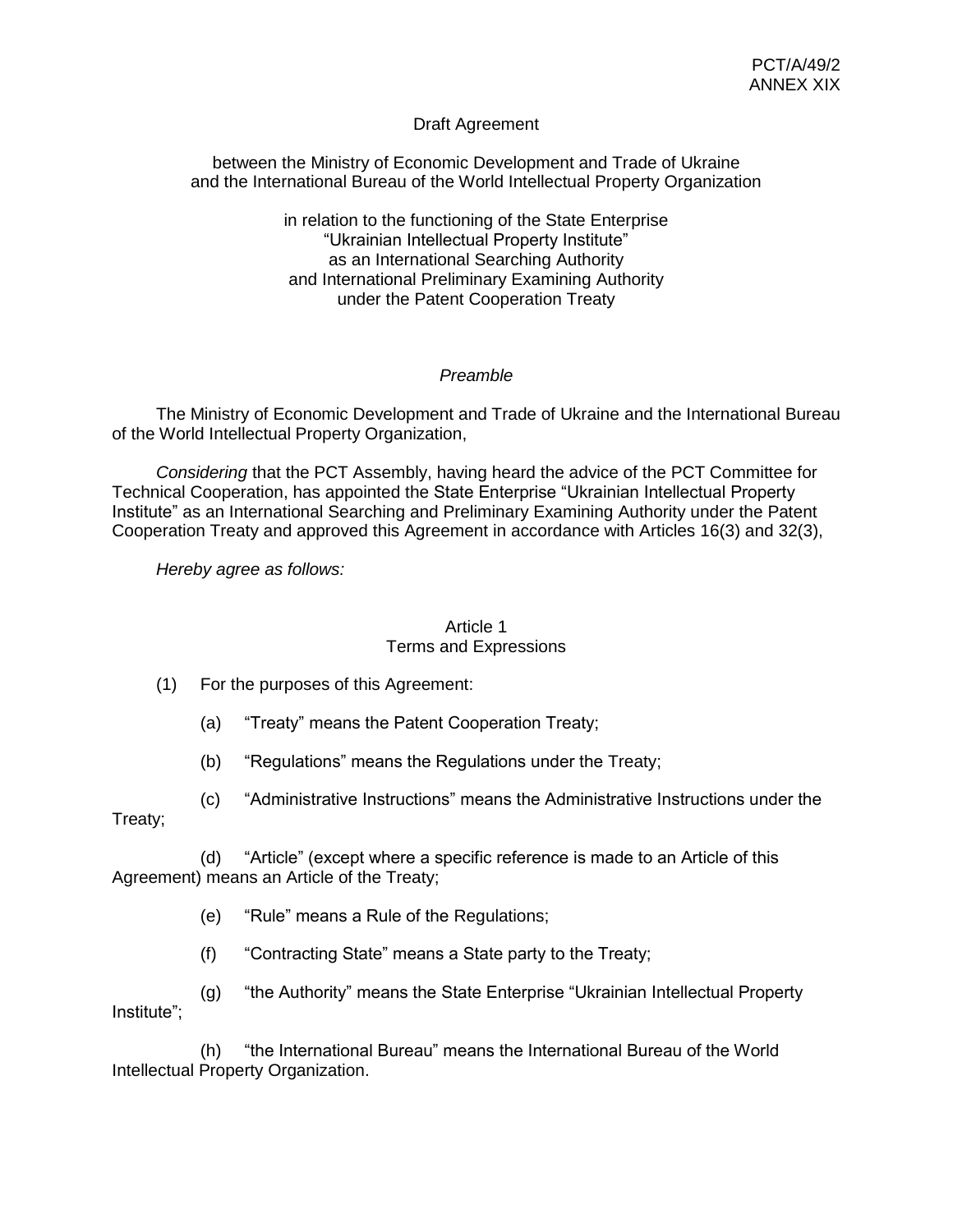(2) All other terms and expressions used in this Agreement which are also used in the Treaty, the Regulations or the Administrative Instructions have, for the purposes of this Agreement, the same meaning as in the Treaty, the Regulations and the Administrative Instructions.

## Article 2 Basic Obligations

(1) The Authority shall carry out international search and international preliminary examination in accordance with, and perform such other functions of an International Searching Authority and International Preliminary Examining Authority as are provided under, the Treaty, the Regulations, the Administrative Instructions and this Agreement.

(2) In carrying out international search and international preliminary examination, the Authority shall apply and observe all the common rules of international search and of international preliminary examination and, in particular, shall be guided by the PCT International Search and Preliminary Examination Guidelines.

(3) The Authority shall maintain a quality management system in compliance with the requirements set out in the PCT International Search and Preliminary Examination Guidelines.

(4) The Authority and the International Bureau shall, having regard to their respective functions under the Treaty, the Regulations, the Administrative Instructions and this Agreement, render, to the extent considered to be appropriate by both the Authority and the International Bureau, mutual assistance in the performance of their functions thereunder.

# Article 3 Competence of Authority

(1) The Authority shall act as International Searching Authority for any international application filed with the receiving Office of, or acting for, any Contracting State specified in Annex A to this Agreement, provided that the receiving Office specifies the Authority for that purpose, that such application, or a translation thereof furnished for the purposes of international search, is in the language or one of the languages specified in Annex A to this Agreement and, where applicable, that the Authority has been chosen by the applicant and that any other requirements regarding such application as specified in Annex A to this Agreement have been met.

(2) The Authority shall act as International Preliminary Examining Authority for any international application filed with the receiving Office of, or acting for, any Contracting State specified in Annex A to this Agreement, provided that the receiving Office specifies the Authority for that purpose, that such application, or a translation thereof furnished for the purposes of international preliminary examination, is in the language or one of the languages specified in Annex A to this Agreement and, where applicable, that the Authority has been chosen by the applicant and that any other requirements regarding such application as specified in Annex A to this Agreement have been met.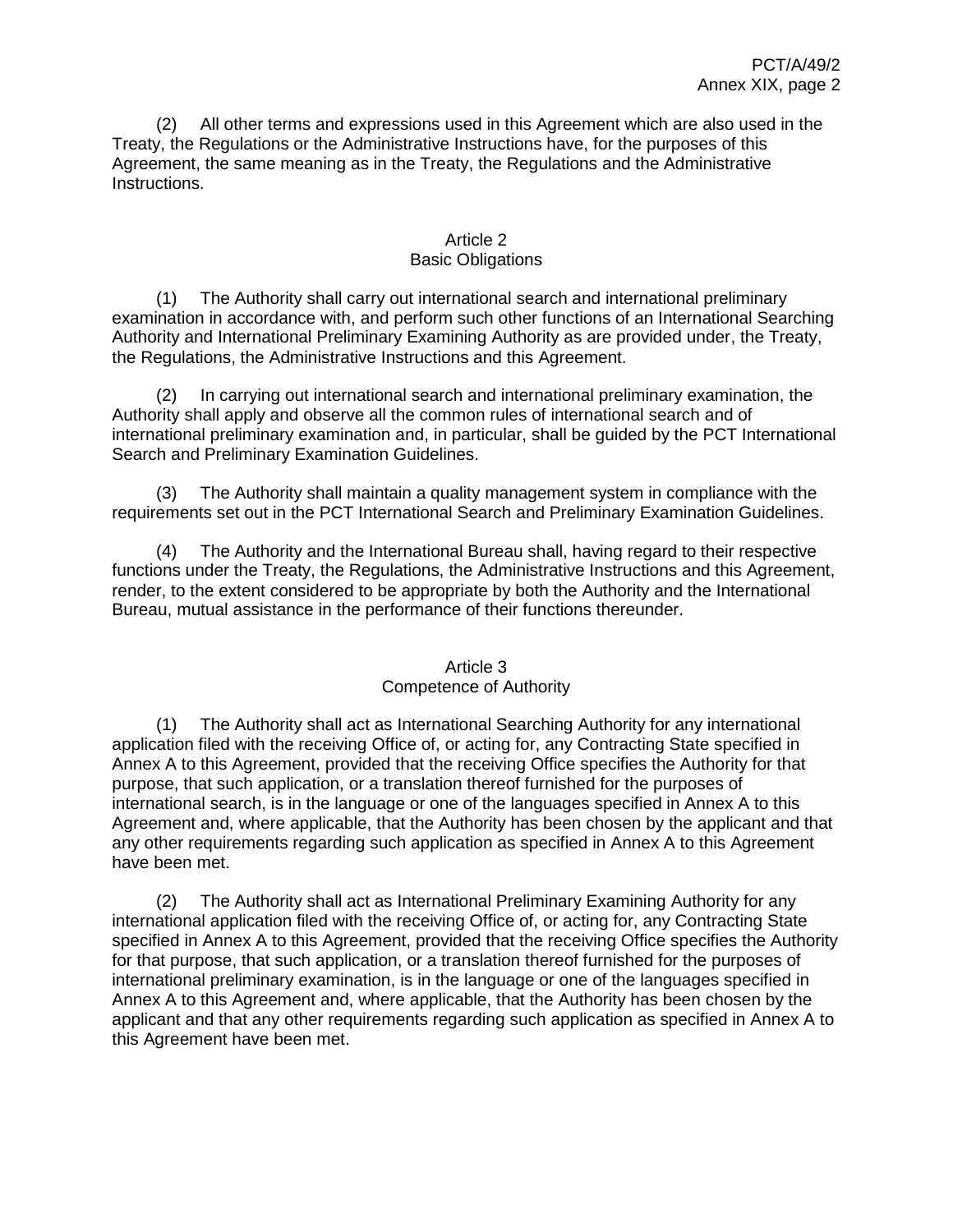(3) Where an international application is filed with the International Bureau as receiving Office under Rule 19.1(a)(iii), paragraphs (1) and (2) apply as if that application had been filed with a receiving Office which would have been competent under Rule 19.1(a)(i) or (ii), (b) or (c) or Rule 19.2(i).

(4) The Authority shall conduct supplementary international searches in accordance with Rule 45*bis* to the extent decided by it, as set out in Annex B to this Agreement.

### Article 4 Subject Matter Not Required to Be Searched or Examined

The Authority shall not be obliged to search, by virtue of Article 17(2)(a)(i), or examine, by virtue of Article 34(4)(a)(i), any international application to the extent that it considers that such application relates to subject matter set forth in Rule 39.1 or 67.1, as the case may be, with the exception of the subject matter specified in Annex C to this Agreement.

# Article 5

## Fees and Charges

(1) A schedule of all fees of the Authority, and all other charges which the Authority is entitled to make, in relation to its functions as an International Searching Authority and International Preliminary Examining Authority, is set out in Annex D to this Agreement.

(2) The Authority shall, under the conditions and to the extent set out in Annex D to this Agreement:

(i) refund the whole or part of the search fee paid, or waive or reduce the search fee, where the international search report can be wholly or partly based on the results of an earlier search (Rules 16.3 and 41.1);

(ii) refund the search fee where the international application is withdrawn or considered withdrawn before the start of the international search.

(3) The Authority shall, under the conditions and to the extent set out in Annex D to this Agreement, refund the whole or part of the preliminary examination fee paid where the demand is considered as if it had not been submitted (Rule 58.3) or where the demand or the international application is withdrawn by the applicant before the start of the international preliminary examination.

#### Article 6 **Classification**

For the purposes of Rules 43.3(a) and 70.5(b), the Authority shall indicate the classification of the subject matter according to the International Patent Classification. The Authority may, in addition, in accordance with Rules 43.3 and 70.5, indicate the classification of the subject matter according to any other patent classification specified in Annex E to this Agreement to the extent decided by it as set out in that Annex.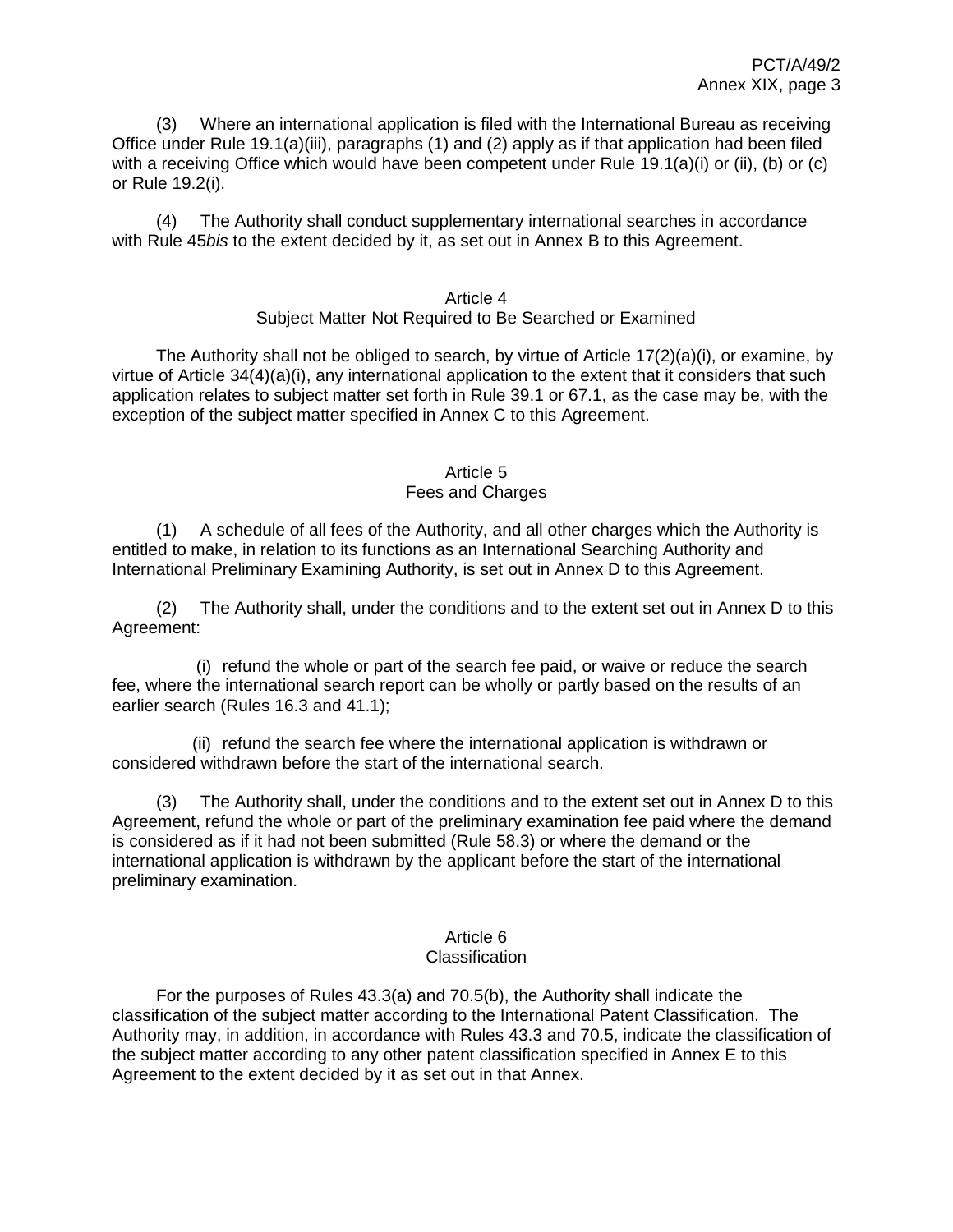#### Article 7

### Languages of Correspondence Used by the Authority

For the purposes of correspondence, including forms, other than with the International Bureau, the Authority shall use the language or one of the languages indicated, having regard to the language or languages indicated in Annex A and to the language or languages whose use is authorized by the Authority under Rule 92.2(b), in Annex F.

# Article 8

## International-Type Search

The Authority shall carry out international-type searches to the extent decided by it as set out in Annex G to this Agreement.

### Article 9 Entry into Force

This Agreement shall enter into force on January 1, 2018.

## Article 10 Duration and Renewability

This Agreement shall remain in force until December 31, 2027. The parties to this Agreement shall, no later than July 2026, start negotiations for its renewal.

# Article 11

## Amendment

(1) Without prejudice to paragraphs (2) and (3), amendments may, subject to approval by the Assembly of the International Patent Cooperation Union, be made to this Agreement by agreement between the parties hereto; they shall take effect on the date agreed upon by them.

(2) Without prejudice to paragraph (3), amendments may be made to the Annexes to this Agreement by agreement between the Director General of the World Intellectual Property Organization and the Ministry of Economic Development and Trade of Ukraine; and, notwithstanding paragraph (4), they shall take effect on the date agreed upon by them.

The Ministry of Economic Development and Trade of Ukraine may, by a notification to the Director General of the World Intellectual Property Organization:

(i) add to the indications of States and languages contained in Annex A to this Agreement;

(ii) amend the indications on supplementary international searches contained in Annex B to this Agreement;

(iii) amend the schedule of fees and charges contained in Annex D to this Agreement;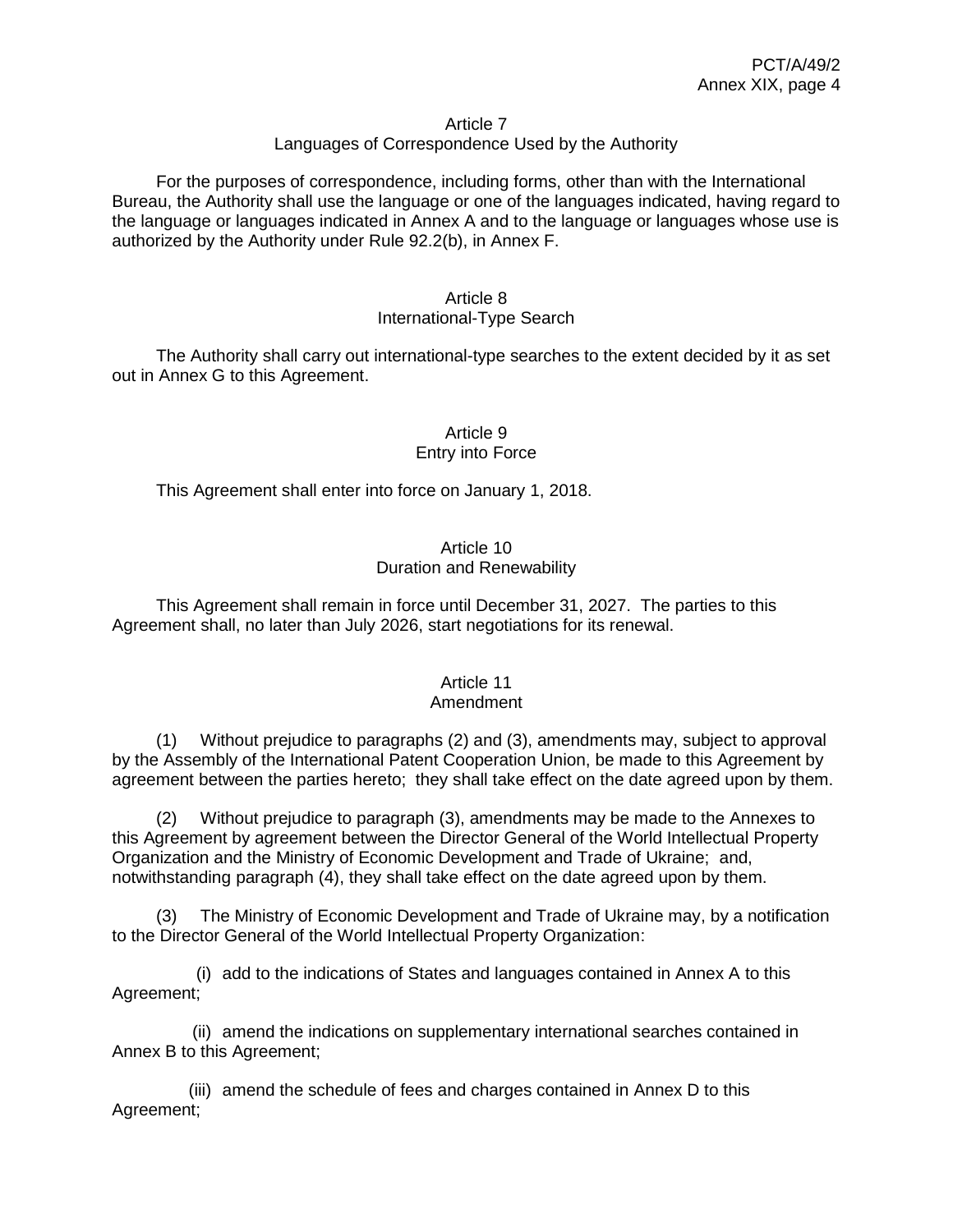(iv) amend the indications on patent classification systems contained in Annex E to this Agreement;

(v) amend the indications on languages of correspondence contained in Annex F to this Agreement;

(vi) amend the indications on international-type searches contained in Annex G to this Agreement.

(4) Any amendment notified under paragraph (3) shall take effect on the date specified in the notification, provided that:

(i) for an amendment to Annex B to the effect that the Authority shall no longer conduct supplementary international searches, that date is at least six months later than the date on which the notification is received by the International Bureau, and

(ii) for any change in the currency or amount of fees or charges contained in Annex D, for any addition of new fees or charges, and for any change in the conditions for and the extent of refunds or reductions of fees contained in Annex D, that date is at least two months later than the date on which the notification is received by the International Bureau.

# Article 12

## **Termination**

(1) This Agreement shall terminate before December 31, 2027:

(i) if the Ministry of Economic Development and Trade of Ukraine gives the Director General of the World Intellectual Property Organization written notice to terminate this Agreement; or

(ii) if the Director General of the World Intellectual Property Organization gives the Ministry of Economic Development and Trade of Ukraine written notice to terminate this Agreement.

(2) The termination of this Agreement under paragraph (1) shall take effect one year after receipt of the notice by the other party, unless a longer period is specified in such notice or unless both parties agree on a shorter period.

*In witness whereof* the parties hereto have executed this Agreement.

Done at *[city]*, this *[date]*, in two originals in the English and Ukrainian languages, each text being equally authentic.

For the Ministry of Economic Development and Trade of Ukraine by:

For the International Bureau of the World Intellectual Property Organization by: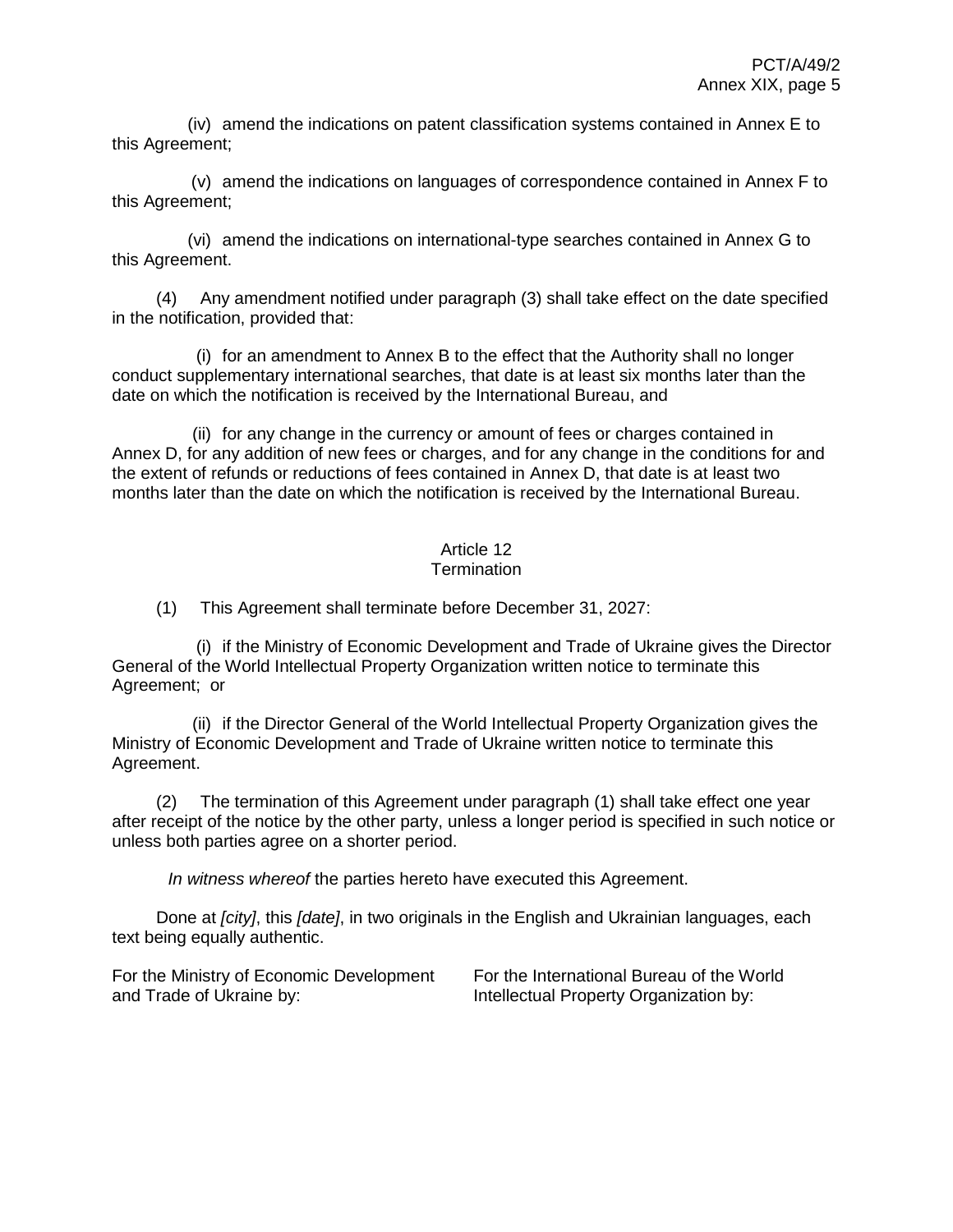# Annex A States and Languages

Under Article 3 of the Agreement, the Authority specifies:

(i) the following States for which it will act:

so far as Article 3(1) is concerned:

any Contracting State;

so far as Article 3(2) is concerned:

any Contracting State.

Where a receiving Office specifies the International Authority under Articles 3(1) and (2), the International Authority shall become competent for international applications filed at that receiving Office from a date to be agreed by the receiving Office and International Authority and to be notified to the International Bureau.

(ii) the following languages which it will accept:

English, French, German, Russian, Ukrainian.

#### Annex B Supplementary International Search: Documentation Covered; Limitations and Conditions

The Authority conducts supplementary international searches as follows:

(1) The Authority will accept requests for supplementary international search based on international applications filed in, or translations furnished into, English, French, German, Russian or Ukrainian.

(2) The supplementary international search shall cover at least one of the following levels of search:

(i) the documents held in the search collection of the Authority including, but not limited to, the PCT minimum documentation under Rule 34;

(ii) European and North American documentation;

(iii) Russian language documentation of the former USSR and Ukrainian language documentation.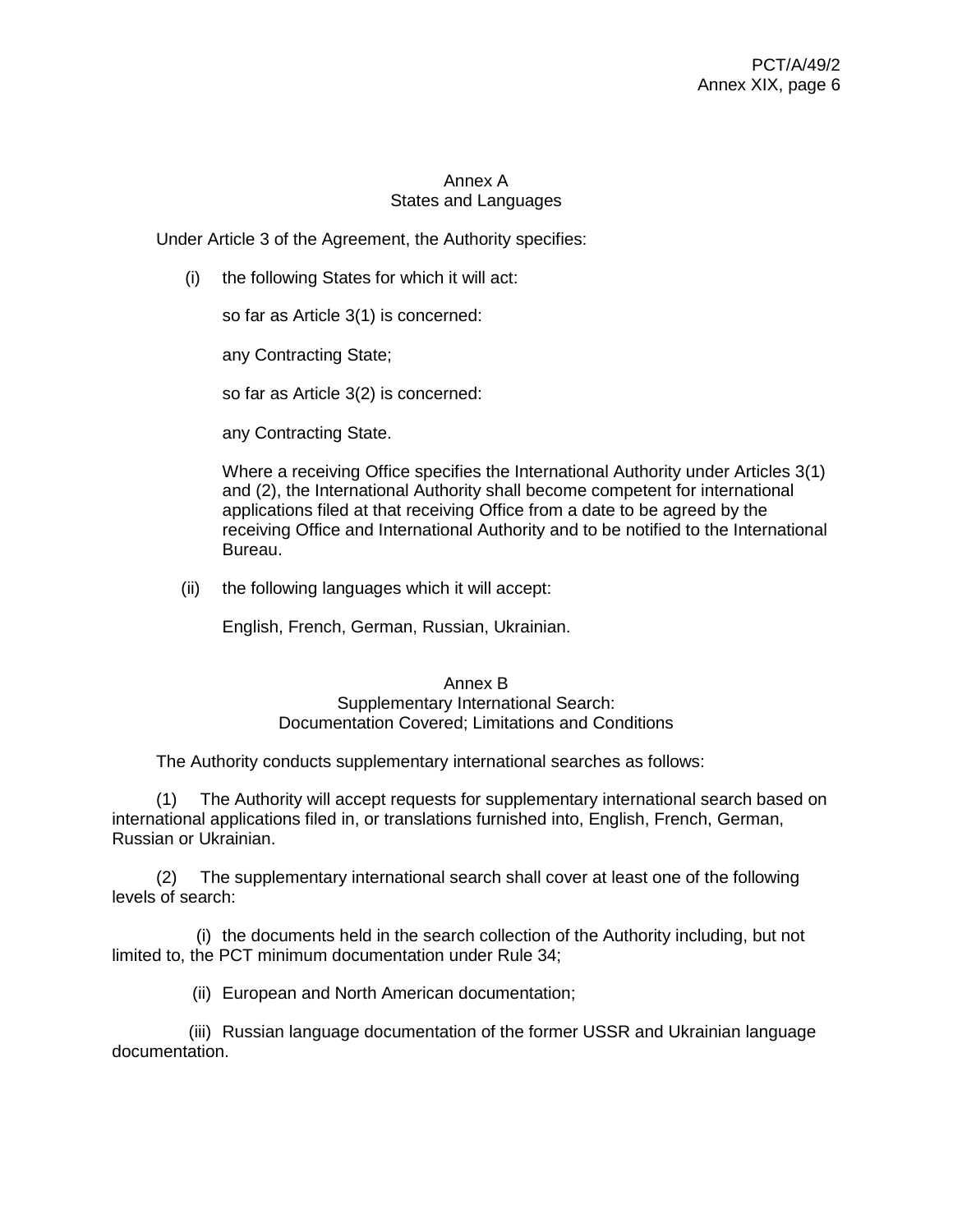(3) If the International Searching Authority competent for the main international search has issued a declaration referred to in Article 17(2)(a) because of subject matter referred to in Rule 39.1(iv), and the appropriate fee referred to in Annex D is paid, the supplementary international search shall cover at least the PCT minimum documentation under Rule 34 in addition to the documentation referred to in paragraph (2) of this Annex.

(4) The Ministry of Economic Development and Trade of Ukraine shall notify the International Bureau if a demand for supplementary international search exceeds resources available to the Authority and also when normal conditions have been reestablished.

### Annex C Subject Matter Not Excluded from Search or Examination

The subject matter set forth in Rule 39.1 or 67.1 which, under Article 4 of the Agreement, is not excluded from search or examination is the following:

any subject matter which is searched or examined under the patent grant procedure in accordance with the provisions of Law of Ukraine On the Protection of Rights to Inventions and Utility Models.

## Annex D Fees and Charges

## *Part I. Schedule of Fees and Charges*

| Kind of fee or charge                                                | Amount<br>(Euro) |
|----------------------------------------------------------------------|------------------|
| Search fee (Rule 16.1(a))                                            | 300              |
| Additional fee (Rule 40.2(a))                                        | 300              |
| Supplementary search fee(s) (Rule 45bis.3(a))                        |                  |
| - of only European and North American documentation                  | 200              |
| - of only Russian language documentation of the former USSR          |                  |
| and Ukrainian language documentation                                 | 150              |
| Supplementary search fee for a search in accordance with             |                  |
| paragraph (3) of Annex B, where a declaration referred to in         |                  |
| Article 17(2)(a) has been made because of subject matter             |                  |
| referred to in Rule 39.1(iv)                                         | 100              |
| Preliminary examination fee (Rule 58.1(b))                           |                  |
| - the international search report has been prepared by the Authority | 160              |
| - the international search report has been prepared by another       |                  |
| International Searching Authority                                    | 180              |
| Additional fee (Rule 68.3(a))                                        | 180              |
| Protest fee (Rules $40.2(e)$ and $68.3(e)$ )                         | 40               |
| Cost of copies (Rules 44.3(b) and 71.2(b)), per page                 | 0.70             |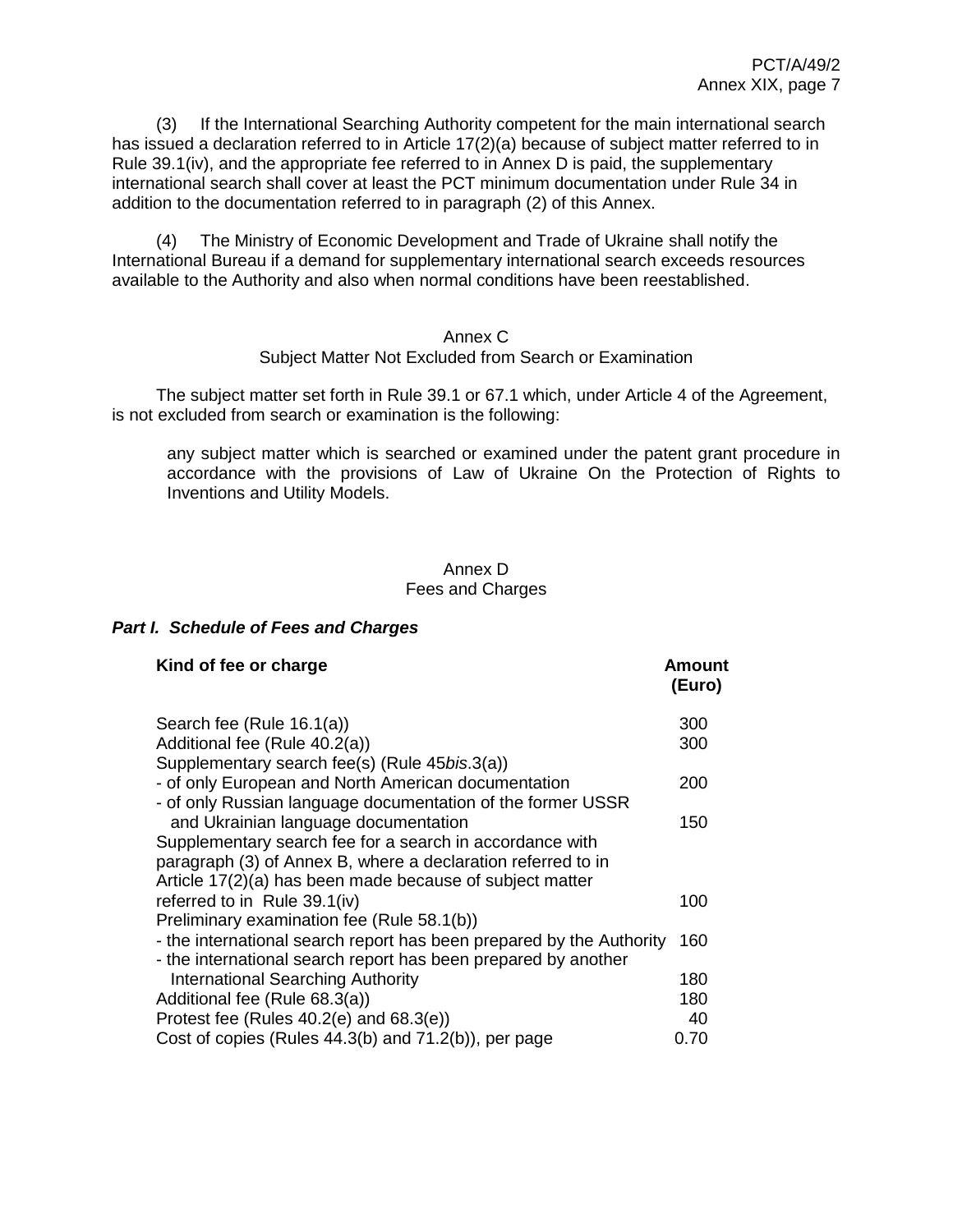## *Part II. Conditions for and Extent of Refunds or Reductions of Fees*

(1) Any amount paid by mistake, without cause, or in excess of the amount due, for fees indicated in Part I shall be refunded.

(2) Where the international application is withdrawn or considered withdrawn, under Article 14(1), (3) or (4), before the start of the international search, the amount of the search fee paid shall be fully refunded.

(3) Where the Authority benefits from the results of an earlier search carried out in respect of an earlier application by the Authority itself or by another International Authority 25-75 % of the amount of the search fee paid shall be refunded, depending on the extent to which an Authority benefits from that earlier search.

(4) In the cases provided for under Rule 58.3, the amount of the preliminary examination fee paid shall be fully refunded.

(5) Where the international application or the demand is withdrawn before the start of the international preliminary examination, 75% of the preliminary examination fee paid shall be refunded.

(6) The Authority shall refund the supplementary search fee if, before it has started the supplementary international search in accordance with Rule 45*bis*.5(a), the supplementary search request is considered not to have been submitted under Rule 45*bis*.5(g).

(7) The Authority shall refund the supplementary search fee if, after receipt of the documents specified in Rule 45*bis*.4(e)(i) to (iv), but before it has started the supplementary international search in accordance with Rule 45*bis*.5(a), it is notified of the withdrawal of the international application or the supplementary search request.

### Annex E

### **Classification**

Under Article 6 of the Agreement, the Authority specifies the following classification systems in addition to the International Patent Classification: none.

### Annex F

### Languages of Correspondence

Under Article 7 of the Agreement, the Authority specifies the following languages:

English or Russian, for applications filed in Ukrainian;

Russian, for applications filed in, or translated into, Russian;

English, for applications filed in, or translated into English, French or German.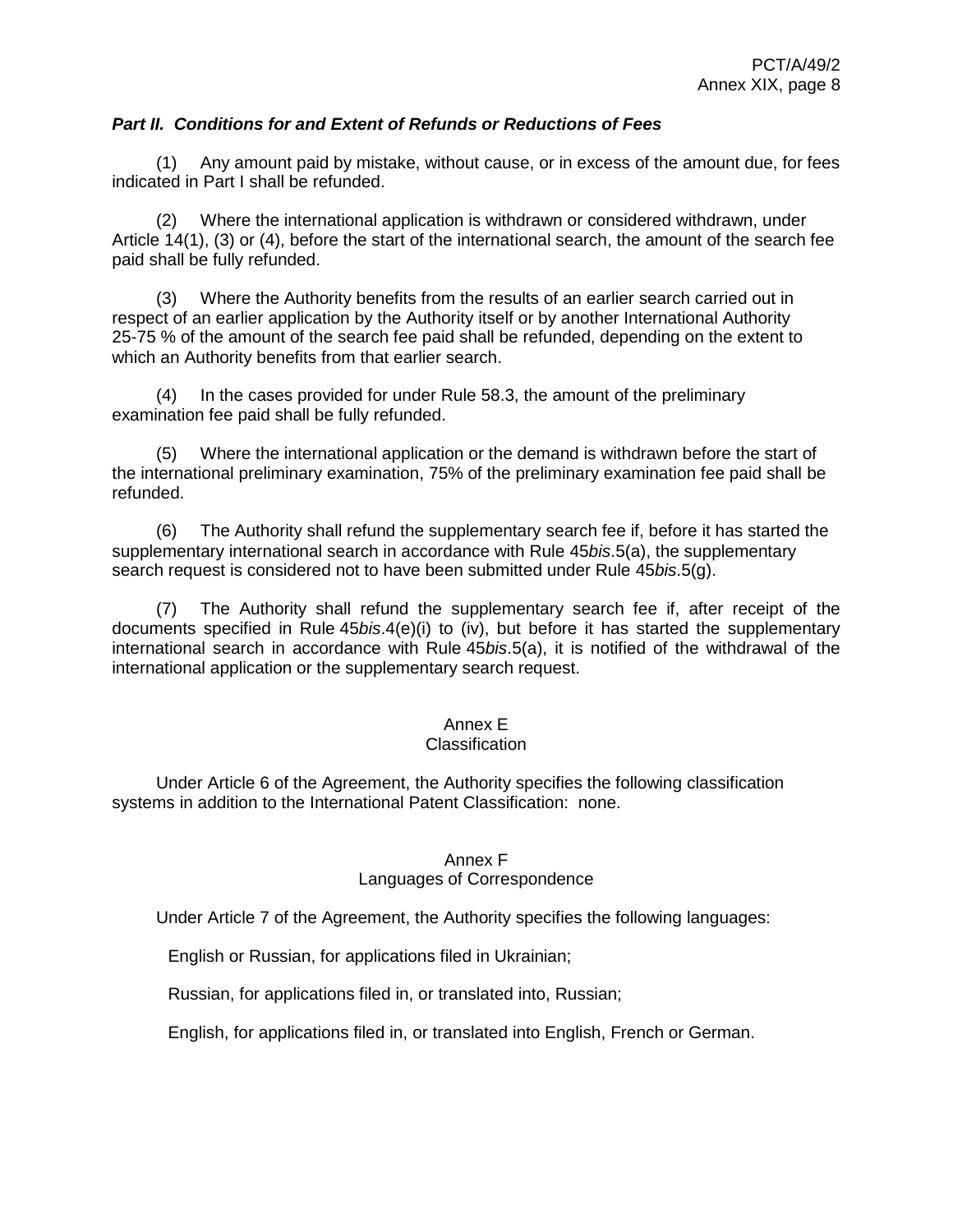# Annex G International-Type Search

Under Article 8 of the Agreement, the Authority specifies the following extent of international-type searches:

The Authority does not conduct international-type searches.

[Annex XX follows]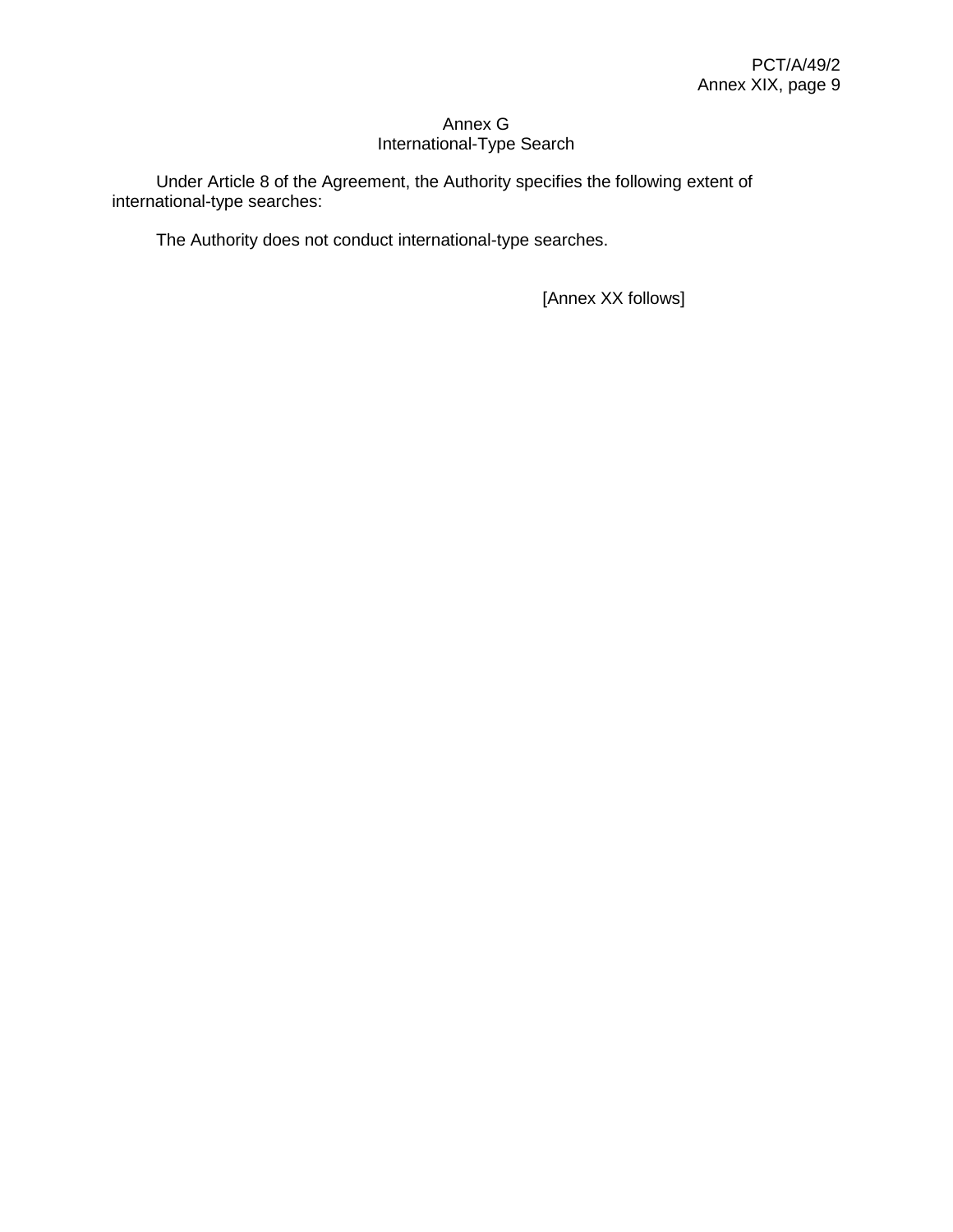# Draft Agreement

between the United States Patent and Trademark Office and the International Bureau of the World Intellectual Property Organization

in relation to the functioning of the United States Patent and Trademark Office as an International Searching Authority and International Preliminary Examining Authority under the Patent Cooperation Treaty

# *Preamble*

The United States Patent and Trademark Office and the International Bureau of the World Intellectual Property Organization,

*Considering* that the PCT Assembly, having heard the advice of the PCT Committee for Technical Cooperation, has appointed the United States Patent and Trademark Office as an International Searching and Preliminary Examining Authority under the Patent Cooperation Treaty and approved this Agreement in accordance with Articles 16(3) and 32(3),

*Hereby agree as follows:*

### Article 1 Terms and Expressions

(1) For the purposes of this Agreement:

- (a) "Treaty" means the Patent Cooperation Treaty;
- (b) "Regulations" means the Regulations under the Treaty;
- (c) "Administrative Instructions" means the Administrative Instructions under the

# Treaty;

(d) "Article" (except where a specific reference is made to an Article of this Agreement) means an Article of the Treaty;

- (e) "Rule" means a Rule of the Regulations;
- (f) "Contracting State" means a State party to the Treaty;
- (g) "the Authority" means the United States Patent and Trademark Office;

(h) "the International Bureau" means the International Bureau of the World Intellectual Property Organization.

(2) All other terms and expressions used in this Agreement which are also used in the Treaty, the Regulations or the Administrative Instructions have, for the purposes of this Agreement, the same meaning as in the Treaty, the Regulations and the Administrative Instructions.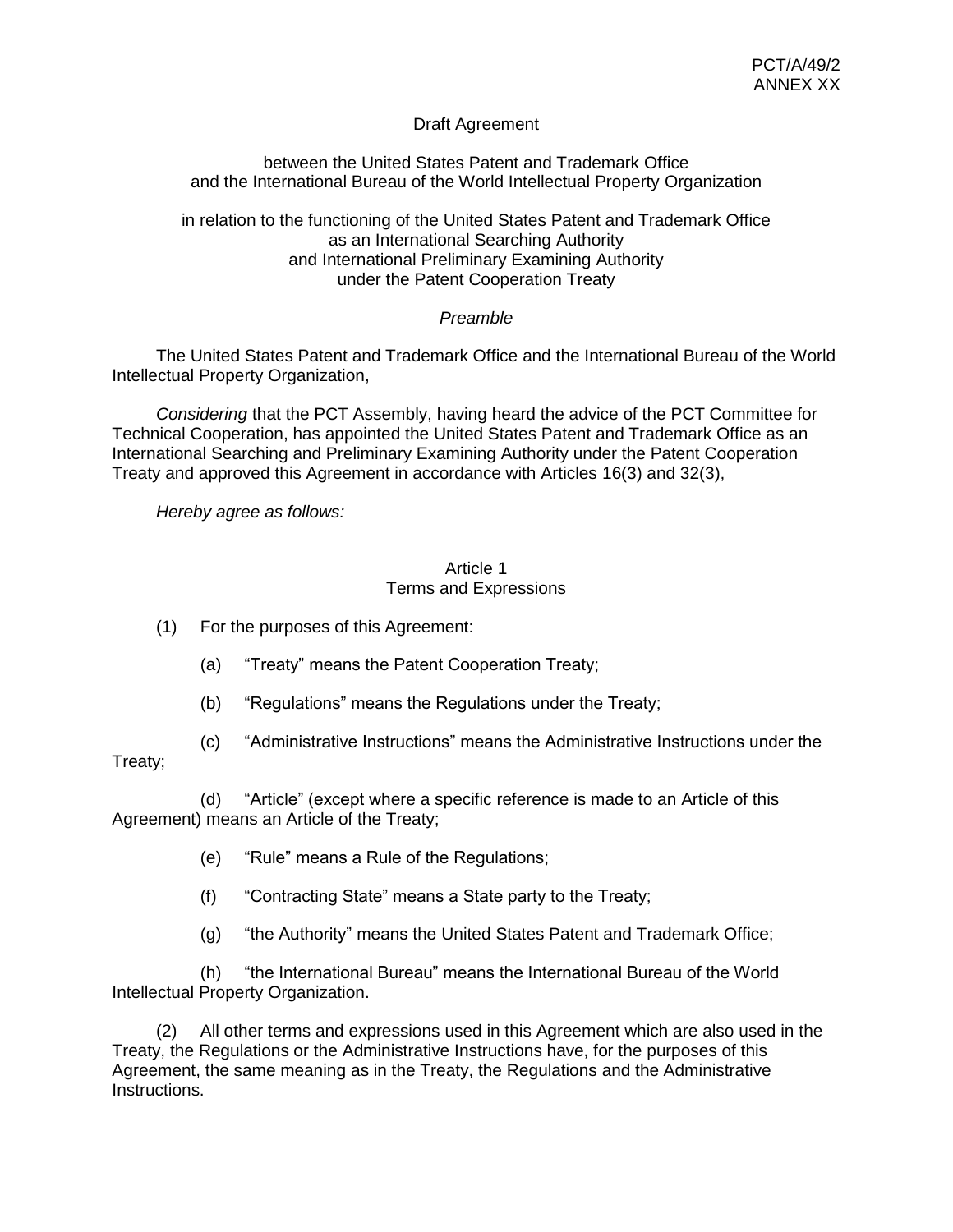### Article 2 Basic Obligations

(1) The Authority shall carry out international search and international preliminary examination in accordance with, and perform such other functions of an International Searching Authority and International Preliminary Examining Authority as are provided under, the Treaty, the Regulations, the Administrative Instructions and this Agreement.

(2) In carrying out international search and international preliminary examination, the Authority shall apply and observe all the common rules of international search and of international preliminary examination and, in particular, shall be guided by the PCT International Search and Preliminary Examination Guidelines.

(3) The Authority shall maintain a quality management system in compliance with the requirements set out in the PCT International Search and Preliminary Examination Guidelines.

(4) The Authority and the International Bureau shall, having regard to their respective functions under the Treaty, the Regulations, the Administrative Instructions and this Agreement, render, to the extent considered to be appropriate by both the Authority and the International Bureau, mutual assistance in the performance of their functions thereunder.

# Article 3 Competence of Authority

(1) The Authority shall act as International Searching Authority for any international application filed with the receiving Office of, or acting for, any Contracting State specified in Annex A to this Agreement, provided that the receiving Office specifies the Authority for that purpose, that such application, or a translation thereof furnished for the purposes of international search, is in the language or one of the languages specified in Annex A to this Agreement and, where applicable, that the Authority has been chosen by the applicant and that any other requirements regarding such application as specified in Annex A to this Agreement have been met.

(2) The Authority shall act as International Preliminary Examining Authority for any international application filed with the receiving Office of, or acting for, any Contracting State specified in Annex A to this Agreement, provided that the receiving Office specifies the Authority for that purpose, that such application, or a translation thereof furnished for the purposes of international preliminary examination, is in the language or one of the languages specified in Annex A to this Agreement and, where applicable, that the Authority has been chosen by the applicant and that any other requirements regarding such application as specified in Annex A to this Agreement have been met.

(3) Where an international application is filed with the International Bureau as receiving Office under Rule 19.1(a)(iii), paragraphs (1) and (2) apply as if that application had been filed with a receiving Office which would have been competent under Rule 19.1(a)(i) or (ii), (b) or (c) or Rule 19.2(i).

(4) The Authority shall conduct supplementary international searches in accordance with Rule 45*bis* to the extent decided by it, as set out in Annex B to this Agreement.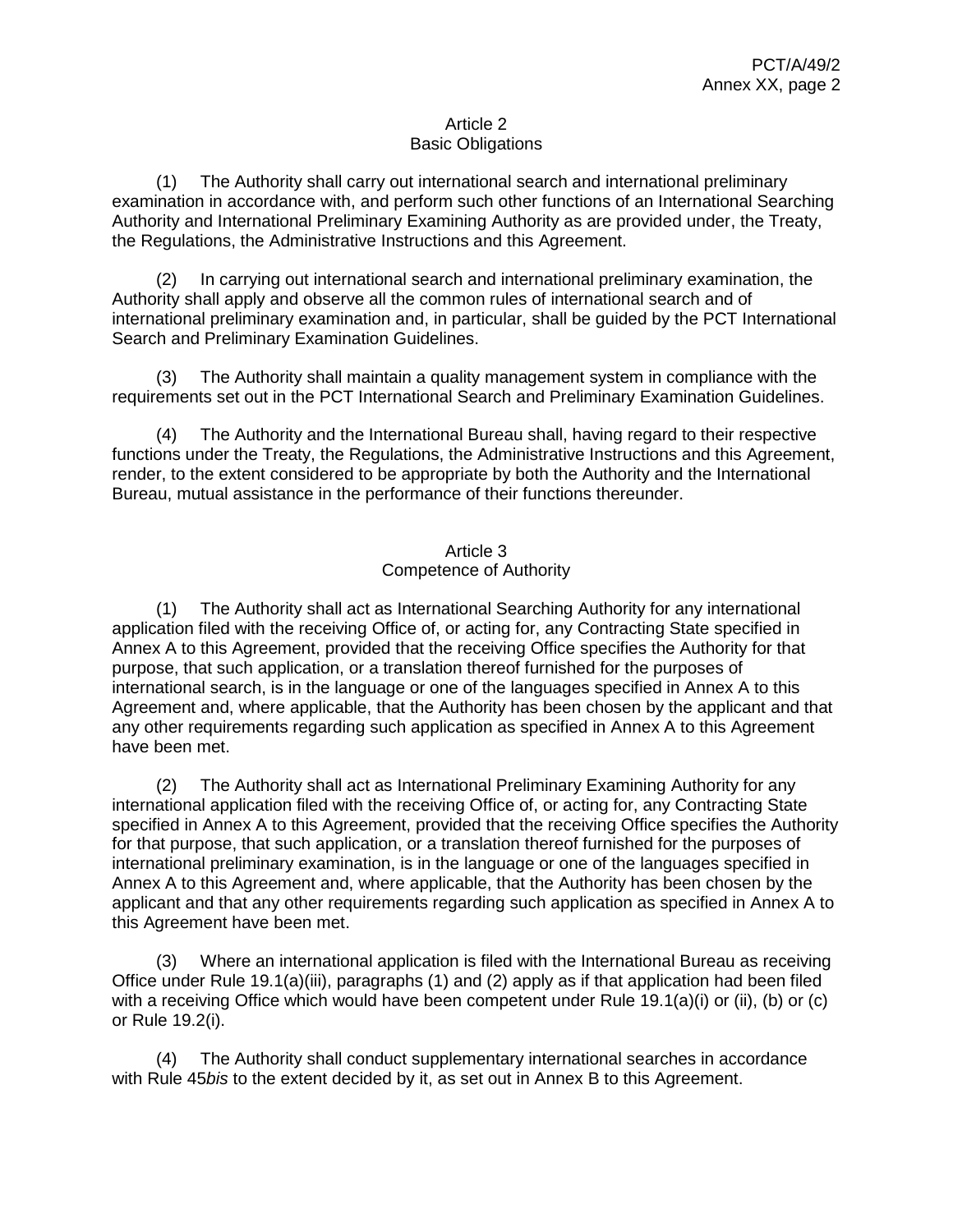#### Article 4

### Subject Matter Not Required to Be Searched or Examined

The Authority shall not be obliged to search, by virtue of Article  $17(2)(a)(i)$ , or examine, by virtue of Article 34(4)(a)(i), any international application to the extent that it considers that such application relates to subject matter set forth in Rule 39.1 or 67.1, as the case may be, with the exception of the subject matter specified in Annex C to this Agreement.

#### Article 5 Fees and Charges

(1) A schedule of all fees of the Authority, and all other charges which the Authority is entitled to make, in relation to its functions as an International Searching Authority and International Preliminary Examining Authority, is set out in Annex D to this Agreement.

(2) The Authority shall, under the conditions and to the extent set out in Annex D to this Agreement:

(i) refund the whole or part of the search fee paid, or waive or reduce the search fee, where the international search report can be wholly or partly based on the results of an earlier search (Rules 16.3 and 41.1);

(ii) refund the search fee where the international application is withdrawn or considered withdrawn before the start of the international search.

(3) The Authority shall, under the conditions and to the extent set out in Annex D to this Agreement, refund the whole or part of the preliminary examination fee paid where the demand is considered as if it had not been submitted (Rule 58.3) or where the demand or the international application is withdrawn by the applicant before the start of the international preliminary examination.

### Article 6

#### **Classification**

For the purposes of Rules 43.3(a) and 70.5(b), the Authority shall indicate the classification of the subject matter according to the International Patent Classification. The Authority may, in addition, in accordance with Rules 43.3 and 70.5, indicate the classification of the subject matter according to any other patent classification specified in Annex E to this Agreement to the extent decided by it as set out in that Annex.

### Article 7 Languages of Correspondence Used by the Authority

For the purposes of correspondence, including forms, other than with the International Bureau, the Authority shall use the language or one of the languages indicated, having regard to the language or languages indicated in Annex A and to the language or languages whose use is authorized by the Authority under Rule 92.2(b), in Annex F.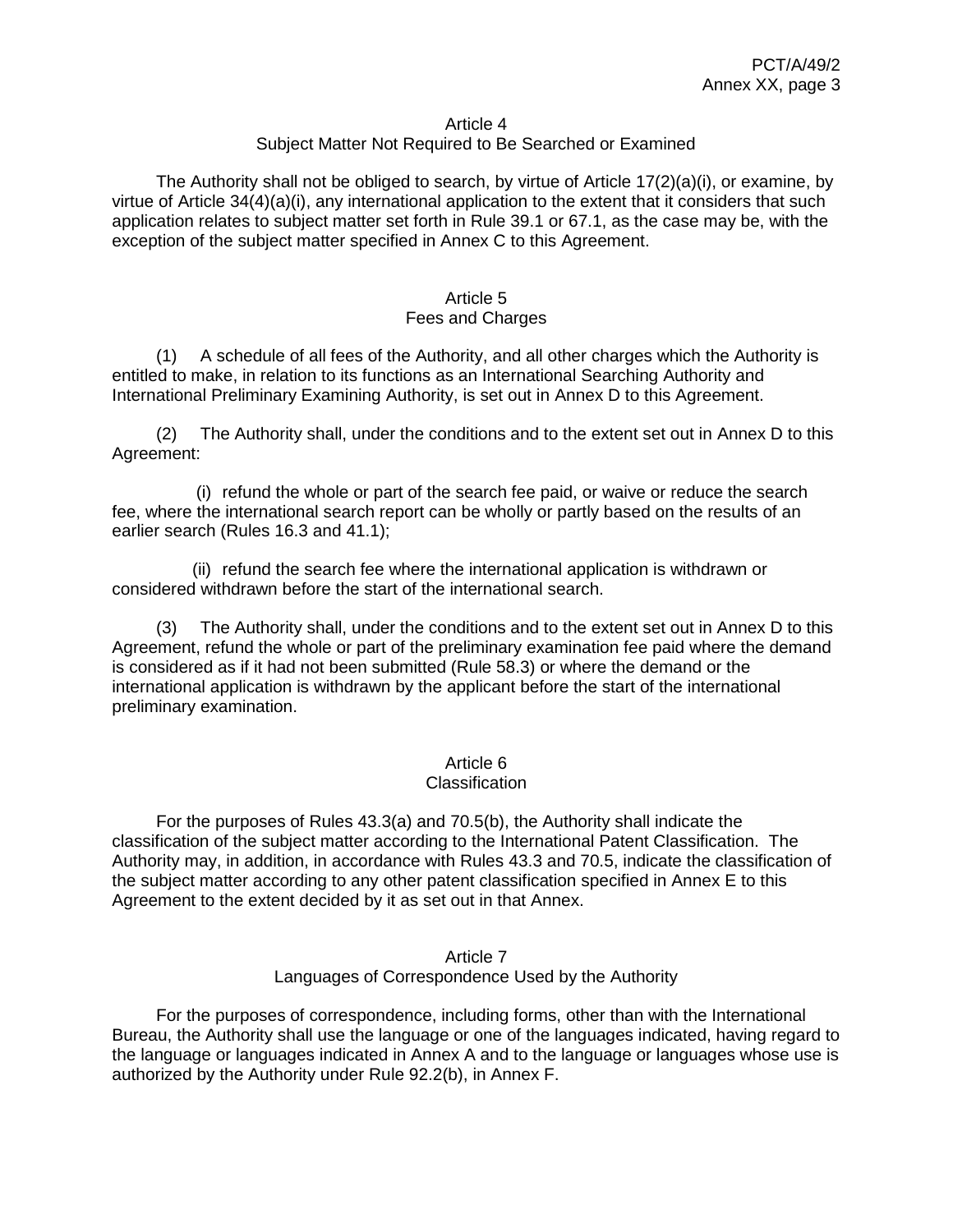#### Article 8 International-Type Search

The Authority shall carry out international-type searches to the extent decided by it as set out in Annex G to this Agreement.

### Article 9 Entry into Force

This Agreement shall enter into force on January 1, 2018.

### Article 10 Duration and Renewability

This Agreement shall remain in force until December 31, 2027. The parties to this Agreement shall, no later than July 2026, start negotiations for its renewal.

# Article 11

# Amendment

(1) Without prejudice to paragraphs (2) and (3), amendments may, subject to approval by the Assembly of the International Patent Cooperation Union, be made to this Agreement by agreement between the parties hereto; they shall take effect on the date agreed upon by them.

(2) Without prejudice to paragraph (3), amendments may be made to the Annexes to this Agreement by agreement between the Director General of the World Intellectual Property Organization and the Authority; and, notwithstanding paragraph (4), they shall take effect on the date agreed upon by them.

(3) The Authority may, by a notification to the Director General of the World Intellectual Property Organization:

(i) add to the indications of States and languages contained in Annex A to this Agreement;

(ii) amend the indications on supplementary international searches contained in Annex B to this Agreement;

(iii) amend the schedule of fees and charges contained in Annex D to this Agreement;

(iv) amend the indications on patent classification systems contained in Annex E to this Agreement;

(v) amend the indications on languages of correspondence contained in Annex F to this Agreement;

(vi) amend the indications on international-type searches contained in Annex G to this Agreement.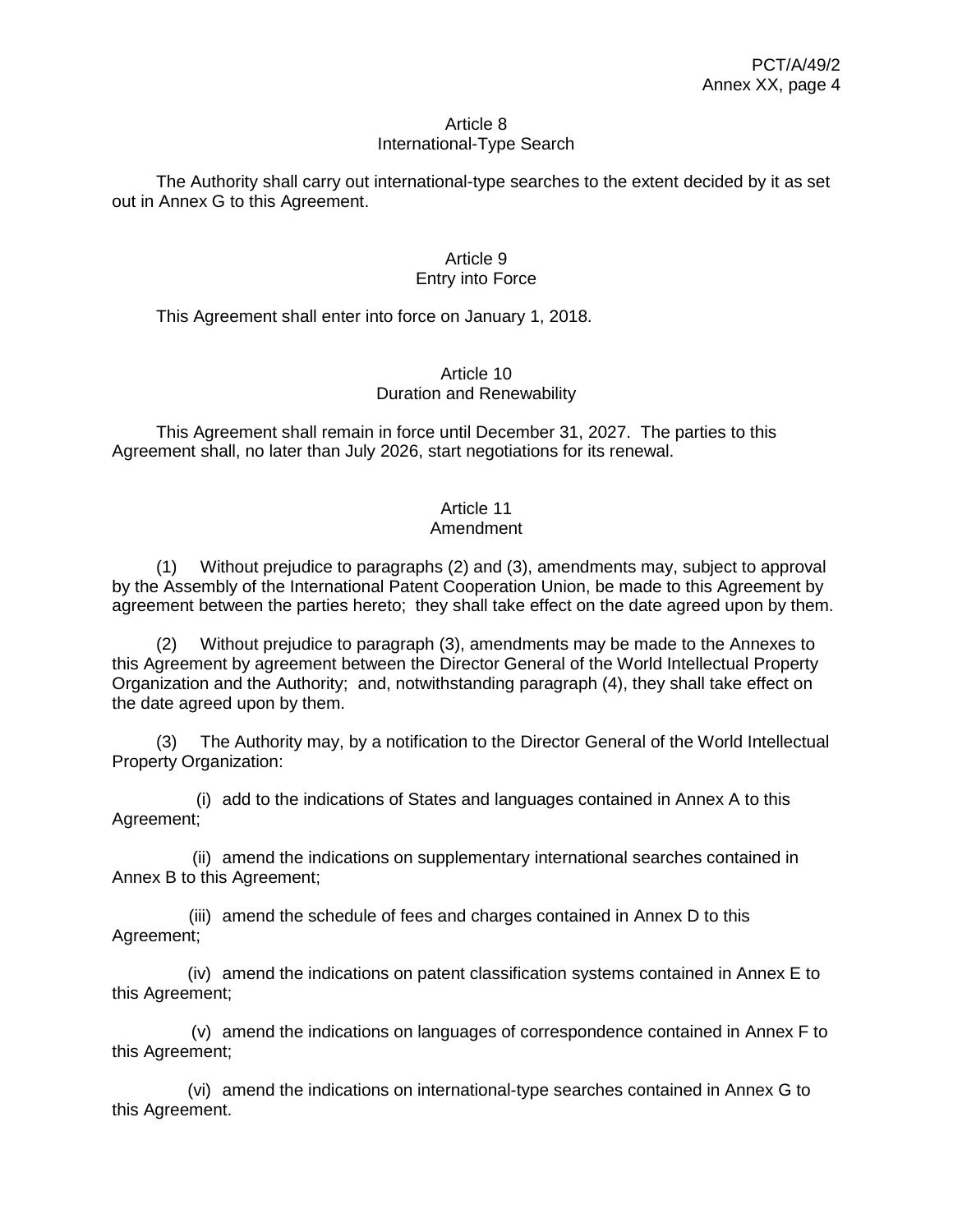(4) Any amendment notified under paragraph (3) shall take effect on the date specified in the notification, provided that:

(i) for an amendment to Annex B to the effect that the Authority shall no longer conduct supplementary international searches, that date is at least six months later than the date on which the notification is received by the International Bureau, and

(ii) for any change in the currency or amount of fees or charges contained in Annex D, for any addition of new fees or charges, and for any change in the conditions for and the extent of refunds or reductions of fees contained in Annex D, that date is at least two months later than the date on which the notification is received by the International Bureau.

#### Article 12 **Termination**

(1) This Agreement shall terminate before December 31, 2027:

(i) if the United States Patent and Trademark Office gives the Director General of the World Intellectual Property Organization written notice to terminate this Agreement; or

(ii) if the Director General of the World Intellectual Property Organization gives the United States Patent and Trademark Office written notice to terminate this Agreement.

(2) The termination of this Agreement under paragraph (1) shall take effect one year after receipt of the notice by the other party, unless a longer period is specified in such notice or unless both parties agree on a shorter period.

*In witness whereof* the parties hereto have executed this Agreement.

Done at *[city]*, this *[date]*, in two originals in the English language.

For the United States Patent and Trademark Office by:

For the International Bureau of the World Intellectual Property Organization by: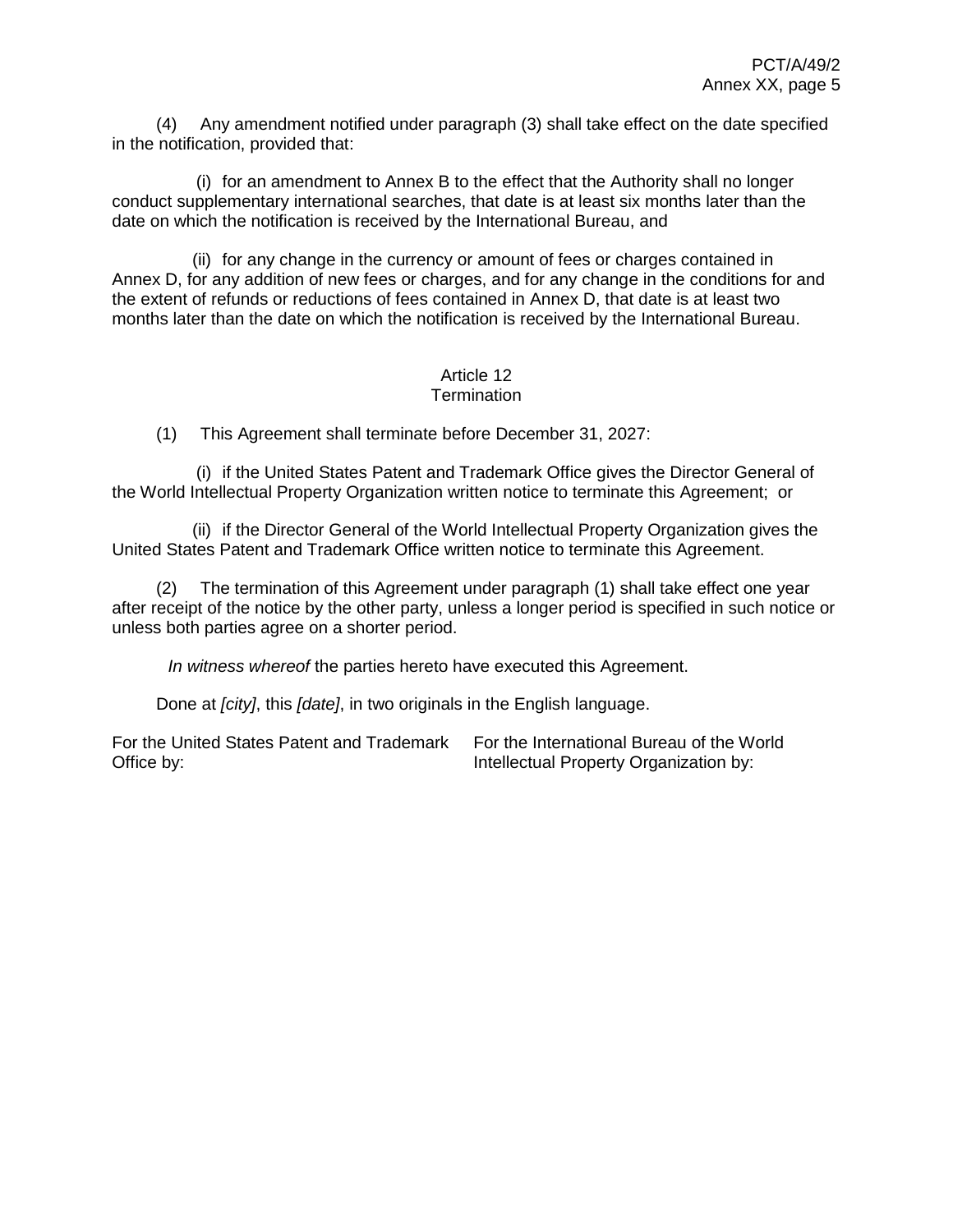## Annex A States and Languages

Under Article 3 of the Agreement, the Authority specifies:

(i) the following States for which it will act:

so far as Article 3(1) is concerned:

United States of America, Bahrain, Barbados, Brazil, Chile, Dominican Republic, Egypt, Georgia, Guatemala, India, Israel, Mexico, New Zealand, Oman, Panama, Peru, Philippines, Qatar, Saint Lucia, Saint Vincent and the Grenadines, South Africa, Thailand, Trinidad and Tobago;

so far as Article 3(2) is concerned:

United States of America, and

where the Authority has prepared the international search report,

Bahrain, Barbados, Brazil, Chile, Dominican Republic, Egypt, Georgia, Guatemala, India, Israel, Mexico, New Zealand, Oman, Panama, Peru, Philippines, Qatar, Saint Lucia, Saint Vincent and the Grenadines, South Africa, Thailand, Trinidad and Tobago.

Where a receiving Office specifies the Authority under Articles 3(1) and (2), the Authority shall become competent for international applications filed at that receiving Office from a date to be agreed by the receiving Office and the Authority and to be notified to the International Bureau.

(ii) the following language which it will accept:

English.

Annex B Supplementary International Search: Documentation Covered; Limitations and Conditions

The Authority does not conduct supplementary international searches.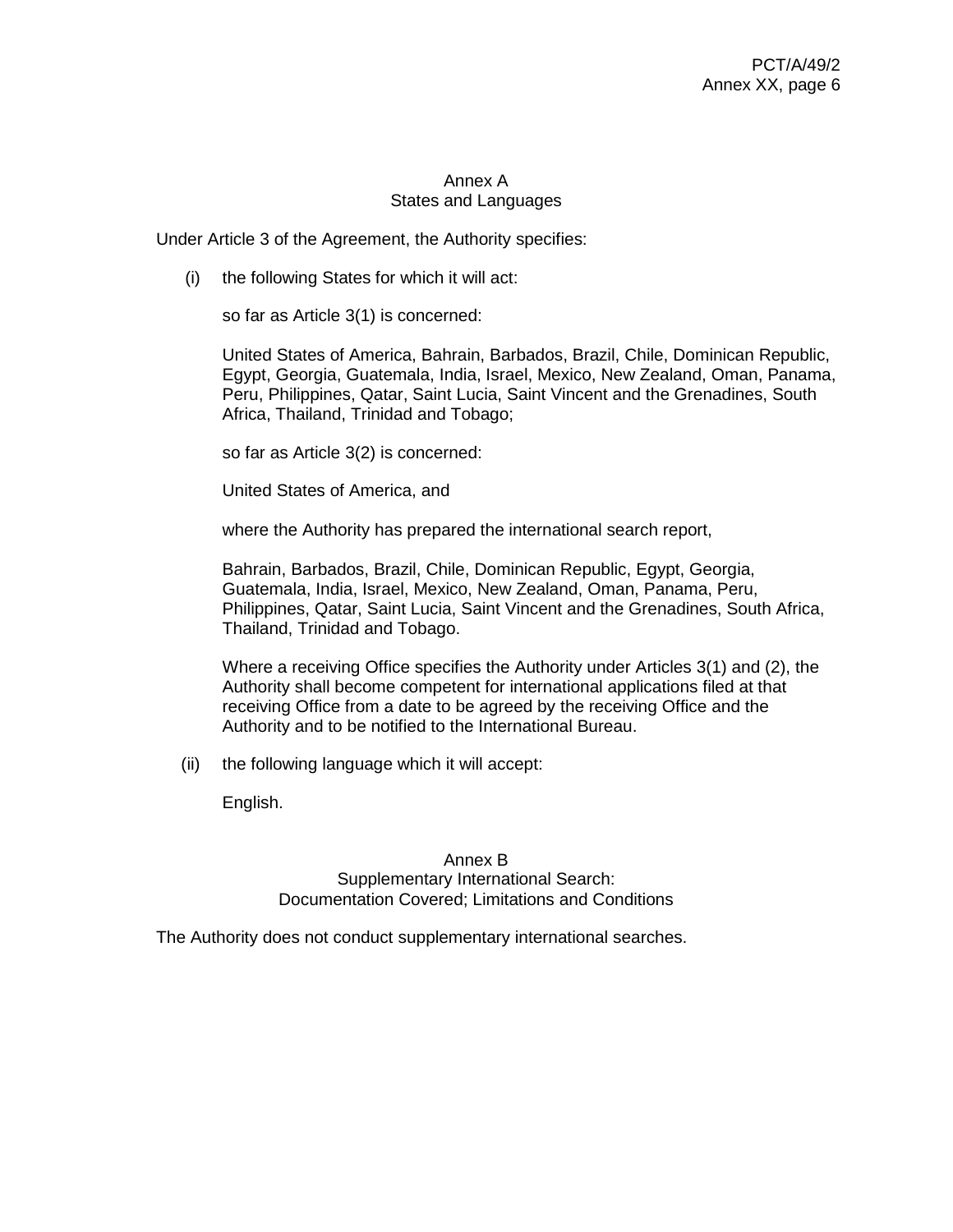#### Annex C

#### Subject Matter Not Excluded from Search or Examination

The subject matter set forth in Rule 39.1 or 67.1 which, under Article 4 of the Agreement, is not excluded from search or examination is the following:

any subject matter which is searched or examined under the patent grant procedure in accordance with the provisions of United States patent law.

#### Annex D Fees and Charges

#### *Part I. Schedule of Fees and Charges*

| Kind of fee or charge                                     | Amount<br>(United States dollars) |
|-----------------------------------------------------------|-----------------------------------|
| Search fee (Rule 16.1(a))                                 | $2,080^1$                         |
| Additional fee (Rule 40.2(a))                             | $2,080^1$                         |
| Preparation of an international-type search report on a   |                                   |
| United States national application                        | 40                                |
| Preliminary examination fee (Rule 58.1(b))                |                                   |
| - where the international search fee has been paid on the |                                   |
| international application to the Authority                | 600 <sup>1</sup>                  |
| - where the international search was carried out by       |                                   |
| another Authority                                         | 700 <sup>1</sup>                  |
| Additional fee (Rule 68.3(a))                             | 600 <sup>1</sup>                  |
| Cost of copies (Rules 44.3 and $71.2$ ) <sup>2</sup>      |                                   |
| - US patent, per copy                                     | 3                                 |
| Cost of copies (Rules 94.1 ter and 94.2)                  |                                   |
| - US patent, per copy                                     | 3                                 |
| - non-US patent document, per copy                        | 25                                |

<sup>1</sup> This fee is reduced by 50% in the case of filing by a "small entity" and by 75% in the case of filing by a "micro entity". For further details on the entitlement to and the establishment of "small entity" status, see [www.uspto.gov/web/offices/pac/mpep/s509.html#d0e30961](file://///adi.wipo.int/wipodata/DAT1/OrgPctLdev/Shared/Agreements%20with%20IAs/Applications%20for%20Extension%202017/Draft%20agreements/US/www.uspto.gov/web/offices/pac/mpep/s509.html%23d0e30961) and 37 CFR 1.27 at:

[www.uspto.gov/web/offices/pac/mpep/s509.html#ch500\\_d1ff69\\_210b3\\_1ca](file://///adi.wipo.int/wipodata/DAT1/OrgPctLdev/Shared/Agreements%20with%20IAs/Applications%20for%20Extension%202017/Draft%20agreements/US/www.uspto.gov/web/offices/pac/mpep/s509.html%23ch500_d1ff69_210b3_1ca) and 37 CFR 1.29 at: [www.uspto.gov/web/offices/pac/mpep/consolidated\\_rules.pdf.](http://www.uspto.gov/web/offices/pac/mpep/consolidated_rules.pdf) These details shall be subject to change by the

[www.uspto.gov/web/offices/pac/mpep/consolidated\\_rules.pdf.](file://///adi.wipo.int/wipodata/DAT1/OrgPctLdev/Shared/Agreements%20with%20IAs/Applications%20for%20Extension%202017/Draft%20agreements/US/www.uspto.gov/web/offices/pac/mpep/consolidated_rules.pdf) For further details on the entitlement to and the establishment of "micro entity" status, see

Authority at its discretion.<br><sup>2</sup> The applicant receives, together with the international search report, a copy of each cited document that is not a US patent document or a published international application. The applicant receives, together with the international preliminary examination report, a copy of each cited document not cited in the international search report that is not US patent document or a published international application. Electronic copies of these documents may be viewed at the USPTO's website [\(www.uspto.gov/patents-application-process/search-patents\)](http://www.uspto.gov/patents-application-process/search-patents) and printed for free. Copies can also be purchased online or obtained from the USPTO Office of Public Records.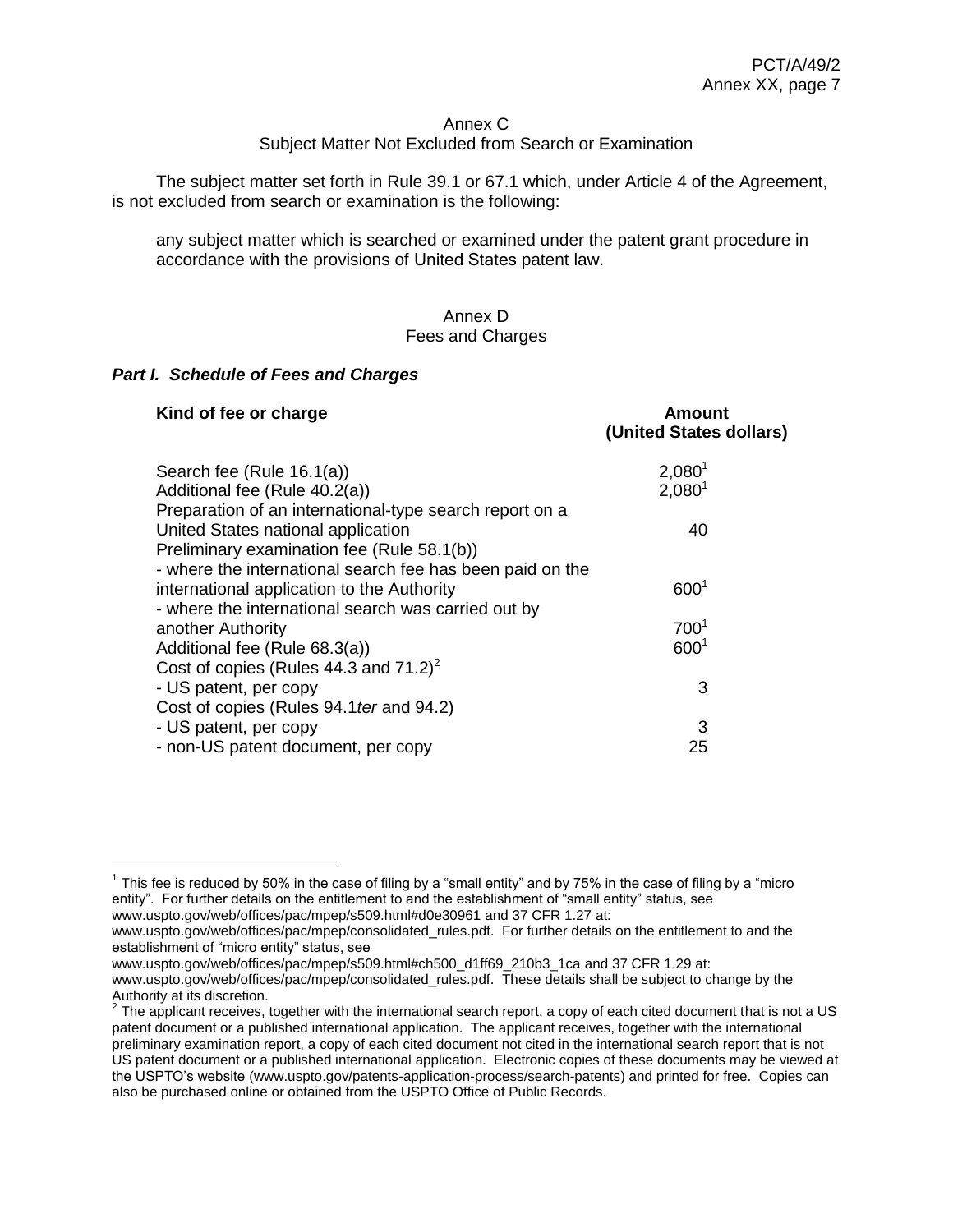### *Part II. Conditions for and Extent of Refunds or Reductions of Fees*

(1) Any amount paid by mistake, without cause, or in excess of the amount due, for fees indicated in Part I shall be refunded.

(2) Where the international application is withdrawn or considered withdrawn, under Article 14(1), (3) or (4), before the start of the international search, the amount of the search fee paid shall be fully refunded.

(3) In the cases provided for under Rule 58.3, the amount of the preliminary examination fee paid shall be fully refunded.

(4) Where the international application or the demand is withdrawn before the start of the international preliminary examination, the amount of the preliminary examination fee paid shall be refunded, less a processing fee equivalent to the transmittal fee under Rule 14.1(b).

### Annex E

### **Classification**

Under Article 6 of the Agreement, the Authority specifies the following classification system(s) in addition to the International Patent Classification: the Cooperative Patent Classification (CPC).

### Annex F Languages of Correspondence

Under Article 7 of the Agreement, the Authority specifies the following language:

English.

### Annex G International-Type Search

Under Article 8 of the Agreement, the Authority specifies the following extent of international-type searches:

The Authority conducts international-type searches as follows:

The Authority performs international-type searches in regularly filed non-provisional applications filed under 35 U.S.C. 111(a)  $(37 \text{ CFR } 1.104(a)(3)$  and  $1.413(c)(3)$ . The Authority will additionally prepare an international-type search report in national applications upon request and payment of a fee (37 CFR 1.104(a)(4)).

[Annex XXI follows]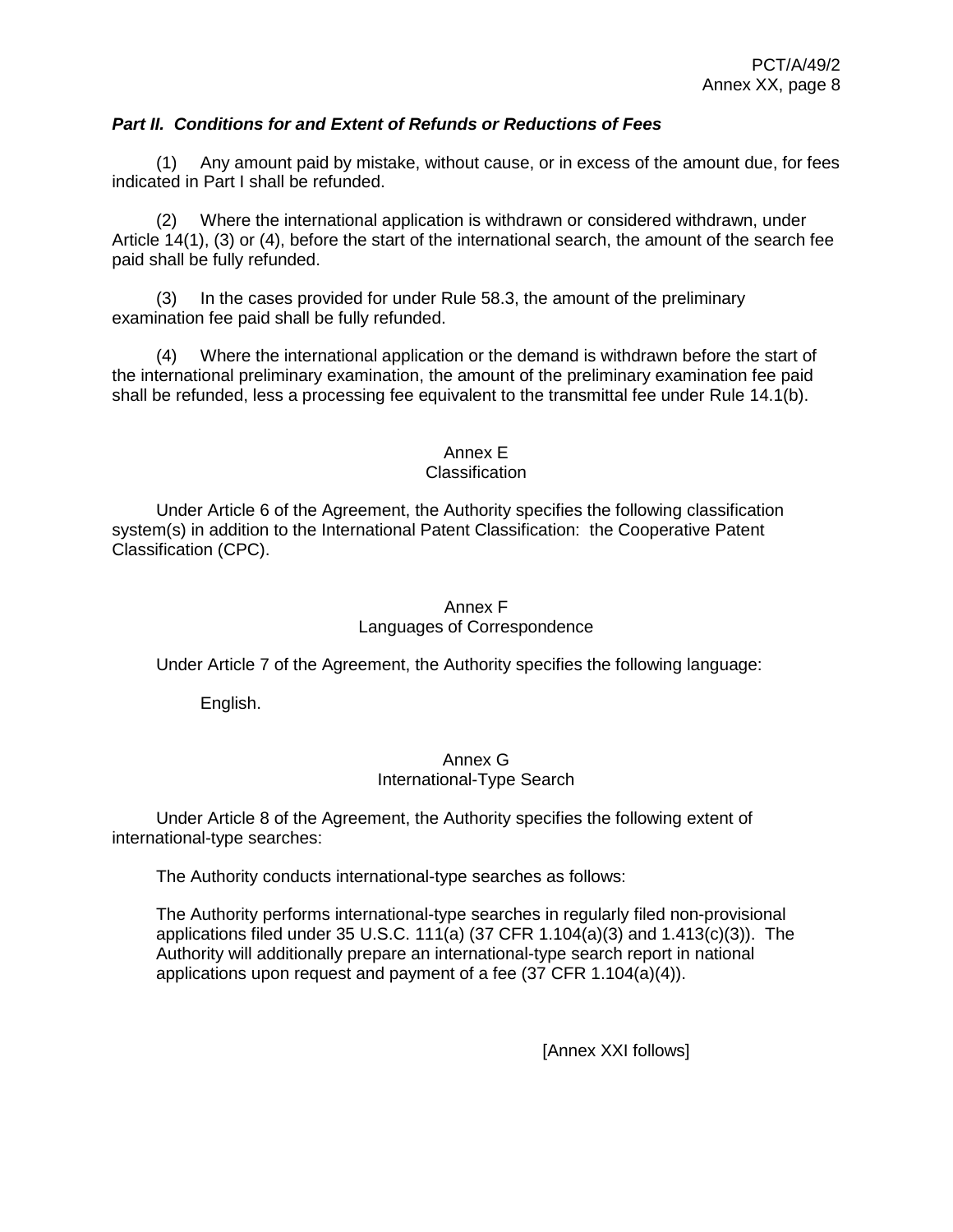## Draft Agreement

### between the Nordic Patent Institute and the International Bureau of the World Intellectual Property Organization

### in relation to the functioning of the Nordic Patent Institute as an International Searching Authority and International Preliminary Examining Authority under the Patent Cooperation Treaty

# *Preamble*

The Nordic Patent Institute and the International Bureau of the World Intellectual Property Organization,

*Considering* that the PCT Assembly, having heard the advice of the PCT Committee for Technical Cooperation, has appointed the Nordic Patent Institute as an International Searching and Preliminary Examining Authority under the Patent Cooperation Treaty and approved this Agreement in accordance with Articles 16(3) and 32(3),

*Hereby agree as follows:*

### Article 1 Terms and Expressions

- (1) For the purposes of this Agreement:
	- (a) "Treaty" means the Patent Cooperation Treaty;
	- (b) "Regulations" means the Regulations under the Treaty;
- (c) "Administrative Instructions" means the Administrative Instructions under the

# Treaty;

(d) "Article" (except where a specific reference is made to an Article of this Agreement) means an Article of the Treaty;

- (e) "Rule" means a Rule of the Regulations;
- (f) "Contracting State" means a State party to the Treaty;
- (g) "the Authority" means the Nordic Patent Institute;

(h) "the International Bureau" means the International Bureau of the World Intellectual Property Organization.

(2) All other terms and expressions used in this Agreement which are also used in the Treaty, the Regulations or the Administrative Instructions have, for the purposes of this Agreement, the same meaning as in the Treaty, the Regulations and the Administrative Instructions.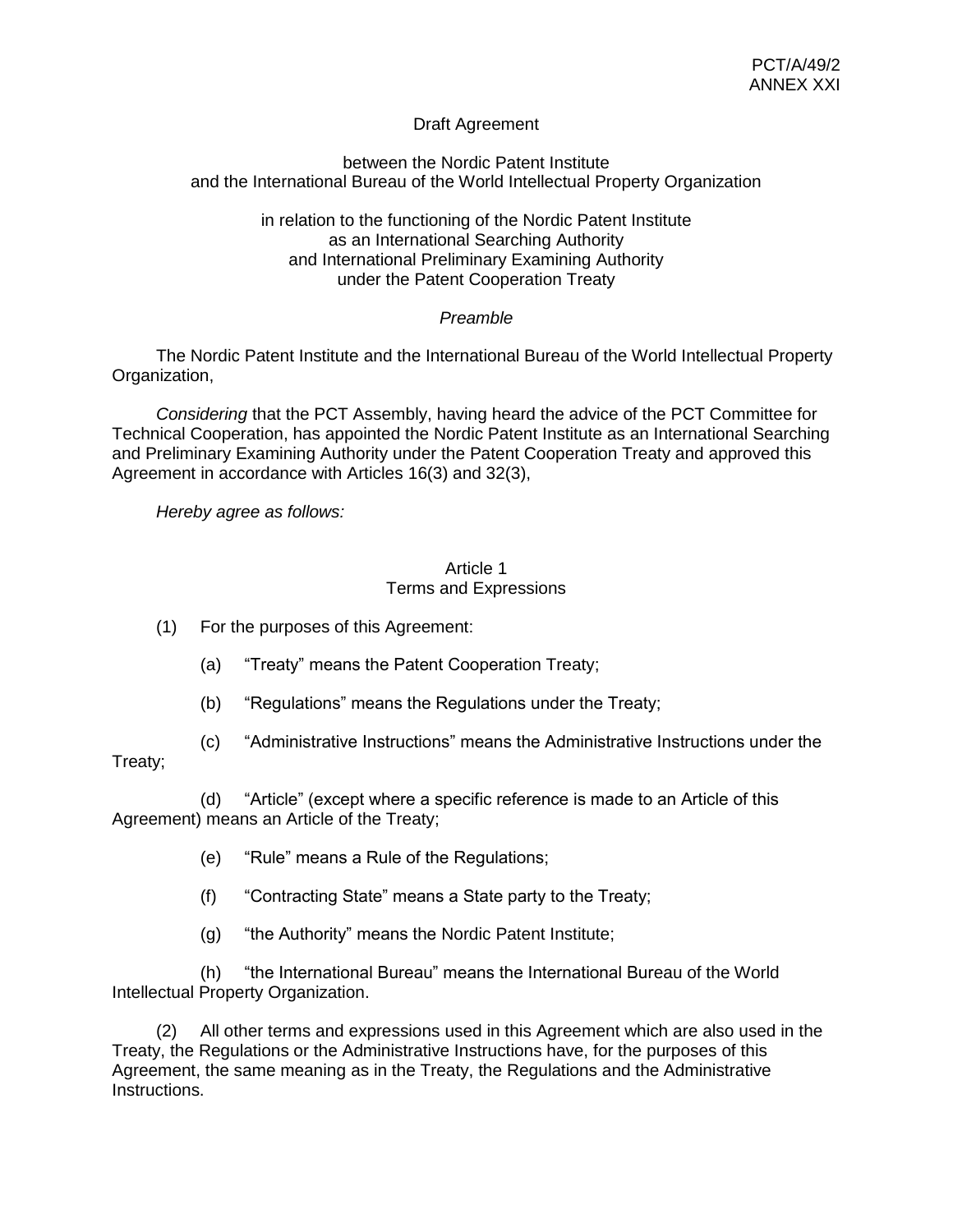### Article 2 Basic Obligations

(1) The Authority shall carry out international search and international preliminary examination in accordance with, and perform such other functions of an International Searching Authority and International Preliminary Examining Authority as are provided under, the Treaty, the Regulations, the Administrative Instructions and this Agreement.

(2) In carrying out international search and international preliminary examination, the Authority shall apply and observe all the common rules of international search and of international preliminary examination and, in particular, shall be guided by the PCT International Search and Preliminary Examination Guidelines.

(3) The Authority shall maintain a quality management system in compliance with the requirements set out in the PCT International Search and Preliminary Examination Guidelines.

(4) The Authority and the International Bureau shall, having regard to their respective functions under the Treaty, the Regulations, the Administrative Instructions and this Agreement, render, to the extent considered to be appropriate by both the Authority and the International Bureau, mutual assistance in the performance of their functions thereunder.

# Article 3 Competence of Authority

(1) The Authority shall act as International Searching Authority for any international application filed with the receiving Office of, or acting for, any Contracting State specified in Annex A to this Agreement, provided that the receiving Office specifies the Authority for that purpose, that such application, or a translation thereof furnished for the purposes of international search, is in the language or one of the languages specified in Annex A to this Agreement and, where applicable, that the Authority has been chosen by the applicant and that any other requirements regarding such application as specified in Annex A to this Agreement have been met.

(2) The Authority shall act as International Preliminary Examining Authority for any international application filed with the receiving Office of, or acting for, any Contracting State specified in Annex A to this Agreement, provided that the receiving Office specifies the Authority for that purpose, that such application, or a translation thereof furnished for the purposes of international preliminary examination, is in the language or one of the languages specified in Annex A to this Agreement and, where applicable, that the Authority has been chosen by the applicant and that any other requirements regarding such application as specified in Annex A to this Agreement have been met.

(3) Where an international application is filed with the International Bureau as receiving Office under Rule 19.1(a)(iii), paragraphs (1) and (2) apply as if that application had been filed with a receiving Office which would have been competent under Rule 19.1(a)(i) or (ii), (b) or (c) or Rule 19.2(i).

(4) The Authority shall conduct supplementary international searches in accordance with Rule 45*bis* to the extent decided by it, as set out in Annex B to this Agreement.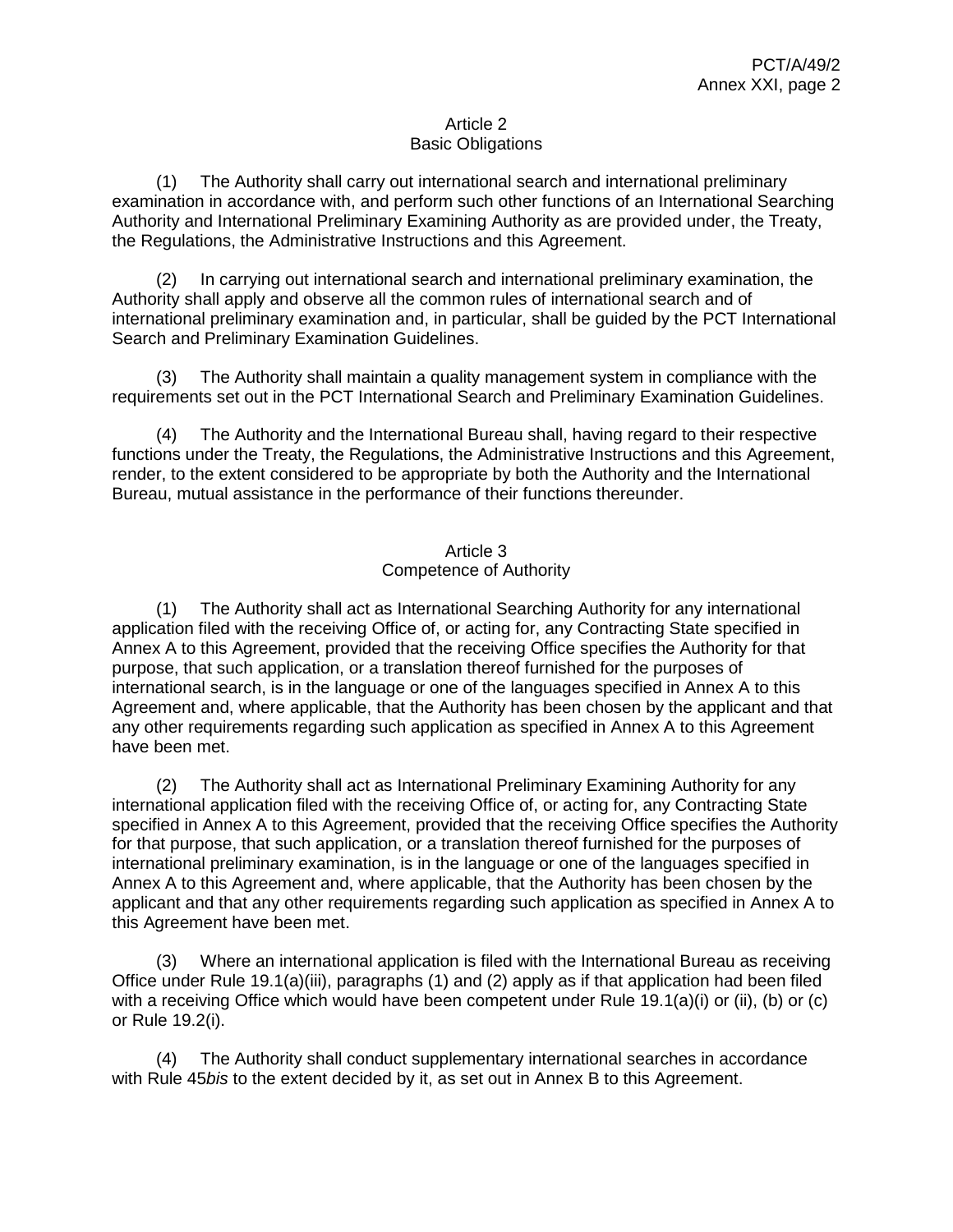#### Article 4

### Subject Matter Not Required to Be Searched or Examined

The Authority shall not be obliged to search, by virtue of Article  $17(2)(a)(i)$ , or examine, by virtue of Article 34(4)(a)(i), any international application to the extent that it considers that such application relates to subject matter set forth in Rule 39.1 or 67.1, as the case may be, with the exception of the subject matter specified in Annex C to this Agreement.

#### Article 5 Fees and Charges

(1) A schedule of all fees of the Authority, and all other charges which the Authority is entitled to make, in relation to its functions as an International Searching Authority and International Preliminary Examining Authority, is set out in Annex D to this Agreement.

(2) The Authority shall, under the conditions and to the extent set out in Annex D to this Agreement:

(i) refund the whole or part of the search fee paid, or waive or reduce the search fee, where the international search report can be wholly or partly based on the results of an earlier search (Rules 16.3 and 41.1);

(ii) refund the search fee where the international application is withdrawn or considered withdrawn before the start of the international search.

(3) The Authority shall, under the conditions and to the extent set out in Annex D to this Agreement, refund the whole or part of the preliminary examination fee paid where the demand is considered as if it had not been submitted (Rule 58.3) or where the demand or the international application is withdrawn by the applicant before the start of the international preliminary examination.

### Article 6

#### **Classification**

For the purposes of Rules 43.3(a) and 70.5(b), the Authority shall indicate the classification of the subject matter according to the International Patent Classification. The Authority may, in addition, in accordance with Rules 43.3 and 70.5, indicate the classification of the subject matter according to any other patent classification specified in Annex E to this Agreement to the extent decided by it as set out in that Annex.

#### Article 7 Languages of Correspondence Used by the Authority

For the purposes of correspondence, including forms, other than with the International Bureau, the Authority shall use the language or one of the languages indicated, having regard to the language or languages indicated in Annex A and to the language or languages whose use is authorized by the Authority under Rule 92.2(b), in Annex F.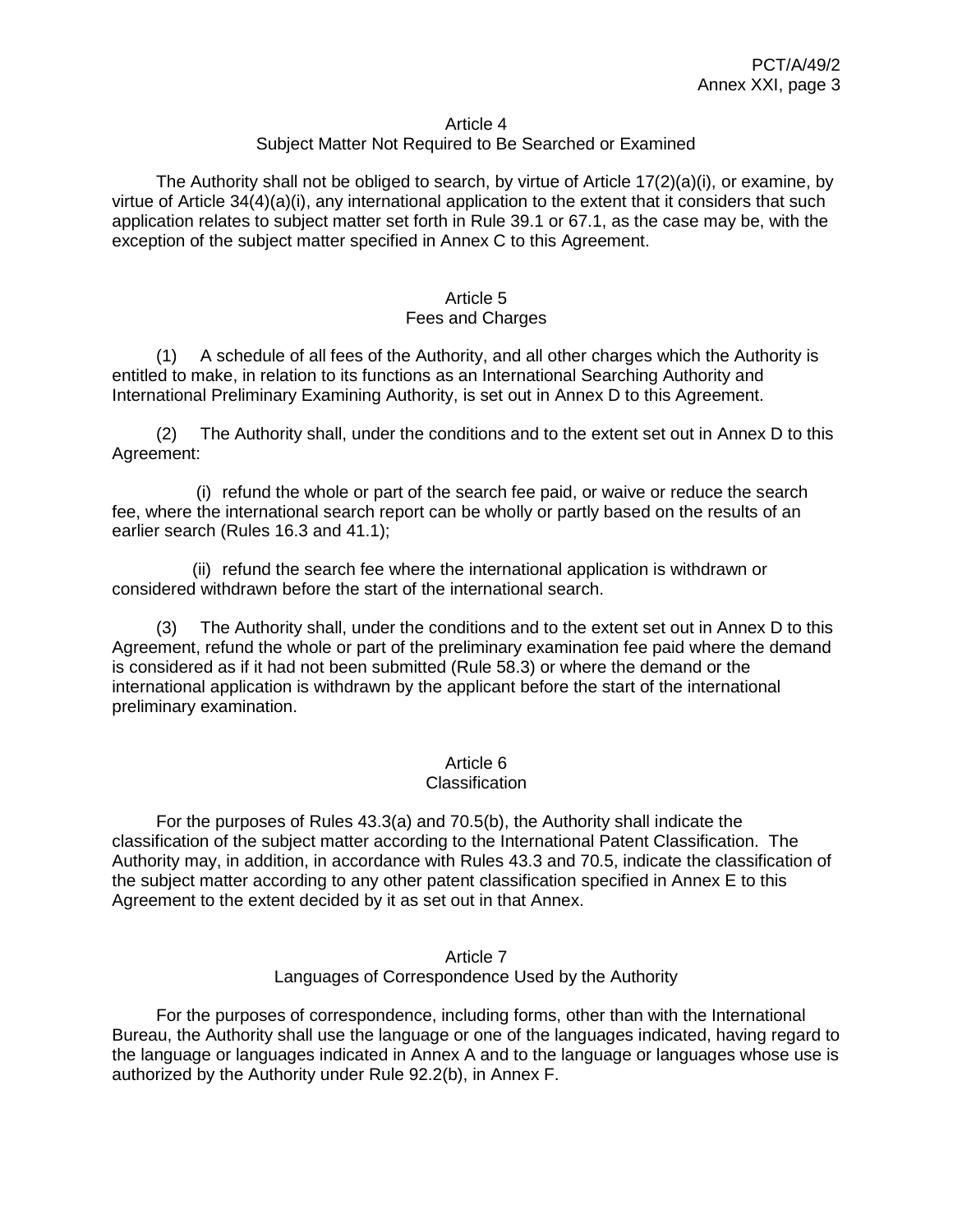#### Article 8 International-Type Search

The Authority shall carry out international-type searches to the extent decided by it as set out in Annex G to this Agreement.

### Article 9 Entry into Force

This Agreement shall enter into force on January 1, 2018.

### Article 10 Duration and Renewability

This Agreement shall remain in force until December 31, 2027. The parties to this Agreement shall, no later than July 2026, start negotiations for its renewal.

# Article 11

# Amendment

(1) Without prejudice to paragraphs (2) and (3), amendments may, subject to approval by the Assembly of the International Patent Cooperation Union, be made to this Agreement by agreement between the parties hereto; they shall take effect on the date agreed upon by them.

(2) Without prejudice to paragraph (3), amendments may be made to the Annexes to this Agreement by agreement between the Director General of the World Intellectual Property Organization and the Authority; and, notwithstanding paragraph (4), they shall take effect on the date agreed upon by them.

(3) The Authority may, by a notification to the Director General of the World Intellectual Property Organization:

(i) add to the indications of States and languages contained in Annex A to this Agreement;

(ii) amend the indications on supplementary international searches contained in Annex B to this Agreement;

(iii) amend the schedule of fees and charges contained in Annex D to this Agreement;

(iv) amend the indications on patent classification systems contained in Annex E to this Agreement;

(v) amend the indications on languages of correspondence contained in Annex F to this Agreement;

(vi) amend the indications on international-type searches contained in Annex G to this Agreement.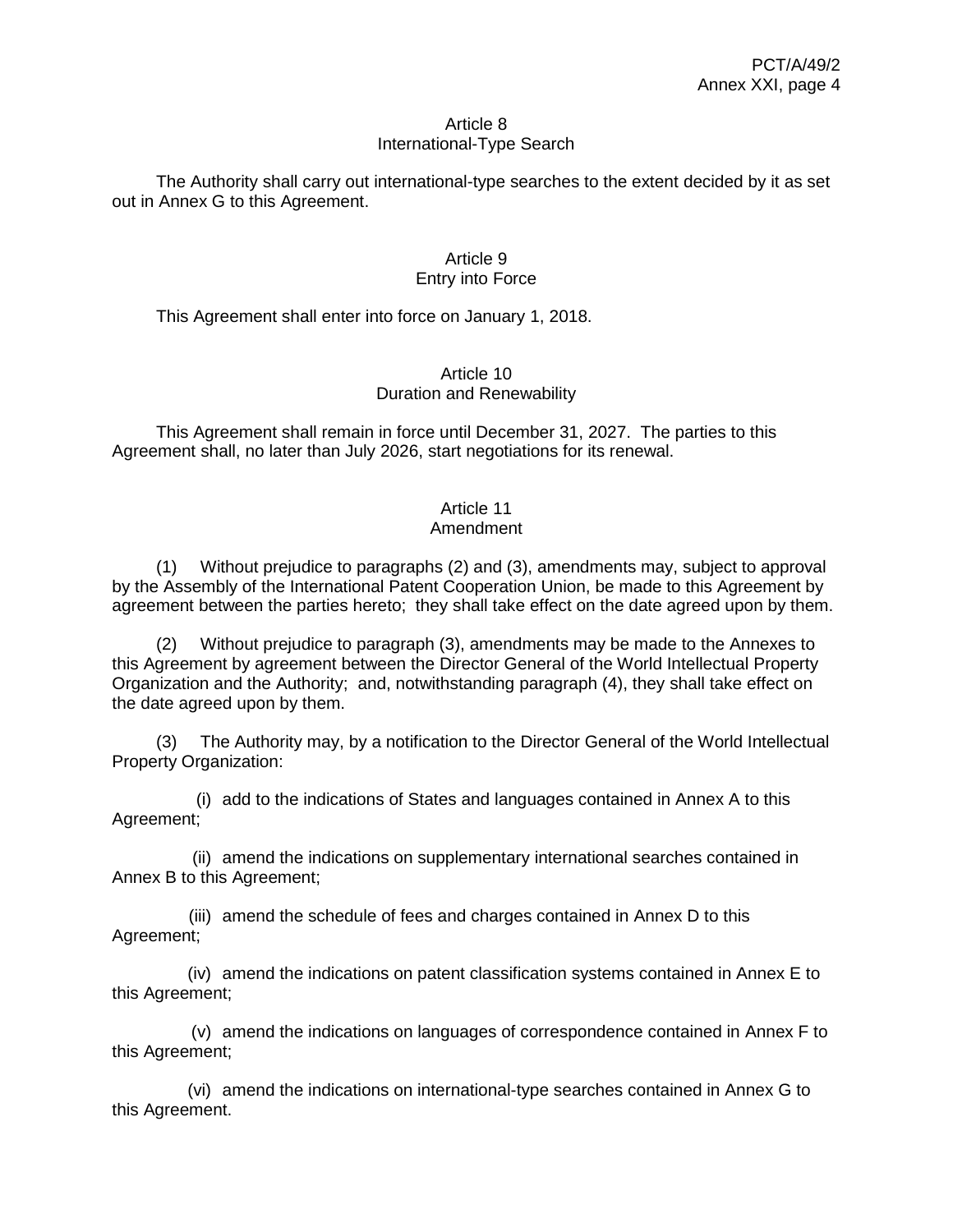(4) Any amendment notified under paragraph (3) shall take effect on the date specified in the notification, provided that:

(i) for an amendment to Annex B to the effect that the Authority shall no longer conduct supplementary international searches, that date is at least six months later than the date on which the notification is received by the International Bureau, and

(ii) for any change in the currency or amount of fees or charges contained in Annex D, for any addition of new fees or charges, and for any change in the conditions for and the extent of refunds or reductions of fees contained in Annex D, that date is at least two months later than the date on which the notification is received by the International Bureau.

#### Article 12 **Termination**

(1) This Agreement shall terminate before December 31, 2027:

(i) if the Nordic Patent Institute gives the Director General of the World Intellectual Property Organization written notice to terminate this Agreement; or

(ii) if the Director General of the World Intellectual Property Organization gives the Nordic Patent Institute written notice to terminate this Agreement.

(2) The termination of this Agreement under paragraph (1) shall take effect one year after receipt of the notice by the other party, unless a longer period is specified in such notice or unless both parties agree on a shorter period.

*In witness whereof* the parties hereto have executed this Agreement.

Done at *[city]*, this *[date]*, in two originals in the English language.

For the Nordic Patent Institute by: For the International Bureau of the World Intellectual Property Organization by: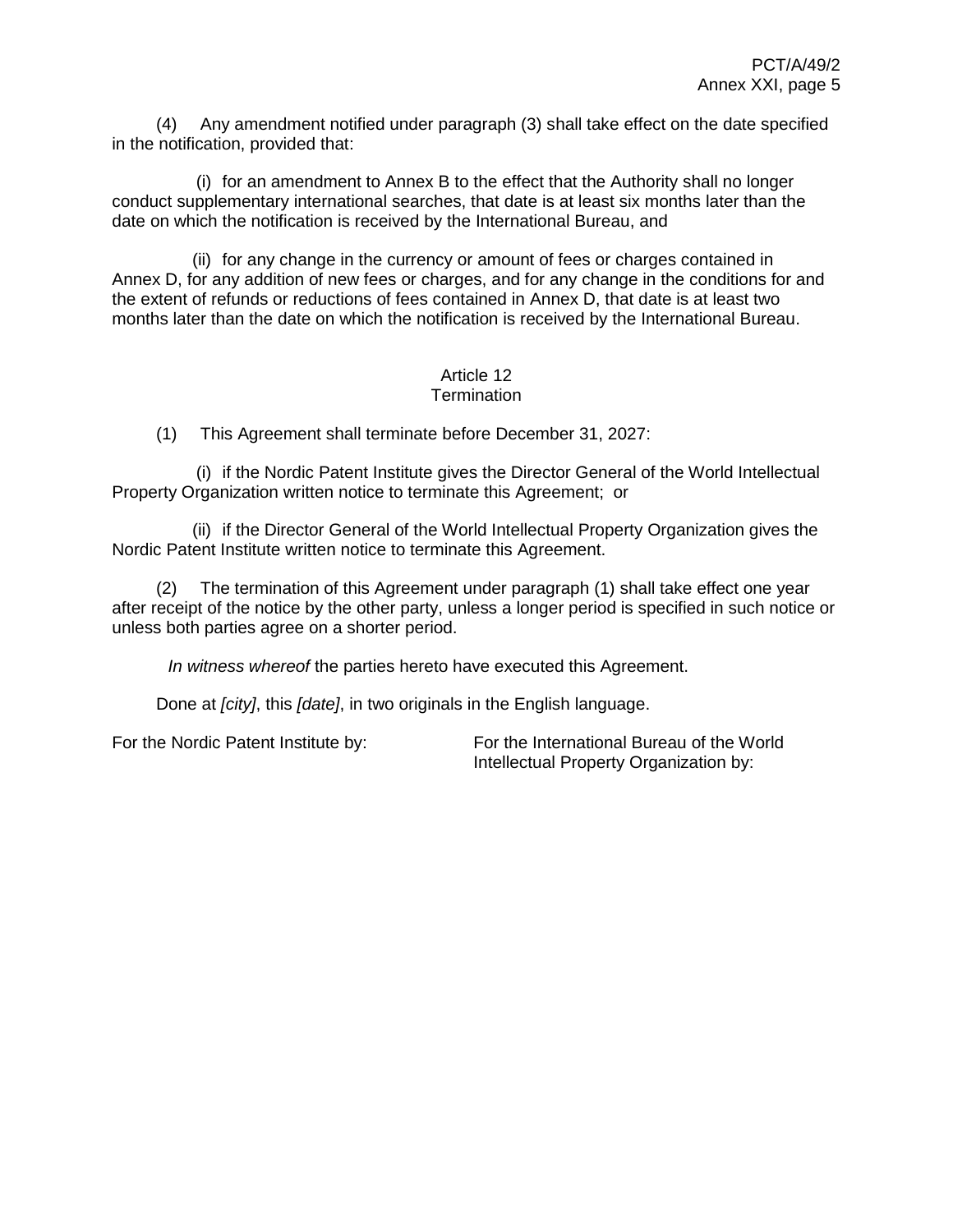#### Annex A States and Languages

Under Article 3 of the Agreement, the Authority specifies:

(i) the following States for which it will act:

so far as Article 3(1) is concerned:

Denmark, Iceland, Norway, Sweden, and any other Contracting State, in accordance with the obligations of Denmark, Iceland and Norway within the framework of the European Patent Organisation;

so far as Article 3(2) is concerned:

Denmark, Iceland, Norway, Sweden, and any other Contracting State, in accordance with the obligations of Denmark, Iceland and Norway within the framework of the European Patent Organisation.

Where a receiving Office specifies the International Authority under Articles 3(1) and (2), the International Authority shall become competent for international applications filed at that receiving Office from a date to be agreed by the receiving Office and International Authority and to be notified to the International Bureau.

(ii) the following languages which it will accept:

Danish, English, Icelandic, Norwegian and Swedish.

#### Annex B Supplementary International Search: Documentation Covered; Limitations and Conditions

The Authority conducts supplementary international searches as follows:

(1) The Authority will accept requests for supplementary international search based on international applications filed in, or translations furnished into, the languages mentioned in Annex F.

(2) The supplementary international search shall cover at least one of the following levels of search:

(i) in addition to the PCT minimum documentation, at least the documents in Danish, Icelandic, Norwegian and Swedish held in the search collection of the Authority;

(ii) only the documents in Danish, Icelandic, Norwegian and Swedish held in the search collection of the Authority.

(3) The Authority will conduct a maximum of 500 supplementary international searches per year.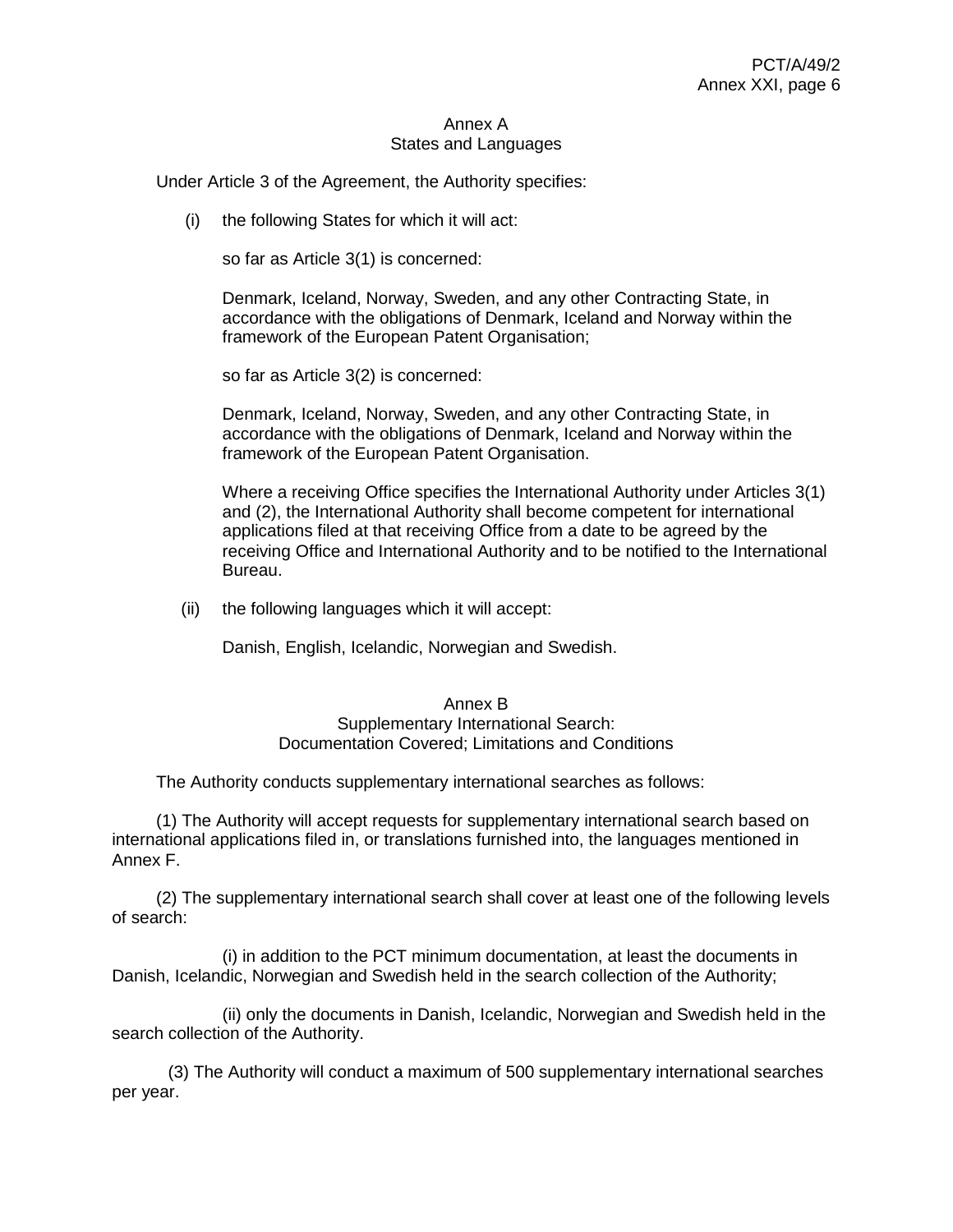#### Annex C

### Subject Matter Not Excluded from Search or Examination

The subject matter set forth in Rule 39.1 or 67.1 which, under Article 4 of the Agreement, is not excluded from search or examination is the following:

any subject matter which is searched or examined under the patent grant procedure in accordance with the provisions of Danish, Icelandic or Norwegian patent law.

#### Annex D Fees and Charges

#### *Part I. Schedule of Fees and Charges*

 $\overline{a}$ 

| Kind of fee or charge                                                                                                          | Amount<br>(Danish kronor) |
|--------------------------------------------------------------------------------------------------------------------------------|---------------------------|
| Search fee (Rule 16.1(a))<br>Additional fee (Rule 40.2(a))                                                                     |                           |
| Supplementary search fee(s) (Rule 45bis.3(a)), full search<br>Supplementary search fee (Rule 45bis.3(a)), for searches only on |                           |
| the documents in Danish, Icelandic, Norwegian and Swedish                                                                      |                           |
| held in the search collection the Authority                                                                                    | 4,000                     |
| Review fee (Rule 45 <i>bis.6(c)</i> )                                                                                          | 8,000                     |
| Preliminary examination fee (Rule 58.1(b))                                                                                     | 5,000                     |
| Additional fee (Rule 68.3(a))                                                                                                  | 5,000                     |
| Protest fee (Rules $40.2(e)$ and $68.3(e)$ )                                                                                   | 8,000                     |
| Cost of copies (Rules 44.3(b) and 71.2(b)), per document                                                                       | 50                        |
| Cost of copies (Rules 94.1 ter and 94.2), per page                                                                             | 3.25                      |

### *Part II. Conditions for and Extent of Refunds or Reductions of Fees*

(1) Any amount paid by mistake, without cause, or in excess of the amount due, for fees indicated in Part I shall be refunded.

(2) Where the international application is withdrawn or considered withdrawn, under Article 14(1), (3) or (4), before the start of the international search, the amount of the search fee paid shall be fully refunded.

(3) Where the Authority benefits from the results of an earlier international or international-type search, 50% of the amount of the search fee paid shall be refunded.

(4) Where on an earlier application, the priority of which is claimed, a search report has been issued by another Office, and where the Authority benefits from that search report, 25% of the amount of the search fee paid shall be refunded.

 $1$  Danish kronor equivalent of the euro amount of the search fee (Rule 16.1(a)) payable to the European Patent Office as International Searching Authority, as modified from time to time in accordance with the directives under Rule 16.1(d).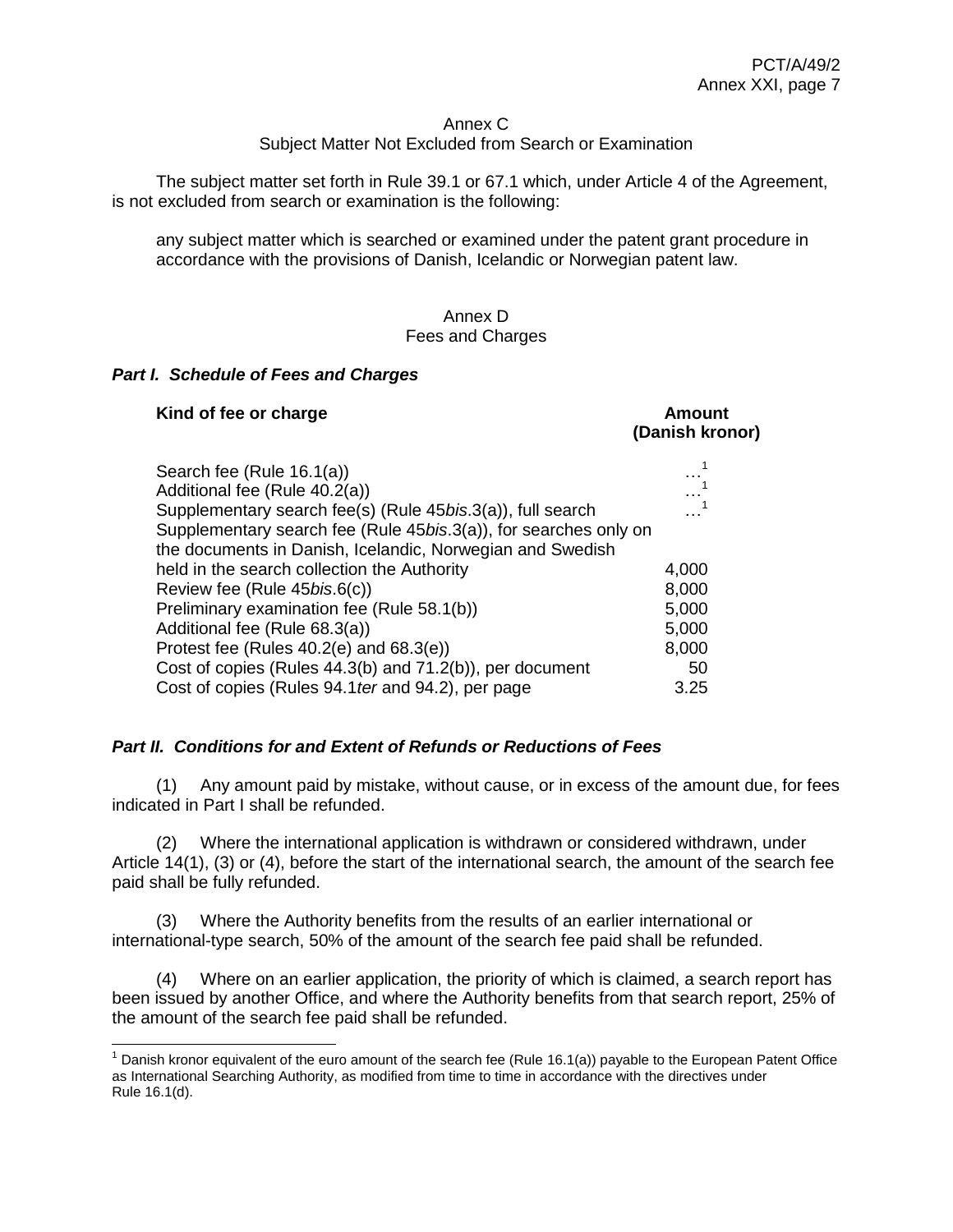(5) In the cases provided for under Rule 58.3, the following amount of the preliminary examination fee paid shall be refunded:

> (a) refund of the full amount paid where Rule 54.4, 54*bis*.1(b) or 58*bis*.1(b) applies;

> (b) refund of the amount paid less the current amount of the transmittal fee, where Rule 60.1(c) applies.

(6) Where the international application or the demand is withdrawn before the start of the international preliminary examination, the amount of the preliminary examination fee paid shall be fully refunded.

(7) The Authority shall refund the supplementary search fee if, before it has started the supplementary international search in accordance with Rule 45*bis*.5(a), the supplementary search request is considered not to have been submitted.

# Annex E

## Classification

Under Article 6 of the Agreement, the Authority specifies the following classification systems in addition to the International Patent Classification: none.

## Annex F Languages of Correspondence

Under Article 7 of the Agreement, the Authority specifies the following language(s):

Danish, English, Icelandic, Norwegian and Swedish,

depending on the language in which the international application is filed or translated, however English may be used in all cases.

### Annex G International-Type Search

Under Article 8 of the Agreement, the Authority specifies the following extent of international-type searches:

The Authority conducts international-type searches as follows:

International-type searches for national patent applications filed at the Danish, Icelandic, Norwegian or Swedish Patent Offices, by applicants who are nationals or residents of Denmark, Iceland, Norway or Sweden.

[Annex XXII follows]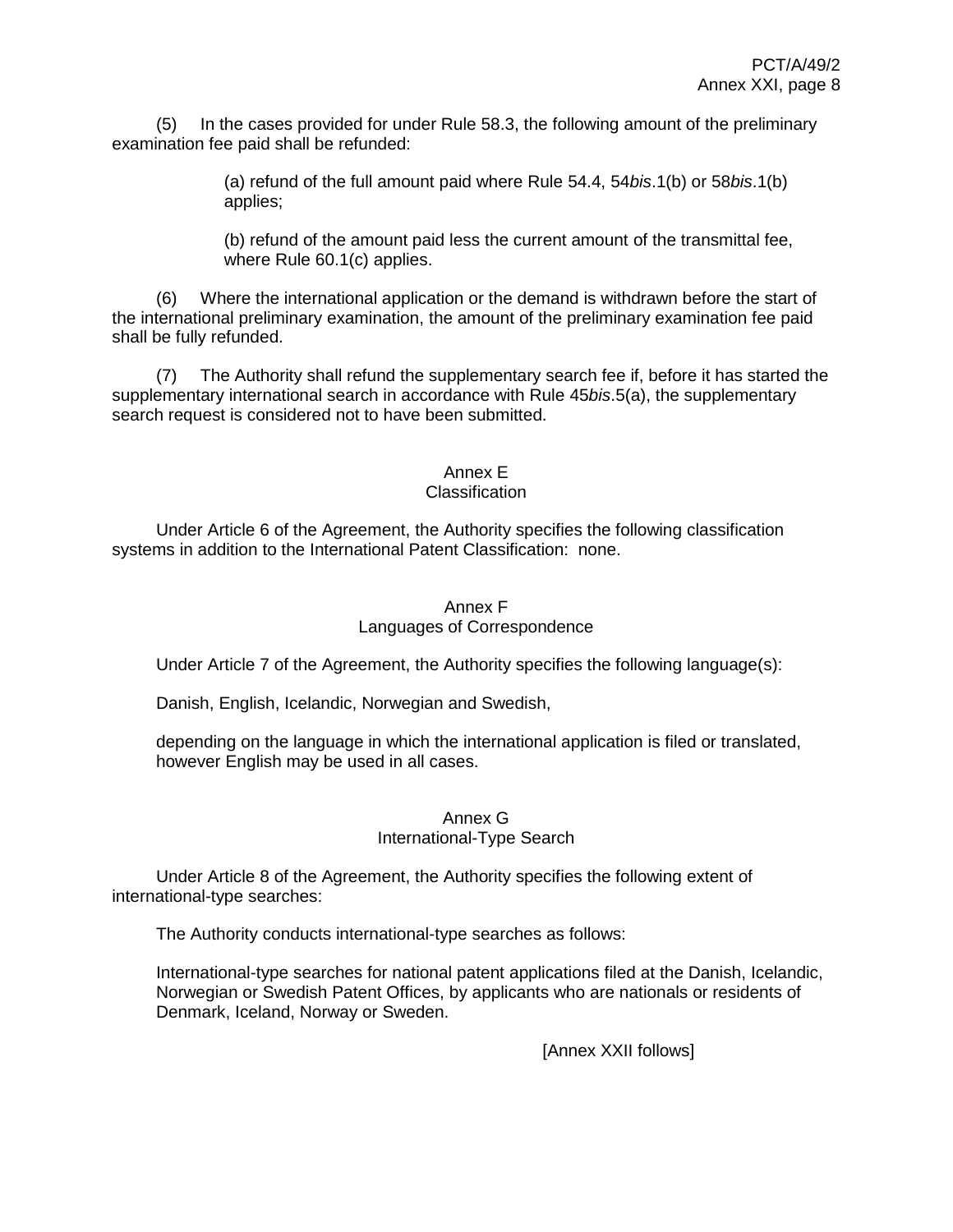## Draft Agreement

### between the Visegrad Patent Institute and the International Bureau of the World Intellectual Property Organization

in relation to the functioning of the Visegrad Patent Institute as an International Searching Authority and International Preliminary Examining Authority under the Patent Cooperation Treaty

### *Preamble*

The Visegrad Patent Institute and the International Bureau of the World Intellectual Property Organization,

*Considering* that the PCT Assembly, having heard the advice of the PCT Committee for Technical Cooperation, has appointed the Visegrad Patent Institute as an International Searching and Preliminary Examining Authority under the Patent Cooperation Treaty and approved this Agreement in accordance with Articles 16(3) and 32(3),

*Hereby agree as follows:*

### Article 1 Terms and Expressions

(1) For the purposes of this Agreement:

- (a) "Treaty" means the Patent Cooperation Treaty;
- (b) "Regulations" means the Regulations under the Treaty;
- (c) "Administrative Instructions" means the Administrative Instructions under the

# Treaty;

(d) "Article" (except where a specific reference is made to an Article of this Agreement) means an Article of the Treaty;

- (e) "Rule" means a Rule of the Regulations;
- (f) "Contracting State" means a State party to the Treaty;
- (g) "the Authority" means the Visegrad Patent Institute;

(h) "the International Bureau" means the International Bureau of the World Intellectual Property Organization.

(2) All other terms and expressions used in this Agreement which are also used in the Treaty, the Regulations or the Administrative Instructions have, for the purposes of this Agreement, the same meaning as in the Treaty, the Regulations and the Administrative Instructions.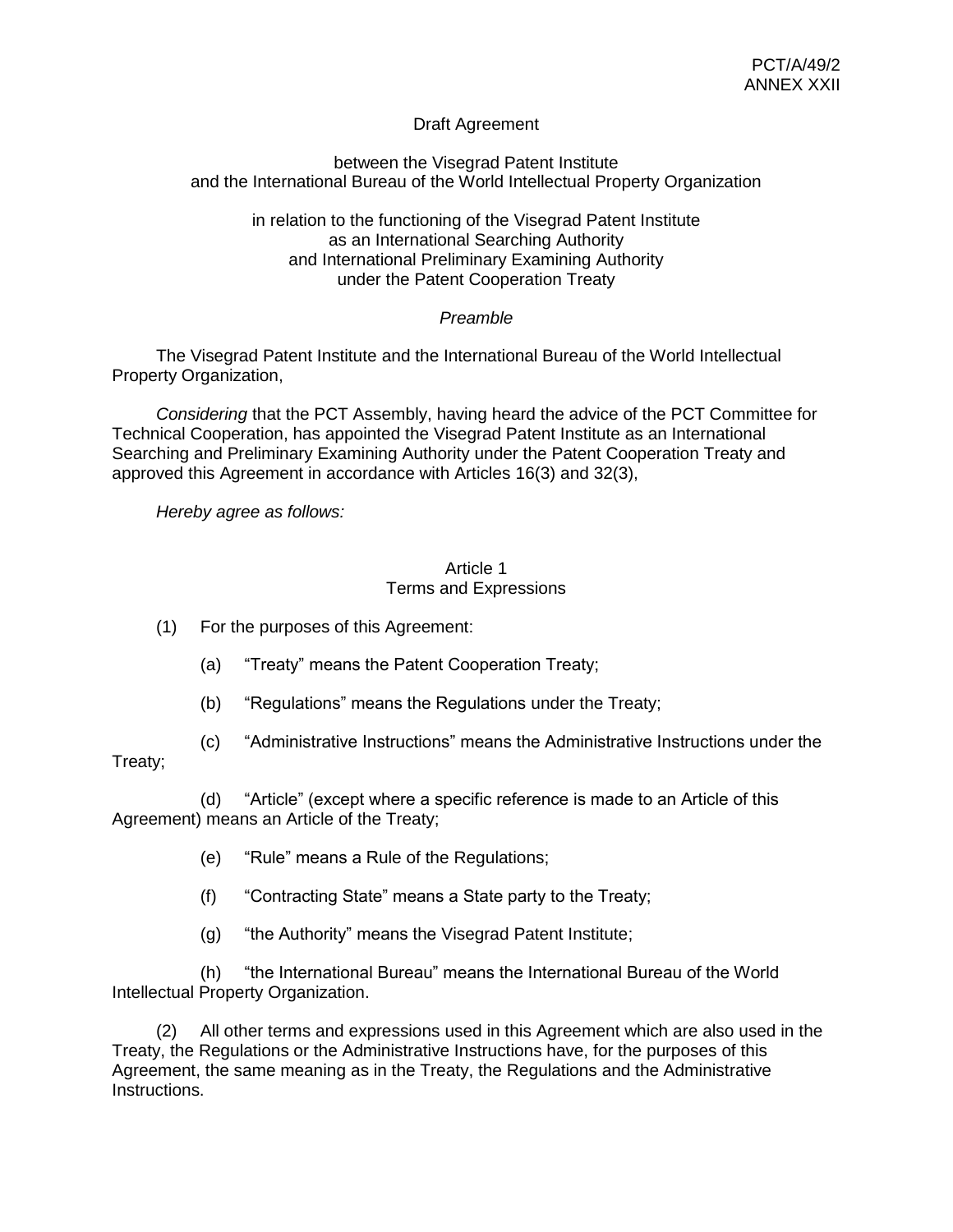## Article 2 Basic Obligations

(1) The Authority shall carry out international search and international preliminary examination in accordance with, and perform such other functions of an International Searching Authority and International Preliminary Examining Authority as are provided under, the Treaty, the Regulations, the Administrative Instructions and this Agreement.

(2) In carrying out international search and international preliminary examination, the Authority shall apply and observe all the common rules of international search and of international preliminary examination and, in particular, shall be guided by the PCT International Search and Preliminary Examination Guidelines.

(3) The Authority shall maintain a quality management system in compliance with the requirements set out in the PCT International Search and Preliminary Examination Guidelines.

(4) The Authority and the International Bureau shall, having regard to their respective functions under the Treaty, the Regulations, the Administrative Instructions and this Agreement, render, to the extent considered to be appropriate by both the Authority and the International Bureau, mutual assistance in the performance of their functions thereunder.

## Article 3 Competence of Authority

(1) The Authority shall act as International Searching Authority for any international application filed with the receiving Office of, or acting for, any Contracting State specified in Annex A to this Agreement, provided that the receiving Office specifies the Authority for that purpose, that such application, or a translation thereof furnished for the purposes of international search, is in the language or one of the languages specified in Annex A to this Agreement and, where applicable, that the Authority has been chosen by the applicant and that any other requirements regarding such application as specified in Annex A to this Agreement have been met.

(2) The Authority shall act as International Preliminary Examining Authority for any international application filed with the receiving Office of, or acting for, any Contracting State specified in Annex A to this Agreement, provided that the receiving Office specifies the Authority for that purpose, that such application, or a translation thereof furnished for the purposes of international preliminary examination, is in the language or one of the languages specified in Annex A to this Agreement and, where applicable, that the Authority has been chosen by the applicant and that any other requirements regarding such application as specified in Annex A to this Agreement have been met.

(3) Where an international application is filed with the International Bureau as receiving Office under Rule 19.1(a)(iii), paragraphs (1) and (2) apply as if that application had been filed with a receiving Office which would have been competent under Rule 19.1(a)(i) or (ii), (b) or (c) or Rule 19.2(i).

(4) The Authority shall conduct supplementary international searches in accordance with Rule 45*bis* to the extent decided by it, as set out in Annex B to this Agreement.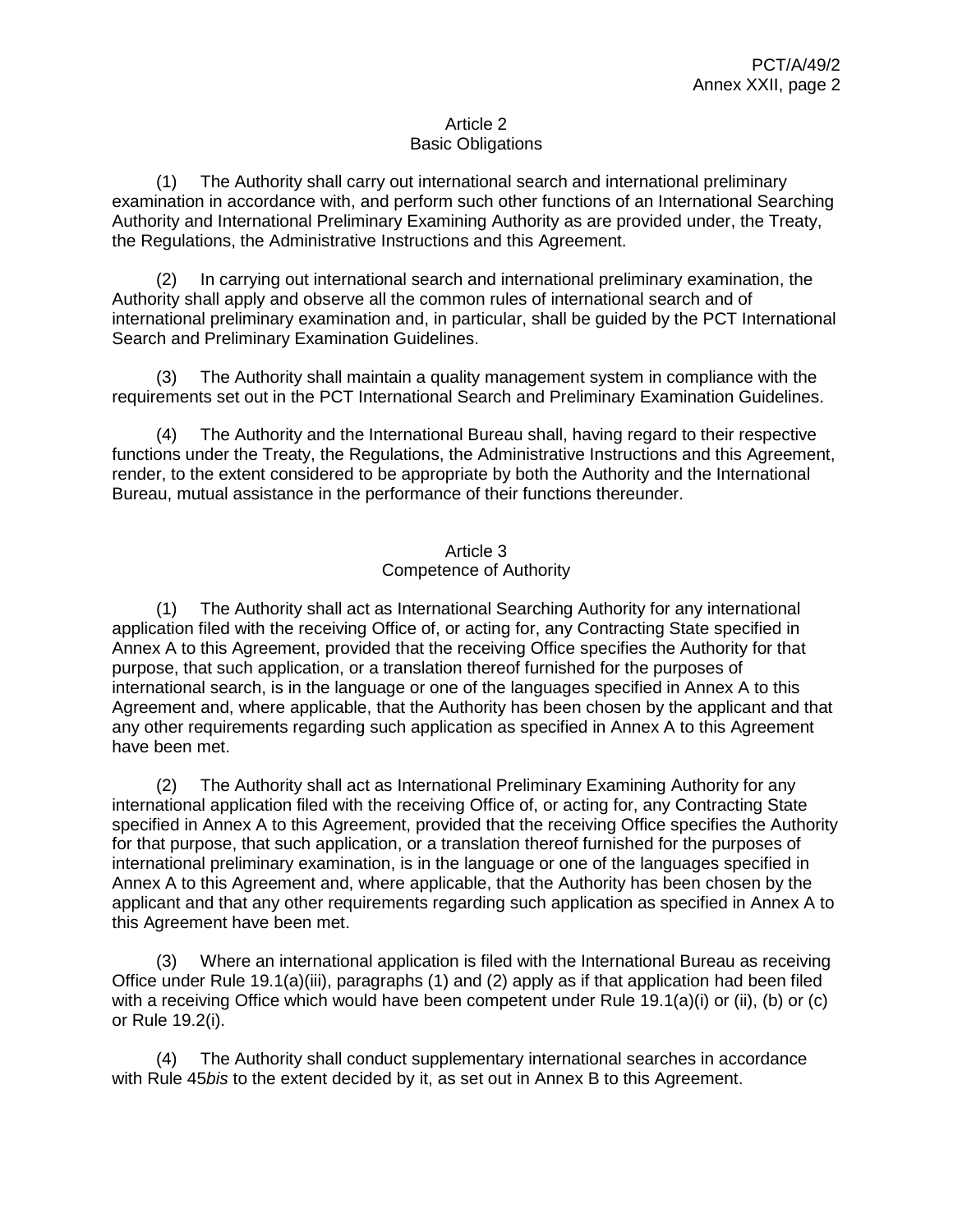#### Article 4

## Subject Matter Not Required to Be Searched or Examined

The Authority shall not be obliged to search, by virtue of Article  $17(2)(a)(i)$ , or examine, by virtue of Article 34(4)(a)(i), any international application to the extent that it considers that such application relates to subject matter set forth in Rule 39.1 or 67.1, as the case may be, with the exception of the subject matter specified in Annex C to this Agreement.

#### Article 5 Fees and Charges

(1) A schedule of all fees of the Authority, and all other charges which the Authority is entitled to make, in relation to its functions as an International Searching Authority and International Preliminary Examining Authority, is set out in Annex D to this Agreement.

(2) The Authority shall, under the conditions and to the extent set out in Annex D to this Agreement:

(i) refund the whole or part of the search fee paid, or waive or reduce the search fee, where the international search report can be wholly or partly based on the results of an earlier search (Rules 16.3 and 41.1);

(ii) refund the search fee where the international application is withdrawn or considered withdrawn before the start of the international search.

(3) The Authority shall, under the conditions and to the extent set out in Annex D to this Agreement, refund the whole or part of the preliminary examination fee paid where the demand is considered as if it had not been submitted (Rule 58.3) or where the demand or the international application is withdrawn by the applicant before the start of the international preliminary examination.

## Article 6

### **Classification**

For the purposes of Rules 43.3(a) and 70.5(b), the Authority shall indicate the classification of the subject matter according to the International Patent Classification. The Authority may, in addition, in accordance with Rules 43.3 and 70.5, indicate the classification of the subject matter according to any other patent classification specified in Annex E to this Agreement to the extent decided by it as set out in that Annex.

#### Article 7 Languages of Correspondence Used by the Authority

For the purposes of correspondence, including forms, other than with the International Bureau, the Authority shall use the language or one of the languages indicated, having regard to the language or languages indicated in Annex A and to the language or languages whose use is authorized by the Authority under Rule 92.2(b), in Annex F.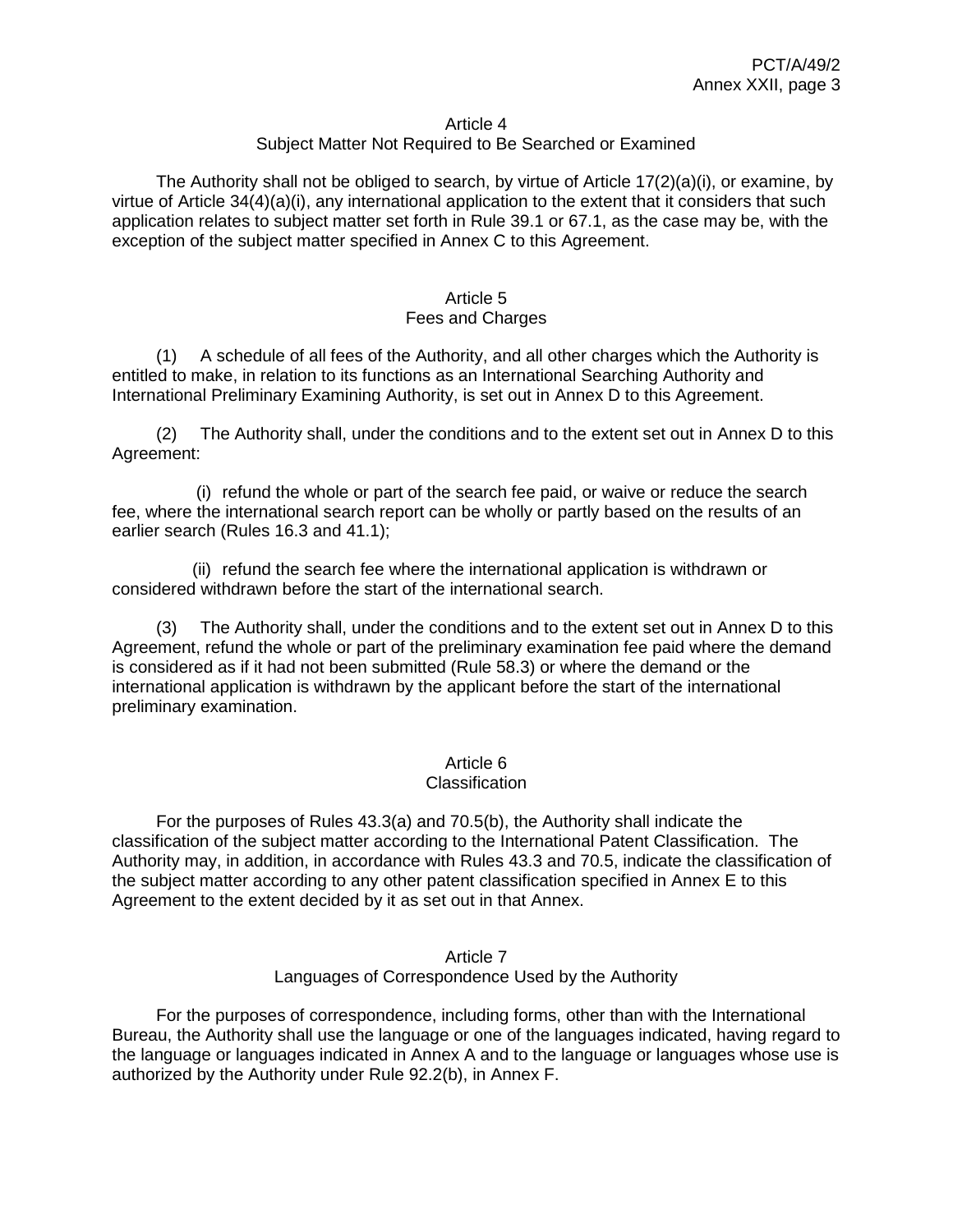#### Article 8 International-Type Search

The Authority shall carry out international-type searches to the extent decided by it as set out in Annex G to this Agreement.

## Article 9 Entry into Force

This Agreement shall enter into force on January 1, 2018.

## Article 10 Duration and Renewability

This Agreement shall remain in force until December 31, 2027. The parties to this Agreement shall, no later than July 2026, start negotiations for its renewal.

# Article 11

## Amendment

(1) Without prejudice to paragraphs (2) and (3), amendments may, subject to approval by the Assembly of the International Patent Cooperation Union, be made to this Agreement by agreement between the parties hereto; they shall take effect on the date agreed upon by them.

(2) Without prejudice to paragraph (3), amendments may be made to the Annexes to this Agreement by agreement between the Director General of the World Intellectual Property Organization and the Authority; and, notwithstanding paragraph (4), they shall take effect on the date agreed upon by them.

(3) The Authority may, by a notification to the Director General of the World Intellectual Property Organization:

(i) add to the indications of States and languages contained in Annex A to this Agreement;

(ii) amend the indications on supplementary international searches contained in Annex B to this Agreement;

(iii) amend the schedule of fees and charges contained in Annex D to this Agreement;

(iv) amend the indications on patent classification systems contained in Annex E to this Agreement;

(v) amend the indications on languages of correspondence contained in Annex F to this Agreement;

(vi) amend the indications on international-type searches contained in Annex G to this Agreement.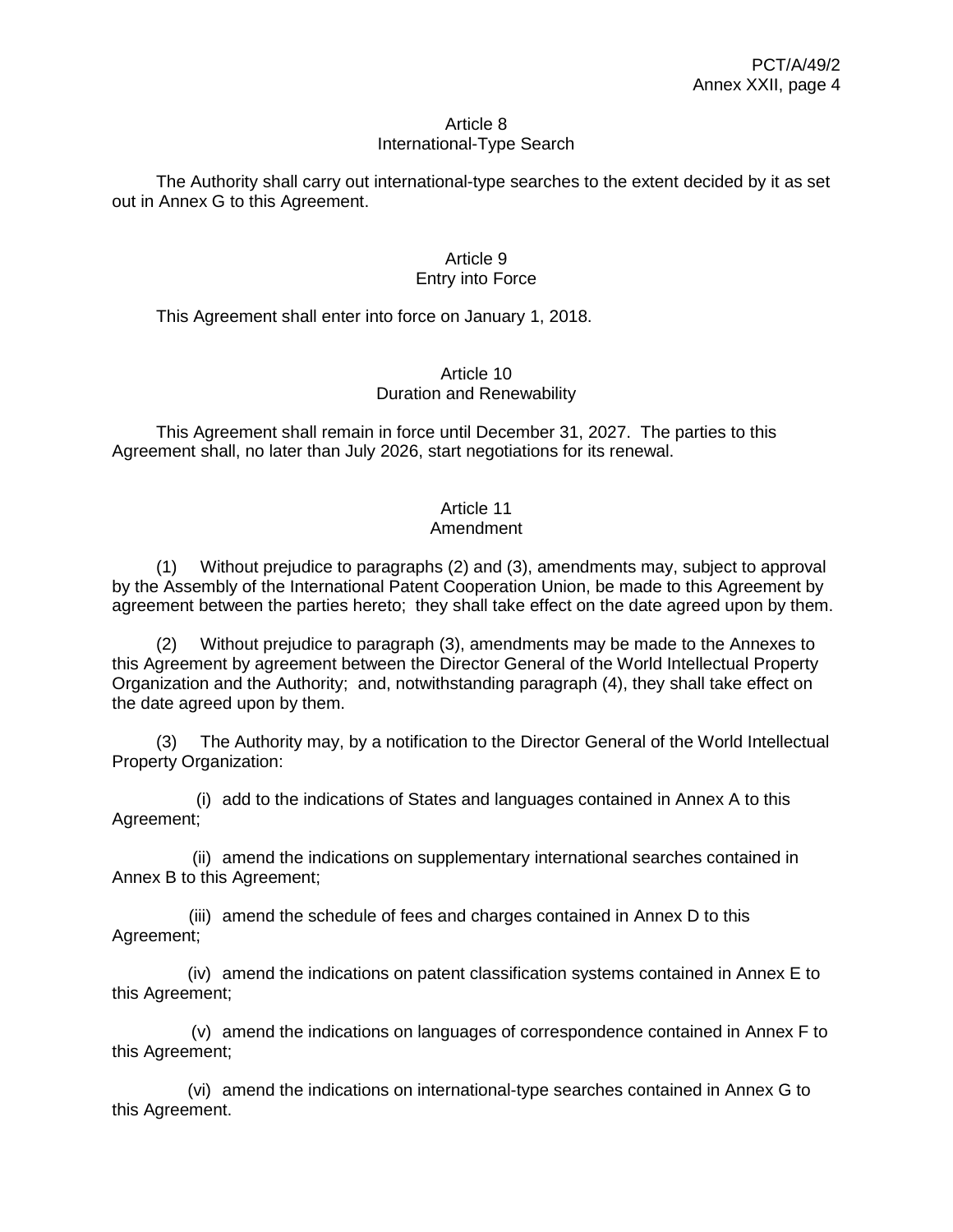(4) Any amendment notified under paragraph (3) shall take effect on the date specified in the notification, provided that:

(i) for an amendment to Annex B to the effect that the Authority shall no longer conduct supplementary international searches, that date is at least six months later than the date on which the notification is received by the International Bureau, and

(ii) for any change in the currency or amount of fees or charges contained in Annex D, for any addition of new fees or charges, and for any change in the conditions for and the extent of refunds or reductions of fees contained in Annex D, that date is at least two months later than the date on which the notification is received by the International Bureau.

#### Article 12 **Termination**

(1) This Agreement shall terminate before December 31, 2027:

(i) if the Visegrad Patent Institute gives the Director General of the World Intellectual Property Organization written notice to terminate this Agreement; or

(ii) if the Director General of the World Intellectual Property Organization gives the Visegrad Patent Institute written notice to terminate this Agreement.

(2) The termination of this Agreement under paragraph (1) shall take effect one year after receipt of the notice by the other party, unless a longer period is specified in such notice or unless both parties agree on a shorter period.

*In witness whereof* the parties hereto have executed this Agreement.

Done at *[city]*, this *[date]*, in two originals in the English language.

For the Visegrad Patent Institute by: For the International Bureau of the World Intellectual Property Organization by: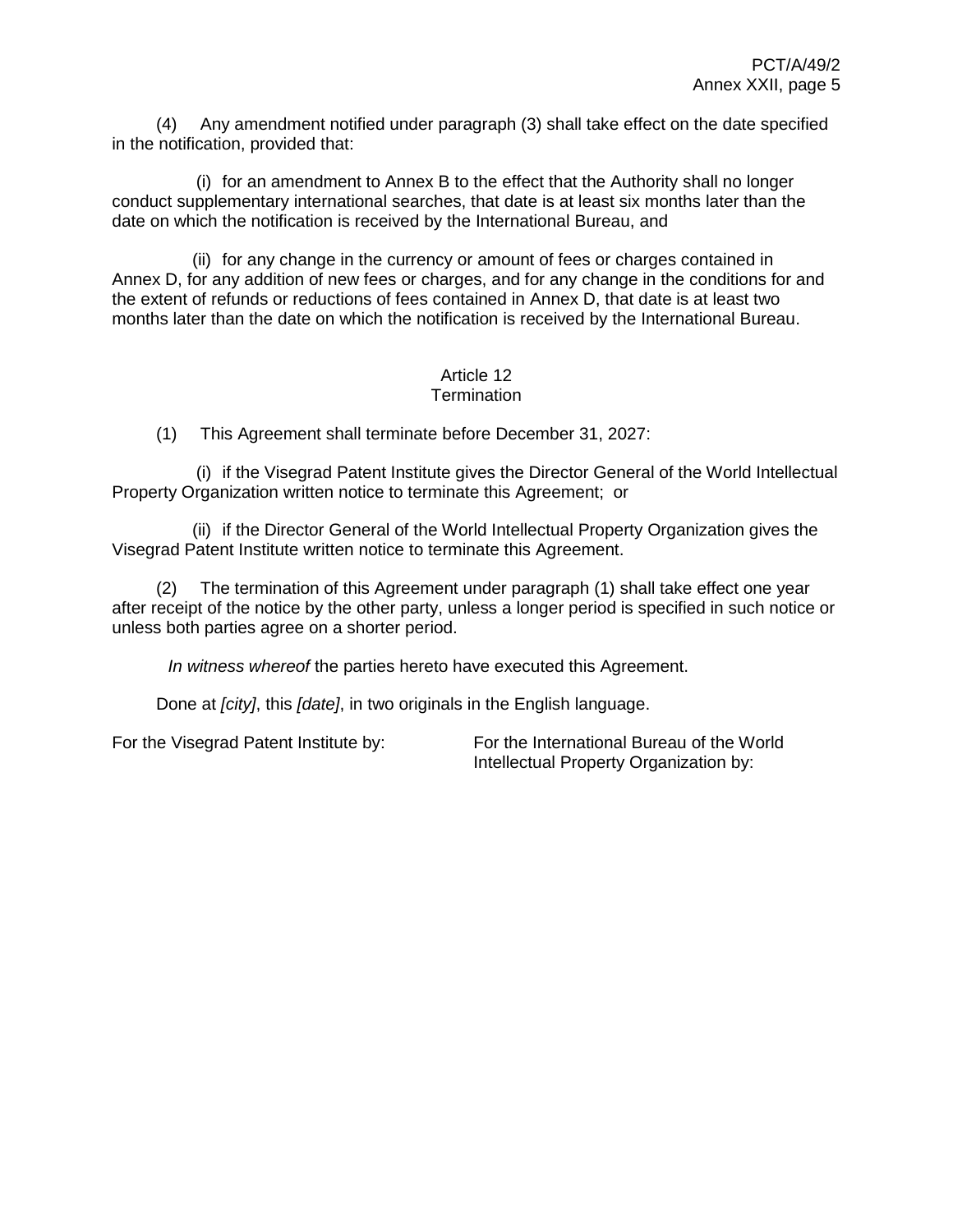#### Annex A States and Languages

Under Article 3 of the Agreement, the Authority specifies:

(i) the following States for which it will act:

so far as Article 3(1) is concerned:

the Czech Republic, Hungary, the Republic of Poland, the Slovak Republic, and

any other Contracting State in accordance with the obligations of the Czech Republic, Hungary, the Republic of Poland, the Slovak Republic undertaken within the framework of the European Patent Organisation;

so far as Article 3(2) is concerned:

the Czech Republic, Hungary, the Republic of Poland, the Slovak Republic, and

any other Contracting State in accordance with the obligations of the Czech Republic, Hungary, the Republic of Poland, the Slovak Republic undertaken within the framework of the European Patent Organisation.

Where a receiving Office specifies the International Authority under Articles 3(1) and (2), the International Authority shall become competent for international applications filed at that receiving Office from a date to be agreed by the receiving Office and International Authority and to be notified to the International Bureau.

(ii) the following languages which it will accept:

Czech, English, Hungarian, Polish and Slovak.

## Annex B Supplementary International Search: Documentation Covered; Limitations and Conditions

The Authority conducts supplementary international searches as follows:

(1) The Authority will accept requests for supplementary international search based on international applications filed in, or translations furnished into, the languages mentioned in Annex F.

(2) The supplementary international search shall cover at least one of the following levels of search:

(i) in addition to the PCT minimum documentation, at least the documents in Czech, Hungarian, Polish and Slovak held in the search collection of the Authority;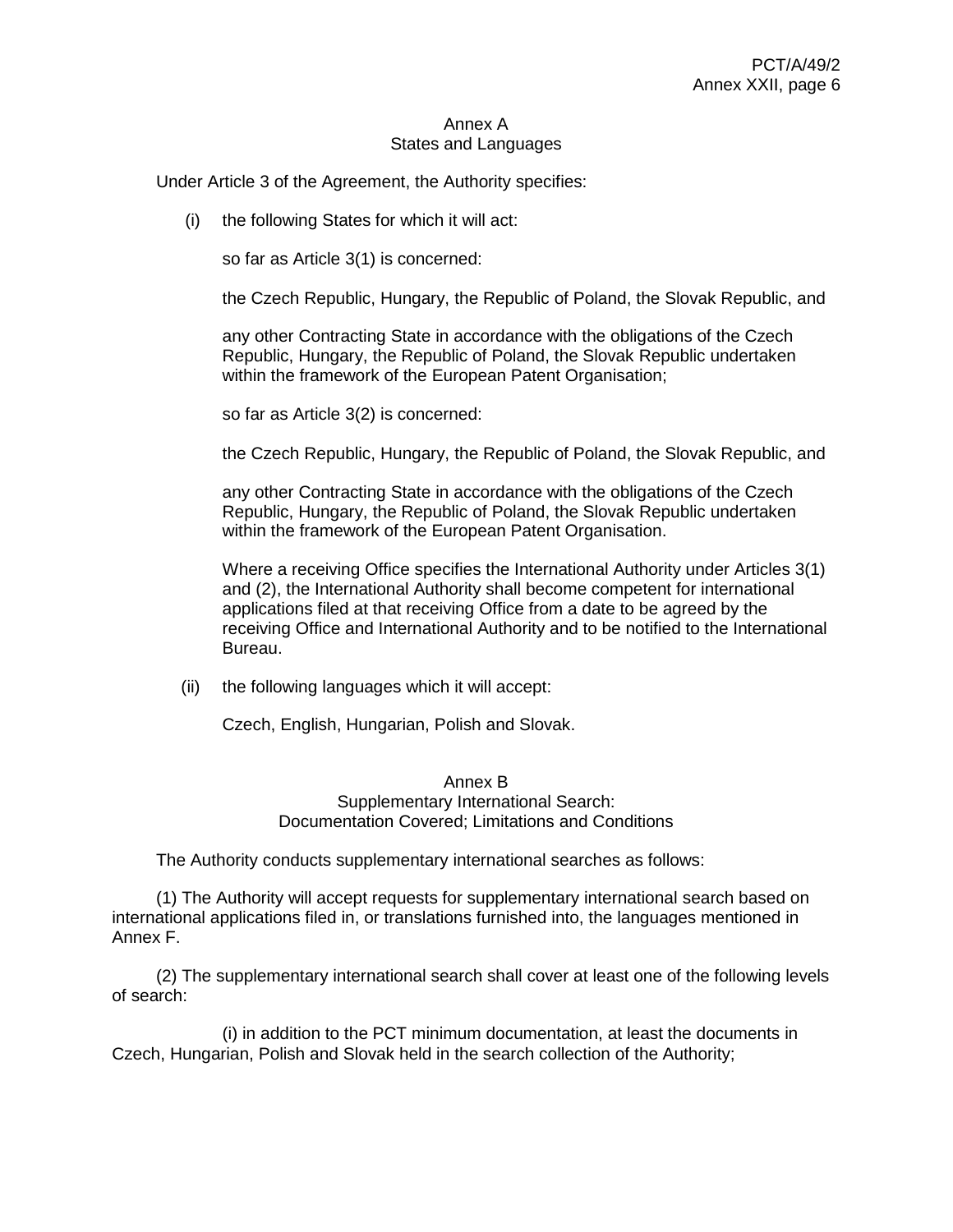(ii) only the documents in Czech, Hungarian, Polish and Slovak held in the search collection of the Authority.

(3) The Authority will notify the International Bureau if the demand for supplementary international search clearly exceeds the resources available and also when normal conditions have been re-established.

## Annex C

#### Subject Matter Not Excluded from Search or Examination

The subject matter set forth in Rule 39.1 or 67.1 which, under Article 4 of the Agreement, is not excluded from search or examination is the following:

any subject matter which is searched or examined under the patent grant procedure in accordance with the provisions of Czech, Hungarian, Polish and Slovak patent law.

## Annex D Fees and Charges

### *Part I. Schedule of Fees and Charges*

| Kind of fee or charge                                                                                                    | <b>Amount</b><br>(Euro) |
|--------------------------------------------------------------------------------------------------------------------------|-------------------------|
| Search fee (Rule 16.1(a))                                                                                                | 1,875                   |
| Additional fee (Rule 40.2(a))                                                                                            | 1,875                   |
| Supplementary search fee(s) (Rule 45 <i>bis.</i> 3(a)), full search                                                      | 1,875                   |
| Supplementary search fee (Rule 45bis.3(a)), for searches only on<br>the documents in Czech, Hungarian, Polish and Slovak |                         |
| held in the search collection the Authority                                                                              | 550                     |
| Preliminary examination fee (Rule 58.1(b))                                                                               | 900                     |
| Late payment fee for preliminary examination                                                                             | amount as set out in    |
|                                                                                                                          | Rule 58 <i>bis</i> .2   |
| Additional fee (Rule 68.3(a))                                                                                            | 900                     |
| Protest fee (Rules $40.2(e)$ and $68.3(e)$ )                                                                             | 875                     |
| Review fee (Rule 45bis.6(c))                                                                                             | 875                     |
| Late furnishing fee for sequence listings                                                                                |                         |
| (Rules 13 ter. $1(c)$ and 13 ter. 2)                                                                                     | 230                     |
| Cost of copies (Rules 44.3(b), 71.2(b), 94.1 ter and 94.2), per page                                                     | 0.80                    |

## *Part II. Conditions for and Extent of Refunds or Reductions of Fees*

(1) Any amount paid by mistake, without cause, or in excess of the amount due, for fees indicated in Part I shall be refunded.

(2) Where the international application is withdrawn or considered withdrawn, under Article 14(1), (3) or (4), before the start of the international search, the amount of the search fee paid shall be fully refunded.